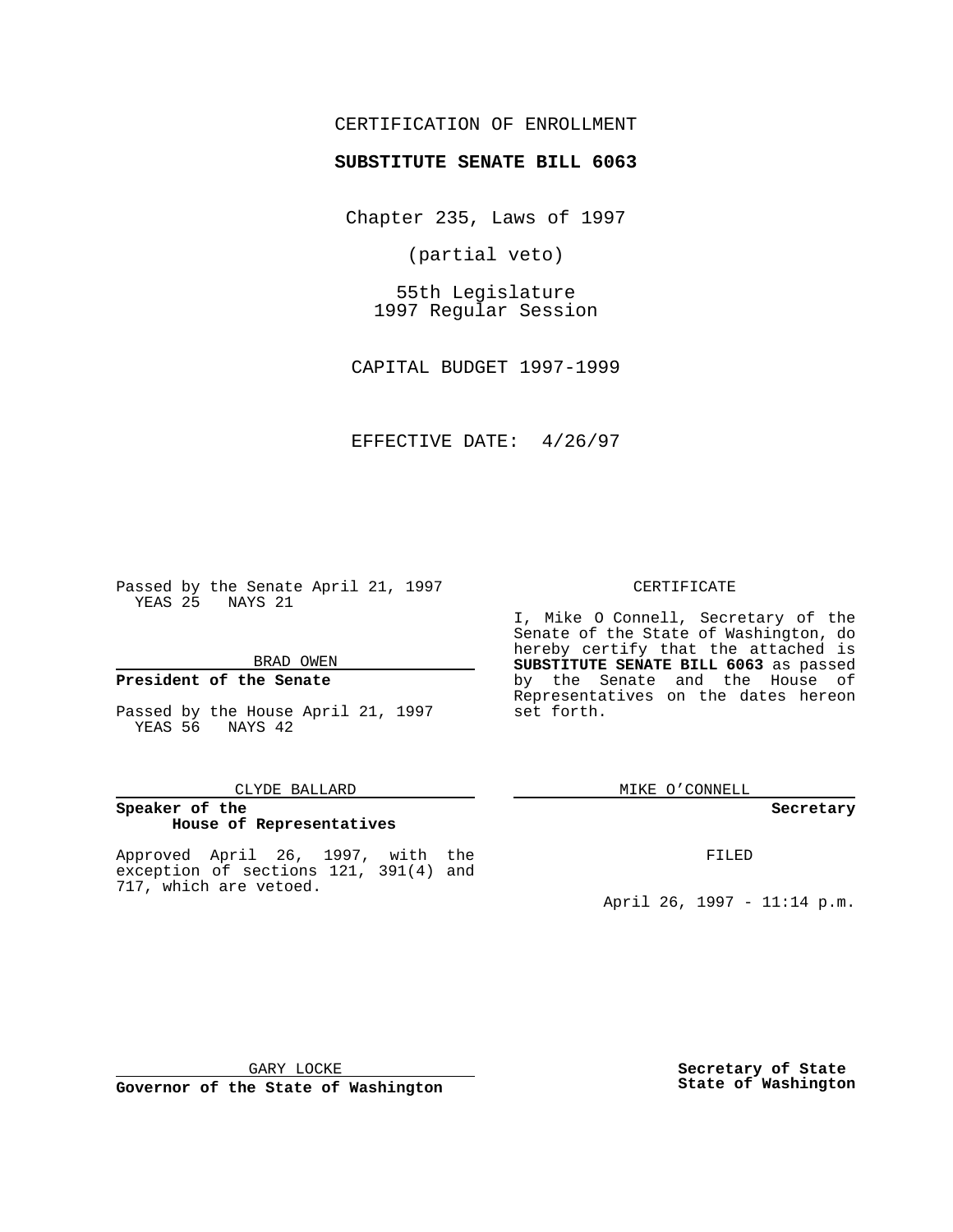# **SUBSTITUTE SENATE BILL 6063** \_\_\_\_\_\_\_\_\_\_\_\_\_\_\_\_\_\_\_\_\_\_\_\_\_\_\_\_\_\_\_\_\_\_\_\_\_\_\_\_\_\_\_\_\_\_\_

\_\_\_\_\_\_\_\_\_\_\_\_\_\_\_\_\_\_\_\_\_\_\_\_\_\_\_\_\_\_\_\_\_\_\_\_\_\_\_\_\_\_\_\_\_\_\_

AS RECOMMENDED BY CONFERENCE COMMITTEE

Passed Legislature - 1997 Regular Session

### **State of Washington 55th Legislature 1997 Regular Session**

**By** Senate Committee on Ways & Means (originally sponsored by Senators Strannigan and Fraser; by request of Governor Locke)

Read first time 3/26/97.

 AN ACT Relating to the capital budget; making appropriations and authorizing expenditures for capital improvements; amending RCW 43.98A.040, 43.98A.060, 43.98A.070, and 43.160.070; amending 1995 2nd sp.s. c 16 s 713 (uncodified); adding new sections to chapter 16, Laws of 1995 2nd sp.s. creating new sections; and declaring an emergency.

6 BE IT ENACTED BY THE LEGISLATURE OF THE STATE OF WASHINGTON:

 NEW SECTION. **Sec. 1.** A capital budget is hereby adopted and, subject to the provisions set forth in this act, the several dollar amounts hereinafter specified, or so much thereof as shall be sufficient to accomplish the purposes designated, are hereby appropriated and authorized to be incurred for capital projects during the period ending June 30, 1999, out of the several funds specified in this act.

14 NEW SECTION. **Sec. 2.** As used in this act, the following phrases 15 have the following meanings:

16 "Aquatic Lands Acct" means the Aquatic Lands Enhancement Account; 17 "Cap Bldg Constr Acct" means Capitol Building Construction Account;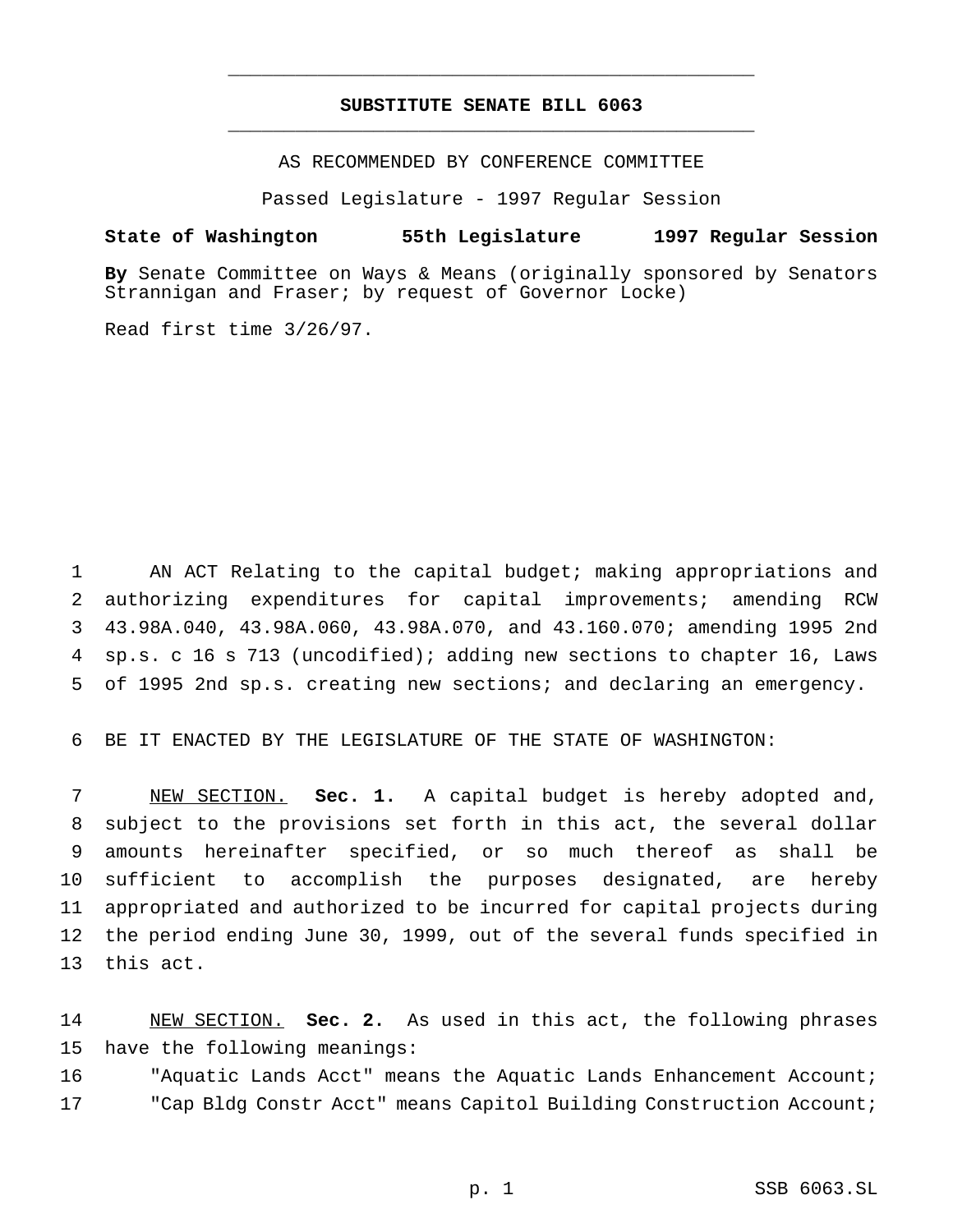"Capital improvements" or "capital projects" means acquisition of sites, easements, rights of way, or improvements thereon and appurtenances thereto, design, engineering, legal services, construction and initial equipment, reconstruction, demolition, or major alterations of new or presently owned capital assets; "CEP & RI Acct" means Charitable, Educational, Penal, and Reformatory Institutions Account; 8 "Common School Constr Fund" means Common School Construction Fund; "CWU Cap Proj Acct" means Central Washington University Capital Projects Account; "EWU Cap Proj Acct" means Eastern Washington University Capital Projects Account; "For Dev Acct" means Forest Development Account; "H Ed Constr Acct" means Higher Education Construction Account; "LIRA" means State and Local Improvement Revolving Account--Waste Disposal Facilities; "LIRA, Waste Fac 1980" means State and Local Improvement Revolving Account, Waste Disposal Facilities, 1980;

 "LIRA, Water Sup Fac" means State and Local Improvements Revolving Account--Water Supply Facilities;

 "Lapse" or "revert" means the amount shall return to an unappropriated status;

 "Nat Res Prop Repl Acct" means Natural Resources Real Property Replacement Account;

 "NOVA" means the Nonhighway and Off-Road Vehicle Activities Program 26 Account;

"ORA" means Outdoor Recreation Account;

 "Provided solely" means the specified amount may be spent only for the specified purpose. Unless otherwise specifically authorized in this act, any portion of an amount provided solely for a specified purpose which is unnecessary to fulfill the specified purpose shall lapse;

 "Pub Fac Constr Loan Rev Acct" means Public Facility Construction Loan Revolving Account;

 "Public Safety Reimb Bond" means Public Safety Reimbursable Bond Account;

 "Rec Fisheries Enh Acct" means Recreational Fisheries Enhancement Account;

"Spec Wildlife Acct" means Special Wildlife Account;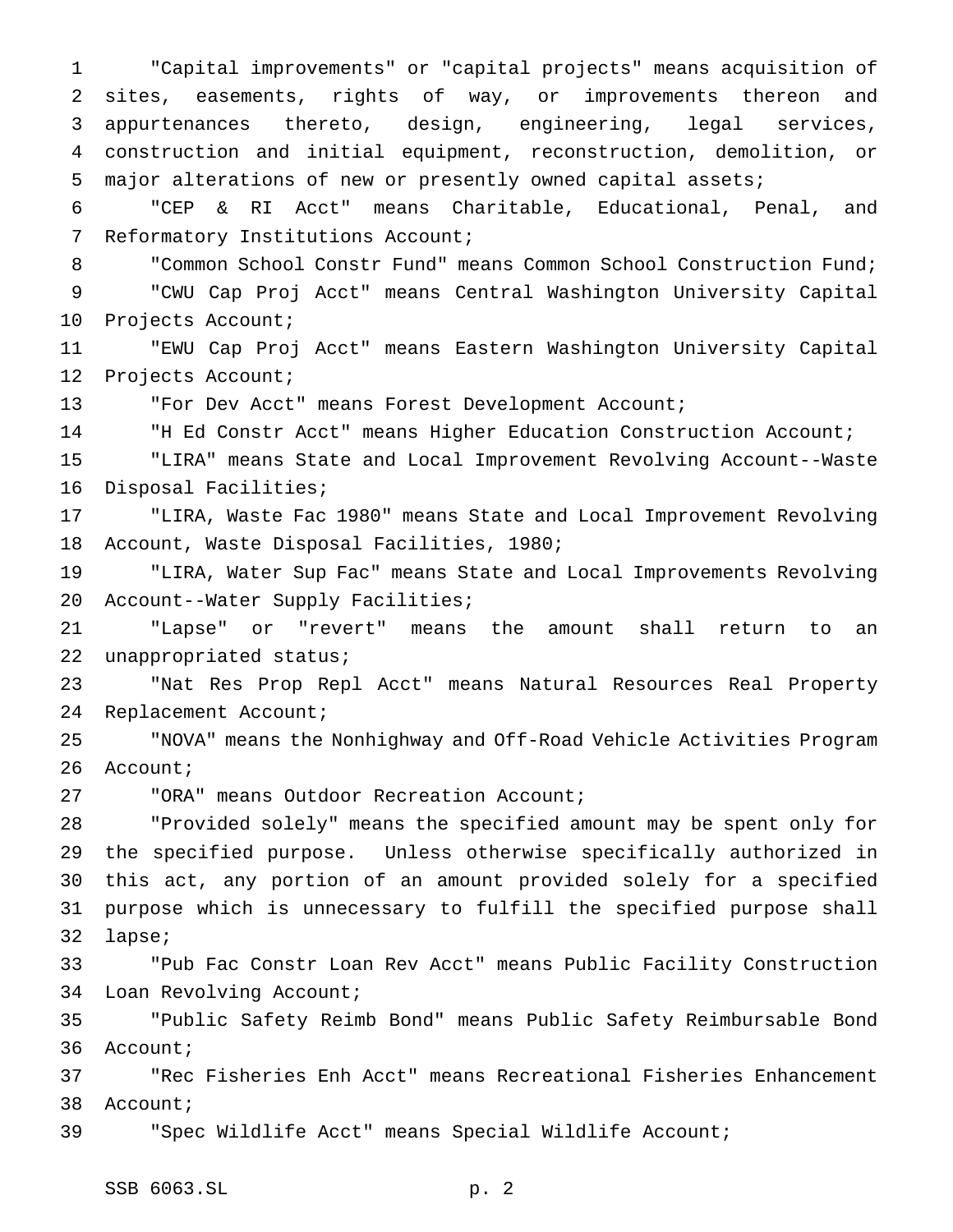"St Bldg Constr Acct" means State Building Construction Account; "State Emerg Water Proj Rev" means State Emergency Water Projects Revolving Account; "TESC Cap Proj Acct" means The Evergreen State College Capital Projects Account; "Thurston County Cap Fac Acct" means Thurston County Capital Facilities Account; "UW Bldg Acct" means University of Washington Building Account; "WA Housing Trust Acct" means Washington Housing Trust Account; "WA St Dev Loan Acct" means Washington State Development Loan Account; "Water Pollution Cont Rev Fund" means Water Pollution Control Revolving Fund; "WSU Bldg Acct" means Washington State University Building Account; and "WWU Cap Proj Acct" means Western Washington University Capital Projects Account. Numbers shown in parentheses refer to project identifier codes established by the office of financial management.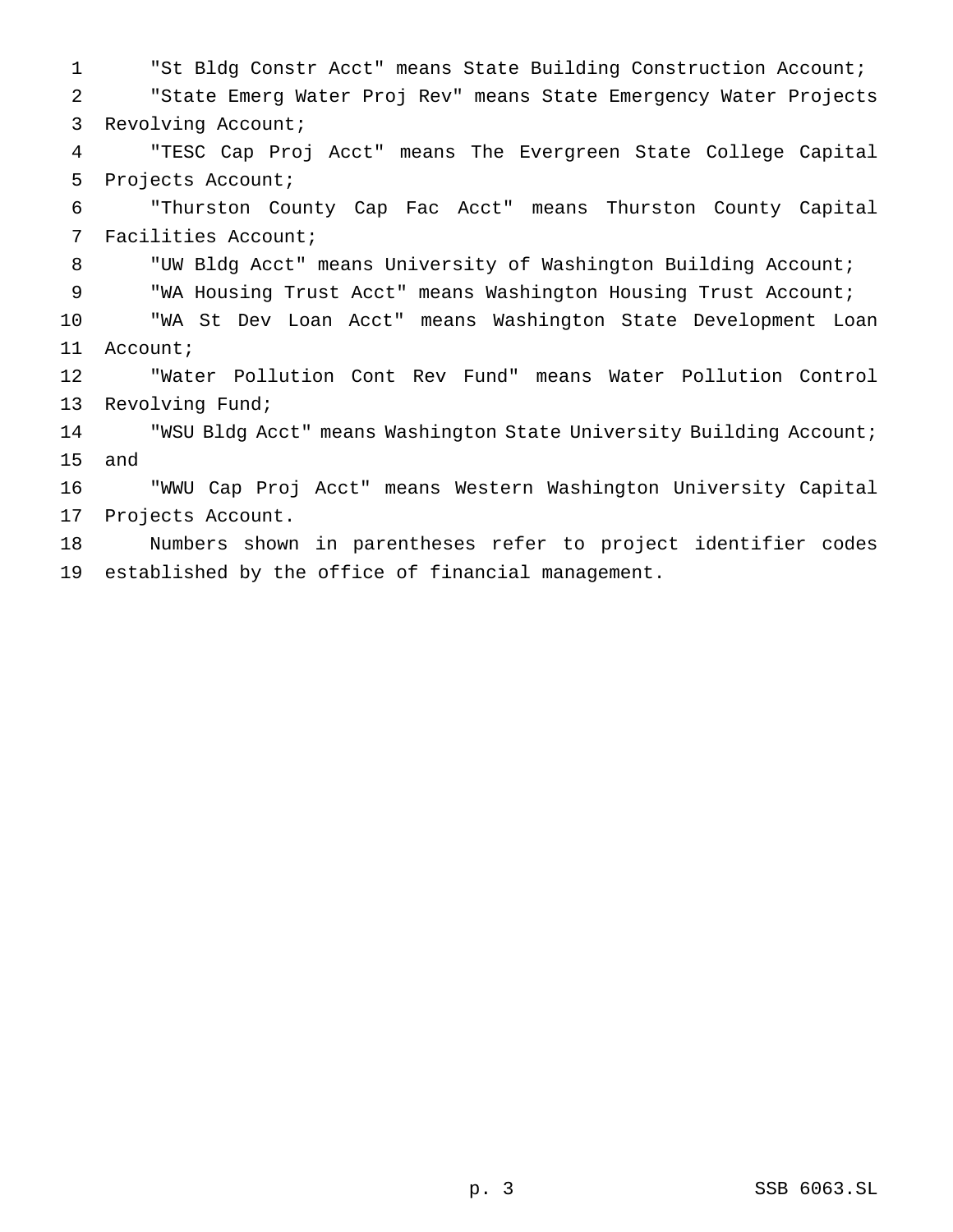| $\mathbf 1$    | PART 1                                                                                                                  |          |               |
|----------------|-------------------------------------------------------------------------------------------------------------------------|----------|---------------|
| $\overline{2}$ | GENERAL GOVERNMENT                                                                                                      |          |               |
| 3<br>4         | NEW SECTION. Sec. 101. FOR THE COURT OF APPEALS<br>Spokane Division III: Remodel and addition (98-1-001)                |          |               |
| 5<br>6         | Appropriation:<br>St Bldg Constr Acct--State $\ldots$ , \$                                                              |          | 2,499,980     |
| 7<br>8<br>9    | Prior Biennia (Expenditures)<br>Future Biennia (Projected Costs) \$                                                     | \$       | 0<br>$\Omega$ |
| 10             | $\cdot$ \$ 2,499,980<br>TOTAL                                                                                           |          |               |
| 11             | NEW SECTION. Sec. 102. FOR THE OFFICE OF THE SECRETARY OF STATE                                                         |          |               |
| 12             | Birch Bay Records Storage: Asbestos abatement (94-1-002)                                                                |          |               |
| 13<br>14<br>15 | Reappropriation:<br>St Bldg Constr Acct--State \$<br>Appropriation:                                                     |          | 50,000        |
| 16             | St Bldg Constr Acct--State                                                                                              | \$       | 150,000       |
| 17<br>18<br>19 | Prior Biennia (Expenditures)<br>Future Biennia (Projected Costs) \$                                                     | \$       | 0<br>0        |
| 20             | $\cdot$ \$ 200,000<br>TOTAL                                                                                             |          |               |
| 21             | NEW SECTION. Sec. 103. FOR THE OFFICE OF THE SECRETARY OF STATE                                                         |          |               |
| 22             | Puget Sound Archives Building (94-2-003)                                                                                |          |               |
| 23<br>24       | The reappropriation in this section is subject to the review and<br>allotment procedures under section 712 of this act. |          |               |
| 25<br>26       | Reappropriation:<br>St Bldg Constr Acct--State                                                                          | \$       | 5,969,041     |
| 27<br>28<br>29 | Prior Biennia (Expenditures)<br>Future Biennia (Projected Costs)                                                        | \$<br>\$ | 771,084<br>0  |
| 30             | TOTAL                                                                                                                   |          | \$6,740,125   |
| 31             | NEW SECTION. Sec. 104. FOR THE OFFICE OF THE SECRETARY OF STATE                                                         |          |               |
| 32             | Eastern Branch Archives Building--Design (98-2-001)                                                                     |          |               |
| 33<br>34       | The reappropriation in this section is subject to the review and<br>allotment procedures under section 712 of this act. |          |               |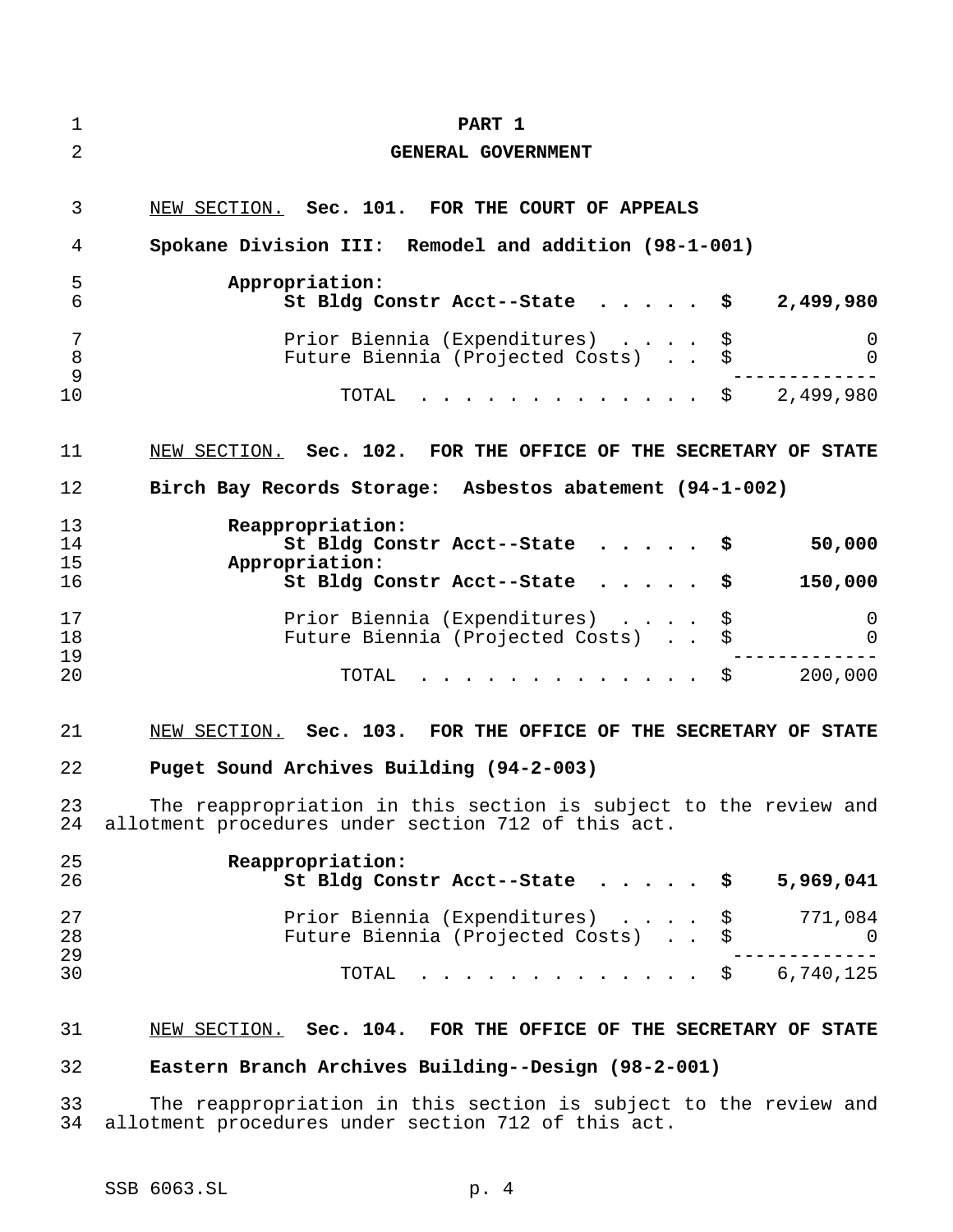| -2<br>$\overline{3}$ | Reappropriation:<br>St Bldg Constr Acct--State \$<br>Appropriation:              | 2,042   |
|----------------------|----------------------------------------------------------------------------------|---------|
| $\overline{4}$       | St Bldg Constr Acct--State $\frac{1}{9}$                                         | 521,417 |
| -5<br>-6<br>7        | Prior Biennia (Expenditures) \$<br>Future Biennia (Projected Costs) \$ 4,176,493 | 56,158  |
| 8                    | TOTAL \$ 4,756,110                                                               |         |

# NEW SECTION. **Sec. 105. FOR THE DEPARTMENT OF COMMUNITY, TRADE, AND ECONOMIC DEVELOPMENT**

 The appropriations in this section are subject to the following conditions and limitations:

\$4,000,000 from the new appropriation from the public works assistance account shall be deposited in the public facilities construction loan revolving account, and is hereby appropriated from the public facilities construction loan revolving account to the department of community, trade, and economic development for the fiscal biennium ending June 30, 1999, for the community economic revitalization program under chapter 43.160 RCW. The moneys from the new appropriation from the public works assistance account shall be used solely to provide loans to eligible local governments and shall not be used for grants. The department shall ensure that all principal and interest payments from loans made from moneys from the new appropriation from the public works assistance account are paid into the public works assistance account.

| 26       | Community economic revitalization (86-1-001)        |    |              |
|----------|-----------------------------------------------------|----|--------------|
| 27       | Reappropriation:                                    |    |              |
| 28       | St Bldg Constr Acct--State \$                       |    | 222,039      |
| 29       | Public Works Assistance Account--State \$           |    | 4,481,071    |
| 30       | Pub Fac Constr Loan Rev Acct--State. \$             |    | 70,508       |
| 31       |                                                     |    |              |
| 32       | Subtotal Reappropriation \$                         |    | 4,773,618    |
| 33       | Appropriation:                                      |    |              |
| 34       | Pub Fac Constr Loan Acct--State $\frac{1}{2}$       |    | 6,000,000    |
| 35       | Public Works Assistance Account--                   |    |              |
| 36       | State<br>.                                          | S  | 4,000,000    |
| 37       |                                                     |    |              |
| 38       | Subtotal Appropriation $\ldots$ , $\ddot{\text{s}}$ |    | 10,000,000   |
| 39       | Prior Biennia (Expenditures) \$                     |    | 15, 242, 633 |
| 40       | Future Biennia (Projected Costs)                    |    | 36,000,000   |
| 41<br>42 | TOTAL                                               | Ş. | 66,016,251   |
|          |                                                     |    |              |

### NEW SECTION. **Sec. 106. FOR THE DEPARTMENT OF COMMUNITY, TRADE, AND ECONOMIC DEVELOPMENT**

**Development loan fund (88-2-002)**

| 46 | Reappropriation:              |  |           |
|----|-------------------------------|--|-----------|
| 47 | St Bldg Constr Acct--State \$ |  | 1,208,001 |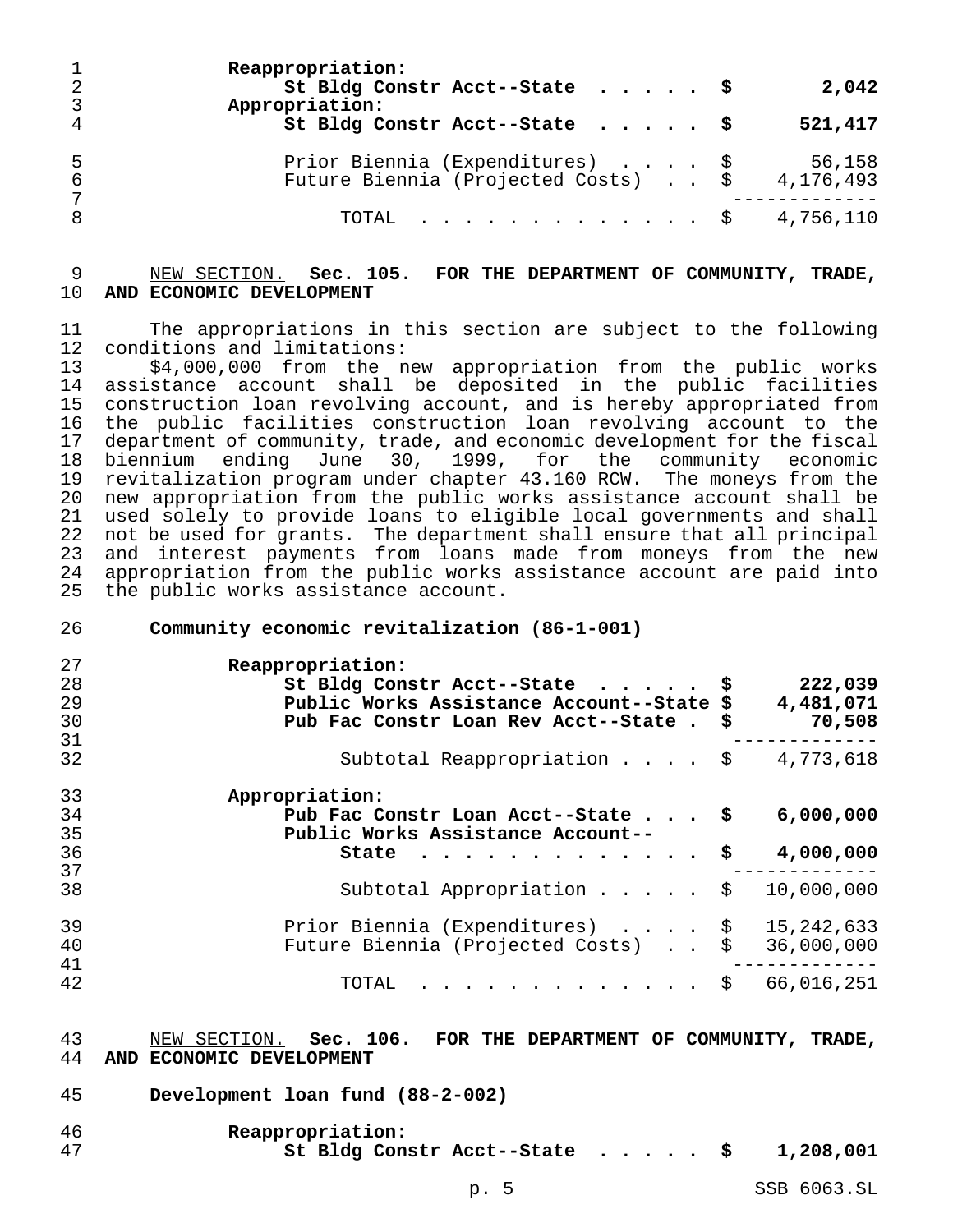| 2                         | WA St Dev Loan Acct--Federal $\cdot \cdot \cdot$                                             | 166,138   |
|---------------------------|----------------------------------------------------------------------------------------------|-----------|
| $\mathcal{R}$             | Subtotal Reappropriation $\sharp$ 1,374,139                                                  |           |
| $\overline{4}$<br>-5      | Appropriation:<br>WA St Dev Loan Acct--Federal $\ldots$ , $\sharp$                           | 3,000,000 |
| 6<br>$7\phantom{.0}$<br>8 | Prior Biennia (Expenditures) \$ 10,245,450<br>Future Biennia (Projected Costs) \$ 17,000,000 |           |
| $\mathsf{Q}$              | TOTAL \$ 31,619,589                                                                          |           |

### NEW SECTION. **Sec. 107. FOR THE DEPARTMENT OF COMMUNITY, TRADE, AND ECONOMIC DEVELOPMENT**

# **Grays Harbor dredging (88-3-006)**

 The reappropriation in this section is subject to the following conditions and limitations:

 (1) The reappropriation is provided solely for the state's share of 16 remaining costs for Grays Harbor dredging and associated mitigation.<br>17 (2) State funds shall be disbursed at a rate not to exceed on

(2) State funds shall be disbursed at a rate not to exceed one dollar for every four dollars of federal funds expended by the army corps of engineers and one dollar from other nonstate sources.

 (3) Expenditure of moneys from this reappropriation is contingent 21 on a cost-sharing arrangement and the execution of a local cooperation<br>22 agreement between the port of Grays Harbor and the army corps of agreement between the port of Grays Harbor and the army corps of engineers pursuant to P.L. 99-662, the federal water resources development act of 1986, whereby the corps of engineers will construct the project as authorized by that federal act.

26 (4) In the event the project cost is reduced, any resulting<br>27 reduction or reimbursement of nonfederal costs realized by the port of reduction or reimbursement of nonfederal costs realized by the port of Grays Harbor shall be shared proportionally with the state.

| 29<br>30       | Reappropriation:<br>St Bldg Constr Acct--State $\cdot \cdot \cdot \cdot$ \$ 1,000,000 |  |
|----------------|---------------------------------------------------------------------------------------|--|
| 31<br>32<br>33 | Prior Biennia (Expenditures) \$ 4,259,037<br>Future Biennia (Projected Costs) \$      |  |
| 34             | TOTAL \$ 5,259,037                                                                    |  |

# NEW SECTION. **Sec. 108. FOR THE DEPARTMENT OF COMMUNITY, TRADE, AND ECONOMIC DEVELOPMENT**

# **Housing assistance, weatherization, and affordable housing program (88-5-015)**

 The appropriations in this section are subject to the following conditions and limitations:

 (1) \$3,000,000 of the new appropriation from the state building construction account is provided solely to promote development of safe and affordable housing units for persons eligible for services from the division of developmental disabilities within the department of social and health services.

 (2) \$2,000,000 of the reappropriation from the state building construction account is provided solely to promote development of safe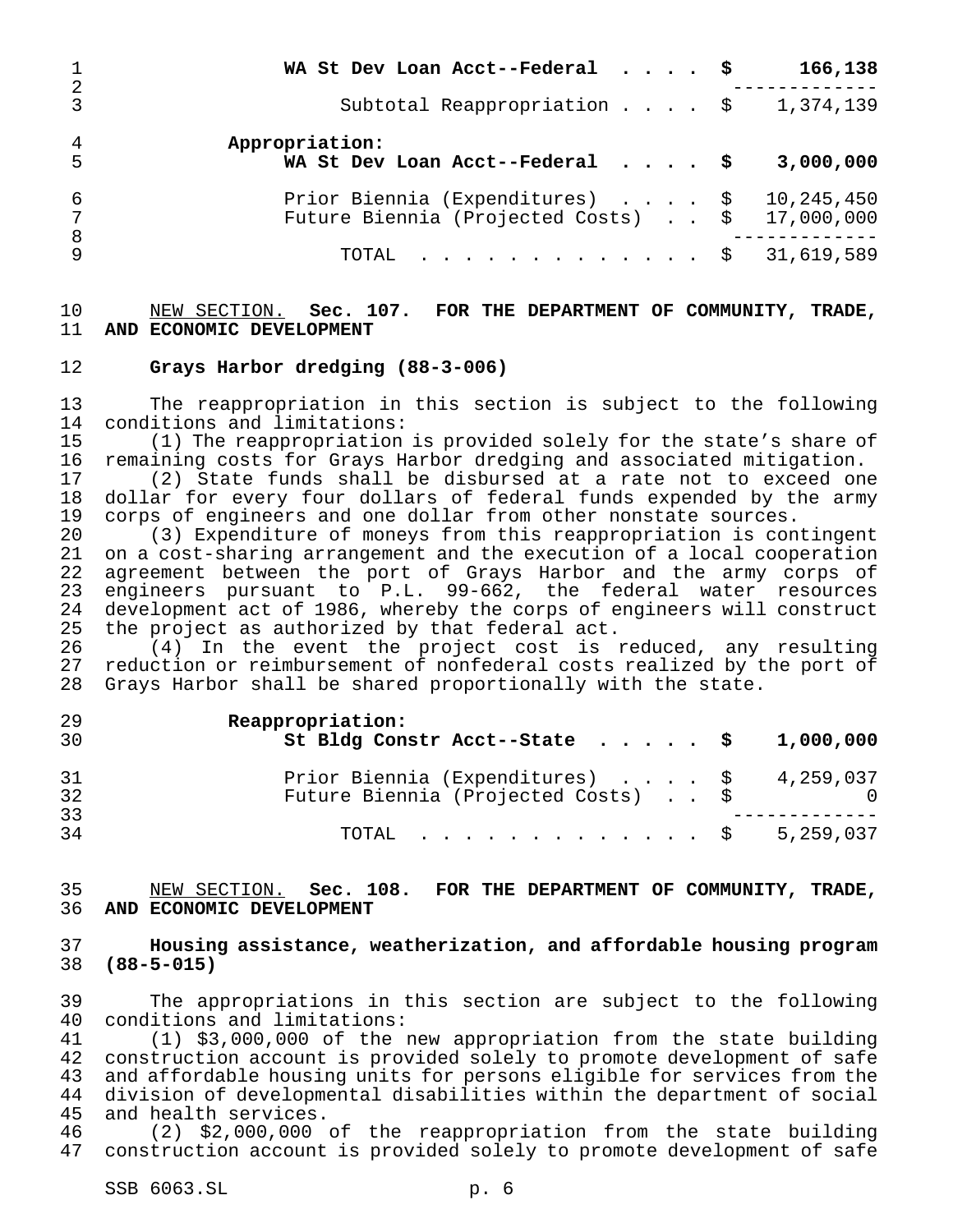and affordable housing units for persons eligible for services from the division of developmental disabilities within the department of social and health services.

| 4<br>5<br>6    | Reappropriation:<br>St Bldg Constr Acct--State \$<br>Washington Housing Trust Acct--State \$   | 25,000,000<br>400,000 |
|----------------|------------------------------------------------------------------------------------------------|-----------------------|
| 8              | Subtotal Reappropriation $\frac{1}{9}$ 25,400,000                                              |                       |
| - 9<br>10      | Appropriation:<br>St Bldg Constr Acct--State $\ldots$ , $\sharp$                               | 50,000,000            |
| 11<br>12<br>13 | Prior Biennia (Expenditures) \$ 125,116,142<br>Future Biennia (Projected Costs) \$ 200,000,000 |                       |
| 14             | TOTAL \$ 400,516,142                                                                           |                       |

# NEW SECTION. **Sec. 109. FOR THE DEPARTMENT OF COMMUNITY, TRADE, AND ECONOMIC DEVELOPMENT**

 **Snohomish County drainage:** To purchase land in drainage district number 6 and construct a cross-levee on it, in order to decrease damaging flooding of adjacent lands and to reestablish wetlands **(92-2- 011)**

21 The reappropriation in this section shall be matched by at least<br>22 \$585,000 provided from nonstate sources for capital costs of this \$585,000 provided from nonstate sources for capital costs of this project.

| 24<br>25 | Reappropriation:<br>St Bldg Constr Acct--State $\frac{1}{9}$           | 344,837                 |
|----------|------------------------------------------------------------------------|-------------------------|
| 26<br>27 | Prior Biennia (Expenditures) \$<br>Future Biennia (Projected Costs) \$ | 3,416<br>$\overline{0}$ |
| 28<br>29 | $\texttt{TOTAL}$ $\texttt{S}$                                          | 348,253                 |

# NEW SECTION. **Sec. 110. FOR THE DEPARTMENT OF COMMUNITY, TRADE, AND ECONOMIC DEVELOPMENT**

**Columbia River dredging feasibility (92-5-006)**

| 33<br>34 | Reappropriation:<br>St Bldg Constr Acct--State $\sharp$                | 374,568 |
|----------|------------------------------------------------------------------------|---------|
| 35<br>36 | Prior Biennia (Expenditures) \$<br>Future Biennia (Projected Costs) \$ | 245,392 |
| 37<br>38 | TOTAL Ş                                                                | 619,960 |

# NEW SECTION. **Sec. 111. FOR THE DEPARTMENT OF COMMUNITY, TRADE, AND ECONOMIC DEVELOPMENT**

 **Building for the arts:** For grants to local performing arts and art museum organizations for facility improvements or additions **(92-5-100)**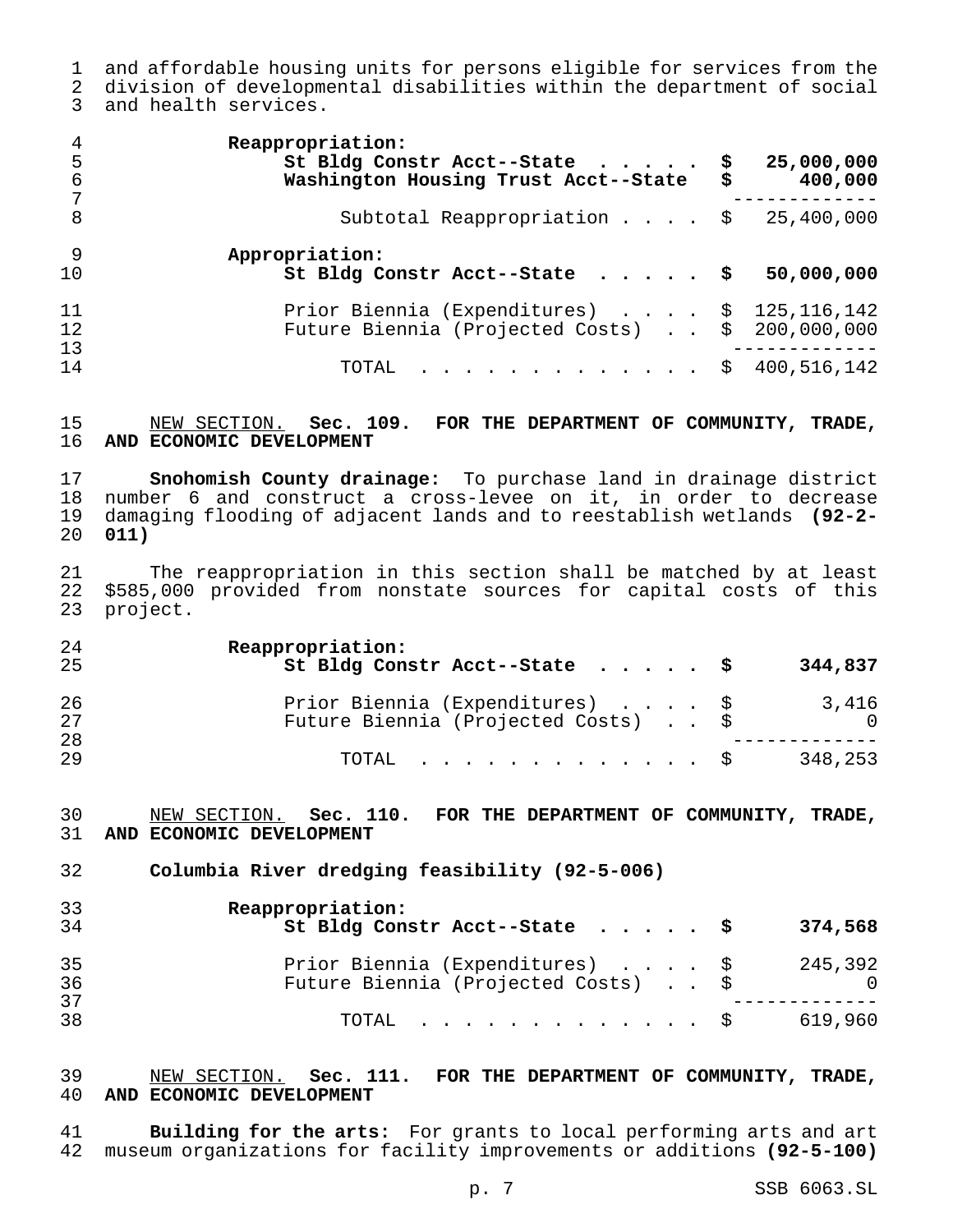The appropriations in this section are subject to the following conditions and limitations:

(1) The following projects are eligible for funding in phase 4:

| $\overline{4}$<br>5 | Phase 4                      |              | Estimated Total<br>Capital Cost |
|---------------------|------------------------------|--------------|---------------------------------|
| $\epsilon$          | African American Museum      |              |                                 |
| 7                   | and Cultural Center          |              |                                 |
| 8                   | (Seattle)                    |              | \$12,544,130                    |
| 9                   | Allied Arts of Whatcom       |              |                                 |
| 10                  | County (Bellingham)          | \$           | 130,334                         |
| 11                  | Childrens' Museum of         |              |                                 |
| 12                  | Snohomish County             |              |                                 |
| 13                  | (Everett)                    | \$           | 393,597                         |
| 14                  | Columbia Point               |              |                                 |
| 15                  | Amphitheatre (Richland)      | \$           | 3, 273, 218                     |
| 16                  | Columbia Theatre (Phase II)  |              |                                 |
| 17                  | (Longview)                   | \$           | 500,000                         |
| 18                  | Enumclaw High School         |              |                                 |
| 19                  | Auditorium                   | \$           | 1,152,500                       |
| 20                  | Evergreen City Ballet        |              |                                 |
| 21                  | (Auburn)                     | \$           | 186,328                         |
| 22                  | The Group Theatre (Phase II) |              |                                 |
| 23                  | (Seattle)                    | \$           | 983,000                         |
| 24                  | Int'l Museum of Modern Glass |              |                                 |
| 25                  | (Tacoma)                     |              | \$15,072,145                    |
| 26                  | Kirkland Performance Center  |              |                                 |
| 27                  | (Phase II)                   | \$           | 1,450,184                       |
| 28                  | Lopez Center for the Arts    | \$           | 1,007,000                       |
| 29                  | Mount Baker Theatre          |              |                                 |
| 30                  | (Phase II) (Bellingham)      | \$           | 916,900                         |
| 31                  | Museum of Northwest Art      |              |                                 |
| 32                  | (Phase II) (La Conner)       |              | 265,470                         |
| 33                  | On the Boards (Seattle)      |              | 2,667,000                       |
| 34                  | People's Lodge (Seattle)     | \$\$\$\$\$\$ | 1,710,301                       |
| 35                  | Pilchuck School (Seattle)    |              | 3,400,000                       |
| 36                  | Princess Cultural Center     |              |                                 |
| 37                  | (Prosser)                    | \$           | 770,000                         |
| 38                  | Wenatchee Civic Center       |              | \$10,178,361                    |
| 39                  |                              |              |                                 |
| 40                  | Total                        |              | \$56,600,468                    |

 (2) The reappropriation and new appropriation in this section are provided to fund the state share of capital costs of phases 1 through 4 of the building for the arts program.

 (3) \$3,000,000 of the appropriation in this section is provided solely for the Wenatchee civic center. The remaining reappropriation and appropriation shall be distributed as follows:

 (a) State grants shall not exceed fifteen percent of the estimated total capital cost or actual capital cost of a project, whichever is less. The remaining portions of project capital costs shall be a match from nonstate sources. The match may include cash and land value. The department is authorized to set matching requirements for individual projects. State grants shall not exceed \$1,000,000 for any single project unless there are uncommitted funds after January 1, 1999.

 (b) State grants shall be distributed in the order in which matching requirements are met. The department may fund projects that demonstrate adequate progress and have secured the necessary match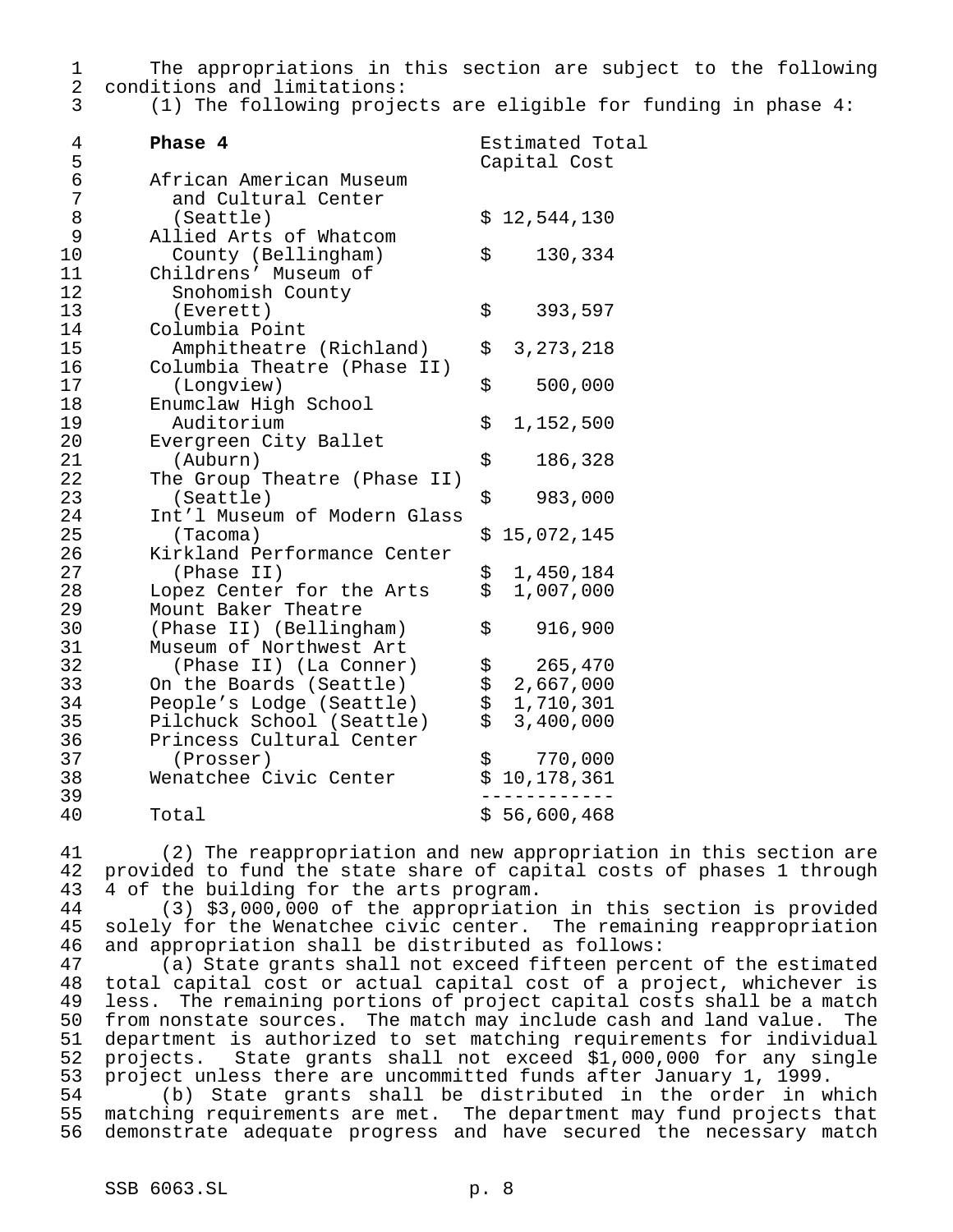funding. The department may require that projects recompete for funding.

 (4) By December 15, 1997, the department shall submit a report to the appropriate fiscal committees of the legislature on the progress of the building for the arts program, including a list of projects funded 6 under this section.<br>7 (5) The depart

 (5) The department shall submit a list of recommended performing arts, museum, and cultural organization projects for funding in the 1999-2001 capital budget. The list shall result from a competitive grants program developed by the department based upon: Uniform criteria for the selection of projects and awarding of grants for up to fifteen percent of the total project cost; local community support for the project; a requirement that the sites for the projects are secured or optioned for purchase; and a state-wide geographic distribution of projects.

| 16<br>17<br>18<br>19 | Reappropriation:<br>St Bldg Constr Acct--State \$<br>2,162,297<br>Appropriation:<br>St Bldg Constr Acct--State \$<br>6,000,000 |  |
|----------------------|--------------------------------------------------------------------------------------------------------------------------------|--|
| 20<br>21<br>22<br>23 | Prior Biennia (Expenditures) \$<br>18,047,689<br>Future Biennia (Projected Costs) \$<br>16,000,000<br>42,209,986<br>TOTAL \$   |  |

# NEW SECTION. **Sec. 112. FOR THE DEPARTMENT OF COMMUNITY, TRADE, AND ECONOMIC DEVELOPMENT**

### **Challenger Learning Center (93-5-006)**

 The reappropriation in this section is subject to the following conditions and limitations:

 (1) The appropriation is provided solely for support of science 30 education at the Challenger learning center at the museum of flight; and

 (2) Each dollar expended from the appropriation in this section shall be matched by at least one dollar from nonstate sources for the same purpose.

| 35<br>36 | Reappropriation:<br>St Bldg Constr Acct--State \$<br>320,312                      |
|----------|-----------------------------------------------------------------------------------|
| 37<br>38 | Prior Biennia (Expenditures) \$<br>479,688<br>Future Biennia (Projected Costs) \$ |
| 39<br>40 | 800,000<br>$\texttt{TOTAL}$ $\texttt{S}$                                          |

### NEW SECTION. **Sec. 113. FOR THE DEPARTMENT OF COMMUNITY, TRADE, AND ECONOMIC DEVELOPMENT**

### **Public works trust fund (94-2-001)**

 The appropriation in this section is subject to the following conditions and limitations:

 \$15,646,000 of the reappropriation in this section is provided solely for the preconstruction program.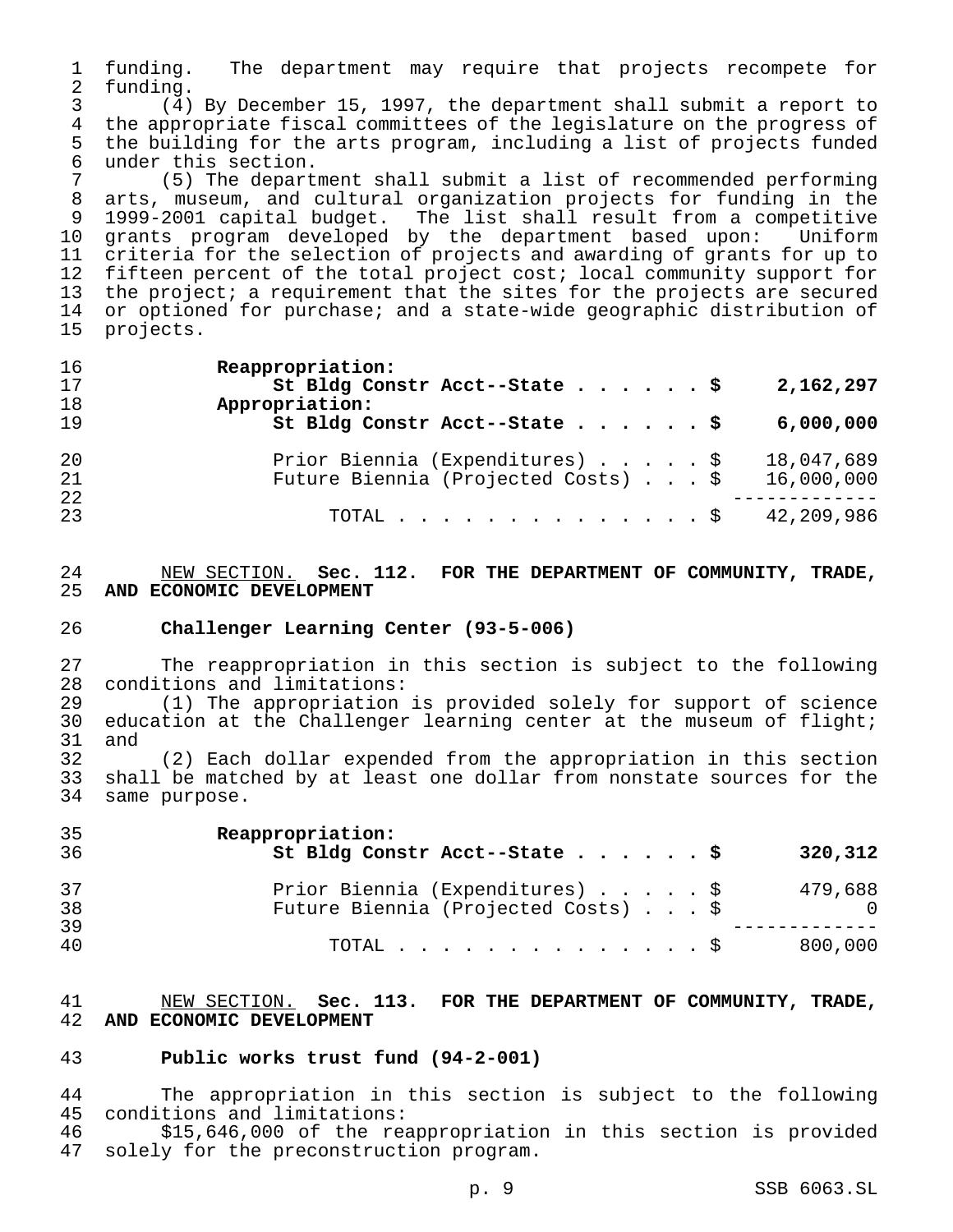**Reappropriation: Public Works Assistance Account-- State..............\$ 108,746,982 Appropriation: Public Works Assistance Account-- State..............\$ 180,977,328** Prior Biennia (Expenditures).....\$ 287,953,301 Future Biennia (Projected Costs)...\$ 820,000,000 ------------- TOTAL..............\$ 1,397,677,611

# NEW SECTION. **Sec. 114. FOR THE DEPARTMENT OF COMMUNITY, TRADE, AND ECONOMIC DEVELOPMENT**

# **Washington Technology Center: Equipment (94-2-002)**

 The reappropriation in this section is provided solely for equipment installations on the first floor of Fluke Hall. The appropriation shall be transferred to and administered by the University of Washington.

| 18<br>19 | Reappropriation:<br>St Bldg Constr Acct--State \$                      | 301,299        |
|----------|------------------------------------------------------------------------|----------------|
| 20<br>21 | Prior Biennia (Expenditures) \$<br>Future Biennia (Projected Costs) \$ | 964,701<br>- 0 |
| 22<br>23 | TOTAL \$ 1,266,000                                                     |                |

# NEW SECTION. **Sec. 115. FOR THE DEPARTMENT OF COMMUNITY, TRADE, AND ECONOMIC DEVELOPMENT**

### **Olympic Peninsula Natural History Museum (94-2-005)**

 The reappropriation in this section is subject to the following conditions and limitations:

 (1) Each two dollars expended from this reappropriation shall be matched by at least one dollar from other sources. The match may include cash, land, and in-kind donations.

 (2) It is the intent of the legislature that this reappropriation represents a one-time grant for this project.

| 34<br>35 | Reappropriation:<br>St Bldg Constr Acct--State \$                      | 169,830               |
|----------|------------------------------------------------------------------------|-----------------------|
| 36<br>37 | Prior Biennia (Expenditures) \$<br>Future Biennia (Projected Costs) \$ | 130,170<br>$\bigcirc$ |
| 38<br>39 | TOTAL $\ldots$ $\S$                                                    | 300,000               |

# NEW SECTION. **Sec. 116. FOR THE DEPARTMENT OF COMMUNITY, TRADE, AND ECONOMIC DEVELOPMENT**

 **Thorp Grist Mill:** To develop the ice pond park and provide facilities to accommodate public access **(94-2-007)**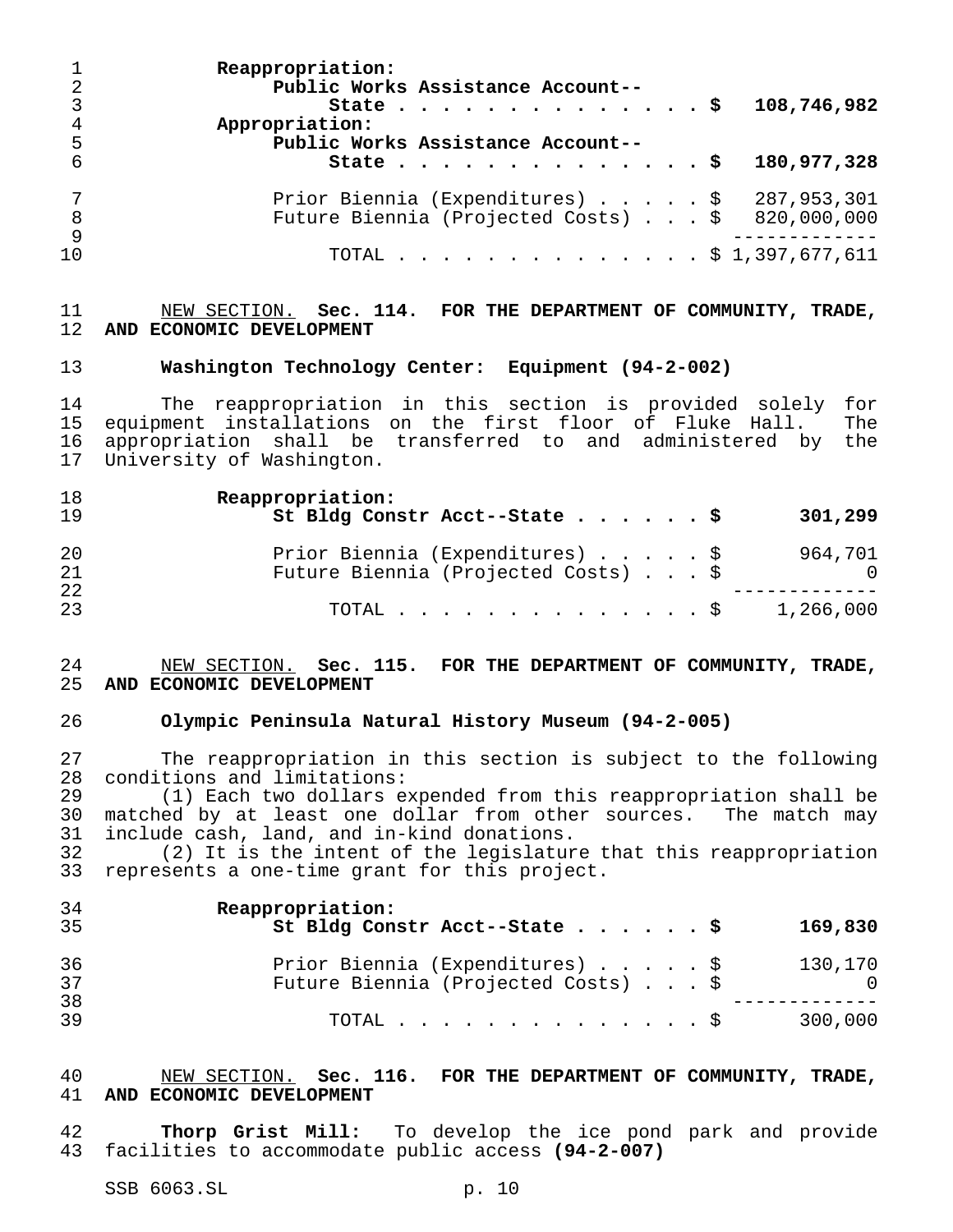The reappropriation in this section shall be matched by at least \$100,000 from nonstate and nonfederal sources. The match may include cash or in-kind contributions. The department shall assist the Thorp Mill Town Historical Preservation Society in soliciting moneys from the intermodal surface transportation efficiency act to support the project.

|    | Reappropriation:<br>St Bldg Constr Acct--State \$<br>62,874 |
|----|-------------------------------------------------------------|
|    | Prior Biennia (Expenditures) \$<br>67,126                   |
| 10 | Future Biennia (Projected Costs) \$<br>$\Omega$             |
| 11 |                                                             |
| 12 | 130,000<br>TOTAL $\ldots$ $\S$                              |

# NEW SECTION. **Sec. 117. FOR THE DEPARTMENT OF COMMUNITY, TRADE, AND ECONOMIC DEVELOPMENT**

**7th Street Theatre (90-2-008)**

| 16<br>17 | Reappropriation:<br>St Bldg Constr Acct--State \$ |  |  | 130,000  |
|----------|---------------------------------------------------|--|--|----------|
| 18       | Prior Biennia (Expenditures) \$                   |  |  | 270,000  |
| 19<br>20 | Future Biennia (Projected Costs) \$               |  |  | $\Omega$ |
| 21       | TOTAL $\ldots$ $\mathbb{S}$                       |  |  | 400,000  |

### NEW SECTION. **Sec. 118. FOR THE DEPARTMENT OF COMMUNITY, TRADE, AND ECONOMIC DEVELOPMENT**

**Daybreak Star Center (94-2-100)**

| 25 | Reappropriation:                           |
|----|--------------------------------------------|
| 26 | St Bldg Constr Acct--State \$<br>19,690    |
| 27 | Appropriation:                             |
| 28 | St Bldg Constr Acct--State \$<br>650,000   |
| 29 | Prior Biennia (Expenditures) \$<br>207,310 |
| 30 | Future Biennia (Projected Costs) \$<br>- 0 |
| 31 |                                            |
| 32 | 877,000<br>TOTAL $\ldots$ \$               |

# NEW SECTION. **Sec. 119. FOR THE DEPARTMENT OF COMMUNITY, TRADE, AND ECONOMIC DEVELOPMENT**

 **Timber ports capital asset improvements:** To assist the ports of Grays Harbor, Port Angeles, and Longview with infrastructure development and facilities improvements to increase economic diversity and enhance employment opportunities **(94-2-102)**

 The reappropriation in this section is subject to the following conditions and limitations:

 (1) Each port shall provide, at a minimum, six dollars of nonstate match for each five dollars received from this reappropriation. The match may include cash and land value.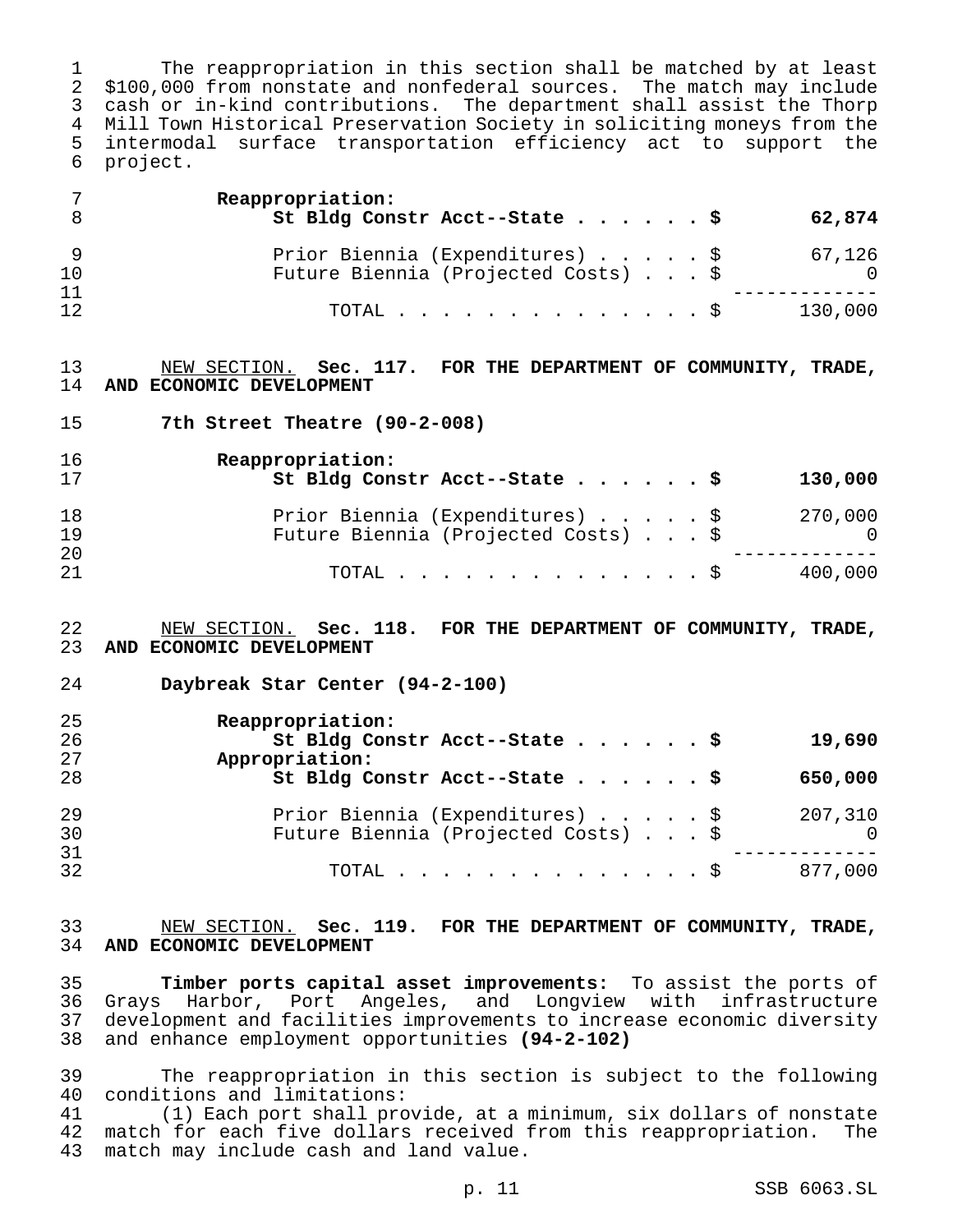(2) State assistance to each port shall not exceed the following amounts:

|              | Port                                                             | Amount                                                                 |                       |
|--------------|------------------------------------------------------------------|------------------------------------------------------------------------|-----------------------|
| 4<br>-5<br>6 | Port of Grays Harbor<br>Port of Port Angeles<br>Port of Longview | 564,000<br>\$1,500,000<br>\$1,855,000                                  |                       |
| 8            | Reappropriation:                                                 | St Bldg Constr Acct--State \$                                          | 2,456,390             |
| 10           |                                                                  | Prior Biennia (Expenditures) \$<br>Future Biennia (Projected Costs) \$ | 1,443,610<br>$\Omega$ |
| 11<br>12     |                                                                  | TOTAL $\ldots$ $\S$                                                    | 3,900,000             |

# NEW SECTION. **Sec. 120. FOR THE DEPARTMENT OF COMMUNITY, TRADE, AND ECONOMIC DEVELOPMENT**

# **Pacific Science Center (96-1-900)**

 The reappropriation in this section is provided for capital facilities improvements.

| 18<br>19 | Reappropriation:<br>St Bldg Constr Acct--State \$                      | 3,669,885      |
|----------|------------------------------------------------------------------------|----------------|
| 20<br>21 | Prior Biennia (Expenditures) \$<br>Future Biennia (Projected Costs) \$ | 330,115<br>- 0 |
| 22<br>23 | TOTAL S                                                                | 4,000,000      |

24 \*<u>NEW SECTION.</u> Sec. 121. FOR THE DEPARTMENT OF COMMUNITY, TRADE, AND ECONOMIC DEVELOPMENT

 Emergency projects declared and specifically enacted by the legislature

| 28 | Appropriation:                                    |  |              |
|----|---------------------------------------------------|--|--------------|
| 29 | St Bldg Constr Acct--State $\ddot{s}$             |  | 10,000,000   |
| 30 | Prior Biennia (Expenditures) $\oint$              |  | 0            |
| 31 | Future Biennia (Projected Costs) $\oint$          |  | <sup>n</sup> |
| 32 |                                                   |  |              |
| 33 | TOTAL $\mathcal{S}$                               |  | 10,000,000   |
| 21 | than 121 was ustaad foo maggage at and of shapter |  |              |

**\*Sec. 121 was vetoed. See message at end of chapter.**

# NEW SECTION. **Sec. 122. FOR THE DEPARTMENT OF COMMUNITY, TRADE, AND ECONOMIC DEVELOPMENT**

 **Community Services Facilities Program:** For grants to nonprofit community-based family service organizations to assist in acquiring, developing, or rehabilitating buildings **(98-2-007)**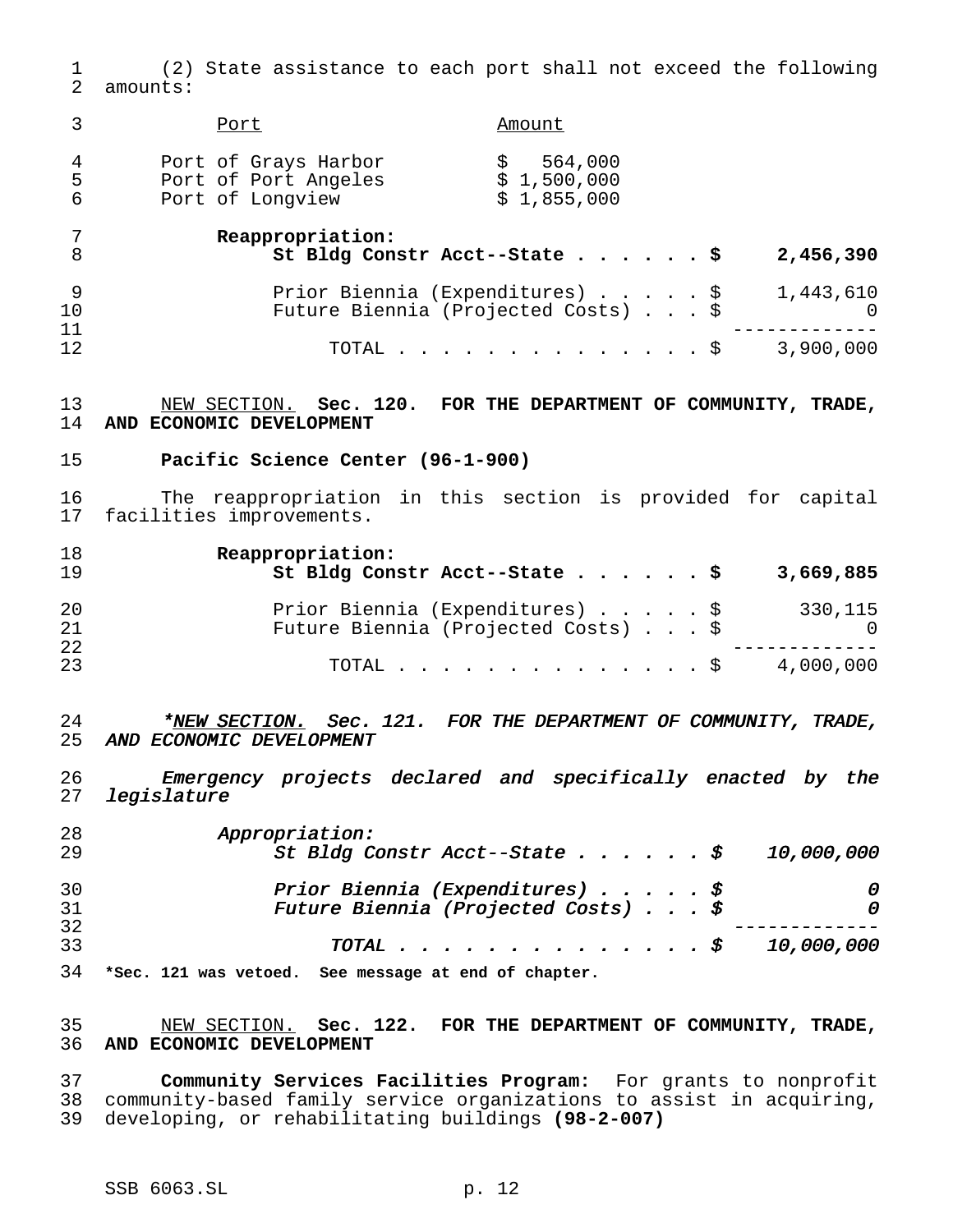The appropriation in this section is subject to the following 2 conditions and limitations:<br>3 (1) The state grant may

 (1) The state grant may provide no more than twenty-five percent 4 of the estimated total capital cost or actual total capital cost of the<br>5 project, whichever is less. The remaining portions of project capital 5 project, whichever is less. The remaining portions of project capital<br>6 costs shall be a match from nonstate sources. The match may include 6 costs shall be a match from nonstate sources. The match may include<br>7 cash, land value, and other in-kind contributions; 7 cash, land value, and other in-kind contributions;<br>8 (2) The following projects are eligible for fu

(2) The following projects are eligible for funding:

| 9<br>10        | Phase 1                                                                         |          | Estimated Total<br>Capital Cost |                          | State<br>Grant     |
|----------------|---------------------------------------------------------------------------------|----------|---------------------------------|--------------------------|--------------------|
| 11             | Benton Franklin Community                                                       |          |                                 |                          |                    |
| 12<br>13       | Action Committee<br>Central Area Motivation Project                             |          | \$1,200,000<br>\$1,000,000      | \$<br>\$                 | 300,000<br>250,000 |
| 14<br>15<br>16 | Community Action Center of<br>Whitman County<br>Community Action Council of     | \$       | 390,000                         | \$                       | 90,000             |
| 17<br>18       | Lewis, Mason, and<br>Thurston Counties                                          | \$       | 700,000                         | \$                       | 175,000            |
| 19             | El Centro de la Raza                                                            | \$\$     | 1,250,000                       | \$                       | 300,000            |
| 20             | Fremont Public Association                                                      |          | 3,000,000                       | \$                       | 600,000            |
| 21<br>22       | Kitsap Community Action Program                                                 | \$<br>\$ | 465,000<br>600,000              | $\dot{\mathsf{S}}$<br>\$ | 110,000<br>150,000 |
| 23<br>24       | Kittitas Community Action Council<br>Lower Columbia Community<br>Action Council |          | \$1,331,625                     | \$                       | 300,000            |
| 25             | Metropolitan Development Council                                                |          | \$880,000                       | \$                       | 220,000            |
| 26             | Multi-Service Centers of                                                        |          |                                 |                          |                    |
| 27<br>28       | North and East King County<br>Northeast Washington Rural                        |          | \$1,600,000                     | \$                       | 350,000            |
| 29             | Resources Development                                                           |          |                                 |                          |                    |
| 30             | Association                                                                     |          | \$1,200,000                     | \$                       | 350,000            |
| 31<br>32       | Okanogan County Community<br>Action Council                                     | \$       | 350,000                         | \$                       | 80,000             |
| 33<br>34<br>35 | South King County<br>Multi-Service Center<br>Spokane Neighborhood               | \$       | 800,000                         | \$                       | 200,000            |
| 36             | Action Programs                                                                 |          | \$1,500,000                     | \$                       | 375,000            |
| 37             | Yakima Valley Farmworker Clinic                                                 |          | \$605,000                       | \$                       | 150,000            |
| 38             |                                                                                 |          |                                 |                          |                    |
|                |                                                                                 |          |                                 |                          |                    |
| 39             | Total                                                                           |          | \$16,871,625                    |                          | \$4,000,000        |
| 40             | Phase 2                                                                         |          | Estimated Total                 |                          | State              |
| 41             |                                                                                 |          | Capital Cost                    |                          | Grant              |
| 42<br>43       | Benton-Franklin Community<br>Action Committee (Phase II)                        |          |                                 |                          |                    |
| 44<br>45       | (Pasco)<br>Community Action Center of Whitman                                   | \$       | 100,000                         | \$                       | 25,000             |
| 46<br>47       | County (Phase II) (Pullman)<br>Community Action Council of Lewis,               | \$       | 250,000                         | \$                       | 62,500             |
| 48<br>49       | Mason, and Thurston Counties<br>(Phase II) (Lacey)                              | \$       | 300,000                         | \$                       | 75,000             |
| 50<br>51       | Fremont Public Association<br>(Phase II) (Seattle)                              |          | \$1,400,000                     | \$                       | 350,000            |
|                | p. 13                                                                           |          |                                 |                          | SSB 6063.SL        |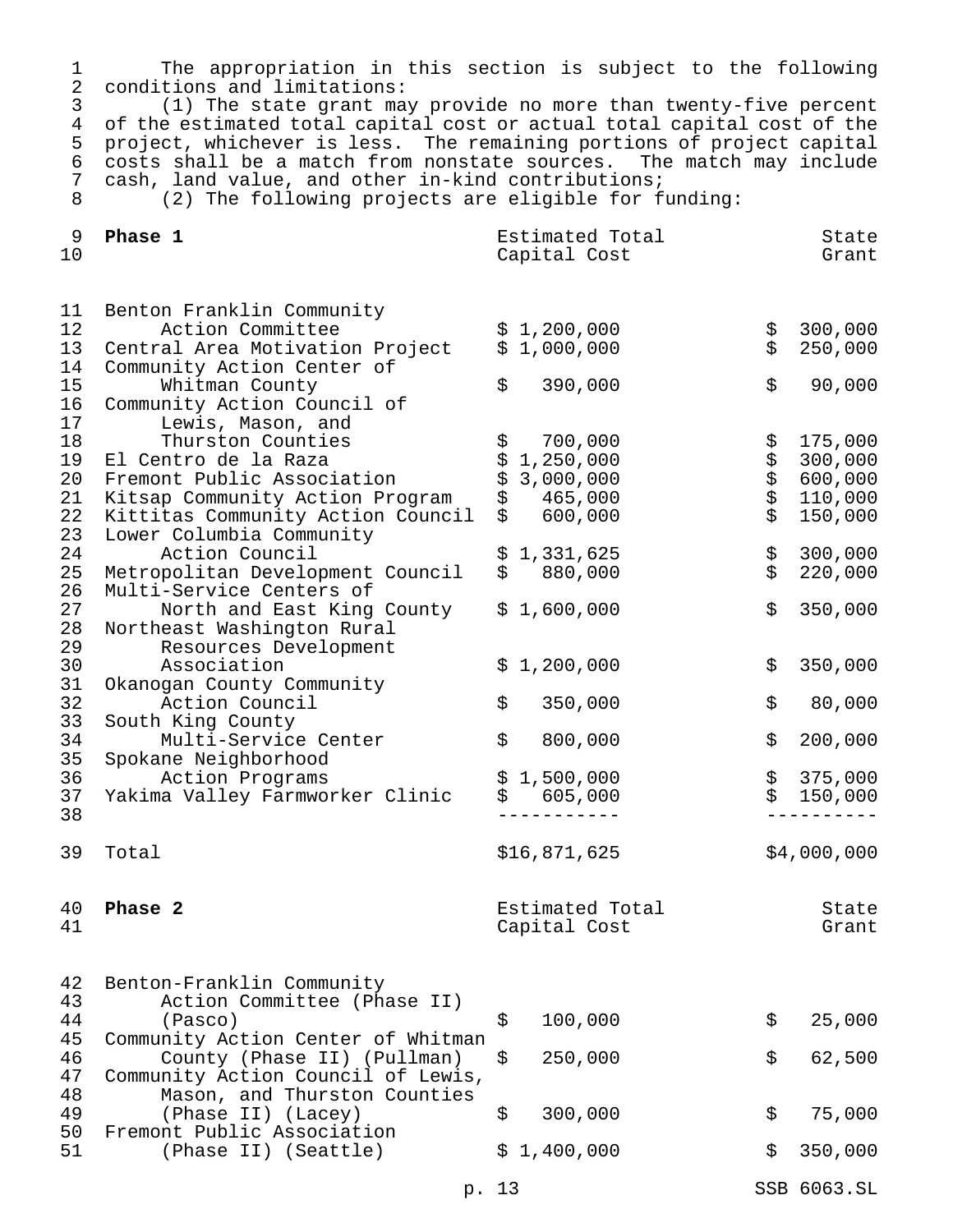| $\mathbf 1$    | Kitsap Community Action Program          |          |              |             |             |
|----------------|------------------------------------------|----------|--------------|-------------|-------------|
| $\overline{c}$ | (Phase II)                               | \$       | 145,000      | \$          | 36,250      |
| $\mathsf{3}$   | Lower Columbia Community Action          |          |              |             |             |
| $\overline{4}$ | Council (Phase II) (Longview)            | \$       | 268,375      | \$          | 67,093      |
| 5              | Metropolitan Development Council         |          |              |             |             |
| $\epsilon$     | (Phase II) (Tacoma)                      |          | \$1,240,000  | \$          | 310,000     |
| $\sqrt{ }$     | Multi-Service Centers of North and       |          |              |             |             |
| $\,8\,$        | East King County (Phase II)              |          |              |             |             |
| $\mathsf 9$    | (Redmond)                                | \$       | 200,000      | \$          | 50,000      |
| 10             | Northeast Washington Rural               |          |              |             |             |
| 11             | Resources Development                    |          |              |             |             |
| 12             | Association (Phase II)                   |          |              |             |             |
| 13             | (Colville)                               | \$       | 990,000      | \$          | 247,500     |
| 14             | South King County Multi-Service          |          |              |             |             |
| 15             | Center (Phase II)                        |          |              |             |             |
| 16             | (Federal Way)                            | \$       | 270,000      |             | 67,500      |
| 17             | Atlantic Street Center (Seattle)         | \$       | 1,700,000    | \$<br>\$    | 425,000     |
| 18             | Boys and Girls Club of Bellevue          |          |              |             |             |
| 19             | (Bellevue)                               | \$       | 2,000,000    |             | 500,000     |
| 20             | Childrens' Home Society (Kent)           | \$       | 1,400,000    |             | 350,000     |
| 21             |                                          | \$       | 145,000      | ななな         | 36,250      |
| 22             | Childrens' Home Society (Tacoma)         |          |              |             |             |
| 23             | Childrens' Home Society                  |          | 150,000      |             |             |
|                | (Elk Plain)                              | \$<br>\$ |              | ፡<br>የ<br>የ | 37,500      |
| 24             | Childrens' Home Society (Seattle)        |          | 355,000      |             | 88,750      |
| 25             | Childrens' Home Society                  | \$       |              | \$          |             |
| 26             | (Vancouver)                              |          | 200,000      |             | 50,000      |
| 27             | Childrens' Home Society                  | \$       |              |             |             |
| 28             | (Walla Walla)                            |          | 650,000      | \$          | 162,500     |
| 29             | Childrens' Home Society                  |          |              |             |             |
| 30             | (Wenatchee)                              | \$       | 210,000      | \$          | 52,500      |
| 31             | Community Action Council of Lewis,       |          |              |             |             |
| 32             | Mason, and Thurston Counties             |          |              |             |             |
| 33             | (Rochester)                              | \$       | 700,000      | \$          | 175,000     |
| 34             | Eastside Domestic Violence               |          |              |             |             |
| 35             | (Bellevue)                               | \$       | 850,000      | \$          | 212,500     |
| 36             | Kitsap Community Action (Phase II)       |          |              |             |             |
| 37             | (Bremerton)                              | \$       | 600,000      | \$          | 150,000     |
|                | 38 Lutheran Social Services (Seattle) \$ |          | 315,000      | \$          | 78,750      |
| 39             | Metropolitan Development Council         |          |              |             |             |
| 40             | (Tacoma)                                 | \$       | 640,000      | \$          | 160,000     |
| 41             | Multi-Service Centers of North and       |          |              |             |             |
| 42             | East King County (Redmond)               |          | \$1,600,000  | \$          | 400,000     |
| 43             | Neighborhood House (Seattle)             |          | \$2,200,000  | \$          | 550,000     |
| 44             | Yakima Valley Opportunities              |          |              |             |             |
| 45             | Industrialization Center                 |          |              |             |             |
| 46             | (Yakima)                                 |          | \$1,575,000  | \$          | 393,750     |
| 47             | YWCA of Clark County                     |          |              |             |             |
| 48             | (Vancouver)                              |          | \$2,185,000  | \$          | 525,000     |
| 49             | Family Support Center (Olympia)          |          | \$1,957,000  | \$          | 400,000     |
| 50             |                                          |          |              |             |             |
|                |                                          |          |              |             |             |
| 51             | Total                                    |          | \$24,595,375 |             | \$6,038,343 |
|                |                                          |          |              |             |             |

52 (3) State funding shall be distributed to projects in the order in<br>53 which matching requirements for specific project phases have been met; 53 which matching requirements for specific project phases have been met;<br>54 (4) \$10,000 of the reappropriation is provided solely for the (4) \$10,000 of the reappropriation is provided solely for the 55 Wapato community center.<br>56 (5) The new appropri

56 (5) The new appropriation and reappropriation in this section are<br>57 provided to fund the state share for phase 1 and 2 of the community provided to fund the state share for phase 1 and 2 of the community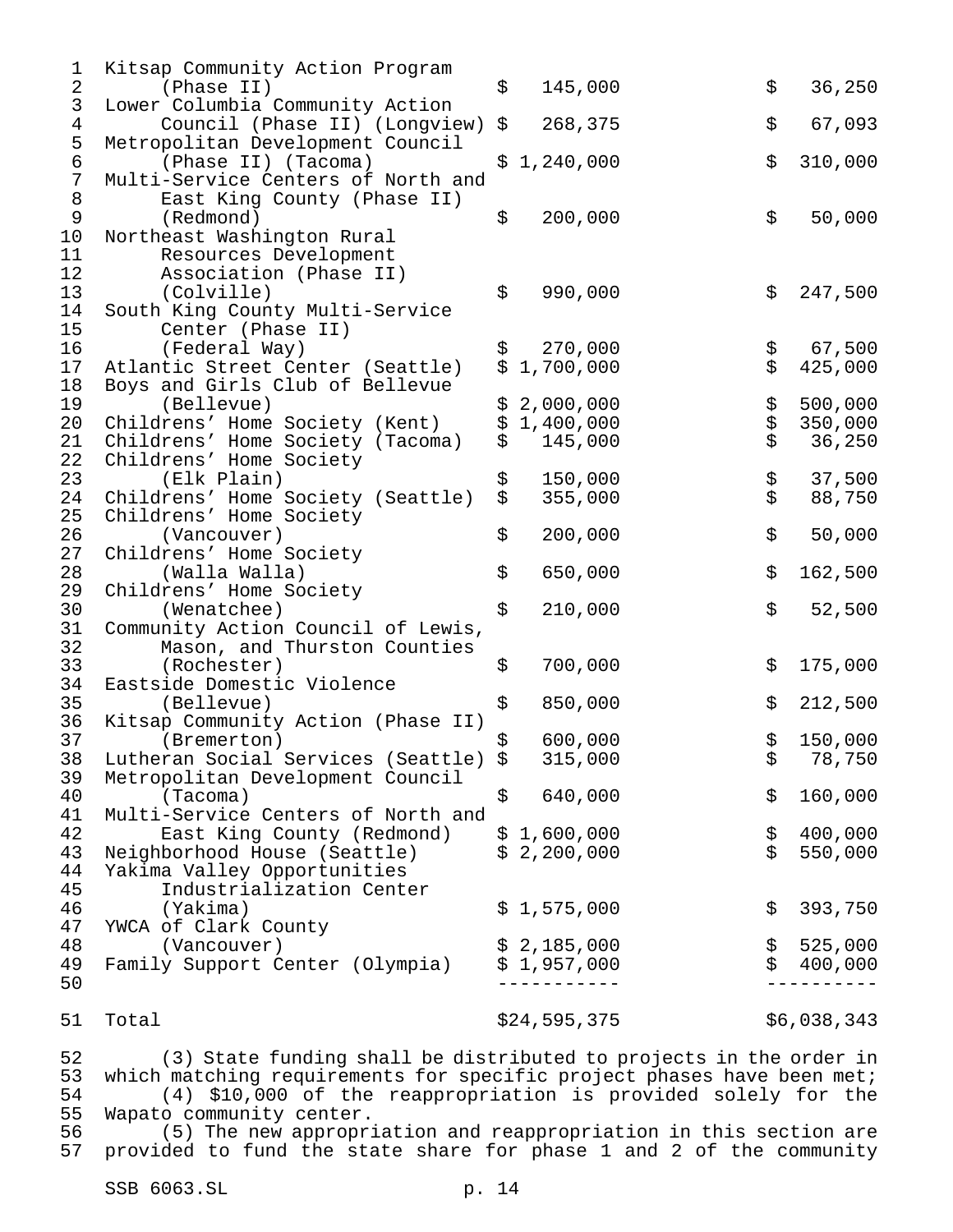services facilities program. Within this amount the department may fund projects that demonstrate adequate progress and have secured the necessary match funding.

 (6) The department is authorized to allocate the amounts appropriated in this section among the eligible projects in phases 1 and 2 and to set matching requirements for individual projects.

| 7        | Reappropriation:                    |           |
|----------|-------------------------------------|-----------|
| - 8      | St Bldg Constr Acct--State \$       | 1,901,449 |
| - 9      | Appropriation:                      |           |
| 10       | St Bldg Constr Acct--State \$       | 2,000,000 |
| 11<br>12 | Prior Biennia (Expenditures) \$     | 2,098,551 |
|          | Future Biennia (Projected Costs) \$ | 2,000,000 |
| 13       |                                     |           |
| 14       | TOTAL $\ldots$ $\frac{1}{2}$        | 8,000,000 |

## NEW SECTION. **Sec. 123. FOR THE DEPARTMENT OF COMMUNITY, TRADE, AND ECONOMIC DEVELOPMENT**

# **Public Participation Grants**

 The appropriation in this section is provided solely for the department to administer the public participation grant program pursuant to RCW 70.105D.070. In administering the grant program, the department shall award grants based upon a state-wide competitive process each year. Priority is to be given to applicants that demonstrate the ability to provide accurate technical information on complex waste management issues. Amounts provided in this section may not be spent on lobbying activities.

| 26 | Appropriation:                      |          |
|----|-------------------------------------|----------|
| 27 | Local Toxics Control Account--      |          |
| 28 | State $\ldots$ \$                   | 435,000  |
| 29 | Prior Biennia (Expenditures) \$     | 0        |
| 30 | Future Biennia (Projected Costs) \$ | $\Omega$ |
| 31 |                                     |          |
| 32 | TOTAL $\ldots$ \$                   | 435,000  |

### NEW SECTION. **Sec. 124. FOR THE DEPARTMENT OF COMMUNITY, TRADE, AND ECONOMIC DEVELOPMENT**

# **Clover Park Vocational-Technical Institute settlement (98-1-193)**

 The appropriation in this section is subject to the following 37 conditions and limitations:<br>38 The appropriation in th

The appropriation in this section completes the state's obligation to the Clover Park School District in the transfer of the Clover Park Vocational-Technical Institute to the Community and Technical College system.

| 42<br>43 | Appropriation:<br>St Bldg Constr Acct--State \$ | 5,000,000 |
|----------|-------------------------------------------------|-----------|
| 44       | Prior Biennia (Expenditures) \$                 | $\Box$    |
| 45       | Future Biennia (Projected Costs) \$             | $\Omega$  |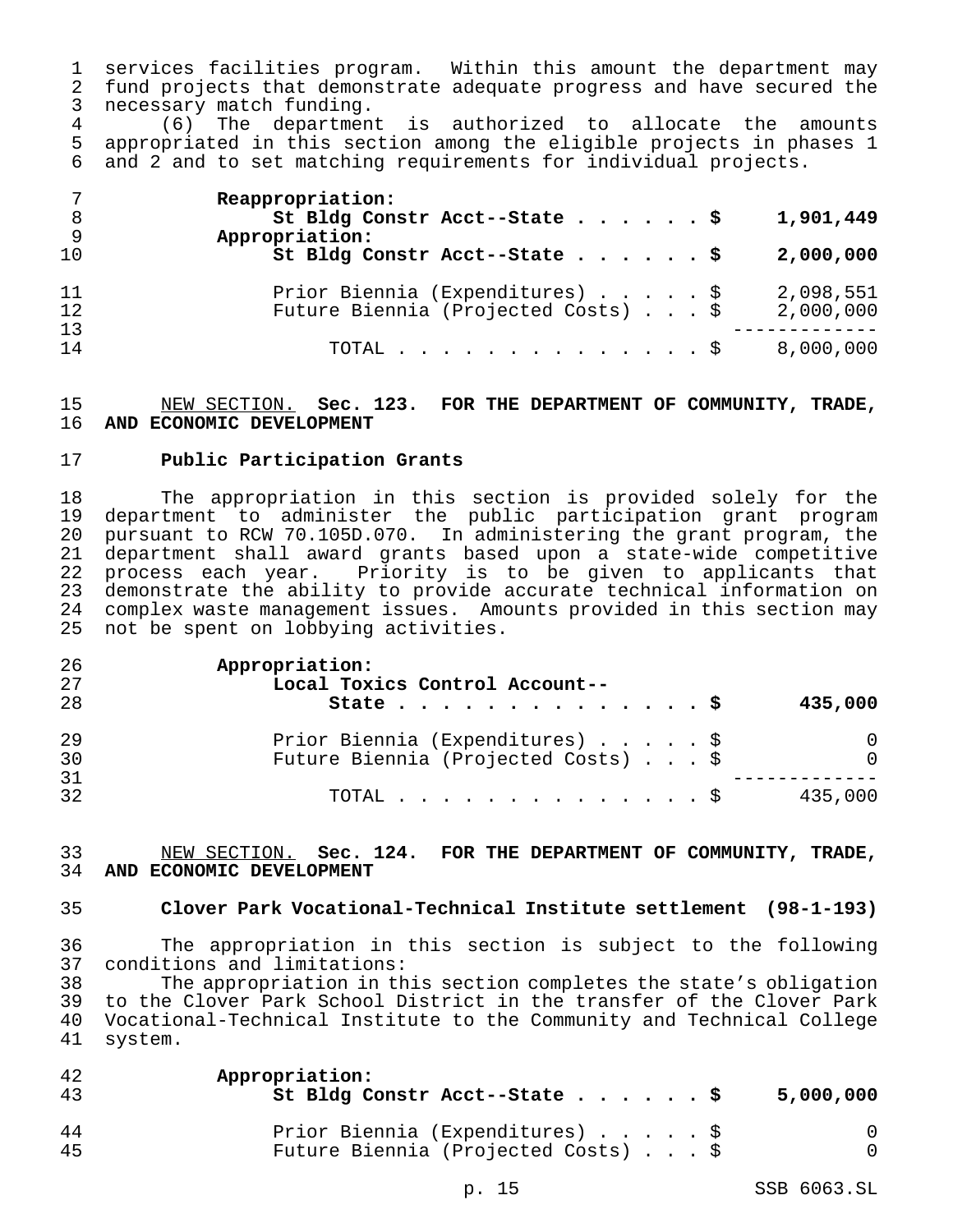| TOTAL \$ 5,000,000 |  |  |  |  |  |  |  |  |
|--------------------|--|--|--|--|--|--|--|--|
|                    |  |  |  |  |  |  |  |  |

# NEW SECTION. **Sec. 125. FOR THE DEPARTMENT OF COMMUNITY, TRADE, AND ECONOMIC DEVELOPMENT**

### **Drinking Water Assistance Program (98-2-008)**

 The appropriations in this section are subject to the following conditions and limitations:

 (1) Funding from the state public works trust fund program shall be matched with new federal resources to improve the quality of drinking water in the state, and shall be used solely for projects which achieve the goals of the federal safe drinking water act.

 (2) The department shall report to the appropriate committees of the legislature by January 1, 1998, on the progress of the program, including administrative and technical assistance procedures, the application process, and funding priorities.

| 16 | Appropriation:                                 |
|----|------------------------------------------------|
| 17 | Drinking Water Assistance Account--            |
| 18 | 9,949,000<br>State $\ldots$ $\ddot{s}$         |
| 19 | Prior Biennia (Expenditures) \$ 0              |
| 20 | Future Biennia (Projected Costs) \$ 39,796,000 |
| 21 |                                                |
| 22 | TOTAL \$ 49,745,000                            |

### NEW SECTION. **Sec. 126. FOR THE DEPARTMENT OF COMMUNITY, TRADE, AND ECONOMIC DEVELOPMENT**

### **Mirabeau Point Community Complex**

 The appropriation in this section is subject to the following conditions and limitations:

 (1) The amount provided in this section is provided solely for a grant to Spokane county for design and development costs for Mirabeau Point community complex.

 (2) The amount provided in this section represents the entire state contribution to the project and shall be matched by \$8,500,000 in contributions toward the project from nonstate sources.

| 34<br>35 | Appropriation:<br>St Bldg Constr Acct--State \$<br>1,500,000                       |
|----------|------------------------------------------------------------------------------------|
| 36<br>37 | Prior Biennia (Expenditures) \$<br>$\Omega$<br>Future Biennia (Projected Costs) \$ |
| 38<br>39 | 1,500,000<br>TOTAL S                                                               |

### NEW SECTION. **Sec. 127. FOR THE OFFICE OF FINANCIAL MANAGEMENT**

- **Colocated Cascadia Branch Campus (94-1-003)**
- **Reappropriation: St Bldg Constr Acct--State......\$ 6,012,555**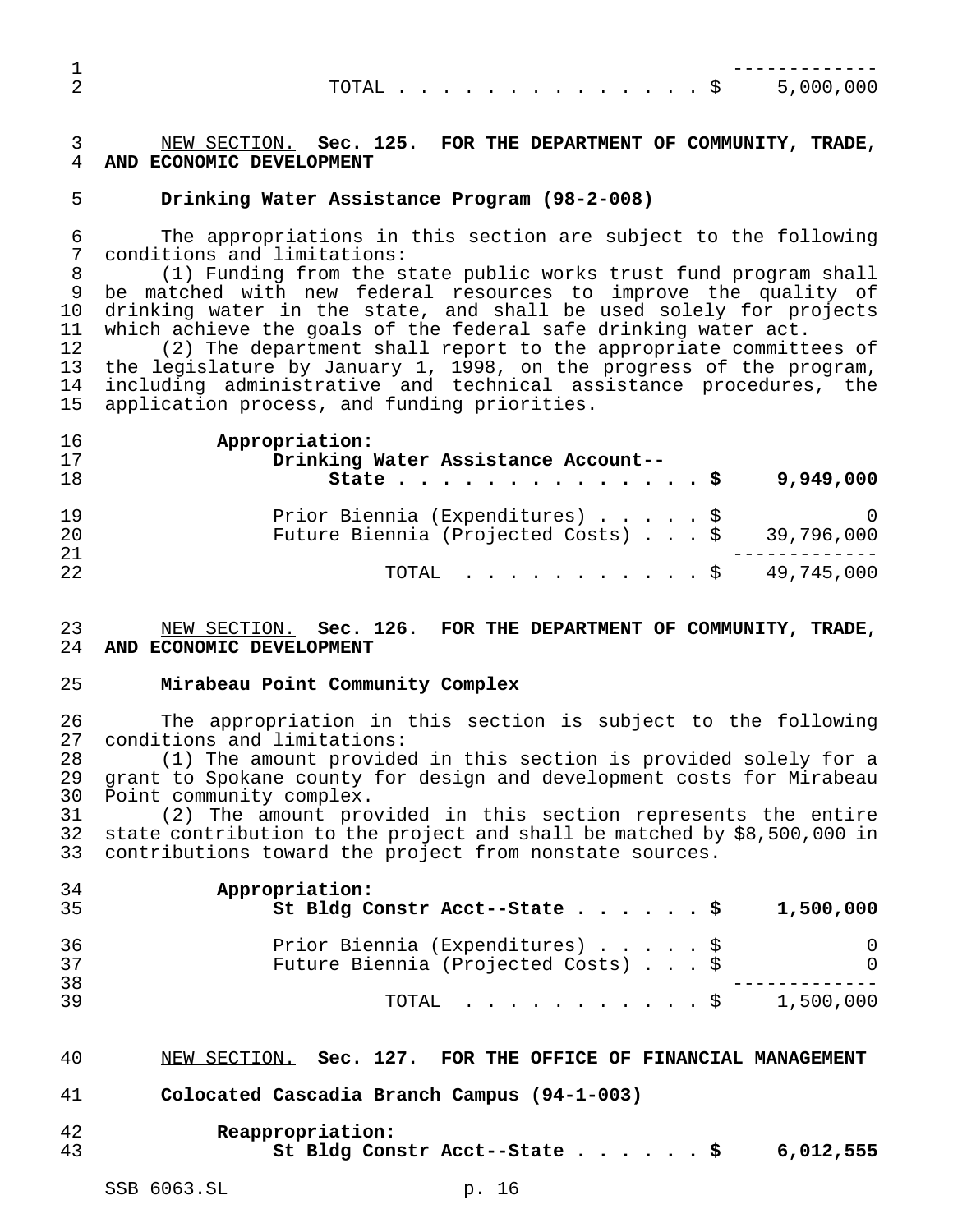|                | Prior Biennia (Expenditures) \$ 11,409,333<br>Future Biennia (Projected Costs) \$ |  |
|----------------|-----------------------------------------------------------------------------------|--|
| $\overline{4}$ | TOTAL \$ 17,421,888                                                               |  |

### NEW SECTION. **Sec. 128. FOR THE OFFICE OF FINANCIAL MANAGEMENT**

**Underground storage tank: Pool (98-1-001)**

 The appropriation in this section is subject to the following conditions and limitations:

 (1) The money provided in this section shall be allocated to agencies and institutions for removal, replacement, and environmental cleanup projects related to underground storage tanks.

 (2) No moneys appropriated in this section or in any section specifically referencing this section shall be expended unless the 14 office of financial management has reviewed and approved the cost<br>15 estimates for the project. Projects to replace tanks shall conform estimates for the project. Projects to replace tanks shall conform with guidelines to minimize risk of environmental contamination. Above 17 ground storage tanks shall be used whenever possible and agencies shall<br>18 avoid duplication of tanks. 18 avoid duplication of tanks.<br>19 (3) Funds not needed f

 (3) Funds not needed for the purposes identified in this section may be transferred for expenditure to the Americans with Disabilities Act: Pool in section 130 of this act.

| 22<br>23<br>24 | Reappropriation:<br>St Bldg Constr Acct--State \$<br>400,000<br>Appropriation:      |
|----------------|-------------------------------------------------------------------------------------|
| 25             | St Bldg Constr Acct--State \$<br>3,000,000                                          |
| 26<br>27       | Prior Biennia (Expenditures) \$<br>Future Biennia (Projected Costs) \$<br>7,000,000 |
| 28<br>29       | 10,400,000<br>TOTAL \$                                                              |

### NEW SECTION. **Sec. 129. FOR THE OFFICE OF FINANCIAL MANAGEMENT**

# **Asbestos abatement and demolition: Pool (98-1-002)**

 The appropriation in this section is subject to the following conditions and limitations:

 (1) The money provided in this section shall be allocated to agencies and institutions for removal or abatement of asbestos.

 (2) No moneys appropriated in this section or in any section specifically referencing this section shall be expended unless the office of financial management has reviewed and approved the cost 39 estimates for the project.<br>40 (3) Funds not needed

 (3) Funds not needed for the purposes identified in this section may be transferred for expenditure to the Americans with Disabilities Act: Pool in section 130 of this act.

| 43 | Reappropriation:                         |           |
|----|------------------------------------------|-----------|
| 44 | St Bldg Constr Acct--State \$            | 500,000   |
| 45 | Appropriation:                           |           |
| 46 | St Bldg Constr Acct--State $\frac{1}{5}$ | 3,000,000 |
|    |                                          |           |
| 47 | Prior Biennia (Expenditures) \$          | 0         |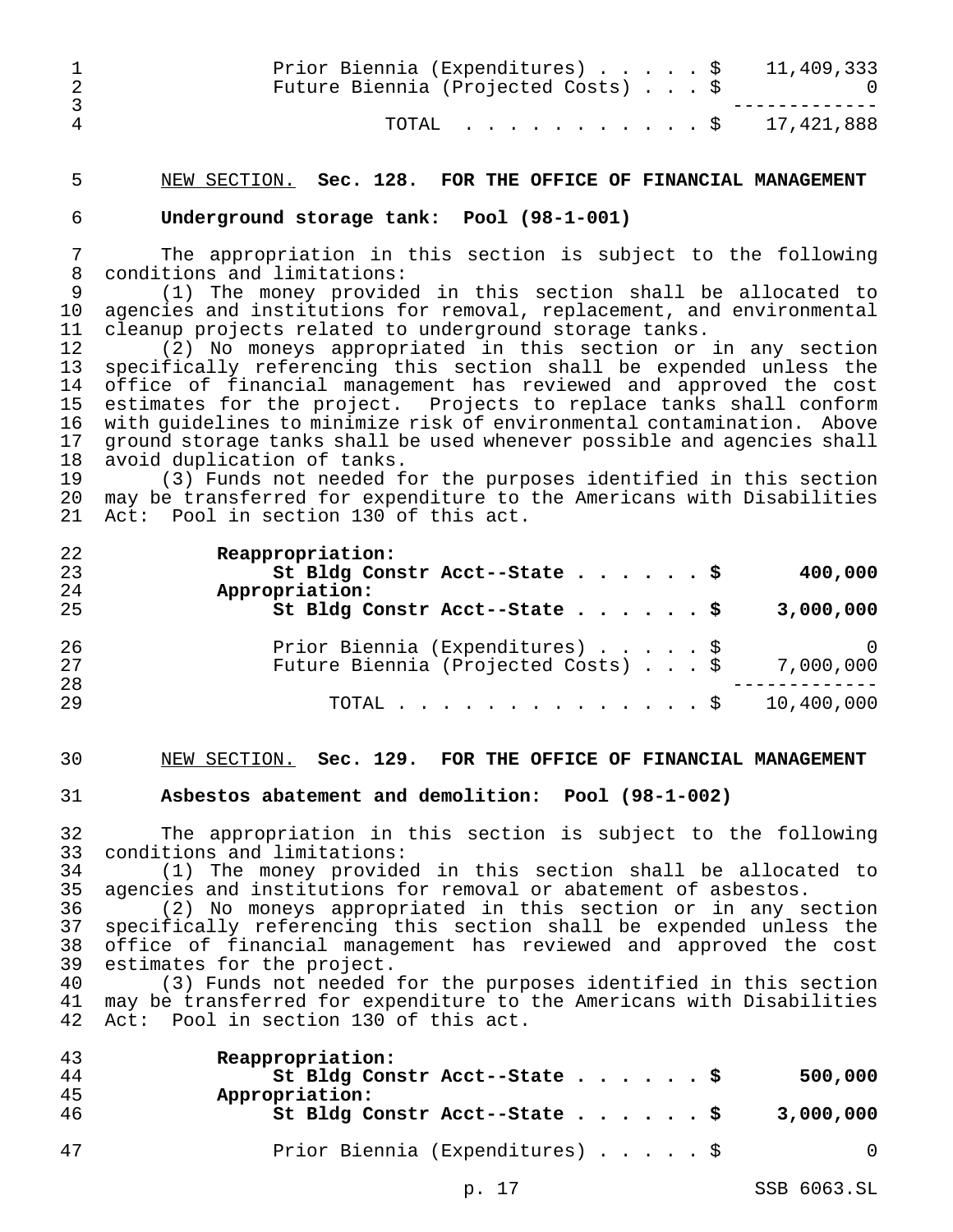|   | Future Biennia (Projected Costs) $\ldots$ \$ 12,000,000 |  |  |
|---|---------------------------------------------------------|--|--|
| 3 | TOTAL \$ 15,500,000                                     |  |  |

# NEW SECTION. **Sec. 130. FOR THE OFFICE OF FINANCIAL MANAGEMENT**

### **Americans with Disabilities Act: Pool (98-1-003)**

 The appropriation in this section is subject to the following conditions and limitations:

 (1) The money provided in this section shall be allocated to agencies and institutions for improvements to state-owned facilities for program access enhancements.

 (2) No moneys appropriated in this section shall be expended unless the office of financial management has reviewed and approved the cost estimates for the project. The office of financial management shall implement an agency request and evaluation procedure similar to the one adopted in the 1995-97 biennium for distribution of funds.

 (3) No moneys appropriated in this section shall be available to institutions of higher education to modify dormitories.

| 18 | Reappropriation:                                  |          |
|----|---------------------------------------------------|----------|
| 19 | St Bldg Constr Acct--State \$<br>500,000          |          |
| 20 | Appropriation:                                    |          |
| 21 | St Bldg Constr Acct--State \$<br>3,000,000        |          |
| 22 |                                                   |          |
| 23 | Prior Biennia (Expenditures) \$                   | $\Omega$ |
| 24 | Future Biennia (Projected Costs) \$<br>12,000,000 |          |
| 25 |                                                   |          |
| 26 | TOTAL \$ 15,500,000                               |          |

### NEW SECTION. **Sec. 131. FOR THE OFFICE OF FINANCIAL MANAGEMENT**

**Capital budget system improvements (98-1-006)**

| 29<br>30 | Reappropriation:<br>St Bldg Constr Acct--State \$<br>100,000 |
|----------|--------------------------------------------------------------|
| 31       | Appropriation:                                               |
| 32       | St Bldg Constr Acct--State \$<br>300,000                     |
| 33       | Prior Biennia (Expenditures) \$<br>300,000                   |
| 34       | Future Biennia (Projected Costs) \$<br>1,200,000             |
| 35       |                                                              |
| 36       | 1,900,000<br>TOTAL $\ldots$ $\S$                             |

# NEW SECTION. **Sec. 132. FOR THE DEPARTMENT OF GENERAL ADMINISTRATION**

### **East Campus Plaza and Plaza Garage repairs (96-1-002)**

 The appropriation in this section is subject to the review and allotment procedures under section 712 of this act.

| 42 | Reappropriation:              |         |
|----|-------------------------------|---------|
| 43 | St Bldg Constr Acct--State \$ | 500,000 |
| 44 | Appropriation:                |         |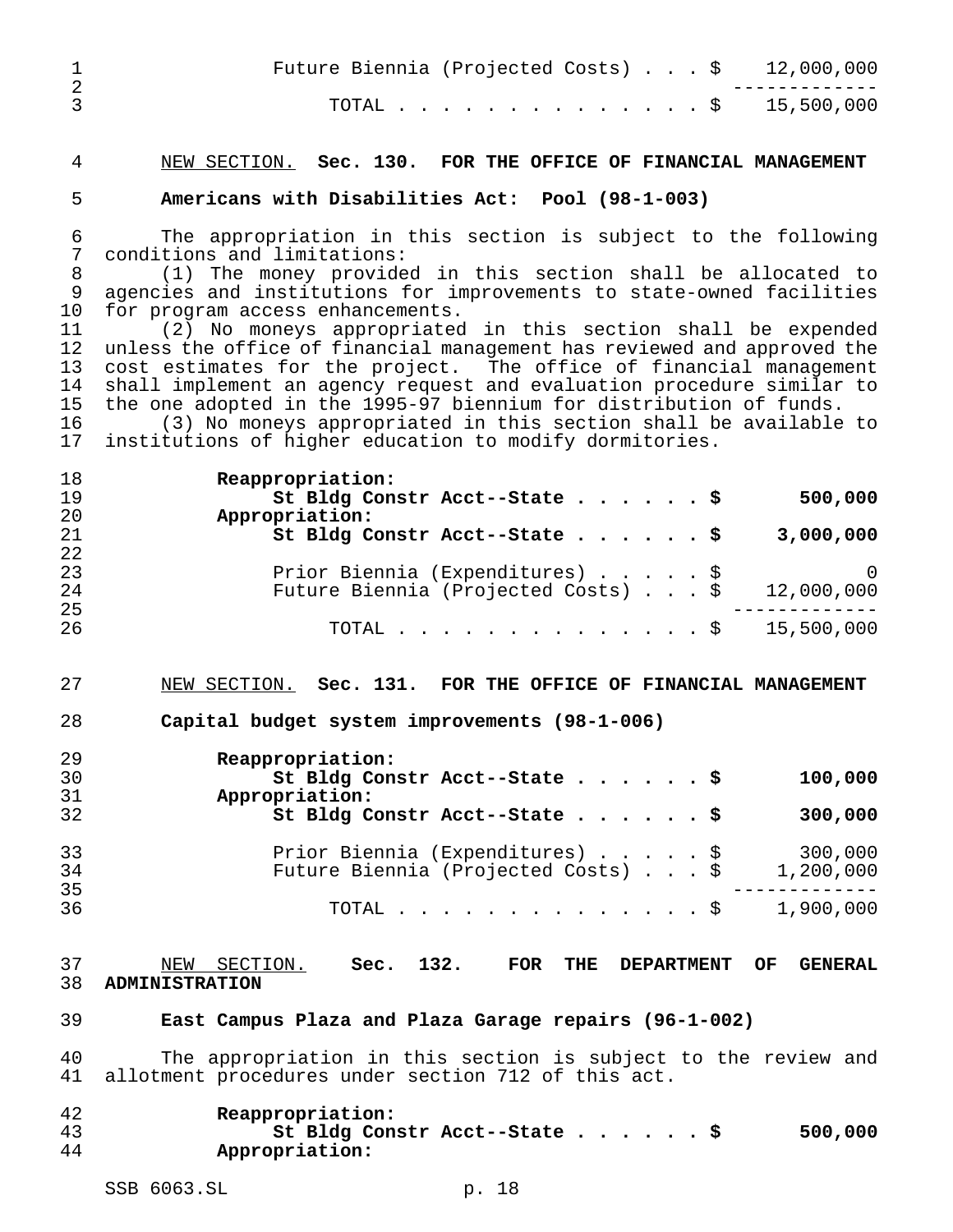| 1<br>$\overline{2}$<br>3 | 7,041,000<br>St Bldg Constr Acct--State \$<br>Cap Bldg Constr Acct--State<br>1,805,000<br>\$<br>$\ddot{\phantom{a}}$                                      |
|--------------------------|-----------------------------------------------------------------------------------------------------------------------------------------------------------|
| $\overline{4}$           | 8,846,000<br>Subtotal Appropriation<br>$\cdot$ $\cdot$ $\cdot$ $\cdot$ $\circ$                                                                            |
| 5<br>6<br>7              | 8,821,200<br>Prior Biennia (Expenditures)<br>\$<br>\$<br>Future Biennia (Projected Costs)<br>20,162,000                                                   |
| 8                        | 38, 329, 200<br>TOTAL<br>− Ş                                                                                                                              |
| 9<br>10                  | 133.<br>FOR<br>THE<br>NEW SECTION.<br>Sec.<br><b>DEPARTMENT</b><br>OF<br><b>GENERAL</b><br><b>ADMINISTRATION</b>                                          |
| 11                       | Heritage Park--Phased development (92-5-105)                                                                                                              |
| 12<br>13                 | The appropriation in this section is subject to the review and<br>allotment procedures under section 712 of this act.                                     |
| 14<br>15                 | Reappropriation:<br>275,000<br>Cap Bldg Constr Acct                                                                                                       |
| 16<br>17                 | 760,000<br>Prior Biennia (Expenditures) \$<br>\$<br>Future Biennia (Projected Costs)<br>14,864,500                                                        |
| 18<br>19                 | 16,899,500<br>TOTAL<br>. \$                                                                                                                               |
| 20<br>21                 | 134.<br><b>FOR</b><br>THE<br>NEW SECTION.<br>Sec.<br><b>DEPARTMENT</b><br>OF<br><b>GENERAL</b><br><b>ADMINISTRATION</b>                                   |
| 22<br>23<br>24           | General Administration Building--Preservation: To make critical<br>repairs to the electrical service of the General Administration<br>Building (96-1-003) |
| 25<br>26                 | Reappropriation:<br>1,900,000<br>Cap Bldg Constr Acct--State<br>. \$                                                                                      |
| 27<br>28<br>29           | Prior Biennia (Expenditures) \$<br>300,000<br>Future Biennia (Projected Costs) \$<br>0                                                                    |
| 30                       | 2,200,000<br>TOTAL<br>. \$                                                                                                                                |
| 31<br>32                 | SECTION.<br>Sec. 135.<br>NEW<br><b>FOR</b><br>THE<br><b>DEPARTMENT</b><br>OF<br><b>GENERAL</b><br><b>ADMINISTRATION</b>                                   |
| 33<br>34                 | CFC/Halon fire control systems: Removal and replacement (96-1-<br>011)                                                                                    |
| 35<br>36                 | Reappropriation:<br>St Bldg Constr Acct--State \$<br>375,000                                                                                              |
| 37<br>38                 | Prior Biennia (Expenditures)<br>\$<br>O<br>Future Biennia (Projected Costs)<br>0                                                                          |
| 39<br>40                 | 375,000<br>TOTAL<br>. \$                                                                                                                                  |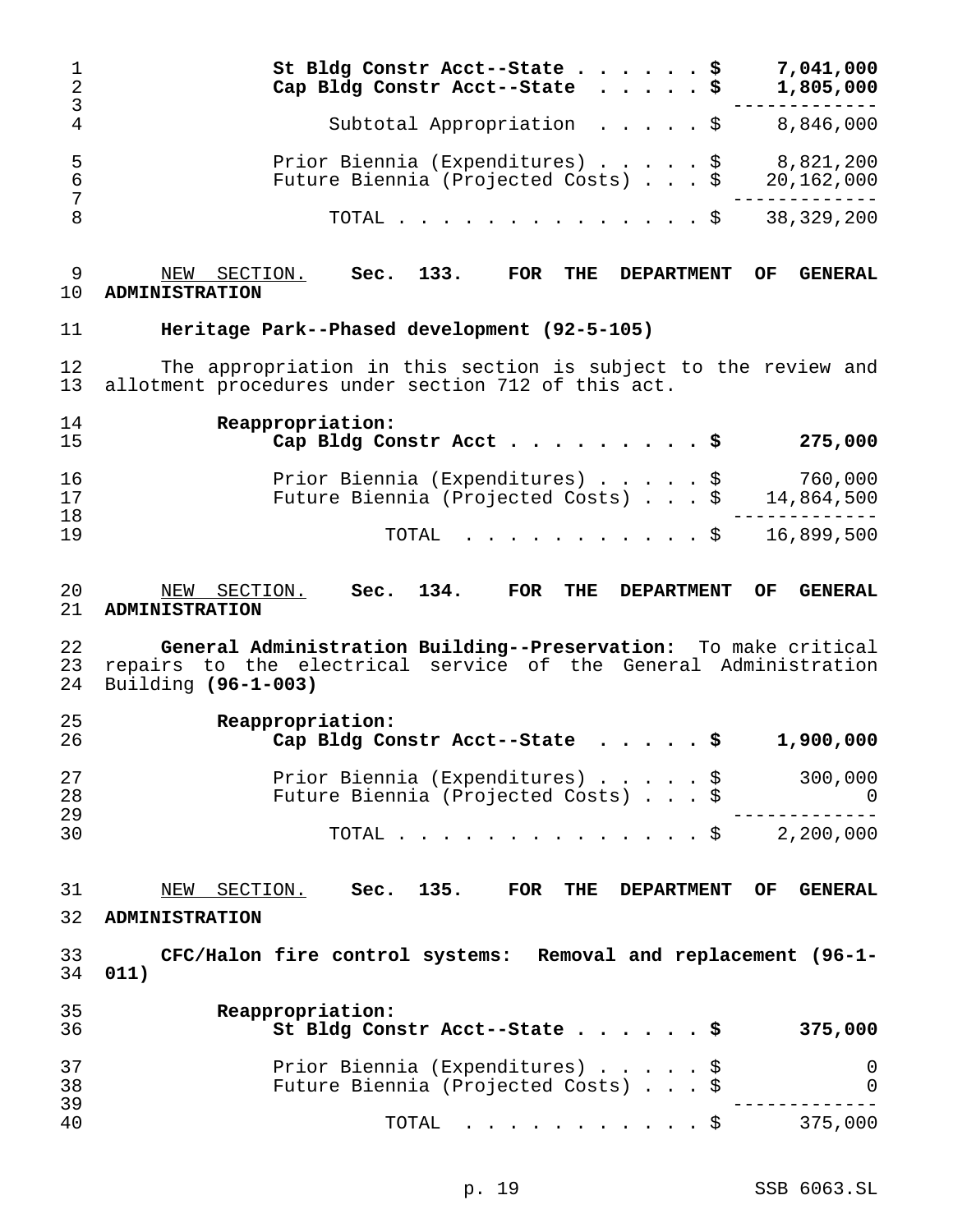NEW SECTION. **Sec. 136. FOR THE DEPARTMENT OF GENERAL ADMINISTRATION**

 **Archives Building heating, ventilation, and air conditioning: Repairs (96-1-012)**

|    | Reappropriation:<br>Cap Bldg Constr Acct--State $\ldots$ , $\ddot{S}$  | 250,000   |
|----|------------------------------------------------------------------------|-----------|
|    | Prior Biennia (Expenditures) \$<br>Future Biennia (Projected Costs) \$ | 1,400,000 |
| 10 | $\texttt{TOTAL}$ \$ 1,650,000                                          |           |

# NEW SECTION. **Sec. 137. FOR THE DEPARTMENT OF GENERAL**

### **ADMINISTRATION**

### **Thurston County buildings: Preservation (96-1-013)**

14 The reappropriation in this section is subject to the following<br>15 conditions and limitations: conditions and limitations:

16 The reappropriation shall support the detailed list of projects<br>17 maintained by the office of financial management, including electrical maintained by the office of financial management, including electrical improvements, elevator and escalator preservation, building preservation, infrastructure preservation, and emergency and small repairs.

| 21 | Reappropriation:                                             |
|----|--------------------------------------------------------------|
| 22 | Cap Bldg Constr Acct--State $\ldots$ , $\ddot{S}$<br>150,000 |
| 23 | St Bldg Constr Acct--State \$<br>150,000                     |
| 24 | Thurston County Cap Fac Acct--State . \$<br>1,250,000        |
| 25 |                                                              |
| 26 | Subtotal Reappropriation \$<br>1,550,000                     |
| 27 | Prior Biennia (Expenditures) \$<br>$\cup$                    |
| 28 | Future Biennia (Projected Costs) \$<br>$\Omega$              |
| 29 |                                                              |
| 30 | TOTAL $\ldots$ , $\ldots$ , $\vdots$ , $\vdots$              |

NEW SECTION. **Sec. 138. FOR THE DEPARTMENT OF GENERAL**

### **ADMINISTRATION**

 **Northern State Multiservice Center:** To replace the central heating system with individual building heating systems **(96-1-019)**

 The reappropriation in this section is subject to the review and allotment procedures in section 712 of this act and shall not be expended until the office of financial management has made a determination that the replacement individual heating systems will have a cost efficiency payback of less than five years.

| 40<br>41 | Reappropriation:<br>St Bldg Constr Acct--State \$                      | 555,000 |
|----------|------------------------------------------------------------------------|---------|
| 42<br>43 | Prior Biennia (Expenditures) \$<br>Future Biennia (Projected Costs) \$ | 22,000  |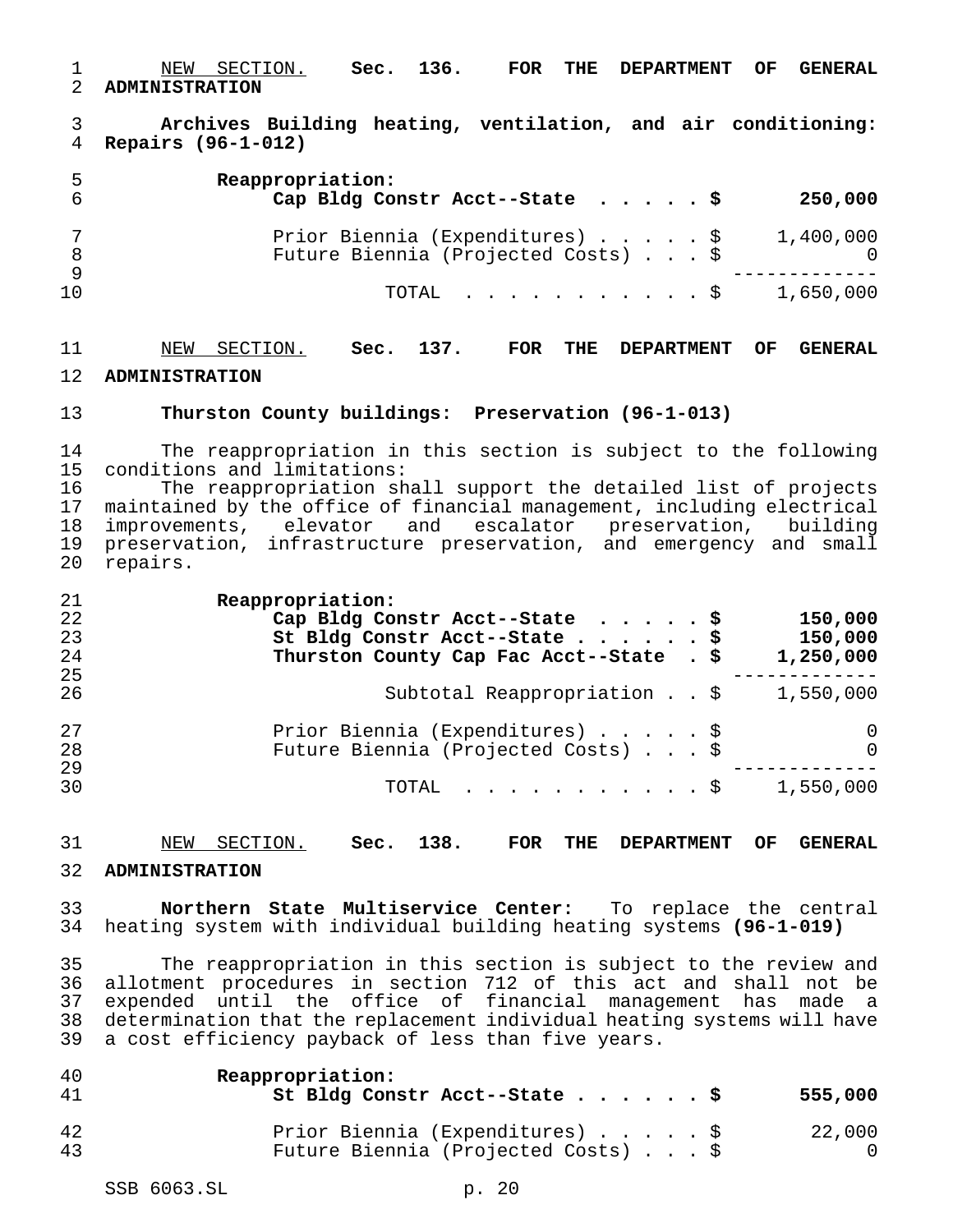| 1                    |                                                                                                                                                                  |
|----------------------|------------------------------------------------------------------------------------------------------------------------------------------------------------------|
| 2                    | 577,000<br>TOTAL<br>- \$                                                                                                                                         |
| 3                    | 139.<br>SECTION.<br>NEW<br>Sec.<br><b>FOR</b><br>THE<br><b>DEPARTMENT</b><br>OF.<br><b>GENERAL</b>                                                               |
| 4                    | <b>ADMINISTRATION</b>                                                                                                                                            |
| 5<br>6               | Washington State Training and Conference Center: To construct a<br>mock city, indoor firing range, and running track (96-2-004)                                  |
| 7<br>8               | Reappropriation:<br>Public Safety Reimb Bond--State \$<br>1,750,000                                                                                              |
| 9<br>10<br>11        | Prior Biennia (Expenditures) \$<br>1,162,000<br>Future Biennia (Projected Costs) \$<br>$\cup$                                                                    |
| 12                   | 2,912,000<br>TOTAL<br>. \$                                                                                                                                       |
| 13<br>14             | Sec. 140.<br>SECTION.<br><b>FOR</b><br>NEW<br>THE<br><b>DEPARTMENT</b><br>OF.<br><b>GENERAL</b><br><b>ADMINISTRATION</b>                                         |
| 15                   | Emergency, small repairs, and improvements (98-1-001)                                                                                                            |
| 16<br>17<br>18<br>19 | Appropriation:<br>St Bldg Constr Acct--State \$<br>200,000<br>700,000<br>Thurston County Cap Fac Acct--State . \$<br>--------                                    |
| 20                   | 900,000<br>Subtotal Appropriation \$                                                                                                                             |
| 21<br>22<br>23       | Prior Biennia (Expenditures) \$<br>931,418<br>Future Biennia (Projected Costs) \$<br>4,900,000<br>---------                                                      |
| 24                   | 6,731,418<br>TOTAL<br>. \$                                                                                                                                       |
| 25<br>26             | SECTION.<br>141.<br>NEW<br>Sec.<br><b>FOR</b><br><b>THE</b><br><b>DEPARTMENT</b><br>OF<br><b>GENERAL</b><br><b>ADMINISTRATION</b>                                |
| 27                   | Capitol Campus facilities: Preservation (98-1-003)                                                                                                               |
| 28<br>29             | The appropriation in this section is subject to the following<br>conditions and limitations:                                                                     |
| 30<br>31             | The appropriation shall support the detailed list of projects<br>maintained by the office of financial management.                                               |
| 32<br>33<br>34<br>35 | Appropriation:<br>340,000<br>Cap Bldg Constr Acct--State \$<br>St Bldg Constr Acct--State \$<br>240,000<br>Thurston County Cap Fac Acct--State . \$<br>2,200,000 |
| 36<br>37             | $- - - - - - - -$<br>Subtotal Appropriation $\ldots$ , $\frac{1}{2}$ , 780,000                                                                                   |
| 38<br>39             | Prior Biennia (Expenditures) $\frac{1}{9}$<br>Prior Biennia (Expenditures) \$<br>Future Biennia (Projected Costs) \$ 4,000,000                                   |
| 40<br>41             | TOTAL \$ 6,780,000                                                                                                                                               |
|                      |                                                                                                                                                                  |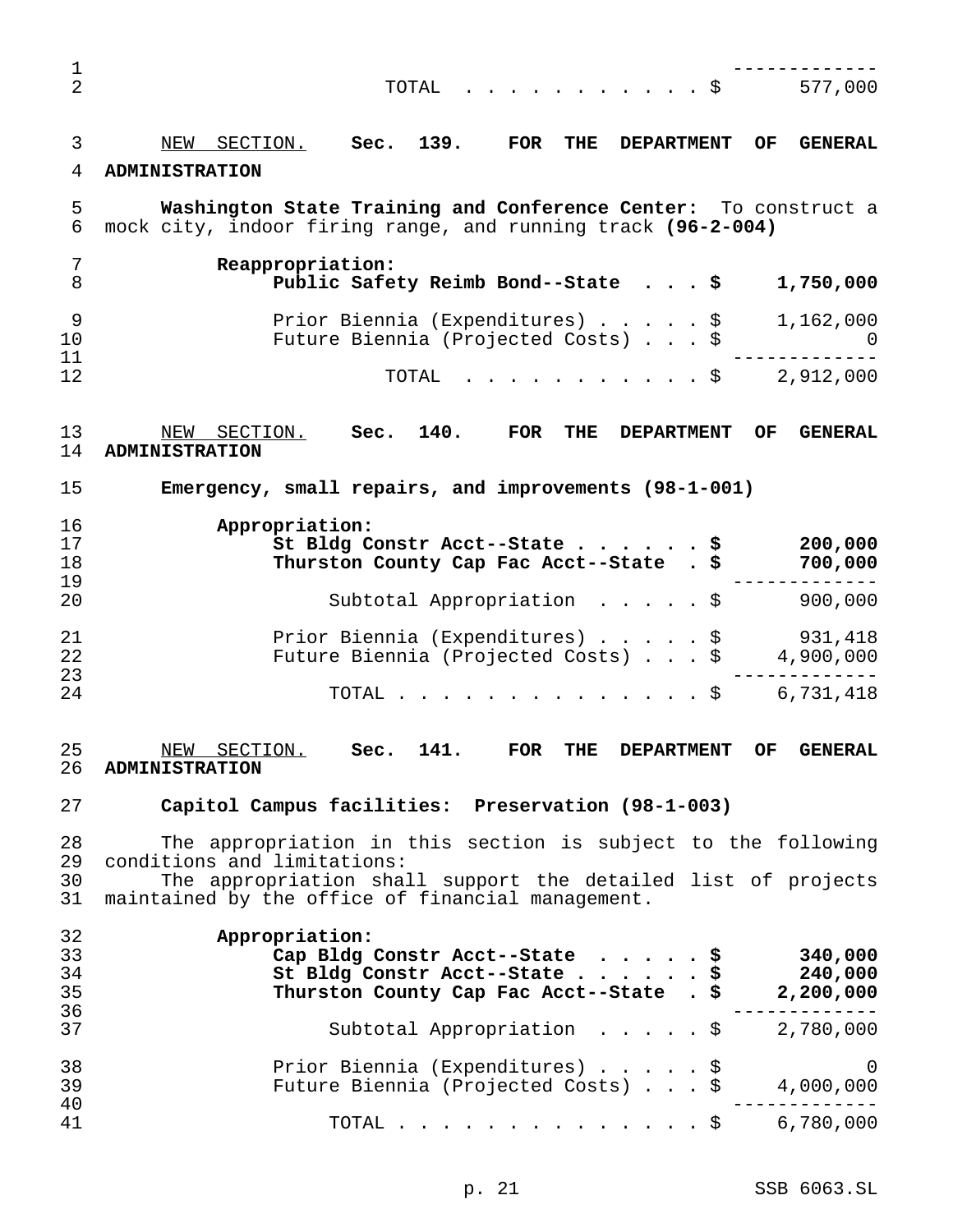### NEW SECTION. **Sec. 142. FOR THE DEPARTMENT OF GENERAL ADMINISTRATION**

### **Northern State Multiservice Center: Preservation (98-1-004)**

4 The appropriation in this section is subject to the following<br>5 conditions and limitations: conditions and limitations:

 The appropriation shall support the detailed list of projects maintained by the office of financial management.

| Appropriation:                                                  |
|-----------------------------------------------------------------|
| General Fund--Private/Local $\ldots$ , $\frac{1}{5}$<br>500,000 |
| CEP & RI Acct--State \$<br>600,000                              |
| St Bldg Constr Acct--State \$<br>300,000                        |
|                                                                 |
| Subtotal Appropriation \$<br>1,400,000                          |
| Prior Biennia (Expenditures) \$<br>$\overline{0}$               |
| Future Biennia (Projected Costs) \$<br>3,200,000                |
|                                                                 |
| 4,600,000<br>TOTAL $\frac{1}{5}$                                |
|                                                                 |

 NEW SECTION. **Sec. 143. FOR THE DEPARTMENT OF GENERAL ADMINISTRATION**

 **Legislative buildings: Safety and infrastructure:** To make improvements to the Legislative, Cherberg, O'Brien, Institutions, and 1007 Washington buildings **(98-1-005)**

 The appropriation in this section is subject to the following 24 conditions and limitations:<br>25 (1) The appropriation s

25 (1) The appropriation shall support the detailed list of projects<br>26 maintained by the office of financial management. maintained by the office of financial management.

 (2) Up to \$395,000 of the appropriation may be expended for the installation of handrails in the legislative building.

| 29 | Appropriation:                                                  |
|----|-----------------------------------------------------------------|
| 30 | Cap Bldg Constr Acct--State $\ldots$ , $\frac{1}{2}$<br>895,000 |
| 31 | Thurston County Cap Fac Acct--State . \$<br>1,675,000           |
| 32 | St Bldg Constr Acct--State \$<br>395,000                        |
| 33 |                                                                 |
| 34 | Subtotal Appropriation \$<br>2,965,000                          |
| 35 | Prior Biennia (Expenditures) \$<br>$\cup$ 0                     |
| 36 | Future Biennia (Projected Costs) \$<br>17,000,000               |
| 37 |                                                                 |
| 38 | 19,965,000<br>TOTAL $\ldots$ \$                                 |

 NEW SECTION. **Sec. 144. FOR THE DEPARTMENT OF GENERAL ADMINISTRATION**

**600 S. Franklin Building: Preservation (98-1-006)**

| 42 | Appropriation:                           |         |
|----|------------------------------------------|---------|
| 43 | St Bldg Constr Acct--State \$            | 925,000 |
| 44 | Thurston County Cap Fac Acct--State . \$ | 175,000 |
| 45 |                                          |         |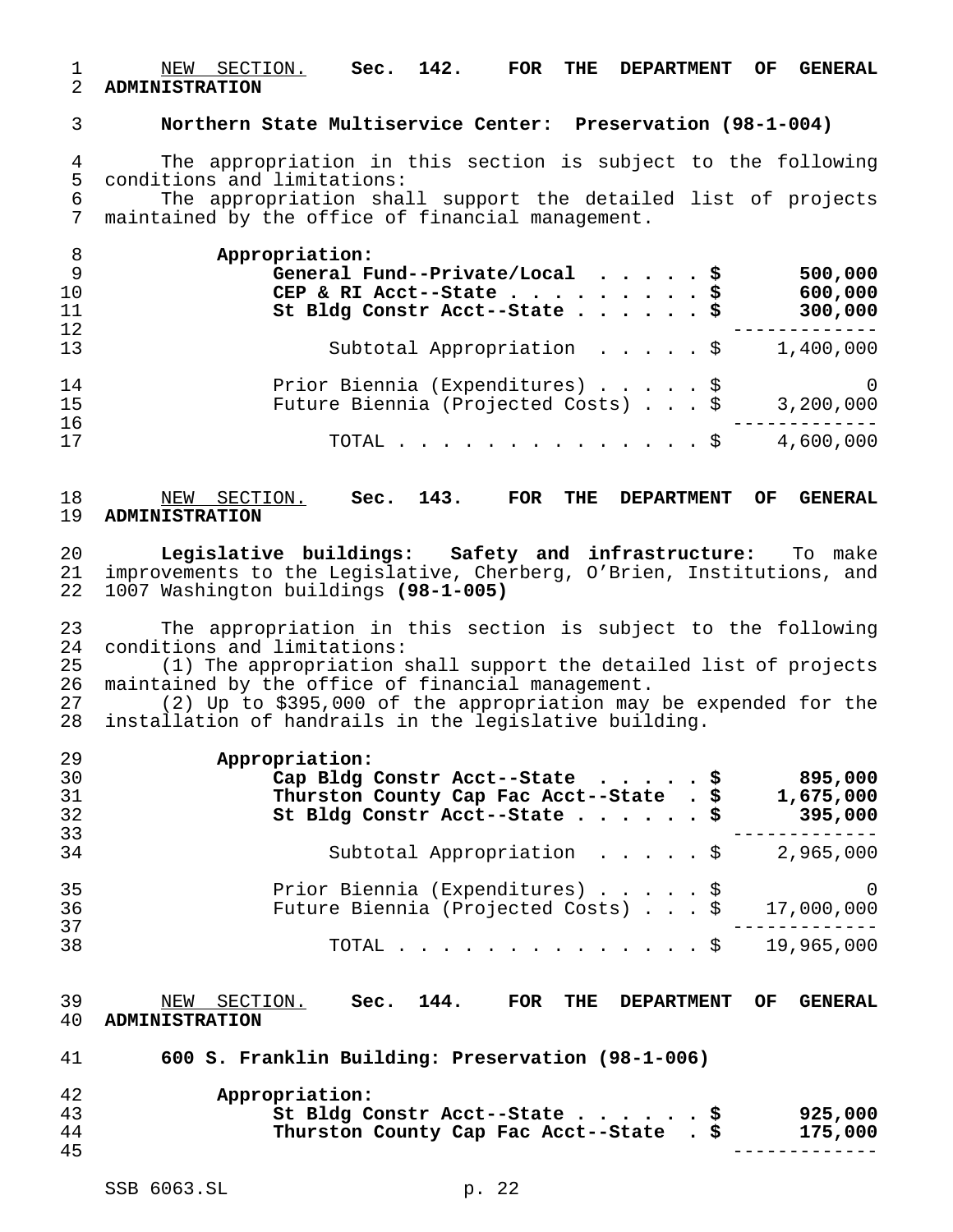| $\mathbf 1$                    | Subtotal Appropriation $\cdot \cdot \cdot \cdot$                                                                                         | 1,100,000                         |
|--------------------------------|------------------------------------------------------------------------------------------------------------------------------------------|-----------------------------------|
| $\overline{2}$<br>$\mathbf{3}$ | Prior Biennia (Expenditures) \$<br>Future Biennia (Projected Costs) \$                                                                   | 0<br>0                            |
| $\overline{4}$<br>5            | $\cdot$ \$ 1,100,000<br>TOTAL .                                                                                                          |                                   |
| 6<br>7                         | Sec. 145.<br>NEW SECTION.<br>FOR<br>THE<br><b>DEPARTMENT</b><br><b>ADMINISTRATION</b>                                                    | OF<br><b>GENERAL</b>              |
| 8                              | OB-2 Building: Preservation (98-1-007)                                                                                                   |                                   |
| 9<br>10                        | The appropriation in this section is subject to the review and<br>allotment procedures under section 712 of this act.                    |                                   |
| 11<br>12<br>13<br>14           | Appropriation:<br>St Bldg Constr Acct--State \$<br>Thurston County Cap Fac Acct--State . \$<br>Cap Bldg Constr Acct--State $\ldots$ , \$ | 357,000<br>2,093,000<br>1,800,000 |
| 15<br>16                       | Subtotal Appropriation $\ldots$ , $\frac{1}{2}$ , 4,250,000                                                                              |                                   |
| 17<br>18<br>19                 | Prior Biennia (Expenditures) \$<br>Future Biennia (Projected Costs) \$                                                                   | $\overline{0}$<br>15,425,000      |
| 20                             | $\cdot$ \$ 19,675,000<br>TOTAL.                                                                                                          |                                   |
| 21<br>22                       | Sec. 146.<br>NEW SECTION.<br>FOR<br>THE<br><b>DEPARTMENT</b><br><b>ADMINISTRATION</b>                                                    | <b>GENERAL</b><br>OF.             |
| 23                             | Department of Transportation Building: Preservation (98-1-008)                                                                           |                                   |
| 24<br>25                       | The appropriation in this section is subject to the review and<br>allotment procedures under section 712 of this act.                    |                                   |
| 26<br>27                       | Appropriation:<br>Thurston County Cap Fac Acct--State . \$                                                                               | 734,000                           |
| 28<br>29<br>30                 | Prior Biennia (Expenditures) \$<br>Future Biennia (Projected Costs) \$                                                                   | $\mathbf 0$<br>10,100,000         |
| 31                             | TOTAL.<br>. \$                                                                                                                           | 10,834,000                        |
| 32<br>33                       | Sec. 147.<br>NEW SECTION.<br>FOR<br>THE DEPARTMENT<br><b>ADMINISTRATION</b>                                                              | <b>GENERAL</b><br>OF              |
| 34                             | Monumental buildings: Cleaning and preservation (98-1-011)                                                                               |                                   |
| 35<br>36                       | Appropriation:<br>Cap Bldg Constr Acct--State \$                                                                                         | 3,000,000                         |
| 37<br>38                       | Prior Biennia (Expenditures) \$<br>Future Biennia (Projected Costs) \$                                                                   | $\overline{0}$<br>12,000,000      |
| 39<br>40                       | TOTAL .<br>. \$                                                                                                                          | 15,000,000                        |
|                                |                                                                                                                                          |                                   |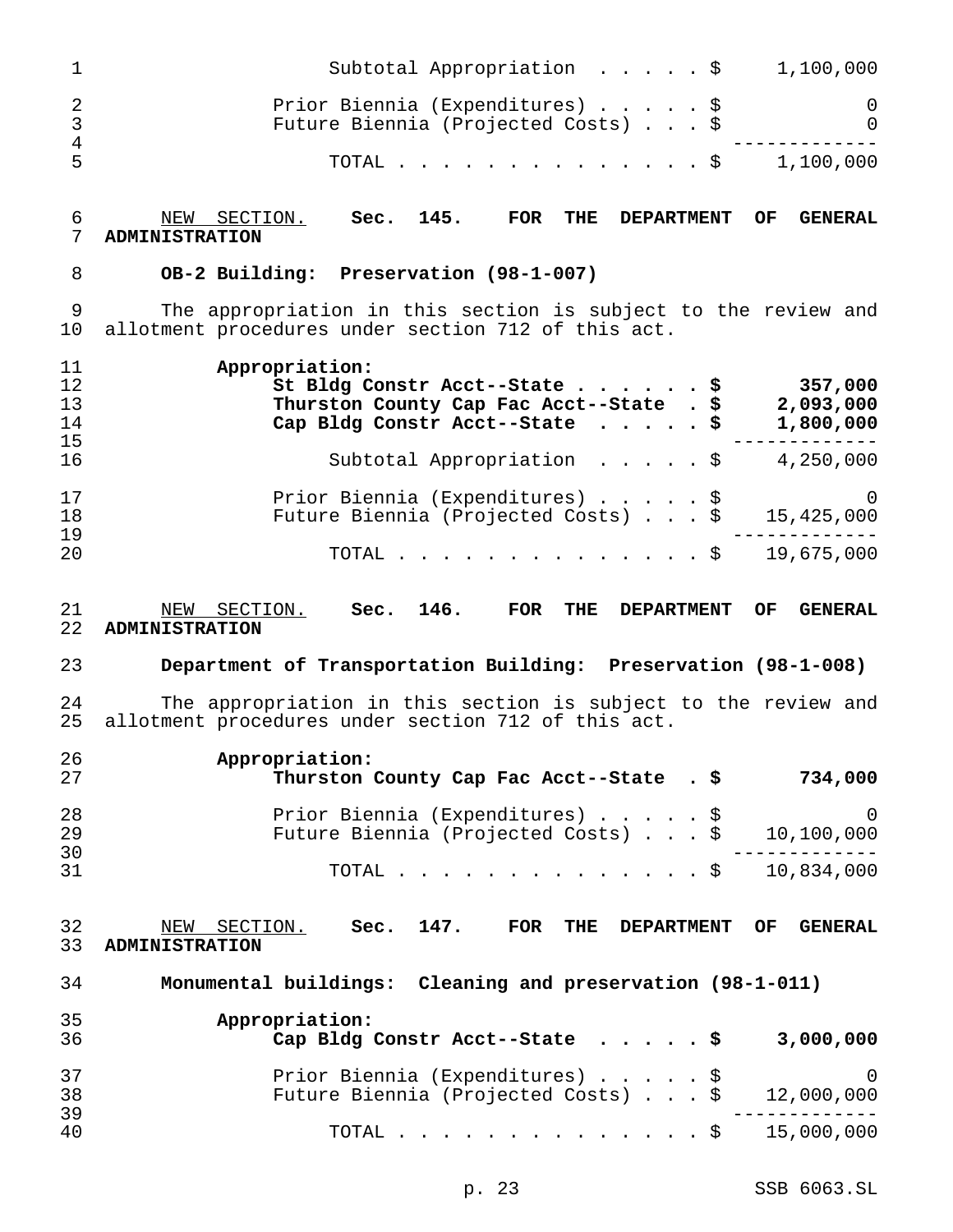NEW SECTION. **Sec. 148. FOR THE DEPARTMENT OF GENERAL ADMINISTRATION**

 **Washington State Training and Conference Center: Preservation (98-1-013)**

5 The appropriation in this section is subject to the following<br>6 conditions and limitations: conditions and limitations:

 (1) The appropriation shall support the detailed list of projects maintained by the office of financial management.

 (2) The department shall coordinate all work with the tenants of the center.

| 11<br>12       | Appropriation:<br>St Bldg Constr Acct--State \$<br>1,000,000                                  |
|----------------|-----------------------------------------------------------------------------------------------|
| 13<br>14<br>15 | Prior Biennia (Expenditures) \$<br>$\cup$<br>Future Biennia (Projected Costs) \$<br>1,000,000 |
| 16             | 2,000,000<br>TOTAL $\ldots$ \$                                                                |

# NEW SECTION. **Sec. 149. FOR THE DEPARTMENT OF GENERAL ADMINISTRATION**

### **Infrastructure savings (98-1-016)**

 Projects that are completed in accordance with section 711 of this act that have been reviewed by the office of financial management may have their remaining funds transferred to this project for the following purposes: (1) Road repair; (2) roof repair; (3) electrical system repair; (4) steam and utility distribution system repair; (5) plumbing system repair; (6) heating, ventilating, and air conditioning repairs; and (7) emergency repairs due to natural disasters or accidents.

 A report of any transfer effected under this section shall be filed with the legislative fiscal committees of the senate and house of representatives by the office of financial management.

| 31<br>32 | Appropriation:<br>St Bldg Constr Acct--State \$                        |          |
|----------|------------------------------------------------------------------------|----------|
| 33<br>34 | Prior Biennia (Expenditures) \$<br>Future Biennia (Projected Costs) \$ | $\Omega$ |
| 35<br>36 | TOTAL $\ldots$ $\S$                                                    |          |

 NEW SECTION. **Sec. 150. FOR THE DEPARTMENT OF GENERAL ADMINISTRATION**

 **Washington State Training and Conference Center: Dormitory (98-2- 004)**

 The appropriation in this section is to be used to design and construct the first of two new prototype dormitories for the criminal justice training commission.

### **Appropriation:**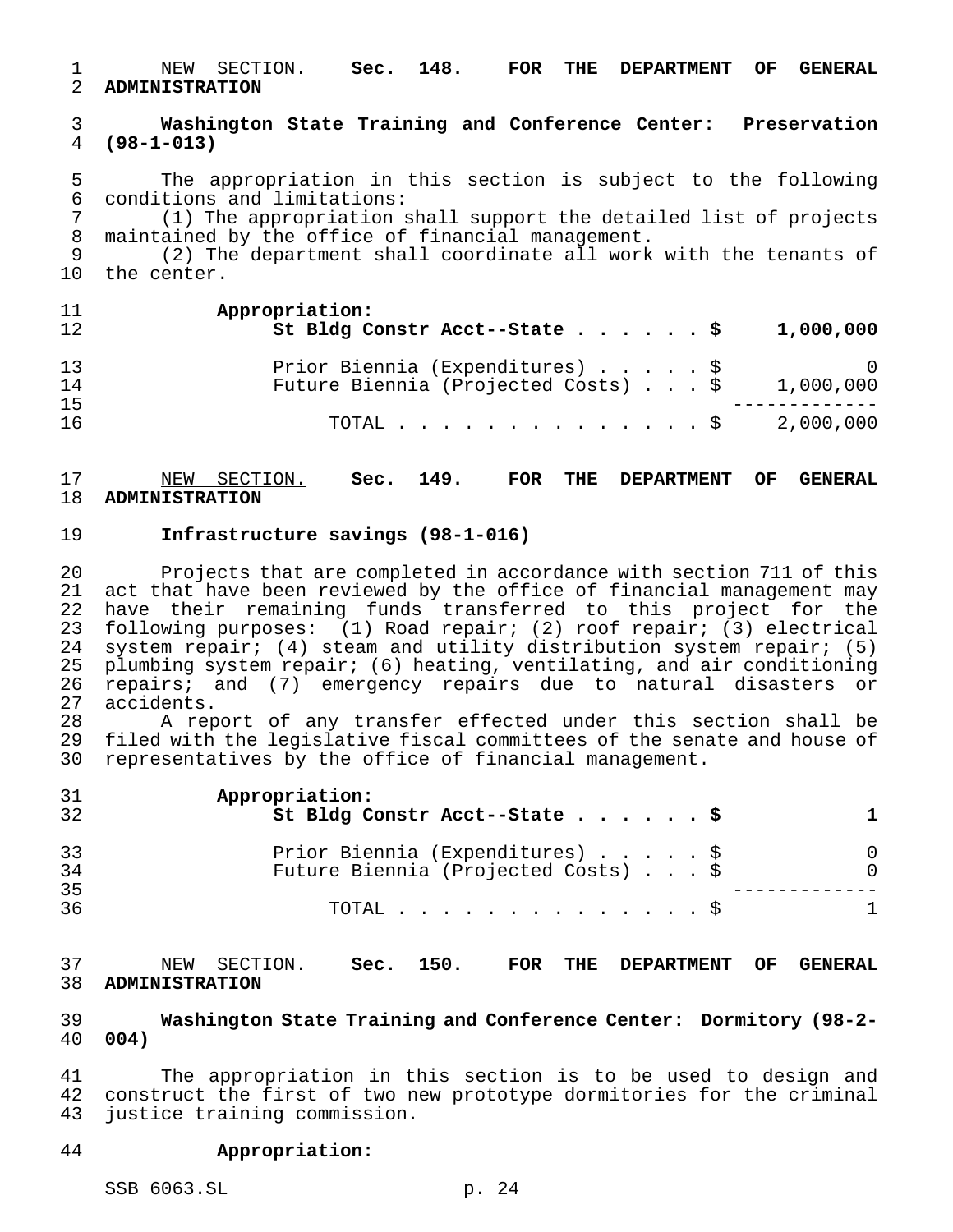|                     | Public Safety Reimb Bond--State \$                                     |  |  | 1,600,000 |
|---------------------|------------------------------------------------------------------------|--|--|-----------|
| 2<br>$\overline{4}$ | Prior Biennia (Expenditures) \$<br>Future Biennia (Projected Costs) \$ |  |  | 1,400,000 |
| 5                   | TOTAL \$ 3,000,000                                                     |  |  |           |

 NEW SECTION. **Sec. 151. FOR THE DEPARTMENT OF GENERAL ADMINISTRATION**

 **Engineering and architectural services project management (98-2- 011)**

 The appropriation in this section is subject to the following 11 conditions and limitations:<br>12 The appropriation in t

 The appropriation in this section shall be used to provide those services to state agencies required by RCW 43.19.450 that are essential and mandated activities defined as core services and are included in the engineering and architectural services responsibilities and task list for general public works projects of normal complexity. The department may negotiate agreements with agencies for additional fees to manage exceptional projects or those that require services in addition to core services and that are described as optional and extra services in the task list.

| 21<br>22       | Appropriation:<br>St Bldg Constr Acct--State \$                                                                            | 8,313,500 |
|----------------|----------------------------------------------------------------------------------------------------------------------------|-----------|
| 23<br>24<br>25 | Prior Biennia (Expenditures) $\ldots$ , $\frac{1}{2}$ 7,500,000<br>Future Biennia (Projected Costs) $\ldots$ \$ 37,000,000 |           |
| 26             | TOTAL \$ 52,813,500                                                                                                        |           |

### NEW SECTION. **Sec. 152. FOR THE DEPARTMENT OF GENERAL ADMINISTRATION**

 The control and management of the Wellington Hills property which was purchased by the state of Washington as a potential site for the University of Washington Bothell branch campus is transferred to the department of general administration. The site shall be disposed of at fair market value and the proceeds from the sale shall be deposited in the state building construction account. The department may retain from the proceeds of the sale an amount sufficient to provide reimbursement for expenses as approved by the office of financial management.

 The University of Washington shall continue to pay all necessary 39 fees and assessments appurtenant to the property until the property is<br>40 sold. sold.

# NEW SECTION. **Sec. 153. FOR THE MILITARY DEPARTMENT**

 **Emergency Coordination Center:** For design and construction of an emergency coordination center and remodeling of associated facilities at Camp Murray **(95-5-010)**

 The reappropriation in this section is subject to the following conditions and limitations: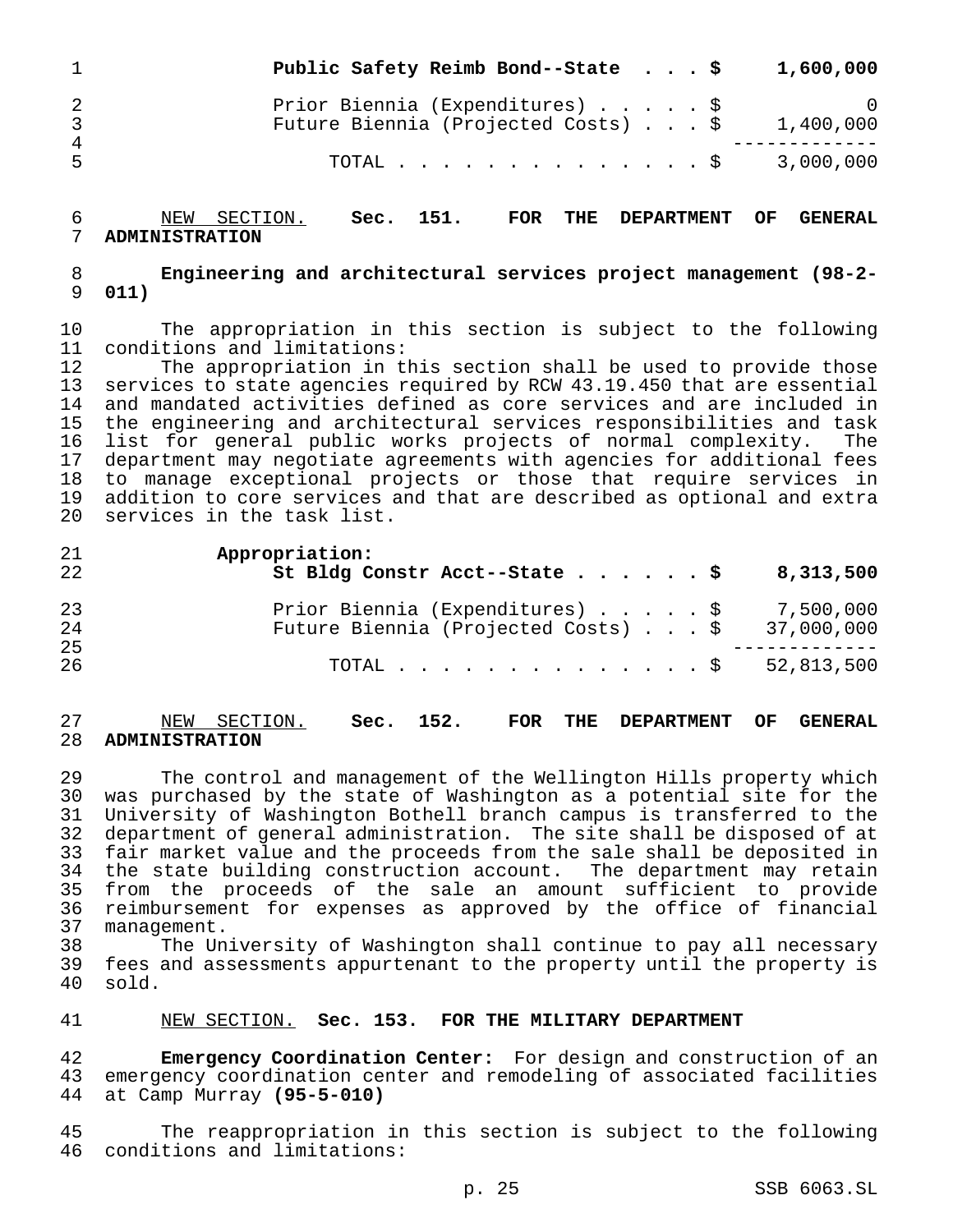1 (1) The reappropriation in this section is subject to the review<br>2 and allotment procedures under section 712 of this act; and 2 and allotment procedures under section 712 of this act; and<br>3 (2) The reappropriation in this section represents th

3 (2) The reappropriation in this section represents the maximum<br>4 amount of funding available for this project. To the extent moneys in amount of funding available for this project. To the extent moneys in this appropriation are not needed to complete the project, as mutually determined by the military department and the office of financial management, the appropriation in this section shall be reduced accordingly.

| Prior Biennia (Expenditures) \$<br>11<br>12<br>Future Biennia (Projected Costs) \$ 0<br>13<br>TOTAL \$ 9,066,000<br>14<br>15<br>NEW SECTION. Sec. 154. FOR THE MILITARY DEPARTMENT<br>16<br>Camp Murray buildings: Preservation (96-1-002)<br>17<br>Reappropriation:<br>General Fund--Federal $\cdots$ \$<br>18<br>19<br>Prior Biennia (Expenditures) \$ 300,000<br>Future Biennia (Projected Costs) \$ 0<br>20<br>21<br>TOTAL \$ 1,050,000<br>22<br>23<br>NEW SECTION. Sec. 155. FOR THE MILITARY DEPARTMENT<br>24<br>Everett Armory: Preservation (96-1-003)<br>25<br>Reappropriation:<br>General Fund--Federal $\ldots$ , \$<br>26<br>27<br>Prior Biennia (Expenditures) \$ 125,000<br>0 0 125,000 9<br>28<br>29<br>TOTAL \$ 500,000<br>30<br>31<br>NEW SECTION. Sec. 156. FOR THE MILITARY DEPARTMENT<br>32<br>Camp Murray infrastructure: Preservation (96-1-006)<br>33<br>Reappropriation:<br>34<br>General Fund--Federal<br>35<br>Prior Biennia (Expenditures) \$<br>36<br>Future Biennia (Projected Costs) \$<br>37<br>38<br>TOTAL $\frac{1}{5}$ | 9<br>10 | Reappropriation:<br>General Fund--Federal $\ldots$ , \$ | 8,112,000                 |
|----------------------------------------------------------------------------------------------------------------------------------------------------------------------------------------------------------------------------------------------------------------------------------------------------------------------------------------------------------------------------------------------------------------------------------------------------------------------------------------------------------------------------------------------------------------------------------------------------------------------------------------------------------------------------------------------------------------------------------------------------------------------------------------------------------------------------------------------------------------------------------------------------------------------------------------------------------------------------------------------------------------------------------------------------------|---------|---------------------------------------------------------|---------------------------|
|                                                                                                                                                                                                                                                                                                                                                                                                                                                                                                                                                                                                                                                                                                                                                                                                                                                                                                                                                                                                                                                          |         |                                                         | 954,000                   |
|                                                                                                                                                                                                                                                                                                                                                                                                                                                                                                                                                                                                                                                                                                                                                                                                                                                                                                                                                                                                                                                          |         |                                                         |                           |
|                                                                                                                                                                                                                                                                                                                                                                                                                                                                                                                                                                                                                                                                                                                                                                                                                                                                                                                                                                                                                                                          |         |                                                         |                           |
|                                                                                                                                                                                                                                                                                                                                                                                                                                                                                                                                                                                                                                                                                                                                                                                                                                                                                                                                                                                                                                                          |         |                                                         |                           |
|                                                                                                                                                                                                                                                                                                                                                                                                                                                                                                                                                                                                                                                                                                                                                                                                                                                                                                                                                                                                                                                          |         |                                                         | 750,000                   |
|                                                                                                                                                                                                                                                                                                                                                                                                                                                                                                                                                                                                                                                                                                                                                                                                                                                                                                                                                                                                                                                          |         |                                                         |                           |
|                                                                                                                                                                                                                                                                                                                                                                                                                                                                                                                                                                                                                                                                                                                                                                                                                                                                                                                                                                                                                                                          |         |                                                         |                           |
|                                                                                                                                                                                                                                                                                                                                                                                                                                                                                                                                                                                                                                                                                                                                                                                                                                                                                                                                                                                                                                                          |         |                                                         |                           |
|                                                                                                                                                                                                                                                                                                                                                                                                                                                                                                                                                                                                                                                                                                                                                                                                                                                                                                                                                                                                                                                          |         |                                                         |                           |
|                                                                                                                                                                                                                                                                                                                                                                                                                                                                                                                                                                                                                                                                                                                                                                                                                                                                                                                                                                                                                                                          |         |                                                         | 375,000                   |
|                                                                                                                                                                                                                                                                                                                                                                                                                                                                                                                                                                                                                                                                                                                                                                                                                                                                                                                                                                                                                                                          |         |                                                         |                           |
|                                                                                                                                                                                                                                                                                                                                                                                                                                                                                                                                                                                                                                                                                                                                                                                                                                                                                                                                                                                                                                                          |         |                                                         |                           |
|                                                                                                                                                                                                                                                                                                                                                                                                                                                                                                                                                                                                                                                                                                                                                                                                                                                                                                                                                                                                                                                          |         |                                                         |                           |
|                                                                                                                                                                                                                                                                                                                                                                                                                                                                                                                                                                                                                                                                                                                                                                                                                                                                                                                                                                                                                                                          |         |                                                         |                           |
|                                                                                                                                                                                                                                                                                                                                                                                                                                                                                                                                                                                                                                                                                                                                                                                                                                                                                                                                                                                                                                                          |         |                                                         | 185,000                   |
|                                                                                                                                                                                                                                                                                                                                                                                                                                                                                                                                                                                                                                                                                                                                                                                                                                                                                                                                                                                                                                                          |         |                                                         | 315,000<br>$\overline{0}$ |
|                                                                                                                                                                                                                                                                                                                                                                                                                                                                                                                                                                                                                                                                                                                                                                                                                                                                                                                                                                                                                                                          |         |                                                         | 500,000                   |

# NEW SECTION. **Sec. 157. FOR THE MILITARY DEPARTMENT**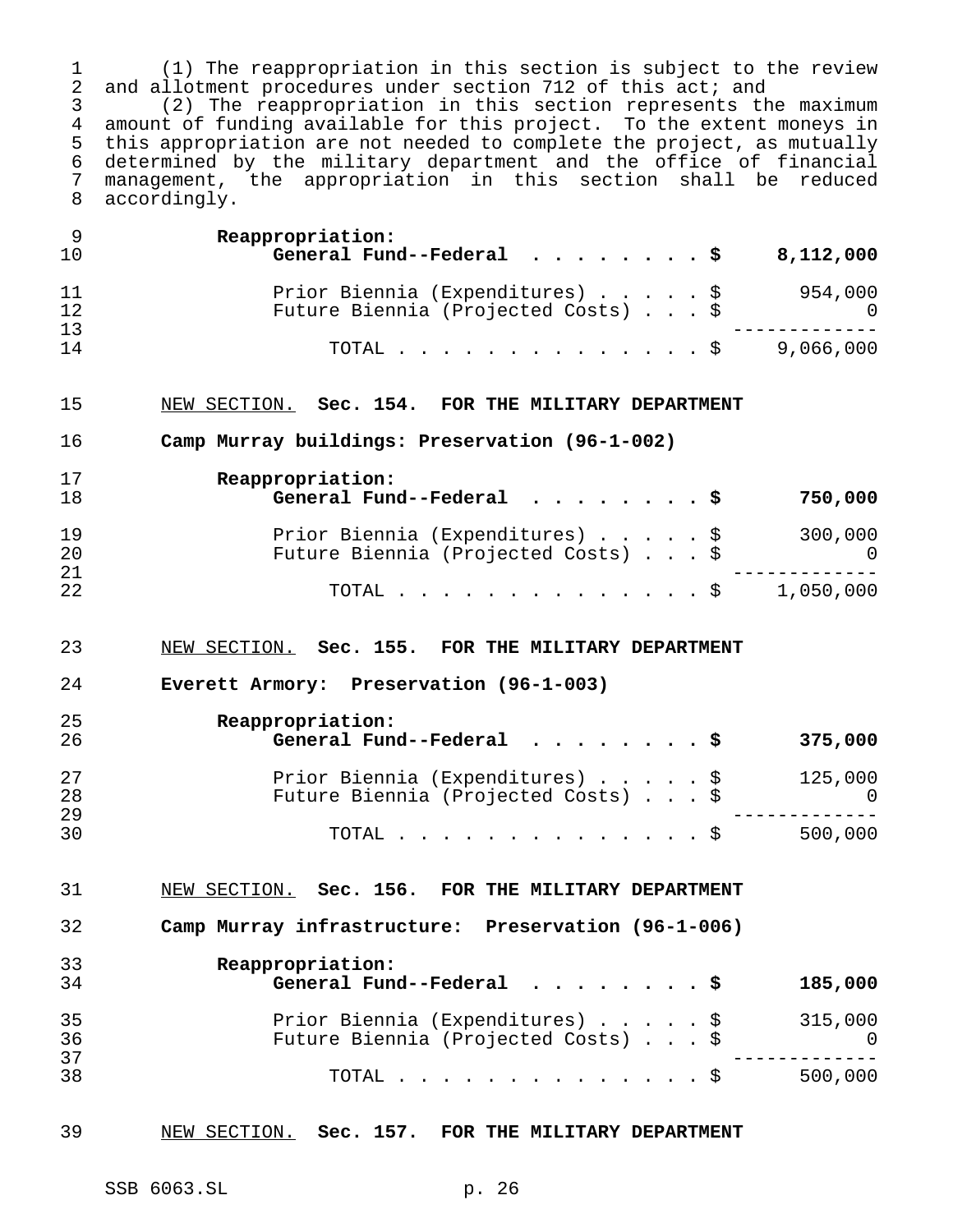# **Yakima National Guard Armory and Readiness Center: Design and Utilities (98-2-001)**

 The appropriation in this section is subject to the following 4 conditions and limitations:<br>5 Funds expended on this

Funds expended on this project for off-site utility infrastructure which may include the provision of electricity, natural gas service, water service or sewer service shall be for the benefit of the state. Entities which subsequently connect or use this off-site utility infrastructure shall reimburse the state at a rate proportional to their use. The military department shall develop policies and procedures to ensure that this reimbursement occurs.

| 12<br>13<br>14 | Appropriation:<br>St Bldg Constr Acct--State \$<br>5,260,700<br>General Fund--Federal $\ldots$ , \$<br>8,275,000 |
|----------------|------------------------------------------------------------------------------------------------------------------|
| 15<br>16       | Subtotal Appropriation $\frac{1}{3}$ , 535,700                                                                   |
| 17<br>18<br>19 | Prior Biennia (Expenditures) \$<br>0<br>Future Biennia (Projected Costs) \$<br>3,288,300                         |
| 20             | 16,824,000<br>$\texttt{TOTAL}$ $\texttt{S}$                                                                      |

# NEW SECTION. **Sec. 158. FOR THE MILITARY DEPARTMENT**

# **Buildings and infrastructure savings (96-1-999)**

 Projects that are completed in accordance with section 711 of this act that have been reviewed by the office of financial management may have their remaining funds transferred to this project for the following purposes: (1) Road and sidewalk repair; (2) roof repair; (3) electrical system repair; (4) steam and utility distribution system repair; (5) plumbing system repair; (6) heating, ventilating, and air conditioning repairs; and (7) emergency repairs due to natural disasters or accidents.

 A report of any transfer effected under this section shall be filed with the legislative fiscal committees of the senate and house of representatives by the office of financial management.

| Reappropriation:                    |          |
|-------------------------------------|----------|
| St Bldg Constr Acct--State \$       |          |
| Appropriation:                      |          |
| General Fund--Federal $\ldots$ , \$ | 1.       |
| Prior Biennia (Expenditures) \$     | $\Omega$ |
| Future Biennia (Projected Costs) \$ | $\Omega$ |
|                                     |          |
| TOTAL $\S$                          |          |
|                                     |          |

### NEW SECTION. **Sec. 159. FOR THE MILITARY DEPARTMENT**

# **Minor works: Federal construction projects (98-1-001)**

 The appropriation in this section is subject to the following conditions and limitations: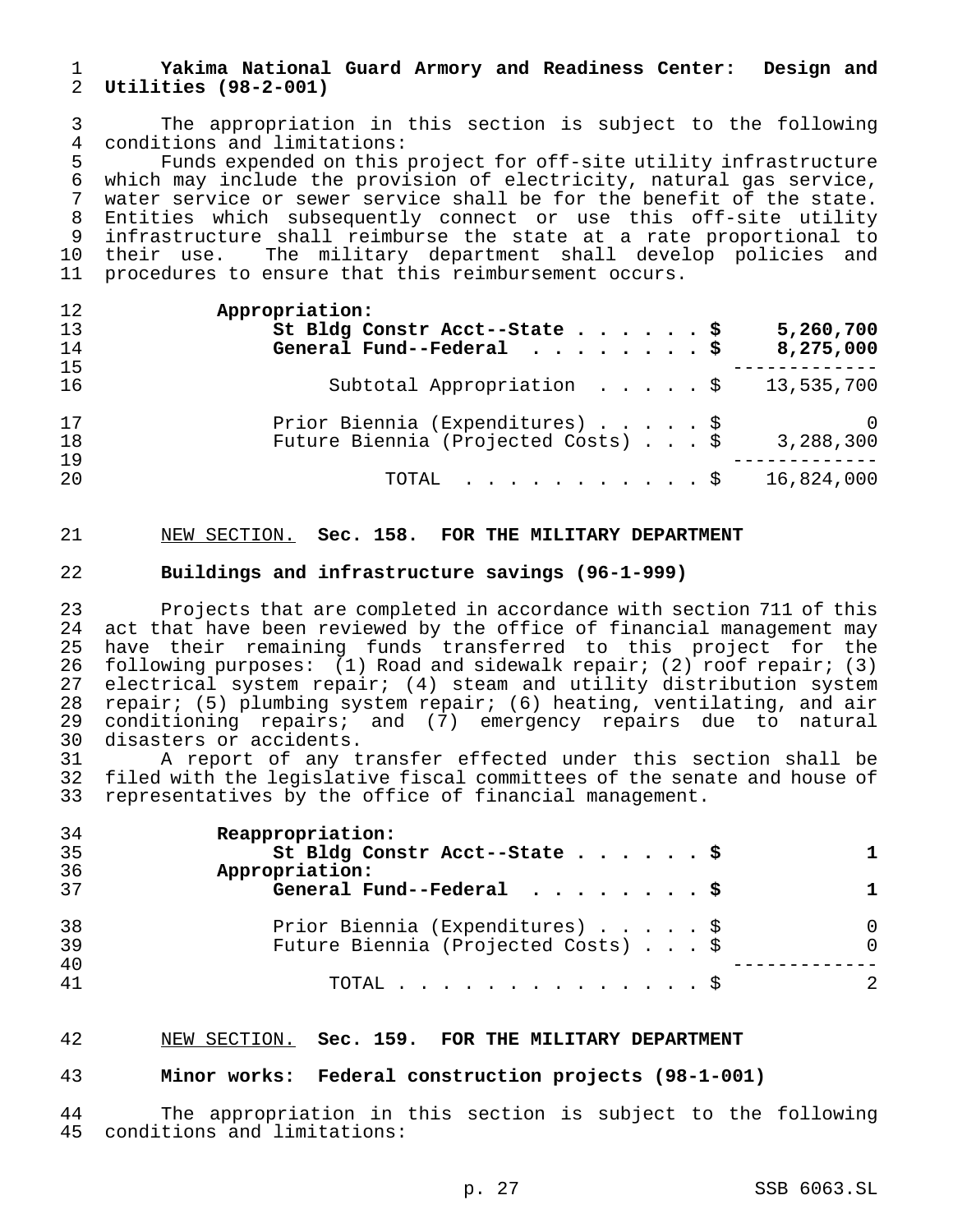1 The appropriation shall support the detailed list of projects<br>2 maintained by the office of financial management. maintained by the office of financial management.

| 4<br>- 5       | Appropriation:<br>General Fund--Federal $\ldots$ , \$<br>6,320,600<br>St Bldg Constr Acct--State \$<br>1,137,600 |
|----------------|------------------------------------------------------------------------------------------------------------------|
| - 6            | Subtotal Appropriation \$<br>7,458,200                                                                           |
| - 8<br>9<br>10 | Prior Biennia (Expenditures) \$<br>4,303,000<br>Future Biennia (Projected Costs) \$<br>39,500,300                |
| 11             | 51,261,500<br>TOTAL $\ldots$ \$                                                                                  |

### NEW SECTION. **Sec. 160. FOR THE MILITARY DEPARTMENT**

### **Minor works: Preservation (98-1-002)**

 The appropriation in this section is subject to the following 15 conditions and limitations:<br>16 The appropriation shal 16 The appropriation shall support the detailed list of projects<br>17 maintained by the office of financial management.

maintained by the office of financial management.

| 18<br>19        | Appropriation:<br>St Bldg Constr Acct--State \$                        | 1,000,000               |
|-----------------|------------------------------------------------------------------------|-------------------------|
| 20<br>21<br>-22 | Prior Biennia (Expenditures) \$<br>Future Biennia (Projected Costs) \$ | $\bigcirc$<br>4,000,000 |
| 23              | TOTAL S                                                                | 5,000,000               |

### NEW SECTION. **Sec. 161. FOR THE MILITARY DEPARTMENT**

 **Tacoma Community Center--Sprinkler system:** To reimburse Pierce county for the cost of the fire sprinkler system installed during the lease of the facility. **(98-1-004)**

| 28<br>-29 | Appropriation:<br>St Bldg Constr Acct--State \$                        | 149,000 |
|-----------|------------------------------------------------------------------------|---------|
| 30<br>-31 | Prior Biennia (Expenditures) \$<br>Future Biennia (Projected Costs) \$ |         |
| 32<br>33  | TOTAL $\mathbb{S}$                                                     | 149,000 |

### NEW SECTION. **Sec. 162. FOR THE MILITARY DEPARTMENT**

**Montesano Community Center: Renovation (98-1-029)**

| -36         | Appropriation:<br>St Bldg Constr Acct--State \$                        | 582,000 |
|-------------|------------------------------------------------------------------------|---------|
| -38<br>- 39 | Prior Biennia (Expenditures) \$<br>Future Biennia (Projected Costs) \$ |         |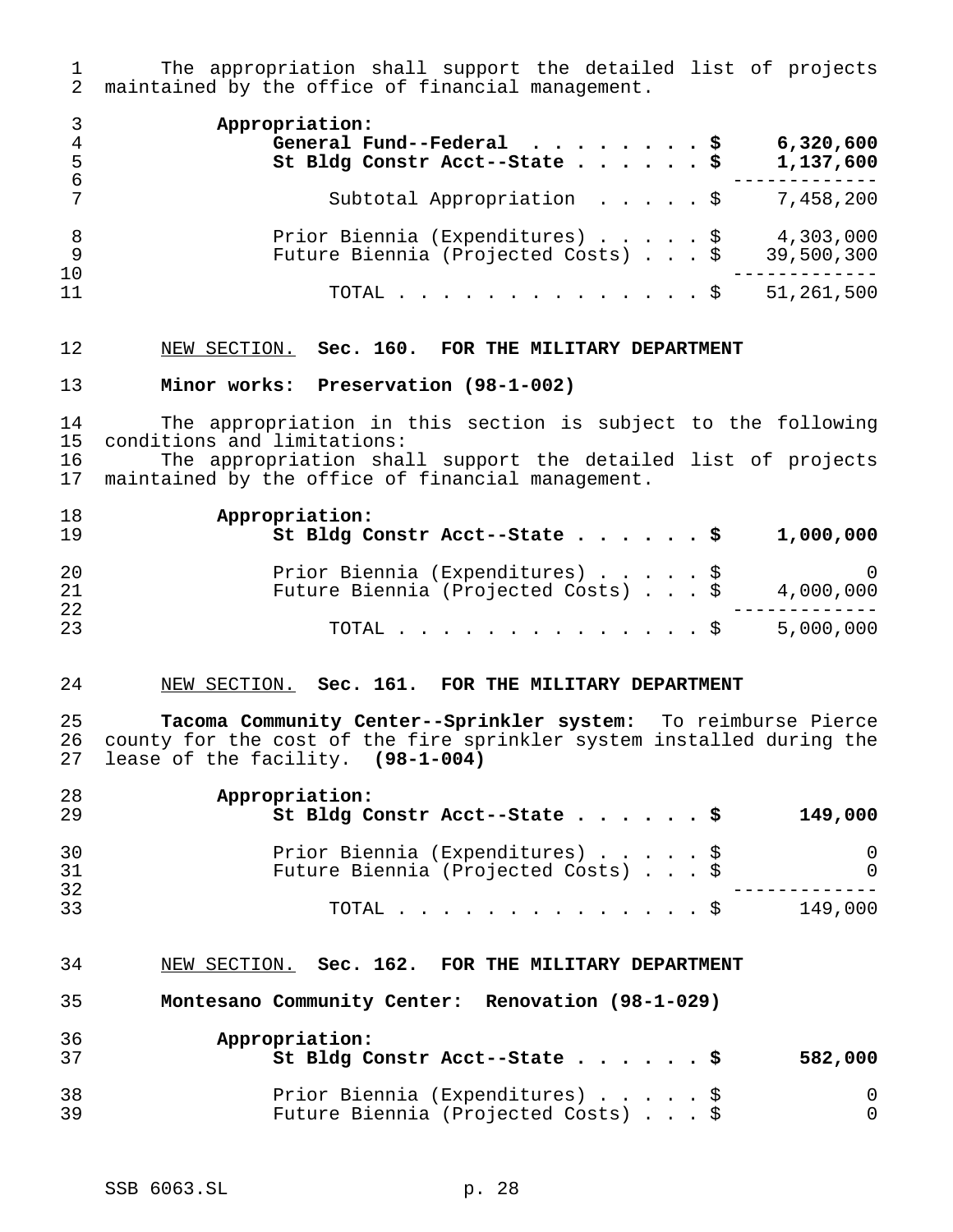| $\mathfrak{D}$           | TOTAL $\frac{1}{5}$<br>582,000                                                                                                                                                                 |
|--------------------------|------------------------------------------------------------------------------------------------------------------------------------------------------------------------------------------------|
| 3                        | NEW SECTION. Sec. 163. FOR THE MILITARY DEPARTMENT                                                                                                                                             |
| $\overline{4}$<br>5<br>6 | <b>Federal construction projects:</b> For minor capital construction<br>projects included on office of financial management unanticipated<br>receipt approval request log numbers 261 and 275. |
| 7<br>8                   | Reappropriation:<br>General Fund--Federal $\frac{1}{5}$<br>3,644,300                                                                                                                           |
| 9<br>10<br>11            | Prior Biennia (Expenditures) \$<br>Future Biennia (Projected Costs) \$                                                                                                                         |
| 12                       | . \$<br>3,644,300<br>TOTAL .                                                                                                                                                                   |

(End of part)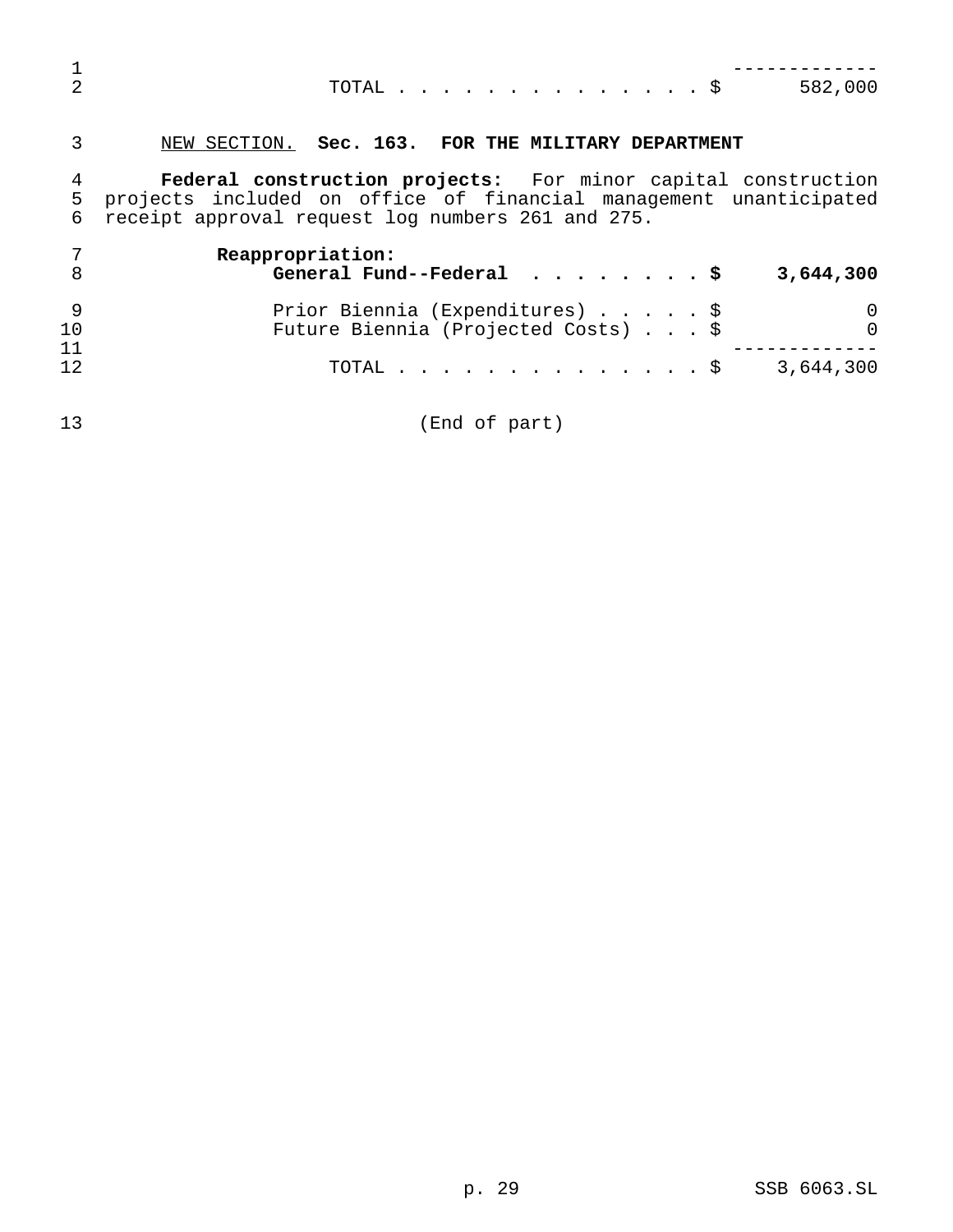| $\mathbf 1$    | PART <sub>2</sub>                                                                      |
|----------------|----------------------------------------------------------------------------------------|
| $\overline{2}$ | <b>HUMAN SERVICES</b>                                                                  |
| 3<br>4         | NEW SECTION. Sec. 201. FOR THE DEPARTMENT OF SOCIAL AND HEALTH<br><b>SERVICES</b>      |
| 5              | Fircrest School: Renovate apartment (94-1-142)                                         |
| 6<br>7         | Reappropriation:<br>CEP & RI Acct--State \$<br>1,668,927                               |
| 8<br>9<br>10   | Prior Biennia (Expenditures) \$ 440,375<br>Future Biennia (Projected Costs) \$ 0       |
| 11             | TOTAL \$ 2,109,302                                                                     |
| 12<br>13       | NEW SECTION. Sec. 202. FOR THE DEPARTMENT OF SOCIAL AND HEALTH<br><b>SERVICES</b>      |
| 14             | Maple Lane School Wastewater Treatment Plant (94-1-201)                                |
| 15<br>16       | Reappropriation:<br>St Bldg Constr Acct--State \$<br>4,147,132                         |
| 17<br>18<br>19 | Prior Biennia (Expenditures) \$ 125,367<br>Future Biennia (Projected Costs) \$ 0       |
| 20             | TOTAL \$ 4,272,499                                                                     |
| 21<br>22       | NEW SECTION. Sec. 203. FOR THE DEPARTMENT OF SOCIAL AND HEALTH<br><b>SERVICES</b>      |
| 23             | Naselle Youth Camp: Water system improvements (94-1-202)                               |
| 24<br>25       | Reappropriation:<br>St Bldg Constr Acct--State \$<br>794,717                           |
| 26<br>27       | Prior Biennia (Expenditures) \$<br>370,977<br>Future Biennia (Projected Costs) \$<br>U |
| 28<br>29       | $\cdot$ \$ 1,165,694<br>TOTAL                                                          |
| 30<br>31       | NEW SECTION. Sec. 204. FOR THE DEPARTMENT OF SOCIAL AND HEALTH<br><b>SERVICES</b>      |
| 32             | Western State Hospital ward renovation phase 6 (94-1-316)                              |
| 33<br>34       | Reappropriation:<br>866,277<br>St Bldg Constr Acct--State \$                           |
| 35             | Prior Biennia (Expenditures) \$<br>11,305,003                                          |
|                | SSB 6063.SL<br>p. 30                                                                   |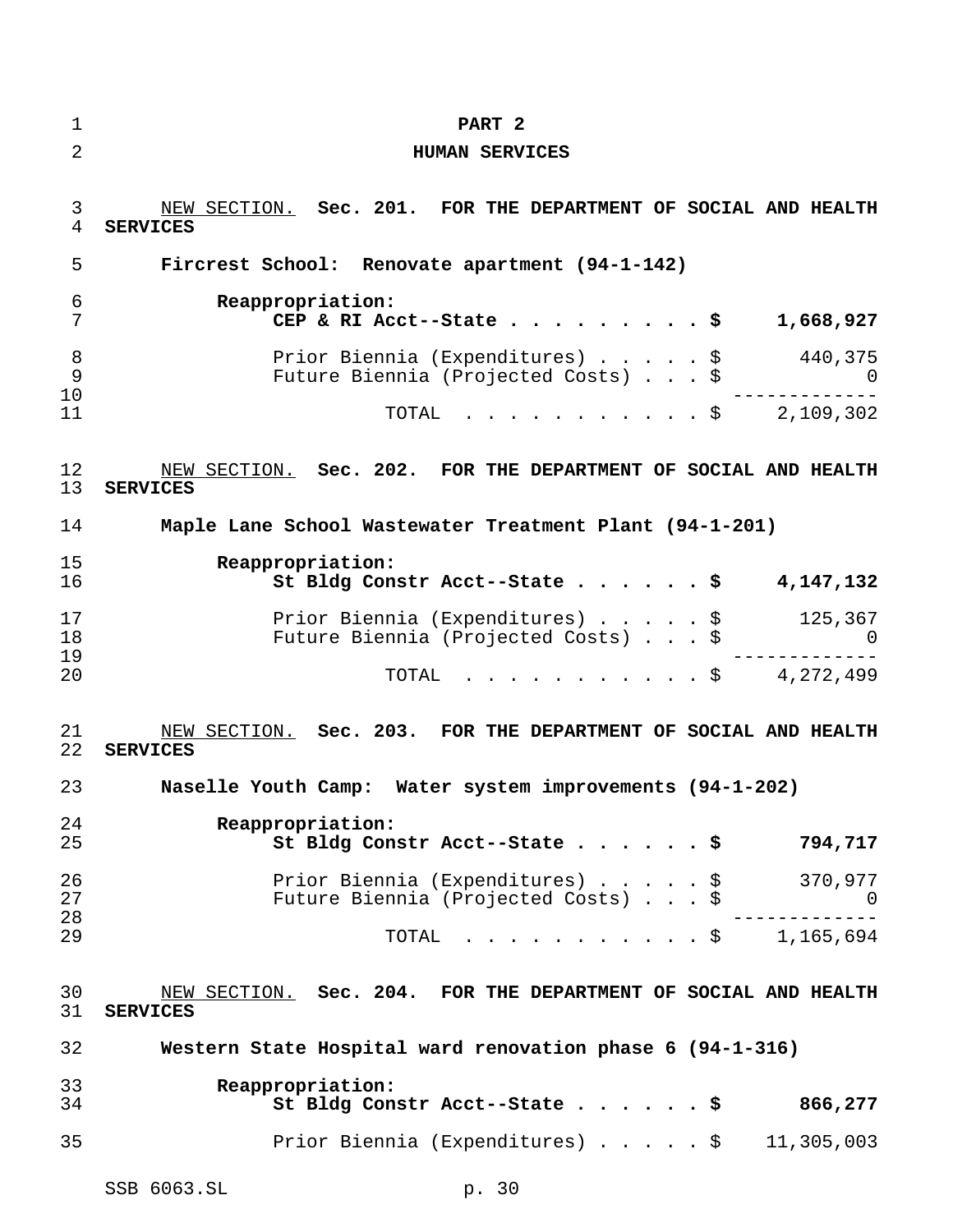| 1<br>$\mathbf 2$ | Future Biennia (Projected Costs) \$<br>0                                                                       |
|------------------|----------------------------------------------------------------------------------------------------------------|
| 3                | 12, 171, 280<br>TOTAL<br>$\cdot$ \$                                                                            |
| 4<br>5           | NEW SECTION. Sec. 205. FOR THE DEPARTMENT OF SOCIAL AND HEALTH<br><b>SERVICES</b>                              |
| 6                | Francis Haddon Morgan Center: Remodel (94-1-402)                                                               |
| 7<br>8           | Reappropriation:<br>St Bldg Constr Acct--State \$<br>1,577,024                                                 |
| 9<br>10          | Prior Biennia (Expenditures) \$<br>144,275<br>Future Biennia (Projected Costs) \$<br>0                         |
| 11<br>12         | TOTAL<br>1,721,299<br>$\cdot$ \$                                                                               |
| 13<br>14         | NEW SECTION. Sec. 206. FOR THE DEPARTMENT OF SOCIAL AND HEALTH<br><b>SERVICES</b>                              |
| 15               | Asbestos abatement (96-1-002)                                                                                  |
| 16<br>17<br>18   | Reappropriation:<br>St Bldg Constr Acct--State \$<br>615,845<br>Appropriation:                                 |
| 19               | St Bldg Constr Acct--State \$<br>200,000                                                                       |
| 20<br>21<br>22   | Prior Biennia (Expenditures) \$<br>1,215,155<br>Future Biennia (Projected Costs) \$<br>O                       |
| 23               | TOTAL<br>2,031,000<br>$.$ \$                                                                                   |
| 24<br>25         | Sec. 207. FOR THE DEPARTMENT OF SOCIAL AND HEALTH<br>NEW SECTION.<br><b>SERVICES</b>                           |
| 26               | Americans with Disabilities Act improvements (96-1-003)                                                        |
| 27<br>28         | Reappropriation:<br>St Bldg Constr Acct--State \$<br>181,121                                                   |
| 29<br>30         | Prior Biennia (Expenditures) $\ldots$ , $\frac{1}{2}$ 266,730<br>Future Biennia (Projected Costs) \$<br>$\cup$ |
| 31<br>32         | TOTAL \$ 447,851                                                                                               |
| 33<br>34         | NEW SECTION. Sec. 208. FOR THE DEPARTMENT OF SOCIAL AND HEALTH<br><b>SERVICES</b>                              |
| 35               | Minor works: Preservation (96-1-004)                                                                           |
| 36<br>37<br>38   | Reappropriation:<br>CEP & RI Acct--State \$ 4,279,702<br>St Bldg Constr Acct--State \$ 7,240,776               |
| 39<br>40         | - - - - - - - - -<br>Subtotal Reappropriation \$ 11,520,478                                                    |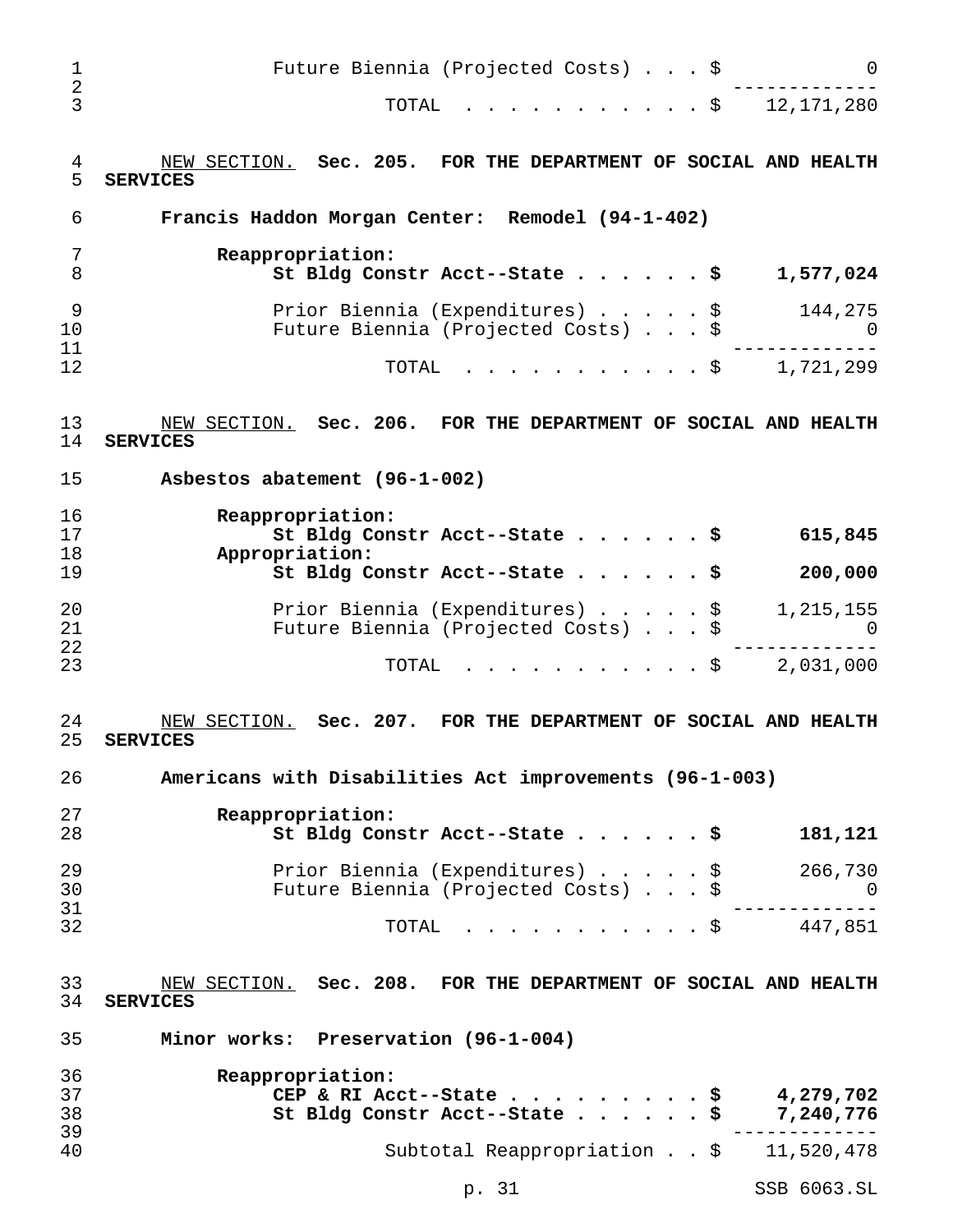| 1<br>$\overline{a}$<br>3<br>$\overline{4}$ | Appropriation:<br>5,000,000<br>CEP & RI Acct--State<br>- \$<br>St Bldg Constr Acct--State \$<br>3,720,000 |
|--------------------------------------------|-----------------------------------------------------------------------------------------------------------|
| 5                                          | Subtotal Appropriation $\ldots$ , $\frac{1}{5}$ 8,720,000                                                 |
| 6<br>7<br>8                                | Prior Biennia (Expenditures) \$ 7,507,532<br>Future Biennia (Projected Costs) \$<br>64,000,000            |
| 9                                          | 91,748,010<br>TOTAL<br>- Ş                                                                                |
| 10<br>11                                   | NEW SECTION. Sec. 209. FOR THE DEPARTMENT OF SOCIAL AND HEALTH<br><b>SERVICES</b>                         |
| 12                                         | Chlorofluorocarbon abatement (96-1-008)                                                                   |
| 13                                         | Reappropriation:                                                                                          |
| 14                                         | CEP & RI Acct--State \$<br>223,898                                                                        |
| 15<br>16<br>17                             | Prior Biennia (Expenditures) \$<br>26,102<br>Future Biennia (Projected Costs) \$<br>$\Omega$              |
| 18                                         | 250,000<br>TOTAL<br>. \$                                                                                  |
| 19<br>20                                   | NEW SECTION. Sec. 210. FOR THE DEPARTMENT OF SOCIAL AND HEALTH<br><b>SERVICES</b>                         |
| 21                                         | Juvenile facilities preservation and rehabilitation (96-1-020)                                            |
|                                            |                                                                                                           |
| 22<br>23                                   | Reappropriation:<br>St Bldg Constr Acct--State \$<br>428,109                                              |
| 24<br>25                                   | Prior Biennia (Expenditures) \$<br>1,651,491<br>Future Biennia (Projected Costs) $\ldots$ \$              |
| 26<br>27                                   | $\cdot$ \$ 2,079,600<br>TOTAL                                                                             |
| 28<br>29                                   | NEW SECTION. Sec. 211. FOR THE DEPARTMENT OF SOCIAL AND HEALTH<br><b>SERVICES</b>                         |
| 30                                         | Minor works projects: Mental health (96-1-030)                                                            |
| 31<br>32                                   | Reappropriation:<br>1,773,961<br>St Bldg Constr Acct--State \$                                            |
| 33<br>34                                   | Prior Biennia (Expenditures) \$<br>2,021,339<br>Future Biennia (Projected Costs) \$<br>U                  |
| 35<br>36                                   | $\cdot \cdot \cdot \cdot \cdot \cdot \cdot \cdot \cdot \cdot \cdot \cdot \cdot$ \$ 3,795,300<br>TOTAL     |
| 37<br>38                                   | NEW SECTION. Sec. 212. FOR THE DEPARTMENT OF SOCIAL AND HEALTH<br><b>SERVICES</b>                         |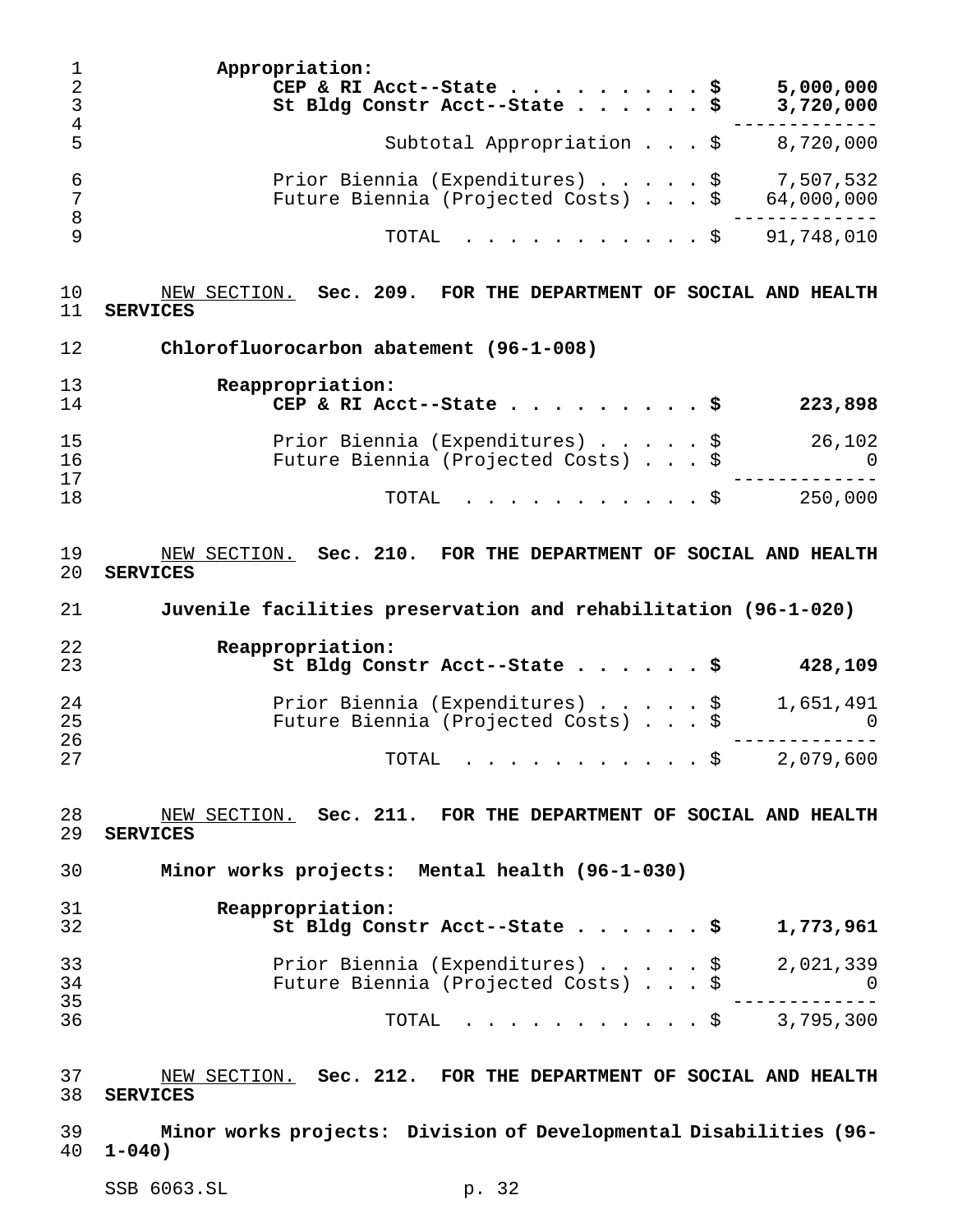1 The reappropriation in this section is subject to the following<br>2 conditions and limitations: conditions and limitations: The reappropriation shall support the detailed list of projects maintained by the department of financial management. **Reappropriation: St Bldg Constr Acct--State......\$ 386,549** Prior Biennia (Expenditures).....\$ 684,798 Future Biennia (Projected Costs)...\$ 0 ------------- TOTAL ...........\$ 1,071,347 NEW SECTION. **Sec. 213. FOR THE DEPARTMENT OF SOCIAL AND HEALTH SERVICES Underground storage tanks removal and replacement (96-1-060) Reappropriation: CEP & RI Acct--State.........\$ 200,000 St Bldg Constr Acct--State......\$ 453,523** ------------- 18 Subtotal Reappropriation . . \$ 653,523 Prior Biennia (Expenditures).....\$ 286,883 Future Biennia (Projected Costs)...\$ 0 ------------- TOTAL ...........\$ 940,406 NEW SECTION. **Sec. 214. FOR THE DEPARTMENT OF SOCIAL AND HEALTH SERVICES Maintenance management and planning (96-1-150) Reappropriation: CEP & RI Acct--State.........\$ 136,640** Prior Biennia (Expenditures).....\$ 15,880 Future Biennia (Projected Costs)...\$ ------------- TOTAL ...........\$ 152,520 NEW SECTION. **Sec. 215. FOR THE DEPARTMENT OF SOCIAL AND HEALTH SERVICES Medical Lake wastewater treatment facility (96-1-301) Reappropriation: St Bldg Constr Acct--State......\$ 1,580,624 Appropriation: St Bldg Constr Acct--State......\$ 500,000** Prior Biennia (Expenditures).....\$ 433,817 40 Future Biennia (Projected Costs) . . . \$ ------------- TOTAL ...........\$ 8,925,441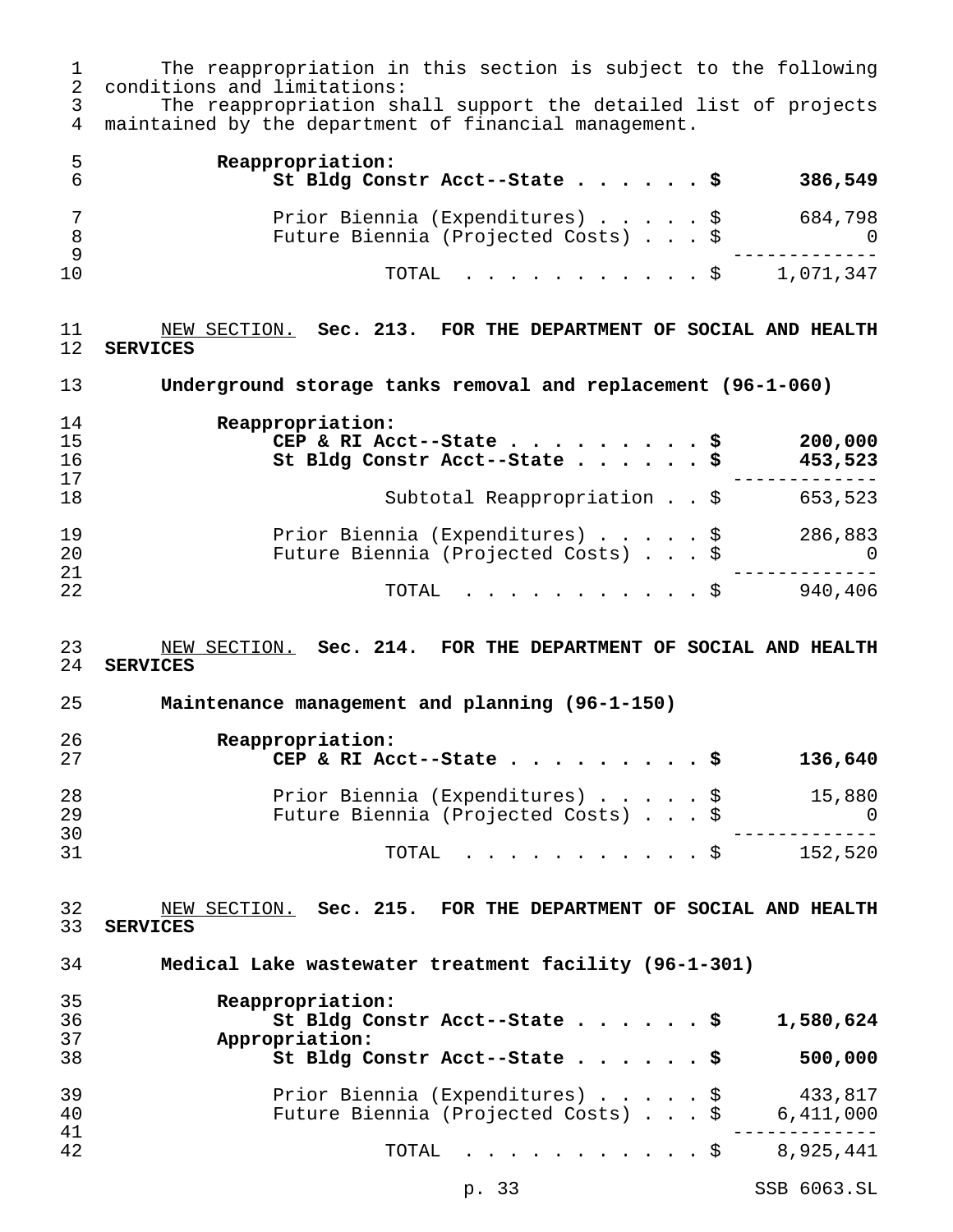NEW SECTION. **Sec. 216. FOR THE DEPARTMENT OF SOCIAL AND HEALTH SERVICES**

 **Western State Hospital: Replace Boiler #1 (96-1-322) Reappropriation: St Bldg Constr Acct--State......\$ 1,157,566** Prior Biennia (Expenditures).....\$ 282,434 Future Biennia (Projected Costs)...\$ 0 ------------- TOTAL ...........\$ 1,440,000

### NEW SECTION. **Sec. 217. FOR THE DEPARTMENT OF SOCIAL AND HEALTH SERVICES**

### **Crisis Residential Centers (96-1-900)**

 The reappropriation in this section is provided to the department of social and health services for grants to provide secure crisis residential centers consistent with the plan developed pursuant to the omnibus 1995-97 operating budget.

| 17<br>18 | Reappropriation:<br>St Bldg Constr Acct--State \$                      | 3,000,000     |
|----------|------------------------------------------------------------------------|---------------|
| 19<br>20 | Prior Biennia (Expenditures) \$<br>Future Biennia (Projected Costs) \$ | 0<br>$\Omega$ |
| 21<br>22 | TOTAL Ş                                                                | 3,000,000     |

### NEW SECTION. **Sec. 218. FOR THE DEPARTMENT OF SOCIAL AND HEALTH SERVICES**

### **Echo Glen: New beds and infrastructure (96-2-229)**

 The reappropriation in this section is subject to the following conditions and limitations:

 The reappropriation in this section is subject to the review and allotment procedures under section 712 of this act.

| 30<br>31 | Reappropriation:<br>St Bldg Constr Acct--State \$                                | 2,527,752 |
|----------|----------------------------------------------------------------------------------|-----------|
| 32<br>33 | Prior Biennia (Expenditures) \$ 1,156,548<br>Future Biennia (Projected Costs) \$ |           |
| 34<br>35 | TOTAL Ş                                                                          | 3,684,300 |

### NEW SECTION. **Sec. 219. FOR THE DEPARTMENT OF SOCIAL AND HEALTH SERVICES**

### **Green Hill redevelopment: 416-bed institution (96-2-230)**

 The appropriation in this section is subject to the following conditions and limitations: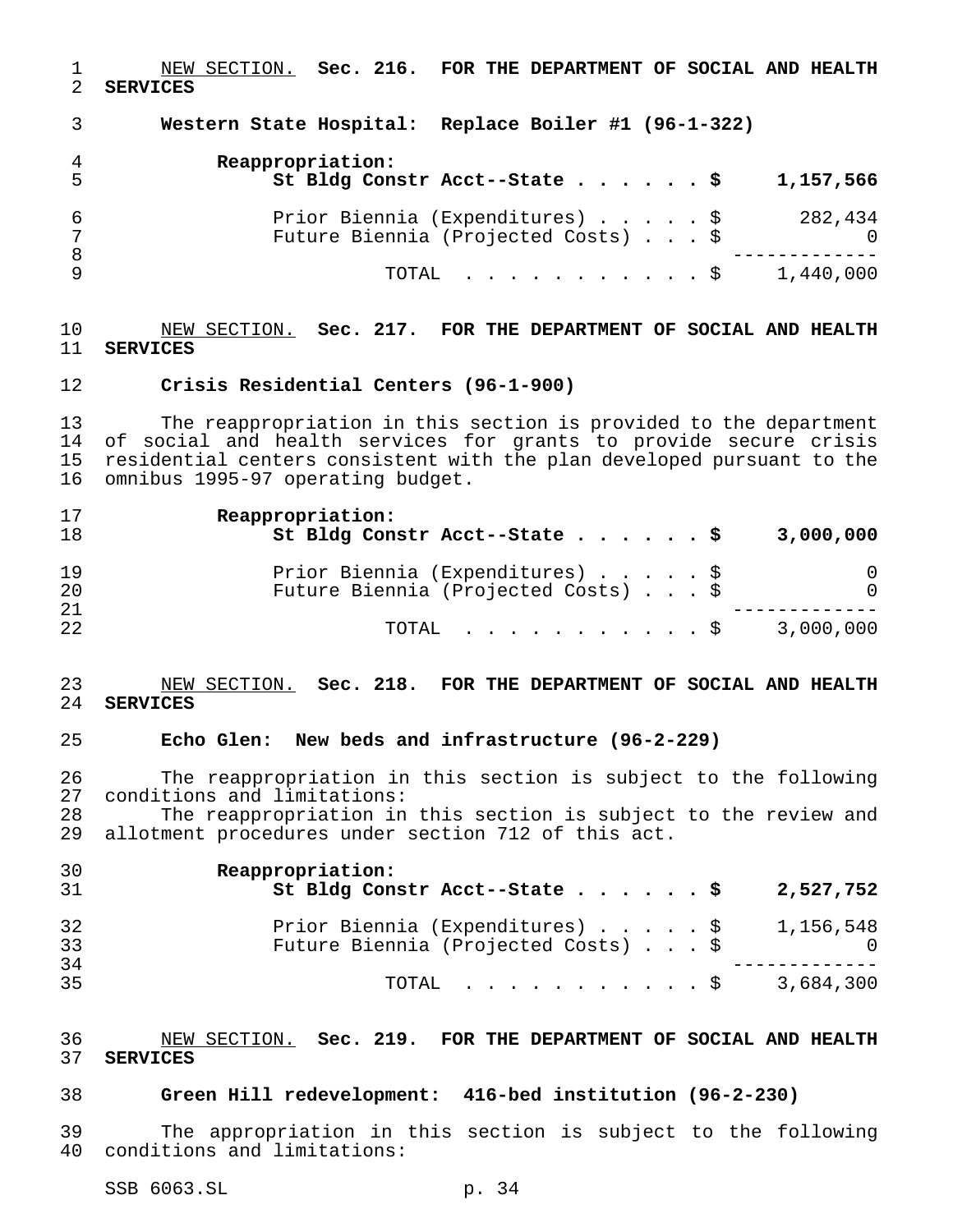(1) The appropriation in this section is subject to the review and allotment procedures under section 712 of this act.

 (2) If Engrossed Third Substitute House Bill No. 3900 is not enacted by June 30, 1997, \$3,800,000 of the new appropriation in this section shall lapse.

| - 6<br>- 8     | Reappropriation:<br>St Bldg Constr Acct--State \$<br>37,234,448<br>Appropriation:                 |
|----------------|---------------------------------------------------------------------------------------------------|
| - 9            | St Bldg Constr Acct--State \$<br>6,600,000                                                        |
| 10<br>11<br>12 | Prior Biennia (Expenditures) \$<br>4,669,321<br>Future Biennia (Projected Costs) \$<br>11,200,000 |
| 13             | 59,703,769<br>TOTAL Ş                                                                             |

 NEW SECTION. **Sec. 220. FOR THE DEPARTMENT OF SOCIAL AND HEALTH SERVICES**

# **Maple Lane School: Renovation and infrastructure improvements (96-2-231)**

 The reappropriation in this section is subject to the following conditions and limitations:

 The reappropriation in this section is subject to the review and allotment procedures under section 712 of this act.

| 22<br>23 | Reappropriation:<br>St Bldg Constr Acct--State \$<br>5,194,174 |  |
|----------|----------------------------------------------------------------|--|
| 24       | Prior Biennia (Expenditures) \$<br>661,325                     |  |
| 25       | Future Biennia (Projected Costs) \$                            |  |
| 26       |                                                                |  |
| 27       | 5,855,499<br>TOTAL Ş                                           |  |

 NEW SECTION. **Sec. 221. FOR THE DEPARTMENT OF SOCIAL AND HEALTH SERVICES**

**Mission Creek preservation projects (96-2-233)**

| 31<br>32 | Reappropriation:<br>St Bldg Constr Acct--State \$                      | 389,756              |
|----------|------------------------------------------------------------------------|----------------------|
| 33<br>34 | Prior Biennia (Expenditures) \$<br>Future Biennia (Projected Costs) \$ | 25,044<br>$\bigcirc$ |
| 35<br>36 | $\text{TOTAL}$ \$                                                      | 414,800              |

 NEW SECTION. **Sec. 222. FOR THE DEPARTMENT OF SOCIAL AND HEALTH SERVICES**

| 39 |  |  |  |  | Indian Ridge utility upgrade projects (96-2-234) |
|----|--|--|--|--|--------------------------------------------------|
|----|--|--|--|--|--------------------------------------------------|

| 40 | Reappropriation:              |           |
|----|-------------------------------|-----------|
| 41 | St Bldg Constr Acct--State \$ | 1,265,471 |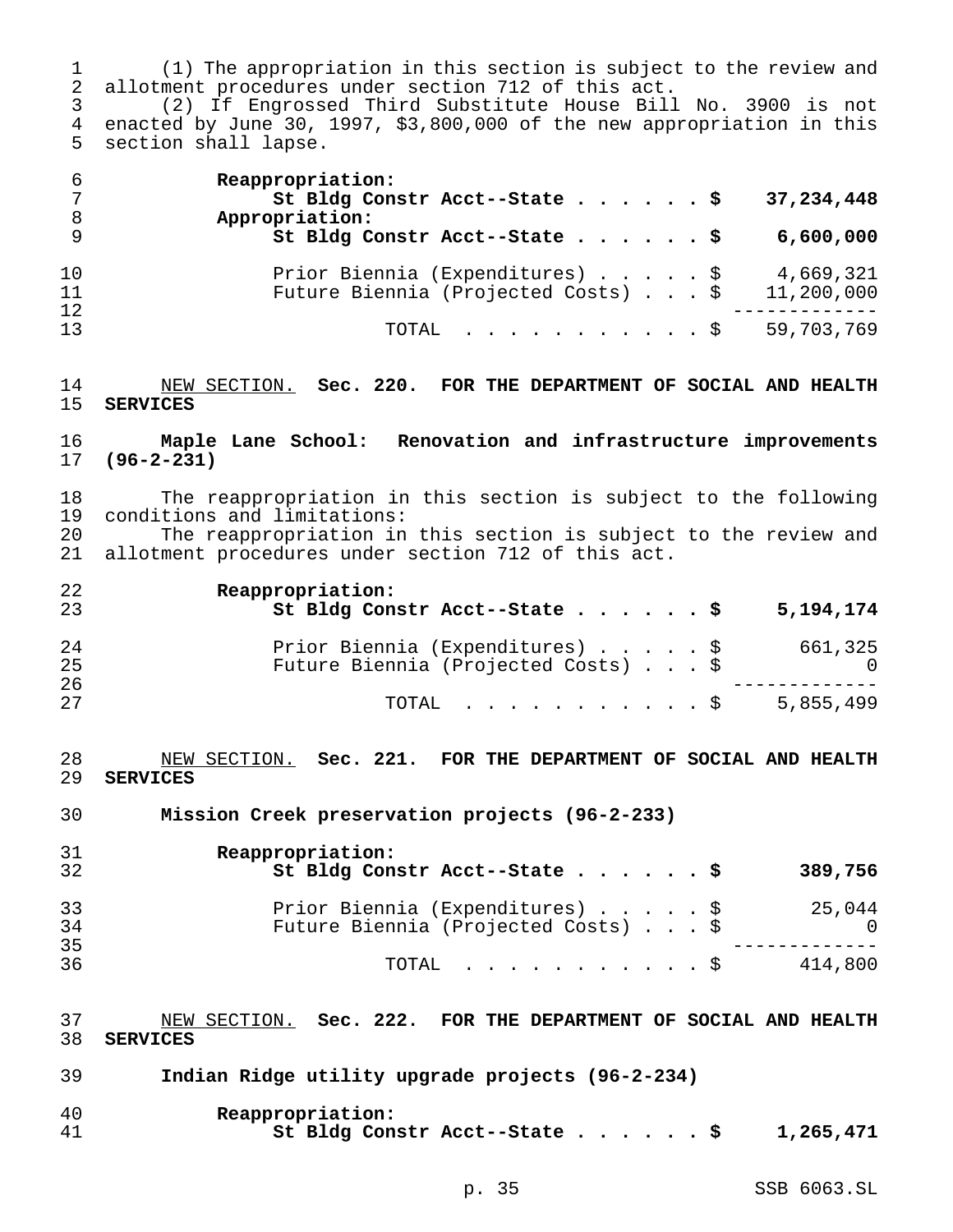| 1<br>$\overline{2}$<br>3 | Prior Biennia (Expenditures) \$<br>256,029<br>Future Biennia (Projected Costs) \$<br>$\cup$                                                                                                                            |
|--------------------------|------------------------------------------------------------------------------------------------------------------------------------------------------------------------------------------------------------------------|
| $\overline{4}$           | TOTAL<br>. \$ 1,521,500                                                                                                                                                                                                |
| 5<br>6                   | NEW SECTION. Sec. 223. FOR THE DEPARTMENT OF SOCIAL AND HEALTH<br><b>SERVICES</b>                                                                                                                                      |
| 7<br>8                   | Minor works: State-owned Juvenile Rehabilitation Administration<br>group homes $(96-2-235)$                                                                                                                            |
| 9<br>10<br>11<br>12      | The reappropriation in this section is subject to the following<br>conditions and limitations:<br>The reappropriation shall support the detailed list of projects<br>maintained by the office of financial management. |
| 13<br>14                 | Reappropriation:<br>St Bldg Constr Acct--State \$<br>233,482                                                                                                                                                           |
| 15<br>16                 | Prior Biennia (Expenditures) \$<br>110,917<br>Future Biennia (Projected Costs) \$<br>$\overline{0}$                                                                                                                    |
| 17<br>18                 | 344,399<br>TOTAL<br>. \$                                                                                                                                                                                               |
| 19<br>20                 | NEW SECTION. Sec. 224. FOR THE DEPARTMENT OF SOCIAL AND HEALTH<br><b>SERVICES</b>                                                                                                                                      |
| 21<br>22                 | Western State Hospital: South Hall heating, ventilation, and air<br>conditioning retrofit (98-1-041)                                                                                                                   |
| 23<br>24                 | Appropriation:<br>St Bldg Constr Acct--State \$<br>1,000,000                                                                                                                                                           |
| 25<br>26<br>27           | Prior Biennia (Expenditures) \$<br>0<br>Future Biennia (Projected Costs)<br>0                                                                                                                                          |
| 28                       | TOTAL $\frac{1}{9}$ 1,000,000                                                                                                                                                                                          |
| 29<br>30                 | NEW SECTION. Sec. 225. FOR THE DEPARTMENT OF SOCIAL AND HEALTH<br><b>SERVICES</b>                                                                                                                                      |
| 31                       | Renovation of Main Building--Mission Creek (98-1-166)                                                                                                                                                                  |
| 32<br>33                 | Appropriation:<br>St Bldg Constr Acct--State \$<br>2,500,000                                                                                                                                                           |
| 34<br>35<br>36           | Prior Biennia (Expenditures) \$<br>0<br>Future Biennia (Projected Costs) \$<br>$\overline{0}$                                                                                                                          |
| 37                       | TOTAL $\frac{1}{5}$ 2,500,000                                                                                                                                                                                          |
| 38<br>39                 | NEW SECTION. Sec. 226. FOR THE DEPARTMENT OF SOCIAL AND HEALTH<br><b>SERVICES</b>                                                                                                                                      |
| 40                       | Capital project management (98-1-406)                                                                                                                                                                                  |
|                          | SSB 6063.SL<br>p. 36                                                                                                                                                                                                   |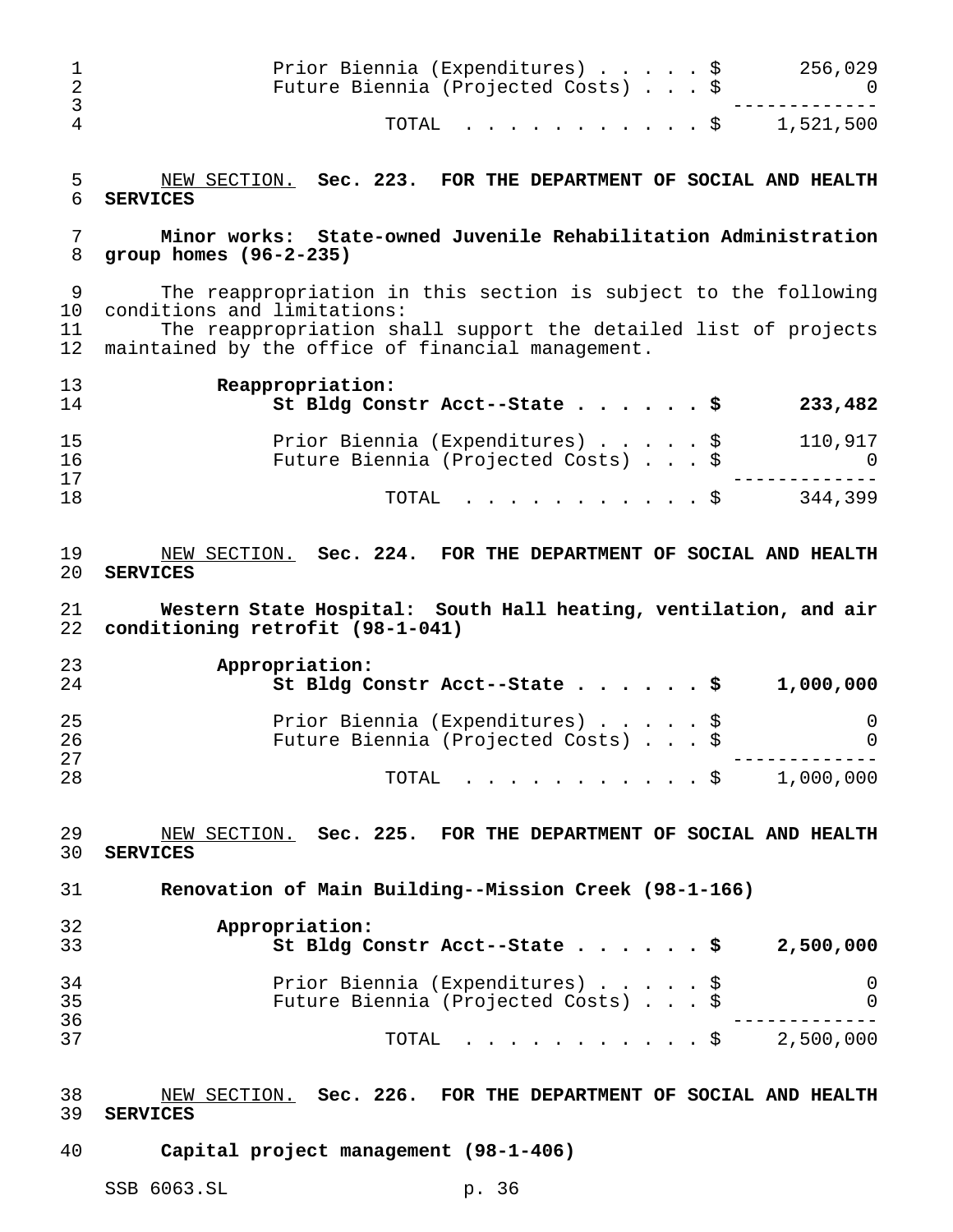| 1<br>$\overline{2}$ | Appropriation:<br>CEP & RI Acct--State<br>1,850,000                                                                   |
|---------------------|-----------------------------------------------------------------------------------------------------------------------|
| 3<br>4              | Prior Biennia (Expenditures) \$<br>0<br>Future Biennia (Projected Costs) \$<br>7,874,208                              |
| 5<br>6              | 9,724,208<br>TOTAL<br>. \$                                                                                            |
| 7<br>8              | NEW SECTION. Sec. 227. FOR THE DEPARTMENT OF SOCIAL AND HEALTH<br><b>SERVICES</b>                                     |
| 9                   | Emergency projects (98-1-428)                                                                                         |
| 10<br>11            | Appropriation:<br>St Bldg Constr Acct--State \$<br>250,000                                                            |
| 12<br>13            | Prior Biennia (Expenditures) \$<br>0<br>Future Biennia (Projected Costs) \$<br>1,154,000                              |
| 14<br>15            | 1,404,000<br>TOTAL<br>. \$                                                                                            |
| 16<br>17            | NEW SECTION. Sec. 228. FOR THE DEPARTMENT OF SOCIAL AND HEALTH<br><b>SERVICES</b>                                     |
| 18                  | Eastern State Hospital: Legal Offender Unit (98-2-002)                                                                |
| 19<br>20            | The appropriation in this section is subject to the review and<br>allotment procedures under section 712 of this act. |
| 21<br>22<br>23      | Reappropriation:<br>St Bldg Constr Acct--State \$<br>965,015<br>Appropriation:                                        |
| 24                  | St Bldg Constr Acct--State \$<br>17,583,585                                                                           |
| 25<br>26<br>27      | Prior Biennia (Expenditures) \$<br>147,400<br>Future Biennia (Projected Costs) \$<br>0                                |
| 28                  | $\cdot$ \$ 18,696,000<br>TOTAL                                                                                        |
| 29<br>30            | NEW SECTION. Sec. 229. FOR THE DEPARTMENT OF SOCIAL AND HEALTH<br><b>SERVICES</b>                                     |
| 31                  | Western State Hospital: Legal Offender Unit (98-2-052)                                                                |
| 32<br>33            | The appropriation in this section is subject to the review and<br>allotment procedures under section 712 of this act. |
| 34<br>35            | Appropriation:<br>St Bldg Constr Acct--State \$<br>4,215,341                                                          |
| 36<br>37            | Prior Biennia (Expenditures) \$<br>150,000<br>38,687,459<br>Future Biennia (Projected Costs) \$                       |
| 38<br>39            | $\cdot$ \$ 43,052,800<br>TOTAL                                                                                        |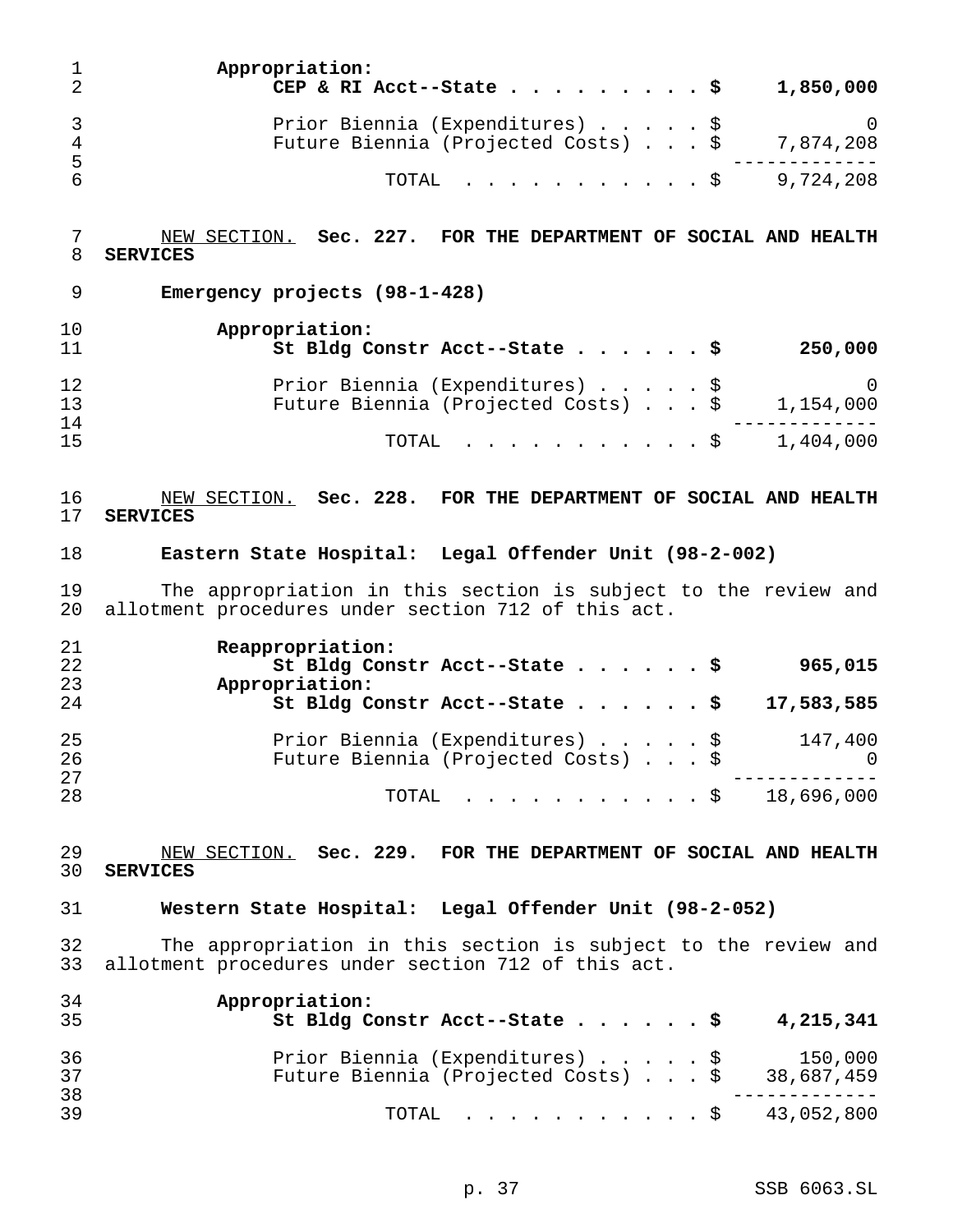NEW SECTION. **Sec. 230. FOR THE DEPARTMENT OF SOCIAL AND HEALTH SERVICES**

**Naselle Youth Camp academic school and support space (98-2-154)**

 The appropriation in this section is subject to the review and allotment procedures under section 712 of this act.

|    | Appropriation:<br>St Bldg Constr Acct--State $\sharp$ | 1,537,508 |
|----|-------------------------------------------------------|-----------|
|    | Prior Biennia (Expenditures) \$                       | 0         |
|    | Future Biennia (Projected Costs) \$                   |           |
| 10 |                                                       |           |
| 11 | TOTAL $\ldots$ , $\ldots$ , $\ddot{S}$ 1,537,508      |           |

 NEW SECTION. **Sec. 231. FOR THE DEPARTMENT OF SOCIAL AND HEALTH SERVICES**

**Predesign Echo Glen vocational program addition (98-2-211)**

 The appropriation in this section is subject to the review and allotment procedures under section 712 of this act.

| 17<br>18 | Appropriation:<br>St Bldg Constr Acct--State \$ |  |  | 100,000   |
|----------|-------------------------------------------------|--|--|-----------|
| 19       | Prior Biennia (Expenditures) \$                 |  |  | - 0       |
| 20       | Future Biennia (Projected Costs) \$             |  |  | 2,250,000 |
| 21       |                                                 |  |  |           |
| 22       | TOTAL $\ldots$ \$ 2,350,000                     |  |  |           |

 NEW SECTION. **Sec. 232. FOR THE DEPARTMENT OF SOCIAL AND HEALTH SERVICES**

 **Maple Lane School: 124-bed housing replacement and support services (98-2-216)**

 The appropriation in this section is subject to the review and allotment procedures under section 712 of this act.

| 29<br>30 | Appropriation:<br>St Bldg Constr Acct--State \$                        | 9,332,641 |
|----------|------------------------------------------------------------------------|-----------|
| 31<br>32 | Prior Biennia (Expenditures) \$<br>Future Biennia (Projected Costs) \$ |           |
| 33<br>34 | TOTAL Ş                                                                | 9,332,641 |

 NEW SECTION. **Sec. 233. FOR THE DEPARTMENT OF SOCIAL AND HEALTH SERVICES**

| 37 | Northern State Hospital: Safe Passage program space (98-2-395) |  |         |
|----|----------------------------------------------------------------|--|---------|
| 38 | Appropriation:                                                 |  |         |
| 39 | St Bldg Constr Acct--State \$                                  |  | 329,500 |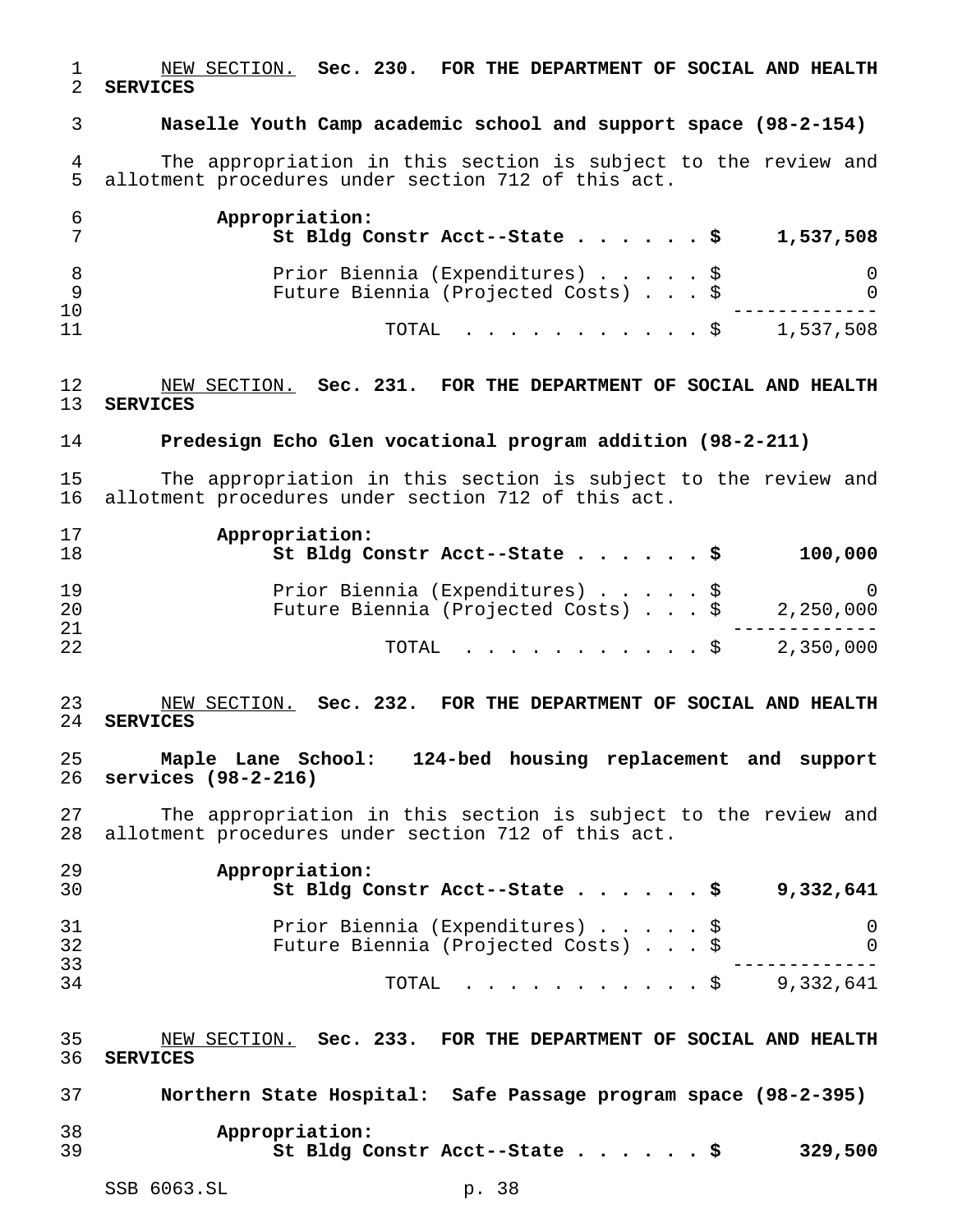| 1<br>$\overline{2}$<br>3 | Prior Biennia (Expenditures) \$<br>Future Biennia (Projected Costs) \$                                                                                        |      | 0<br>$\Omega$                   |
|--------------------------|---------------------------------------------------------------------------------------------------------------------------------------------------------------|------|---------------------------------|
| 4                        | TOTAL $\frac{1}{5}$                                                                                                                                           |      | 329,500                         |
| 5<br>6                   | NEW SECTION. Sec. 234. FOR THE DEPARTMENT OF SOCIAL AND HEALTH<br><b>SERVICES</b>                                                                             |      |                                 |
| 7                        | Minor works: Program (98-2-409)                                                                                                                               |      |                                 |
| 8<br>9<br>10             | The appropriation in this section is subject to the following<br>conditions and limitations:<br>The appropriation shall support the detailed list of projects |      |                                 |
| 11                       | maintained by the office of financial management.                                                                                                             |      |                                 |
| 12<br>13                 | Appropriation:<br>St Bldg Constr Acct--State \$                                                                                                               |      | 843,135                         |
| 14<br>15                 | Prior Biennia (Expenditures) \$<br>Future Biennia (Projected Costs) \$                                                                                        |      | $\Omega$<br>4,000,000           |
| 16<br>17                 | TOTAL $\frac{1}{5}$                                                                                                                                           |      | 4,843,135                       |
| 18                       | NEW SECTION. Sec. 235. FOR THE DEPARTMENT OF HEALTH                                                                                                           |      |                                 |
| 19                       | Referendum 38--Water bonds (86-2-099)                                                                                                                         |      |                                 |
| 20<br>21                 | Reappropriation:<br>LIRA, Water Sup Fac--State \$                                                                                                             |      | 1,197,420                       |
| 22<br>23                 | Prior Biennia (Expenditures) \$<br>Future Biennia (Projected Costs) \$                                                                                        |      | 512,201<br>0                    |
| 24<br>25                 | TOTAL                                                                                                                                                         | . \$ | 1,709,621                       |
| 26                       | NEW SECTION. Sec. 236. FOR THE DEPARTMENT OF HEALTH                                                                                                           |      |                                 |
| 27                       | Public Health Laboratory: Repairs and improvements (96-1-001)                                                                                                 |      |                                 |
| 28<br>29<br>30<br>31     | Reappropriation:<br>CEP & RI Acct--State $\cdots$ $\cdots$ $\cdots$ $\ddot{\ddot{\cdot}}$<br>St Bldg Constr Acct--State \$                                    |      | 150,000<br>805,241<br>--------- |
| 32                       | Subtotal Reappropriation \$ 955,241                                                                                                                           |      |                                 |
| 33<br>34                 | Appropriation:<br>St Bldg Constr Acct--State $\cdots$ \$                                                                                                      |      | 774,833                         |
| 35<br>36                 | Prior Biennia (Expenditures) $\sqrt{}$ 1,406,035<br>Future Biennia (Projected Costs) \$ 2,200,184                                                             |      |                                 |
| 37<br>38                 | TOTAL \$ 5,336,293                                                                                                                                            |      | ---------                       |
| 39                       | NEW SECTION. Sec. 237. FOR THE DEPARTMENT OF HEALTH                                                                                                           |      |                                 |

**Emergency power system (96-1-009)**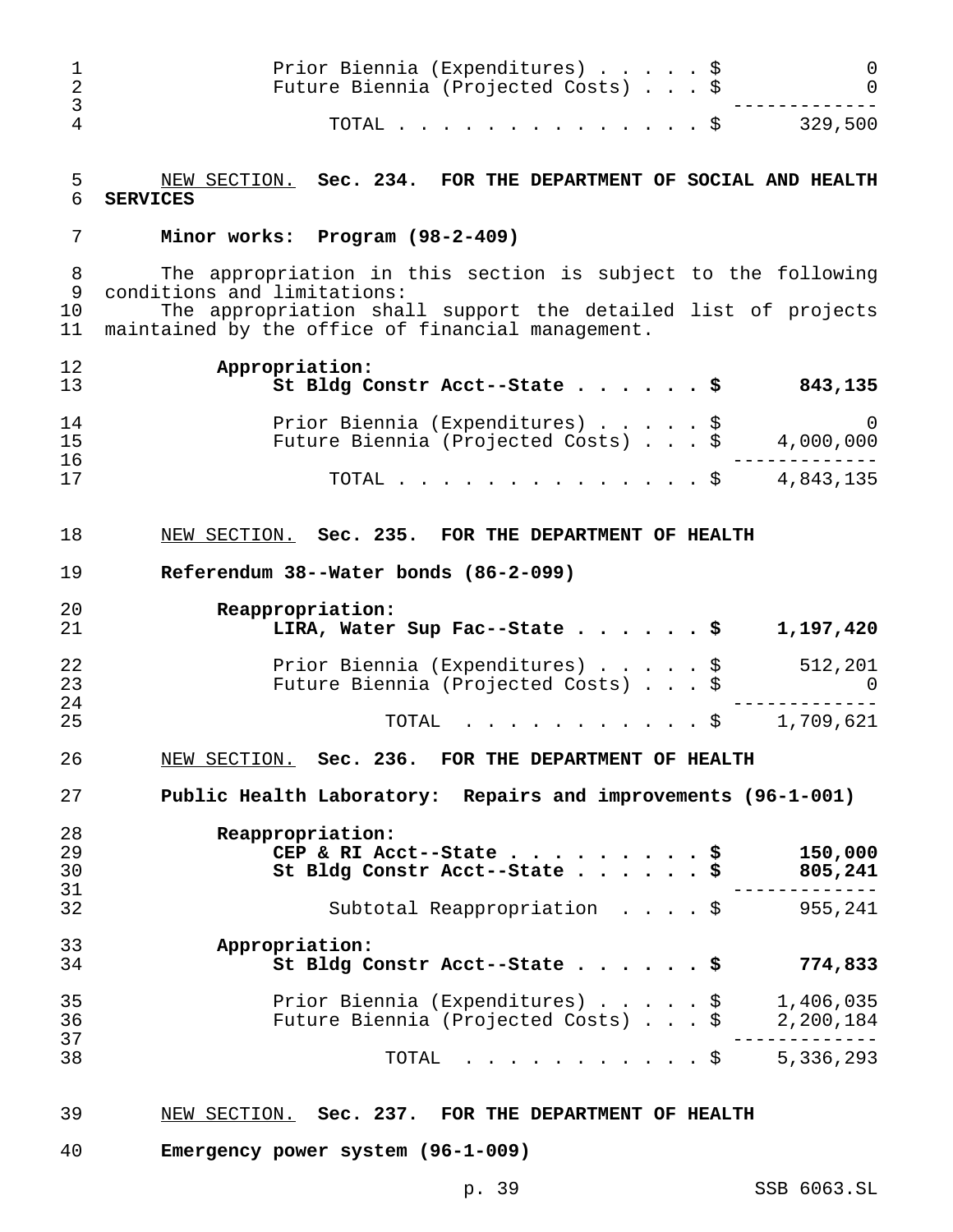| T<br>$\overline{2}$              | Reappropriation:<br>CEP & RI Acct--State<br>560,518                                                                                                                                                                                                                                                                                                                                                                             |
|----------------------------------|---------------------------------------------------------------------------------------------------------------------------------------------------------------------------------------------------------------------------------------------------------------------------------------------------------------------------------------------------------------------------------------------------------------------------------|
| 3<br>$\overline{4}$              | 32,272<br>Prior Biennia (Expenditures) \$<br>Future Biennia (Projected Costs) \$<br>0                                                                                                                                                                                                                                                                                                                                           |
| 5<br>6                           | . \$ 592,790<br>TOTAL                                                                                                                                                                                                                                                                                                                                                                                                           |
| 7                                | NEW SECTION. Sec. 238. FOR THE DEPARTMENT OF HEALTH                                                                                                                                                                                                                                                                                                                                                                             |
| 8                                | Public Health Laboratory: Consolidation of facilities (96-2-001)                                                                                                                                                                                                                                                                                                                                                                |
| 9<br>10                          | The appropriation in this section is subject to the review and<br>allotment procedures under section 712 of this act.                                                                                                                                                                                                                                                                                                           |
| 11<br>12                         | Appropriation:<br>660,300<br>St Bldg Constr Acct--State \$                                                                                                                                                                                                                                                                                                                                                                      |
| 13<br>14<br>15                   | Prior Biennia (Expenditures) \$<br>0<br>Future Biennia (Projected Costs) \$<br>3,891,300                                                                                                                                                                                                                                                                                                                                        |
| 16                               | $\cdot$ \$ 4,551,600<br>TOTAL                                                                                                                                                                                                                                                                                                                                                                                                   |
| 17                               | NEW SECTION. Sec. 239. FOR THE DEPARTMENT OF HEALTH                                                                                                                                                                                                                                                                                                                                                                             |
| 18                               | Public Health Laboratory: Building 5 system upgrades (98-1-002)                                                                                                                                                                                                                                                                                                                                                                 |
| 19<br>20                         | Appropriation:<br>311,040<br>CEP & RI Acct--State \$                                                                                                                                                                                                                                                                                                                                                                            |
| 21<br>22                         | Prior Biennia (Expenditures) \$<br>0<br>Future Biennia (Projected Costs) \$<br>$\mathbf 0$                                                                                                                                                                                                                                                                                                                                      |
| 23<br>24                         | . \$<br>311,040<br>TOTAL                                                                                                                                                                                                                                                                                                                                                                                                        |
| 25                               | NEW SECTION. Sec. 240. FOR THE DEPARTMENT OF HEALTH                                                                                                                                                                                                                                                                                                                                                                             |
| 26<br>27<br>28<br>29<br>30<br>31 | Drinking Water Assistance Program: The appropriation provided in<br>this section is provided solely for an interagency agreement with the<br>department of community, trade, and economic development to make, in<br>cooperation with the public works board, loans to local governments and<br>public water systems for projects and activities to protect and improve<br>the state's drinking water facilities and resources. |
| 32<br>33<br>34                   | Appropriation:<br>Drinking Water Assistance Account--<br>33,873,450<br>Federal $\frac{1}{5}$                                                                                                                                                                                                                                                                                                                                    |

| 35 | Prior Biennia (Expenditures) \$                 |  |
|----|-------------------------------------------------|--|
| 36 | Future Biennia (Projected Costs) \$ 135,493,350 |  |
| 37 |                                                 |  |
| 38 | TOTAL \$ 169,366,800                            |  |
|    |                                                 |  |

NEW SECTION. **Sec. 241. FOR THE DEPARTMENT OF VETERANS AFFAIRS**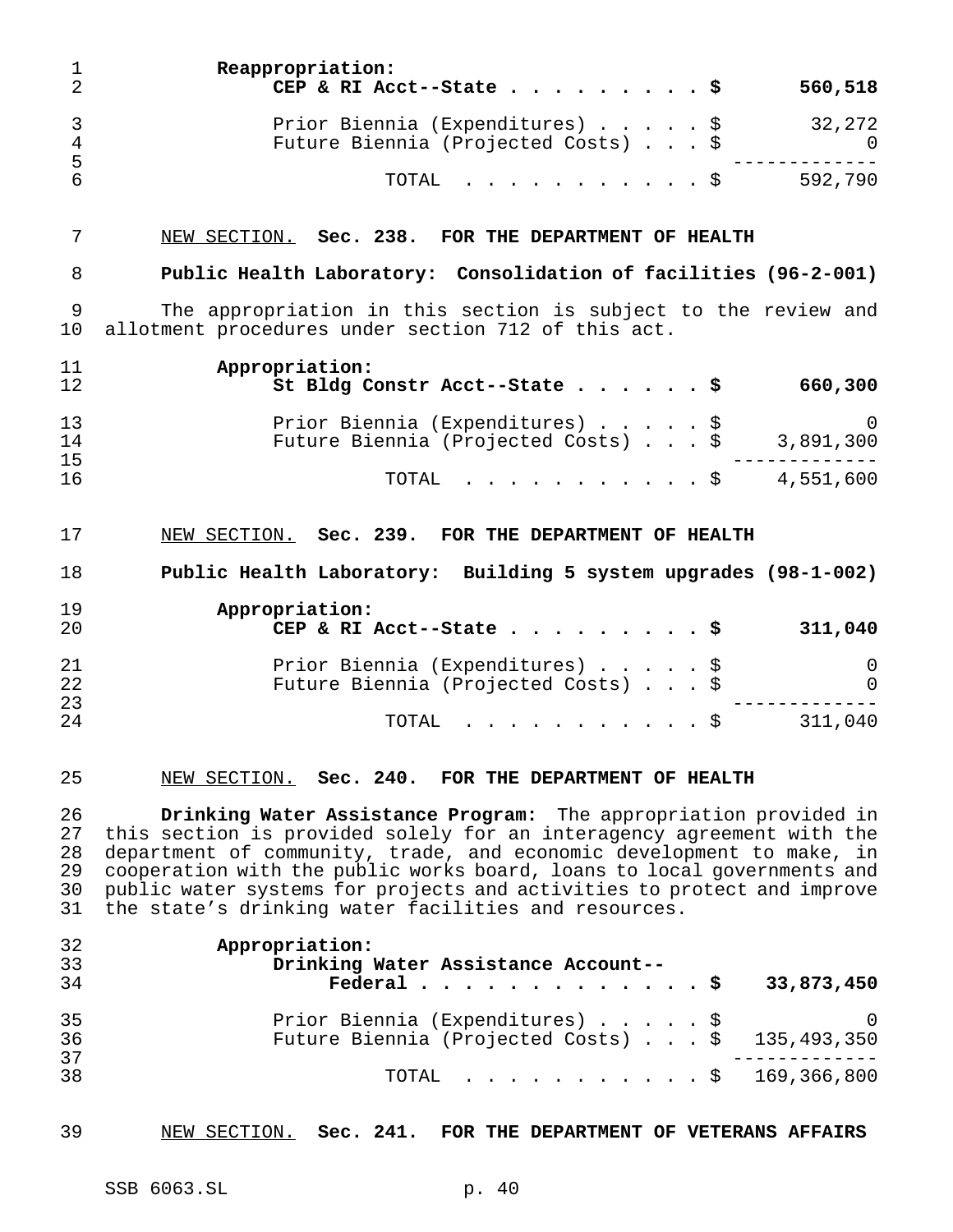| 1              | Orting: Main kitchen upgrade (95-1-001)                         |
|----------------|-----------------------------------------------------------------|
| $\overline{2}$ | Reappropriation:                                                |
| 3              | 1,147,147<br>CEP & RI Acct--State                               |
| $\overline{4}$ | 94,853<br>Prior Biennia (Expenditures) \$                       |
| 5<br>6         | Future Biennia (Projected Costs) \$<br>$\overline{0}$           |
| 7              | $\dot{S}$ , $\dot{S}$ , $1,242,000$<br>TOTAL                    |
| 8              | NEW SECTION. Sec. 242. FOR THE DEPARTMENT OF VETERANS AFFAIRS   |
| 9              | Americans with Disabilities Act projects (96-1-003)             |
| 10             | Reappropriation:                                                |
| 11             | St Bldg Constr Acct--State<br>94,000                            |
| 12             | Prior Biennia (Expenditures) \$<br>0                            |
| 13             | Future Biennia (Projected Costs) \$<br>$\overline{0}$           |
| 14<br>15       | 94,000<br>TOTAL<br>. \$                                         |
| 16             | NEW SECTION. Sec. 243. FOR THE DEPARTMENT OF VETERANS AFFAIRS   |
| 17             | Orting: Dining hall remodel (97-1-002)                          |
|                |                                                                 |
| 18<br>19       | Appropriation:<br>1,100,000<br>CEP & RI Acct--State             |
| 20             | Prior Biennia (Expenditures) \$<br>0                            |
| 21<br>22       | Future Biennia (Projected Costs) \$<br>$\mathbf 0$              |
| 23             | $\cdot$ \$ 1,100,000<br>TOTAL                                   |
| 24             | NEW SECTION. Sec. 244. FOR THE DEPARTMENT OF VETERANS AFFAIRS   |
| 25             | Retsil: Replace unsafe electrical distribution (97-1-003)       |
| 26             | Appropriation:                                                  |
| 27             | 850,000<br>CEP & RI Acct--State \$                              |
| 28             | Prior Biennia (Expenditures) \$<br>100,000                      |
| 29             | Future Biennia (Projected Costs) \$<br>$\overline{\phantom{0}}$ |
| 30<br>31       | . \$ 950,000<br>TOTAL                                           |
| 32             | NEW SECTION. Sec. 245. FOR THE DEPARTMENT OF VETERANS AFFAIRS   |
| 33             | Retsil: Minor works projects (97-1-006)                         |
|                |                                                                 |
| 34<br>35       | Reappropriation:<br>410,549<br>CEP & RI Acct--State \$          |
| 36             | Appropriation:                                                  |
| 37             | CEP & RI Acct--State \$<br>755,000                              |

p. 41 SSB 6063.SL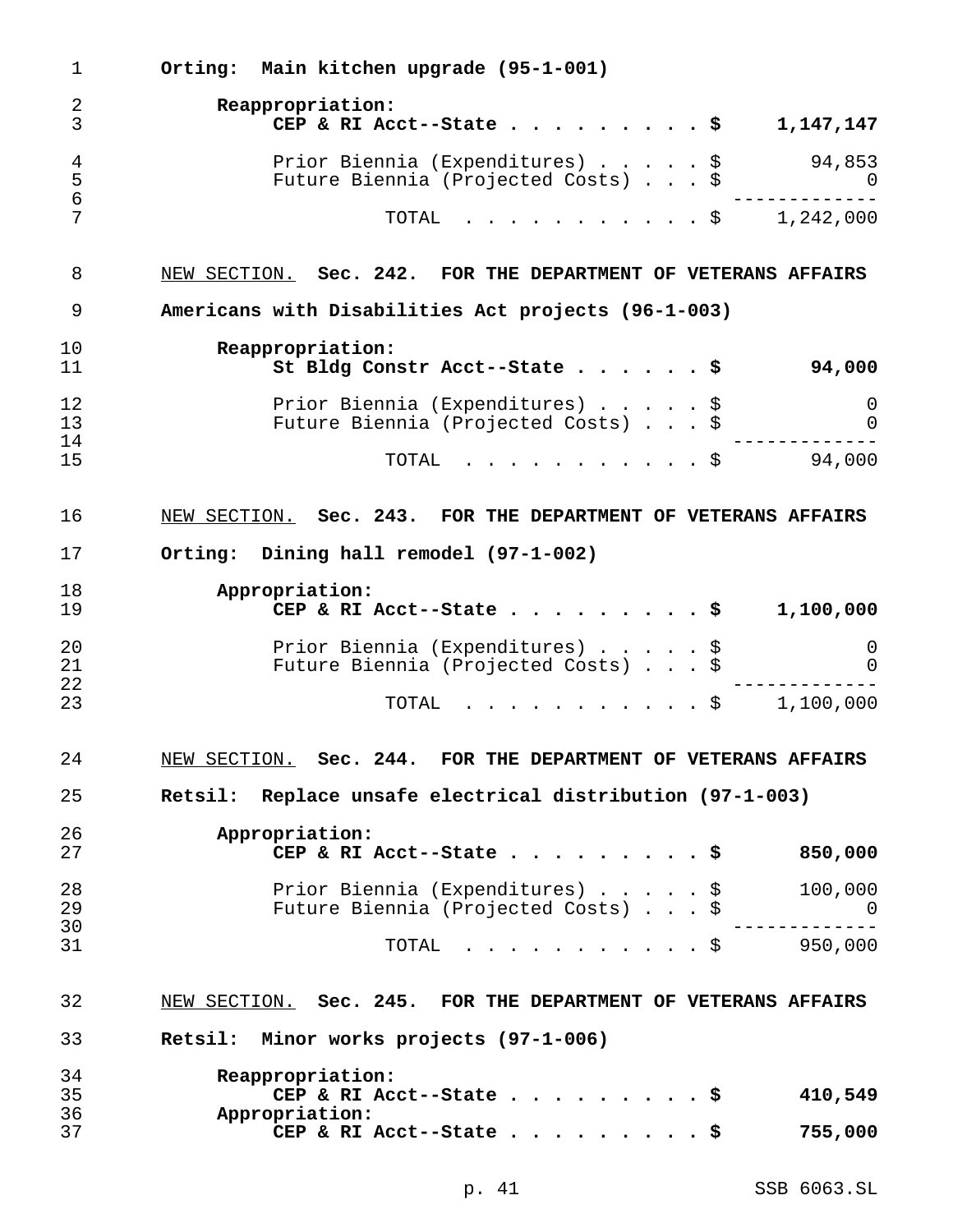| $\mathbf 1$<br>$\sqrt{2}$<br>3 | Prior Biennia (Expenditures) \$<br>249,451<br>Future Biennia (Projected Costs) \$<br>7,050,000                 |
|--------------------------------|----------------------------------------------------------------------------------------------------------------|
| 4                              | 8,465,000<br>TOTAL<br>. \$                                                                                     |
| 5                              | NEW SECTION.<br>Sec. 246. FOR THE DEPARTMENT OF VETERANS AFFAIRS                                               |
| 6                              | Orting: Minor works projects (97-1-007)                                                                        |
| 7<br>$\,8\,$<br>$\mathsf 9$    | Reappropriation:<br>CEP & RI Acct--State<br>48,186<br>Appropriation:                                           |
| 10                             | 750,000<br>CEP & RI Acct--State $\ldots$                                                                       |
| 11<br>12<br>13                 | 186,814<br>Prior Biennia (Expenditures)<br>\$<br>Future Biennia (Projected Costs) \$<br>5,825,000              |
| 14                             | 6,810,000<br>TOTAL<br>. \$                                                                                     |
| 15                             | NEW SECTION.<br>Sec. 247. FOR THE DEPARTMENT OF VETERANS AFFAIRS                                               |
| 16                             | Emergency fund $(97-1-012)$                                                                                    |
| 17                             | Appropriation:                                                                                                 |
| 18                             | 700,000<br>CEP & RI Acct--State $\ldots$                                                                       |
| 19                             | Prior Biennia (Expenditures)<br>\$<br>0                                                                        |
| 20                             | Future Biennia (Projected Costs) \$<br>2,800,000                                                               |
| 21                             |                                                                                                                |
| 22                             | 3,500,000<br>TOTAL<br>− Ş                                                                                      |
| 23                             | NEW SECTION.<br>Sec. 248. FOR THE DEPARTMENT OF VETERANS AFFAIRS                                               |
| 24                             | Orting: Activities and Training Annex (97-1-014)                                                               |
| 25<br>26                       | Appropriation:<br>825,000<br>CEP & RI Acct--State<br>. s                                                       |
| 27<br>28                       | Prior Biennia (Expenditures)<br>0<br>\$<br>Future Biennia (Projected Costs) \$<br>0                            |
| 29<br>30                       | .<br>$\cdot$ $\cdot$ \$<br>825,000<br>TOTAL                                                                    |
| 31<br>32                       | NEW SECTION. Sec. 249. FOR THE DEPARTMENT OF VETERANS AFFAIRS<br>Retsil: Building feasibility study (97-2-015) |
|                                |                                                                                                                |

 This appropriation is provided to conduct a study of the potential for consolidation of program functions and replacement of poor condition housing units into a new multi-use facility. The study will be submitted to the office of financial management and will be the 37 basis of future capital investments at Retsil, based on clear<br>38 programmatic need or economic benefits and improved efficiency. programmatic need or economic benefits and improved efficiency.

## **Appropriation:**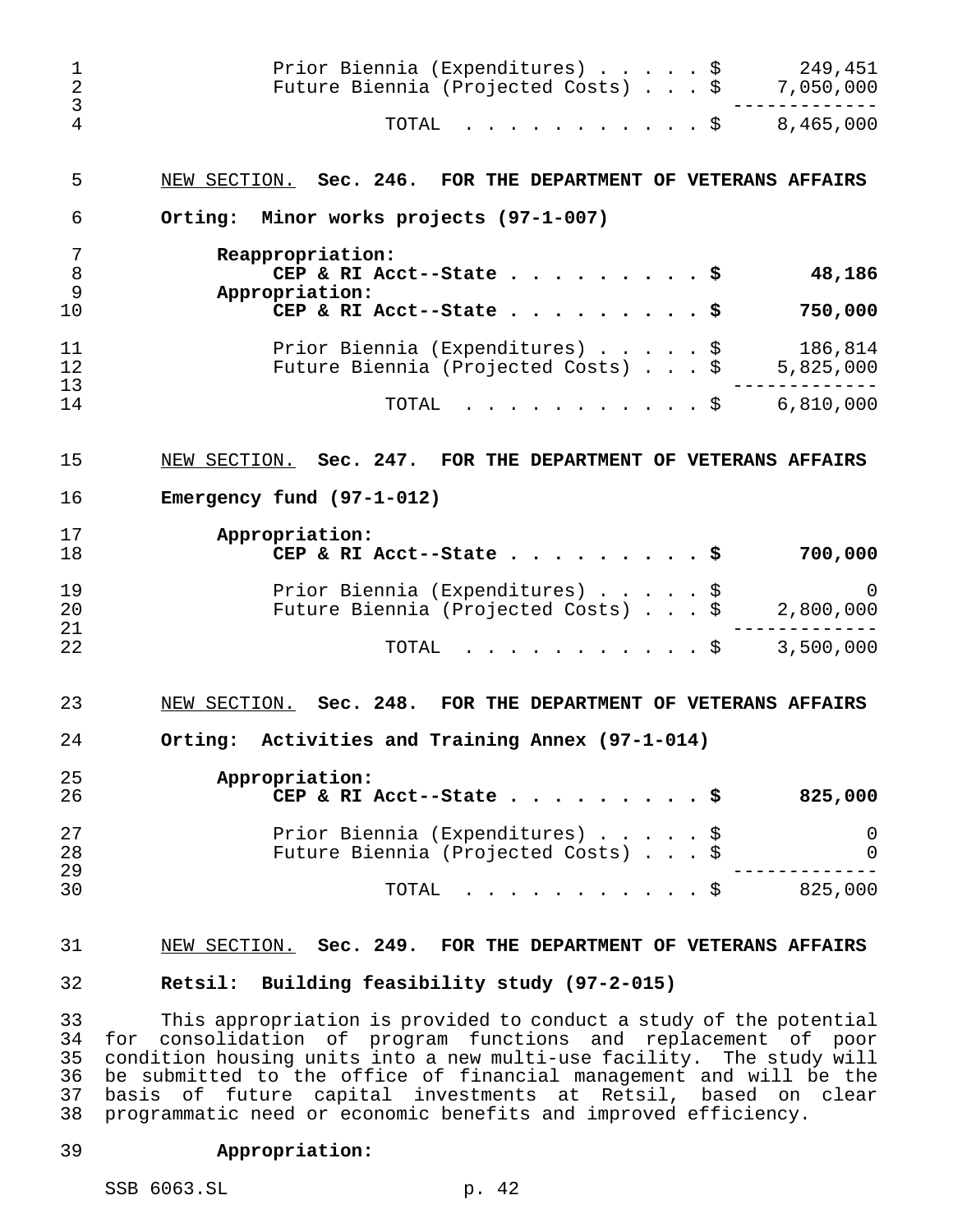| 1                            | 112,000<br>CEP & RI Acct--State $\cdot \cdot \cdot$<br>- \$                                                             |
|------------------------------|-------------------------------------------------------------------------------------------------------------------------|
| $\overline{2}$<br>3<br>$\,4$ | Prior Biennia (Expenditures) \$<br>0<br>Future Biennia (Projected Costs) \$<br>0                                        |
| 5                            | 112,000<br>TOTAL<br>$\cdot$ \$                                                                                          |
| 6                            | NEW SECTION. Sec. 250.<br>FOR THE DEPARTMENT OF CORRECTIONS                                                             |
| 7                            | McNeil Island master plan (94-2-001)                                                                                    |
| 8<br>9                       | Reappropriation:<br>St Bldg Constr Acct--State<br>139,844                                                               |
| 10<br>11<br>12               | Prior Biennia (Expenditures) \$ 12,738,845<br>Future Biennia (Projected Costs) \$<br>0                                  |
| 13                           | $. \$ 12,878,689$<br>TOTAL                                                                                              |
| 14                           | NEW SECTION. Sec. 251. FOR THE DEPARTMENT OF CORRECTIONS                                                                |
| 15                           | Airway Heights improvements (94-2-016)                                                                                  |
| 16<br>17                     | Reappropriation:<br>St Bldg Constr Acct--State<br>296,199                                                               |
| 18<br>19<br>20               | Prior Biennia (Expenditures) \$<br>11,891,149<br>Future Biennia (Projected Costs) \$<br>$\Omega$                        |
| 21                           | $. \$ 12, 187, 348$<br>TOTAL                                                                                            |
| 22                           | NEW SECTION. Sec. 252.<br>FOR THE DEPARTMENT OF CORRECTIONS                                                             |
| 23                           | Washington State Penitentiary steam system (96-1-016)                                                                   |
| 24<br>25                     | Reappropriation:<br>St Bldg Constr Acct--State \$<br>3,657,549                                                          |
| 26<br>27                     | Prior Biennia (Expenditures) \$<br>753,703<br>Future Biennia (Projected Costs) \$<br>0                                  |
| 28<br>29                     | $\cdots$ \$ 4,411,252<br>TOTAL                                                                                          |
| 30                           | NEW SECTION. Sec. 253. FOR THE DEPARTMENT OF CORRECTIONS                                                                |
| 31                           | Washington Corrections Center for Women (96-2-001)                                                                      |
| 32<br>33                     | The reappropriation in this section is subject to the review and<br>allotment procedures under section 712 of this act. |
| 34<br>35                     | Reappropriation:<br>St Bldg Constr Acct--State \$<br>5,561,711                                                          |
| 36                           | Prior Biennia (Expenditures) \$<br>4,329,168                                                                            |

p. 43 SSB 6063.SL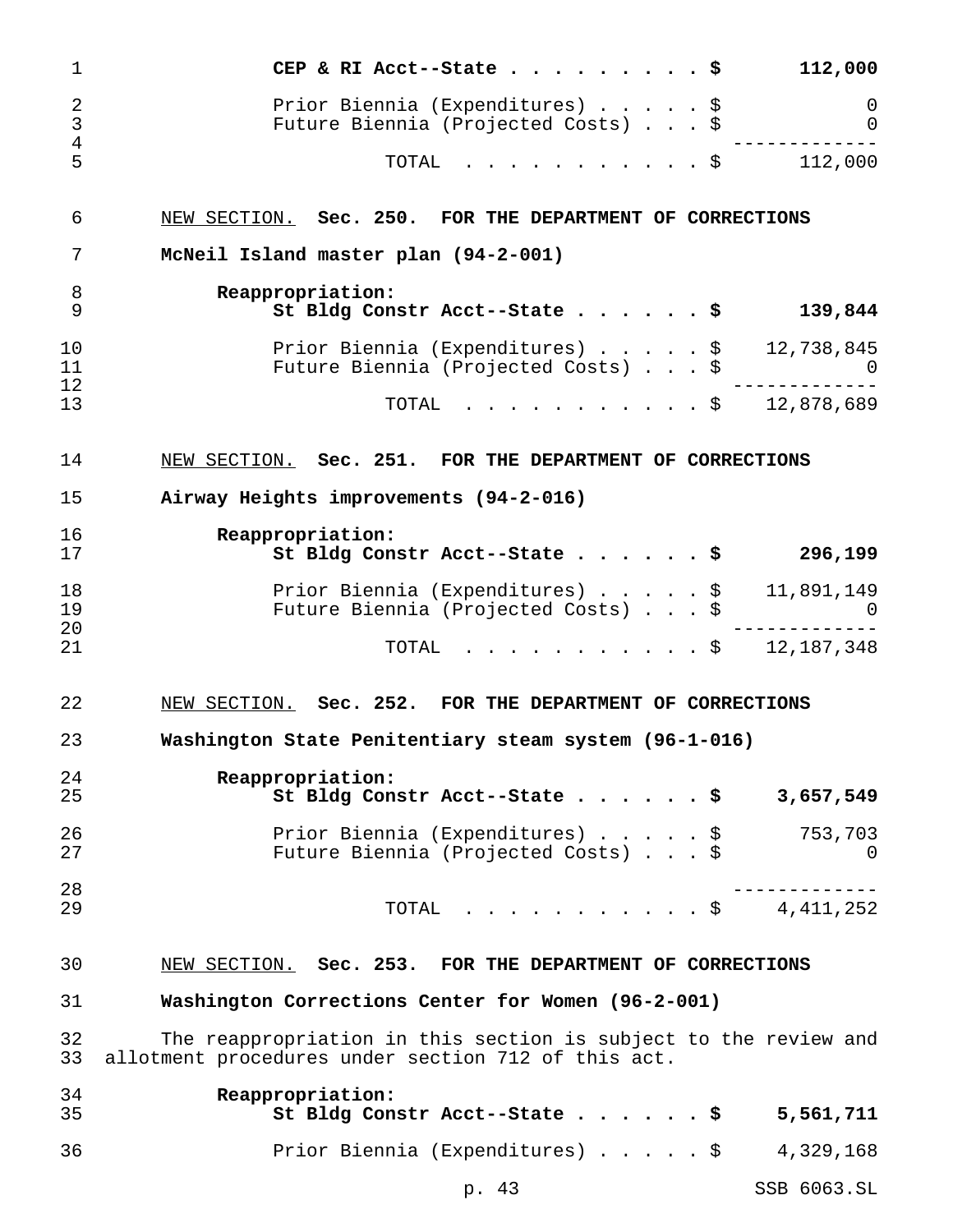| 1<br>$\overline{2}$ | Future Biennia (Projected Costs) \$                                                                                     |
|---------------------|-------------------------------------------------------------------------------------------------------------------------|
| 3                   | 9,890,879<br>TOTAL<br>. \$                                                                                              |
| 4                   | NEW SECTION. Sec. 254. FOR THE DEPARTMENT OF CORRECTIONS                                                                |
| 5                   | Washington State Reformatory: 400-bed facility (96-2-002)                                                               |
| 6<br>7              | The reappropriation in this section is subject to the review and<br>allotment procedures under section 712 of this act. |
| 8<br>9              | Reappropriation:<br>St Bldg Constr Acct--State \$<br>12,657,344                                                         |
| 10<br>11<br>12      | Prior Biennia (Expenditures) \$<br>5,987,223<br>Future Biennia (Projected Costs) \$                                     |
| 13                  | 18,644,567<br>TOTAL<br>$\mathbf{r}$ , $\mathbf{r}$ , $\mathbf{r}$ , $\mathbf{r}$ , $\mathbf{r}$<br>$\cdot$ \$           |
| 14                  | NEW SECTION. Sec. 255. FOR THE DEPARTMENT OF CORRECTIONS                                                                |
| 15                  | Airway Heights expansion (96-2-003)                                                                                     |
| 16<br>17            | The reappropriation in this section is subject to the review and<br>allotment procedures under section 712 of this act. |
| 18<br>19            | Reappropriation:<br>St Bldg Constr Acct--State \$<br>7,659,390                                                          |
| 20<br>21<br>22      | Prior Biennia (Expenditures)<br>12,638,980<br>\$<br>Future Biennia (Projected Costs) \$<br>U                            |
| 23                  | 20, 298, 370<br>TOTAL<br>$\cdot$ \$                                                                                     |
| 24                  | NEW SECTION. Sec. 256. FOR THE DEPARTMENT OF CORRECTIONS                                                                |
| 25<br>26            | Washington Correction Center for Women Mental Health, Special<br>Needs, and Reception Unit (96-2-006)                   |
| 27<br>28            | The appropriation in this section is subject to the following<br>conditions and limitations:                            |
| 29<br>30            | appropriation is subject to the review and allotment<br>The<br>procedures under section 712 of this act.                |
| 31<br>32            | Appropriation:<br>1,500,000<br>St Bldg Constr Acct--State $\ldots$ \$                                                   |
| 33<br>34            | Prior Biennia (Expenditures) \$<br>Future Biennia (Projected Costs) \$ 14,000,000                                       |
| 35<br>36            | $\cdot$ \$ 15,500,000<br>TOTAL                                                                                          |
| 37                  | NEW SECTION. Sec. 257. FOR THE DEPARTMENT OF CORRECTIONS                                                                |
| 38                  | Yakima Corrections Center (96-2-008)                                                                                    |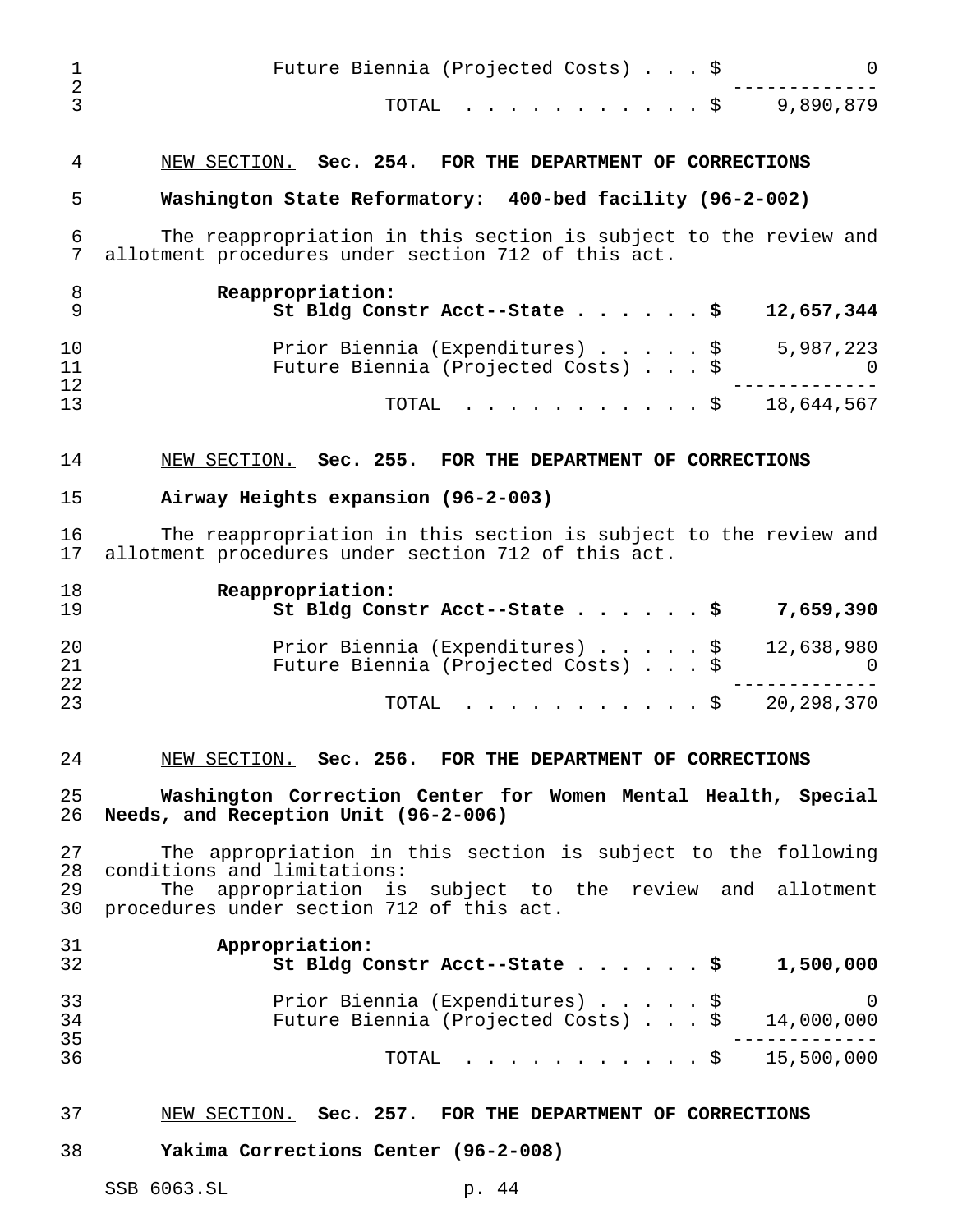1 The reappropriation in this section is subject to the review and<br>2 allotment procedures under section 712 of this act. allotment procedures under section 712 of this act.

|    | Reappropriation:<br>St Bldg Constr Acct--State \$                                | 6,234,339 |
|----|----------------------------------------------------------------------------------|-----------|
| -5 | Prior Biennia (Expenditures) \$ 1,266,161<br>Future Biennia (Projected Costs) \$ |           |
|    | TOTAL $\ldots$ , $\ldots$ , $\ddot{S}$ 7,500,500                                 |           |

## NEW SECTION. **Sec. 258. FOR THE DEPARTMENT OF CORRECTIONS**

## **Larch and Cedar Creek expansion (96-2-010)**

 The reappropriation in this section is subject to the review and allotment procedures under section 712 of this act.

| 13       | Reappropriation:                                                                                |
|----------|-------------------------------------------------------------------------------------------------|
| 14       | St Bldg Constr Acct--State \$ 16,717,351                                                        |
| 15<br>16 | Prior Biennia (Expenditures) \$<br>5,282,649<br>Future Biennia (Projected Costs) \$<br>$\Omega$ |
| 17       | 22,000,000                                                                                      |
| 18       | TOTAL Ş                                                                                         |

#### NEW SECTION. **Sec. 259. FOR THE DEPARTMENT OF CORRECTIONS**

#### **State-wide preservation projects (98-1-001)**

21 The appropriation in this section is subject to the following<br>22 conditions and limitations: conditions and limitations: The appropriation shall support the detailed list of projects maintained by the office of financial management.

| 25 | Reappropriation:                                    |
|----|-----------------------------------------------------|
| 26 | St Bldg Constr Acct--State \$<br>15,804,257         |
| 27 | Appropriation:                                      |
| 28 | 3,200,000<br>CEP & RI Acct--State $\frac{5}{7}$     |
| 29 | St Bldg Constr Acct--State \$<br>15,700,000         |
| 30 |                                                     |
| 31 | Subtotal Appropriation \$<br>18,900,000             |
| 32 | Prior Biennia (Expenditures) \$<br>42,184,367       |
| 33 | Future Biennia (Projected Costs) $.$ \$ 134,400,000 |
| 34 |                                                     |
| 35 | TOTAL \$ 211,288,624                                |

## NEW SECTION. **Sec. 260. FOR THE DEPARTMENT OF CORRECTIONS**

 **Underground storage tank and above-ground storage tank program (98-1-002)**

| 39 | Reappropriation:              |         |
|----|-------------------------------|---------|
| 40 | St Bldg Constr Acct--State \$ | 487,603 |
| 41 | Appropriation:                |         |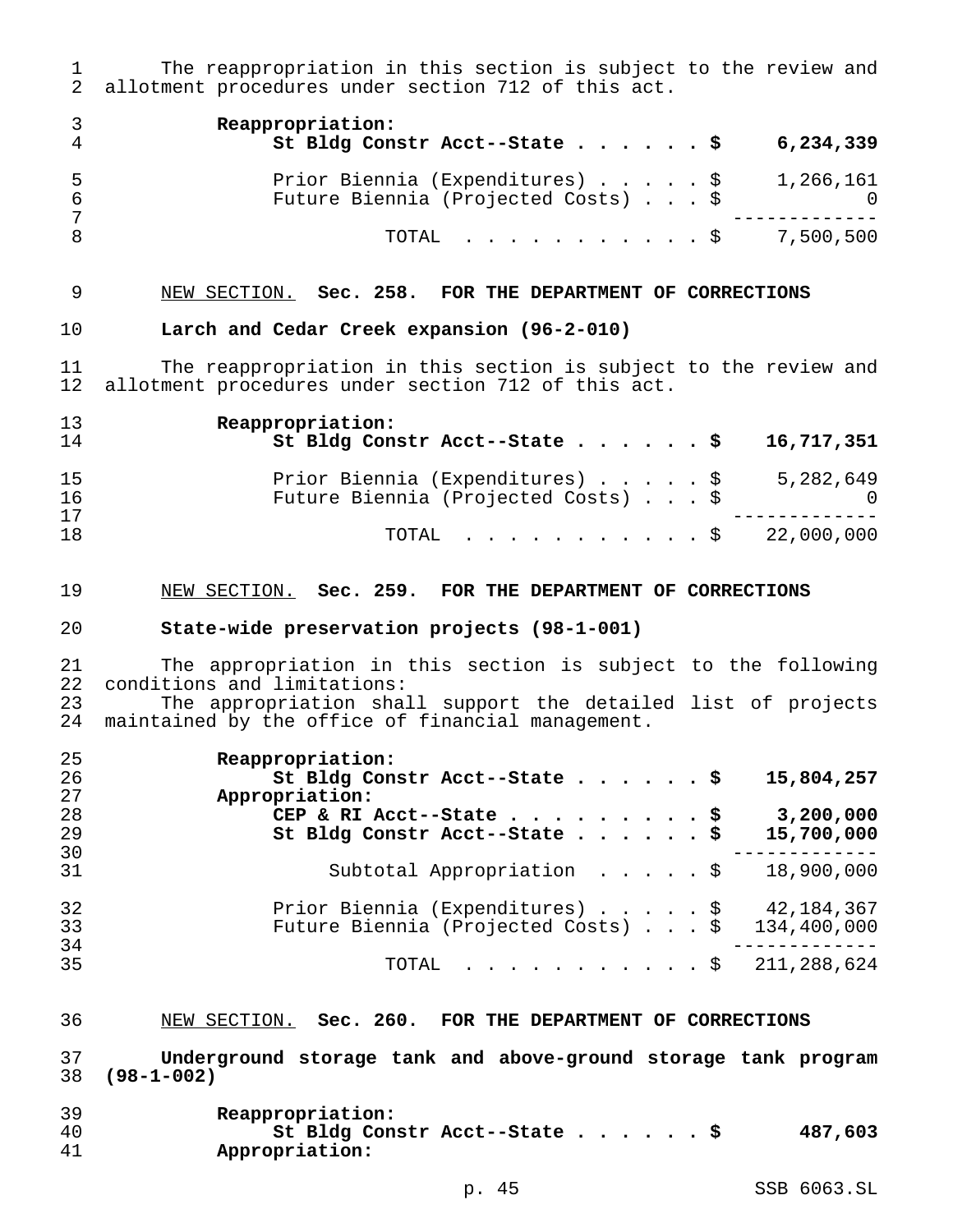| 1                                                        | 617,593<br>St Bldg Constr Acct--State \$                                                                                                                                                                                                                                                                                                                                                                                                                                                                             |
|----------------------------------------------------------|----------------------------------------------------------------------------------------------------------------------------------------------------------------------------------------------------------------------------------------------------------------------------------------------------------------------------------------------------------------------------------------------------------------------------------------------------------------------------------------------------------------------|
| $\overline{2}$<br>3<br>$\overline{4}$                    | Prior Biennia (Expenditures) \$<br>1,009,221<br>Future Biennia (Projected Costs) \$<br>$\Omega$                                                                                                                                                                                                                                                                                                                                                                                                                      |
| 5                                                        | TOTAL<br>$\cdots$ \$ 2,114,417                                                                                                                                                                                                                                                                                                                                                                                                                                                                                       |
| 6                                                        | NEW SECTION. Sec. 261. FOR THE DEPARTMENT OF CORRECTIONS                                                                                                                                                                                                                                                                                                                                                                                                                                                             |
| 7                                                        | State-wide asbestos removal (98-1-003)                                                                                                                                                                                                                                                                                                                                                                                                                                                                               |
| 8<br>9<br>10                                             | Reappropriation:<br>St Bldg Constr Acct--State \$<br>297,350<br>Appropriation:                                                                                                                                                                                                                                                                                                                                                                                                                                       |
| 11                                                       | St Bldg Constr Acct--State \$<br>572,068                                                                                                                                                                                                                                                                                                                                                                                                                                                                             |
| 12<br>13<br>14                                           | Prior Biennia (Expenditures) $\ldots$ , $\frac{1}{9}$ , 1,899,137<br>Future Biennia (Projected Costs) \$<br>745,350                                                                                                                                                                                                                                                                                                                                                                                                  |
| 15                                                       | $\cdot$ \$ 3,513,905<br>TOTAL                                                                                                                                                                                                                                                                                                                                                                                                                                                                                        |
| 16                                                       | NEW SECTION. Sec. 262. FOR THE DEPARTMENT OF CORRECTIONS                                                                                                                                                                                                                                                                                                                                                                                                                                                             |
| 17<br>18                                                 | State-wide Americans with Disabilities Act compliance projects<br>$(98 - 1 - 004)$                                                                                                                                                                                                                                                                                                                                                                                                                                   |
| 19                                                       | Reappropriation:                                                                                                                                                                                                                                                                                                                                                                                                                                                                                                     |
| 20                                                       | St Bldg Constr Acct--State \$<br>95,254                                                                                                                                                                                                                                                                                                                                                                                                                                                                              |
| 21<br>22                                                 | Prior Biennia (Expenditures) \$<br>184,600<br>Future Biennia (Projected Costs) \$<br>$\Omega$                                                                                                                                                                                                                                                                                                                                                                                                                        |
|                                                          | 279,854<br>TOTAL<br>. \$                                                                                                                                                                                                                                                                                                                                                                                                                                                                                             |
| 23<br>24<br>25                                           | NEW SECTION. Sec. 263. FOR THE DEPARTMENT OF CORRECTIONS                                                                                                                                                                                                                                                                                                                                                                                                                                                             |
| 26                                                       | Emergency funds (98-1-005)                                                                                                                                                                                                                                                                                                                                                                                                                                                                                           |
|                                                          | The reappropriation in this section is provided solely for<br>projects under contract on or before June 30, 1997. Reappropriated<br>funds not associated with contracted projects shall lapse on June 30,<br>The office of financial management may grant waivers from this<br>1997.<br>lapse requirement for specific projects upon findings of exceptional<br>circumstances after notification of the chairmen of the house of<br>representatives capital budget committee and senate ways and means<br>committee. |
| 27<br>28<br>29<br>30<br>31<br>32<br>33<br>34<br>35<br>36 | Reappropriation:<br>1,471,286<br>CEP & RI Acct--State \$                                                                                                                                                                                                                                                                                                                                                                                                                                                             |
| 37<br>38<br>39                                           | Appropriation:<br>1,500,000<br>CEP & RI Acct--State \$<br>St Bldg Constr Acct--State \$<br>$\mathbf{1}$                                                                                                                                                                                                                                                                                                                                                                                                              |
| 40<br>41                                                 | Subtotal Appropriation $\ldots$ , $\frac{1}{500}$ , 001                                                                                                                                                                                                                                                                                                                                                                                                                                                              |

SSB 6063.SL p. 46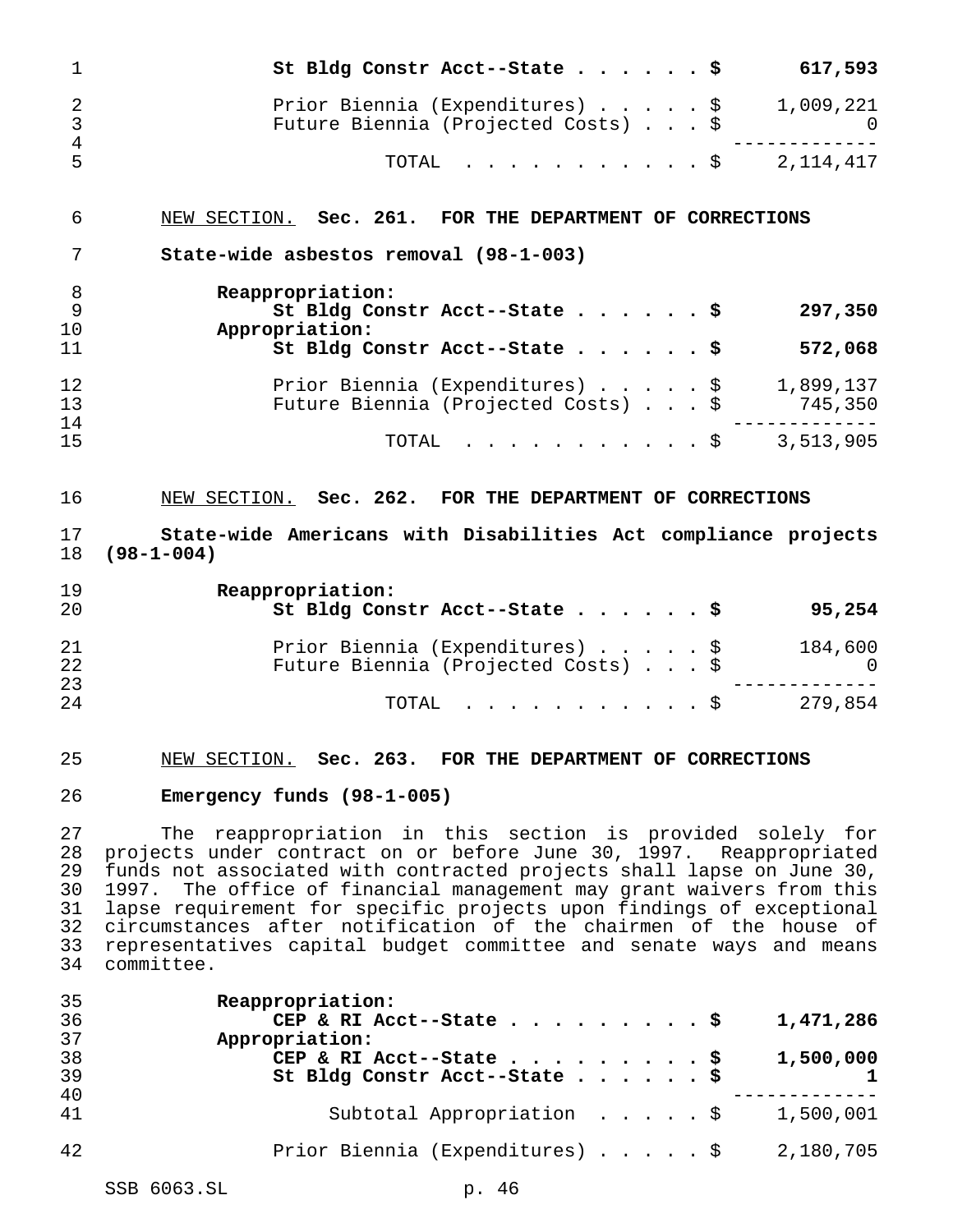|  |  |  |  |  |  | Future Biennia (Projected Costs) $\ldots$ \$ 7,000,000 |
|--|--|--|--|--|--|--------------------------------------------------------|
|  |  |  |  |  |  | TOTAL \$ 12,151,992                                    |

## NEW SECTION. **Sec. 264. FOR THE DEPARTMENT OF CORRECTIONS**

## **Construct Stafford Creek Corrections Center (98-2-001)**

 The appropriation in this section is subject to the following conditions and limitations:

 The appropriation in this section is subject to the review and allotment procedures under section 712 of this act.

| 10 | Reappropriation:                                                  |
|----|-------------------------------------------------------------------|
| 11 | St Bldg Constr Acct--State \$<br>14,744,552                       |
| 12 | Appropriation:                                                    |
| 13 | General Fund--Federal $\ldots$ , $\ldots$ , $\uparrow$ 11,319,453 |
| 14 | St Bldg Constr Acct--State \$ 143,790,354                         |
| 15 |                                                                   |
| 16 | Subtotal Appropriation $\frac{15}{109}$ , 807                     |
| 17 | Prior Biennia (Expenditures) \$<br>2,636,441                      |
| 18 | Future Biennia (Projected Costs) \$<br>$\overline{0}$             |
| 19 |                                                                   |
| 20 | TOTAL \$ 172,490,800                                              |

#### NEW SECTION. **Sec. 265. FOR THE DEPARTMENT OF CORRECTIONS**

## **Washington State Reformatory: Convert medium to close custody (98-2-002)**

 The appropriation in this section is subject to the review and allotment procedures under section 712 of this act.

| 26<br>27 | Appropriation:<br>St Bldg Constr Acct--State \$                        | 4,375,588 |
|----------|------------------------------------------------------------------------|-----------|
| 28<br>29 | Prior Biennia (Expenditures) \$<br>Future Biennia (Projected Costs) \$ | $\Omega$  |
| 30<br>31 | TOTAL Ş                                                                | 4,375,588 |

## NEW SECTION. **Sec. 266. FOR THE DEPARTMENT OF CORRECTIONS**

#### **Tacoma: Design 400-bed prerelease facility (98-2-003)**

 The appropriation in this section is subject to the following conditions and limitations:

 (1) The appropriation is subject to the review and allotment procedures under section 712 of this act.

 (2) The department and the developer of the prerelease facility shall abide by all local code, zoning, and development regulations when designing and constructing the facility. The department shall secure a release of liability concerning potential hazardous wastes on the 42 site prior to entering into a lease or development agreement for the prerelease facility.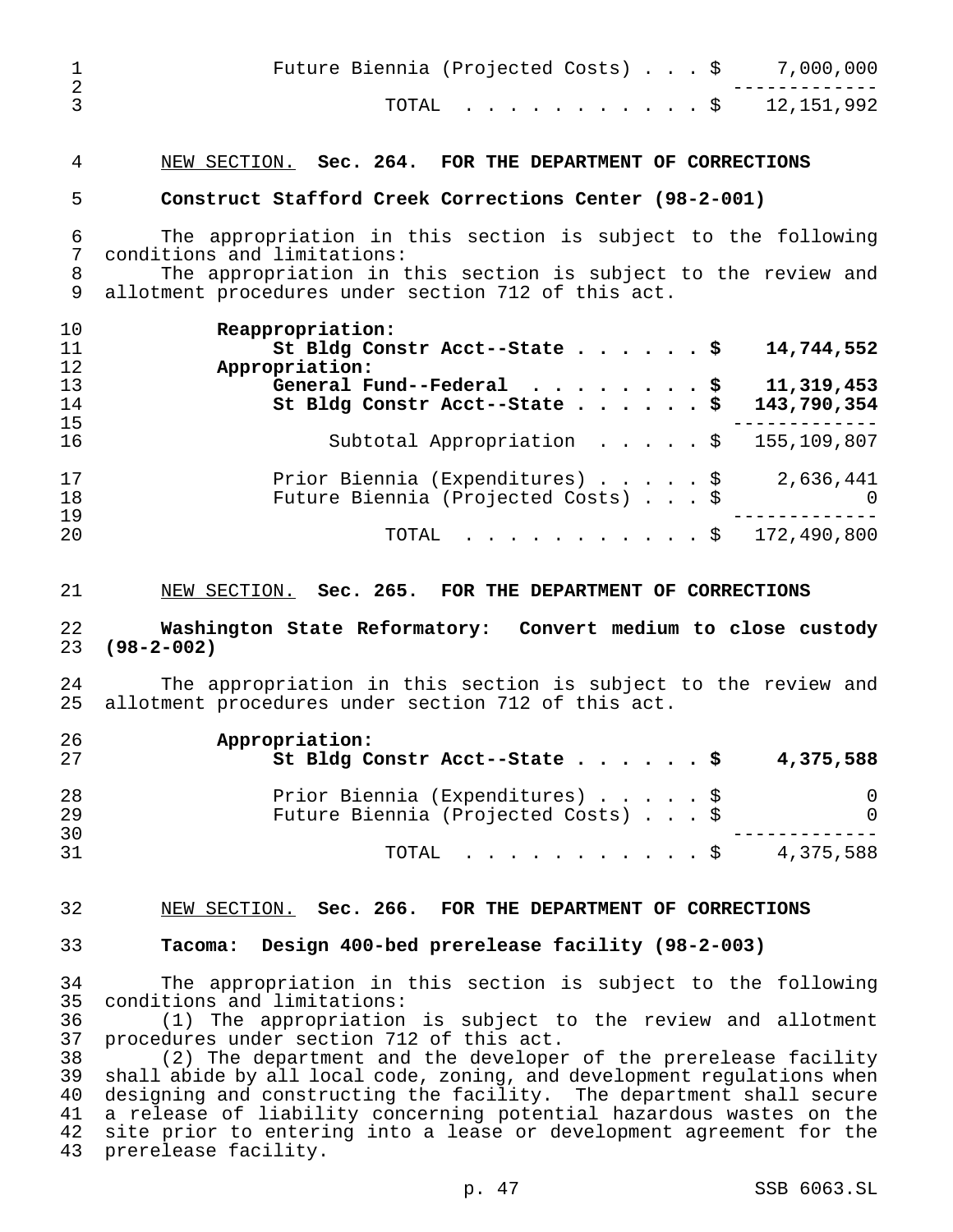|                      | Appropriation:<br>St Bldg Constr Acct--State \$                        | 1,625,700 |
|----------------------|------------------------------------------------------------------------|-----------|
| $\overline{A}$<br>-5 | Prior Biennia (Expenditures) \$<br>Future Biennia (Projected Costs) \$ | 0         |
|                      | TOTAL S                                                                | 1,625,700 |

#### NEW SECTION. **Sec. 267. FOR THE DEPARTMENT OF CORRECTIONS**

## **Expand special offenders center to 400 beds (98-2-010)**

 The appropriation in this section is subject to the review and allotment procedures under section 712 of this act.

| 11 | Reappropriation:                                  |
|----|---------------------------------------------------|
| 12 | St Bldg Constr Acct--State \$<br>83,689           |
| 13 | Appropriation:                                    |
| 14 | St Bldg Constr Acct--State \$<br>3,507,879        |
| 15 | Prior Biennia (Expenditures) \$<br>243,711        |
| 16 | Future Biennia (Projected Costs) \$<br>35,852,811 |
| 17 |                                                   |
| 18 | 39,688,090<br>$\texttt{TOTAL}$ $\texttt{S}$       |

## NEW SECTION. **Sec. 268. FOR THE DEPARTMENT OF CORRECTIONS**

## **Washington Corrections Center: Juvenile Justice Program Improvements**

22 The appropriation in this section is subject to the following<br>23 conditions and limitations: conditions and limitations:

 (1) The appropriation is subject to the review and allotment procedures under section 712 of this act.

 (2) If Engrossed Third Substitute House Bill No. 3900 is not 27 enacted by June 30, 1997, the appropriation in this section shall<br>28 lapse. lapse.

| -29<br>30  | Appropriation:<br>St Bldg Constr Acct--State \$<br>4,500,000                            |
|------------|-----------------------------------------------------------------------------------------|
| -31<br>-32 | Prior Biennia (Expenditures) \$<br>0<br>Future Biennia (Projected Costs) \$<br>$\Omega$ |
| 33<br>34   | 4,500,000<br>TOTAL S                                                                    |

## NEW SECTION. **Sec. 269. FOR THE DEPARTMENT OF CORRECTIONS**

## **New 1,936-bed multicustody facility: Predesign and site selection (98-2-011)**

 The appropriation in this section is subject to the review and allotment procedures under section 712 of this act.

- **Appropriation:**
- **St Bldg Constr Acct--State......\$ 1,248,453**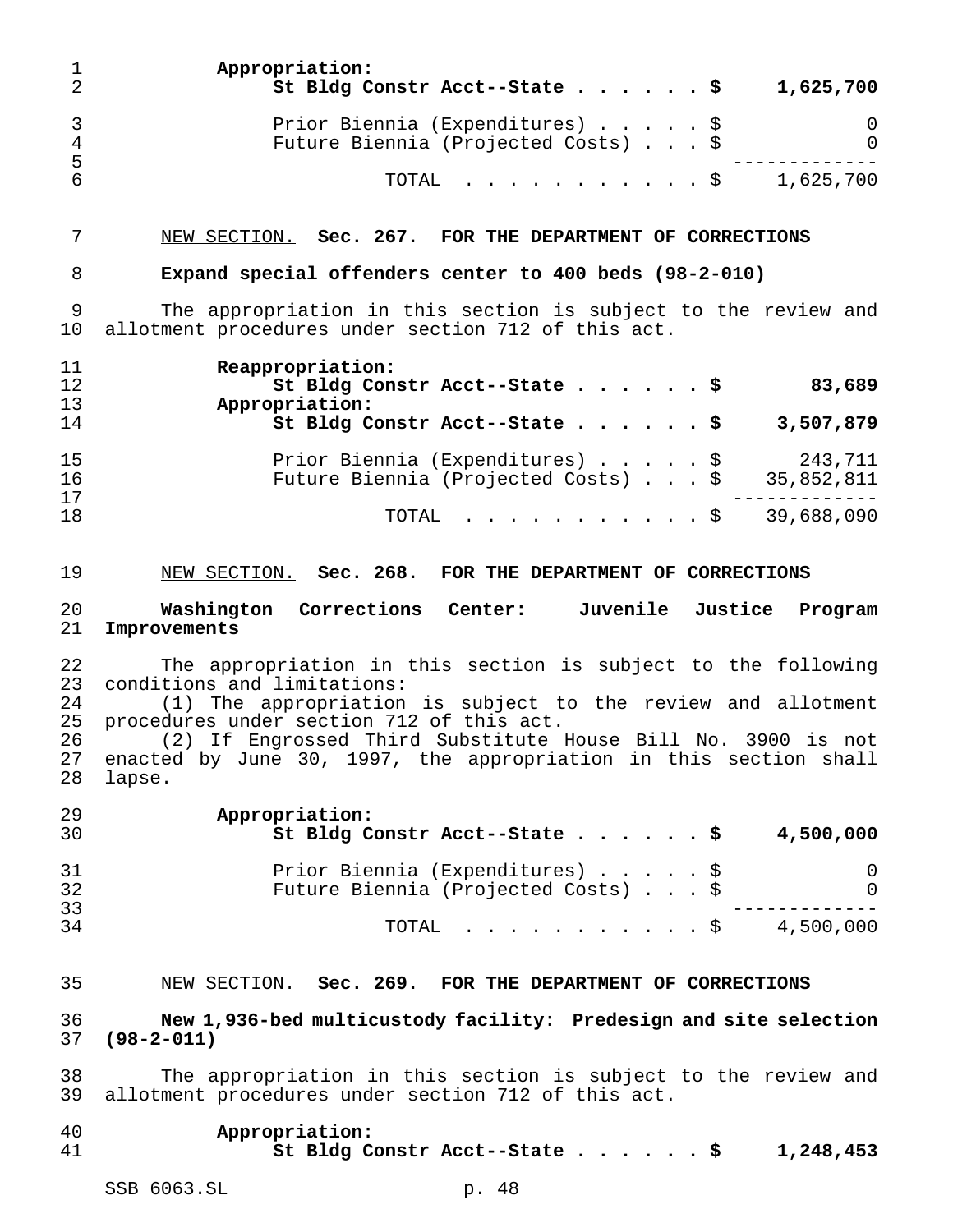|   | Prior Biennia (Expenditures) \$<br>Future Biennia (Projected Costs) \$ 142,793,905 |  |
|---|------------------------------------------------------------------------------------|--|
| 4 | TOTAL \$ 144,042,358                                                               |  |

## NEW SECTION. **Sec. 270. FOR THE DEPARTMENT OF CORRECTIONS**

## **State-wide programmatic projects (98-2-013)**

 The appropriation in this section is subject to the following conditions and limitations:

 The appropriation shall support the detailed list of projects maintained by the office of financial management. The department may apply moneys in the appropriation toward the construction of classrooms, offices, fences, or other improvements required to accommodate the programmatic requirements of chapter . . ., Laws of 1997 (Engrossed Third Substitute House Bill No. 3900).

| 15<br>16 | Reappropriation:<br>St Bldg Constr Acct--State \$<br>6,163,093                                                        |
|----------|-----------------------------------------------------------------------------------------------------------------------|
| 17<br>18 | Appropriation:<br>St Bldg Constr Acct--State \$<br>6,600,000                                                          |
| 19<br>20 | Prior Biennia (Expenditures) $\ldots$ , $\frac{1}{5}$ 36,226,994<br>Future Biennia (Projected Costs) \$<br>75,000,000 |
| 21<br>22 | TOTAL \$ 123,990,087                                                                                                  |

## NEW SECTION. **Sec. 271. FOR THE DEPARTMENT OF CORRECTIONS**

## **Washington Corrections Center: Correctional Industries expansion (98-2-005)**

 The appropriation in this section is subject to the following conditions and limitations:

 The appropriation shall lapse if House Bill No. 2252 or Senate Bill No. 6074 is enacted by June 30, 1997.

| 30 | Appropriation:                      |            |
|----|-------------------------------------|------------|
| 31 | St Bldg Constr Acct--State \$       | 3,300,000  |
| 32 | Prior Biennia (Expenditures) \$     |            |
| 33 | Future Biennia (Projected Costs) \$ | 16,700,000 |
| 34 |                                     |            |
| 35 | TOTAL \$ 20,000,000                 |            |
|    |                                     |            |

(End of part)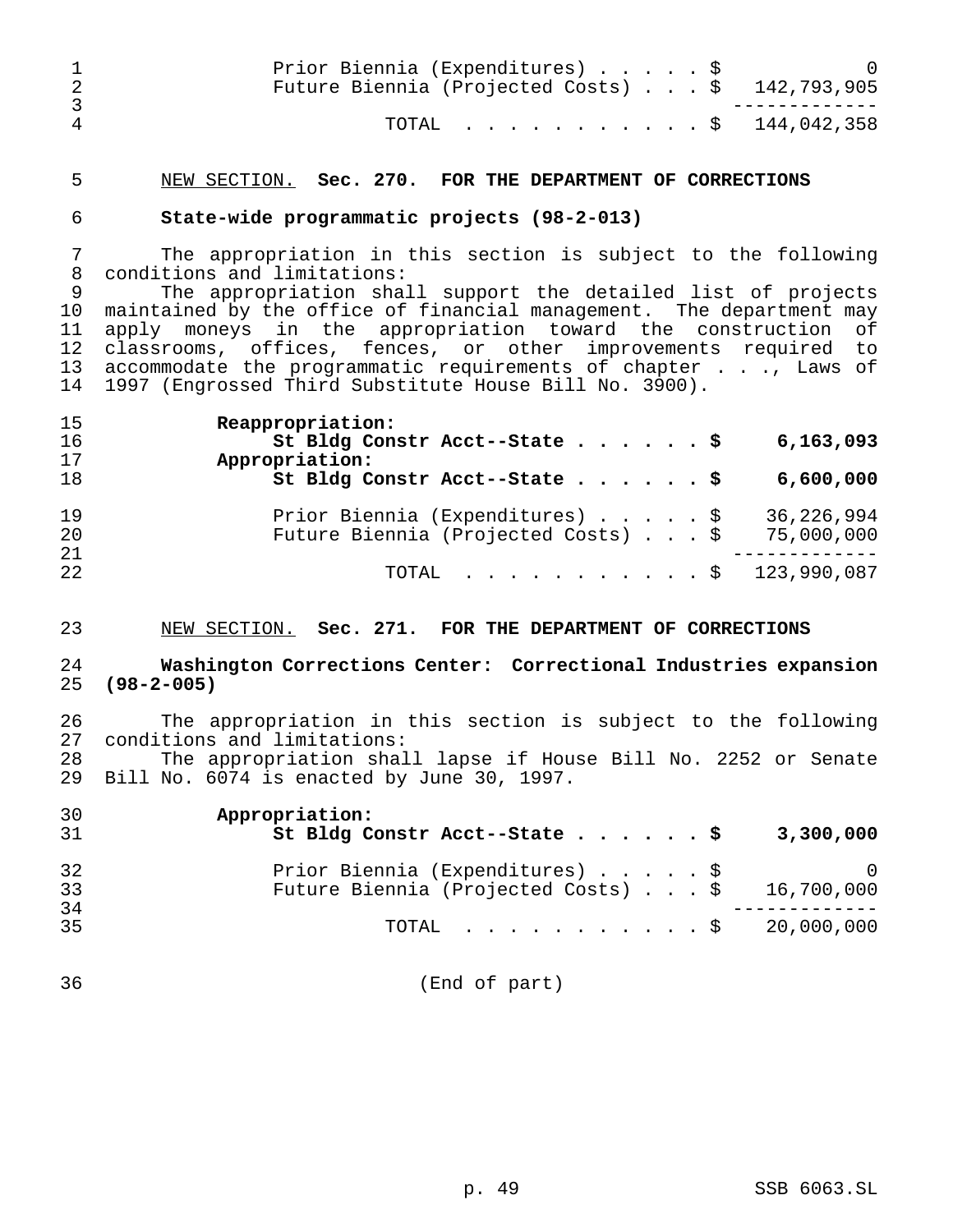| ┑<br>ᆚ | PART 3            |
|--------|-------------------|
| 2      | NATURAL RESOURCES |
| $\sim$ |                   |

# NEW SECTION. **Sec. 301. FOR THE DEPARTMENT OF ECOLOGY**

## **Referendum 26 waste disposal facilities (74-2-004)**

 The reappropriation in this section is provided solely for projects under contract on or before June 30, 1997. Reappropriated funds not associated with contracted projects shall lapse on June 30, 1997. The office of financial management may grant waivers from this lapse requirement for specific projects upon findings of exceptional circumstances after notification of the chairs of the house of representatives capital budget committee and senate ways and means committee. The department shall submit a report to the office of financial management and the house of representatives capital budget 14 committee and senate ways and means committee by December 1, 1997,<br>15 listing all projects funded from the reappropriation in this section. listing all projects funded from the reappropriation in this section.

| 16<br>17<br>18 | Reappropriation:<br>LIRA--State $\frac{1}{5}$<br>4,028,749<br>Appropriation:                   |
|----------------|------------------------------------------------------------------------------------------------|
| 19             | LIRA--State \$<br>210,969                                                                      |
| 20<br>21       | Prior Biennia (Expenditures) \$<br>4,840,771<br>Future Biennia (Projected Costs) \$<br>800,000 |
| 22<br>23       | 9,880,489<br>TOTAL $\ldots$ \$                                                                 |

#### NEW SECTION. **Sec. 302. FOR THE DEPARTMENT OF ECOLOGY**

#### **Referendum 38 water supply facilities (74-2-006)**

 The appropriations in this section are subject to the following conditions and limitations:

 (1) \$2,500,000 of the state and local improvements revolving account reappropriation is provided solely for funding the state's 30 cost share in the water conservation demonstration project--Yakima<br>31 river reregulation reservoir. river reregulation reservoir.

 (2) The reappropriation in this section is provided solely for projects under contract on or before June 30, 1997. Reappropriated funds not associated with contracted projects shall lapse on June 30, 1997. The office of financial management may grant waivers from this lapse requirement for specific projects upon findings of exceptional circumstances after notification of the chairs of the house of representatives capital budget committee and senate ways and means committee. The department shall submit a report to the office of financial management and the house of representatives capital budget committee and senate ways and means committee by December 1, 1997, listing all projects funded from the reappropriation in this section.

 **Reappropriation: LIRA, Water Sup Fac--State......\$ 6,763,571**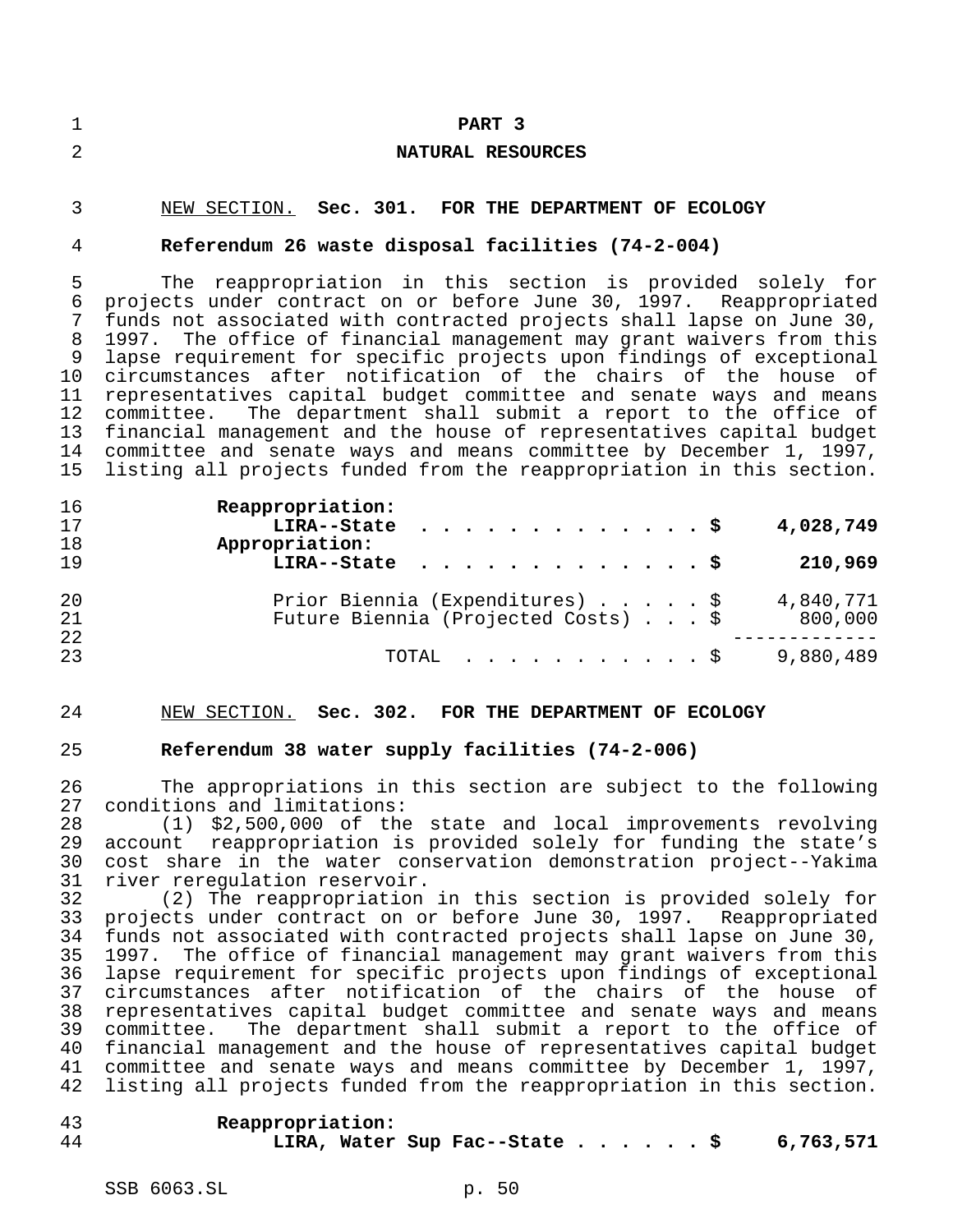| -2           | Appropriation:<br>LIRA, Water Sup Fac--State \$                                                                                 |  |  | 485,495 |
|--------------|---------------------------------------------------------------------------------------------------------------------------------|--|--|---------|
| 3<br>4<br>-5 | Prior Biennia (Expenditures) $\ldots$ $\ldots$ $\frac{10}{141}$ , 668<br>Future Biennia (Projected Costs) $\ldots$ \$ 1,600,000 |  |  |         |
| -6           | TOTAL $\ldots$ \$ 18,990,734                                                                                                    |  |  |         |

NEW SECTION. **Sec. 303. FOR THE DEPARTMENT OF ECOLOGY**

**State emergency water projects revolving account (76-2-003)**

**Reappropriation:**

| 10       | State Emerg Water Proj Rev--State \$ 7,377,883 |           |
|----------|------------------------------------------------|-----------|
| 11       | Prior Biennia (Expenditures) \$                | 1,701,394 |
| 12<br>13 | Future Biennia (Projected Costs) \$            | 228,000   |
| 14       | TOTAL \$ 9,307,277                             |           |

NEW SECTION. **Sec. 304. FOR THE DEPARTMENT OF ECOLOGY**

## **Referendum 39 waste disposal facilities (82-2-005)**

 No expenditure from the appropriation in this section shall be made for any grant valued over fifty million dollars to a city or county for solid waste disposal facilities unless the following conditions are met:

 (1) The city or county agrees to comply with all the terms of the grant contract between the city or county and the department of ecology;

 (2) The city or county agrees to implement curbside collection of recyclable materials as prescribed in the grant contract; and

 (3) The city or county does not begin actual construction of the solid waste disposal facility until it has obtained a permit for prevention of significant deterioration as required by the federal clean air act.

 (4) The reappropriation in this section is provided solely for projects under contract on or before June 30, 1997. Reappropriated funds not associated with contracted projects shall lapse on June 30, 1997. The office of financial management may grant waivers from this subsection (4) for specific projects upon findings of exceptional circumstances after notification of the chairs of the house of representatives capital budget committee and senate ways and means committee. The department shall submit a report to the office of financial management and the house of representatives capital budget 39 committee and senate ways and means committee by December 1, 1997,<br>40 listing all projects funded from the reappropriation in this section. listing all projects funded from the reappropriation in this section.

| 41       | Reappropriation:                                                        |
|----------|-------------------------------------------------------------------------|
| 42       | LIRA, Waste Fac 1980--State \$ 13,961,094                               |
| 43       | Prior Biennia (Expenditures) $\ldots$ $\ldots$ $\frac{1}{5}$ 40,176,560 |
| 44       | Future Biennia (Projected Costs) \$                                     |
| 45<br>46 | TOTAL \$ 54,137,654                                                     |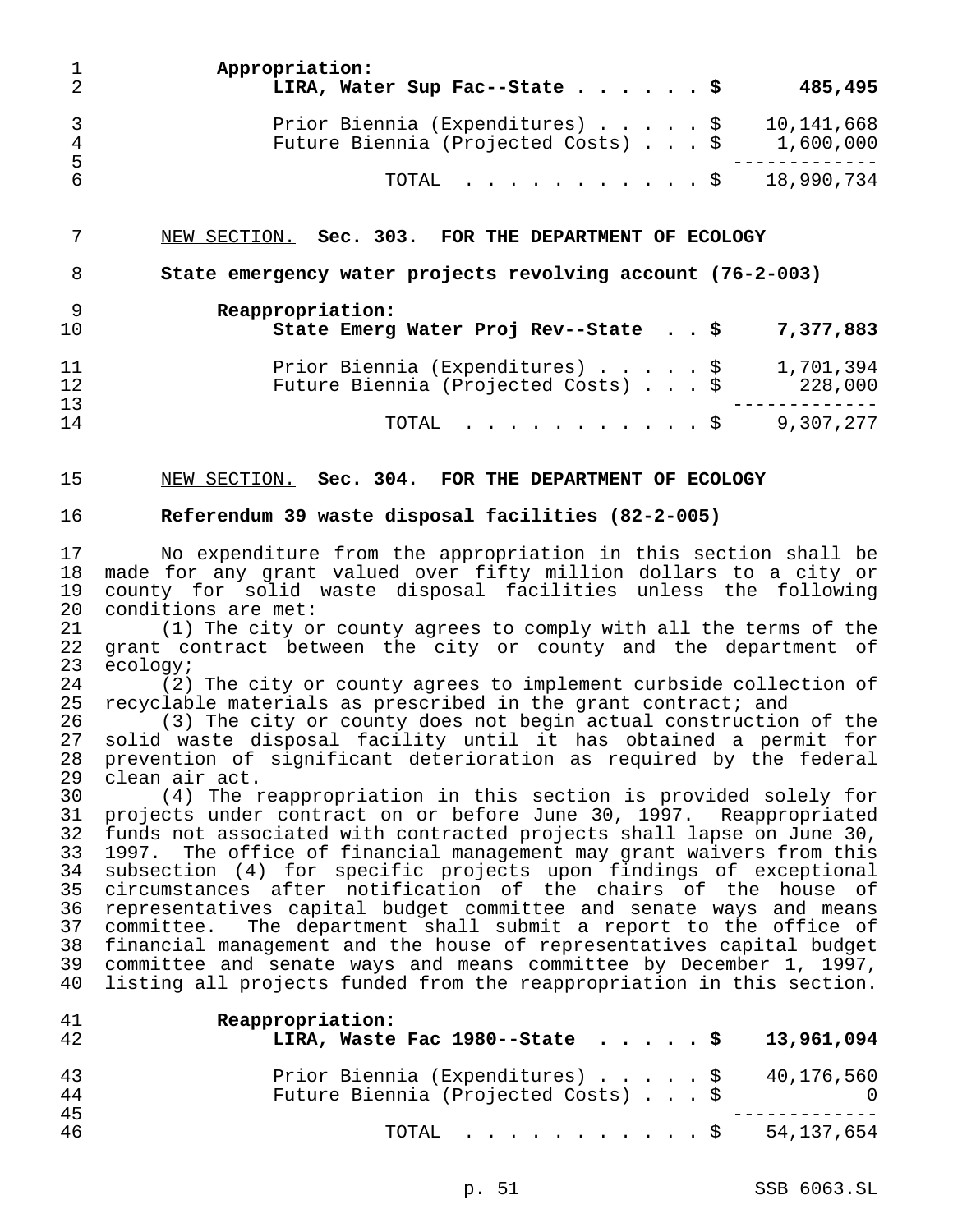|  |  |  | NEW SECTION. Sec. 305. FOR THE DEPARTMENT OF ECOLOGY |  |
|--|--|--|------------------------------------------------------|--|
|--|--|--|------------------------------------------------------|--|

## **Centennial clean water fund (86-2-007)**

 The appropriations in this section are subject to the following 4 conditions and limitations:<br>5 (1) \$25,000,000 of the

 (1) \$25,000,000 of the appropriation is provided solely for the extended grant payment to Metro/King county.

 (2) \$10,000,000 of the appropriation is provided solely for an extended grant payment to Spokane for the Spokane-Rathdrum Prairie aquifer.

 (3) \$1,850,000 of the appropriation is provided solely for allocation for on-site sewage system projects or programs identified in local watershed plans. Of this amount, \$25,000 is provided solely for the Puyallup Washington state university research and extension center 14 for on-site septic systems, and \$25,000 is provided solely for the<br>15 department of health to support the work group making recommendations department of health to support the work group making recommendations 16 on the development of an on-site septic system certification program<br>17 pursuant to Substitute Senate Bill No. 5838. pursuant to Substitute Senate Bill No. 5838.

 (4) \$10,000,000 of the appropriation is provided for the department to establish and administer a reclaimed water demonstration program to provide grants to five demonstration projects consistent with this section, and, if enacted, chapter . . ., Laws of 1997 (Second Substitute House Bill No. 1817). Of this amount:

 (a) \$100,000 is provided solely for an interagency agreement with the department of health for monitoring the activities and progress of 25 the demonstration projects and to refine reclaimed water standards from<br>26 the results of the projects; the results of the projects;

 (b) \$75,000 is provided for the department of ecology's administrative costs in funding and monitoring the activities and progress of the demonstration projects;

 (c) \$1,970,000 is provided solely for a grant to the city of Ephrata for a reclaimed water demonstration project;

 (d) \$985,000 is provided solely for a grant to the city of Royal City for a reclaimed water demonstration project;

 (e) \$3,398,500 is provided solely for a grant to the city of Sequim for a reclaimed water demonstration project;

36 (f) \$3,398,500 is provided solely for a grant to the city of Yelm<br>37 for a reclaimed water demonstration project; and for a reclaimed water demonstration project; and

 (g) \$98,500 is provided solely for a grant to Lincoln county for a study of a reclaimed water demonstration project.

 (5) A minimum of 80 percent of the remaining appropriation after allocation of subsections (1), (2), (3), and (4) of this section shall 42 be allocated by the department for water quality implementation<br>43 activities. activities.

 (6) A maximum of 20 percent of the remaining appropriation after allocation of subsections (1), (2), (3), and (4) of this section shall be allocated by the department for water quality planning activities.

 (7) In awarding state-wide water quality implementation and planning grants and loans, the department shall give priority consideration to:

 (a) Proposals submitted by communities with populations less than 2,500 or proposals that will be submitted by communities with populations less than 2,500 who have demonstrated an economic hardship which will prevent the completion or implementation of water quality projects; and

 (b) Projects located in basins with critical or depressed salmonid stocks.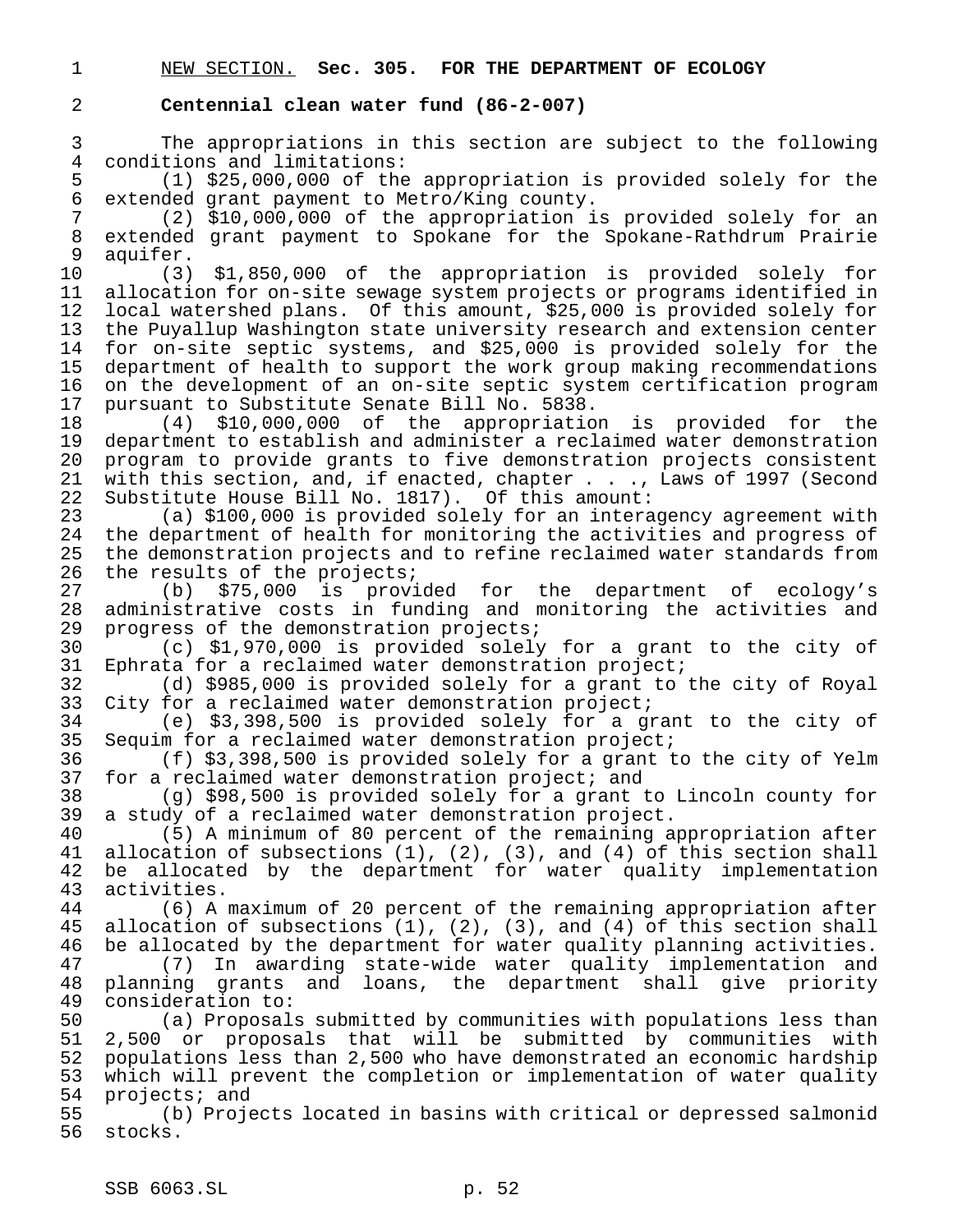(8) The reappropriation in this section is provided solely for projects under contract on or before June 30, 1997. Reappropriated funds not associated with contracted projects shall lapse on June 30, 1997. The office of financial management may grant waivers from this subsection (8) for specific projects upon findings of exceptional 6 circumstances after notification of the chairs of the house of<br>7 representatives capital budget committee and senate ways and means representatives capital budget committee and senate ways and means committee. The department shall submit a report to the office of financial management and the house of representatives capital budget committee and senate ways and means committee by December 1, 1997, listing all projects funded from the reappropriation in this section.

| 12<br>13<br>14<br>15 | Reappropriation:<br>Water Quality Account--State $\sharp$<br>38,653,000<br>Appropriation:<br>Water Quality Account--State \$<br>70,000,000            |
|----------------------|-------------------------------------------------------------------------------------------------------------------------------------------------------|
| 16<br>17<br>18<br>19 | Prior Biennia (Expenditures) $\ldots$ , $\frac{1}{2}$ 291,063,221<br>Future Biennia (Projected Costs) $\ldots$ \$ 311,000,000<br>TOTAL \$ 710,716,221 |

## NEW SECTION. **Sec. 306. FOR THE DEPARTMENT OF ECOLOGY**

## **Local toxics control account (88-2-008)**

22 The appropriations in this section are subject to the following<br>23 conditions and limitations: 23 conditions and limitations:<br>24 (1) \$1,000,000 of the

 (1) \$1,000,000 of the appropriation in this section shall be expended by the department of ecology as grants to assist local 26 governments in developing and implementing area-wide strategies for the<br>27 cleanup and reuse of industrial lands. The department shall provide a cleanup and reuse of industrial lands. The department shall provide a 28 priority to funding activities by local governments that were developed<br>29 with and facilitate active participation of property owners, with and facilitate active participation of property owners, businesses, and residents in the area, and that address industrial areas with one or more sites ranked highly under the state's hazard 32 ranking system.<br>33 (2) The re

(2) The reappropriation in this section is provided solely for 34 projects under contract on or before June 30, 1997. Reappropriated<br>35 funds not associated with contracted projects shall lapse on June 30, funds not associated with contracted projects shall lapse on June 30, 1997. The office of financial management may grant waivers from this 37 lapse requirement for specific projects upon findings of exceptional<br>38 circumstances after notification of the chairs of the house of 38 circumstances after notification of the chairs of the house of<br>39 representatives capital budget committee and senate ways and means representatives capital budget committee and senate ways and means committee. The department shall submit a report to the office of financial management and the house of representatives capital budget committee and senate ways and means committee by December 1, 1997, listing all projects funded from the reappropriation in this section.

| 44<br>45 | Reappropriation:<br>Local Toxics Control Account--State . \$     | 20,780,149  |
|----------|------------------------------------------------------------------|-------------|
| 46       | Appropriation:                                                   |             |
| 47       | Local Toxics Control Account--State . \$                         | 43,044,000  |
| 48       | Prior Biennia (Expenditures) \$ 81,994,186                       |             |
| 49       | Future Biennia (Projected Costs) \$ 173,100,389                  |             |
| 50       |                                                                  |             |
| 51       | TOTAL $\ldots$ , $\ldots$ , $\ldots$ , $\frac{1}{5}$ 318,918,724 |             |
|          | p. 53                                                            | SSB 6063.SL |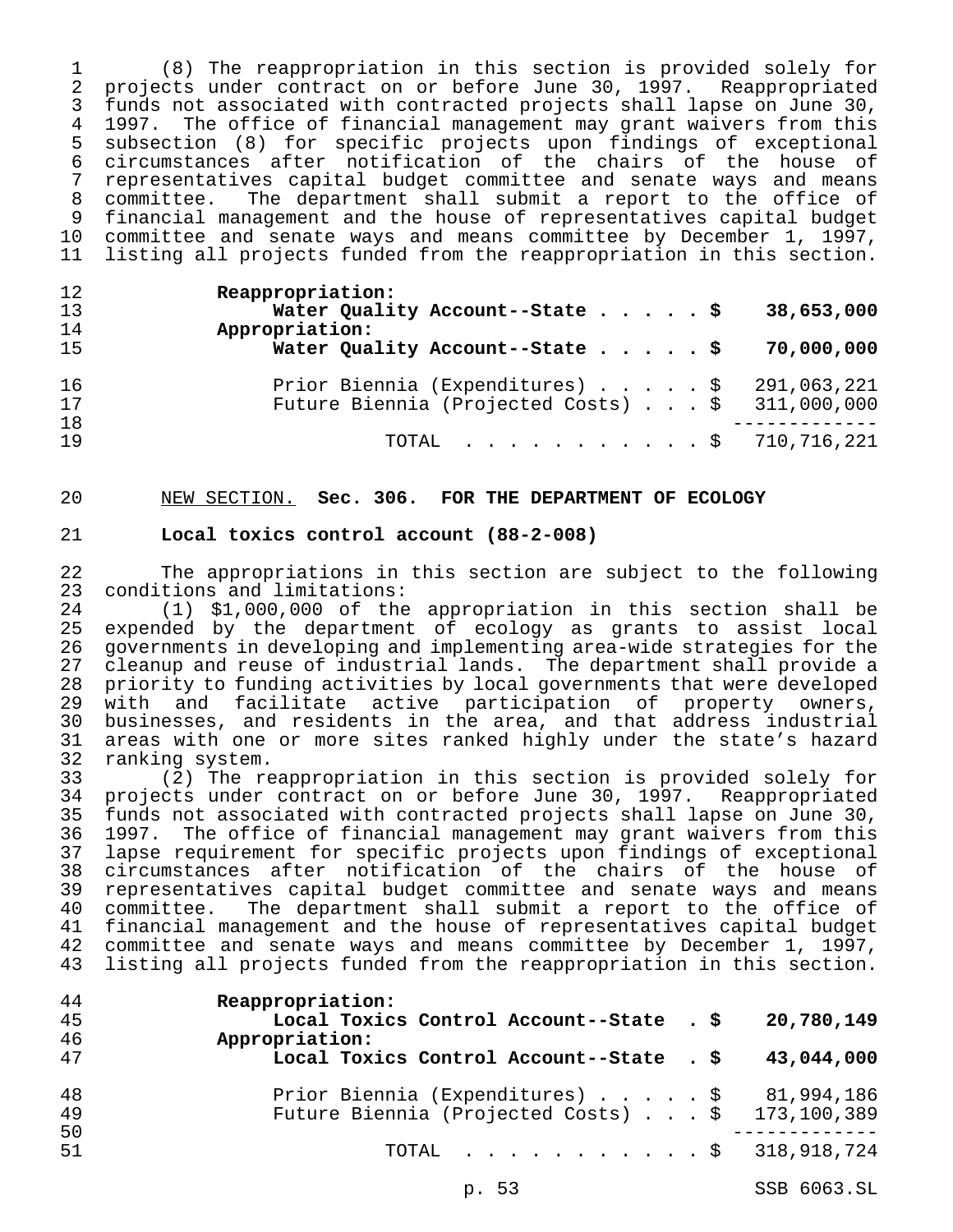| 1              | NEW SECTION. Sec. 307. FOR THE DEPARTMENT OF ECOLOGY                                               |
|----------------|----------------------------------------------------------------------------------------------------|
| 2              | Water pollution control revolving fund (90-2-002)                                                  |
| 3              | Reappropriation:                                                                                   |
| $\overline{4}$ | Water Pollution Cont Rev Fund--                                                                    |
| 5              | 12,538,256<br>State<br>. \$                                                                        |
| 6              | Water Pollution Cont Rev Fund--                                                                    |
| 7              | Federal<br>- \$<br>62,689,776                                                                      |
| 8              |                                                                                                    |
| 9              | 75,228,032<br>Subtotal Reappropriation \$                                                          |
| 10             | Appropriation:                                                                                     |
| 11             | Water Pollution Cont Rev Fund--                                                                    |
| 12             | 57,459,441<br>State<br>. \$                                                                        |
| 13             | Water Pollution Cont Rev Fund--                                                                    |
| 14             |                                                                                                    |
|                | Federal<br>44,000,000<br>- \$                                                                      |
| 15             |                                                                                                    |
| 16             | 101,459,441<br>Subtotal Appropriation \$                                                           |
| 17             | Prior Biennia (Expenditures) $\frac{1}{9}$ 148,237,444                                             |
| 18             | Future Biennia (Projected Costs) $.$ \$ 299,947,557                                                |
| 19             |                                                                                                    |
| 20             | 624,872,474<br>TOTAL<br>. \$                                                                       |
| 21<br>22       | NEW SECTION. Sec. 308. FOR THE DEPARTMENT OF ECOLOGY<br>Methow Basin water conservation (92-2-009) |
| 23             |                                                                                                    |
|                | Reappropriation:                                                                                   |
| 24             | St Bldg Constr Acct--State \$<br>102,689                                                           |
| 25             | Prior Biennia (Expenditures) \$                                                                    |
|                | 397,310                                                                                            |
| 26             | Future Biennia (Projected Costs) \$<br>$\Omega$                                                    |
| 27             |                                                                                                    |
| 28             | 499,999<br>TOTAL<br>. \$                                                                           |
| 29             | NEW SECTION. Sec. 309. FOR THE DEPARTMENT OF ECOLOGY                                               |
| 30             | State-owned facilities: Repair and upgrades (97-2-011)                                             |
| 31             | Appropriation:                                                                                     |
| 32             | 430,000<br>St Bldg Constr Acct--State \$                                                           |
|                |                                                                                                    |
| 33             |                                                                                                    |
|                | Prior Biennia (Expenditures)<br>0<br>\$                                                            |
| 34             | Future Biennia (Projected Costs) \$<br>$\Omega$                                                    |
| 35             |                                                                                                    |
| 36             | 430,000<br>TOTAL<br>. \$                                                                           |
| 37             | NEW SECTION. Sec. 310. FOR THE DEPARTMENT OF ECOLOGY                                               |
|                |                                                                                                    |
| 38             | Low-level nuclear waste disposal trench closure (97-2-012)                                         |
|                |                                                                                                    |
| 39             | Appropriation:                                                                                     |
| 40             | Site Closure Acct--State \$<br>6,433,381                                                           |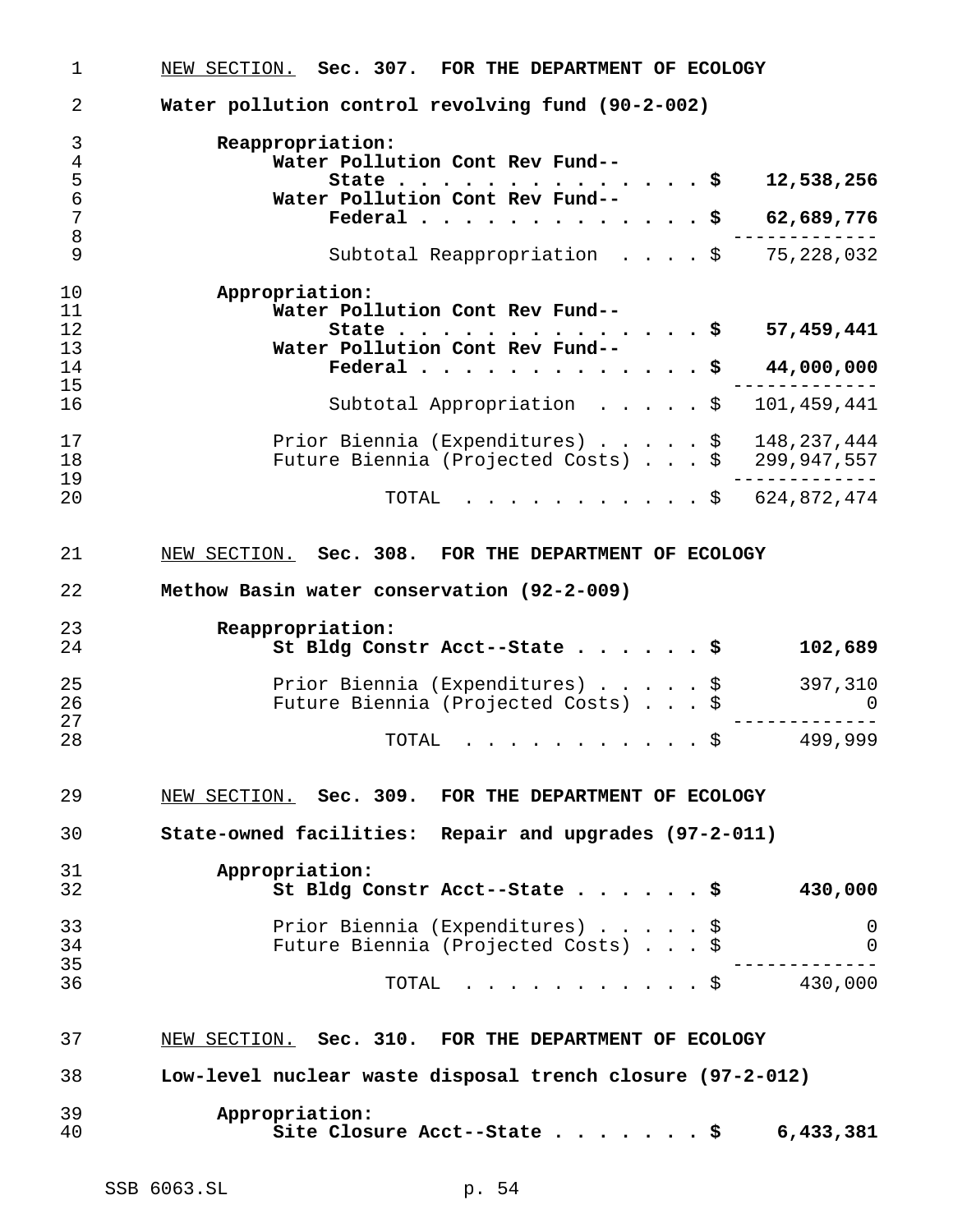| 1<br>2<br>3          | Prior Biennia (Expenditures) \$<br>Future Biennia (Projected Costs) \$                                |      |      | $\Omega$<br>992,100       |
|----------------------|-------------------------------------------------------------------------------------------------------|------|------|---------------------------|
| 4                    | TOTAL<br>. \$                                                                                         |      |      | 7,425,481                 |
| 5<br>6               | Sec. 311.<br>NEW SECTION.<br>FOR THE STATE PARKS AND RECREATION<br>COMMISSION                         |      |      |                           |
| 7                    | Spokane Centennial Trail (89-5-112)                                                                   |      |      |                           |
| 8<br>9               | Reappropriation:<br>General Fund--Federal                                                             |      |      | 430,769                   |
| 10<br>11<br>12       | Prior Biennia (Expenditures) \$<br>Future Biennia (Projected Costs) \$                                |      |      | 0<br>1,849                |
| 13                   | TOTAL                                                                                                 | . \$ |      | 432,618                   |
| 14<br>15             | NEW SECTION.<br>Sec. 312.<br>FOR THE STATE PARKS AND RECREATION<br>COMMISSION                         |      |      |                           |
| 16                   | Deception Pass sewer: Phase 2 (91-2-006)                                                              |      |      |                           |
| 17<br>18<br>19<br>20 | Reappropriation:<br>LIRA, Waste Fac 1980--State<br>$\sim$ $\sim$ $\sim$<br>St Bldg Constr Acct--State |      | \$   | 1,702,870<br>500,000      |
| 21                   | Subtotal Appropriation \$                                                                             |      |      | 2,202,870                 |
| 22<br>23<br>24       | Prior Biennia (Expenditures) \$<br>Future Biennia (Projected Costs) \$                                |      |      | 931,586<br>$\Omega$       |
| 25                   | . \$<br>TOTAL                                                                                         |      |      | 3,134,456                 |
| 26<br>27             | NEW SECTION. Sec. 313. FOR THE STATE PARKS AND RECREATION<br>COMMISSION                               |      |      |                           |
| 28<br>29             | St. Edwards State Park: Gym renovation and parking lot renovation<br>$(92 - 2 - 501)$                 |      |      |                           |
| 30<br>31             | Reappropriation:<br>St Bldg Constr Acct--State \$                                                     |      |      | 400,000                   |
| 32<br>33<br>34       | Prior Biennia (Expenditures) \$<br>Future Biennia (Projected Costs) \$                                |      |      | 100,000<br>$\overline{0}$ |
| 35                   | $\cdot$ \$ 500,000<br>TOTAL                                                                           |      |      |                           |
| 36<br>37             | NEW SECTION. Sec. 314. FOR THE STATE PARKS AND RECREATION<br>COMMISSION                               |      |      |                           |
| 38                   | Boating access improvements (94-1-057)                                                                |      |      |                           |
| 39<br>40             | Reappropriation:<br>ORA--State.                                                                       |      | . \$ | 1,256,324                 |
|                      | p. 55                                                                                                 |      |      | SSB 6063.SL               |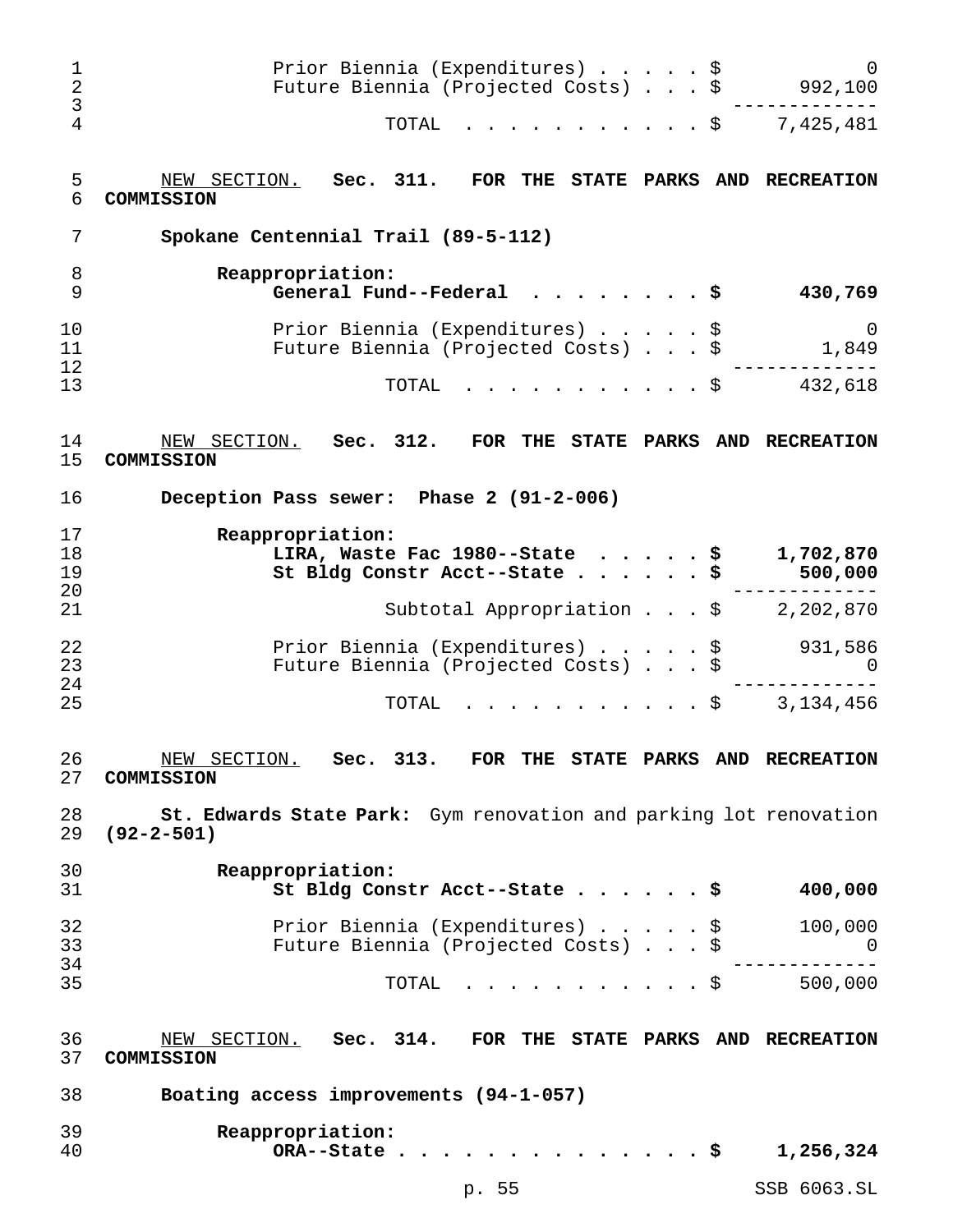| 1<br>$\overline{2}$<br>3 | Prior Biennia (Expenditures) \$<br>933,725<br>Future Biennia (Projected Costs) \$<br>0                               |
|--------------------------|----------------------------------------------------------------------------------------------------------------------|
| 4                        | TOTAL<br>2,190,049<br>. \$                                                                                           |
| 5<br>6                   | NEW SECTION. Sec. 315.<br>FOR THE STATE PARKS AND RECREATION<br>COMMISSION                                           |
| 7                        | Building preservation: State-wide (96-1-004)                                                                         |
| 8<br>9                   | The reappropriation in this section is subject to the following<br>conditions and limitations:                       |
| 10<br>11                 | The reappropriation shall support the detailed list of projects<br>maintained by the office of financial management. |
| 12<br>13                 | Reappropriation:<br>St Bldg Constr Acct--State \$<br>2,400,000                                                       |
| 14<br>15                 | Prior Biennia (Expenditures) \$<br>5,837,455<br>Future Biennia (Projected Costs) \$<br>U                             |
| 16<br>17                 | 8,237,455<br>TOTAL<br>. \$                                                                                           |
| 18<br>19                 | NEW SECTION. Sec. 316.<br>FOR THE STATE PARKS AND RECREATION<br>COMMISSION                                           |
| 20                       | Preservation of utilities (96-1-005)                                                                                 |
| 21                       | Reappropriation:                                                                                                     |
| 22                       | 1,500,000<br>St Bldg Constr Acct--State \$                                                                           |
| 23                       | Prior Biennia (Expenditures)<br>4,999,957<br>\$                                                                      |
| 24<br>25                 | Future Biennia (Projected Costs) \$<br>0                                                                             |
| 26                       | 6,499,957<br>TOTAL<br>\$                                                                                             |
| 27                       | NEW SECTION. Sec. 317. FOR THE STATE PARKS AND RECREATION                                                            |
| 28<br>29                 | COMMISSION<br>State parks development: State-wide (96-2-007)                                                         |
|                          |                                                                                                                      |
| 30<br>31                 | Reappropriation:<br>500,000<br>St Bldg Constr Acct--State \$                                                         |
| 32                       | Prior Biennia (Expenditures) \$ 1,380,400                                                                            |
| 33                       | Future Biennia (Projected Costs) \$<br>0                                                                             |
| 34                       |                                                                                                                      |
| 35                       | $\cdot$ \$ 1,880,400<br>TOTAL                                                                                        |
| 36<br>37                 | NEW SECTION. Sec. 318. FOR THE STATE PARKS AND RECREATION<br>COMMISSION                                              |
| 38                       | Boat pumpouts: Federal Clean Vessel Act (96-2-008)                                                                   |
| 39                       | Reappropriation:                                                                                                     |
|                          | SSB 6063.SL<br>p. 56                                                                                                 |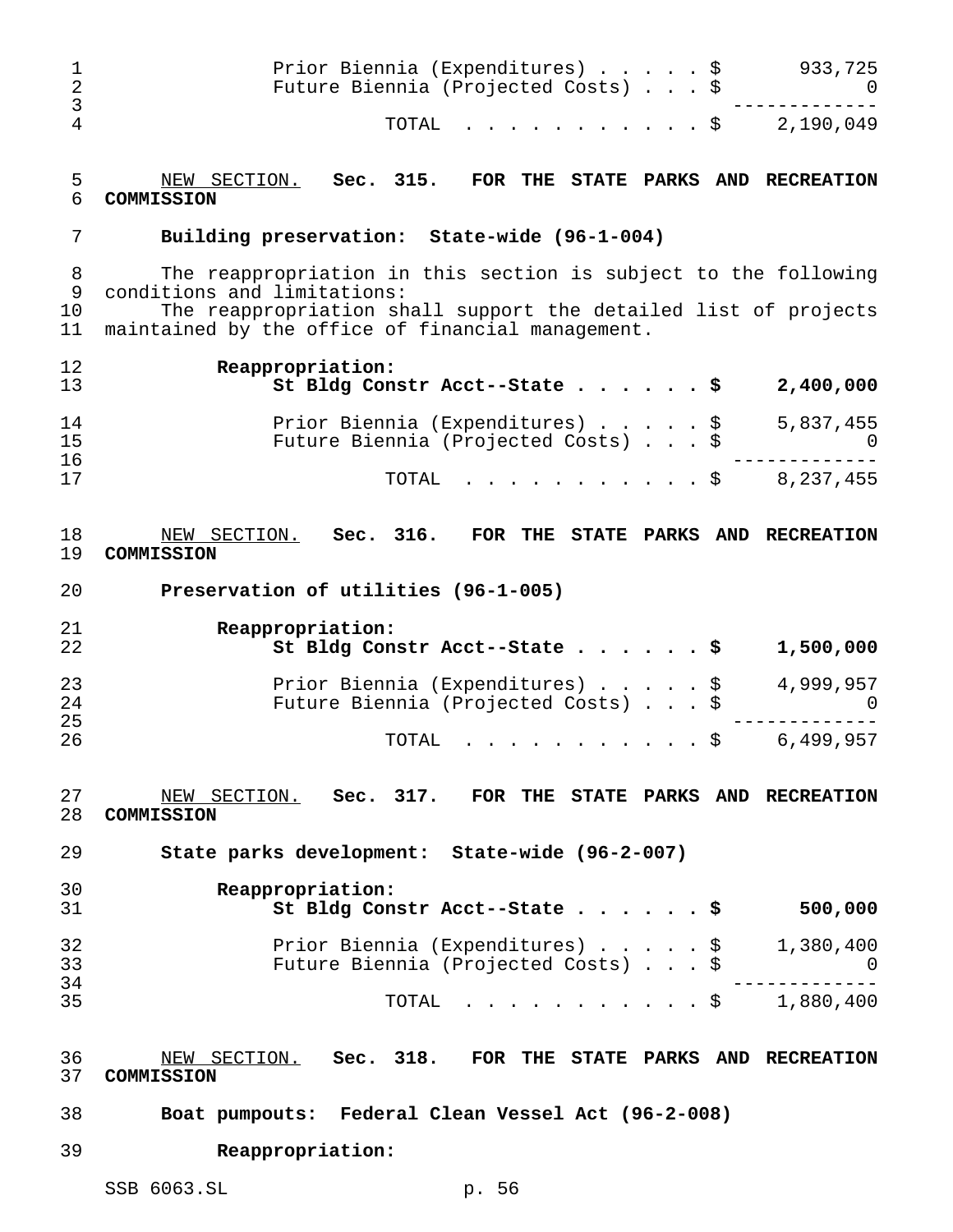| $\mathbf 1$<br>$\boldsymbol{2}$ | General Fund--Federal $\ldots$ \$<br>350,000<br>Appropriation:                         |
|---------------------------------|----------------------------------------------------------------------------------------|
| 3                               | General Fund--Federal $\ldots$ \$<br>850,000                                           |
| 4<br>5<br>6                     | Prior Biennia (Expenditures) \$<br>0<br>Future Biennia (Projected Costs) \$<br>0       |
| 7                               | TOTAL<br>1,200,000<br>. \$                                                             |
| 8<br>9                          | NEW SECTION. Sec. 319. FOR THE STATE PARKS AND RECREATION<br>COMMISSION                |
| 10                              | Americans with disabilities act improvements (96-5-003)                                |
| 11<br>12                        | Reappropriation:<br>St Bldg Constr Acct--State \$<br>500,000                           |
| 13<br>14<br>15                  | Prior Biennia (Expenditures) \$<br>210,657<br>Future Biennia (Projected Costs) \$<br>0 |
| 16                              | TOTAL<br>710,657<br>. \$                                                               |
| 17<br>18                        | NEW SECTION. Sec. 320. FOR THE STATE PARKS AND RECREATION<br>COMMISSION                |
| 19                              | State-wide emergency projects (98-1-001)                                               |
| 20                              | Reappropriation:                                                                       |
| 21<br>22                        | St Bldg Constr Acct--State \$<br>353,191<br>Appropriation:                             |
| 23                              | St Bldg Constr Acct--State \$<br>500,000                                               |
| 24                              | Prior Biennia (Expenditures) \$<br>822,809                                             |
| 25                              | Future Biennia (Projected Costs) \$<br>2,650,000                                       |
| 26<br>27                        | 4,326,000<br>. \$<br>TOTAL                                                             |
| 28<br>29                        | NEW SECTION. Sec. 321.<br>FOR THE STATE PARKS AND RECREATION<br>COMMISSION             |
| 30                              | Underground storage tank replacement (98-1-002)                                        |
| 31                              | Reappropriation:                                                                       |
| 32                              | 456,800<br>St Bldg Constr Acct--State \$                                               |
| 33<br>34                        | Appropriation:<br>St Bldg Constr Acct--State \$<br>750,000                             |
|                                 |                                                                                        |
|                                 |                                                                                        |
| 35                              | 843,300<br>Prior Biennia (Expenditures) \$                                             |
| 36                              | Future Biennia (Projected Costs) \$<br>0                                               |
| 37<br>38                        | TOTAL \$ 2,050,100                                                                     |

| 39 | NEW SECTION. Sec. 322. FOR THE STATE PARKS AND RECREATION |  |  |  |  |
|----|-----------------------------------------------------------|--|--|--|--|
|    | 40 COMMISSION                                             |  |  |  |  |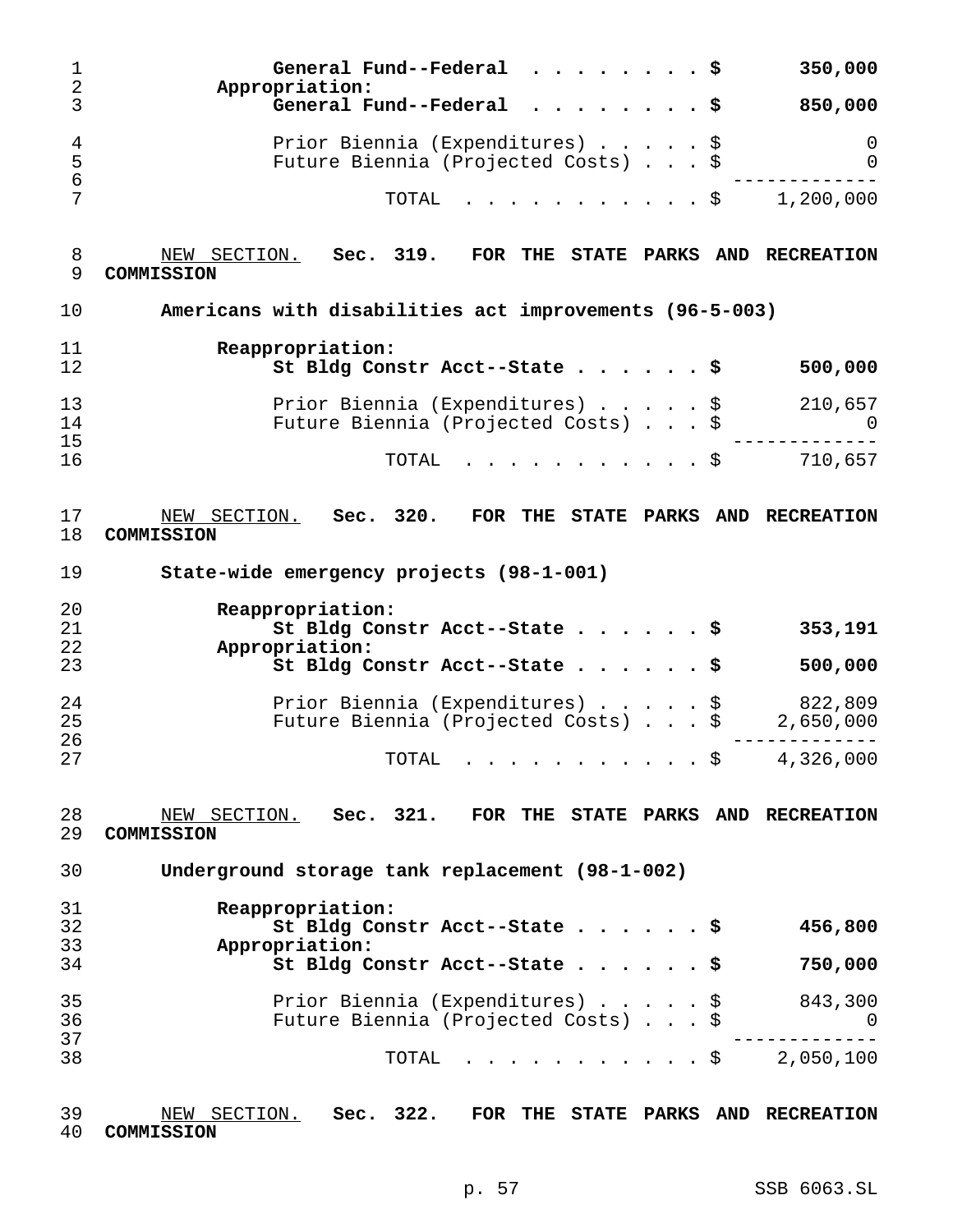## **Facilities preservation: State-wide (98-1-003)**

 The appropriation in this section is subject to the following conditions and limitations:

4 (1) The appropriation shall support the detailed list of projects<br>5 maintained by the office of financial management. 5 maintained by the office of financial management.<br>6 (2) The commission shall conduct a comprehens

 (2) The commission shall conduct a comprehensive condition survey and develop recommendations regarding the maintenance, repair, and capital renovation needs of the Washington state park system. The recommendations shall include criteria for evaluating maintenance, repair, and capital renovation needs, funding options, and methods to ensure that funding is effectively applied to the preservation and public use of state parks. The commission shall report their findings and recommendations to the appropriate committees of the legislature by January 1, 1998.

| 15<br>16<br>17 | Reappropriation:<br>St Bldg Constr Acct--State \$<br>2,145,977<br>Appropriation:                |  |
|----------------|-------------------------------------------------------------------------------------------------|--|
| 18             | St Bldg Constr Acct--State \$<br>5,000,000                                                      |  |
| 19<br>20<br>21 | Prior Biennia (Expenditures) \$<br>740,123<br>Future Biennia (Projected Costs) \$<br>34,000,000 |  |
| 22             | TOTAL $\ldots$ , $\ldots$ , $\ldots$ , $\frac{1}{2}$ 41,886,100                                 |  |

## NEW SECTION. **Sec. 323. FOR THE STATE PARKS AND RECREATION COMMISSION**

#### **Historic facilities renovation (98-1-004)**

 The appropriation in this section is subject to the following conditions and limitations: The appropriation shall support the detailed list of projects

maintained by the office of financial management.

| 30<br>31 | Appropriation:<br>St Bldg Constr Acct--State \$<br>4,000,000                                   |
|----------|------------------------------------------------------------------------------------------------|
| 32<br>33 | Prior Biennia (Expenditures) \$<br>$\cup$<br>Future Biennia (Projected Costs) \$<br>12,000,000 |
| 34<br>35 | TOTAL \$ 16,000,000                                                                            |

#### NEW SECTION. **Sec. 324. FOR THE STATE PARKS AND RECREATION COMMISSION**

### **Natural and historic stewardship: State-wide (98-1-007)**

 The appropriation in this section is subject to the following conditions and limitations:

 The appropriation shall support the detailed list of projects maintained by the office of financial management.

## **Appropriation: St Bldg Constr Acct--State......\$ 1,500,000**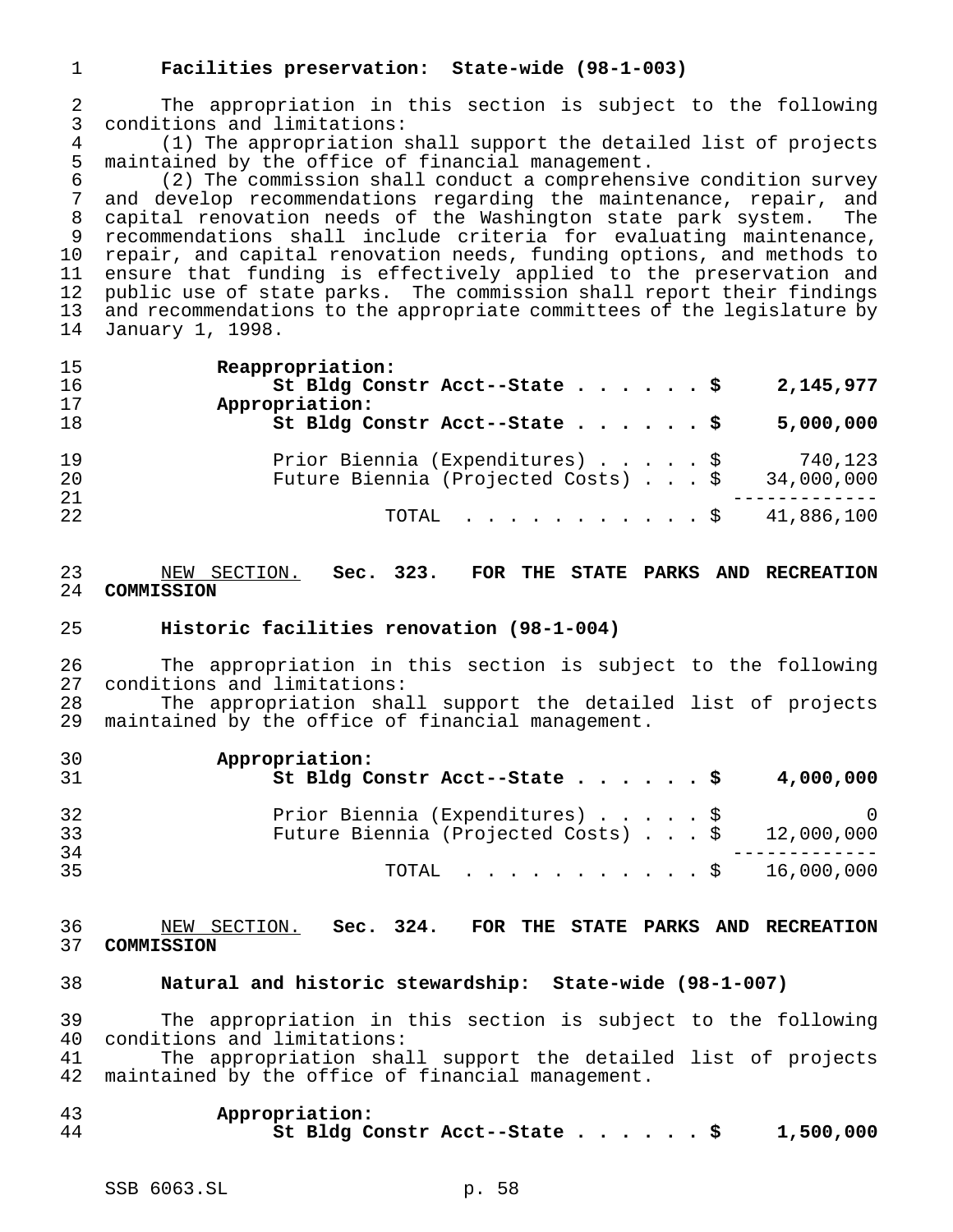| 1<br>$\overline{c}$<br>3 | Prior Biennia (Expenditures) \$<br>Future Biennia (Projected Costs) \$                                                                                                                                             | 17,000,000               |
|--------------------------|--------------------------------------------------------------------------------------------------------------------------------------------------------------------------------------------------------------------|--------------------------|
| 4                        | TOTAL<br>S.                                                                                                                                                                                                        | 18,500,000               |
| 5<br>6                   | NEW SECTION.<br>Sec. 325.<br>FOR THE<br><b>STATE PARKS</b><br>COMMISSION                                                                                                                                           | AND RECREATION           |
| 7                        | Recreation development: State-wide (98-2-008)                                                                                                                                                                      |                          |
| 8<br>9<br>10<br>11       | The appropriation in this section is subject to the following<br>conditions and limitations:<br>The appropriation shall support the detailed list of projects<br>maintained by the office of financial management. |                          |
| 12<br>13<br>14<br>15     | Appropriation:<br>General Fund--Federal<br>.Ş<br>St Bldg Constr Acct--State                                                                                                                                        | 1,000,000<br>2,500,000   |
| 16                       | Subtotal Appropriation<br>. \$                                                                                                                                                                                     | 3,500,000                |
| 17<br>18<br>19           | Prior Biennia (Expenditures)<br>\$<br>Future Biennia (Projected Costs) \$                                                                                                                                          | $\Omega$<br>16,000,000   |
| 20                       | TOTAL<br>- \$                                                                                                                                                                                                      | 19,500,000               |
|                          |                                                                                                                                                                                                                    |                          |
| 21<br>22<br>23<br>24     | NEW SECTION. Sec. 326. FOR THE INTERAGENCY COMMITTEE FOR OUTDOOR<br><b>RECREATION</b><br>Recreational facility acquisition and development projects (96-2-<br>007)                                                 |                          |
| 25<br>26                 | Reappropriation:<br>St Bldg Constr Acct--State                                                                                                                                                                     | 77,029                   |
| 27<br>28                 | Prior Biennia (Expenditures) \$<br>Future Biennia (Projected Costs) \$                                                                                                                                             | 33,972<br>$\overline{0}$ |
| 29<br>30                 | TOTAL \$ 111,001                                                                                                                                                                                                   |                          |
| 31<br>32                 | NEW SECTION. Sec. 327. FOR THE INTERAGENCY COMMITTEE FOR OUTDOOR<br><b>RECREATION</b>                                                                                                                              |                          |
| 33                       | Boating Facilities (98-2-001)                                                                                                                                                                                      |                          |
| 34<br>35<br>36           | Reappropriation:<br>ORA--State \$ 4,557,823<br>Recreation Resources Account--State . \$ 7,266,835                                                                                                                  |                          |
| 37<br>38                 | Subtotal Reappropriation \$ 11,824,658                                                                                                                                                                             | ---------                |
| 39<br>40<br>41           | Appropriation:<br>Recreation Resources Account--State . \$ 8,194,004                                                                                                                                               |                          |
| 42                       | Prior Biennia (Expenditures) \$                                                                                                                                                                                    | 5,819,302                |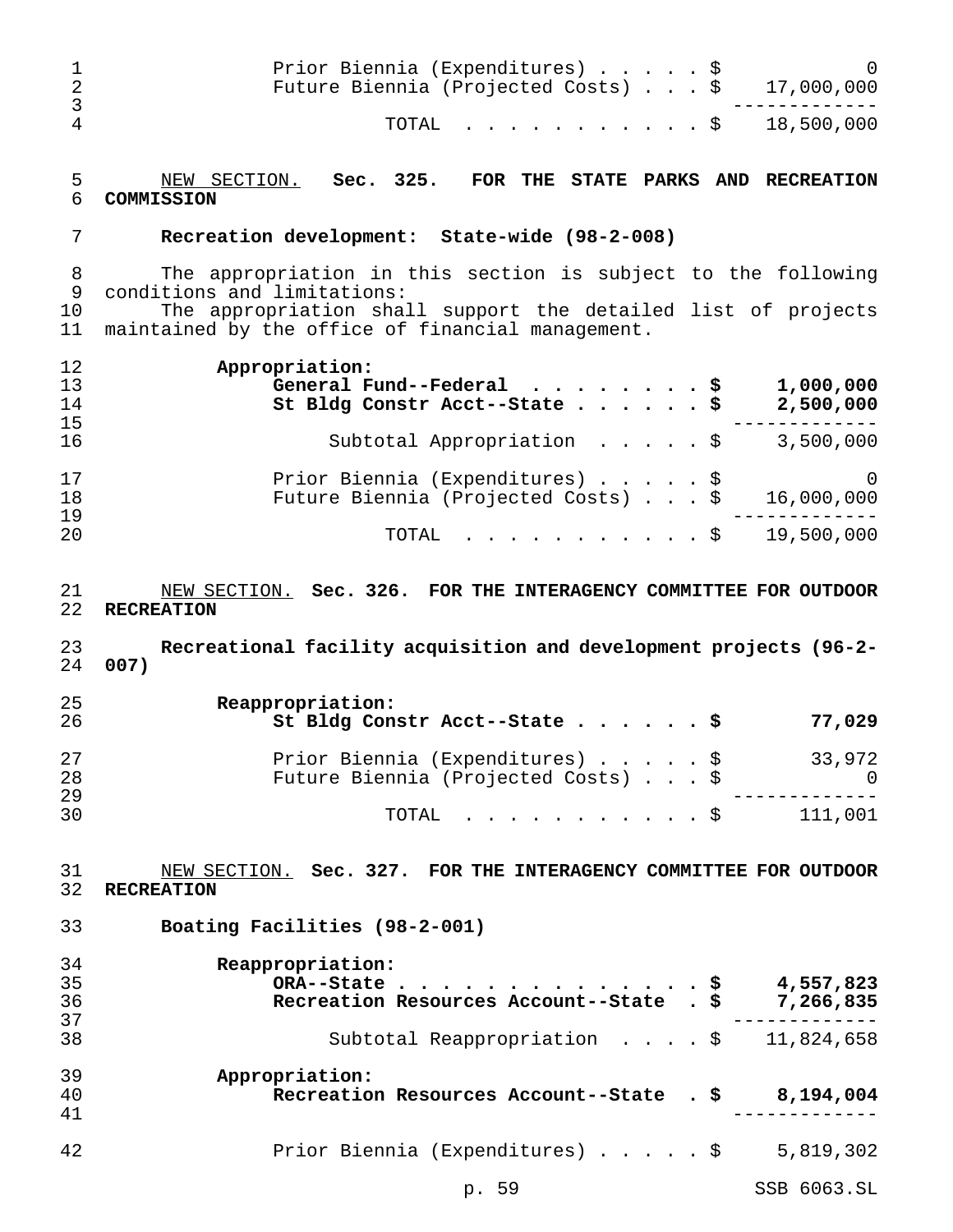|  |  |  |  | Future Biennia (Projected Costs) $\ldots$ \$ 35,515,000 |
|--|--|--|--|---------------------------------------------------------|
|  |  |  |  | TOTAL \$ 61,352,964                                     |

## NEW SECTION. **Sec. 328. FOR THE INTERAGENCY COMMITTEE FOR OUTDOOR RECREATION**

 **Nonhighway and Off-Road Vehicle Activities Program (98-2-002) Reappropriation: ORA--State..............\$ 2,927,911 NOVA--State .............\$ 4,530,593** ------------- Subtotal Reappropriation ....\$ 7,458,504 **Appropriation: NOVA--State .............\$ 5,306,848** Prior Biennia (Expenditures).....\$ 7,962,532 Future Biennia (Projected Costs)...\$ 23,367,000 ------------- TOTAL ...........\$ 44,094,884

## NEW SECTION. **Sec. 329. FOR THE INTERAGENCY COMMITTEE FOR OUTDOOR RECREATION**

## **Washington Wildlife and Recreation Program (98-2-003)**

 The appropriations in this section for the Washington wildlife and recreation program under chapter 43.98A RCW are subject to the following conditions and limitations:

 (1) \$22,500,000 of the state building construction account appropriation shall be deposited in the habitat conservation account and is hereby appropriated from the habitat conservation account to the interagency committee for outdoor recreation for the fiscal biennium 28 ending June 30, 1999, for the Washington wildlife and recreation<br>29 program under chapter 43.98A RCW. program under chapter 43.98A RCW.

 (2) \$20,000,000 of the state building account appropriation and \$2,500,000 from the aquatic lands enhancement account appropriation shall be deposited in the outdoor recreation account, and \$22,500,000 is hereby appropriated from the outdoor recreation account to the interagency committee for outdoor recreation for the fiscal biennium 35 ending June 30, 1999, for the Washington wildlife and recreation<br>36 program under chapter 43.98A RCW. Funds from the aquatic lands 36 program under chapter 43.98A RCW. enhancement account appropriation shall be distributed to eligible water access projects under RCW 43.98A.050.

 (3) The new appropriations in this section are provided for the approved list of projects included in LEAP CAPITAL DOCUMENT NO. 98-6 as developed on April 15, 1997, at 10:00 a.m., the pilot watershed plan implementation program under subsection (6) of this section, and for other projects approved by the legislature under RCW 43.98A.080 44 referencing this section.<br>45 (4) No moneys from th

(4) No moneys from the appropriations in this section may be spent on the Rocky Reach trailway project until an agreement with affected property owners has been reached.

 (5) The legislature finds that, since the inception of the Washington wildlife and recreation program, over eighty-five percent of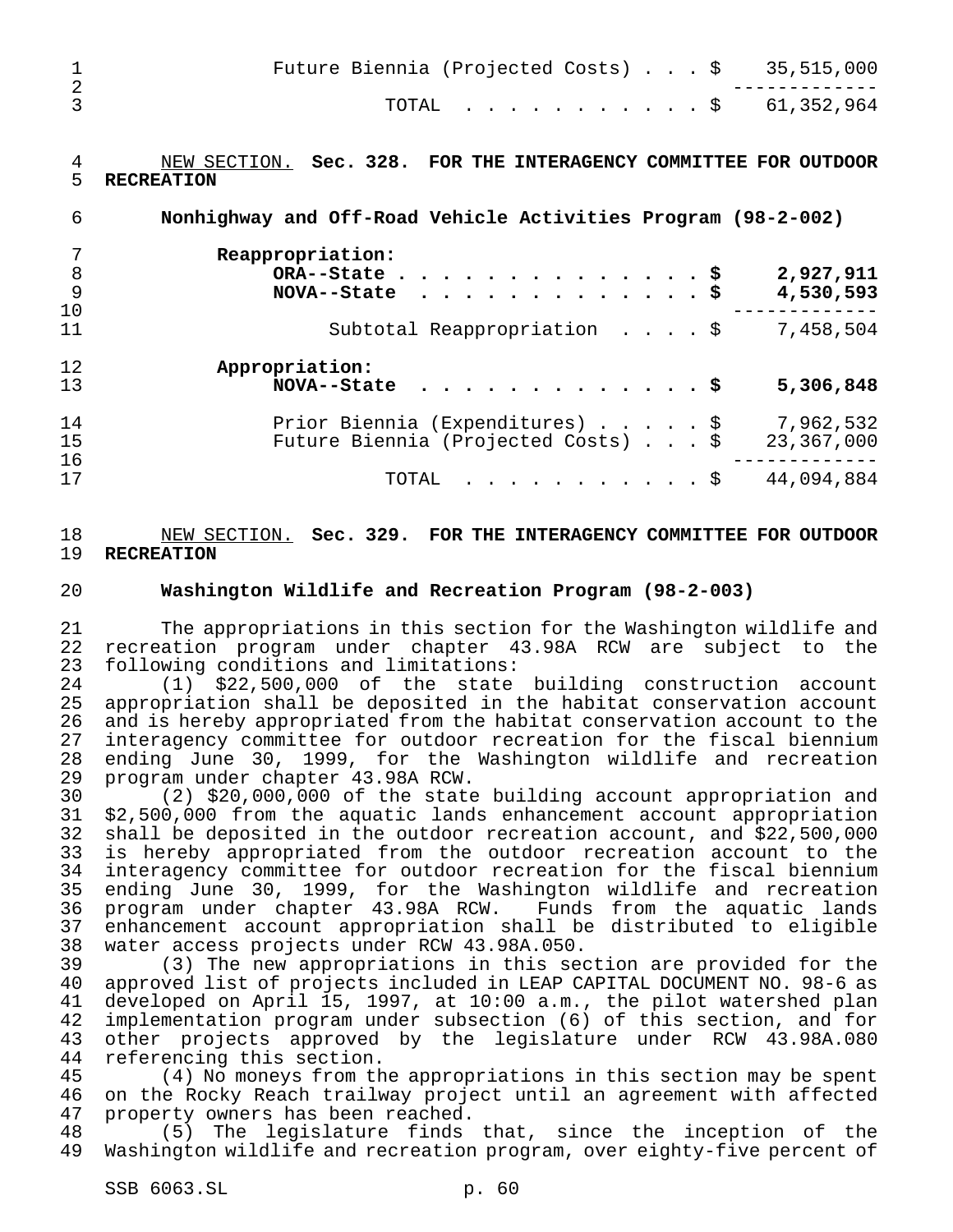the moneys provided for the state parks category has been used for acquisition of property, and that demands for recreational facilities in state parks require that increased funding be devoted to development projects. The committee and the state parks and recreation commission 5 shall ensure that at least forty percent of new funding provided for<br>6 the state parks category during the 1997-99 biennium be allocated to the state parks category during the 1997-99 biennium be allocated to development projects.

 (6) \$4,000,000 of the habitat conservation account appropriation from the unallocated portion of the fund distribution under RCW 43.98A.040(1)(d) is provided solely for matching grants for riparian 11 zone habitat protection projects that implement watershed plans<br>12 pursuant to this subsection. The interagency committee for outdoor pursuant to this subsection. The interagency committee for outdoor recreation shall develop a pilot watershed plan implementation program within the Washington wildlife and recreation program. The program shall provide matching grants to eligible agencies for implementation 16 of riparian zone habitat protection projects within watershed<br>17 restoration plans under RCW 89.08.460(1), watershed action plans restoration plans under RCW 89.08.460(1), watershed action plans developed pursuant to rules adopted by the Puget Sound water quality action team, or plans developed pursuant to chapter . . ., Laws of 1997 (Second Substitute House Bill No. 2054). Projects shall have a useful 21 life of at least thirty years. Eligible agencies include conservation<br>22 districts, counties, cities, and private nonprofit land trust or nature 22 districts, counties, cities, and private nonprofit land trust or nature<br>23 conservancy organizations. Projects eligible for funding under this conservancy organizations. Projects eligible for funding under this section include acquisition of land using less-than-fee-simple instruments such as conservation easements and purchase of development rights; and habitat restoration and enhancement projects on such lands 27 including fencing and revegetation of native trees and shrubs that<br>28 enhance the long-term habitat values of protected lands. The committee enhance the long-term habitat values of protected lands. The committee shall develop an application process and project eligibility and evaluation criteria in consultation with the state conservation commission. The committee shall report to the appropriate committees 32 of the legislature on the implementation of the pilot matching grant<br>33 program. A preliminary status report shall be submitted by January 1, 33 program. A preliminary status report shall be submitted by January 1,<br>34 1998, and a final report by January 1, 1999. 1998, and a final report by January 1, 1999.

 (7) Up to \$400,000 of the reappropriations in this section is provided to develop an inventory of all lands in the state owned by federal agencies, state agencies, local governments, and Indian tribes. 38 The committee shall develop the inventory in a computer database format<br>39 that will facilitate the sharing and reporting of inventory data and that will facilitate the sharing and reporting of inventory data and 40 provide options for future updates. The inventory shall include, at a<br>41 minimum, the following information: Owner, location, acreage, and minimum, the following information: Owner, location, acreage, and<br>principal use. The inventory shall also include resource-based principal use. The inventory shall also include resource-based 43 information for state and federally-owned recreation and habitat lands.<br>44 The committee shall submit a status report on the inventory to the 44 The committee shall submit a status report on the inventory to the<br>45 appropriate committees of the legislature by January 1, 1999, and a appropriate committees of the legislature by January 1, 1999, and a final report by January 1, 2000.

 (8) All land acquired by a state agency with moneys from these appropriations shall comply with class A, B, and C weed control provisions of chapter 17.10 RCW.

| 50 | Reappropriation:                                       |
|----|--------------------------------------------------------|
| 51 | St Bldg Constr Acct--State \$<br>14,264,419            |
| 52 | Aquatic Lands Acct--State $\ldots$ \$<br>33,335        |
| 53 | 21,985,067<br>ORA--State \$                            |
| 54 | 1,398,996<br>Wildlife Account--State $\ldots$ \$       |
| 55 | Habitat Conservation Account--State . \$<br>18,700,633 |
| 56 |                                                        |
| 57 | Subtotal Reappropriation \$<br>56,382,450              |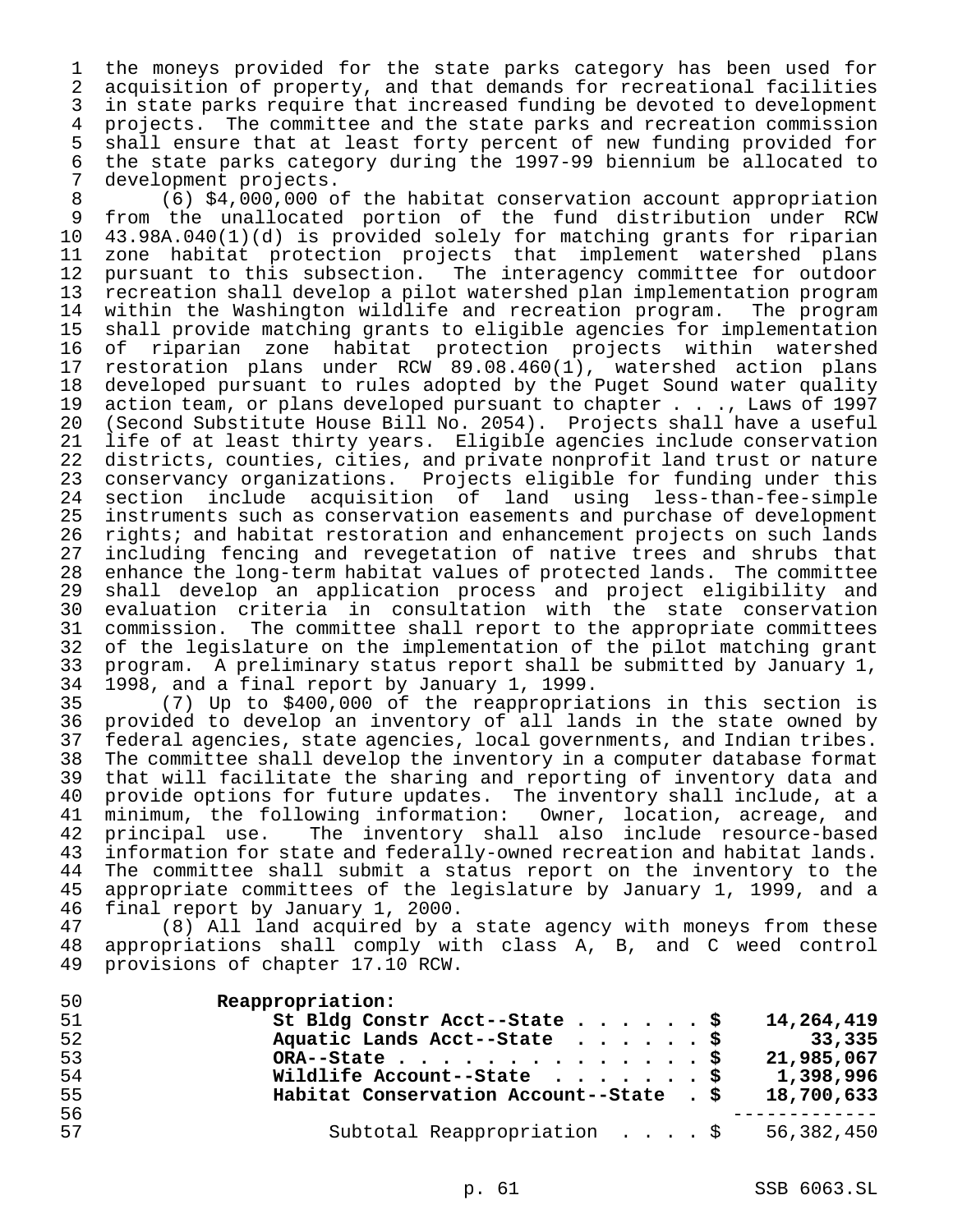**Appropriation: St Bldg Constr Acct--State......\$ 42,500,000 Aquatic Lands Acct--State ......\$ 2,500,000** ------------- Subtotal Appropriation .....\$ 45,000,000 6 Prior Biennia (Expenditures) . . . . . \$ 101,449,844<br>Tuture Biennia (Projected Costs) . . . \$ 200,000,000 Future Biennia (Projected Costs) . . . \$ 200,000,000 ------------- TOTAL ...........\$ 402,832,294

 NEW SECTION. **Sec. 330. FOR THE INTERAGENCY COMMITTEE FOR OUTDOOR RECREATION**

 **Firearms range program (98-2-004) Reappropriation: Firearms Range Account--State ....\$ 771,259 Appropriation: Firearms Range Account--State ....\$ 388,800** Prior Biennia (Expenditures).....\$ 512,001 Future Biennia (Projected Costs)...\$ 800,000 ------------- TOTAL ...........\$ 2,472,060

 NEW SECTION. **Sec. 331. FOR THE INTERAGENCY COMMITTEE FOR OUTDOOR RECREATION**

**Land and water conservation fund (98-2-005)**

| 24<br>25 | Reappropriation:<br>$ORA$ --Federal \$<br>2,180,812   |
|----------|-------------------------------------------------------|
| 26       | Prior Biennia (Expenditures) $\ldots$ \$ 52,050,000   |
| 27       | Future Biennia (Projected Costs) \$<br>$\overline{0}$ |
| 28       |                                                       |
| 29       | TOTAL \$ $54,230,812$                                 |

 NEW SECTION. **Sec. 332. FOR THE INTERAGENCY COMMITTEE FOR OUTDOOR RECREATION**

**National Recreation Trails Act (98-2-006)**

| 33       | Reappropriation:                       |  |  |         |
|----------|----------------------------------------|--|--|---------|
| 34       | ORA--Federal\$                         |  |  | 112,751 |
| 35       | Recreation Resources Account--         |  |  |         |
| 36<br>37 | Federal $\ldots$ , $\ldots$ , $\vdots$ |  |  | 562,146 |
|          |                                        |  |  |         |
| 38       | Subtotal Reappropriation \$            |  |  | 674,897 |
| 39       | Appropriation:                         |  |  |         |
| 40       | Recreation Resources Account--         |  |  |         |
| 41       | Federal \$                             |  |  | 583,000 |
| 42       | Prior Biennia (Expenditures) \$        |  |  | 17,086  |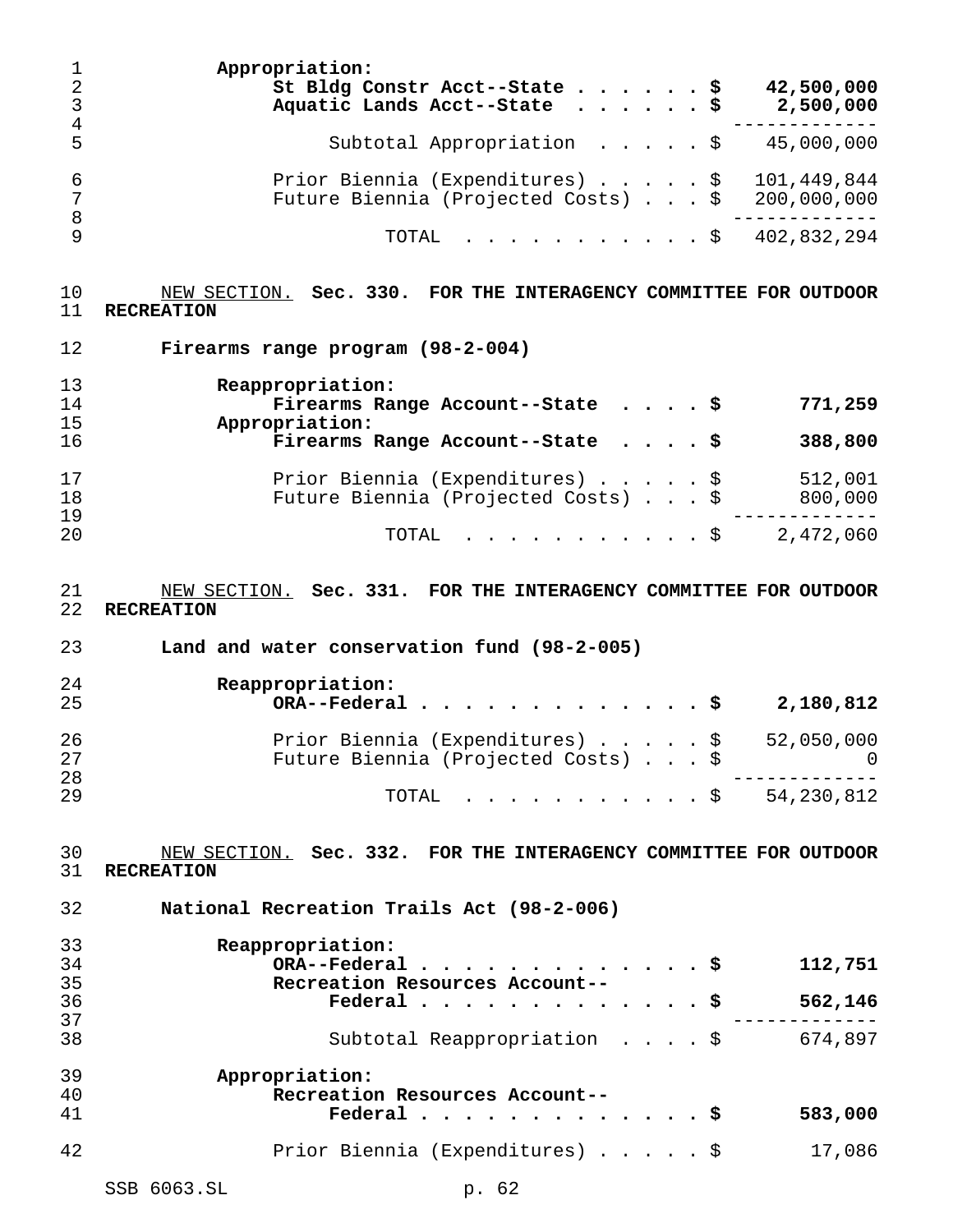| Future Biennia (Projected Costs) $\ldots$ \$ 2,332,000 |  |
|--------------------------------------------------------|--|
| TOTAL \$ 3,606,983                                     |  |

## NEW SECTION. **Sec. 333. FOR THE STATE CONSERVATION COMMISSION**

#### **Water quality grants program (98-2-001)**

 The appropriations in this section are provided solely for grants to conservation districts for nonpoint water quality projects and programs.

| 3,095,000  |
|------------|
|            |
| 5,000,000  |
| 5,500,000  |
| 20,000,000 |
|            |
| 33,595,000 |
|            |

### NEW SECTION. **Sec. 334. FOR THE STATE CONSERVATION COMMISSION**

#### **Dairy Waste Management Grants Program (98-2-002)**

 The appropriation in this section is subject to the following conditions and limitations:

 (1) \$1,500,000 of the appropriation is provided solely for a state-wide grant program to assist dairy operators in implementing 23 dairy waste management systems; and

 (2) \$1,500,000 of the appropriation is provided solely for a state-wide grant program to provide technical assistance to dairy operators for development and implementation of dairy waste management plans.

| 28<br>-29      | Appropriation:<br>Water Quality Account--State \$                      | 3,000,000 |
|----------------|------------------------------------------------------------------------|-----------|
| 30<br>31<br>32 | Prior Biennia (Expenditures) \$<br>Future Biennia (Projected Costs) \$ | 3,000,000 |
| 33             | TOTAL $\ldots$ , $\ldots$ , $\ddot{S}$ 6,000,000                       |           |

#### NEW SECTION. **Sec. 335. FOR THE STATE CONSERVATION COMMISSION**

## **Puget Sound Action Plan (98-2-003)**

 The appropriation in this section is subject to the following conditions and limitations:

 (1) These appropriations shall be used solely for grants to conservation districts in the Puget Sound area for water quality projects and programs contained in the Puget Sound work plan.

 (2) The grants to the Puget Sound area conservation districts shall be in addition to other grant dollars that may be available from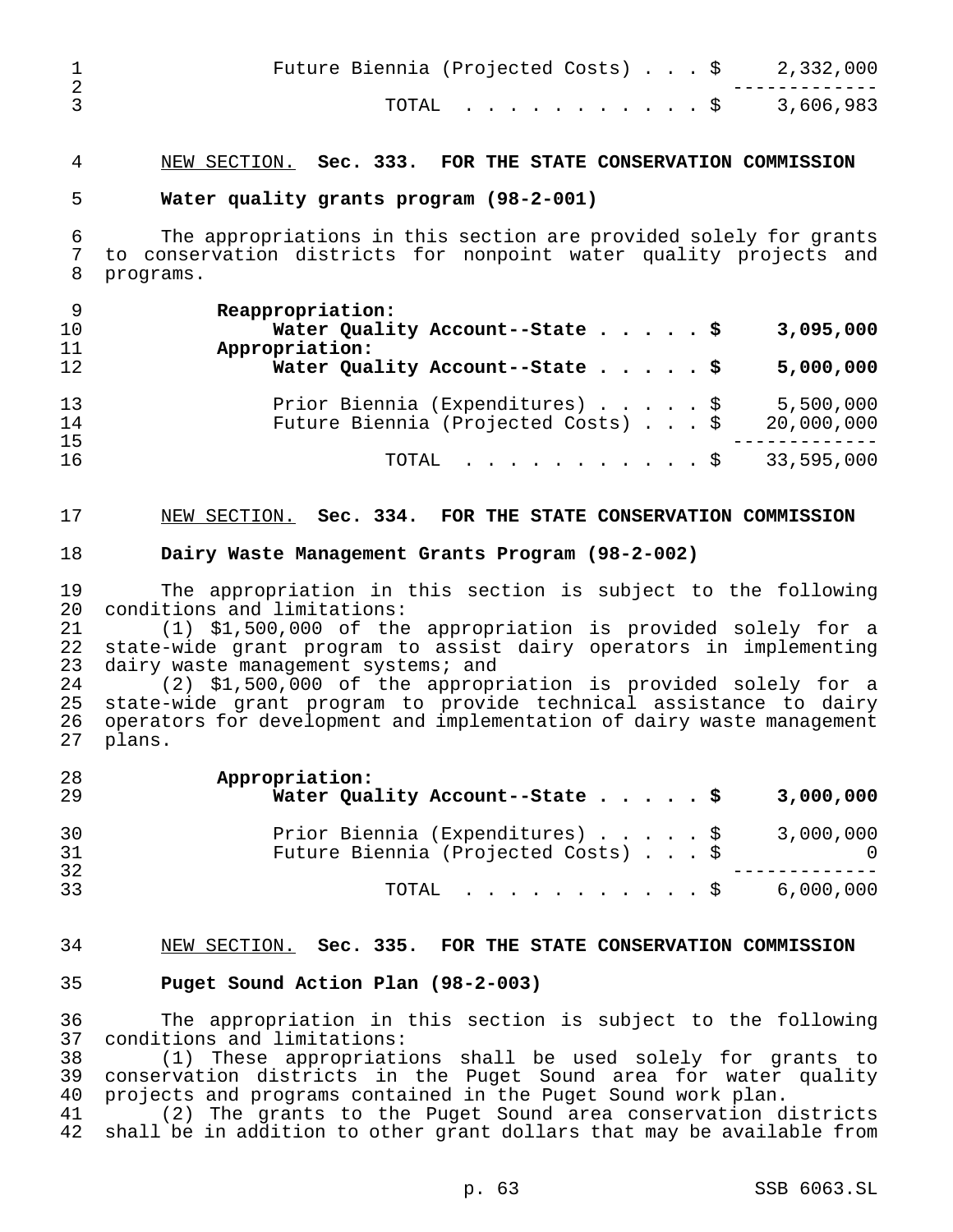|                     | the water quality account and the basic funding grant programs<br>administered by commission. |
|---------------------|-----------------------------------------------------------------------------------------------|
| $\mathfrak{Z}$<br>4 | Appropriation:<br>Water Quality Account--State $\frac{1}{9}$ 830,000                          |
| 5                   | Prior Biennia (Expenditures) \$<br>0                                                          |
| $\epsilon$          | Future Biennia (Projected Costs) \$<br>0                                                      |
| 7                   |                                                                                               |
| 8                   | TOTAL \$ 830,000                                                                              |
| 9                   | NEW SECTION. Sec. 336. FOR THE DEPARTMENT OF FISH AND WILDLIFE                                |
| 10                  | Devils Creek acclimation pond (87-1-001)                                                      |
| 11                  | Reappropriation:                                                                              |
| 12                  | St Bldg Constr Acct--State \$<br>332,823                                                      |
| 13                  | Prior Biennia (Expenditures) \$                                                               |
| 14                  | $\begin{array}{c} 7\,,\,504 \ 0 \end{array}$<br>Future Biennia (Projected Costs) \$           |
| 15                  |                                                                                               |
| 16                  | TOTAL \$ 340,327                                                                              |
| 17                  | NEW SECTION. Sec. 337. FOR THE DEPARTMENT OF FISH AND WILDLIFE                                |
| 18                  | Grandy Creek Hatchery (92-5-024)                                                              |
|                     |                                                                                               |
| 19                  | Reappropriation:                                                                              |
|                     |                                                                                               |
| 20                  | St Bldg Constr Acct--State \$<br>3,776,974                                                    |
|                     |                                                                                               |
| 21                  |                                                                                               |
| 22                  | Prior Biennia (Expenditures) \$ 723,026<br>Future Biennia (Projected Costs) \$ 0              |
| 23<br>24            | $\cdot$ \$ 4,500,000<br>TOTAL                                                                 |
|                     |                                                                                               |
| 25                  | NEW SECTION. Sec. 338. FOR THE DEPARTMENT OF FISH AND WILDLIFE                                |
| 26                  | Warm water fish facilities (92-5-025)                                                         |
|                     |                                                                                               |
| 27                  | Reappropriation:                                                                              |
| 28                  | St Bldg Constr Acct--State $\cdots$ $\cdots$ \$<br>1,030,998                                  |
| 29                  | Appropriation:                                                                                |
| 30                  | St Bldg Constr Acct--State \$<br>400,000<br>Warm Water Game Fish Account--                    |
| 31                  | . \$<br>State                                                                                 |
| 32<br>33            | 350,000                                                                                       |
| 34                  | Subtotal Appropriation $\cdot \cdot \cdot \cdot$<br>750,000                                   |
|                     |                                                                                               |
| 35                  | Prior Biennia (Expenditures) \$<br>829,323                                                    |
| 36                  | Future Biennia (Projected Costs) \$<br>0                                                      |
| 37<br>38            | . \$<br>2,610,321<br>TOTAL                                                                    |

NEW SECTION. **Sec. 339. FOR THE DEPARTMENT OF FISH AND WILDLIFE**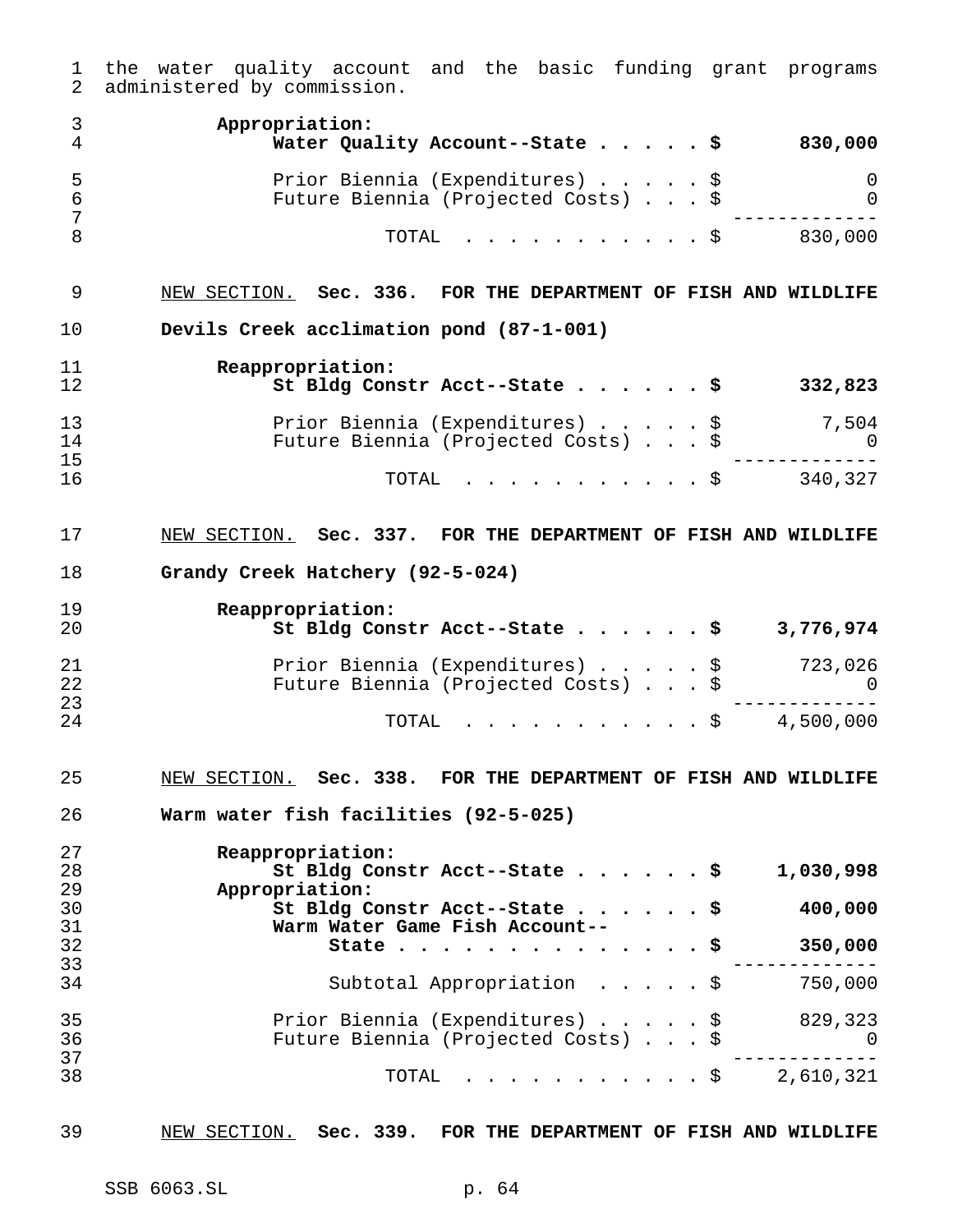**Warm water game fish access facilities (98-2-006) Appropriation: Warm Water Game Fish Account-- State..............\$ 210,000** Prior Biennia (Expenditures).....\$ 0 Future Biennia (Projected Costs)...\$ 2,240,000 ------------- 8 TOTAL . . . . . . . . . . \$ 2,450,000 NEW SECTION. **Sec. 340. FOR THE DEPARTMENT OF FISH AND WILDLIFE Tideland acquisition (94-2-003) Reappropriation: General Fund--Federal ........\$ 1,386,925** Prior Biennia (Expenditures).....\$ 3,613,075 Future Biennia (Projected Costs)...\$ 0 ------------- TOTAL ...........\$ 5,000,000 NEW SECTION. **Sec. 341. FOR THE DEPARTMENT OF FISH AND WILDLIFE Nemah Hatchery building and incubation system replacement (96-1- 006) Reappropriation: General Fund--Federal ........\$ 1,682,880** Prior Biennia (Expenditures).....\$ 17,120 Future Biennia (Projected Costs)...\$ 0 ------------- TOTAL ...........\$ 1,700,000 NEW SECTION. **Sec. 342. FOR THE DEPARTMENT OF FISH AND WILDLIFE Shellfish laboratory and hatchery upgrades (96-1-009) Reappropriation: St Bldg Constr Acct--State......\$ 275,604** Prior Biennia (Expenditures).....\$ 578,973 Future Biennia (Projected Costs)...\$ 0 ------------- <sup>33</sup> TOTAL ...........\$ 854,577 NEW SECTION. **Sec. 343. FOR THE DEPARTMENT OF FISH AND WILDLIFE Minter Creek Hatchery renovation (96-2-019)** Funding from this reappropriation shall not be used to construct

agency residential structures at the hatchery.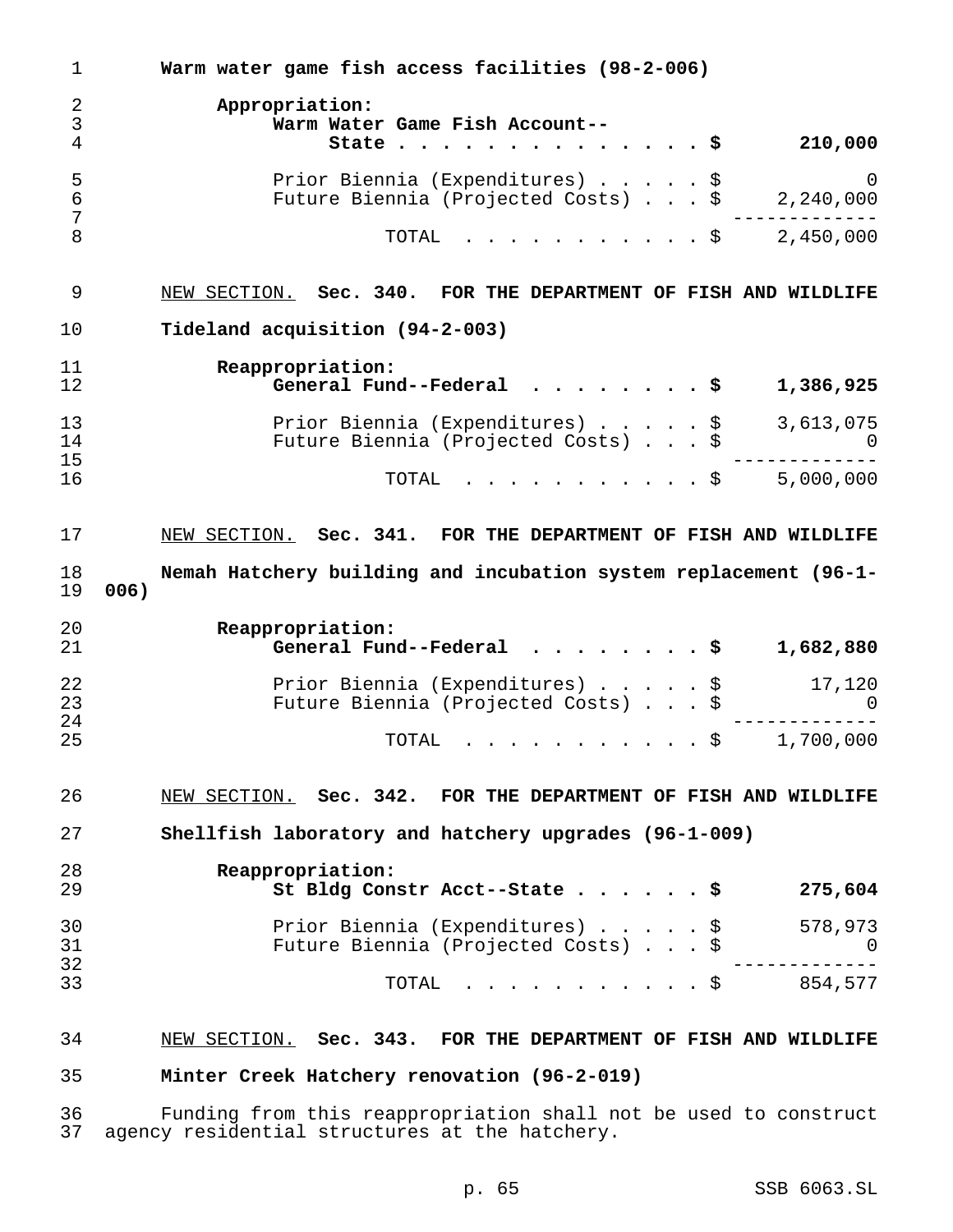| 1<br>$\overline{2}$                 | Reappropriation:<br>St Bldg Constr Acct--State \$<br>657,630                                                                                                                                                       |
|-------------------------------------|--------------------------------------------------------------------------------------------------------------------------------------------------------------------------------------------------------------------|
| $\mathsf{3}$<br>$\overline{4}$<br>5 | Prior Biennia (Expenditures) $\ldots$ , $\frac{1}{2}$ 4,475,982<br>Future Biennia (Projected Costs) \$<br>0                                                                                                        |
| 6                                   | 5, 133, 612<br>TOTAL<br>. \$                                                                                                                                                                                       |
| 7                                   | NEW SECTION. Sec. 344. FOR THE DEPARTMENT OF FISH AND WILDLIFE                                                                                                                                                     |
| 8                                   | Water access and development (96-2-027)                                                                                                                                                                            |
| 9<br>10                             | Reappropriation:<br>997,000<br>ORA--State.                                                                                                                                                                         |
| 11<br>12<br>13                      | Prior Biennia (Expenditures) \$<br>1,057,600<br>Future Biennia (Projected Costs) \$<br>0                                                                                                                           |
| 14                                  | 2,054,600<br>TOTAL<br>. \$                                                                                                                                                                                         |
| 15                                  | NEW SECTION. Sec. 345. FOR THE DEPARTMENT OF FISH AND WILDLIFE                                                                                                                                                     |
| 16                                  | Minor works: Preservation (98-1-001)                                                                                                                                                                               |
| 17<br>18<br>19<br>20                | The appropriation in this section is subject to the following<br>conditions and limitations:<br>The appropriation shall support the detailed list of projects<br>maintained by the office of financial management. |
| 21<br>22<br>23<br>24                | Reappropriation:<br>General Fund--Federal $\ldots$ \$<br>757,181<br>Appropriation:<br>St Bldg Constr Acct--State \$<br>1,293,000                                                                                   |
| 25<br>26                            | Prior Biennia (Expenditures) \$<br>4,985,123<br>Future Biennia (Projected Costs) \$ 7,500,000                                                                                                                      |
| 27<br>28                            | $\frac{14}{535}$ , 304<br>TOTAL                                                                                                                                                                                    |
| 29                                  | NEW SECTION. Sec. 346. FOR THE DEPARTMENT OF FISH AND WILDLIFE                                                                                                                                                     |
| 30                                  | Underground storage tank removal and replacement (98-1-002)                                                                                                                                                        |
| 31<br>32<br>33                      | Reappropriation:<br>St Bldg Constr Acct--State \$<br>596,185<br>Appropriation:                                                                                                                                     |
| 34                                  | St Bldg Constr Acct--State<br>200,000                                                                                                                                                                              |
| 35<br>36<br>37                      | Prior Biennia (Expenditures) $\frac{1}{9}$ 3,637,000<br>Future Biennia (Projected Costs) \$<br>$\overline{0}$                                                                                                      |
| 38                                  | $\cdot$ \$ 4,433,185<br>TOTAL                                                                                                                                                                                      |
| 39                                  | NEW SECTION. Sec. 347. FOR THE DEPARTMENT OF FISH AND WILDLIFE                                                                                                                                                     |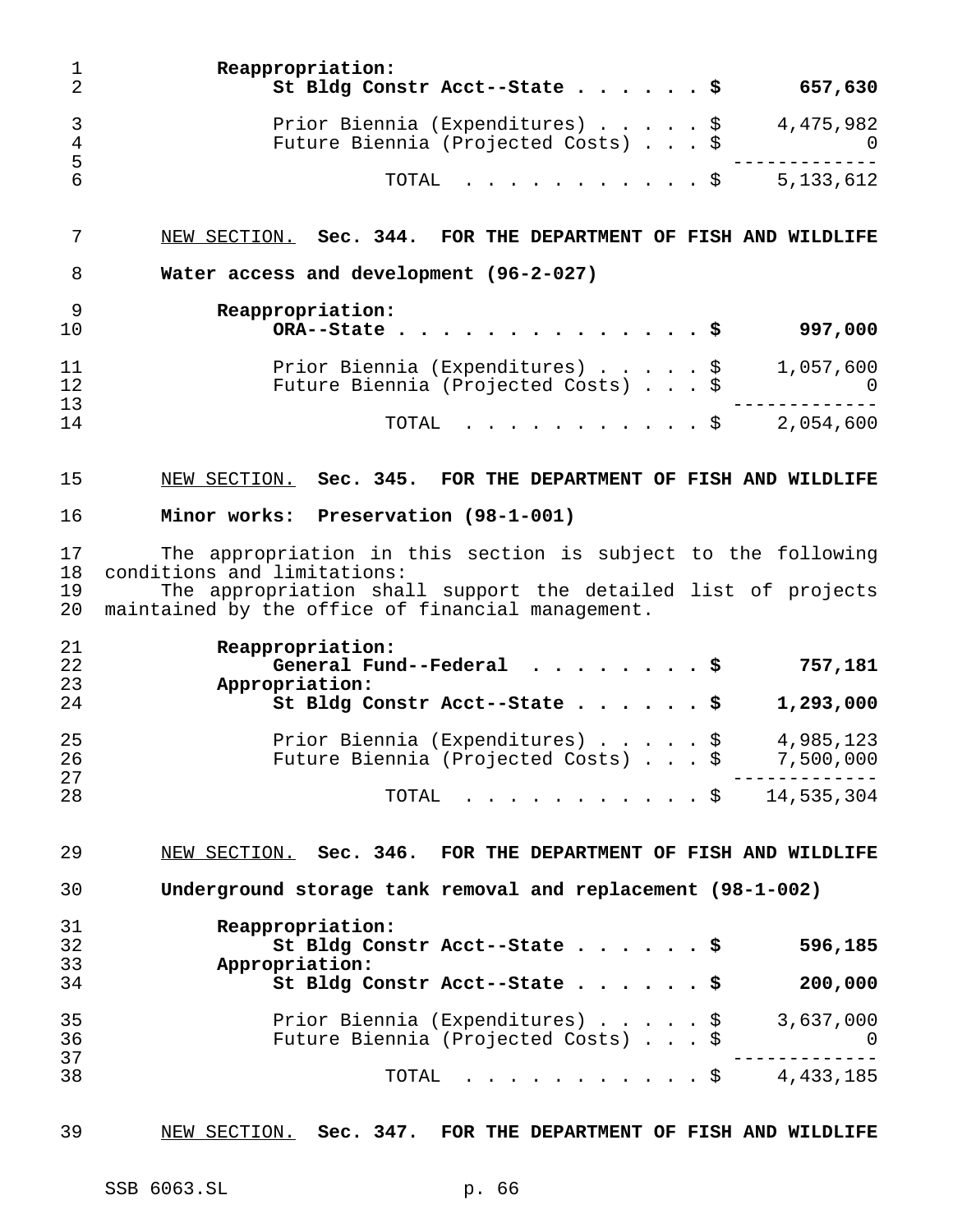**Emergency repair (98-1-003) Reappropriation: St Bldg Constr Acct--State......\$ 219,353 Appropriation: St Bldg Constr Acct--State......\$ 300,000** Prior Biennia (Expenditures).....\$ 1,530,646 Future Biennia (Projected Costs)...\$ 1,200,000 ------------- TOTAL ...........\$ 3,249,999 NEW SECTION. **Sec. 348. FOR THE DEPARTMENT OF FISH AND WILDLIFE Dam inspection and repair (98-1-004) Appropriation: St Bldg Constr Acct--State......\$ 150,000** Prior Biennia (Expenditures).....\$ 0 Future Biennia (Projected Costs) . . . \$ 0 ------------- TOTAL ...........\$ 150,000 NEW SECTION. **Sec. 349. FOR THE DEPARTMENT OF FISH AND WILDLIFE Facilities renovation (98-1-005) Reappropriation: St Bldg Constr Acct--State......\$ 302,618 Appropriation: St Bldg Constr Acct--State......\$ 1,015,000** Prior Biennia (Expenditures).....\$ 3,753,682 Future Biennia (Projected Costs)...\$ 7,000,000 ------------- TOTAL ...........\$ 12,071,300 NEW SECTION. **Sec. 350. FOR THE DEPARTMENT OF FISH AND WILDLIFE Hatchery renovation (98-1-006)** The appropriation in this section is subject to the following conditions and limitations: (1) No funds will be provided to increase residential capacity at 33 any state hatchery facility.<br>34 (2) The appropriation sh (2) The appropriation shall support the detailed list of projects maintained by the office of financial management. **Reappropriation: St Bldg Constr Acct--State......\$ 906,202 Appropriation: St Bldg Constr Acct--State......\$ 3,025,000** Prior Biennia (Expenditures).....\$ 7,119,953 Future Biennia (Projected Costs)...\$ 15,500,000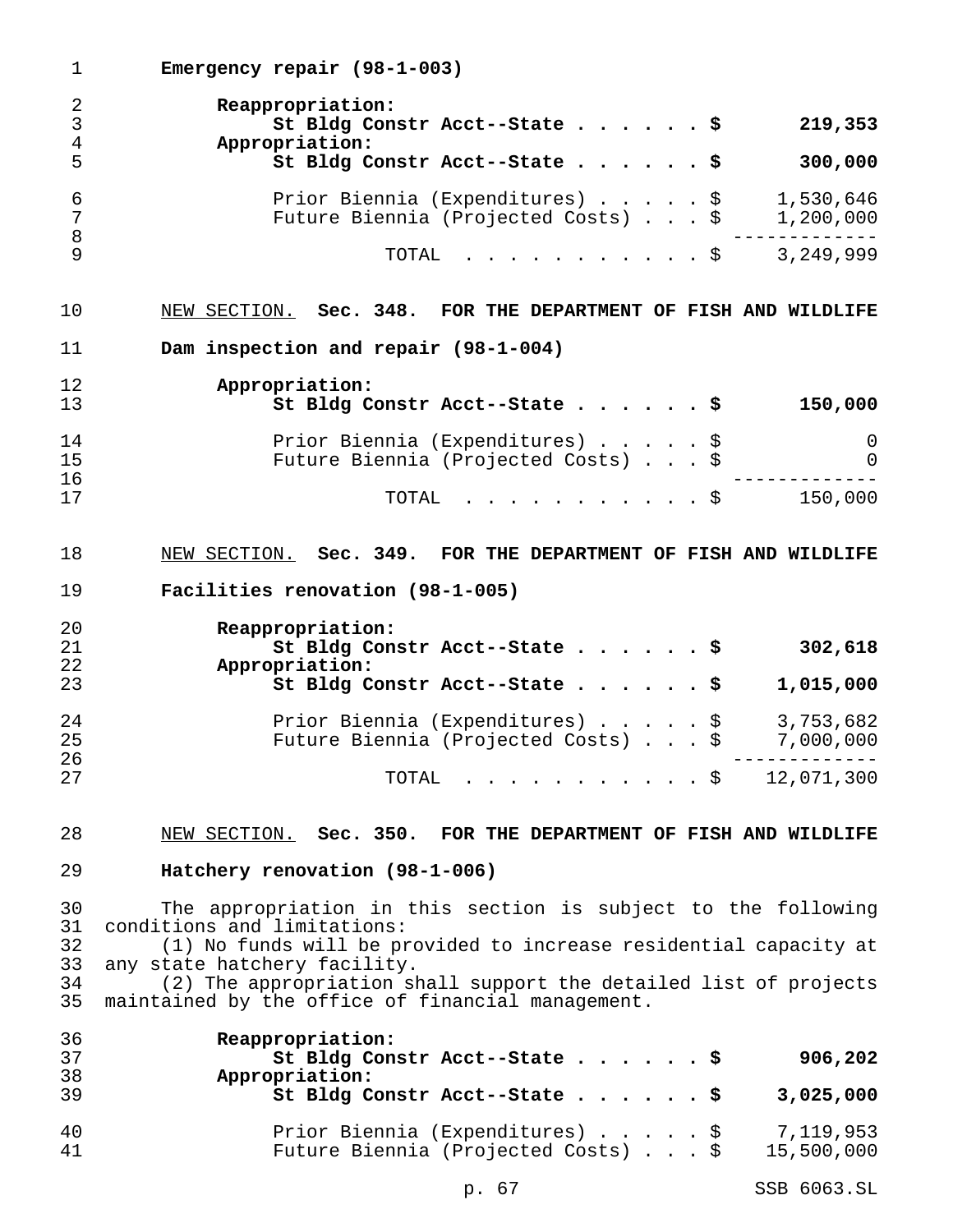------------- TOTAL ...........\$ 26,551,155 NEW SECTION. **Sec. 351. FOR THE DEPARTMENT OF FISH AND WILDLIFE Recreational access redevelopment (98-1-007) Reappropriation: St Bldg Constr Acct--State......\$ 119,300 Appropriation: General Fund--Federal ........\$ 610,000 St Bldg Constr Acct--State......\$ 302,000** ------------- Subtotal Appropriation .....\$ 912,000 12 Prior Biennia (Expenditures) . . . . . \$ 3,559,850<br>13 Future Biennia (Projected Costs) . . . \$ 4,200,000 13 Future Biennia (Projected Costs) . . . \$ ------------- TOTAL ...........\$ 8,791,150 NEW SECTION. **Sec. 352. FOR THE DEPARTMENT OF FISH AND WILDLIFE Coast and Puget Sound wild salmonid habitat restoration (98-1-009) Reappropriation: St Bldg Constr Acct--State......\$ 1,428,770 Appropriation: General Fund--Federal ........\$ 800,000 General Fund--Private/Local .....\$ 800,000 St Bldg Constr Acct--State......\$ 3,500,000** ------------- Subtotal Appropriation .....\$ 5,100,000 Prior Biennia (Expenditures).....\$ 8,986,230 Future Biennia (Projected Costs)...\$ 22,400,000 ------------- TOTAL ...........\$ 37,915,000 NEW SECTION. **Sec. 353. FOR THE DEPARTMENT OF FISH AND WILDLIFE Coast and Puget Sound wildstock restoration and hatcheries (98-1- 010) Reappropriation: General Fund--Federal ........\$ 700,000 St Bldg Constr Acct--State......\$ 114,186** ------------- Subtotal Reappropriation ....\$ 814,186 **Appropriation: St Bldg Constr Acct--State......\$ 1,000,000** Prior Biennia (Expenditures).....\$ 5,265,814 Future Biennia (Projected Costs)...\$ 6,500,000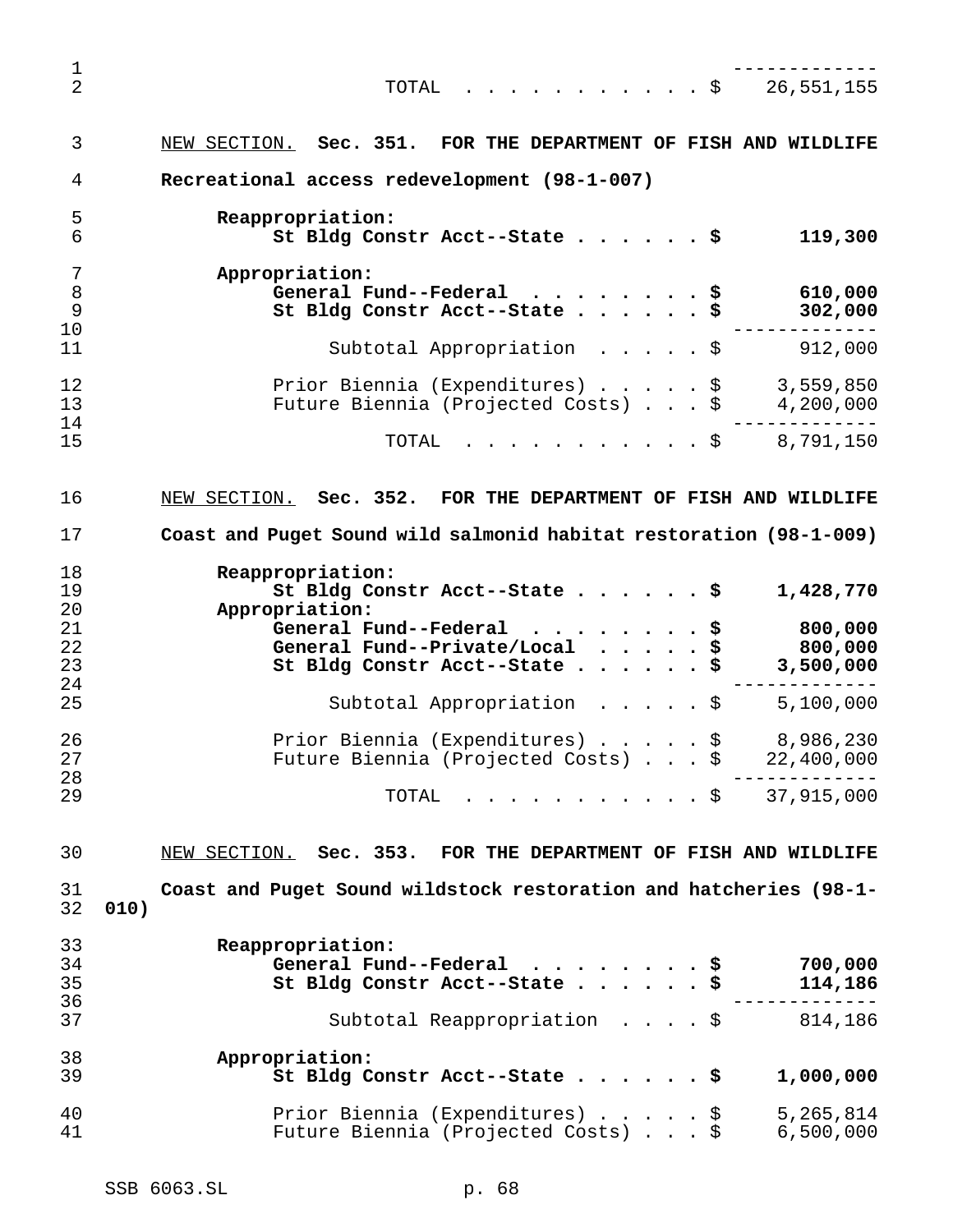------------- TOTAL ...........\$ 13,580,000 NEW SECTION. **Sec. 354. FOR THE DEPARTMENT OF FISH AND WILDLIFE Fish protection facilities (98-1-011) Reappropriation: General Fund--Federal ........\$ 1,654,335 Appropriation: General Fund--Private/Local .....\$ 200,000 St Bldg Constr Acct--State......\$ 500,000** ------------- Subtotal Appropriation .....\$ 700,000 12 Prior Biennia (Expenditures) . . . . \$ 3,300,765<br>13 Future Biennia (Projected Costs) . . . \$ 7,400,000 Future Biennia (Projected Costs)...\$ 7,400,000 ------------- TOTAL ...........\$ 13,055,100 NEW SECTION. **Sec. 355. FOR THE DEPARTMENT OF FISH AND WILDLIFE State-wide fencing renovation and construction (98-1-012) Reappropriation: St Bldg Constr Acct--State......\$ 272,743 Appropriation: St Bldg Constr Acct--State......\$ 280,000** Prior Biennia (Expenditures).....\$ 2,350,800 23 Future Biennia (Projected Costs)...\$ ------------- TOTAL ...........\$ 5,303,543 NEW SECTION. **Sec. 356. FOR THE DEPARTMENT OF FISH AND WILDLIFE Wildlife area renovation (98-1-013) Reappropriation: Wildlife Account--State .......\$ 238,804 Appropriation: Wildlife Account--State .......\$ 548,000** Prior Biennia (Expenditures).....\$ 1,225,196 Future Biennia (Projected Costs)...\$ 2,200,000 ------------- TOTAL ...........\$ 4,212,000 NEW SECTION. **Sec. 357. FOR THE DEPARTMENT OF FISH AND WILDLIFE Issaquah Hatchery improvements (98-1-015)**

 The appropriation in this section is subject to the following conditions and limitations: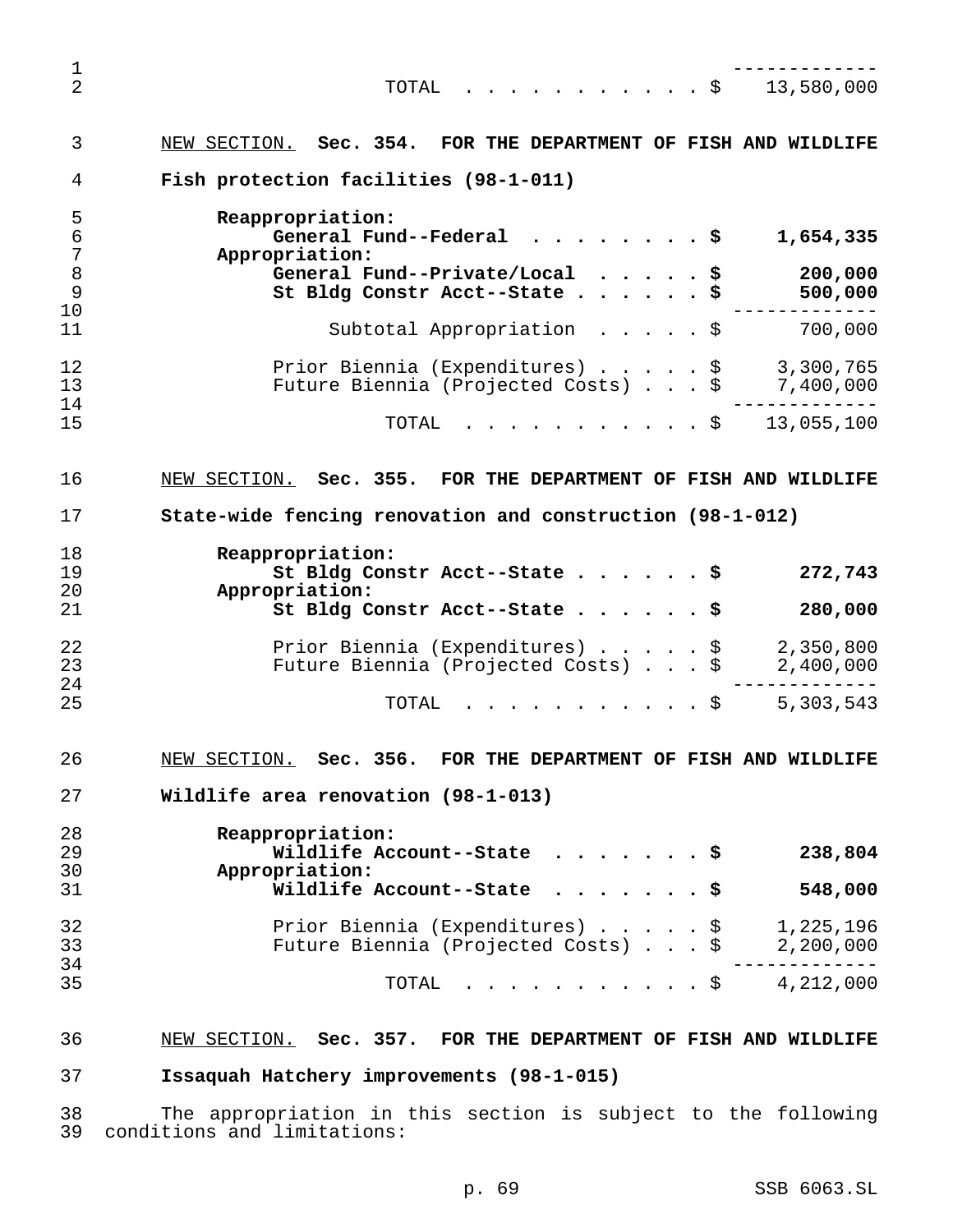The department shall provide a progress report on this project to the governor and the legislature by October 1, 1998. **Reappropriation: General Fund--Private/Local .....\$ 60,097 St Bldg Constr Acct--State......\$ 211,217** ------------- Subtotal Reappropriation ....\$ 271,314 **Appropriation: St Bldg Constr Acct--State......\$ 3,000,000** Prior Biennia (Expenditures).....\$ 878,684 Future Biennia (Projected Costs)...\$ 0 ------------- TOTAL ...........\$ 4,149,998 NEW SECTION. **Sec. 358. FOR THE DEPARTMENT OF FISH AND WILDLIFE Crop and orchard protection fencing (98-2-002) Appropriation: St Bldg Constr Acct--State......\$ 300,000** Prior Biennia (Expenditures).....\$ 0 Future Biennia (Projected Costs)...\$ 1,200,000 ------------- TOTAL ...........\$ 1,500,000 NEW SECTION. **Sec. 359. FOR THE DEPARTMENT OF FISH AND WILDLIFE Game farm consolidation (98-2-005) Reappropriation: Wildlife Account--State .......\$ 231,470 Appropriation: Wildlife Account--State .......\$ 300,000 St Bldg Constr Acct--State......\$ 900,000** ------------- Subtotal Reappropriation ....\$ 1,200,000 31 Prior Biennia (Expenditures) . . . . \$ 1,593,530 Future Biennia (Projected Costs)...\$ 0 ------------- TOTAL ...........\$ 3,025,000 NEW SECTION. **Sec. 360. FOR THE DEPARTMENT OF FISH AND WILDLIFE Recreational fish enhancement (98-2-007) Reappropriation: Rec Fisheries Enh Acct--State ....\$ 1,078,400 Appropriation: Rec Fisheries Enh Acct--State ....\$ 1,000,000** Prior Biennia (Expenditures).....\$ 221,600 Future Biennia (Projected Costs)...\$ 4,000,000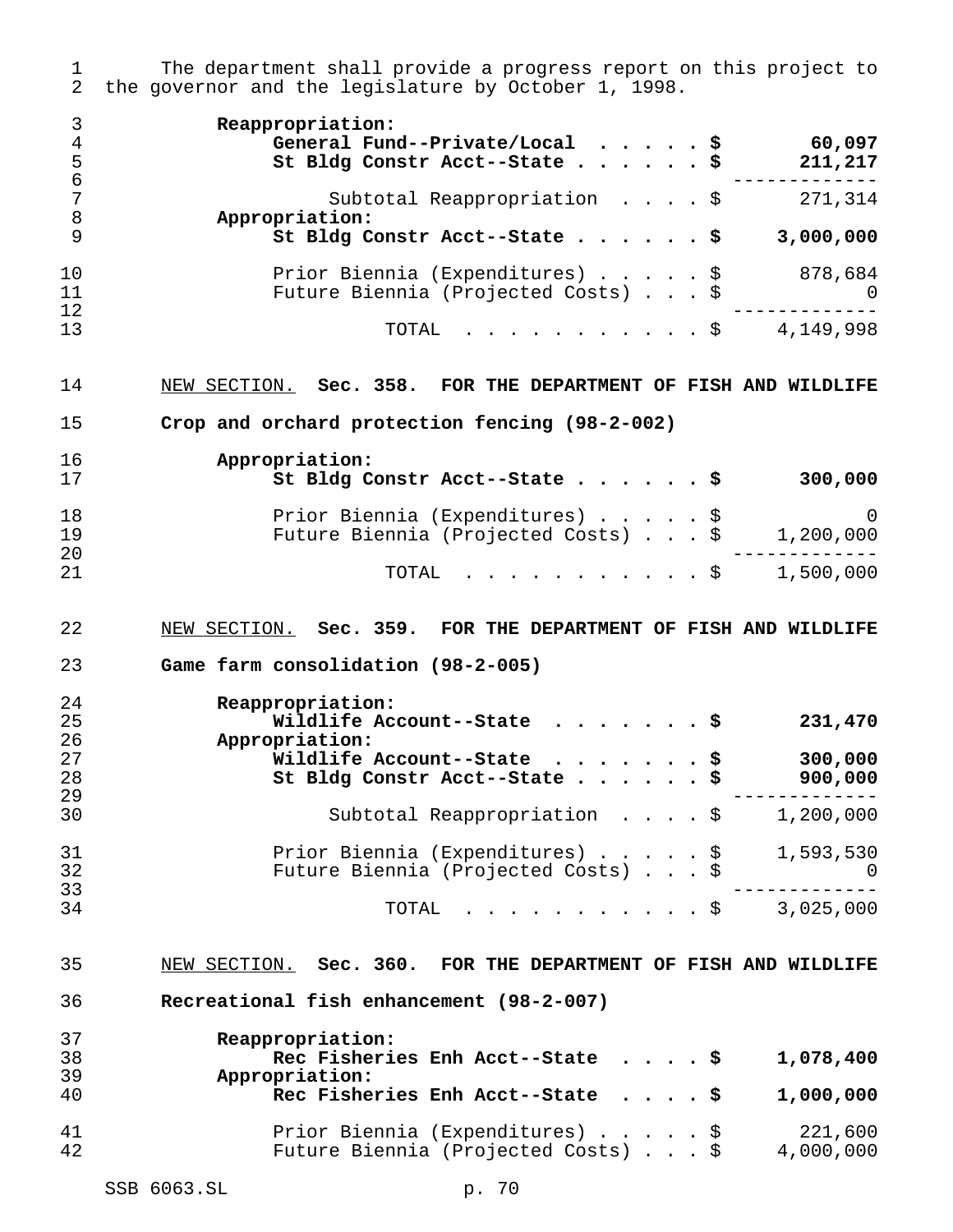------------- TOTAL ...........\$ 6,300,000 NEW SECTION. **Sec. 361. FOR THE DEPARTMENT OF FISH AND WILDLIFE Mitigation projects and dedicated funds (98-2-008) Reappropriation: Spec Wildlife Acct--State ......\$ 42,367 Spec Wildlife Acct-- Private/Local..........\$ 1,197,000** ------------- 10 Subtotal Reappropriation . . . . \$ 1,239,367 **Appropriation: General Fund--Federal ........\$ 4,000,000 General Fund--Private/Local .....\$ 2,500,000 Spec Wildlife Acct--State ......\$ 50,000** ------------- Subtotal Appropriation .....\$ 6,550,000 Prior Biennia (Expenditures).....\$ 4,606,482 Future Biennia (Projected Costs)...\$ 26,260,000 ------------- TOTAL ...........\$ 38,655,849 NEW SECTION. **Sec. 362. FOR THE DEPARTMENT OF FISH AND WILDLIFE Migratory waterfowl habitat acquisition and development (98-2-009) Reappropriation: Wildlife Account--State .......\$ 251,567 Appropriation: Wildlife Account--State .......\$ 500,000** Prior Biennia (Expenditures).....\$ 1,547,733 Future Biennia (Projected Costs)...\$ 2,000,000 ------------- TOTAL ...........\$ 4,299,300 NEW SECTION. **Sec. 363. FOR THE DEPARTMENT OF FISH AND WILDLIFE Columbia River Wildlife Mitigation (98-2-010) Appropriation: Spec Wildlife Acct--Federal .....\$ 6,600,000** Prior Biennia (Expenditures).....\$ 0 Future Biennia (Projected Costs)...\$ 23,200,000 ------------- TOTAL ...........\$ 29,800,000 NEW SECTION. **Sec. 364. FOR THE DEPARTMENT OF FISH AND WILDLIFE Fish passage and habitat improvement (98-2-012)**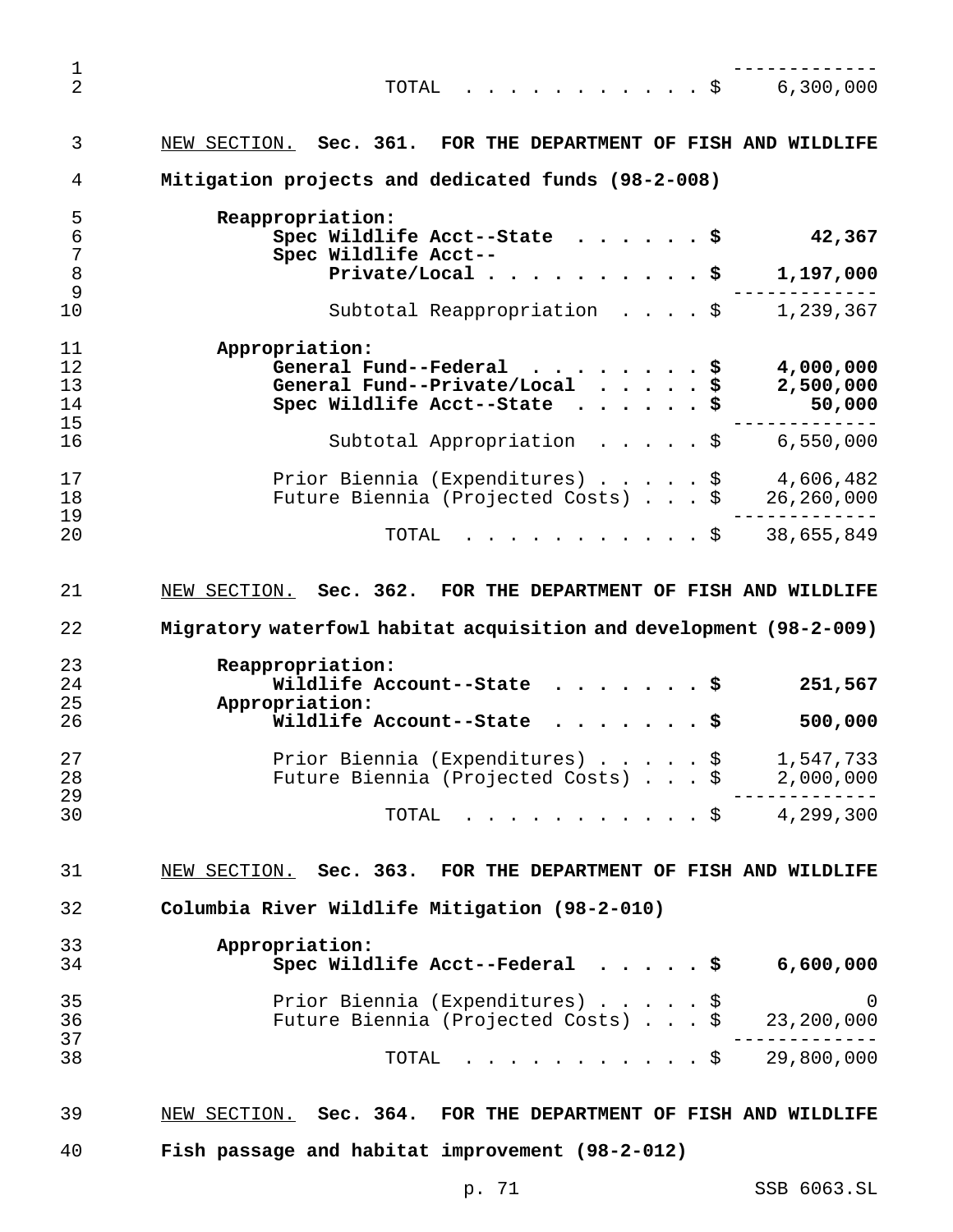| ı<br>$\overline{2}$                                | Appropriation:<br>General Fund--Federal<br>500,000                                                                                                                                                                                                                                                                                                                                                                                                                                                                                                                                                                        |
|----------------------------------------------------|---------------------------------------------------------------------------------------------------------------------------------------------------------------------------------------------------------------------------------------------------------------------------------------------------------------------------------------------------------------------------------------------------------------------------------------------------------------------------------------------------------------------------------------------------------------------------------------------------------------------------|
| 3<br>4                                             | Prior Biennia (Expenditures) \$<br>$\Omega$<br>Future Biennia (Projected Costs) \$<br>700,000                                                                                                                                                                                                                                                                                                                                                                                                                                                                                                                             |
| 5<br>6                                             | 1,200,000<br>TOTAL<br>. \$                                                                                                                                                                                                                                                                                                                                                                                                                                                                                                                                                                                                |
| 7                                                  | NEW SECTION. Sec. 365. FOR THE DEPARTMENT OF FISH AND WILDLIFE                                                                                                                                                                                                                                                                                                                                                                                                                                                                                                                                                            |
| 8                                                  | Deep water slough restoration (98-2-013)                                                                                                                                                                                                                                                                                                                                                                                                                                                                                                                                                                                  |
| 9<br>10<br>11                                      | Appropriation:<br>500,000<br>General Fund--Federal \$<br>General Fund--Private/Local $\cdots$ , $\ddot{\text{s}}$<br>300,000                                                                                                                                                                                                                                                                                                                                                                                                                                                                                              |
| 12<br>13                                           | 800,000<br>Subtotal Appropriation $\ldots$ , $\ddot{\text{s}}$                                                                                                                                                                                                                                                                                                                                                                                                                                                                                                                                                            |
| 14<br>15                                           | Prior Biennia (Expenditures) \$<br>$\Omega$<br>Future Biennia (Projected Costs) \$<br>2,400,000                                                                                                                                                                                                                                                                                                                                                                                                                                                                                                                           |
| 16<br>17                                           | 3,200,000<br>TOTAL<br>. \$                                                                                                                                                                                                                                                                                                                                                                                                                                                                                                                                                                                                |
|                                                    |                                                                                                                                                                                                                                                                                                                                                                                                                                                                                                                                                                                                                           |
| 18<br>19                                           | NEW SECTION. Sec. 366. FOR THE DEPARTMENT OF FISH AND WILDLIFE<br>Clam and oyster beach enhancement (98-2-019)                                                                                                                                                                                                                                                                                                                                                                                                                                                                                                            |
| 20                                                 |                                                                                                                                                                                                                                                                                                                                                                                                                                                                                                                                                                                                                           |
| 21<br>22<br>23                                     | Reappropriation:<br>Aquatic Lands Acct--State \$<br>453,716<br>168,700<br>St Bldg Constr Acct--State \$                                                                                                                                                                                                                                                                                                                                                                                                                                                                                                                   |
| 24                                                 | Subtotal Reappropriation $\cdot \cdot \cdot \cdot$<br>622,416                                                                                                                                                                                                                                                                                                                                                                                                                                                                                                                                                             |
| 25<br>26<br>27                                     | Prior Biennia (Expenditures) \$<br>2,984,947<br>Future Biennia (Projected Costs) \$<br>1,600,000                                                                                                                                                                                                                                                                                                                                                                                                                                                                                                                          |
| 28                                                 | TOTAL \$ 5,207,363                                                                                                                                                                                                                                                                                                                                                                                                                                                                                                                                                                                                        |
| 29                                                 | NEW SECTION. Sec. 367. FOR THE DEPARTMENT OF FISH AND WILDLIFE                                                                                                                                                                                                                                                                                                                                                                                                                                                                                                                                                            |
| 30                                                 | Replace unproductive habitat (98-2-020)                                                                                                                                                                                                                                                                                                                                                                                                                                                                                                                                                                                   |
| 31<br>32                                           | The appropriations in this section are subject to the following<br>conditions and limitations:                                                                                                                                                                                                                                                                                                                                                                                                                                                                                                                            |
| 33<br>34<br>35<br>36<br>37<br>38<br>39<br>40<br>41 | The department is authorized to convey to a qualified<br>(1)<br>purchaser by either or both sale and exchange approximately 1,120 acres<br>in or near the Mission Ridge ski area. The conveyance of these<br>properties shall proceed pursuant to provisions in chapter 77.12 RCW<br>regarding department property. The department is authorized to use the<br>appropriation provided in this section to purchase replacement lands<br>providing similar benefits to wildlife.<br>(2) \$20,000 of the appropriation is provided solely to purchase<br>property that is inaccessible to its current owner as a result of a |
| 42                                                 | previous transaction with the department that provided public access to                                                                                                                                                                                                                                                                                                                                                                                                                                                                                                                                                   |

a lake.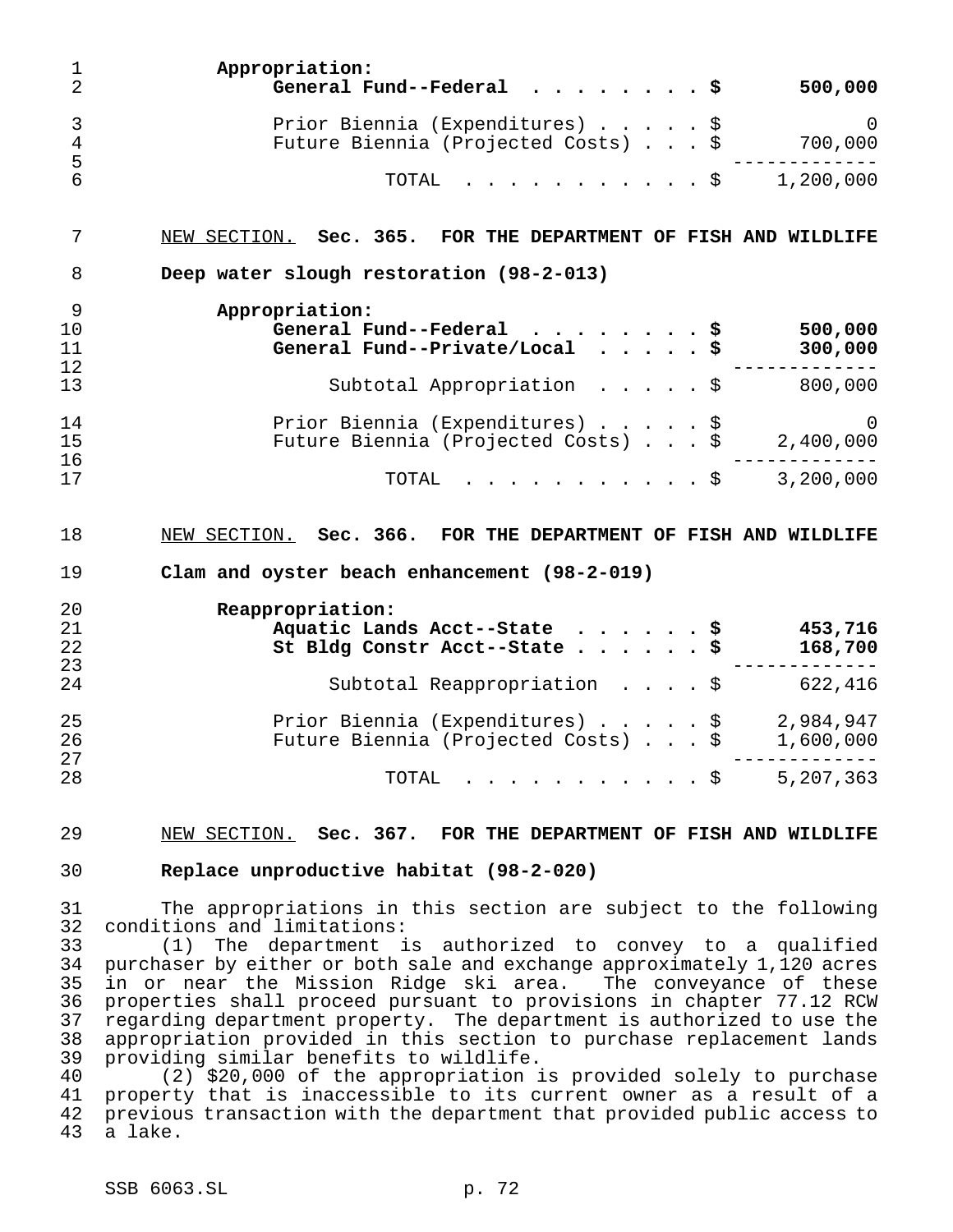(3) The department shall include a proposed acquisition plan for properties proposed for purchase under this program when submitting future requests for appropriation authority.

| 4<br>5         | Appropriation:<br>Wildlife Account--State<br>1,220,000<br>- \$                   |
|----------------|----------------------------------------------------------------------------------|
| 6<br>7<br>8    | Prior Biennia (Expenditures) \$<br>0<br>Future Biennia (Projected Costs) \$<br>0 |
| 9              | TOTAL<br>1,220,000<br>. \$                                                       |
| 10             | NEW SECTION. Sec. 368. FOR THE DEPARTMENT OF NATURAL RESOURCES                   |
| 11             | Irrigation repairs and replacements (98-1-001)                                   |
| 12             | Appropriation:                                                                   |
| 13             | Resources Management Cost Account--                                              |
| 14             | 100,000<br>State $\cdots$<br>\$                                                  |
| 15             | Prior Biennia (Expenditures)<br>397,420<br>\$                                    |
| 16             | Future Biennia (Projected Costs) \$<br>1,600,000                                 |
| 17             |                                                                                  |
| 18             | 2,097,420<br>TOTAL<br>. \$                                                       |
| 19             | NEW SECTION. Sec. 369. FOR THE DEPARTMENT OF NATURAL RESOURCES                   |
|                |                                                                                  |
|                |                                                                                  |
| 20             | Real estate repairs, maintenance, and tenant improvements (98-1-<br>002)         |
|                |                                                                                  |
| 21<br>22       | Appropriation:                                                                   |
| 23             | Resources Management Cost Account--                                              |
| 24             | 677,000<br>State<br>\$                                                           |
|                |                                                                                  |
| 25             | Prior Biennia (Expenditures)<br>691,155<br>\$                                    |
| 26             | Future Biennia (Projected Costs) \$<br>3,150,000                                 |
| 27<br>28       | 4,518,155<br>TOTAL<br>\$                                                         |
|                |                                                                                  |
|                | NEW SECTION. Sec. 370. FOR THE DEPARTMENT OF NATURAL RESOURCES                   |
| 30             | Special lands acquisition: For acquisition of properties within                  |
| 29<br>31       | the Trout Lake wetlands, as described on office of financial management          |
| 32             | unanticipated receipt approval request log number 265.                           |
|                |                                                                                  |
| 33<br>34       | Reappropriation:<br>General Fund--Federal<br>450,000<br>- \$                     |
|                |                                                                                  |
|                | Prior Biennia (Expenditures) \$<br>O                                             |
| 35<br>36<br>37 | Future Biennia (Projected Costs)<br>0                                            |

NEW SECTION. **Sec. 371. FOR THE DEPARTMENT OF NATURAL RESOURCES**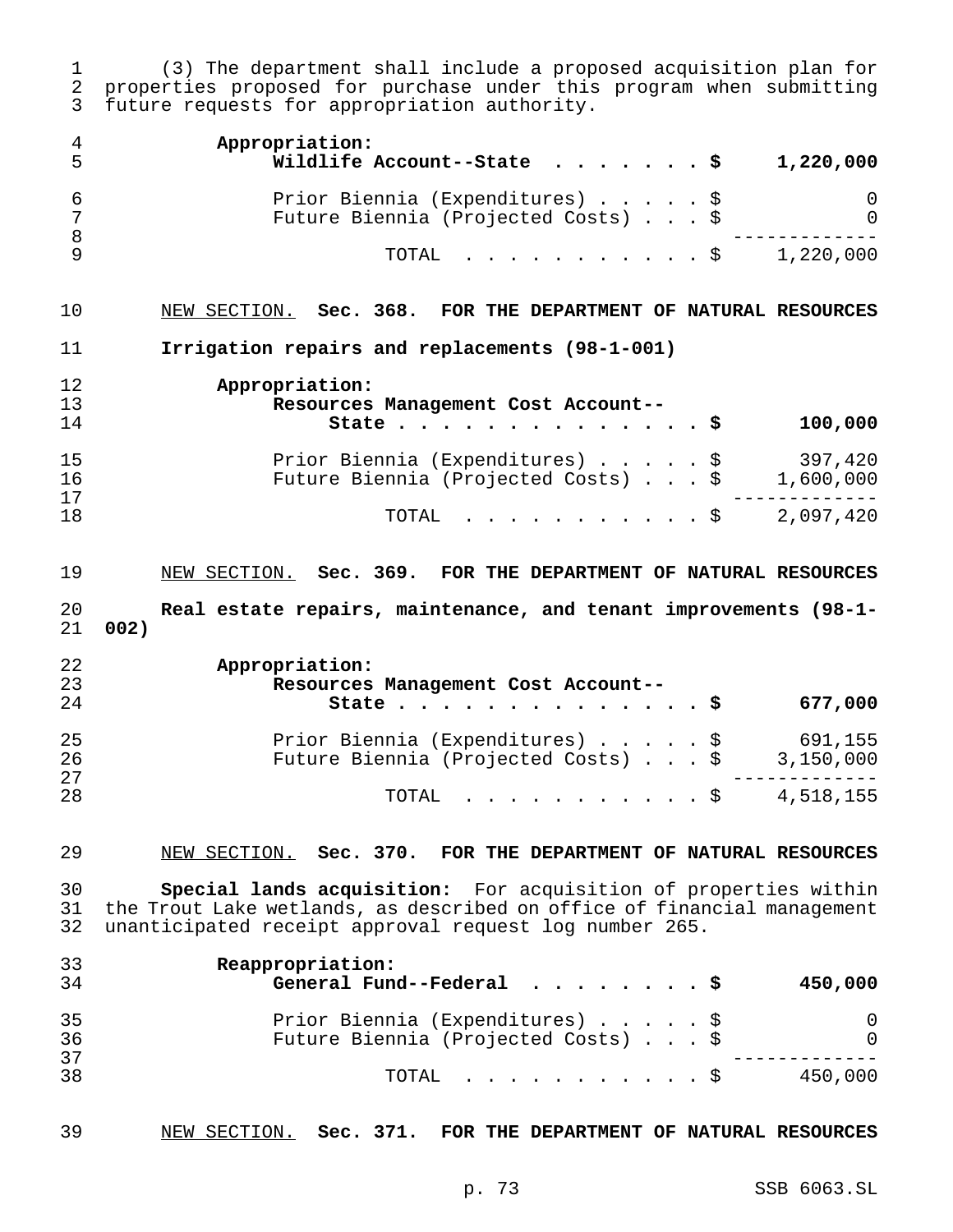**Communication site repair (98-1-003) Appropriation: For Dev Acct--State .........\$ 90,000 Resources Management Cost Account-- State..............\$ 60,000** ------------- Subtotal Appropriation .....\$ 150,000 8 Prior Biennia (Expenditures)......\$ 199,146 Future Biennia (Projected Costs)...\$ 580,000 ------------- TOTAL ...........\$ 929,146 NEW SECTION. **Sec. 372. FOR THE DEPARTMENT OF NATURAL RESOURCES Underground storage tank removal and upgrade (98-1-005) Appropriation: For Dev Acct--State .........\$ 51,120 Resources Management Cost Account-- State..............\$ 142,000** ------------- Subtotal Appropriation .....\$ 193,120 20 Prior Biennia (Expenditures) . . . . \$ 30,000<br>21 Future Biennia (Projected Costs) . . . \$ 102,000 Future Biennia (Projected Costs) . . . \$ 102,000 ------------- TOTAL ...........\$ 325,120 NEW SECTION. **Sec. 373. FOR THE DEPARTMENT OF NATURAL RESOURCES State-wide emergency repairs (98-1-006) Appropriation: For Dev Acct--State .........\$ 18,000 Resources Management Cost Account-- State..............\$ 50,000 St Bldg Constr Acct--State......\$ 30,000** ------------- Subtotal Appropriation .....\$ 98,000 Prior Biennia (Expenditures).....\$ 361,493 Future Biennia (Projected Costs)...\$ 392,000 ------------- TOTAL ...........\$ 851,493 NEW SECTION. **Sec. 374. FOR THE DEPARTMENT OF NATURAL RESOURCES Americans with Disabilities Act compliance (98-1-009) Appropriation: For Dev Acct--State .........\$ 9,000 Resources Management Cost Account-- State..............\$ 25,000** -------------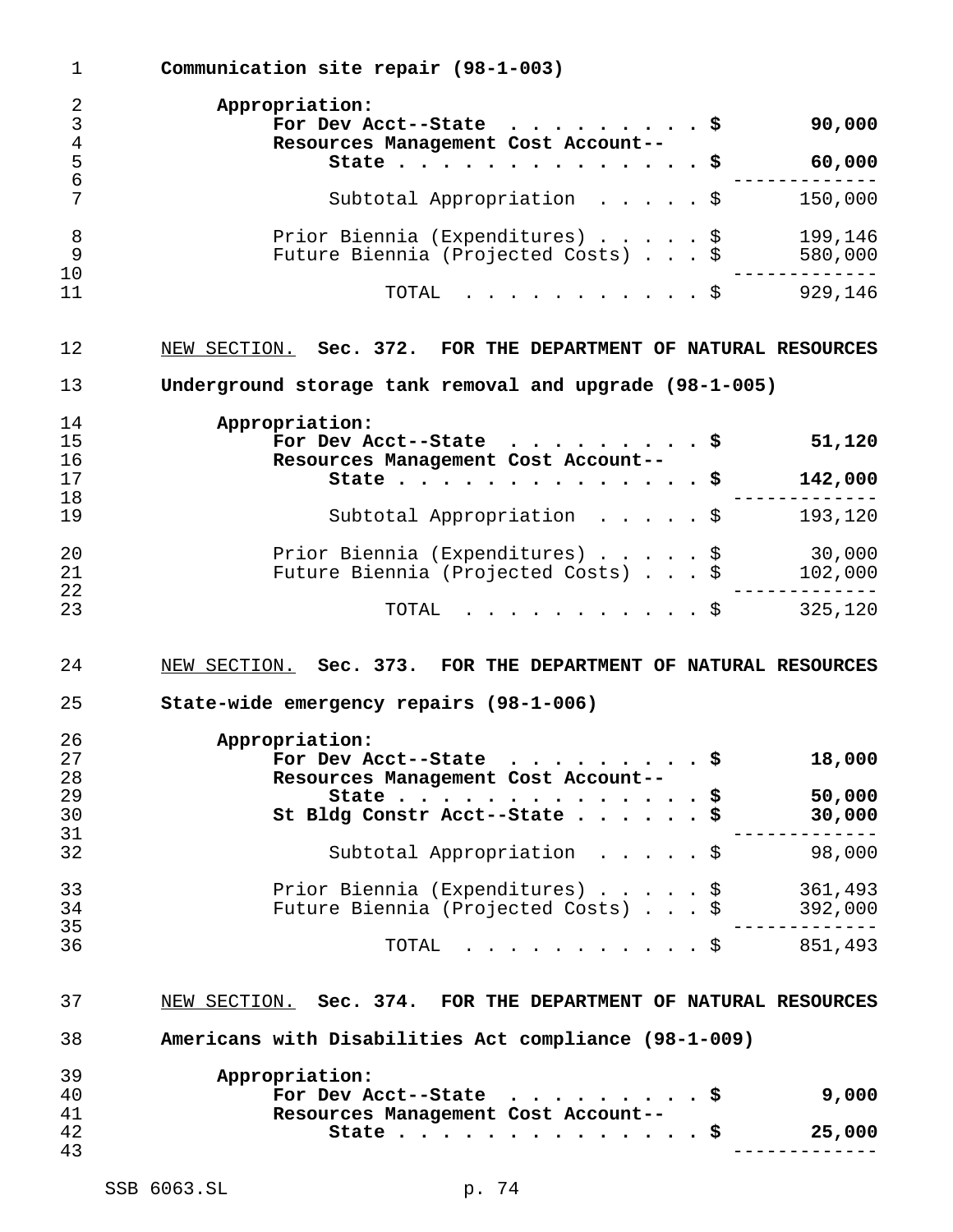|                                  | Subtotal Appropriation $\cdot \cdot \cdot \cdot$ \$<br>34,000                                               |
|----------------------------------|-------------------------------------------------------------------------------------------------------------|
| $\overline{2}$<br>$\mathfrak{Z}$ | Prior Biennia (Expenditures) \$<br>68,285<br>272,000<br>Future Biennia (Projected Costs) \$                 |
| $\bf 4$<br>5                     | $\cdot$ \$ 374,285<br>TOTAL                                                                                 |
| 6                                | NEW SECTION. Sec. 375. FOR THE DEPARTMENT OF NATURAL RESOURCES                                              |
| 7                                | Asbestos removal (98-1-010)                                                                                 |
| 8<br>9<br>10                     | Appropriation:<br>10,800<br>For Dev Acct--State $\ldots$ \$<br>Resources Management Cost Account--          |
| 11                               | 30,000<br>State $\ldots$ $\sharp$                                                                           |
| 12<br>13                         | Subtotal Appropriation $\cdot \cdot \cdot \cdot$<br>40,800                                                  |
| 14<br>15<br>16                   | Prior Biennia (Expenditures) \$<br>0<br>Future Biennia (Projected Costs) \$<br>136,000                      |
| 17                               | $\cdot$ \$ 176,800<br>TOTAL                                                                                 |
| 18                               | NEW SECTION. Sec. 376. FOR THE DEPARTMENT OF NATURAL RESOURCES                                              |
| 19<br>20                         | Natural area preserve and natural resource conservation area<br>management and emergency repairs (98-1-011) |
|                                  | Appropriation:                                                                                              |
|                                  |                                                                                                             |
| 21<br>22                         | St Bldg Constr Acct--State \$<br>350,000                                                                    |
| 23<br>24                         | 590,739<br>Prior Biennia (Expenditures) \$<br>1,400,000<br>Future Biennia (Projected Costs) \$              |
| 25                               |                                                                                                             |
| 26                               | 2,340,739<br>TOTAL<br>. \$                                                                                  |
| 27                               | NEW SECTION. Sec. 377. FOR THE DEPARTMENT OF NATURAL RESOURCES                                              |
| 28                               | Hazardous waste cleanup (98-1-014)                                                                          |
|                                  |                                                                                                             |
| 29<br>30                         | Appropriation:<br>120,000<br>For Dev Acct--State<br>- S                                                     |
| 31                               | 692,547<br>Prior Biennia (Expenditures)<br>- \$                                                             |
| 32                               | Future Biennia (Projected Costs) \$<br>2,000,000                                                            |
| 33                               |                                                                                                             |
| 34                               | $\cdot$ $\cdot$ \$ 2,812,547<br>TOTAL                                                                       |
| 35                               | NEW SECTION. Sec. 378. FOR THE DEPARTMENT OF NATURAL RESOURCES                                              |
| 36<br>37                         | Emergency repairs: Recreation sites (98-1-015)<br>Appropriation:                                            |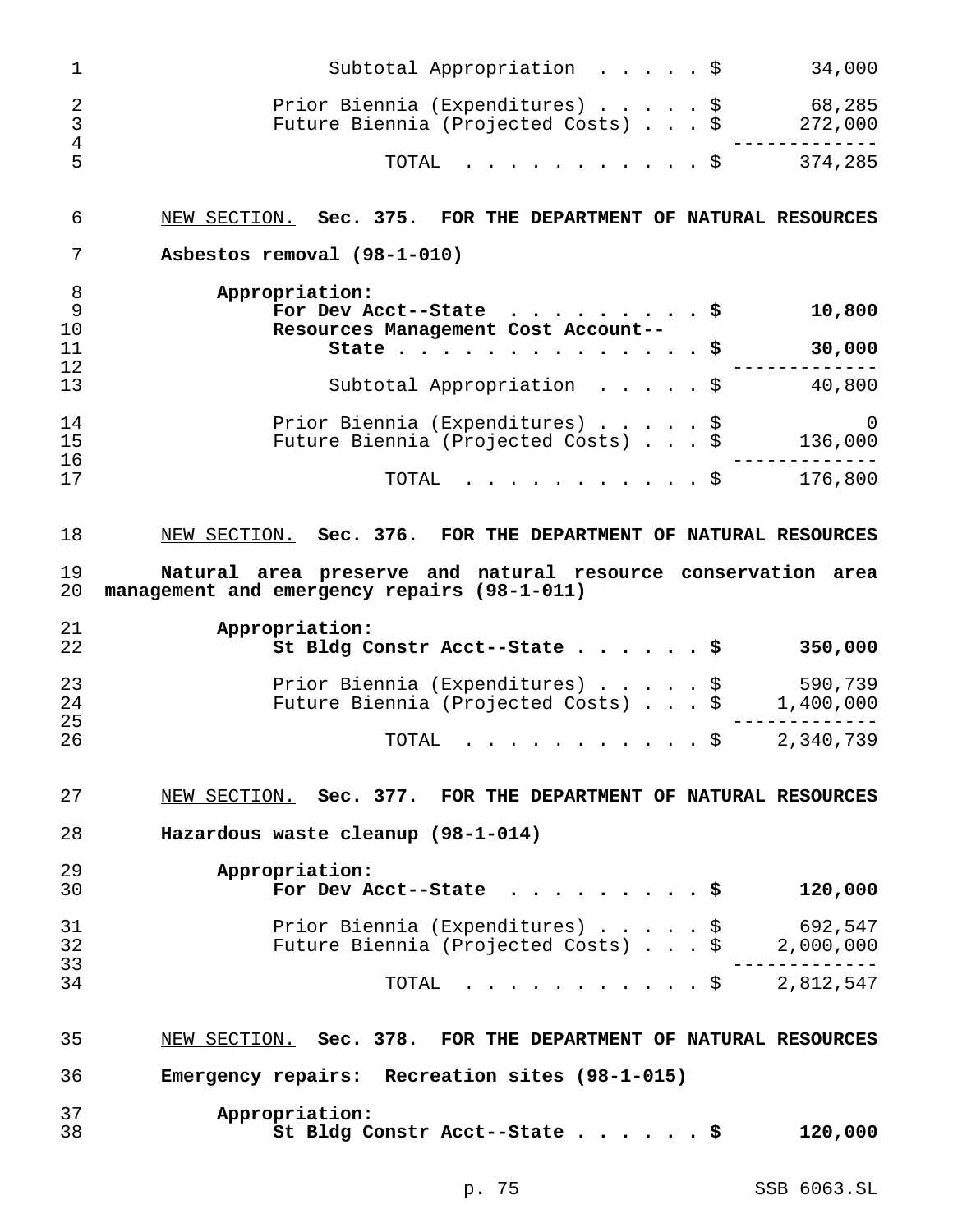| 1<br>$\overline{2}$<br>3 | Prior Biennia (Expenditures) \$<br>Future Biennia (Projected Costs) \$                | 216,299<br>480,000       |
|--------------------------|---------------------------------------------------------------------------------------|--------------------------|
| $\overline{4}$           | TOTAL<br>. \$                                                                         | 816,299                  |
| 5                        | Sec. 379. FOR THE DEPARTMENT OF NATURAL RESOURCES<br>NEW SECTION.                     |                          |
| 6<br>7                   | Natural resource conservation area management plan implementation<br>$(98 - 1 - 012)$ |                          |
| 8<br>9                   | Appropriation:<br>St Bldg Constr Acct--State \$                                       | 400,000                  |
| 10<br>11<br>12           | Prior Biennia (Expenditures) \$<br>Future Biennia (Projected Costs) \$                | 0<br>1,500,000           |
| 13                       | . \$<br>TOTAL                                                                         | 1,900,000                |
| 14                       | NEW SECTION.<br>Sec. 380. FOR THE DEPARTMENT OF NATURAL RESOURCES                     |                          |
| 15                       | Recreation health and safety (98-1-016)                                               |                          |
| 16<br>17                 | Appropriation:<br>St Bldg Constr Acct--State \$                                       | 300,000                  |
| 18<br>19                 | Prior Biennia (Expenditures) \$<br>Future Biennia (Projected Costs) \$                | 556,160<br>1,200,000     |
| 20<br>21                 | . \$<br>TOTAL                                                                         | 2,056,160                |
| 22                       | NEW SECTION.<br>Sec. 381. FOR THE DEPARTMENT OF NATURAL RESOURCES                     |                          |
| 23<br>24                 | Americans with Disabilities Act recreation site improvements (98-<br>$1 - 017$ )      |                          |
| 25<br>26                 | Appropriation:<br>St Bldg Constr Acct--State                                          | 300,000                  |
| 27<br>28                 | Prior Biennia (Expenditures)<br>Future Biennia (Projected Costs)<br>$\cdot$ \$        | 0<br>\$<br>1,200,000     |
| 29<br>30                 | TOTAL                                                                                 | $. \$ 1,500,000$         |
| 31                       | NEW SECTION. Sec. 382. FOR THE DEPARTMENT OF NATURAL RESOURCES                        |                          |
| 32                       | Administrative site preservation (98-1-018)                                           |                          |
| 33<br>34<br>35           | Appropriation:<br>For Dev Acct--State                                                 | 169,000                  |
| 36<br>37                 | Resources Management Cost Account-<br>State<br>St Bldg Constr Acct--State.            | 469,000<br>\$<br>300,000 |
| 38<br>39                 | Subtotal Appropriation \$                                                             | 938,000                  |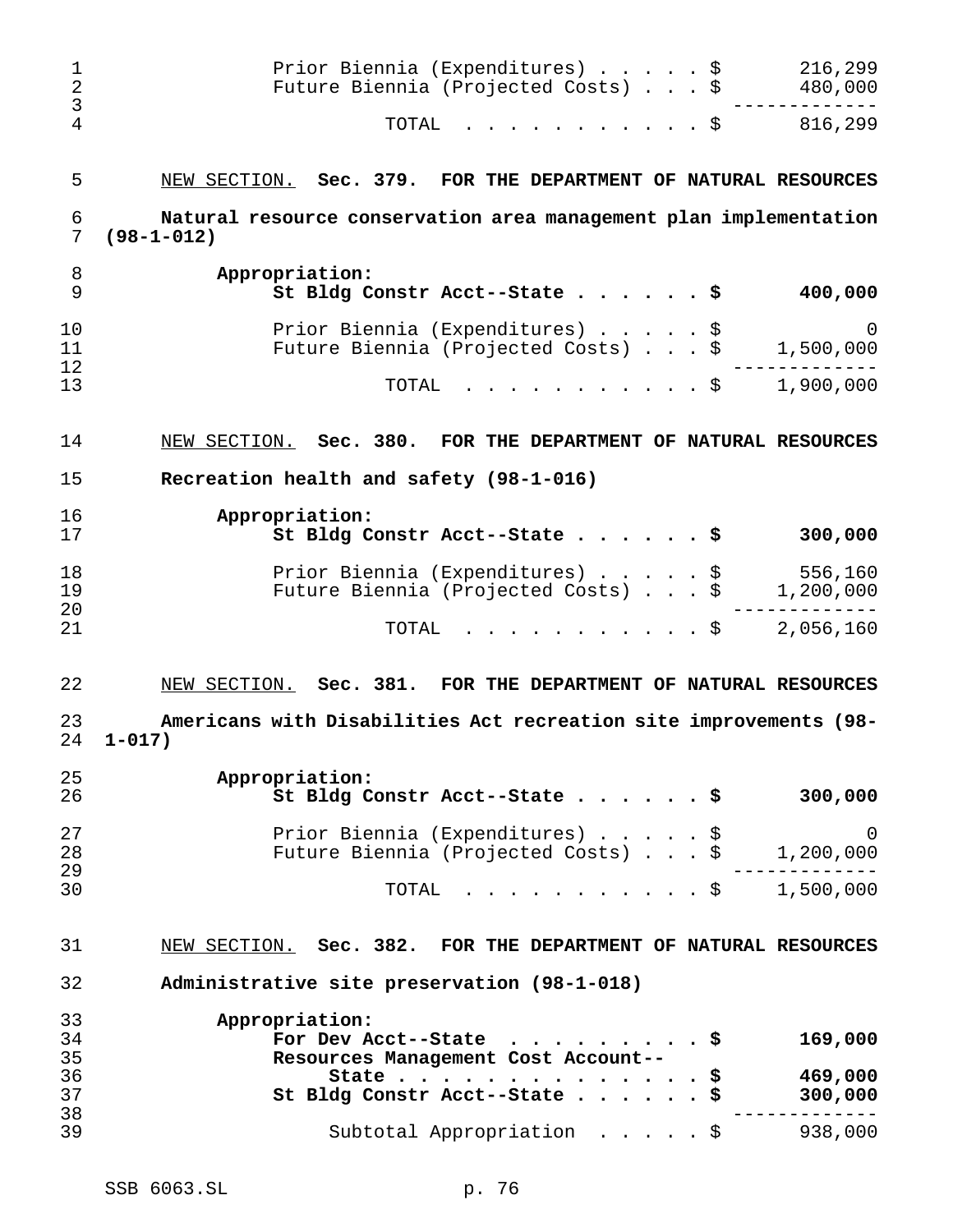|   | Prior Biennia (Expenditures) \$<br>Future Biennia (Projected Costs) $\ldots$ \$ 3,752,000 |  |  |
|---|-------------------------------------------------------------------------------------------|--|--|
| 4 | TOTAL \$ 4,690,000                                                                        |  |  |

## NEW SECTION. **Sec. 383. FOR THE DEPARTMENT OF NATURAL RESOURCES**

#### **Natural resources real property replacement (98-2-002)**

 The appropriation in this section is subject to the following conditions and limitations:

 The appropriation is provided solely for the acquisition of timber lands for the common school trust to replace lands transferred from trust status under section 393 of this act, and for the reasonable costs incurred by the department in acquiring such lands. Lands acquired under this section shall be acquired solely for the benefit of the common school trust.

| 15<br>16 | Appropriation:<br>Nat Res Prop Repl Acct--State $\cdot \cdot \cdot$<br>3,000,000  |
|----------|-----------------------------------------------------------------------------------|
| 17<br>18 | Prior Biennia (Expenditures) \$ 35,354,155<br>Future Biennia (Projected Costs) \$ |
| 19<br>20 | TOTAL $\ldots$ , $\ldots$ , $\ldots$ , $\frac{1}{5}$ 38,354,155                   |

 NEW SECTION. **Sec. 384.** The department of natural resources shall include a proposed acquisition plan for properties proposed for purchase under the land bank and natural resources real property replacement programs when submitting future requests for appropriation authority for the programs.

NEW SECTION. **Sec. 385. FOR THE DEPARTMENT OF NATURAL RESOURCES**

**Right of way acquisition (98-2-005)**

| 28       | Appropriation:                                               |
|----------|--------------------------------------------------------------|
| 29       | 409,000<br>For Dev Acct--State $\ldots$ \$                   |
| 30       | Resources Management Cost Account--                          |
| 31       | 983,000<br>State $\frac{1}{9}$                               |
| 32       |                                                              |
| 33       | Subtotal Appropriation $\ldots$ , $\frac{1}{5}$<br>1,392,000 |
| 34       | Prior Biennia (Expenditures) \$<br>1,505,807                 |
| 35       | Future Biennia (Projected Costs) \$<br>6,050,000             |
| 36<br>37 |                                                              |
|          | 8,947,807<br>TOTAL $\ldots$ $\frac{1}{5}$                    |

NEW SECTION. **Sec. 386. FOR THE DEPARTMENT OF NATURAL RESOURCES**

- **Communication site construction (98-2-006)**
- **Appropriation:**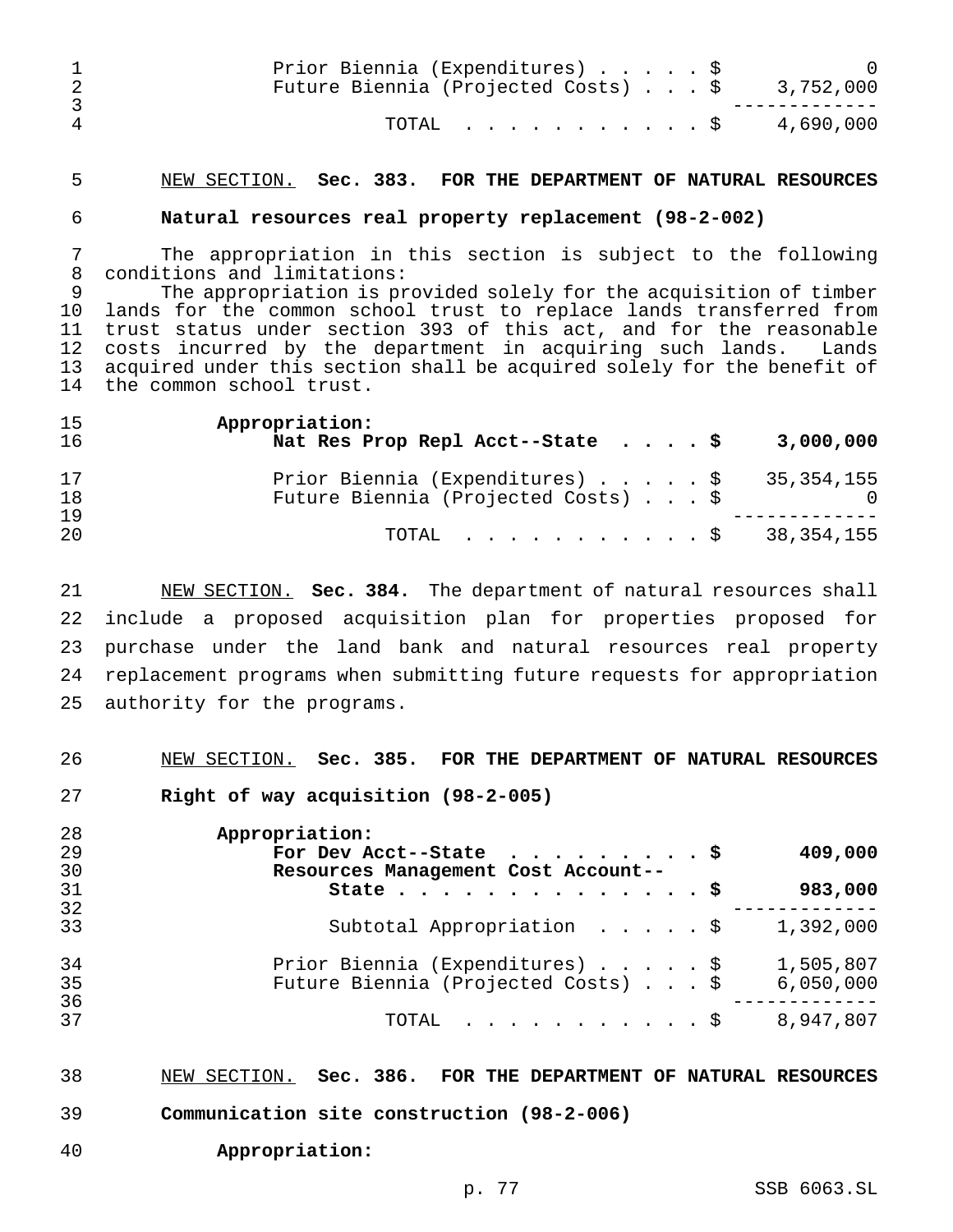**For Dev Acct--State .........\$ 410,000 Resources Management Cost Account-- State..............\$ 150,000** ------------- Subtotal Appropriation .....\$ 560,000 6 Prior Biennia (Expenditures)......\$ 474,561<br>7 Future Biennia (Projected Costs)...\$ 1,980,000 Future Biennia (Projected Costs) . . . \$ 1,980,000 ------------- TOTAL ...........\$ 3,014,561 NEW SECTION. **Sec. 387. FOR THE DEPARTMENT OF NATURAL RESOURCES Irrigation development (98-2-010) Appropriation: Resources Management Cost Account-- State..............\$ 300,000** Prior Biennia (Expenditures).....\$ 687,003 Future Biennia (Projected Costs)...\$ 2,000,000 ------------- 18 TOTAL . . . . . . . . . \$ 2,987,003 NEW SECTION. **Sec. 388. FOR THE DEPARTMENT OF NATURAL RESOURCES Minor works: Programmatic (98-2-011)** The appropriation in this section is subject to the following conditions and limitations: The appropriation shall support the detailed list of projects maintained by the office of financial management. **Appropriation: For Dev Acct--State .........\$ 258,840 Resources Management Cost Account-- State..............\$ 719,000 St Bldg Constr Acct--State......\$ 300,000** ------------- Subtotal Appropriation .....\$ 1,277,840 Prior Biennia (Expenditures).....\$ 993,577 Future Biennia (Projected Costs)...\$ 7,811,540 ------------- 35 TOTAL . . . . . . . . . \$ 10,082,957 NEW SECTION. **Sec. 389. FOR THE DEPARTMENT OF NATURAL RESOURCES Mineral resource testing (98-2-012) Appropriation: For Dev Acct--State .........\$ 18,000 Resources Management Cost Account-- State..............\$ 10,000** ------------- Subtotal Appropriation .....\$ 28,000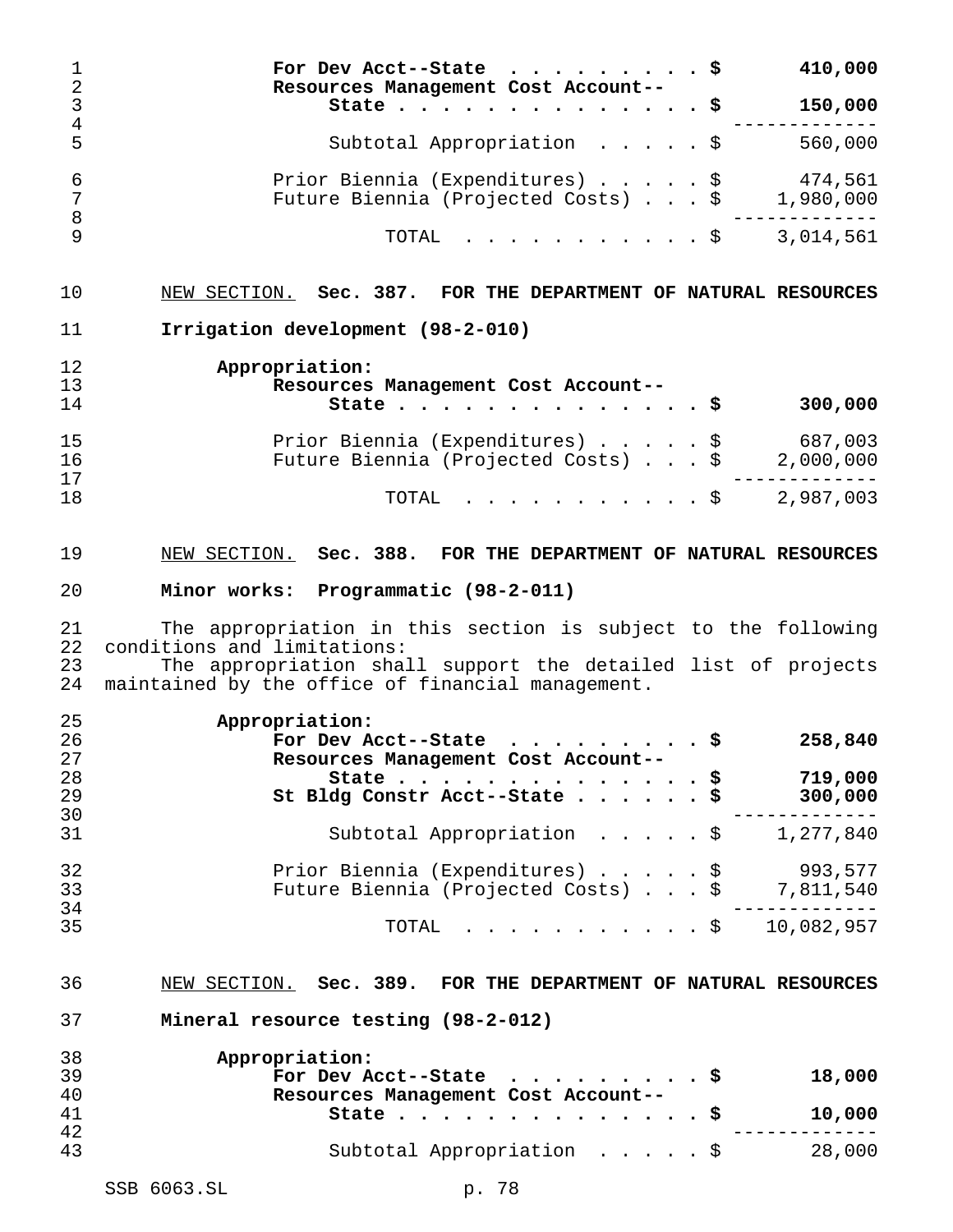| 1<br>$\overline{2}$<br>$\mathsf{3}$                                  | Prior Biennia (Expenditures) \$<br>Future Biennia (Projected Costs) \$                                                                                                                                                                                                                                                                                                                                                                                                          |                       | 20,000<br>175,000                                                                                                         |
|----------------------------------------------------------------------|---------------------------------------------------------------------------------------------------------------------------------------------------------------------------------------------------------------------------------------------------------------------------------------------------------------------------------------------------------------------------------------------------------------------------------------------------------------------------------|-----------------------|---------------------------------------------------------------------------------------------------------------------------|
| $\overline{4}$                                                       | TOTAL<br>. \$                                                                                                                                                                                                                                                                                                                                                                                                                                                                   |                       | 223,000                                                                                                                   |
| 5                                                                    | NEW SECTION. Sec. 390. FOR THE DEPARTMENT OF NATURAL RESOURCES                                                                                                                                                                                                                                                                                                                                                                                                                  |                       |                                                                                                                           |
| 6                                                                    | Commercial development: Local improvement districts (98-2-013)                                                                                                                                                                                                                                                                                                                                                                                                                  |                       |                                                                                                                           |
| 7<br>$\, 8$<br>9                                                     | Appropriation:<br>Resources Management Cost Account--<br>State $\cdots$                                                                                                                                                                                                                                                                                                                                                                                                         | . \$                  | 200,000                                                                                                                   |
| 10<br>11<br>12                                                       | Prior Biennia (Expenditures) \$<br>Future Biennia (Projected Costs) \$                                                                                                                                                                                                                                                                                                                                                                                                          |                       | 650,568<br>1,000,000                                                                                                      |
| 13                                                                   | TOTAL<br>. \$                                                                                                                                                                                                                                                                                                                                                                                                                                                                   |                       | 1,850,568                                                                                                                 |
| 14                                                                   | *NEW SECTION. Sec. 391. FOR THE DEPARTMENT OF NATURAL RESOURCES                                                                                                                                                                                                                                                                                                                                                                                                                 |                       |                                                                                                                           |
| 15                                                                   | Aquatic lands enhancement grants (98-2-014)                                                                                                                                                                                                                                                                                                                                                                                                                                     |                       |                                                                                                                           |
| 16<br>17<br>18<br>19<br>20<br>21                                     | The appropriation in this section is subject to the following<br>conditions and limitations:<br>(1) The following phase 1 projects are eligible for funding from<br>the reappropriation in this section.<br>(2) The following phase 2 projects are eligible for grant funding<br>from the new appropriation in this section in the amounts indicated:                                                                                                                           |                       |                                                                                                                           |
| 22                                                                   | Phase 1                                                                                                                                                                                                                                                                                                                                                                                                                                                                         |                       |                                                                                                                           |
| 23<br>24<br>25<br>26<br>27<br>28<br>29<br>30<br>31<br>32<br>33<br>34 | Alki/Harbor/Duwamish Corridor, City of Seattle<br>ASARCO, Town of Ruston<br>Cape Flattery, Makah Tribe<br>Columbia River Renaissance, City of Vancouver<br>Columbia River Trail, East Wenatchee<br>Columbia River Trail Phase 2, LOOP Coalition<br>Cooperative Environmental Education, North<br>Mason School District<br>Duckabush River, Jefferson County<br>Latah Creek, City of Spokane<br>Little Spokane River, Spokane County<br>Odyssey Maritime Museum, Port of Seattle | ななな<br>\$<br>\$<br>\$ | 200,000<br>100,000<br>200,000<br>2,800,000<br>100,000<br>400,000<br>300,000<br>350,000<br>300,000<br>300,000<br>1,000,000 |
| 35<br>36<br>37<br>38<br>39<br>40                                     | Raymond Waterfront Park, City of Raymond<br>Seattle Aquarium, City of Seattle<br>South Lake Union, City of Seattle<br>Statewide Competitive Small Grant Program<br>Stevenson Waterfront Park, Port of Skamania                                                                                                                                                                                                                                                                  |                       | 200,000<br>300,000<br>200,000<br>500,000<br>75,000                                                                        |
| 41<br>42                                                             | Total<br>Phase 2                                                                                                                                                                                                                                                                                                                                                                                                                                                                | \$                    | 7,325,000                                                                                                                 |
| 43<br>44<br>45<br>46                                                 | Department of Natural Resources Natural<br>Heritage, Chehalis River Surge Plain<br>Trail<br>State Parks, Rocky Reach Trailway                                                                                                                                                                                                                                                                                                                                                   | 55<br>55              | 128,475<br>200,000                                                                                                        |

p. 79 SSB 6063.SL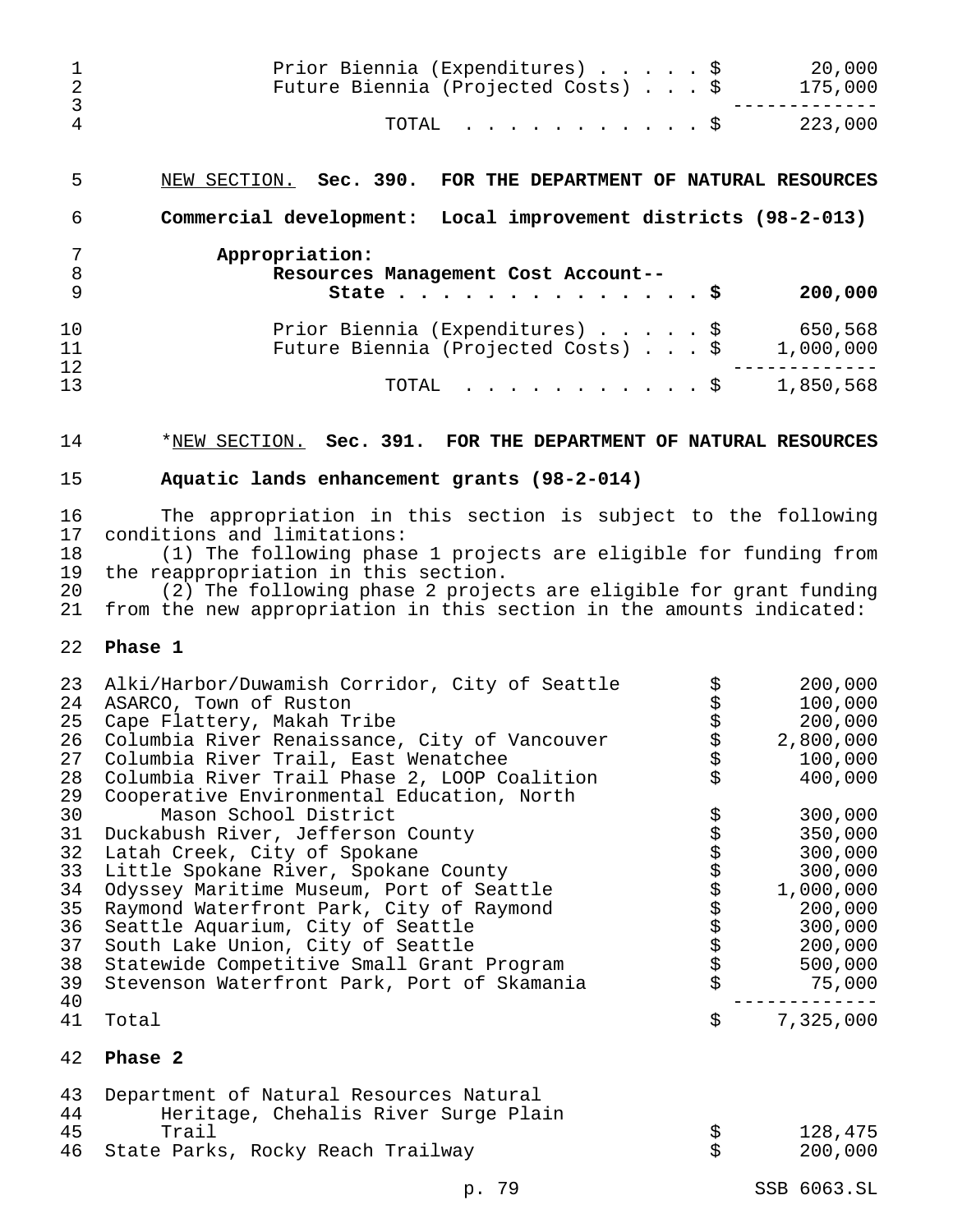| 1<br>2<br>3                                                                      | City of Woodinville, Wilmot Park<br>City of Seattle, South Lake Union<br>City of Port Angeles, Centennial Trail                                                                                                                                                                                                                                                                                                                                                                                                                                                                                                                                                                                                                                                                                                                                                                                             | \$<br>\$                   | 200,000<br>75,000<br>148,300                                                                    |
|----------------------------------------------------------------------------------|-------------------------------------------------------------------------------------------------------------------------------------------------------------------------------------------------------------------------------------------------------------------------------------------------------------------------------------------------------------------------------------------------------------------------------------------------------------------------------------------------------------------------------------------------------------------------------------------------------------------------------------------------------------------------------------------------------------------------------------------------------------------------------------------------------------------------------------------------------------------------------------------------------------|----------------------------|-------------------------------------------------------------------------------------------------|
| 4<br>5<br>6<br>$\overline{7}$<br>$\,8\,$<br>9<br>10<br>11<br>12<br>13            | Metropolitan Park District of Tacoma,<br>Dickman Mill Park<br>Snohomish County, Thomas' Eddy Trail<br>City of Mount Vernon, Edgewater Park Extension<br>Peninsula College, Fierro Marine Lab Exhibitry<br>Jefferson County, Larry Scott Memorial Park<br>Snohomish County, Drainage District #6<br>City of Poulsbo, Nelson Property Acquisition<br>Kitsap County, Old Mill Site Acquisition<br>Padilla Bay National Estuarine Reserve, Exhibitry                                                                                                                                                                                                                                                                                                                                                                                                                                                            | to to to to to to to to to | 1,000,000<br>75,000<br>312,000<br>26,800<br>134,650<br>841,000<br>253,000<br>300,000<br>150,000 |
| 14<br>15<br>16<br>17<br>18<br>19<br>20                                           | North Mason School District, Hood Canal Watershed<br>Program, Sweetwater Creek<br>Port of Whitman County, Snake River Trail<br>Snohomish County, Lake Cassidy Boardwalk<br>Makah Tribe, Shi Shi Access<br>City of Seattle, Alki Beach Trail<br>City of Seattle, The Seattle Aquarium                                                                                                                                                                                                                                                                                                                                                                                                                                                                                                                                                                                                                        | らさらさ                       | 160,000<br>238,779<br>29,882<br>167,110<br>300,000                                              |
| 21<br>22<br>23                                                                   | Mountains to Sound<br>Vashon Park District, Jensen Point Small<br>Craft Center                                                                                                                                                                                                                                                                                                                                                                                                                                                                                                                                                                                                                                                                                                                                                                                                                              | \$<br>\$                   | 279,004<br>104,306                                                                              |
| 24<br>25<br>26<br>27<br>28<br>29<br>30                                           | City of Medical Lake, Waterfront Trail<br>Interpretive System<br>Pacific County, Naselle Boat Launch Improvement<br>State Parks, Fort Canby State Park Beard's Hollow<br>City of Washougal, Sandy Swimming Hole<br>City of Chelan, North Shore Pathway<br>Port of Seattle, Odyssey Maritime Museum                                                                                                                                                                                                                                                                                                                                                                                                                                                                                                                                                                                                          | ちょうさ                       | 8,750<br>77,500<br>101,760<br>39,045<br>\$<br>225,000                                           |
| 31<br>32<br>33                                                                   | Phase 2<br>City of Everett, Narbeck Wetland Park                                                                                                                                                                                                                                                                                                                                                                                                                                                                                                                                                                                                                                                                                                                                                                                                                                                            | \$<br>\$                   | 1,000,000<br>300,000                                                                            |
| 34                                                                               | Total                                                                                                                                                                                                                                                                                                                                                                                                                                                                                                                                                                                                                                                                                                                                                                                                                                                                                                       | \$                         | 6,875,361                                                                                       |
| 35<br>36<br>37<br>38<br>39<br>40<br>41<br>42<br>43<br>44<br>45<br>46<br>47<br>48 | (3) Grant funding from the new appropriation shall be distributed<br>based on the order in which projects are ready to proceed,<br>determined by the department, and the availability of funds.<br>(4) No moneys from the appropriations in this section may be spent<br>on the Rocky Reach trailway project until an agreement with affected<br>property owners has been reached.<br>(5) The department shall submit a list of recommended projects to<br>be funded from the aquatic lands enhancement account in the 1999-2001<br>The list shall result from a competitive grants<br>capital budget.<br>program developed by the department based upon, at a minimum:<br>uniform criteria for the selection of projects and awarding of grants<br>for up to fifty percent of the total project cost; local community<br>support for the project; and a state-wide geographic distribution of<br>projects. |                            | as<br>A                                                                                         |
| 49<br>50                                                                         | Reappropriation:<br>Aquatic Lands Acct--State                                                                                                                                                                                                                                                                                                                                                                                                                                                                                                                                                                                                                                                                                                                                                                                                                                                               | . \$                       | 3,756,817                                                                                       |

| 51<br>52       | Appropriation:<br>Aquatic Lands Acct--State \$<br>6,000,000                                    |
|----------------|------------------------------------------------------------------------------------------------|
| 53<br>54<br>55 | Prior Biennia (Expenditures) \$ 8,086,566<br>Future Biennia (Projected Costs) \$<br>22,000,000 |
| 56             | TOTAL $\ldots$ , $\ldots$ , $\ldots$ , $\frac{1}{2}$ 39,843,383                                |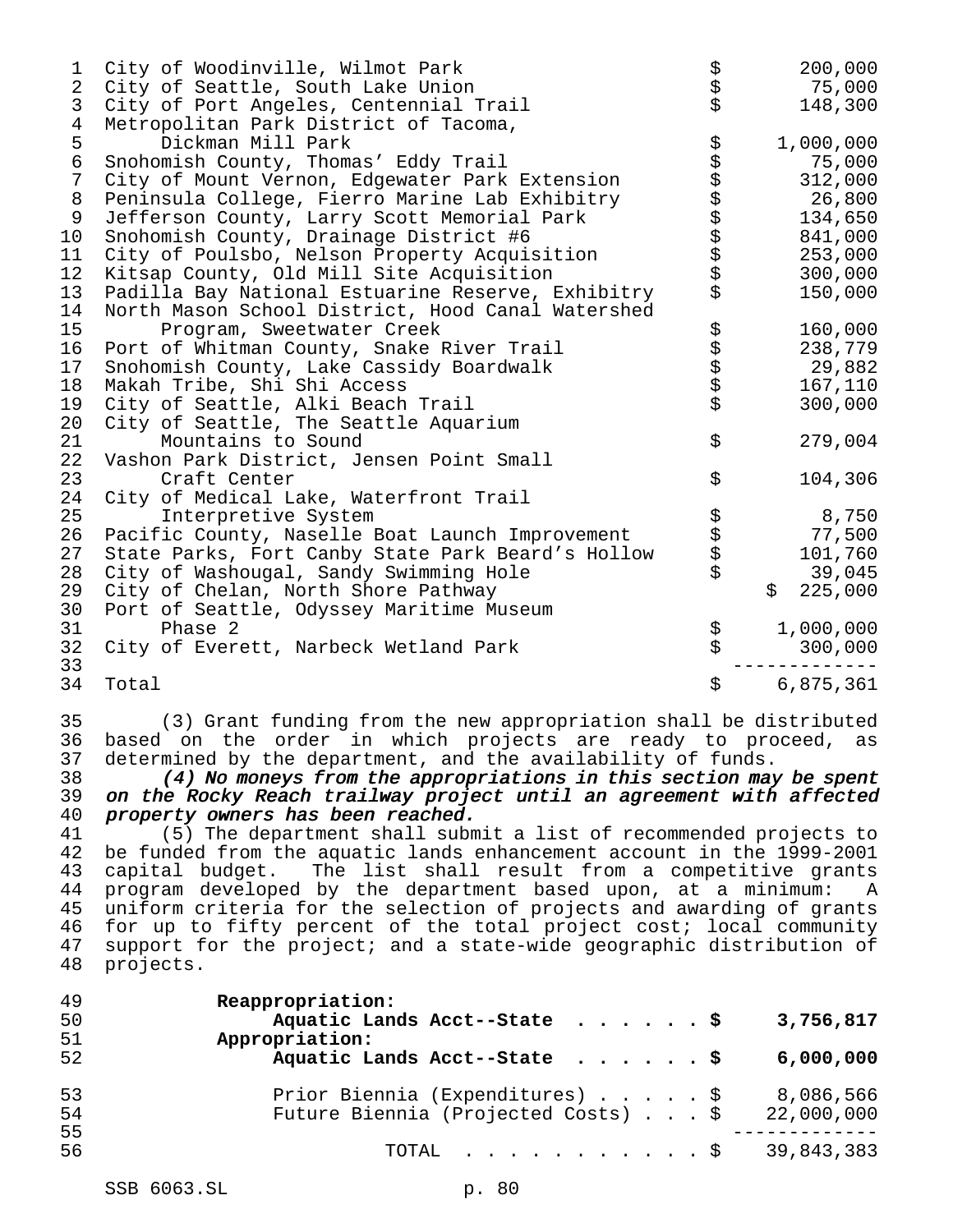**\*Sec. 391 was partially vetoed. See message at end of chapter.**

 NEW SECTION. **Sec. 392. FOR SPECIAL LAND PURCHASES AND COMMON SCHOOL CONSTRUCTION**

## **Special land purchases and common school construction (98-2-015)**

5 The appropriation in this section is subject to the following<br>6 conditions and limitations: conditions and limitations:

 (1) The appropriation is provided to the department of natural resources solely for the purposes of transferring from trust status certain trust lands of state-wide significance to state park, wildlife habitat, natural area preserve, natural resources conservation area, open space, or recreation purposes, acquiring replacement timber trust lands, and providing funding for common school construction.

 (2) The appropriation in this section is provided solely for the transfer of the following list of trust properties to the identified agency:

 (a) Iron Horse/Bandera, King county, to the state parks and recreation commission;

 (b) Kitsap Forest, Kitsap county, to the department of natural resources for natural area preserve purposes;

 (c) Upper Sultan Basin, Snohomish county, to the department of natural resources for natural resource conservation area purposes;

 (d) West Tiger Mountain, King county, to the department of natural resources for natural resource conservation area purposes.

 The department shall transfer the first trust property and then allocate the remaining funds to the remaining properties in roughly equal shares.

 (3) Land and timber transferred under this section shall be appraised and transferred at full market value. The department of natural resources shall attempt to maintain a minimum aggregate ratio of 85:15 timber-to-land value in these transactions. The value of the timber transferred shall be deposited by the department of natural resources in the same manner as timber revenues from other common school trust lands, except that no deduction shall be made for the resource management cost account. The value of the land transferred, not to exceed \$3,000,000, shall be deposited in the natural resources real property replacement account to be used for the acquisition of replacement timber lands solely to benefit the common school trust.

 (4) All reasonable costs incurred by the department of natural resources to implement this section may be paid out of this appropriation, except that the costs of acquiring replacement timber lands shall be paid out of appropriations from the natural resources 42 real property replacement account.<br>43 (5) The department shall use

 (5) The department shall use intergrant exchanges between common school and other trust lands of equal value to effect the purposes of this section if the exchange is in the interest of each trust, as determined by the board of natural resources.

 (6) The department of natural resources and receiving agencies shall work in good faith to carry out the intent of this section. However, the board of natural resources or a receiving agency may reject a transfer of property if it is determined that the transfer is not in the interest of either the common school trust or the receiving agency.

 (7) On June 30, 1999, the state treasurer shall transfer all remaining uncommitted funds from this appropriation to the common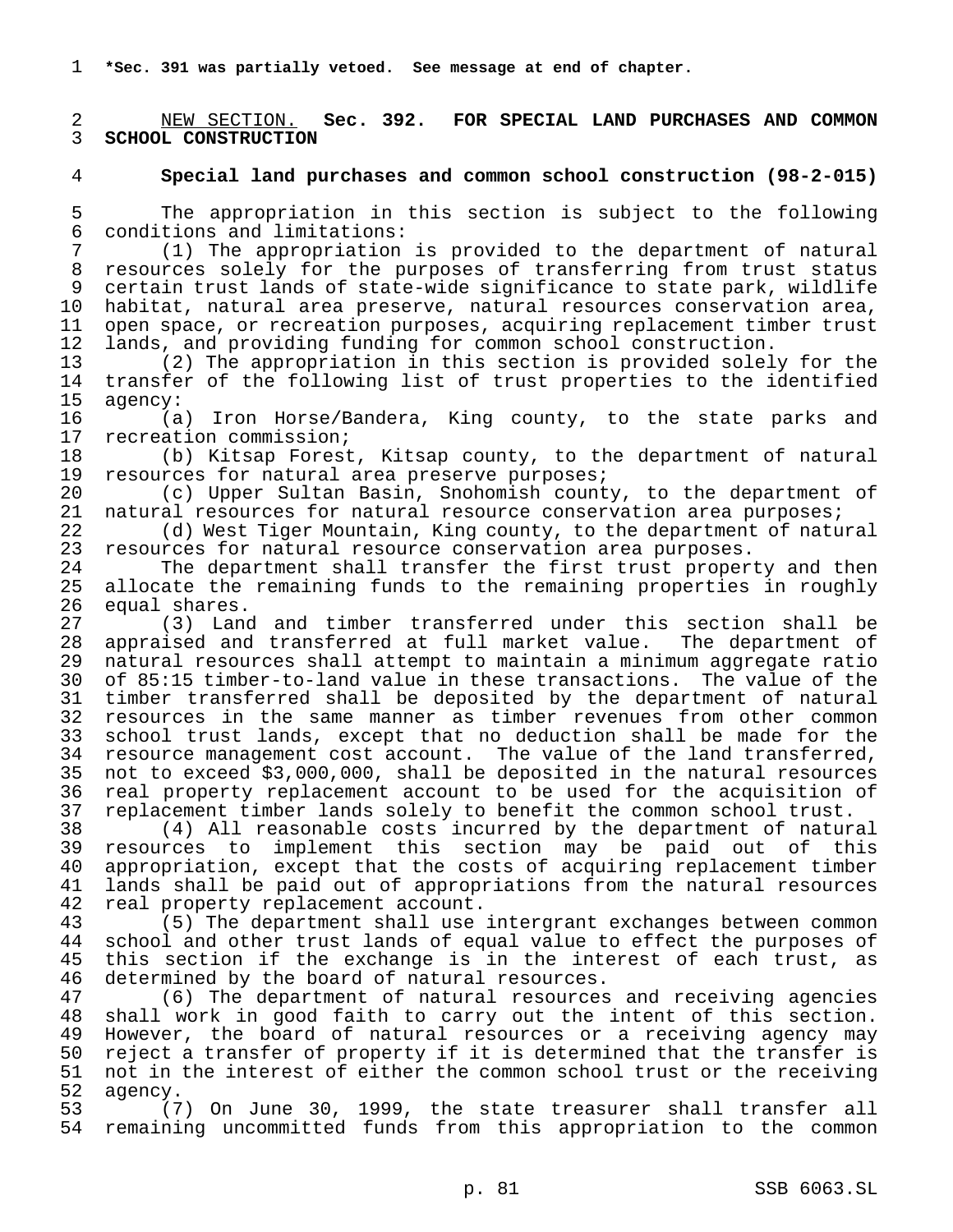school construction fund and the appropriation in this section shall be reduced by an equivalent amount.

|     | Appropriation:<br>St Bldg Constr Acct $\frac{1}{5}$ 34,500,000                                |  |
|-----|-----------------------------------------------------------------------------------------------|--|
| -5. | Prior Biennia (Expenditures) \$ 0<br>Future Biennia (Projected Costs) $\ldots$ \$ 132,000,000 |  |
|     | TOTAL $\ldots$ \$ 166,500,000                                                                 |  |

NEW SECTION. **Sec. 393. FOR THE DEPARTMENT OF NATURAL RESOURCES**

### **Jobs for the Environment (98-2-009)**

 The appropriations in this section are subject to the following 12 conditions and limitations:<br>13 (1) The appropriations

 $(1)$  The appropriations shall be used solely for the jobs for the environment program to achieve the following goals:

 (a) Restore and protect watersheds to benefit anadromous fish 16 stocks, including critical or depressed stocks as determined by the<br>17 department of fish and wildlife; department of fish and wildlife;

 (b) Conduct watershed restoration and protection projects primarily on state lands in coordination with federal, local, tribal, 20 and private sector efforts; and

 (c) Create market wage jobs with benefits in environmental restoration for displaced workers in rural natural resource impact areas, as defined under RCW 43.31.601(2).

 $(2)$  Except as provided in subsection  $(5)$  of this section, the appropriations are solely for projects selected by the department of natural resources, in consultation with an interagency task force consisting of the department of fish and wildlife, other appropriate state agencies, tribal governments, local governments, the federal government, labor and other interested stakeholders. In recommending projects for funding the task force shall use the following criteria: (a) The extent to which the project, using best available science,

32 addresses habitat factors limiting fish and wildlife populations;<br>33 (b) The number, duration and quality of jobs to be created (b) The number, duration and quality of jobs to be created or 34 retained by the project for displaced workers in natural resource<br>35 impact areas; impact areas;

 (c) The extent to which the project will help avoid the listing of threatened or endangered species or provides for the recovery of species already listed;

 (d) The extent to which the project will augment existing federal, state, tribal or local watershed planning efforts or completed watershed restoration and conservation plans;

(e) The cost effectiveness of the project;

43 (f) The availability of matching funds; and<br>44 (g) The demonstrated ability of the project s

 $(q)$  The demonstrated ability of the project sponsors to administer the project.

 (3) Funds expended shall be used for specific projects and not for ongoing operational costs. Eligible projects include, but are not limited to, closure or improvement of forest roads, repair of culverts, cleanup of stream beds, removal of fish barriers, installation of fish screens, fencing of streams, and construction and planting of fish cover. Funds may also be expended for planning, design, engineering, and monitoring of eligible projects.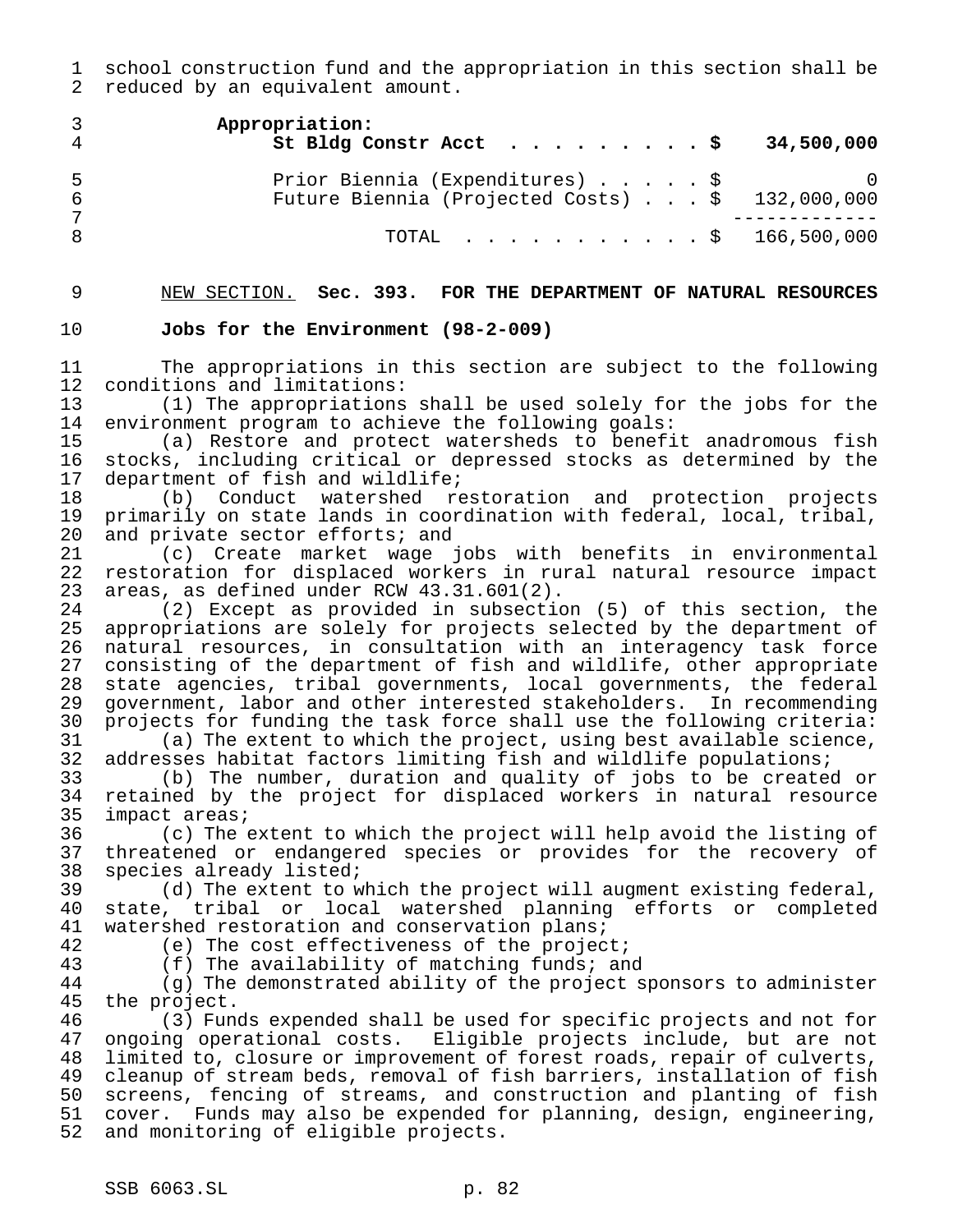(4) The department of natural resources and the department of fish and wildlife, in consultation with the office of financial management and other appropriate agencies, shall report to the appropriate committees of the legislature by January 1, 1998, and January 1, 1999, 5 on the results of expenditures from the appropriations.<br>6 (5) \$800,000 of the appropriations in this section

 (5) \$800,000 of the appropriations in this section is provided 7 solely for watershed restoration programs to be completed by the<br>8 department of ecology's Washington conservation corps crews. department of ecology's Washington conservation corps crews.

 (6) All projects funded under this section shall be consistent with any development regulations or comprehensive plans adopted under 11 the growth management act for the project areas. No funds may be 12 expended to acquire land through condemnation. expended to acquire land through condemnation.

 (7) Projects under contract as of June 1, 1997, shall be given first priority for funding under the appropriations in this section.

| 15<br>16<br>17<br>18<br>19 | Appropriation:<br>500,000<br>For Dev Acct--State $\ldots$ \$<br>Resource Management Cost<br>1,500,000<br>Account--State $\ldots$ \$<br>Water Quality Account--State \$<br>7,133,000 |
|----------------------------|-------------------------------------------------------------------------------------------------------------------------------------------------------------------------------------|
| 20<br>21                   | Subtotal Appropriation $\ldots$ , $\frac{1}{2}$<br>9,133,000                                                                                                                        |
| 22<br>23<br>24<br>25       | Prior Biennia (Expenditures) \$<br>23,067,000<br>Future Biennia (Projected Costs) \$<br>40,000,000<br>TOTAL $\ldots$ \$<br>72,200,000                                               |

(End of part)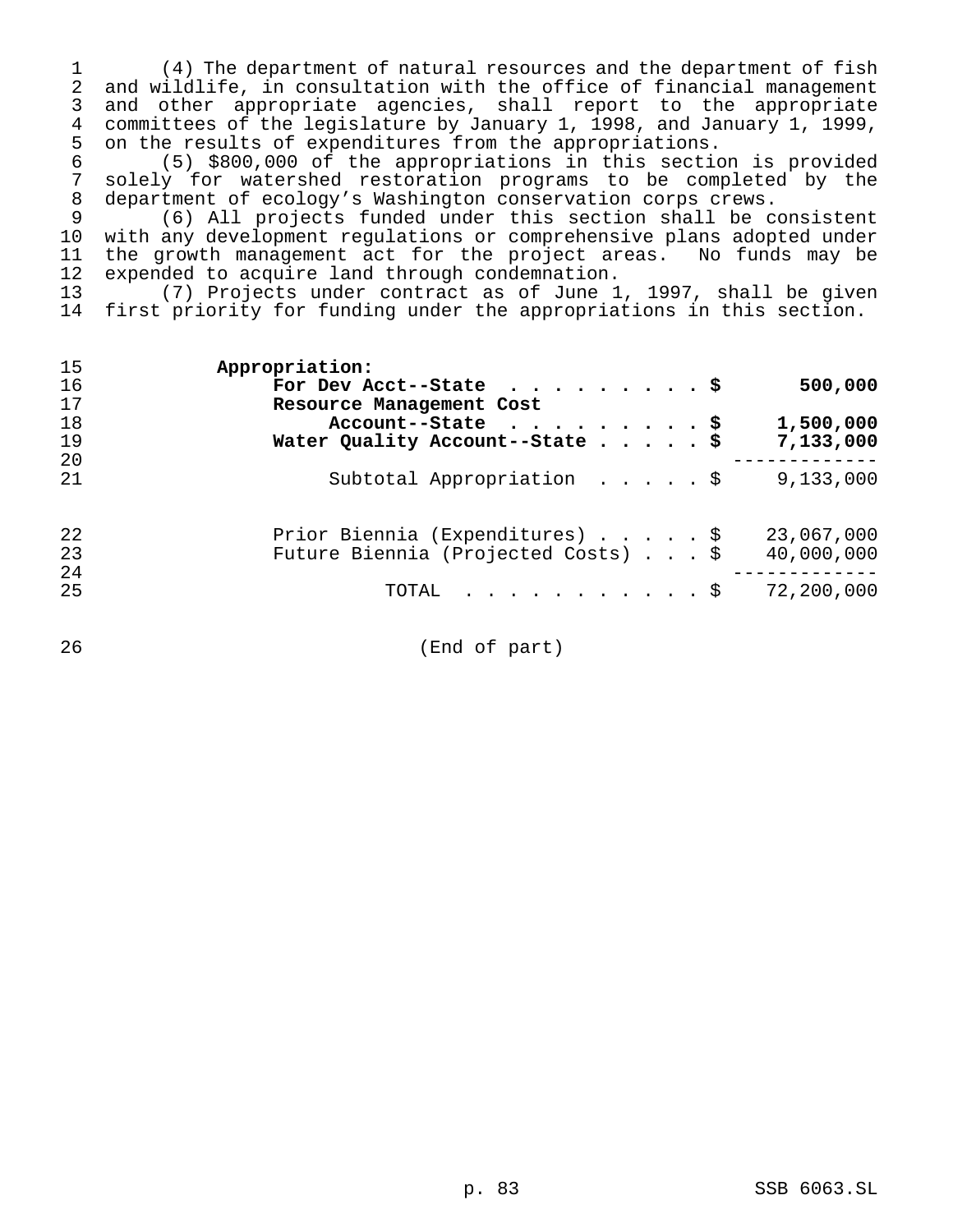| 1                              | PART 4                                                                 |                     |
|--------------------------------|------------------------------------------------------------------------|---------------------|
| $\overline{2}$                 | <b>TRANSPORTATION</b>                                                  |                     |
| 3                              | NEW SECTION. Sec. 401. FOR THE WASHINGTON STATE PATROL                 |                     |
| 4                              | Fire Training Academy: Minor works (98-1-022)                          |                     |
| 5<br>$\overline{6}$            | Appropriation:<br>St Bldg Constr Acct--State \$                        | 220,000             |
| $\overline{7}$<br>$\,8\,$<br>9 | Prior Biennia (Expenditures) \$<br>Future Biennia (Projected Costs) \$ | $\Omega$<br>600,000 |
| 10                             | $\cdot$ \$ 820,000<br>TOTAL                                            |                     |
| 11                             | NEW SECTION. Sec. 402. FOR THE WASHINGTON STATE PATROL                 |                     |
| 12                             | Fire Training Academy: Repair Burn Building (98-1-024)                 |                     |
| 13<br>14                       | Appropriation:<br>St Bldg Constr Acct--State \$                        | 465,000             |
| 15<br>16<br>17                 | Prior Biennia (Expenditures) \$<br>Future Biennia (Projected Costs) \$ | 0<br>0              |
| 18                             | $\cdot$ \$ 465,000<br>TOTAL                                            |                     |
| 19                             | NEW SECTION. Sec. 403. FOR THE WASHINGTON STATE PATROL                 |                     |

# **Seattle Crime Laboratory: Needs analysis, predesign, and design (98-2-013)**

 The Washington state patrol shall complete a predesign for approval by the office of financial management prior to release of design funding. The predesign must be consistent with results of the state-wide crime laboratory needs analysis study funded from the county criminal justice assistance account and the municipal criminal justice assistance account under this appropriation. Emphasis shall be placed 28 on sharing facilities with other local law enforcement and justice<br>29 agencies where it is economically and programmatically justified. agencies where it is economically and programmatically justified.

| 30       | Appropriation:                                                         |                  |
|----------|------------------------------------------------------------------------|------------------|
| 31       | County Criminal Justice Assistance                                     |                  |
| 32       | Account--State $\ldots$ \$                                             | 71,300           |
| 33       | Municipal Criminal Justice Assistance                                  |                  |
| 34       | Account--State $\ldots$ \$                                             | 28,700           |
| 35       | St Bldg Constr Acct--State \$                                          | 1,000,000        |
| 36       |                                                                        |                  |
| 37       | Subtotal Appropriation \$                                              | 1,100,000        |
| 38<br>39 | Prior Biennia (Expenditures) \$<br>Future Biennia (Projected Costs) \$ | - 0<br>7,300,000 |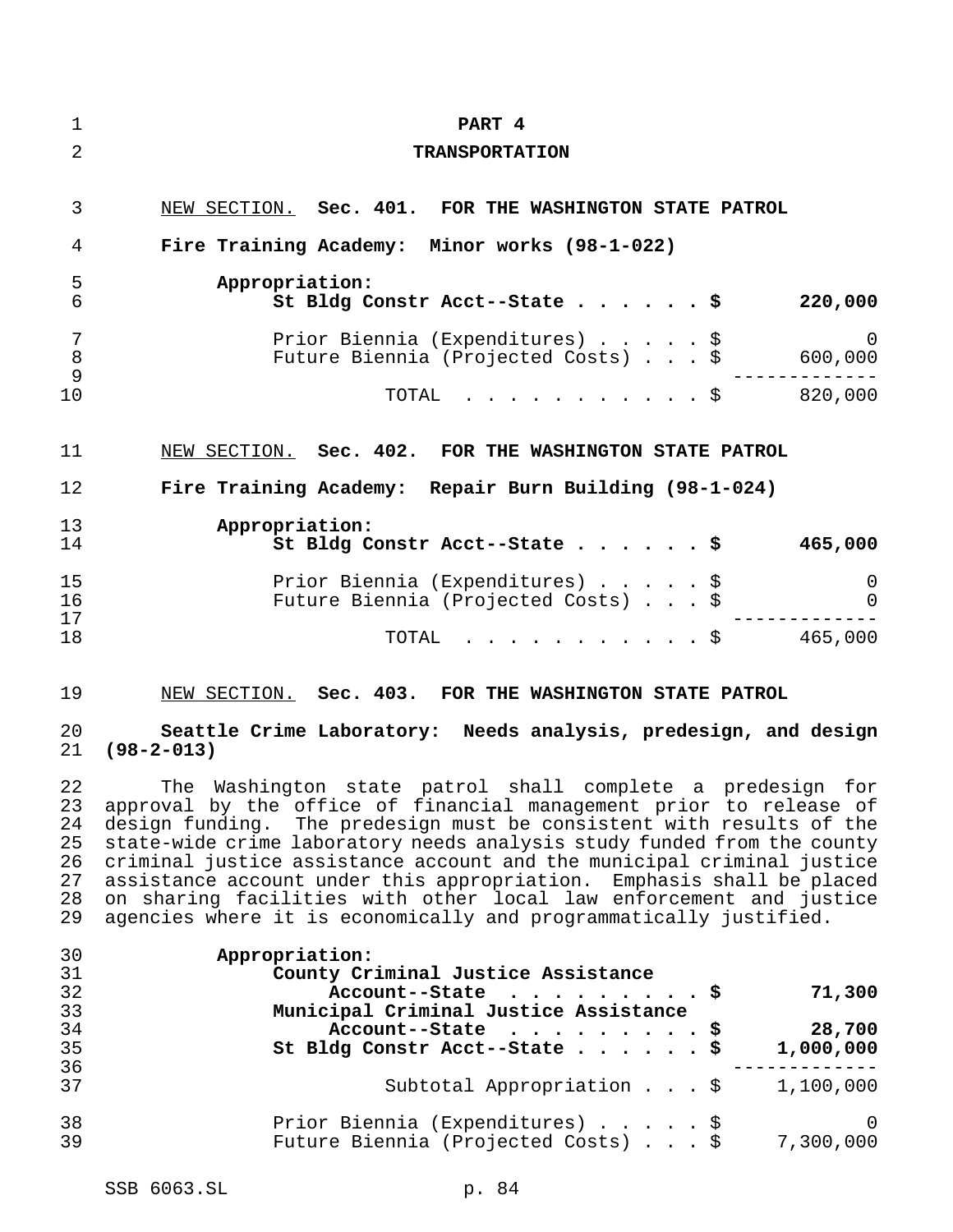| 1<br>2         | $\cdot$ \$ 8,400,000<br>TOTAL                                                                           |
|----------------|---------------------------------------------------------------------------------------------------------|
| 3              | NEW SECTION. Sec. 404. FOR THE WASHINGTON STATE PATROL                                                  |
| 4              | Fire Training Academy: New hazardous material prop (98-2-023)                                           |
| 5<br>6         | Appropriation:<br>500,000<br>St Bldg Constr Acct--State \$                                              |
| 7<br>8<br>9    | Prior Biennia (Expenditures) \$<br>0<br>Future Biennia (Projected Costs) \$<br>0                        |
| 10             | 500,000<br>TOTAL<br>. \$                                                                                |
| 11             | NEW SECTION. Sec. 405. FOR THE WASHINGTON STATE PATROL                                                  |
| 12             | Fire Training Academy: Classroom building (98-2-025)                                                    |
| 13<br>14       | Appropriation:<br>St Bldg Constr Acct--State \$<br>200,000                                              |
| 15<br>16<br>17 | Prior Biennia (Expenditures) \$<br>$\left( \right)$<br>Future Biennia (Projected Costs) \$<br>1,000,000 |
| 18             | 1,200,000<br>. \$<br>TOTAL                                                                              |
| 19             | NEW SECTION.<br>Sec. $406.$<br>FOR THE WASHINGTON STATE PATROL                                          |

 **Fire Training Academy: Design and construct dormitory (99-2-021) Appropriation:**

| 22             | St Bldg Constr Acct--State $\frac{1}{5}$                               | 200,000                 |
|----------------|------------------------------------------------------------------------|-------------------------|
| 23<br>24<br>25 | Prior Biennia (Expenditures) \$<br>Future Biennia (Projected Costs) \$ | $\bigcirc$<br>1,200,000 |
| 26             | TOTAL $\frac{1}{9}$ 1,400,000                                          |                         |

(End of part)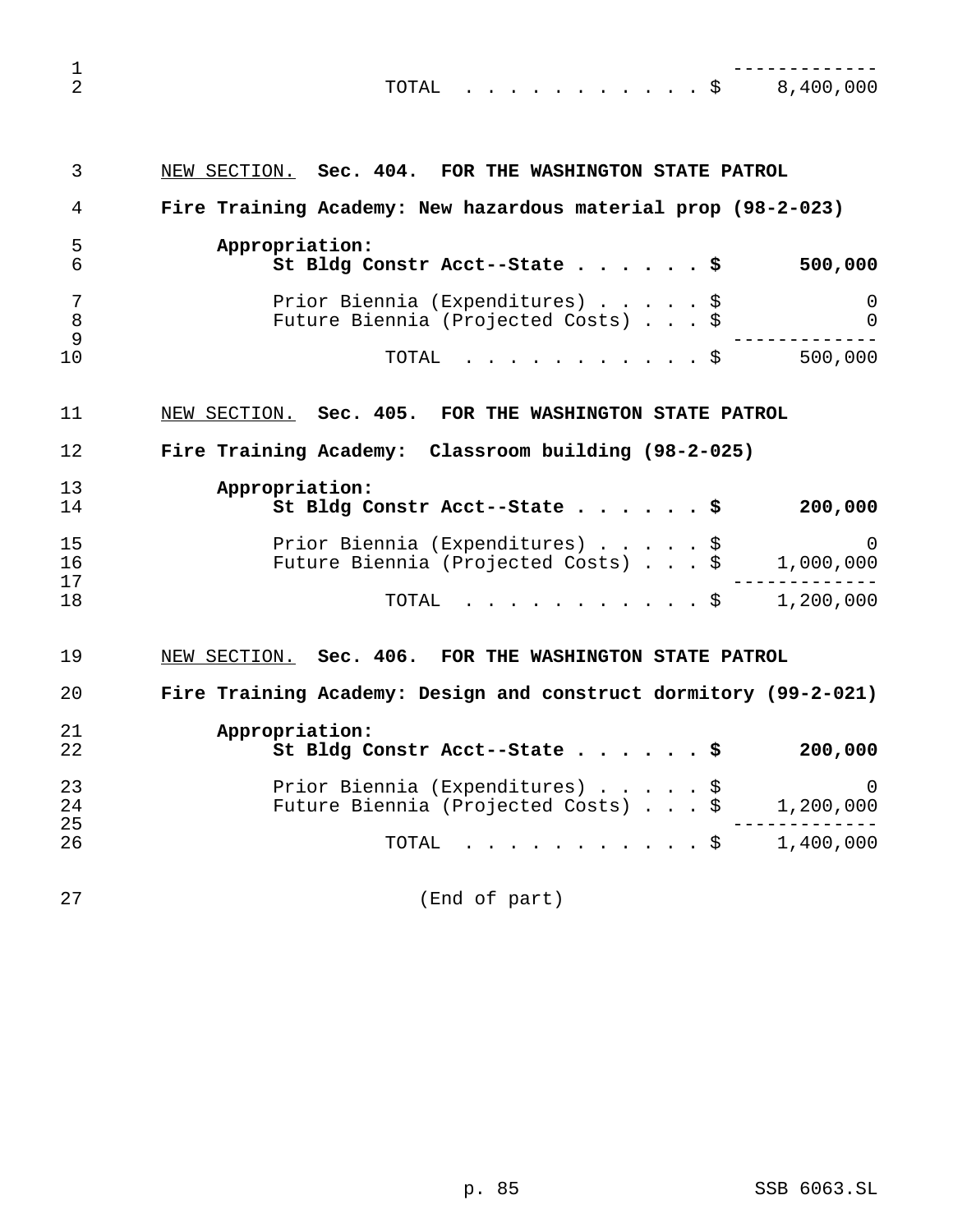## **PART 5**

## **EDUCATION**

# NEW SECTION. **Sec. 501. FOR THE STATE BOARD OF EDUCATION**

# **Public school building construction (98-2-001)**

 The appropriations in this section are subject to the following conditions and limitations:

 (1) From the appropriation in this section the state board shall fund one hundred percent of the cost for a required standard value engineering study on all projects exceeding 50,000 gross square feet in size. On an annual basis, the board shall report to the legislative fiscal committees and the office of financial management the results of these studies including but not limited to the amounts of each study and the accepted savings achieved due to the studies.

 (2) No more than \$138,000,000 of this appropriation, excluding reappropriations, may be obligated in fiscal year 1998 for school 16 district project design and construction.<br>17 (3) Total cash disbursed from the com

(3) Total cash disbursed from the common school construction fund may not exceed the available cash balance.

 (4) The reappropriation from the state building construction account shall serve as full compensation to the common school trust for the transfer of land to the Washington State University Lind Dryland Research Unit under Substitute House Bill No. 1016 or Senate Bill No. 5174.

 (5) No more than \$7,110,000 of this appropriation may be allocated by the state board to provide up to ninety percent of the total project cost for the renovation of facilities operating as interdistrict 27 cooperative centers providing vocational skill programs. The remaining<br>28 portion of the project cost shall be a match from local sources. As a portion of the project cost shall be a match from local sources. As a condition to receiving an allocation from this appropriation or any other appropriation for a vocational skill center provided after calendar year 1996, the recipient facility must maintain a separate capital account, into which the participating districts make deposits, to pay for all future minor repair and renovation costs for the vocational skill center. For purposes of this subsection, a future minor repair and renovation cost is a capital project costing less than forty percent of the value of the building.

| 37<br>38 | Reappropriation:<br>St Bldg Constr Acct--State \$<br>18,329,671                                      |
|----------|------------------------------------------------------------------------------------------------------|
| 39       | Common School Constr Fund--State \$<br>109, 115, 719                                                 |
| 40<br>41 | Subtotal Reappropriation \$<br>127,445,390                                                           |
| 42<br>43 | Appropriation:<br>Common School Constr Fund--State \$<br>275,798,712                                 |
| 44<br>45 | 302,821,218<br>Prior Biennia (Expenditures) \$<br>Future Biennia (Projected Costs) \$<br>801,600,000 |
| 46<br>47 | TOTAL \$ 1,507,665,320                                                                               |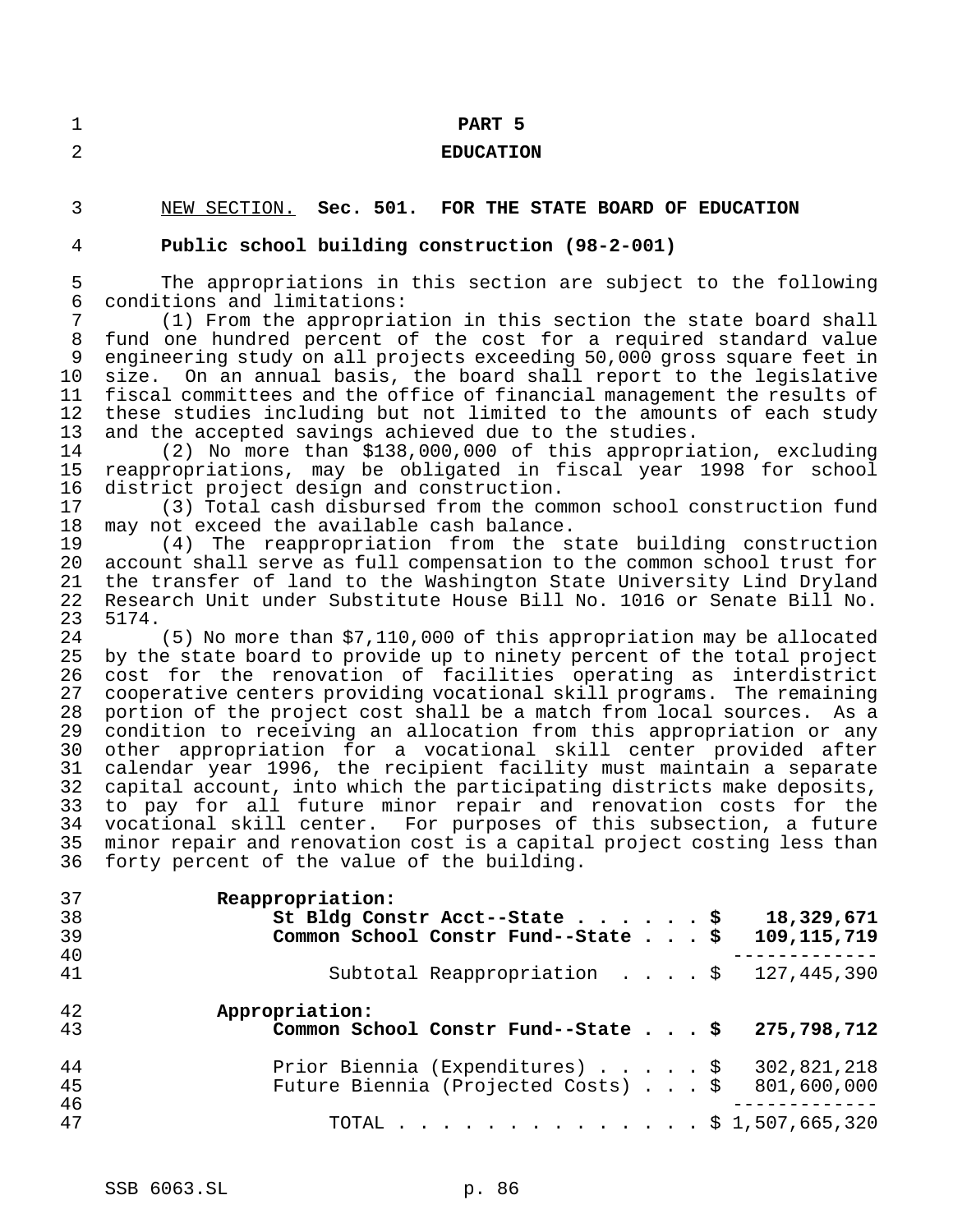NEW SECTION. **Sec. 502. FOR THE SUPERINTENDENT OF PUBLIC INSTRUCTION**

 **Project management:** To fund the direct cost of state administration of school construction **(98-1-001)**

5 The appropriation in this section is subject to the following<br>6 conditions and limitations: conditions and limitations:

 A maximum of \$628,400 is provided solely for three full-time equivalent regional coordinators. The coordinators shall have direct construction or architectural training and experience and be strategically located across the state. The coordinators shall assist local school districts with: State board of education rules and regulations relating to school construction and modernization projects, building condition analysis, development of state studies and surveys, 14 value engineering studies during design, construction administration,<br>15 maintenance issues, and data verification to allow equitable maintenance issues, and data verification to allow equitable administration of the state board priority system.

| 17 | Appropriation:                                         |
|----|--------------------------------------------------------|
| 18 | Common School Constr Fund--State \$<br>1,778,721       |
| 19 | Prior Biennia (Expenditures) \$<br>$\sim$ 0            |
| 20 | Future Biennia (Projected Costs) $\ldots$ \$ 7,800,000 |
| 21 |                                                        |
| 22 | TOTAL \$9,578,721                                      |

## NEW SECTION. **Sec. 503. THE STATE SCHOOL FOR THE BLIND**

#### **Seismic stabilization and preservation (98-1-001)**

| 25<br>26 | Appropriation:<br>St Bldg Constr Acct--State \$<br>1,700,000 |          |
|----------|--------------------------------------------------------------|----------|
| 27       | Prior Biennia (Expenditures) \$                              | 0        |
| 28       | Future Biennia (Projected Costs) \$                          | $\Omega$ |
| 29       |                                                              |          |
| 30       | 1,700,000<br>TOTAL S                                         |          |

#### NEW SECTION. **Sec. 504. FOR THE STATE SCHOOL FOR THE BLIND**

### **Minor works: Preservation (98-1-002)**

 The appropriation in this section is subject to the following conditions and limitations: The appropriation shall support the detailed list of projects maintained by the office of financial management.

| 37<br>38 | Appropriation:<br>St Bldg Constr Acct--State \$<br>500,000                                        |
|----------|---------------------------------------------------------------------------------------------------|
| 39<br>40 | Prior Biennia (Expenditures) \$<br>$\bigcirc$<br>Future Biennia (Projected Costs) \$<br>2,000,000 |
| 41<br>42 | 2,500,000<br>TOTAL Ş                                                                              |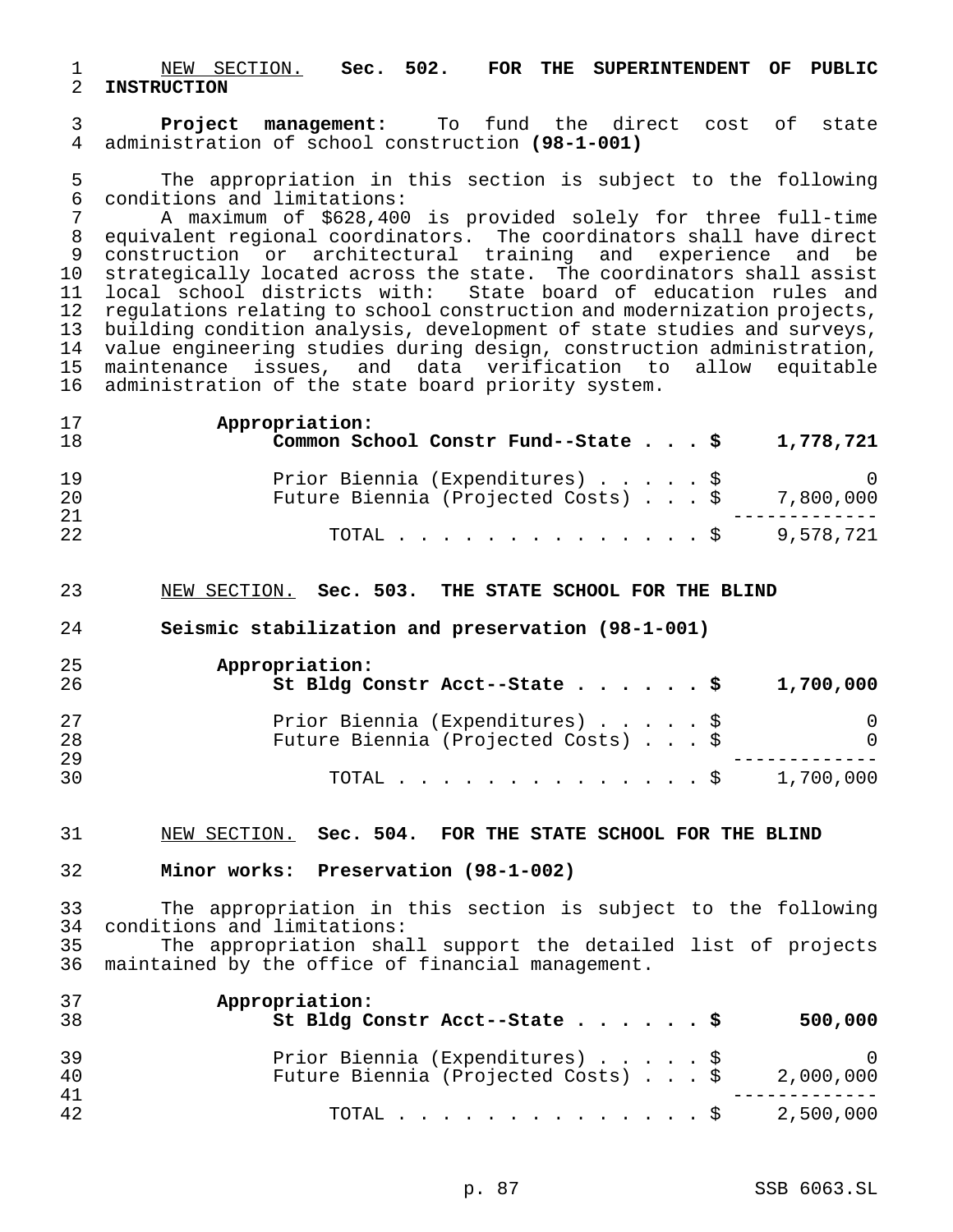NEW SECTION. **Sec. 505. FOR THE STATE SCHOOL FOR THE DEAF**

#### **Minor works: Preservation (98-1-003)**

 The appropriation in this section is subject to the following 4 conditions and limitations:<br>5 The appropriation shall

The appropriation shall support the detailed list of projects maintained by the office of financial management.

|          | Appropriation:<br>St Bldg Constr Acct--State \$<br>1,000,000 |
|----------|--------------------------------------------------------------|
|          | Prior Biennia (Expenditures) \$                              |
| 10       | Future Biennia (Projected Costs) \$<br>2,000,000             |
| 11<br>12 | TOTAL \$ 3,000,000                                           |

NEW SECTION. **Sec. 506. FOR THE STATE SCHOOL FOR THE DEAF**

**New cottages: Design and construction (98-2-001)**

| 15<br>16  | Appropriation:<br>St Bldg Constr Acct--State \$<br>4,606,600           |               |
|-----------|------------------------------------------------------------------------|---------------|
| 17<br>18  | Prior Biennia (Expenditures) \$<br>Future Biennia (Projected Costs) \$ | 0<br>$\Omega$ |
| 19<br>-20 | 4,606,600<br>TOTAL S                                                   |               |

### NEW SECTION. **Sec. 507. FOR THE HIGHER EDUCATION COORDINATING BOARD**

 **North Snohomish, Island, and Skagit Counties Higher Education Consortium facility predesign:** This appropriation is to prepare a functional space program, master plan, and predesign for the 26 Consortium's initial facility, conduct a comparative site evaluation<br>27 study for the initial facility, and develop a schedule and budget for study for the initial facility, and develop a schedule and budget for the use of facilities at Everett, Edmonds, and Skagit Valley Community Colleges. **(98-2-001)**

| 30<br>31 | Appropriation:<br>St Bldg Constr Acct--State \$                        | 376,000       |
|----------|------------------------------------------------------------------------|---------------|
| 32<br>33 | Prior Biennia (Expenditures) \$<br>Future Biennia (Projected Costs) \$ | 0<br>$\Omega$ |
| 34<br>35 | $\text{TOTAL}$ $\S$                                                    | 376,000       |

#### NEW SECTION. **Sec. 508. FOR THE UNIVERSITY OF WASHINGTON**

#### **Power Plant boiler (88-2-022)**

 The reappropriation in this section is subject to the review and allotment procedures under section 712 of this act.

#### **Reappropriation:**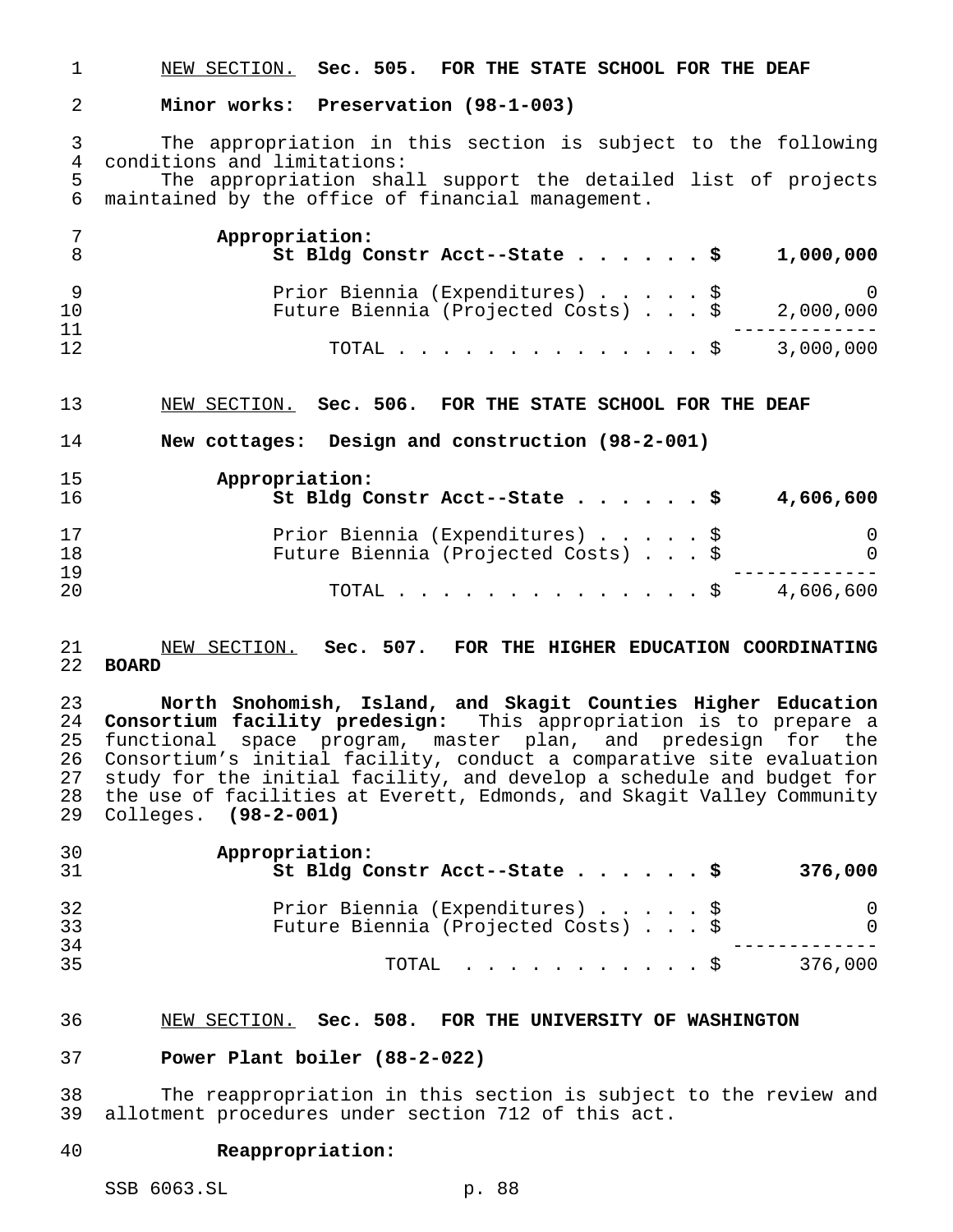| $\mathbf 1$                           | St Bldg Constr Acct--State \$                                                                                           | 3,427,749                      |
|---------------------------------------|-------------------------------------------------------------------------------------------------------------------------|--------------------------------|
| $\overline{2}$<br>3<br>$\overline{4}$ | Prior Biennia (Expenditures) \$<br>Future Biennia (Projected Costs) \$                                                  | 17,007,796<br>$\Omega$         |
| 5                                     | TOTAL.<br>$\cdot$ \$                                                                                                    | 20,435,545                     |
| 6                                     | NEW SECTION. Sec. 509. FOR THE UNIVERSITY OF WASHINGTON                                                                 |                                |
| 7<br>8                                | Electrical Engineering and Computer Science Engineering Building:<br>Construction (90-2-013)                            |                                |
| 9<br>10                               | The reappropriation in this section is subject to the review and<br>allotment procedures under section 712 of this act. |                                |
| 11<br>12                              | Reappropriation:<br>St Bldg Constr Acct--State<br>- \$                                                                  | 31,579,764                     |
| 13<br>14                              | Prior Biennia (Expenditures) \$<br>Future Biennia (Projected Costs) \$                                                  | 64, 211, 236<br>$\overline{0}$ |
| 15<br>16                              | TOTAL.<br>$\cdot$ \$                                                                                                    | 95,791,000                     |
| 17                                    | NEW SECTION. Sec. 510. FOR THE UNIVERSITY OF WASHINGTON                                                                 |                                |
| 18<br>19                              | Old Physics Hall (Mary Gates Hall): Design and construction (92-<br>$2 - 008$ )                                         |                                |
|                                       |                                                                                                                         |                                |
| 20<br>21                              | The reappropriation in this section is subject to the review and<br>allotment procedures under section 712 of this act. |                                |
| 22                                    |                                                                                                                         |                                |
| 23<br>24                              | Reappropriation:<br>St Bldg Constr Acct--State \$<br>UW Bldg Acct--State                                                | 30,028,248<br>305,891          |
| 25<br>26                              | Subtotal Reappropriation \$                                                                                             | 30,334,139                     |
| 27<br>28                              | Prior Biennia (Expenditures) \$<br>Future Biennia (Projected Costs) \$                                                  | 4,772,861<br>0                 |
| 29<br>30                              | TOTAL $\ldots$ \$                                                                                                       | 35,107,000                     |
| 31                                    | NEW SECTION. Sec. 511. FOR THE UNIVERSITY OF WASHINGTON                                                                 |                                |
| 32                                    | Physics/Astronomy building construction (90-2-009)                                                                      |                                |
| 33                                    | Reappropriation:                                                                                                        |                                |
| 34<br>35                              | Higher Education Reimbursable<br>Construction Account--State \$                                                         | 800,000                        |
| 36<br>37<br>38                        | Prior Biennia (Expenditures) \$<br>Future Biennia (Projected Costs) \$                                                  | 71,764,000<br>0                |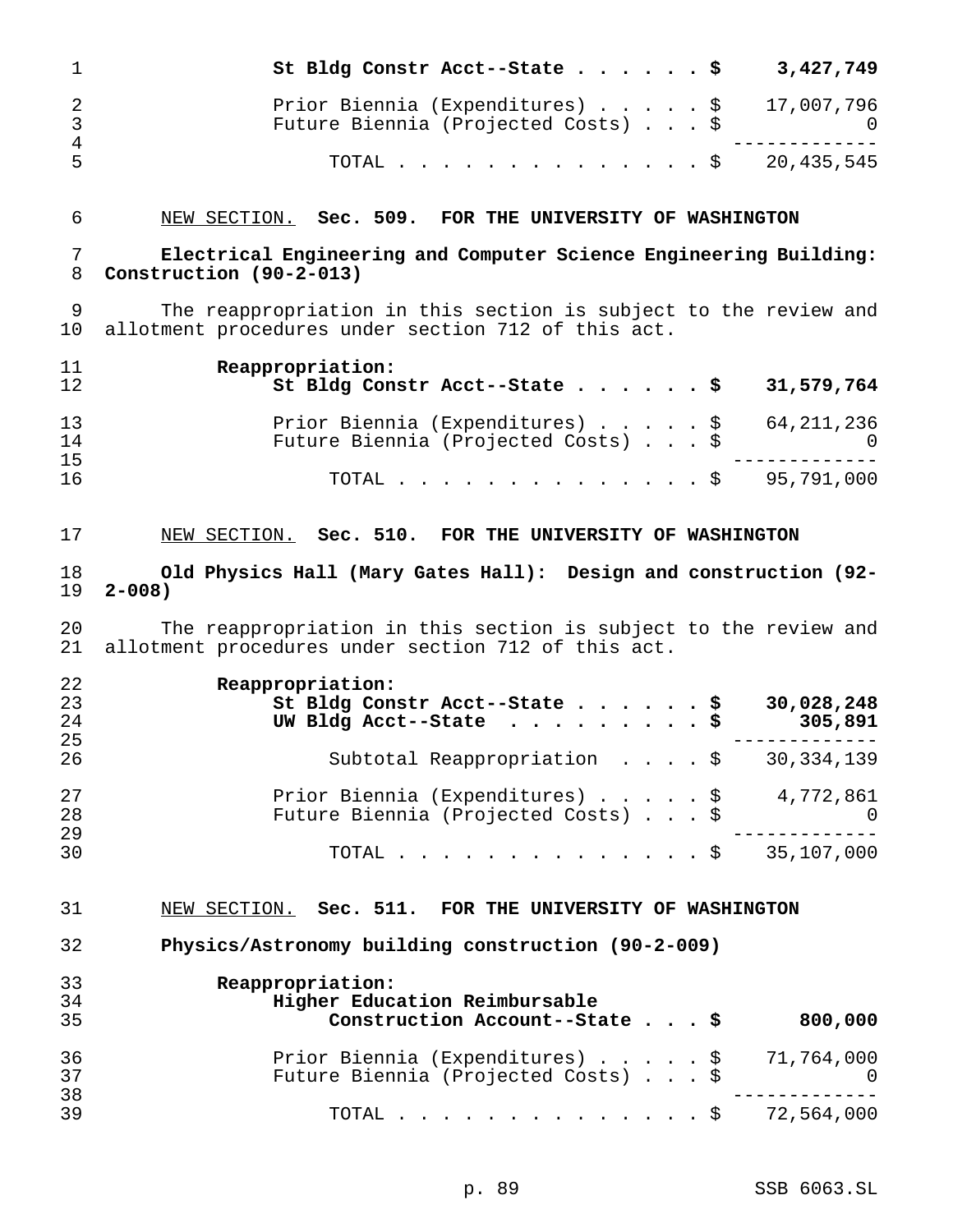NEW SECTION. **Sec. 512. FOR THE UNIVERSITY OF WASHINGTON**

 **Burke Museum:** To study the museum's space needs, long-term physical facilities needs, and options for future expansion **(93-2-002)** and for exhibit renovation **(94-1-002)**

 \$1,846,500 of the reappropriation in this section is for the exhibit renovation and shall be matched by at least \$615,000 from other sources for the same purpose.

|          | Reappropriation:<br>St Bldg Constr Acct--State \$<br>1,650,000                    |
|----------|-----------------------------------------------------------------------------------|
| 10<br>11 | Prior Biennia (Expenditures) \$<br>749.997<br>Future Biennia (Projected Costs) \$ |
| 12       |                                                                                   |
| 13       | 2,399,997<br>TOTAL S                                                              |

#### NEW SECTION. **Sec. 513. FOR THE UNIVERSITY OF WASHINGTON**

## **Business Administration: Expansion (93-2-006)**

 The reappropriation in this section is subject to the following conditions and limitations:

 (1) The reappropriation in this section is subject to the review 19 and allotment procedures under section 712 of this act.<br>20 (2) The reappropriation in this section shall be

(2) The reappropriation in this section shall be matched by at least \$7,500,000 in cash provided from nonstate sources.

| 22 | Reappropriation:                           |
|----|--------------------------------------------|
| 23 | St Bldg Constr Acct--State \$<br>1,273,373 |
| 24 | Prior Biennia (Expenditures) \$ 6,226,627  |
| 25 | Future Biennia (Projected Costs) \$        |
| 26 |                                            |
| 27 | TOTAL \$ 7,500,000                         |

#### NEW SECTION. **Sec. 514. FOR THE UNIVERSITY OF WASHINGTON**

#### **Minor repairs: Preservation (94-1-003)**

 The reappropriation in this section is subject to the following conditions and limitations: The reappropriation shall support the detailed list of projects

maintained by the office of financial management.

| 34 | Reappropriation:                                    |
|----|-----------------------------------------------------|
| 35 | St Bldg Constr Acct--State \$<br>4,309,588          |
| 36 | UW Bldg Acct--State $\ldots$ \$<br>231,509          |
| 37 |                                                     |
| 38 | Subtotal Reappropriation $\frac{1}{9}$<br>4,541,097 |
| 39 | Prior Biennia (Expenditures) \$<br>6,444,102        |
| 40 | Future Biennia (Projected Costs) \$<br>$\bigcirc$   |
| 41 |                                                     |
| 42 | 10,985,199<br>TOTAL $\ldots$ \$                     |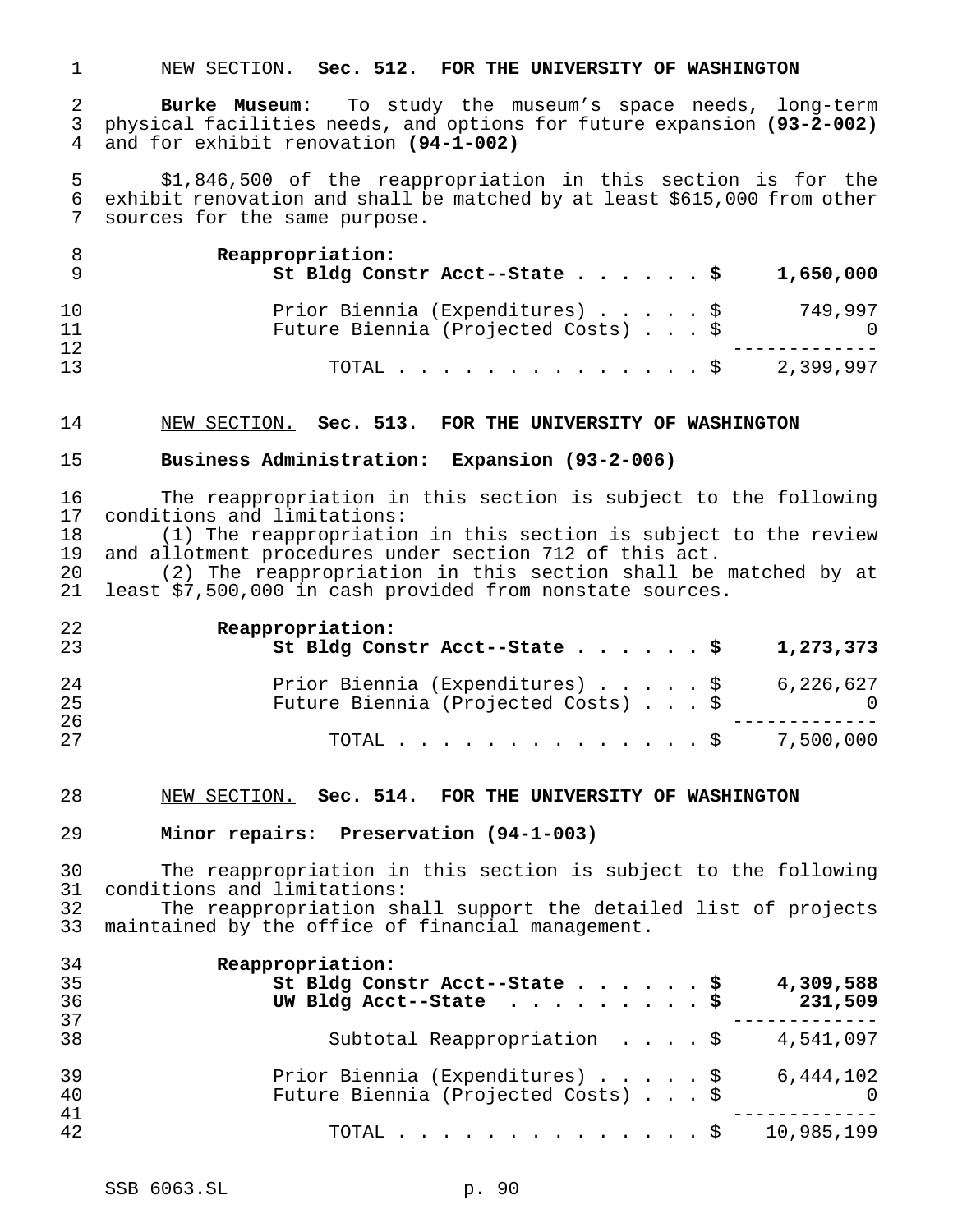NEW SECTION. **Sec. 515. FOR THE UNIVERSITY OF WASHINGTON**

#### **Minor repairs (96-1-002)**

 The reappropriation in this section is subject to the following 4 conditions and limitations:<br>5 The reappropriation sh

The reappropriation shall support the detailed list of projects maintained by the office of financial management.

|          | Reappropriation:<br>UW Bldg Acct--State $\ldots$ \$<br>5,200,000                    |
|----------|-------------------------------------------------------------------------------------|
| 10       | Prior Biennia (Expenditures) \$<br>3,847,000<br>Future Biennia (Projected Costs) \$ |
| 11<br>12 | 9,047,000<br>TOTAL $\ldots$ $\S$                                                    |

#### NEW SECTION. **Sec. 516. FOR THE UNIVERSITY OF WASHINGTON**

 **Suzzallo Library renovation--Phase I design and construction:** To design the phase I remodeling of the 1925, 1935, and 1963 building and additions to address structural, mechanical, electrical, and life safety deficiencies **(94-1-015)**

 The reappropriation in this section shall not be expended until the documents described in the capital project review requirements process and procedures prescribed by the office of financial management have been complied with under section 712 of this act.

| 22<br>23<br>24<br>25 | Reappropriation:<br>1,162,918<br>St Bldg Constr Acct--State \$<br>UW Bldg Acct--State $\ldots$ \$<br>646,996 |
|----------------------|--------------------------------------------------------------------------------------------------------------|
| 26                   | Subtotal Reappropriation $\ldots$ , $\frac{1}{2}$<br>1,809,914                                               |
| 27<br>28<br>29       | Prior Biennia (Expenditures) \$<br>1,245,960<br>Future Biennia (Projected Costs) \$<br>33,044,126            |
| 30                   | 36,100,000<br>TOTAL $\hat{S}$                                                                                |

#### NEW SECTION. **Sec. 517. FOR THE UNIVERSITY OF WASHINGTON**

## **Infrastructure projects: Savings (94-1-999)**

 Projects that are completed in accordance with section 711 of this act that have been reviewed by the office of financial management may have their remaining funds transferred to this project for the following purposes: (1) Road and sidewalk repair; (2) roof repair; (3) electrical system repair; (4) steam and utility distribution system repair; (5) plumbing system repair; (6) heating, ventilation, and air 39 conditioning repairs; and (7) emergency repairs due to natural<br>40 disasters or accidents. disasters or accidents.

 A report of any transfer effected under this section shall be filed with the legislative fiscal committees of the senate and house of representatives by the office of financial management.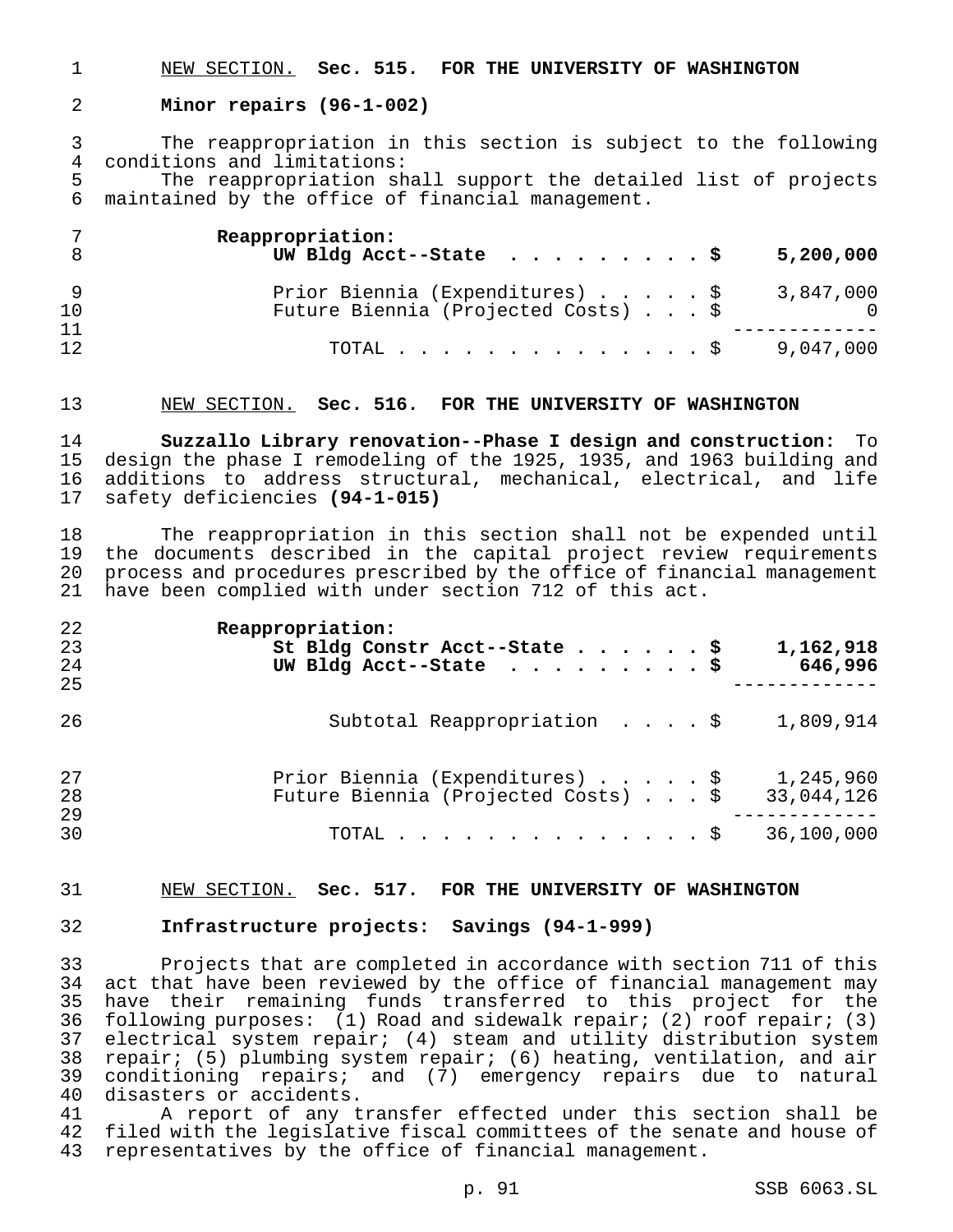|     | Reappropriation:<br>St Bldg Constr Acct--State \$                      |  |
|-----|------------------------------------------------------------------------|--|
| - 5 | Prior Biennia (Expenditures) \$<br>Future Biennia (Projected Costs) \$ |  |
|     | TOTAL $\ldots$ $\S$                                                    |  |

#### NEW SECTION. **Sec. 518. FOR THE UNIVERSITY OF WASHINGTON**

 **Harborview Research and Training Facility: Construction (94-2- 013)**

 The appropriation in this section is subject to the following 11 conditions and limitations:<br>12 (1) The reappropriation

(1) The reappropriation and new appropriation in this section are provided solely for design and construction of the Harborview research and training facility. The appropriation represents the total state contribution for all costs for design, construction, and equipping of a 179,000 gross square foot facility.

 (2) The reappropriation and new appropriation in this section are subject to the review and allotment procedures under section 712 of this act.

 (3) The provisions of section 708 of this act do not apply to this section and the appropriation from the state building construction account may be expended before the higher education construction account is expended for this project.

| 24 | Reappropriation:                                 |
|----|--------------------------------------------------|
| 25 | 10,000,000<br>H Ed Constr Acct--State \$         |
| 26 | 9,698,846<br>St Bldg Constr Acct--State \$       |
| 27 |                                                  |
| 28 | 19,698,846<br>Subtotal Reappropriation \$        |
| 29 | Appropriation:                                   |
| 30 | 11,800,000<br>H Ed Constr Acct--State \$         |
| 31 | 283,375<br>UW Bldg Acct--State $\ldots$ \$       |
| 32 | St Bldg Constr Acct--State \$<br>41,857,625      |
| 33 |                                                  |
| 34 | 53,941,000<br>Subtotal Appropriation \$          |
| 35 | Prior Biennia (Expenditures) \$<br>5, 121, 154   |
| 36 | Future Biennia (Projected Costs) \$<br>$\bigcap$ |
| 37 |                                                  |
| 38 | TOTAL $\hat{\mathsf{S}}$<br>78,761,000           |

#### NEW SECTION. **Sec. 519. FOR THE UNIVERSITY OF WASHINGTON**

#### **Law School Building: Design (94-2-017)**

 In addition to any state appropriation for this project, at least one-third of all the costs of this project (\$18,000,000), including the 43 costs of design and consulting services, construction, and equipment,<br>44 shall be derived from private matching funds. shall be derived from private matching funds.

 The appropriation in this section is subject to the review and allotment procedures under section 712 of this act.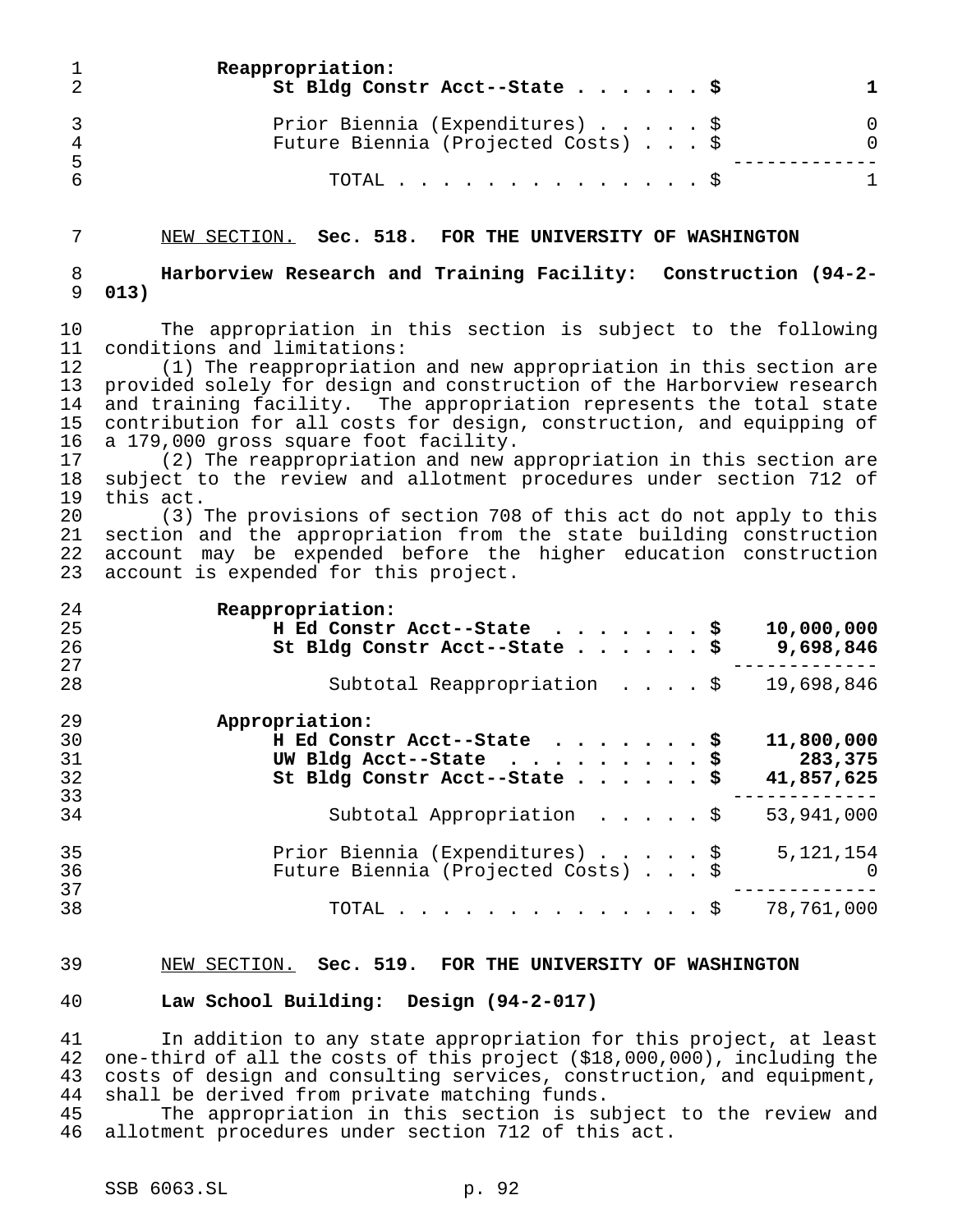|                      | Reappropriation:<br>UW Bldg Acct--State $\ldots$ \$                                   | 1,140,000 |
|----------------------|---------------------------------------------------------------------------------------|-----------|
| $\overline{4}$<br>-5 | Prior Biennia (Expenditures) \$<br>Future Biennia (Projected Costs) $.$ \$ 35,000,000 | 128,000   |
| -6                   | TOTAL \$ 36,268,000                                                                   |           |

#### NEW SECTION. **Sec. 520. FOR THE UNIVERSITY OF WASHINGTON**

 **Tacoma Branch Campus:** To complete phase 1b, conduct predesign of phase II, design of phase II, to acquire property, and to remediate unknown site conditions **(94-2-500)**

 The appropriation in this section is subject to the following 12 conditions and limitations:<br>13 (1) No money from this

 (1) No money from this appropriation may be expended that would be inconsistent with the recommendations of the higher education coordinating board.

16 (2) The appropriation in this section is subject to the review and<br>17 allotment procedures under sections 712 and 714 of this act. allotment procedures under sections 712 and 714 of this act.

 (3) The predesign for phase II to serve at least 1,200 additional student full-time equivalents shall be conducted in accordance with the predesign manual published by the office of financial management. Design of phase IIA to serve at least 600 student full-time equivalents 22 shall not proceed until the completed predesign requirements have been<br>23 reviewed and approved by the office of financial management. reviewed and approved by the office of financial management.

 (4) \$5,700,000 of the appropriation in this section is a reappropriation of the unexpended balance of the appropriation in section 533, chapter 16, Laws of 1995 2nd sp. sess. to correspond to the revised legislative intent that the \$5,700,000 for phase 1b be expended for site improvements, design, and construction of facilities to accommodate at least 122 additional student full-time equivalents at the Tacoma branch campus. The office of financial management shall reduce the appropriation by an amount equal to the amount expended prior to July 1, 1997, under section 533, chapter 16, Laws of 1995 2nd sp. sess.

| 34<br>35<br>36 | Reappropriation:<br>St Bldg Constr Acct--State \$<br>12,636,619<br>Appropriation:                      |
|----------------|--------------------------------------------------------------------------------------------------------|
| 37             | St Bldg Constr Acct--State $\ldots$ \$<br>19,700,000                                                   |
| 38<br>39<br>40 | Prior Biennia (Expenditures) \$ 20,255,468<br>Future Biennia (Projected Costs) $\ldots$ \$ 204,000,000 |
| 41             | TOTAL \$ 256,592,087                                                                                   |

#### NEW SECTION. **Sec. 521. FOR THE UNIVERSITY OF WASHINGTON**

#### **Minor works: Utility infrastructure (96-1-004)**

| 44<br>45 | Reappropriation:<br>St Bldg Constr Acct--State \$<br>4,800,000                      |
|----------|-------------------------------------------------------------------------------------|
| 46<br>47 | Prior Biennia (Expenditures) \$<br>1,100,000<br>Future Biennia (Projected Costs) \$ |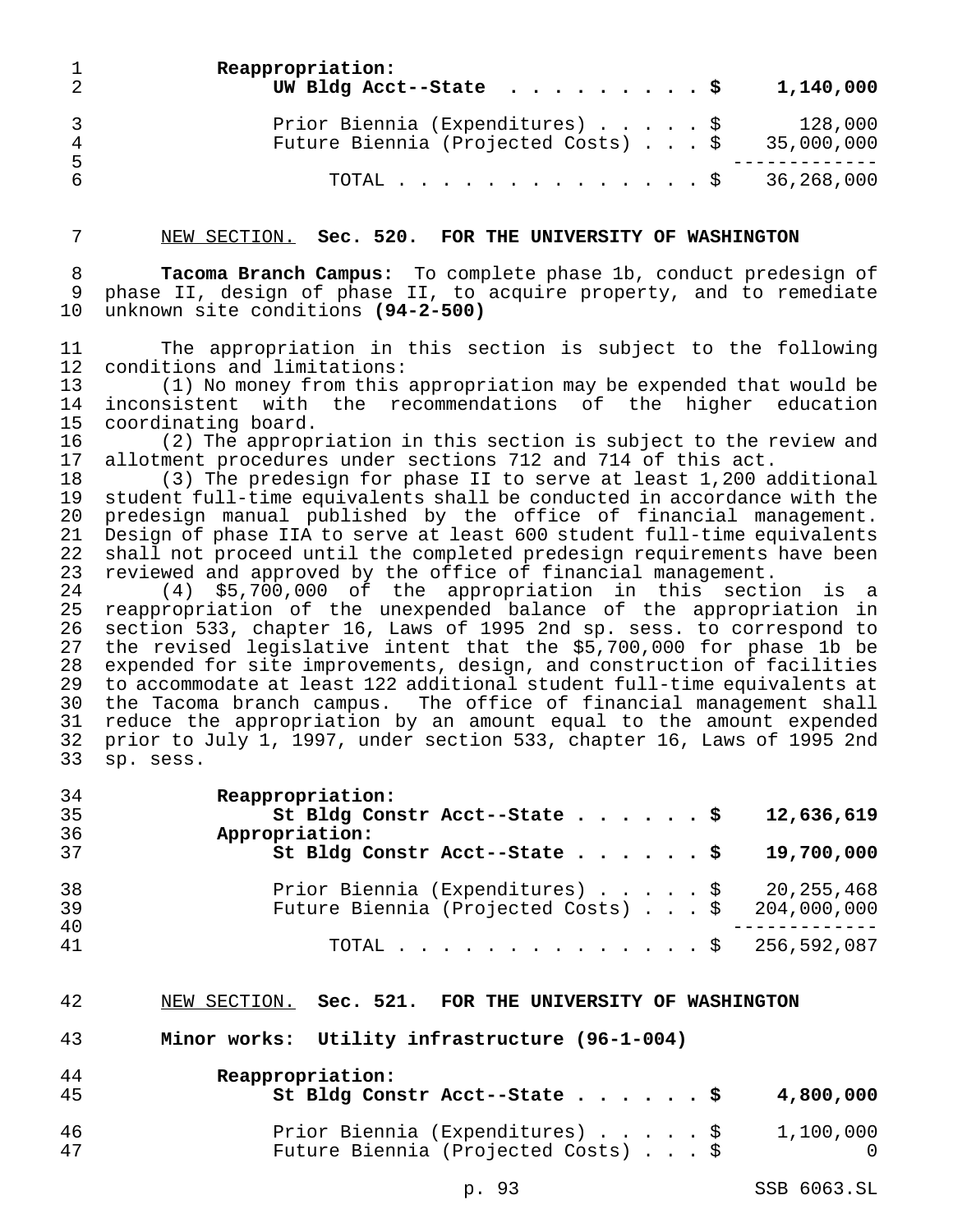|  |  |  |  |  |  |  |  | TOTAL \$ 5,900,000 |
|--|--|--|--|--|--|--|--|--------------------|
|  |  |  |  |  |  |  |  |                    |

# NEW SECTION. **Sec. 522. FOR THE UNIVERSITY OF WASHINGTON**

#### **Minor safety repairs: Preservation (96-1-001)**

 The reappropriation in this section is for underground storage tanks.

|          | Reappropriation:<br>St Bldg Constr Acct--State \$                      | 201,000       |
|----------|------------------------------------------------------------------------|---------------|
| 10       | Prior Biennia (Expenditures) \$<br>Future Biennia (Projected Costs) \$ | 18,000<br>- 0 |
| 11<br>12 | TOTAL $\ldots$ $\mathbb{S}$                                            | 219,000       |

#### NEW SECTION. **Sec. 523. FOR THE UNIVERSITY OF WASHINGTON**

 **Health Sciences Center BB Tower Elevators--Design and construction:** To design and construct the addition of one elevator and upgrading of the existing elevators in the health sciences center BB-wing and tower **(96-1-007)**

18 The reappropriation in this section is subject to the review and<br>19 allotment procedures under section 712 of this act. allotment procedures under section 712 of this act.

| 20 | Reappropriation:                                      |
|----|-------------------------------------------------------|
| 21 | 4,961,992<br>St Bldg Constr Acct--State \$            |
| 22 | UW Bldg Acct--State $\ldots$ \$<br>208,546            |
| 23 |                                                       |
| 24 | Subtotal Reappropriation \$<br>5,170,538              |
| 25 | Prior Biennia (Expenditures) \$<br>22,061             |
| 26 | Future Biennia (Projected Costs) \$<br>$\overline{0}$ |
| 27 |                                                       |
| 28 | 5,192,599<br>TOTAL $\ldots$ $\S$                      |

NEW SECTION. **Sec. 524. FOR THE UNIVERSITY OF WASHINGTON**

 **Health Sciences Center D-Wing Dental Student Laboratory: Design and construction (96-1-016)**

| 32 | Reappropriation:                                      |
|----|-------------------------------------------------------|
| 33 | St Bldg Constr Acct--State \$<br>2,134,433            |
| 34 | UW Bldg Acct--State $\ldots$ \$<br>109,094            |
| 35 |                                                       |
| 36 | Subtotal Reappropriation \$<br>2, 243, 527            |
| 37 | Prior Biennia (Expenditures) \$<br>773,573            |
| 38 | Future Biennia (Projected Costs) \$<br>$\overline{0}$ |
| 39 |                                                       |
| 40 | 3,017,100<br>TOTAL $\ldots$ $\frac{1}{2}$             |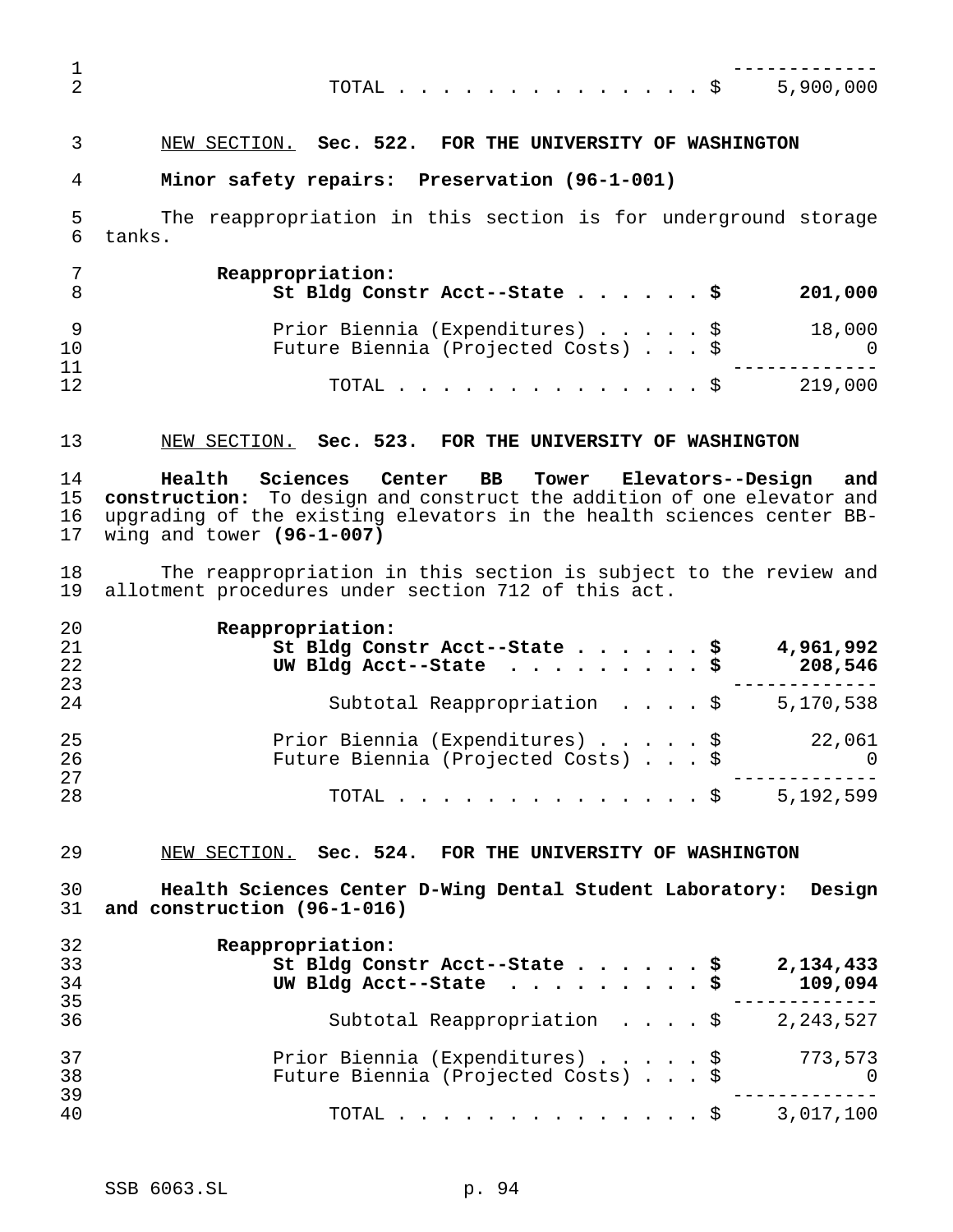NEW SECTION. **Sec. 525. FOR THE UNIVERSITY OF WASHINGTON Hogness/Health Sciences Center lobby: Americans with Disabilities Act improvements (96-1-022) Reappropriation: St Bldg Constr Acct--State......\$ 1,253,070**

| 6      | Prior Biennia (Expenditures) \$<br>Future Biennia (Projected Costs) \$ |  |  | 46,930 |
|--------|------------------------------------------------------------------------|--|--|--------|
| 8<br>Q | TOTAL \$ 1,300,000                                                     |  |  |        |

## NEW SECTION. **Sec. 526. FOR THE UNIVERSITY OF WASHINGTON**

 **Fisheries Science-Oceanography Science Building: Construction (96-2-006)**

 The appropriations in this section are subject to the following 14 conditions and limitations:<br>15 (1) The appropriation i

(1) The appropriation in this section is subject to the review and allotment procedures under section 712 of this act.

 (2) The department of general administration is directed, in keeping with section 152 of this act, to sell the Wellington Hills property as a means of partially offsetting the cost of this project with the proceeds of such sale being deposited into the state building and construction account.

| 22 | Reappropriation:                                  |
|----|---------------------------------------------------|
| 23 | 3,449,850<br>St Bldg Constr Acct--State \$        |
| 24 | UW Bldg Acct--State $\ldots$ \$<br>1,548,150      |
| 25 |                                                   |
| 26 | 4,998,000<br>Subtotal Reappropriation \$          |
| 27 | Appropriation:                                    |
| 28 | 33,590,000<br>St Bldg Constr Acct--State \$       |
| 29 | H Ed Constr Acct--State \$<br>32,507,000          |
| 30 | UW Bldg Acct--State $\ldots$ \$<br>2,834,154      |
| 31 |                                                   |
| 32 | Subtotal Appropriation \$<br>68,931,154           |
| 33 | Prior Biennia (Expenditures) \$<br>3,865,597      |
| 34 | Future Biennia (Projected Costs) \$<br>$\bigcirc$ |
| 35 |                                                   |
| 36 | TOTAL \$ 77,794,751                               |

#### NEW SECTION. **Sec. 527. FOR THE UNIVERSITY OF WASHINGTON**

 **Social Work third floor addition--Design and construction:** To design and construct a 12,000 gross square foot partial third floor 40 addition to the Social Work and Speech and Hearing Sciences Building<br>41 (96-2-010) **(96-2-010)**

| 42 | Reappropriation:               |  |  |  |           |
|----|--------------------------------|--|--|--|-----------|
| 43 | St Bldg Constr Acct--State \$  |  |  |  | 2,708,800 |
| 44 | UW Bldg Acct--State $\ldots$ 9 |  |  |  | 126,400   |
| 45 |                                |  |  |  |           |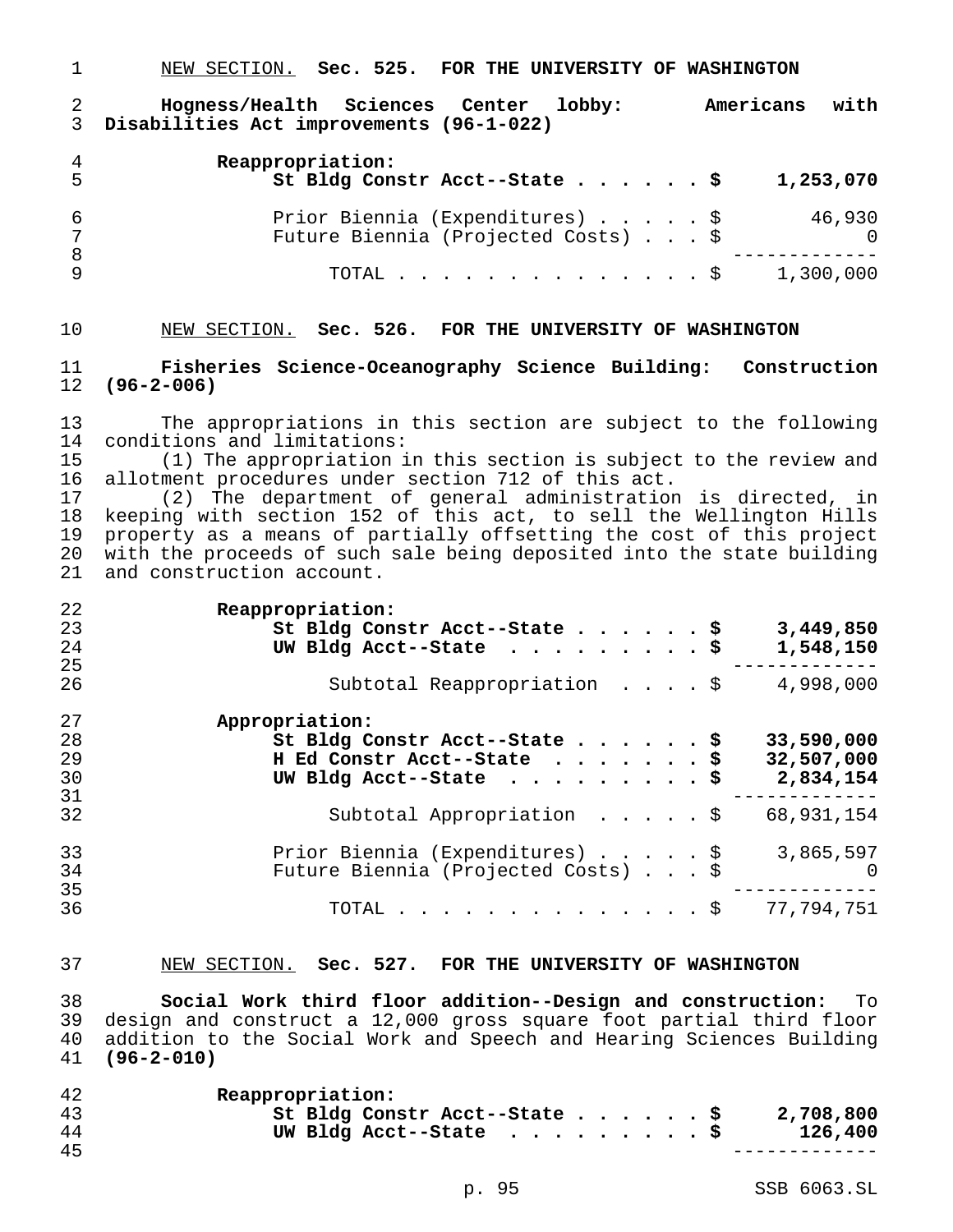|    | Subtotal Reappropriation \$<br>2,835,200                                                |
|----|-----------------------------------------------------------------------------------------|
|    | Prior Biennia (Expenditures) \$<br>80,400<br>Future Biennia (Projected Costs) \$<br>- 0 |
| 4  |                                                                                         |
| -5 | 2,915,600<br>TOTAL \$                                                                   |

#### NEW SECTION. **Sec. 528. FOR THE UNIVERSITY OF WASHINGTON**

 **West Electrical Power Station:** To design and construct the installation of new transformers, switch gear facilities, and primary distribution feeders at the west receiving station **(96-2-011)**

 The reappropriation in this section is subject to the following 11 conditions and limitations:<br>12 The reappropriation in

The reappropriation in this section is subject to the review and allotment procedures under section 712 of this act.

| 14       | Reappropriation:                                  |
|----------|---------------------------------------------------|
| 15       | St Bldg Constr Acct--State \$<br>6,358,455        |
| 16       | UW Bldg Acct--State $\ldots$ \$<br>203,989        |
| 17       |                                                   |
| 18       | Subtotal Reappropriation \$<br>6,562,444          |
| 19       | Prior Biennia (Expenditures) \$<br>241,556        |
| 20<br>21 | Future Biennia (Projected Costs) \$<br>$\bigcirc$ |
| 22       | 6,804,000<br>TOTAL $\S$                           |

#### NEW SECTION. **Sec. 529. FOR THE UNIVERSITY OF WASHINGTON**

 **Power Plant Boiler #7--Design and construction:** To design and construct an addition to the south end of the power plant to house a new boiler #7 **(96-2-020)**

 The reappropriation in this section is subject to the review and allotment procedures under section 712 of this act.

| 29 | Reappropriation:                                      |
|----|-------------------------------------------------------|
| 30 | St Bldg Constr Acct--State \$<br>9,465,544            |
| 31 | UW Bldg Acct--State $\ldots$ \$<br>288,703            |
| 32 |                                                       |
| 33 | Subtotal Reappropriation $\ldots$ , \$<br>9,754,247   |
| 34 | Prior Biennia (Expenditures) \$<br>157,753            |
| 35 | Future Biennia (Projected Costs) \$<br>$\overline{0}$ |
| 36 |                                                       |
| 37 | 9,912,000<br>TOTAL $\ldots$ $\S$                      |

#### NEW SECTION. **Sec. 530. FOR THE UNIVERSITY OF WASHINGTON**

 **Southwest Campus utilities phase I--Design and construction:** To design and construct the extension of utilities to serve the southwest campus development **(96-2-027)**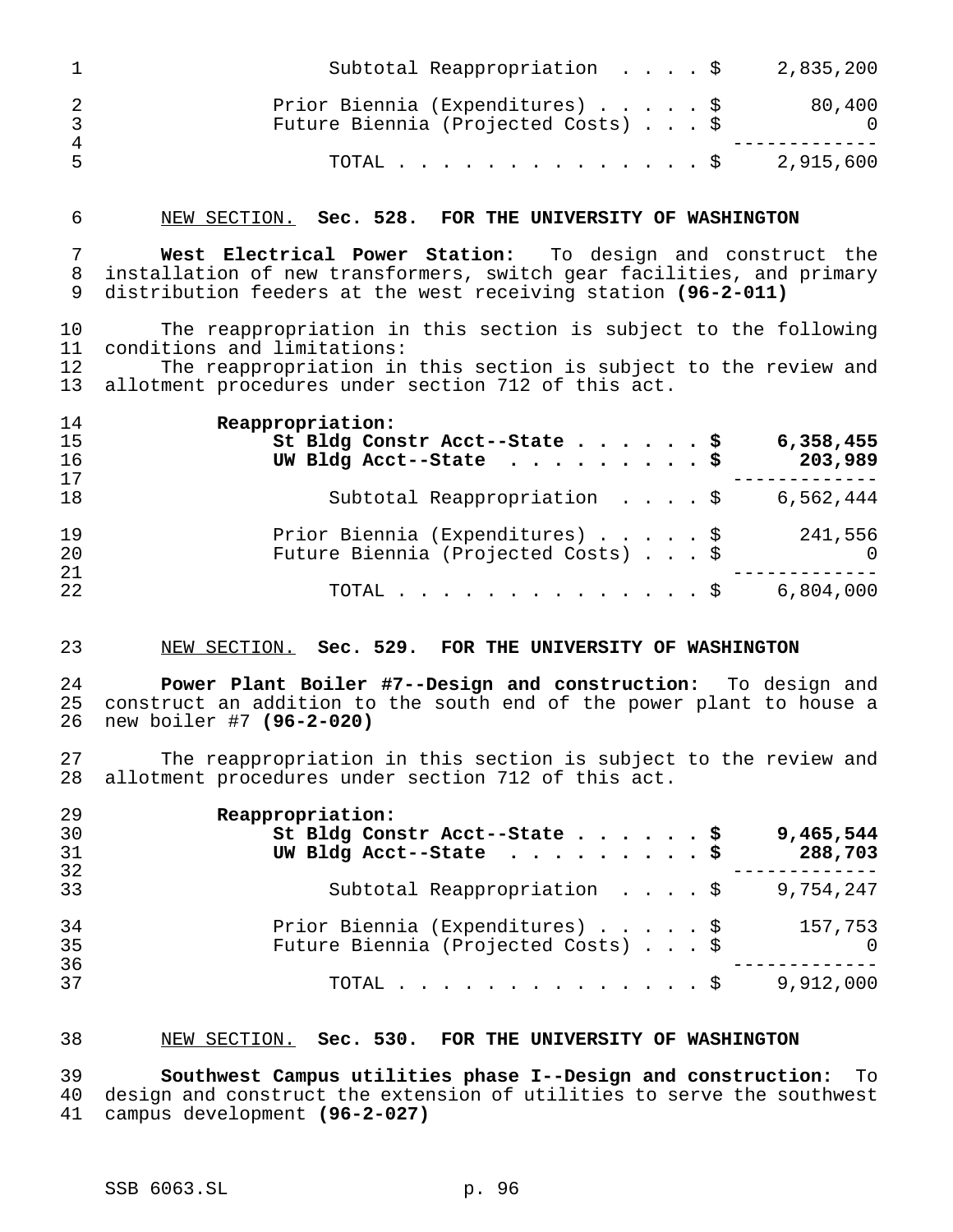1 The reappropriation in this section is subject to the review and<br>2 allotment procedures under section 712 of this act. allotment procedures under section 712 of this act.

| 4<br>- 5         | Reappropriation:<br>St Bldg Constr Acct--State \$<br>8,166,084<br>UW Bldg Acct--State $\ldots$ \$<br>284,062 |     |
|------------------|--------------------------------------------------------------------------------------------------------------|-----|
| - 6              | Subtotal Reappropriation \$<br>8,450,146                                                                     |     |
| - 8<br>- 9<br>10 | Prior Biennia (Expenditures) \$<br>859,354<br>Future Biennia (Projected Costs) \$                            | - 0 |
| 11               | 9,309,500<br>TOTAL $\frac{1}{2}$                                                                             |     |

#### NEW SECTION. **Sec. 531. FOR THE UNIVERSITY OF WASHINGTON**

**Americans with Disabilities Act improvements (96-2-028)**

| 14<br>15 | Reappropriation:<br>St Bldg Constr Acct--State \$                      |  |  | 338,771       |
|----------|------------------------------------------------------------------------|--|--|---------------|
| 16<br>17 | Prior Biennia (Expenditures) \$<br>Future Biennia (Projected Costs) \$ |  |  | 38,229<br>- 0 |
| 18<br>19 | TOTAL S                                                                |  |  | 377,000       |

#### NEW SECTION. **Sec. 532. FOR THE UNIVERSITY OF WASHINGTON**

#### **Nonstructural seismic corrections (96-2-031)**

| 22<br>23 | Reappropriation:<br>General Fund--Federal $\ldots$ , \$ |  |  | 194,550  |
|----------|---------------------------------------------------------|--|--|----------|
| 24       | Prior Biennia (Expenditures) \$                         |  |  | $\Omega$ |
| 25       | Future Biennia (Projected Costs) \$                     |  |  | $\Omega$ |
| 26       |                                                         |  |  |          |
| 27       | TOTAL $\ldots$ $\mathbb{S}$                             |  |  | 194,550  |

#### NEW SECTION. **Sec. 533. FOR THE UNIVERSITY OF WASHINGTON**

**Minor works: Safety (98-1-001)**

 The appropriation in this section shall support the detailed list of projects maintained by the office of financial management.

| 32<br>33 | Appropriation:<br>UW Bldg Acct--State $\ldots$ \$<br>3,700,000                               |
|----------|----------------------------------------------------------------------------------------------|
| 34<br>35 | Prior Biennia (Expenditures) \$ 0<br>Future Biennia (Projected Costs) $\ldots$ \$ 12,000,000 |
| 36<br>37 | TOTAL \$ 15,700,000                                                                          |

#### NEW SECTION. **Sec. 534. FOR THE UNIVERSITY OF WASHINGTON**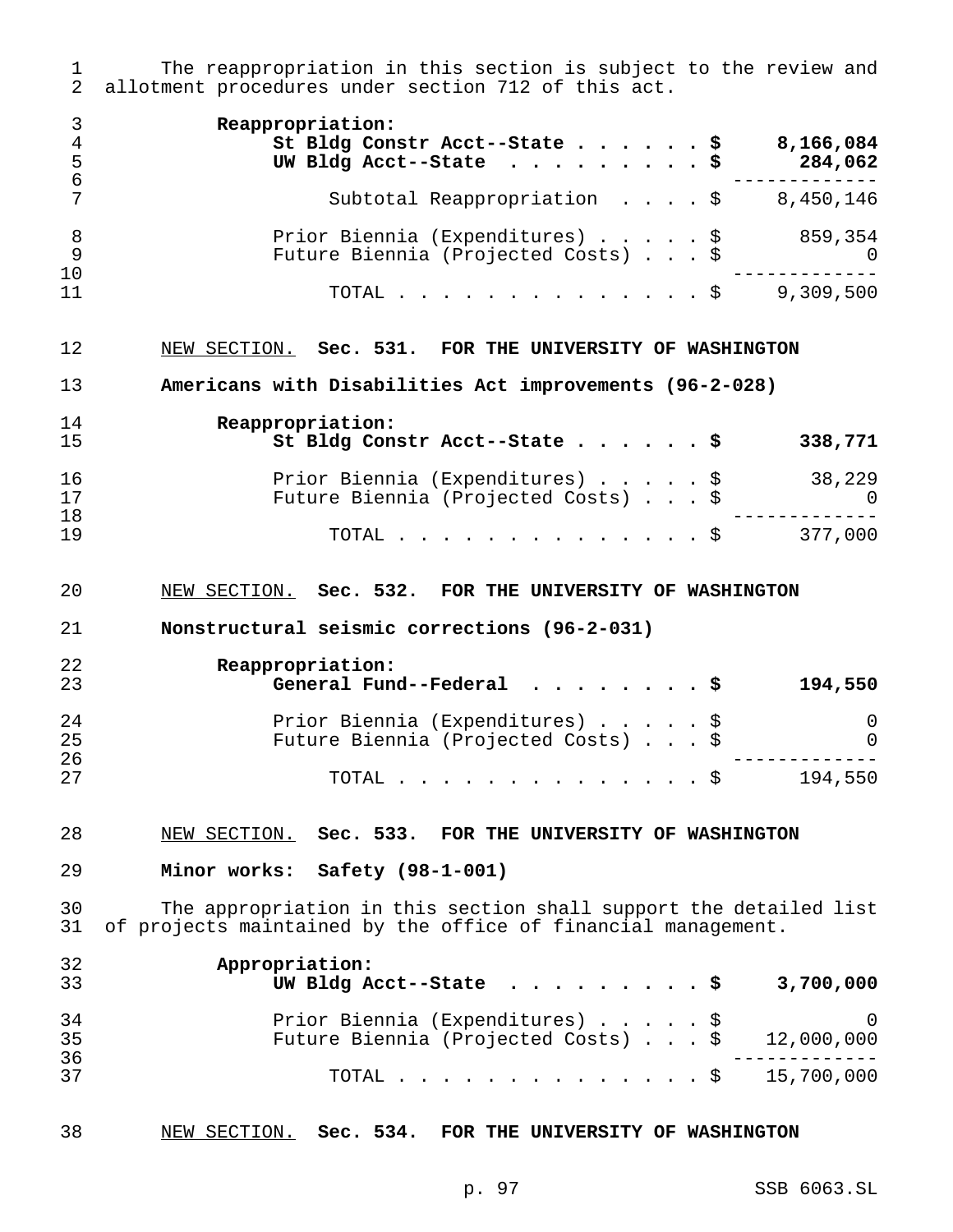# **Minor works: Preservation (98-1-002)**

 The appropriation in this section shall support the detailed list of projects maintained by the office of financial management.

| 4<br>5   | Appropriation:<br>UW Bldg Acct--State<br>5,346,075                                                                                 |
|----------|------------------------------------------------------------------------------------------------------------------------------------|
| 6<br>7   | Prior Biennia (Expenditures) \$<br>$\left( \right)$<br>Future Biennia (Projected Costs) \$<br>26,000,000                           |
| 8<br>9   | 31, 346, 075<br>TOTAL<br>. S                                                                                                       |
| 10       | NEW SECTION. Sec. 535. FOR THE UNIVERSITY OF WASHINGTON                                                                            |
| 11       | Utility and data communications projects: Preservation (98-1-004)                                                                  |
| 12<br>13 | Appropriation:<br>3,000,000<br>St Bldg Constr Acct--State \$                                                                       |
| 14<br>15 | Prior Biennia (Expenditures) \$<br>$\left( \right)$<br>Future Biennia (Projected Costs) \$<br>24,000,000                           |
| 16<br>17 | 27,000,000<br>TOTAL<br>. Ş                                                                                                         |
| 18       | NEW SECTION. Sec. 536. FOR THE UNIVERSITY OF WASHINGTON                                                                            |
| 19       | Program (98-2-003)<br>Minor works:                                                                                                 |
| 20<br>21 | The appropriation in this section shall support the detailed list<br>of projects maintained by the office of financial management. |
| 22<br>23 | Appropriation:<br>2,000,000<br>UW Bldg Acct--State                                                                                 |
| 24<br>25 | Prior Biennia (Expenditures)<br>\$<br>$\left( \right)$<br>Future Biennia (Projected Costs) \$<br>9,000,000                         |
| 26<br>27 | 11,000,000<br>TOTAL .<br>-Ş                                                                                                        |
| 28       | NEW SECTION. Sec. 537. FOR THE UNIVERSITY OF WASHINGTON                                                                            |
| 29       | Building communications: Upgrade (98-2-009)                                                                                        |
| 30<br>31 | Appropriation:<br>UW Bldg Acct--State<br>3,000,000<br>. s                                                                          |
| 32<br>33 | Prior Biennia (Expenditures) \$<br>0<br>Future Biennia (Projected Costs) \$<br>29,500,000                                          |
| 34<br>35 | TOTAL \$ 32,500,000                                                                                                                |
| 36       | NEW SECTION. Sec. 538. FOR THE UNIVERSITY OF WASHINGTON                                                                            |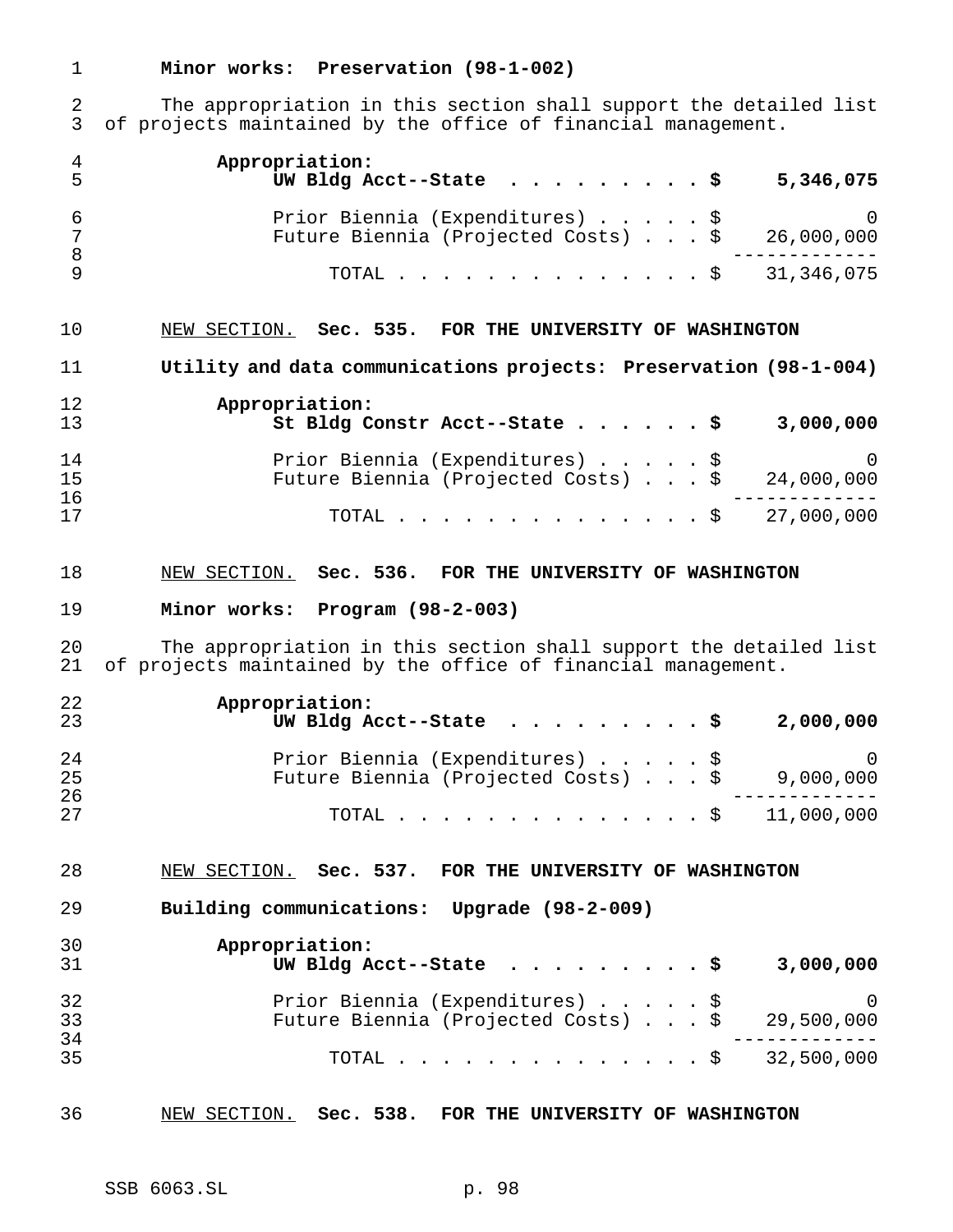# 1 **University of Washington Bothell and Cascadia Community College** 2 **phase I: Design and construction (98-2-899)**

3 The appropriation in this section is subject to the following

4 conditions and limitations:<br>5 (1) No money from this 5 (1) No money from this appropriation may be expended that would be<br>6 inconsistent with the recommendations of the higher education 6 inconsistent with the recommendations of the higher education<br>7 coordinating board and the project-design, scope, and schedule approved 7 coordinating board and the project design, scope, and schedule approved 8 by the office of financial management.

9 (2) The appropriation in this section is subject to the review and<br>10 allotment procedures under sections 712, 713, and 714 of this act. 10 allotment procedures under sections 712, 713, and 714 of this act.<br>11 (3) The appropriation in this section is to be combined with

(3) The appropriation in this section is to be combined with the 12 appropriation shown in section 696 of this act to construct a campus to 13 serve at least 2,000 student full-time equivalents, with approximately 14 1,200 for the University of Washington and 800 for Cascadia Community 15 College. The appropriation shall be managed by the University of<br>16 Washington. Washington.

| $\perp$ / | reappropriacion.                            |
|-----------|---------------------------------------------|
| 18        | St Bldg Constr Acct--State \$<br>5,000,000  |
| 19        | Appropriation:                              |
| 20        | St Bldg Constr Acct--State \$<br>42,970,000 |
| 21        | Prior Biennia (Expenditures) \$             |
| 22        | Future Biennia (Projected Costs) \$         |
| 23        |                                             |
| 24        | TOTAL \$ 47,970,000                         |
|           |                                             |

25 NEW SECTION. **Sec. 539. FOR THE UNIVERSITY OF WASHINGTON**

26 **University of Washington Bothell and Cascadia Community College** 27 **future phases:** To complete predesign and design of phase II **(98-2-999)**

28 The appropriation in this section is subject to the following<br>29 conditions and limitations: conditions and limitations:

30 (1) No money from this appropriation may be expended that would be 31 inconsistent with the recommendations of the higher education<br>32 coordinating board and the project-design, scope, and schedule approved coordinating board and the project design, scope, and schedule approved 33 by the office of financial management.<br>34 (2) The appropriation in this sect

34 (2) The appropriation in this section is subject to the review and<br>35 allotment procedures under sections 712, 713, and 714 of this act. allotment procedures under sections 712, 713, and 714 of this act.

36 (3) The appropriation in this section is to be combined with the appropriation shown in section 696 of this act and shall be managed by 38 the University of Washington.

39 (4) The predesign for phase II to serve at least 2,000 additional 40 University of Washington and community college student full-time 41 equivalents included in this appropriation shall be conducted in 42 accordance with the predesign manual published by the office of<br>43 financial management. financial management.

44 (5) Design of phase IIA to serve at least 1,000 total University<br>45 of Washington and community college student full-time equivalents shall of Washington and community college student full-time equivalents shall 46 not proceed until the completed predesign requirements in subsection 47 (4) of this section have been reviewed and approved by the office of 48 financial management.

49 **Appropriation:** 50 **St Bldg Constr Acct--State......\$ 3,000,000**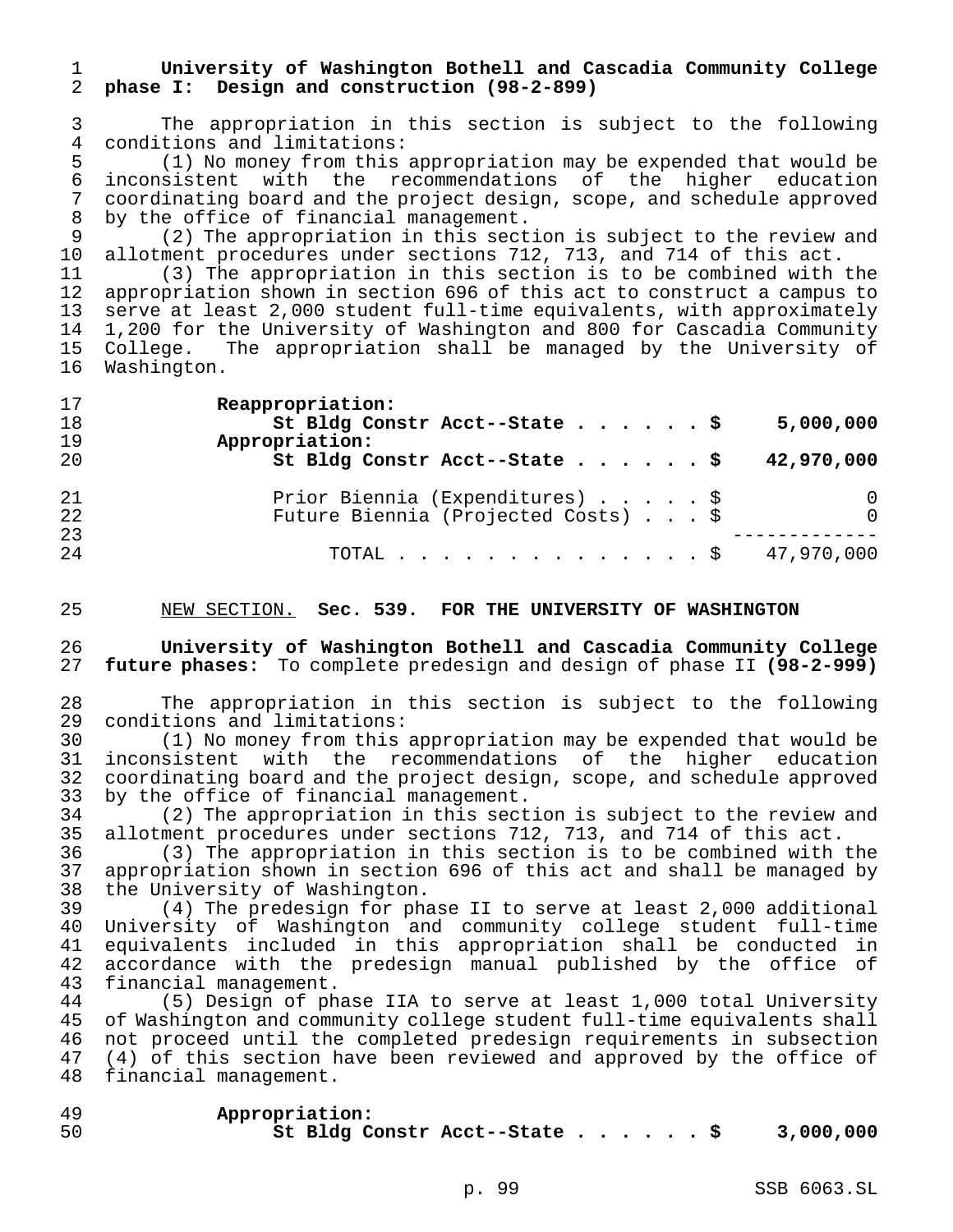|           | Prior Biennia (Expenditures) \$<br>Future Biennia (Projected Costs) $\ldots$ \$ 79,000,000 |  |
|-----------|--------------------------------------------------------------------------------------------|--|
| $\Lambda$ | TOTAL $\ldots$ \$ 82,000,000                                                               |  |

#### NEW SECTION. **Sec. 540. FOR WASHINGTON STATE UNIVERSITY**

 **Hazardous, pathological, and radioactive waste handling facilities:** To provide centralized facilities to prepare, package, and ship biomedical, pathological, hazardous, low-level, and nonradioactive waste **(92-1-019)**

| 10<br>11 | Reappropriation:<br>St Bldg Constr Acct--State \$<br>735,425                                  |
|----------|-----------------------------------------------------------------------------------------------|
| 12<br>13 | Prior Biennia (Expenditures) \$<br>453,929<br>Future Biennia (Projected Costs) \$<br>$\Omega$ |
| 14<br>15 | 1,189,354<br>TOTAL Ş                                                                          |

### NEW SECTION. **Sec. 541. FOR WASHINGTON STATE UNIVERSITY**

 **Todd Hall renovation:** To renovate the entire building, including upgrading electrical and other building-wide systems, modernizing and refurnishing of classrooms and offices **(92-1-021)**

 The reappropriation in this section is subject to the review and allotment procedures under section 712 of this act.

| 22 | Reappropriation:                           |
|----|--------------------------------------------|
| 23 | 179,412<br>St Bldg Constr Acct--State \$   |
| 24 | WSU Bldg Acct--State \$<br>303,806         |
| 25 |                                            |
| 26 | Subtotal Reappropriation \$<br>483,218     |
| 27 | Prior Biennia (Expenditures) \$ 14,198,291 |
| 28 | Future Biennia (Projected Costs) \$        |
| 29 |                                            |
| 30 | TOTAL \$ 14,681,509                        |

#### NEW SECTION. **Sec. 542. FOR WASHINGTON STATE UNIVERSITY**

 **Veterinary Teaching Hospital--Construction:** To construct, equip, and furnish a new teaching hospital for the department of veterinary medicine and surgery **(92-2-013)**

 The reappropriation in this section is subject to the review and allotment procedures under section 712 of this act.

| 37<br>38 | Reappropriation:<br>St Bldg Constr Acct--State \$<br>77,884 |
|----------|-------------------------------------------------------------|
| 39       | H ED Constr Acct--State \$<br>239,098                       |
| 40<br>41 | Subtotal Reappropriation \$<br>316,982                      |
| 42       | Prior Biennia (Expenditures) \$ 33,628,518                  |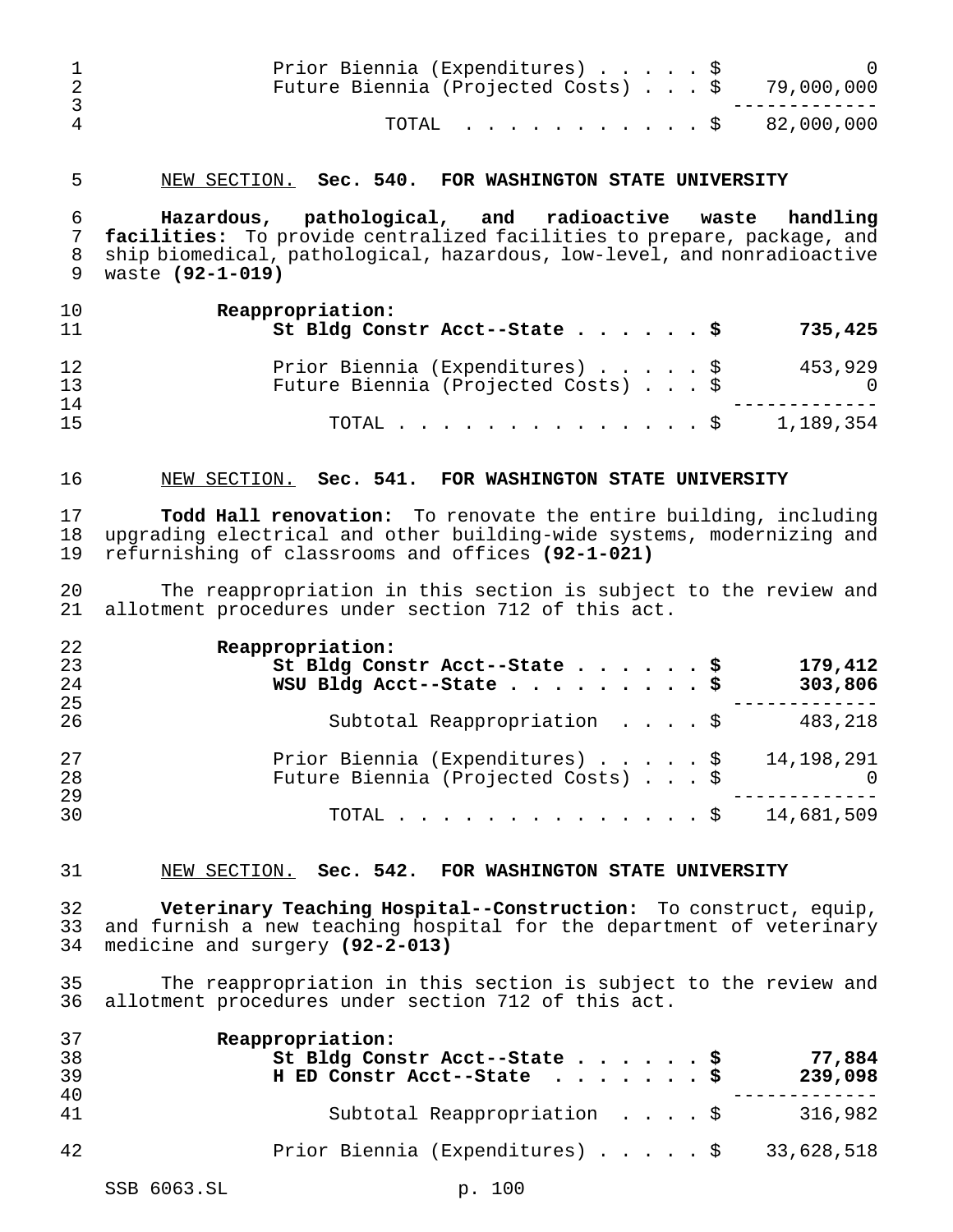| Future Biennia (Projected Costs) \$ |  |
|-------------------------------------|--|
| TOTAL \$ 33,945,500                 |  |
|                                     |  |

# NEW SECTION. **Sec. 543. FOR WASHINGTON STATE UNIVERSITY**

 **Fulmer Hall--Fulmer Annex renovation:** To renovate Fulmer Hall Annex to meet fire, safety, and handicap access code requirements and to make changes in functional use of space **(92-2-023)**

8 The reappropriation in this section is subject to the review and<br>9 allotment procedures under section 712 of this act. allotment procedures under section 712 of this act.

| 10<br>11 | Reappropriation:<br>St Bldg Constr Acct--State $\frac{1}{5}$<br>2,013,357         |
|----------|-----------------------------------------------------------------------------------|
| 12<br>13 | Prior Biennia (Expenditures) \$ 10,496,143<br>Future Biennia (Projected Costs) \$ |
| 14<br>15 | TOTAL \$ 12,509,500                                                               |

## NEW SECTION. **Sec. 544. FOR WASHINGTON STATE UNIVERSITY**

 **Student services addition:** To design and construct a building for consolidated student service functions **(92-2-027)**

 The reappropriation in this section is subject to the review and allotment procedures under section 712 of this act.

| 21<br>22 | Reappropriation:<br>St Bldg Constr Acct--State \$<br>171,767                               |
|----------|--------------------------------------------------------------------------------------------|
| 23<br>24 | Prior Biennia (Expenditures) $\ldots$ \$ 14,672,650<br>Future Biennia (Projected Costs) \$ |
| 25<br>26 | TOTAL \$ 14,844,417                                                                        |

#### NEW SECTION. **Sec. 545. FOR WASHINGTON STATE UNIVERSITY**

### **Bohler Gym renovation: Construction (94-1-010)**

 The reappropriation in this section is subject to the review and allotment procedures under section 712 of this act.

| 31 | Reappropriation:                                             |
|----|--------------------------------------------------------------|
| 32 | St Bldg Constr Acct--State \$<br>1,149,554                   |
| 33 | WSU Bldg Acct--State \$<br>391,500                           |
| 34 |                                                              |
| 35 | Subtotal Reappropriation $\frac{1}{5}$ 1,541,054             |
| 36 | Appropriation:                                               |
| 37 | St Bldg Constr Acct--State \$<br>16,778,275                  |
| 38 | WSU Bldg Acct--State \$<br>297,925                           |
| 39 |                                                              |
| 40 | Subtotal Appropriation $\ldots$ , $\frac{1}{2}$ , 17,076,200 |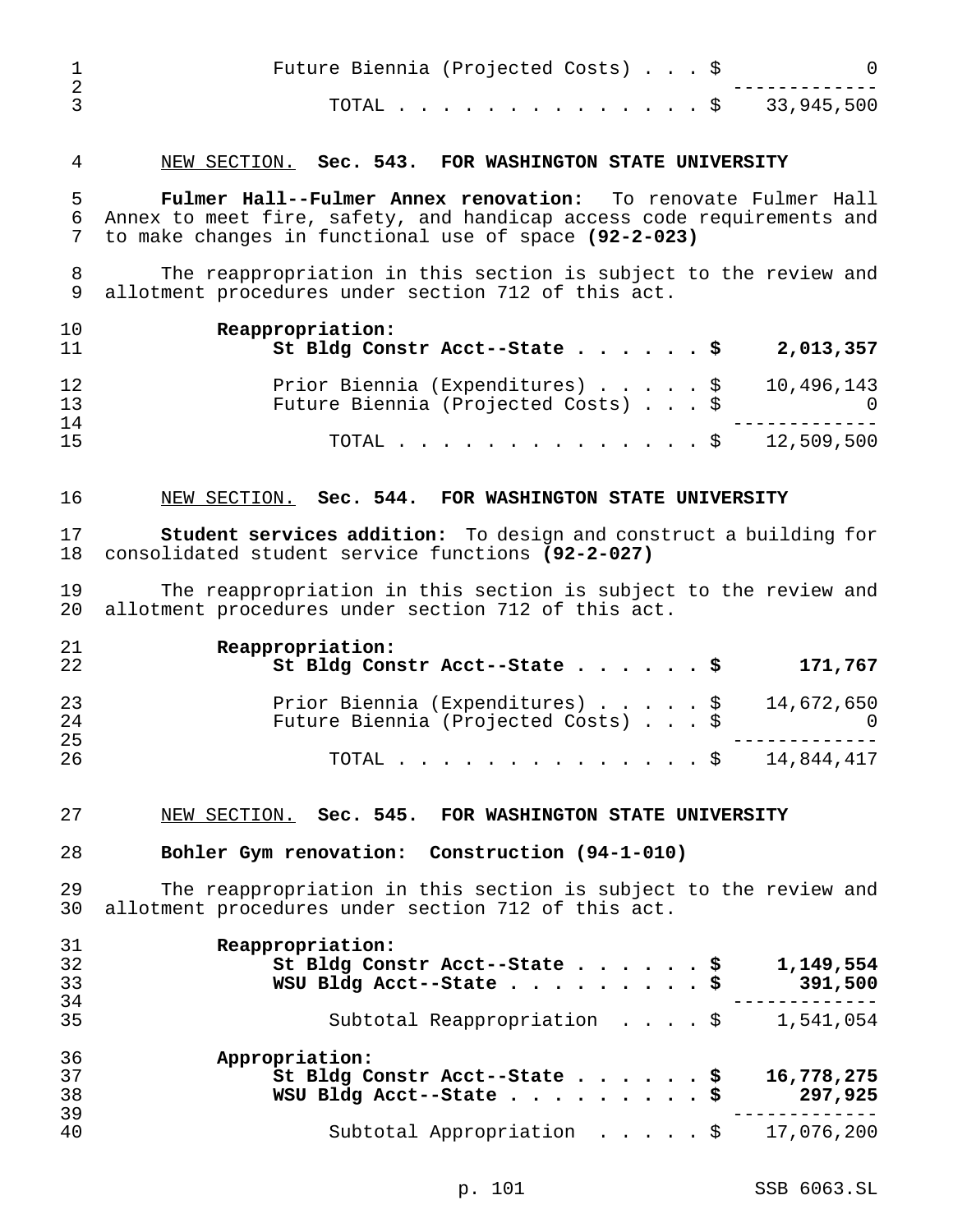|    | Prior Biennia (Expenditures) \$<br>Future Biennia (Projected Costs) \$ | 396,046 |
|----|------------------------------------------------------------------------|---------|
| -4 | TOTAL \$ 19,013,300                                                    |         |

## NEW SECTION. **Sec. 546. FOR WASHINGTON STATE UNIVERSITY**

#### **Thompson Hall renovation: Construction (94-1-024)**

 The appropriation in this section is subject to the review and allotment procedures under section 712 of this act.

| - 9 | Appropriation:                                                  |
|-----|-----------------------------------------------------------------|
| 10  | St Bldg Constr Acct--State \$<br>10,818,075                     |
| 11  | WSU Bldg Acct--State \$<br>101,325                              |
| 12  |                                                                 |
| 13  | Subtotal Appropriation $\ldots$ $\ldots$ $\frac{10}{919}$ , 400 |
| 14  | Prior Biennia (Expenditures) \$<br>777,000                      |
| 15  | Future Biennia (Projected Costs) \$<br>$\overline{0}$           |
| 16  |                                                                 |
| 17  | TOTAL \$ 11,696,400                                             |

## NEW SECTION. **Sec. 547. FOR WASHINGTON STATE UNIVERSITY**

## **Infrastructure project: Savings (94-1-999)**

 Projects that are completed in accordance with section 711 of this act that have been reviewed by the office of financial management may have their remaining funds transferred to this project for the following purposes: (1) Road and sidewalk repair; (2) roof repair; (3) electrical system repair; (4) steam and utility distribution system repair; (5) plumbing system repair; (6) heating, ventilation, and air conditioning repairs; and (7) emergency repairs due to natural disasters or accidents.

28 A report of any transfer effected under this section shall be<br>29 filed with the legislative fiscal committees of the senate and house of filed with the legislative fiscal committees of the senate and house of representatives by the office of financial management.

| 31<br>32 | Reappropriation:<br>St Bldg Constr Acct--State \$                      |  |
|----------|------------------------------------------------------------------------|--|
| 33<br>34 | Prior Biennia (Expenditures) \$<br>Future Biennia (Projected Costs) \$ |  |
| 35<br>36 | TOTAL $\ldots$ $\S$                                                    |  |

#### NEW SECTION. **Sec. 548. FOR WASHINGTON STATE UNIVERSITY**

#### **Hazardous waste facilities: Construction (94-2-006)**

 The reappropriation in this section is subject to the review and allotment procedures under section 712 of this act.

| 41 | Reappropriation:        |  |  |  |  |  |           |
|----|-------------------------|--|--|--|--|--|-----------|
| 42 | WSU Bldg Acct--State \$ |  |  |  |  |  | 1,251,201 |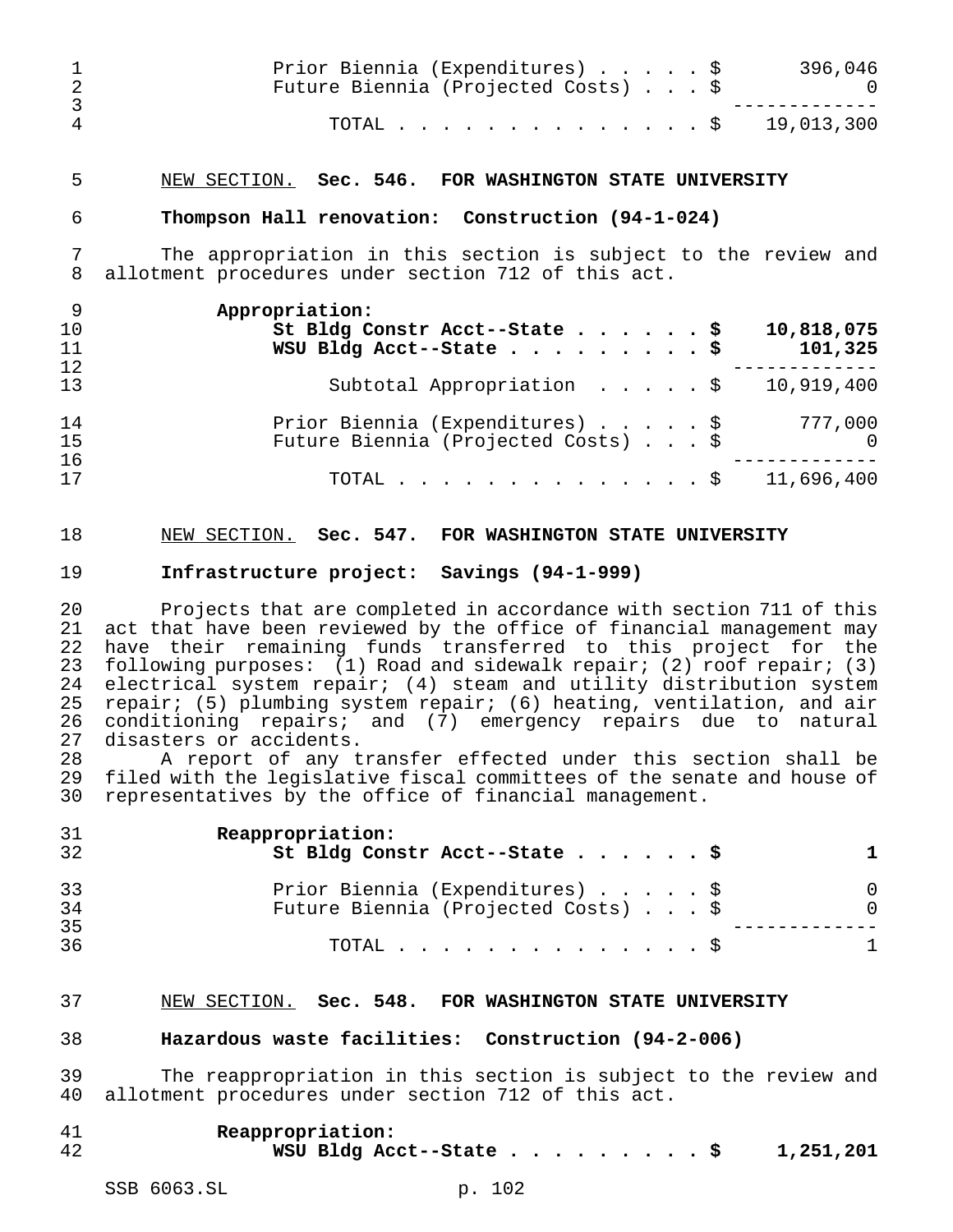| 1<br>$\overline{2}$<br>3 | Prior Biennia (Expenditures) \$ 459,799<br>Future Biennia (Projected Costs) \$ 15,000,000                               |                      |
|--------------------------|-------------------------------------------------------------------------------------------------------------------------|----------------------|
| $\overline{4}$           | TOTAL \$ 16,711,000                                                                                                     |                      |
| 5                        | NEW SECTION. Sec. 549. FOR WASHINGTON STATE UNIVERSITY                                                                  |                      |
| 6<br>7                   | Pathological and Biomedical Incinerator: Design and construction<br>$(94 - 2 - 012)$                                    |                      |
| 8<br>9                   | Reappropriation:<br>St Bldg Constr Acct--State \$                                                                       | 3,277,809            |
| 10<br>11                 | Prior Biennia (Expenditures) \$<br>Future Biennia (Projected Costs) \$                                                  | 165,191<br>$\Omega$  |
| 12<br>13                 | . \$<br>TOTAL                                                                                                           | 3,443,000            |
| 14                       | NEW SECTION. Sec. 550. FOR WASHINGTON STATE UNIVERSITY                                                                  |                      |
| 15                       | Communications infrastructure: Renewal (94-2-013)                                                                       |                      |
| 16<br>17                 | The reappropriation in this section is subject to the review and<br>allotment procedures under section 712 of this act. |                      |
| 18<br>19<br>20<br>21     | Reappropriation:<br>St Bldg Constr Acct--State \$<br>WSU Bldg Acct--State \$                                            | 2,049,697<br>773,167 |
| 22                       | Subtotal Reappropriation $\frac{1}{9}$ 2,822,864                                                                        |                      |
| 23<br>24<br>25           | Prior Biennia (Expenditures) \$ 13,336,761<br>Future Biennia (Projected Costs) \$                                       |                      |
| 26                       | TOTAL \$                                                                                                                | 16, 159, 625         |
| 27                       | NEW SECTION. Sec. 551. FOR WASHINGTON STATE UNIVERSITY                                                                  |                      |
| 28<br>29                 | Engineering Teaching and Research<br>Laboratory Building:<br>Construction (94-2-014)                                    |                      |
| 30<br>31                 | The reappropriation in this section is subject to the review and<br>allotment procedures under section 712 of this act. |                      |
| 32<br>33                 | Reappropriation:<br>St Bldg Constr Acct--State \$                                                                       | 9,338,821            |
| 34<br>35                 | Prior Biennia (Expenditures) \$ 7,801,479<br>Future Biennia (Projected Costs) \$ 0                                      |                      |
| 36<br>37                 | TOTAL \$ 17,140,300                                                                                                     |                      |
| 38                       | NEW SECTION. Sec. 552. FOR WASHINGTON STATE UNIVERSITY                                                                  |                      |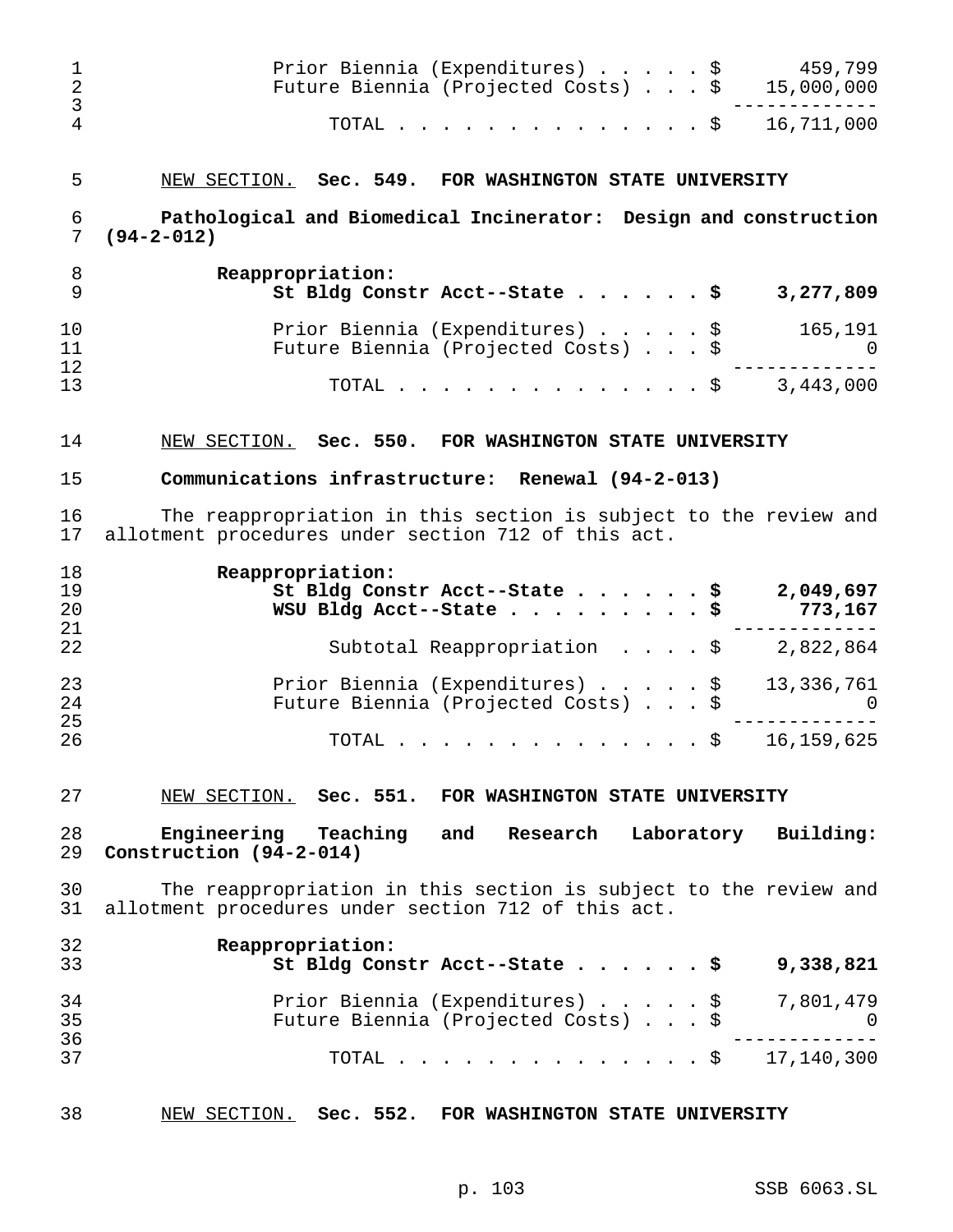**Chemical waste collection facilities: Design and construction (94-2-016) Reappropriation: WSU Bldg Acct--State.........\$ 913,967** Prior Biennia (Expenditures).....\$ 2,423,033 Future Biennia (Projected Costs) . . . \$ 0 ------------- TOTAL..............\$ 3,337,000

## NEW SECTION. **Sec. 553. FOR WASHINGTON STATE UNIVERSITY**

 **Bohler Gym addition:** To construct a 45,800 gross square foot addition to Bohler Gym **(94-2-017)**

 The reappropriation in this section is subject to the review and allotment procedures under section 712 of this act.

| 14 | Reappropriation:                                      |
|----|-------------------------------------------------------|
| 15 | 3,318,695<br>St Bldg Constr Acct--State \$            |
| 16 | WSU Bldg Acct--State \$<br>399,800                    |
| 17 |                                                       |
| 18 | 3,718,495<br>Subtotal Reappropriation \$              |
| 19 | Prior Biennia (Expenditures) \$<br>6,635,705          |
| 20 | Future Biennia (Projected Costs) \$<br>$\overline{0}$ |
| 21 |                                                       |
| 22 | 10,354,200<br>TOTAL $\ldots$ $\S$                     |

### NEW SECTION. **Sec. 554. FOR WASHINGTON STATE UNIVERSITY**

 **Kimbrough Hall addition and remodeling:** To design a 32,000 gross square foot addition and remodel the existing Kimbrough Hall **(94-2-019)**

26 The appropriation in this section is subject to the review and<br>27 allotment procedures under section 712 of this act. allotment procedures under section 712 of this act.

| 28 | Reappropriation:                                |            |
|----|-------------------------------------------------|------------|
| 29 | St Bldg Constr Acct--State \$                   | 329,437    |
| 30 | WSU Bldg Acct--State \$                         | 238,425    |
| 31 |                                                 |            |
| 32 | Subtotal Reappropriation $\cdot \cdot \cdot$ \$ | 567,862    |
| 33 | Appropriation:                                  |            |
| 34 | St Bldg Constr Acct--State $\frac{5}{7}$        | 10,327,000 |
| 35 | WSU Bldg Acct--State \$                         | 121,875    |
| 36 |                                                 |            |
| 37 | Subtotal Appropriation \$                       | 10,448,875 |
| 38 | Prior Biennia (Expenditures) \$                 | 716,263    |
| 39 | Future Biennia (Projected Costs) \$             | $\bigcap$  |
| 40 |                                                 |            |
| 41 | TOTAL $\hat{S}$                                 | 11,733,000 |
|    |                                                 |            |

#### NEW SECTION. **Sec. 555. FOR WASHINGTON STATE UNIVERSITY**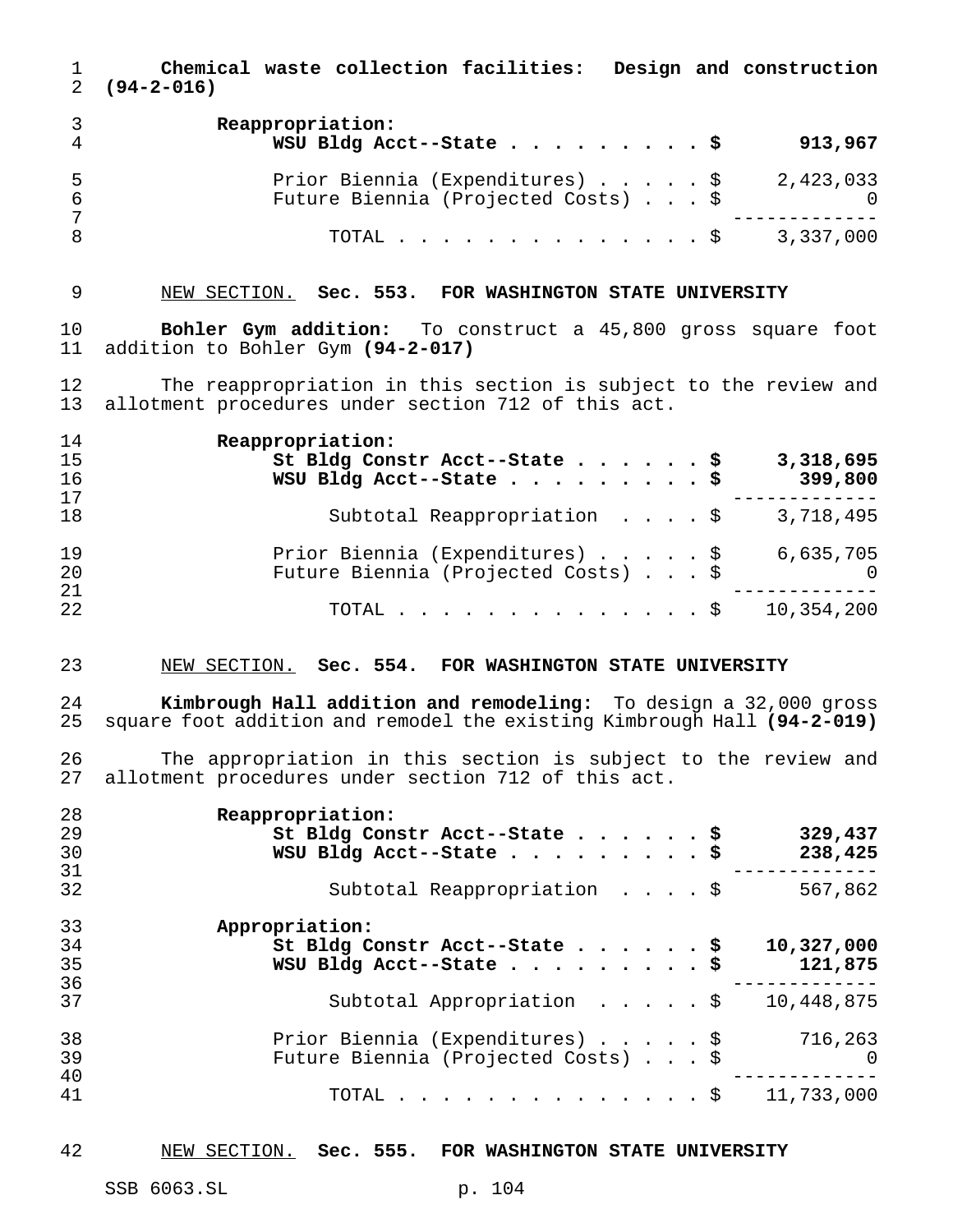|                      | Puyallup: Greenhouse replacements (94-2-027)                           |                  |
|----------------------|------------------------------------------------------------------------|------------------|
| 2<br>$\overline{3}$  | Reappropriation:<br>St Bldg Constr Acct--State \$                      | 770,866          |
| $\overline{4}$<br>-5 | Prior Biennia (Expenditures) \$<br>Future Biennia (Projected Costs) \$ | 1,273,153<br>- റ |
| 6                    | TOTAL $\hat{\mathsf{S}}$                                               | 2,044,019        |

# NEW SECTION. **Sec. 556. FOR WASHINGTON STATE UNIVERSITY**

 **Washington State University Vancouver: Campus construction (94-2- 902)**

 The reappropriation in this section is subject to the review and allotment procedures under sections 712 and 714 of this act.

| 13<br>14 | Reappropriation:<br>St Bldg Constr Acct--State $\frac{1}{5}$<br>9,407,417         |
|----------|-----------------------------------------------------------------------------------|
| 15<br>16 | Prior Biennia (Expenditures) \$ 29,315,045<br>Future Biennia (Projected Costs) \$ |
| 17<br>18 | TOTAL \$ 38,722,462                                                               |

## NEW SECTION. **Sec. 557. FOR WASHINGTON STATE UNIVERSITY**

## **Washington State University Tri-Cities: Consolidated Information Center (94-2-905)**

 The reappropriation in this section is subject to the review and allotment procedures under section 712 of this act.

| 24<br>25 | Reappropriation:<br>St Bldg Constr Acct--State \$ | 202,827 |
|----------|---------------------------------------------------|---------|
| 26       | Prior Biennia (Expenditures) \$ 10,916,173        |         |
| 27       | Future Biennia (Projected Costs) \$               |         |
| 28       |                                                   |         |
| 29       | TOTAL \$ 11,119,000                               |         |

## NEW SECTION. **Sec. 558. FOR WASHINGTON STATE UNIVERSITY**

 **Animal Science Laboratory Building--Design and Construction:** To construct a 20,200 gross square foot animal science lab **(94-4-018)**

 The reappropriation in this section is subject to the review and allotment procedures under section 712 of this act.

| 35<br>36 | Reappropriation:<br>St Bldg Constr Acct--State \$                      | 249,908   |
|----------|------------------------------------------------------------------------|-----------|
| 37<br>38 | Prior Biennia (Expenditures) \$<br>Future Biennia (Projected Costs) \$ | 7,011,450 |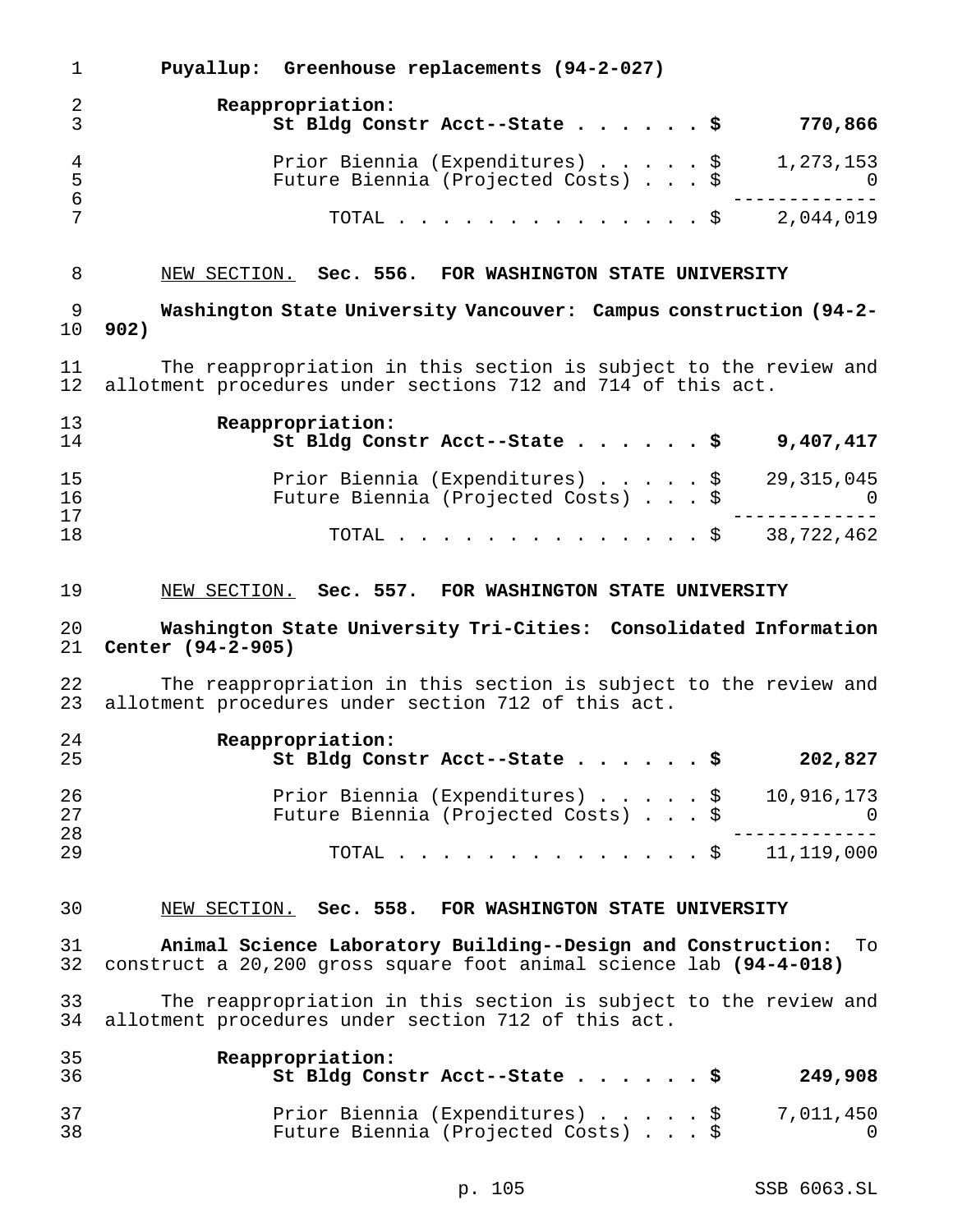| $\mathbf 1$              |                                                                                                                                                           |
|--------------------------|-----------------------------------------------------------------------------------------------------------------------------------------------------------|
| $\overline{2}$           | TOTAL \$ 7,261,358                                                                                                                                        |
| 3                        | NEW SECTION. Sec. 559. FOR WASHINGTON STATE UNIVERSITY                                                                                                    |
| 4                        | Underground storage tank remediation and removal (96-1-001)                                                                                               |
| 5<br>6                   | Reappropriation:<br>St Bldg Constr Acct--State \$ 232,869                                                                                                 |
| $\overline{7}$<br>8<br>9 | Prior Biennia (Expenditures) \$ 49,131<br>Future Biennia (Projected Costs) \$ 0                                                                           |
| 10                       | TOTAL \$ 282,000                                                                                                                                          |
| 11                       | NEW SECTION. Sec. 560. FOR WASHINGTON STATE UNIVERSITY                                                                                                    |
| 12                       | Asbestos pool reserve (96-1-002)                                                                                                                          |
| 13<br>14                 | Reappropriation:<br>St Bldg Constr Acct--State \$<br>70,265                                                                                               |
| 15<br>16<br>17           | Prior Biennia (Expenditures) \$ 75,185<br>Future Biennia (Projected Costs) \$ 0                                                                           |
| 18                       | TOTAL \$ 145,450                                                                                                                                          |
| 19                       | NEW SECTION. Sec. 561. FOR WASHINGTON STATE UNIVERSITY                                                                                                    |
| 20                       | Americans with Disabilities Act pool reserve (96-1-003)                                                                                                   |
| 21<br>22                 | Reappropriation:<br>St Bldg Constr Acct--State \$<br>365,872                                                                                              |
| 23<br>24<br>25           | 36,354<br>Prior Biennia (Expenditures) \$<br>Future Biennia (Projected Costs) \$<br>0                                                                     |
| 26                       | 402,226<br>TOTAL .<br>$\cdot$ \$<br>$\mathbf{r}$ , $\mathbf{r}$ , $\mathbf{r}$ , $\mathbf{r}$ , $\mathbf{r}$ , $\mathbf{r}$ , $\mathbf{r}$ , $\mathbf{r}$ |
| 27                       | NEW SECTION. Sec. 562. FOR WASHINGTON STATE UNIVERSITY                                                                                                    |
| 28                       | Minor works: Preservation (96-1-004)                                                                                                                      |
| 29<br>30                 | The reappropriation in this section shall support the detailed<br>list of projects maintained by the office of financial management.                      |
| 31<br>32<br>33<br>34     | Reappropriation:<br>St Bldg Constr Acct--State<br>3,002,694<br>\$<br>WSU Bldg Acct--State<br>165,877                                                      |
| 35                       | Subtotal Reappropriation \$<br>3,168,571                                                                                                                  |
| 36<br>37<br>38           | Prior Biennia (Expenditures) \$<br>2,983,429<br>Future Biennia (Projected Costs) \$<br>$\cup$                                                             |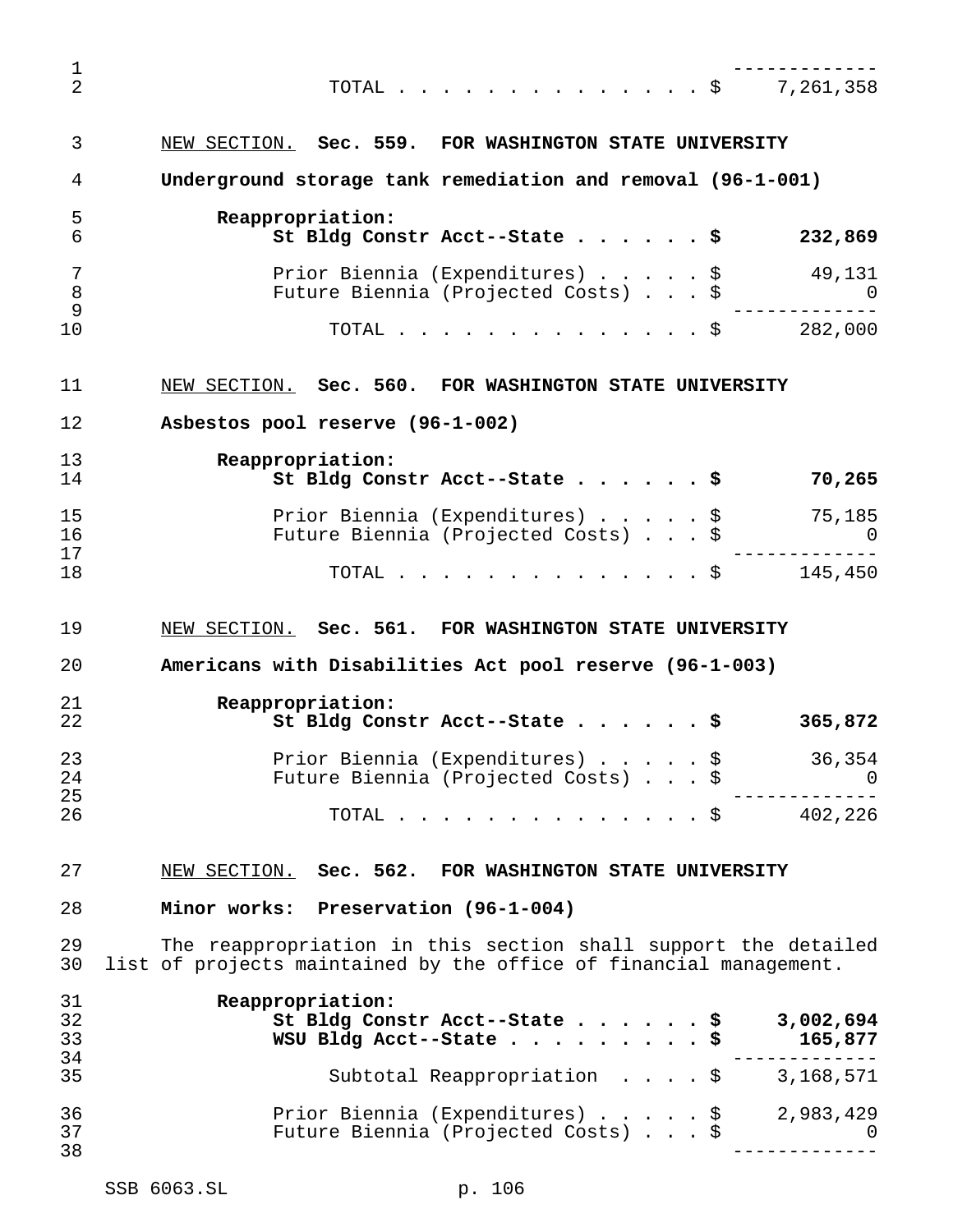| $\overline{2}$                                 | NEW SECTION. Sec. 563. FOR WASHINGTON STATE UNIVERSITY                                                                                                                                                                                                 |
|------------------------------------------------|--------------------------------------------------------------------------------------------------------------------------------------------------------------------------------------------------------------------------------------------------------|
| 3                                              | Minor works: Safety and environment (96-2-001)                                                                                                                                                                                                         |
| 4<br>5                                         | The reappropriation in this section shall support the detailed<br>list of projects maintained by the office of financial management.                                                                                                                   |
| 6<br>$7\phantom{.0}$<br>$\,8\,$<br>$\mathsf 9$ | Reappropriation:<br>943,348<br>St Bldg Constr Acct--State \$<br>907,315<br>WSU Bldg Acct--State \$                                                                                                                                                     |
| 10                                             | Subtotal Reappropriation \$ 1,850,663                                                                                                                                                                                                                  |
| 11<br>12<br>13                                 | Prior Biennia (Expenditures) \$ 749,337<br>Future Biennia (Projected Costs) \$<br>$\overline{a}$                                                                                                                                                       |
| 14                                             | TOTAL \$ 2,600,000                                                                                                                                                                                                                                     |
| 15                                             | NEW SECTION. Sec. 564. FOR WASHINGTON STATE UNIVERSITY                                                                                                                                                                                                 |
| 16                                             | Minor works: Program (96-2-002)                                                                                                                                                                                                                        |
| 17<br>18                                       | The reappropriation in this section shall support the detailed<br>list of projects maintained by the office of financial management.                                                                                                                   |
| 19<br>20                                       | Reappropriation:<br>WSU Bldg Acct--State \$<br>3,055,990                                                                                                                                                                                               |
| 21<br>22<br>23                                 | 2,094,010<br>Prior Biennia (Expenditures) \$<br>Future Biennia (Projected Costs) $\ldots$ \$<br>$\sim$ 0                                                                                                                                               |
| 24                                             | TOTAL \$ 5,150,000                                                                                                                                                                                                                                     |
| 25                                             | NEW SECTION. Sec. 565. FOR WASHINGTON STATE UNIVERSITY                                                                                                                                                                                                 |
| 26                                             | Plant growth: Wheat research center (96-2-047)                                                                                                                                                                                                         |
| 27<br>28<br>29<br>30                           | The reappropriation in this section is subject to the review and<br>allotment procedures under section 712 of this act and shall not be<br>expended until the university has received the federal money or an<br>equivalent amount from other sources. |
| 31<br>32                                       | Reappropriation:<br>St Bldg Constr Acct--State \$<br>1,553,154                                                                                                                                                                                         |
| 33<br>34                                       | Prior Biennia (Expenditures) \$<br>2,446,846<br>Future Biennia (Projected Costs) \$<br>$\overline{\phantom{0}}$                                                                                                                                        |
| 35<br>36                                       | TOTAL \$ 4,000,000                                                                                                                                                                                                                                     |

TOTAL..............\$ 6,152,000

| 37 |  | NEW SECTION. |  |  | . Sec. 566. FOR WASHINGTON STATE UNIVERSITY |  |  |
|----|--|--------------|--|--|---------------------------------------------|--|--|
|----|--|--------------|--|--|---------------------------------------------|--|--|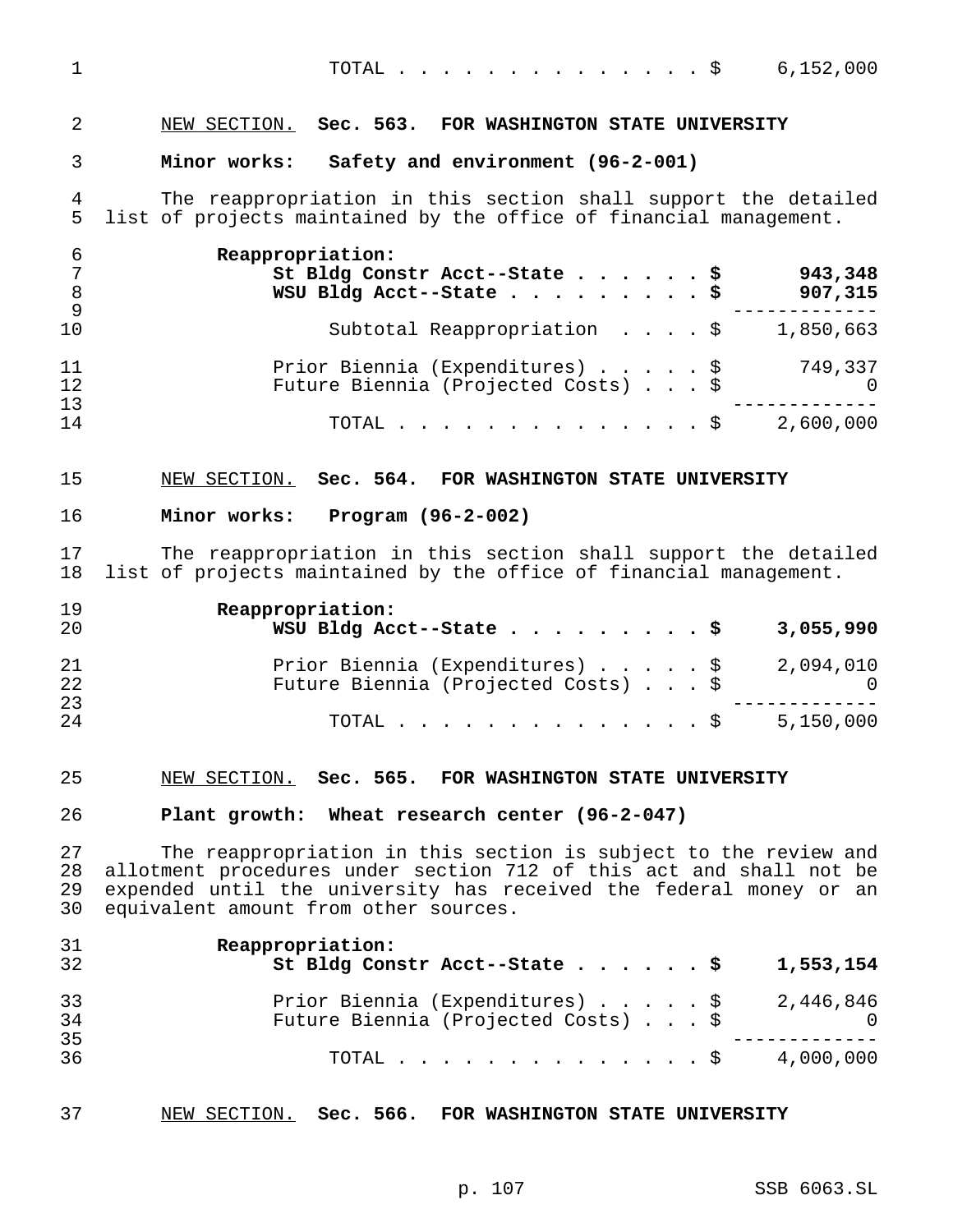**Intercollegiate Center for Nursing Education: Telecommunications (96-2-915)**

|     | Reappropriation:<br>St Bldg Constr Acct--State \$ |  |  | 524,386   |
|-----|---------------------------------------------------|--|--|-----------|
| - 5 | Prior Biennia (Expenditures) \$                   |  |  | 975,614   |
|     | Future Biennia (Projected Costs) \$               |  |  |           |
|     | TOTAL Ş                                           |  |  | 1,500,000 |

## NEW SECTION. **Sec. 567. FOR WASHINGTON STATE UNIVERSITY**

#### **Minor works: Preservation (98-1-004)**

 The appropriation in this section is subject to the following conditions and limitations:

 The appropriation shall support the detailed list of projects maintained by the office of financial management.

| 15 | Appropriation:                                     |
|----|----------------------------------------------------|
| 16 | WSU Bldg Acct--State \$<br>5,553,000               |
| 17 | Prior Biennia (Expenditures) \$ 0                  |
| 18 | Future Biennia (Projected Costs) $.$ \$ 24,000,000 |
| 19 |                                                    |
| 20 | TOTAL \$ 29,553,000                                |

#### NEW SECTION. **Sec. 568. FOR WASHINGTON STATE UNIVERSITY**

## **Campus infrastructure and road improvements (98-1-073)**

 The appropriation in this section is subject to the following conditions and limitations: The appropriation shall support the detailed list of projects

maintained by the office of financial management.

| 27<br>28       | Appropriation:<br>St Bldg Constr Acct--State \$<br>8,292,000                                      |
|----------------|---------------------------------------------------------------------------------------------------|
| 29<br>30<br>31 | Prior Biennia (Expenditures) \$<br>$\bigcirc$<br>Future Biennia (Projected Costs) \$<br>4,000,000 |
| 32             | TOTAL \$ 12,292,000                                                                               |

## NEW SECTION. **Sec. 569. FOR WASHINGTON STATE UNIVERSITY**

### **Minor works: Safety and environmental (98-2-001)**

 The appropriation in this section is subject to the following conditions and limitations:

 The appropriation shall support the detailed list of projects maintained by the office of financial management.

| 39 | Appropriation:                |           |
|----|-------------------------------|-----------|
| 40 | St Bldg Constr Acct--State \$ | 1,600,000 |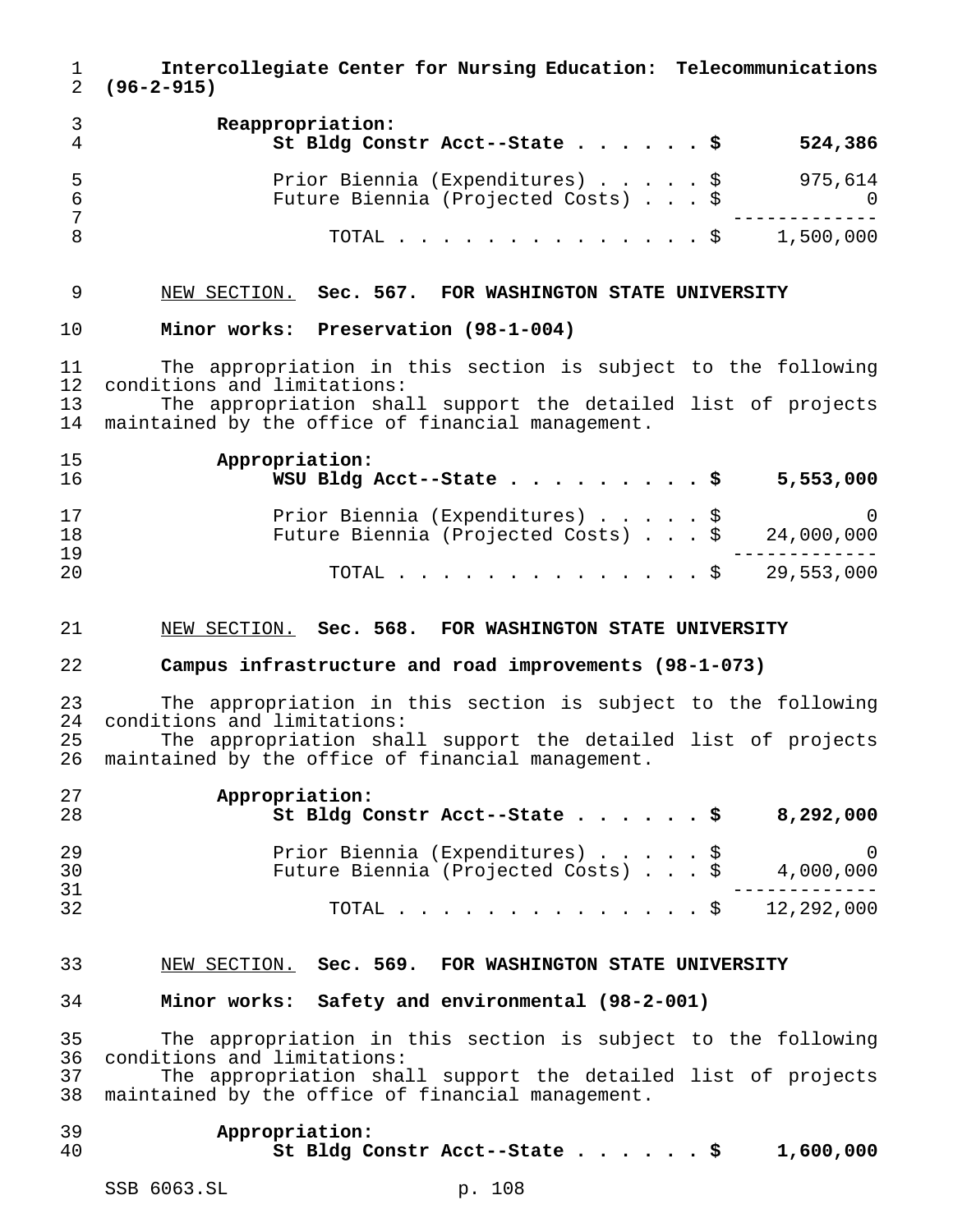|               | WSU Bldg Acct--State \$                                                | 1,807,800                    |
|---------------|------------------------------------------------------------------------|------------------------------|
| 2             | Subtotal Appropriation \$                                              | 3,407,800                    |
| 4<br>.5<br>-6 | Prior Biennia (Expenditures) \$<br>Future Biennia (Projected Costs) \$ | $\overline{0}$<br>12,600,000 |
|               | TOTAL \$ 16,007,800                                                    |                              |

## NEW SECTION. **Sec. 570. FOR WASHINGTON STATE UNIVERSITY**

### **Minor works: Program (98-2-002)**

 The appropriation in this section is subject to the following 11 conditions and limitations:<br>12 The appropriation shal

The appropriation shall support the detailed list of projects maintained by the office of financial management.

| 14 | Appropriation:                                                                       |
|----|--------------------------------------------------------------------------------------|
| 15 | WSU Bldg Acct--State $\cdots$ $\cdots$ $\cdots$ $\ddot{\ddot{\varphi}}$<br>6,000,000 |
| 16 | Prior Biennia (Expenditures) \$                                                      |
| 17 | Future Biennia (Projected Costs) $\ldots$ \$ 33,000,000                              |
| 18 |                                                                                      |
| 19 | TOTAL \$ 39,000,000                                                                  |

#### NEW SECTION. **Sec. 571. FOR WASHINGTON STATE UNIVERSITY**

### **Major equipment: Acquisition (98-2-003)**

22 The appropriation in this section is subject to the following<br>23 conditions and limitations: conditions and limitations:

 The state building construction account appropriation is provided solely for agricultural equipment including \$1,500,000 for the agricultural research center and \$500,000 for teaching and extension equipment.

| 28 | Appropriation:                                    |
|----|---------------------------------------------------|
| 29 | St Bldg Constr Acct--State \$<br>2,000,000        |
| 30 | WSU Bldg Acct--State \$<br>3,000,000              |
| 31 |                                                   |
| 32 | Subtotal Appropriation \$<br>5,000,000            |
| 33 | Prior Biennia (Expenditures) \$<br>$\bigcirc$     |
| 34 | Future Biennia (Projected Costs) \$<br>15,000,000 |
| 35 |                                                   |
| 36 | 20,000,000<br>TOTAL $\ldots$ \$                   |

### NEW SECTION. **Sec. 572. FOR WASHINGTON STATE UNIVERSITY**

#### **Murrow Hall: Renovation and addition (98-2-008)**

 To conduct a predesign of the project described in this section in accordance with the predesign manual published by the office of financial management. Future appropriations for this project are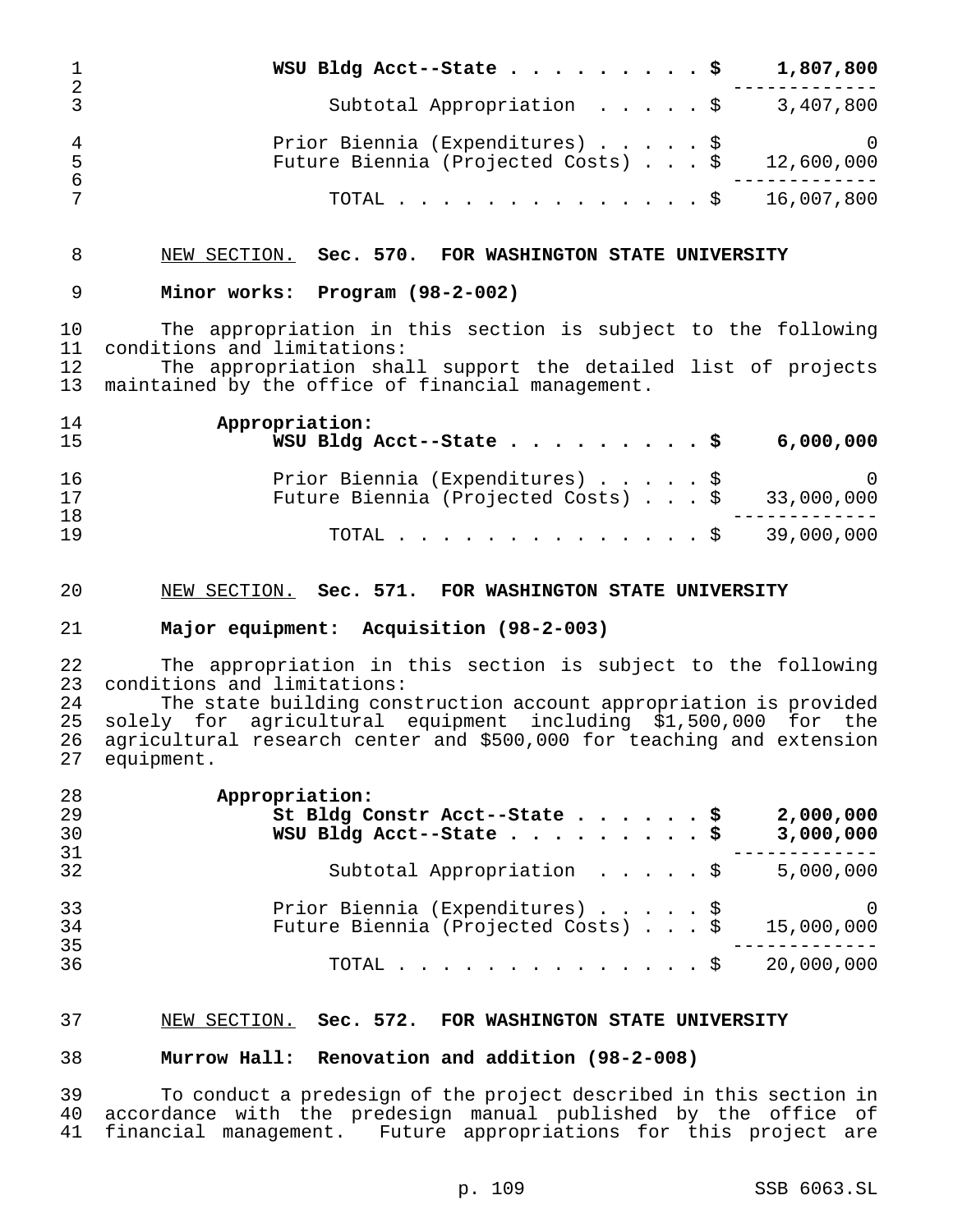subject to the submittal of completed predesign requirements on or before July 1, 1998.

|    | Appropriation:<br>WSU Bldg Acct--State \$                              | 105,000         |
|----|------------------------------------------------------------------------|-----------------|
| -5 | Prior Biennia (Expenditures) \$<br>Future Biennia (Projected Costs) \$ | 0<br>11,625,100 |
|    | TOTAL \$ 11,730,100                                                    |                 |

## NEW SECTION. **Sec. 573. FOR WASHINGTON STATE UNIVERSITY**

### **Cleveland Hall: Renovation and addition (98-2-032)**

 To conduct a predesign of the project described in this section in accordance with the predesign manual published by the office of financial management. Future appropriations for this project are subject to the submittal of completed predesign requirements on or before July 1, 1998.

| 16 | Appropriation:                      |                |
|----|-------------------------------------|----------------|
| 17 | WSU Bldg Acct--State \$             | 140,000        |
| 18 | Prior Biennia (Expenditures) \$     | $\overline{0}$ |
| 19 | Future Biennia (Projected Costs) \$ | 9,435,100      |
| 20 |                                     |                |
| 21 | TOTAL \$9,575,100                   |                |

#### NEW SECTION. **Sec. 574. FOR WASHINGTON STATE UNIVERSITY**

## **South Campus electrical service: Design and construction (98-2- 044)**

| 25<br>-26 | Appropriation:<br>St Bldg Constr Acct--State \$ |  |  | 2,900,000 |
|-----------|-------------------------------------------------|--|--|-----------|
| 27        | Prior Biennia (Expenditures) \$                 |  |  | 0         |
| 28        | Future Biennia (Projected Costs) \$             |  |  |           |
| 29        |                                                 |  |  |           |
| 30        | TOTAL Ş                                         |  |  | 2,900,000 |

# NEW SECTION. **Sec. 575. FOR WASHINGTON STATE UNIVERSITY**

### **Teaching and Learning Center: Design and construction (98-2-062)**

 The appropriation in this section is subject to the review and allotment procedures under section 712 of this act.

| 35<br>36 | Appropriation:<br>St Bldg Constr Acct--State \$<br>1,970,175 |
|----------|--------------------------------------------------------------|
| 37<br>38 | WSU Bldg Acct--State \$<br>624,325                           |
| 39       | Subtotal Appropriation \$<br>2,594,500                       |
| 40       | Prior Biennia (Expenditures) \$<br>80,000                    |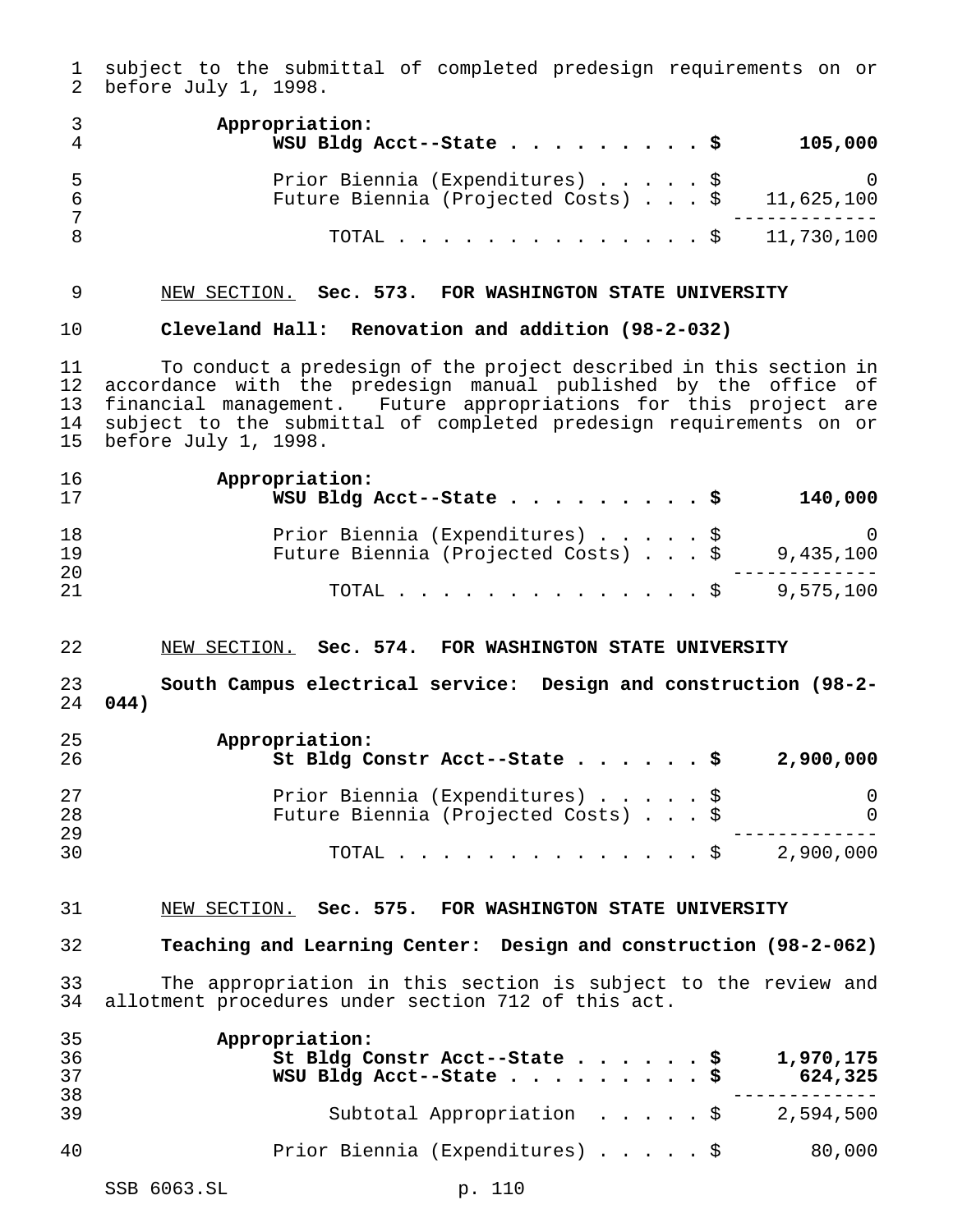| 1<br>$\overline{2}$              | Future Biennia (Projected Costs) $\ldots$ \$ 25,101,805                                                                                                                                                                                                                                                                                                                                                            |
|----------------------------------|--------------------------------------------------------------------------------------------------------------------------------------------------------------------------------------------------------------------------------------------------------------------------------------------------------------------------------------------------------------------------------------------------------------------|
| 3                                | 27,776,305<br>. \$<br>TOTAL.                                                                                                                                                                                                                                                                                                                                                                                       |
| 4                                | NEW SECTION. Sec. 576. FOR WASHINGTON STATE UNIVERSITY                                                                                                                                                                                                                                                                                                                                                             |
| 5<br>6                           | Apparel, Merchandising, and Interior Design and<br>Landscape<br>Architecture Building: Predesign (98-01-000)                                                                                                                                                                                                                                                                                                       |
| 7<br>8                           | Appropriation:<br>WSU Bldg Acct--State \$<br>98,000                                                                                                                                                                                                                                                                                                                                                                |
| 9<br>10<br>11                    | Prior Biennia (Expenditures) \$<br>$\Omega$<br>Future Biennia (Projected Costs) \$ 28,800,000                                                                                                                                                                                                                                                                                                                      |
| 12                               | 28,898,000<br>. \$<br>TOTAL .                                                                                                                                                                                                                                                                                                                                                                                      |
| 13                               | NEW SECTION. Sec. 577. FOR WASHINGTON STATE UNIVERSITY                                                                                                                                                                                                                                                                                                                                                             |
| 14                               | WSUnet: Infrastructure (98-2-074)                                                                                                                                                                                                                                                                                                                                                                                  |
| 15<br>16                         | Appropriation:<br>WSU Bldg Acct--State \$<br>4,075,000                                                                                                                                                                                                                                                                                                                                                             |
| 17<br>18<br>19                   | Prior Biennia (Expenditures) \$<br>$\Omega$<br>Future Biennia (Projected Costs) \$<br>5,000,000                                                                                                                                                                                                                                                                                                                    |
| 20                               | 9,075,000<br>. \$<br>TOTAL.                                                                                                                                                                                                                                                                                                                                                                                        |
| 21                               | NEW SECTION. Sec. 578. FOR WASHINGTON STATE UNIVERSITY                                                                                                                                                                                                                                                                                                                                                             |
| 22<br>23                         | Washington State University Tri-Cities: Predesign<br>Science<br>Education Center (98-2-905)                                                                                                                                                                                                                                                                                                                        |
| 24<br>25<br>26<br>27<br>28<br>29 | To conduct a predesign of the project described in this section in<br>accordance with the predesign manual published by the office of<br>financial management. Future appropriations for this project are<br>subject to the submittal of completed predesign requirements on or<br>before July 1, 1998. The project shall serve at least 910 additional<br>student full-time equivalents on the Tri-Cities campus. |
| 30<br>31                         | Appropriation:<br>St Bldg Constr Acct--State<br>140,000<br>. \$                                                                                                                                                                                                                                                                                                                                                    |
| 32<br>33                         | Prior Biennia (Expenditures) \$<br>0<br>Future Biennia (Projected Costs) \$<br>21,435,800                                                                                                                                                                                                                                                                                                                          |
| 34<br>35                         | $\frac{1}{5}$ 21,575,800<br>TOTAL                                                                                                                                                                                                                                                                                                                                                                                  |
| 36                               | NEW SECTION. Sec. 579. FOR WASHINGTON STATE UNIVERSITY                                                                                                                                                                                                                                                                                                                                                             |
| 37                               | Washington State University Vancouver: Phase II (98-2-911)                                                                                                                                                                                                                                                                                                                                                         |

 The appropriation in this section is subject to the following conditions and limitations: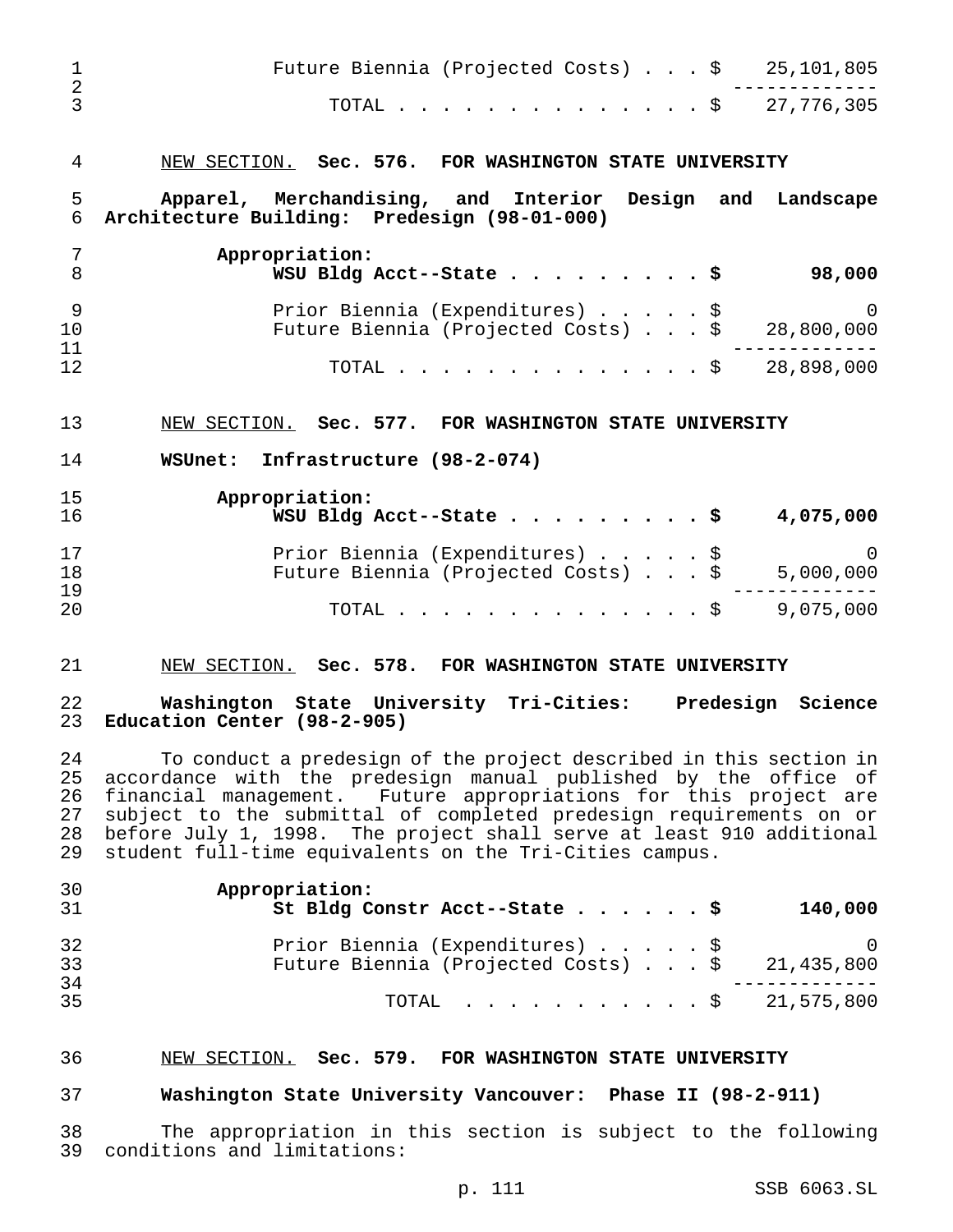(1) No money from this appropriation may be expended that would be 2 inconsistent with the recommendations of the higher education<br>3 coordinating board. coordinating board.

4 (2) The appropriation in this section is subject to the review and<br>5 allotment procedures under section 712 of this act. 5 allotment procedures under section 712 of this act.<br>6 (3) The engineering and multimedia buildings to

 (3) The engineering and multimedia buildings to be designed under this appropriation shall serve at least 950 additional student full- time equivalents. Funding is also provided to construct campus infrastructure and physical plant shops.

| 10<br>11 | Appropriation:<br>St Bldg Constr Acct--State \$ 13,500,000 |
|----------|------------------------------------------------------------|
| 12       | Prior Biennia (Expenditures) \$ 0                          |
| 13       | Future Biennia (Projected Costs) $\ldots$ \$ 123,000,000   |
| 14       |                                                            |
| 15       | TOTAL \$ 136,500,000                                       |

NEW SECTION. **Sec. 580. FOR EASTERN WASHINGTON UNIVERSITY**

**Telecommunications network and cable: Replacement (90-2-004)**

| 18<br>19 | Appropriation:<br>St Bldg Constr Acct--State \$<br>1,000,000                                     |
|----------|--------------------------------------------------------------------------------------------------|
| 20<br>21 | Prior Biennia (Expenditures) \$<br>5,655,918<br>Future Biennia (Projected Costs) \$<br>4,000,000 |
| 22<br>23 | TOTAL \$ 10,655,918                                                                              |

### NEW SECTION. **Sec. 581. FOR EASTERN WASHINGTON UNIVERSITY**

 **JFK Library addition and remodel--Construction:** To construct the 73,500 gross square foot addition and remodeling of the JFK Library **(90-5-003)**

 The reappropriation in this section is subject to the review and allotment procedures under section 712 of this act.

| 30 | Reappropriation:                                      |
|----|-------------------------------------------------------|
| 31 | St Bldg Constr Acct--State \$<br>12,056,403           |
| 32 | EWU Cap Proj Acct--State \$<br>73,006                 |
| 33 |                                                       |
| 34 | Subtotal Reappropriation $\frac{1}{2}$ , 12, 129, 409 |
| 35 | Prior Biennia (Expenditures) \$<br>9,929,895          |
| 36 | Future Biennia (Projected Costs) \$<br>$\bigcap$      |
| 37 |                                                       |
| 38 | 22,059,304<br>TOTAL $\frac{1}{2}$                     |

 NEW SECTION. **Sec. 582. FOR EASTERN WASHINGTON UNIVERSITY Chillers, heating, ventilation, and air conditioning (94-1-003) Reappropriation: St Bldg Constr Acct--State......\$ 4,872,049**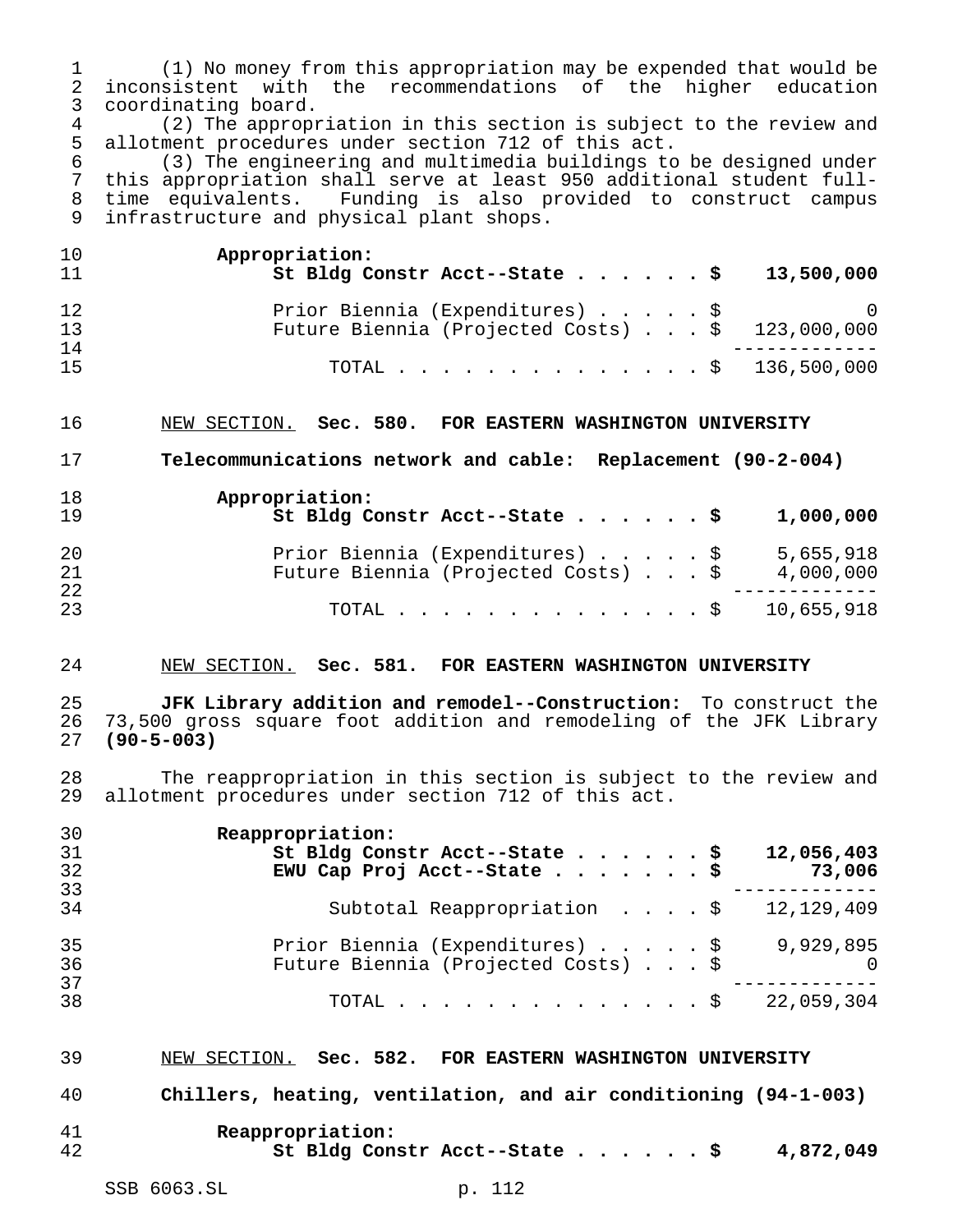|                | EWU Cap Proj Acct--State \$<br>637,643                                                                                |
|----------------|-----------------------------------------------------------------------------------------------------------------------|
| 2<br>3         | Subtotal Reappropriation $\cdot \cdot \cdot$ \$<br>5,509,692                                                          |
| 4<br>5         | 792,892<br>Prior Biennia (Expenditures) \$<br>Future Biennia (Projected Costs) \$<br>$\Omega$                         |
| 6              | 6,302,584<br>TOTAL $\frac{1}{5}$                                                                                      |
| 8<br>9         | NEW SECTION. Sec. 583. FOR EASTERN WASHINGTON UNIVERSITY<br>Minor works--Preservation, repair, and remodel (94-1-015) |
| 10<br>11<br>12 | Reappropriation:<br>533,002<br>St Bldg Constr Acct--State \$<br>EWU Cap Proj Acct--State \$<br>1,660,253              |
| 13<br>14       | 2,193,255<br>Subtotal Reappropriation \$                                                                              |
| 15<br>16<br>17 | 7,761,057<br>Prior Biennia (Expenditures) \$<br>Future Biennia (Projected Costs) \$<br>$\Omega$                       |
| 18             | 9,954,312<br>. \$<br>TOTAL                                                                                            |

### NEW SECTION. **Sec. 584. FOR EASTERN WASHINGTON UNIVERSITY**

### **Infrastructure project: Savings (94-1-999)**

 Projects that are completed in accordance with section 711 of this act that have been reviewed by the office of financial management may have their remaining funds transferred to this project for the following purposes: (1) Road and sidewalk repair; (2) roof repair; (3) electrical system repair; (4) steam and utility distribution system repair; (5) plumbing system repair; (6) heating, ventilation, and air conditioning repairs; and (7) emergency repairs due to natural 28 disasters or accidents.<br>29 A report of any t

 A report of any transfer effected under this section shall be filed with the legislative fiscal committees of the senate and house of representatives by the office of financial management.

| 32<br>33 | Reappropriation:<br>St Bldg Constr Acct--State \$                      |                          |
|----------|------------------------------------------------------------------------|--------------------------|
| 34<br>35 | Prior Biennia (Expenditures) \$<br>Future Biennia (Projected Costs) \$ | $\Omega$<br><sup>0</sup> |
| 36<br>37 | TOTAL $\ldots$ $\S$                                                    |                          |

#### NEW SECTION. **Sec. 585. FOR EASTERN WASHINGTON UNIVERSITY**

#### **Monroe Hall Renovation (96-1-002)**

 The appropriation in this section is subject to the review and allotment procedures under section 712 of this act.

### **Appropriation:**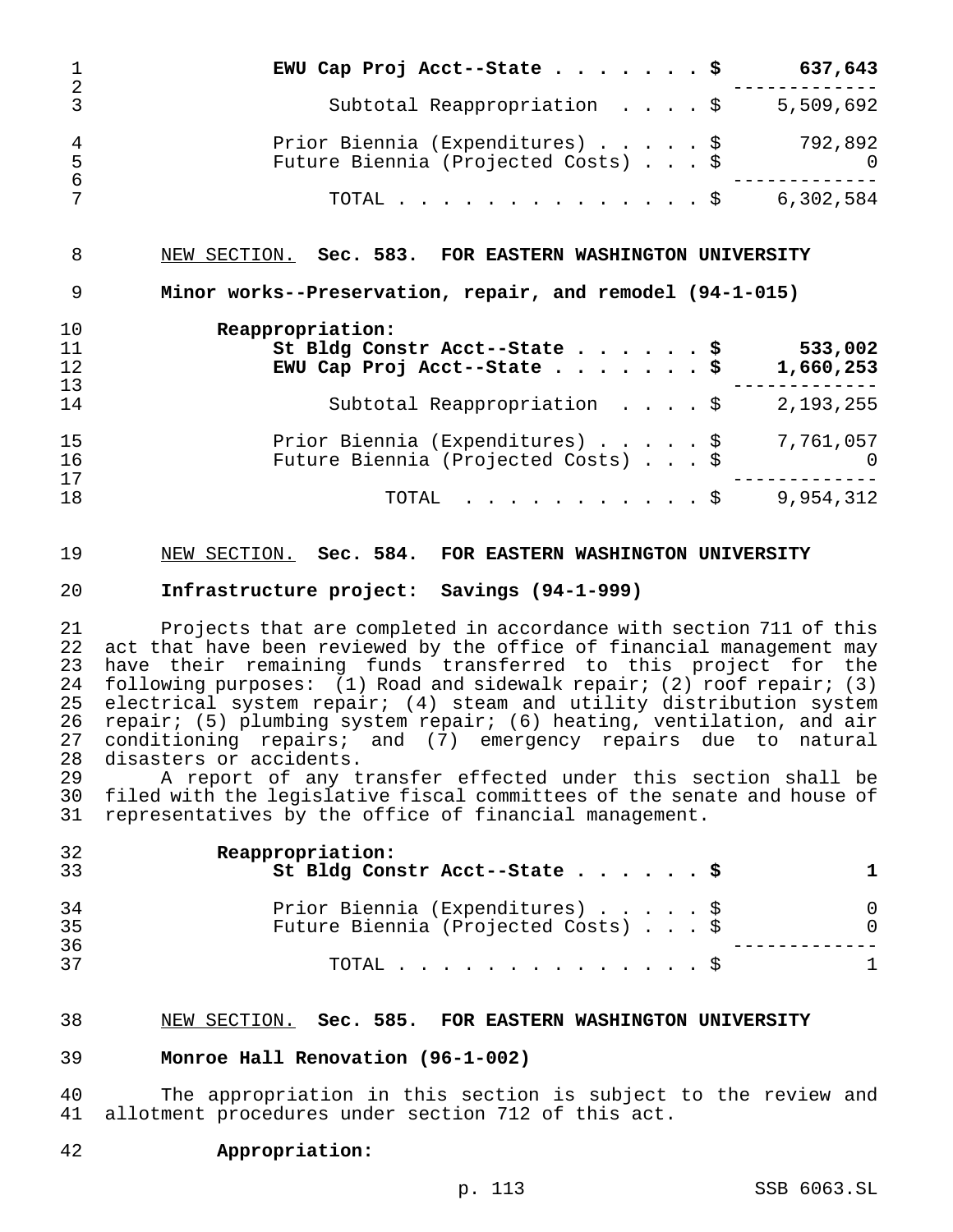| 1                                     | 924,000<br>St Bldg Constr Acct--State                                                                                                                                                                              |
|---------------------------------------|--------------------------------------------------------------------------------------------------------------------------------------------------------------------------------------------------------------------|
| $\overline{2}$<br>3<br>$\overline{4}$ | 100,000<br>Prior Biennia (Expenditures)<br>\$<br>Future Biennia (Projected Costs) \$<br>9,950,000                                                                                                                  |
| 5                                     | 10,974,000<br>TOTAL<br>\$                                                                                                                                                                                          |
| 6                                     | NEW SECTION. Sec. 586. FOR EASTERN WASHINGTON UNIVERSITY                                                                                                                                                           |
| 7<br>8                                | <b>Campus classrooms--Renewal:</b> To renovate and upgrade classrooms<br>and lab in various buildings on campus (96-2-001)                                                                                         |
| 9<br>10                               | The appropriation in this section shall support the detailed list<br>of projects maintained by the office of financial management.                                                                                 |
| 11<br>12<br>13<br>14                  | Appropriation:<br>St Bldg Constr Acct--State<br>1,000,000<br>EWU Cap Proj Acct--State<br>500,000                                                                                                                   |
| 15                                    | 1,500,000<br>Subtotal Appropriation \$                                                                                                                                                                             |
| 16<br>17<br>18                        | 3,650,000<br>Prior Biennia (Expenditures) \$<br>Future Biennia (Projected Costs)<br>\$<br>14,000,000                                                                                                               |
| 19                                    | 19,150,000<br>TOTAL.<br>. \$                                                                                                                                                                                       |
| 20                                    | NEW SECTION. Sec. 587. FOR EASTERN WASHINGTON UNIVERSITY                                                                                                                                                           |
|                                       |                                                                                                                                                                                                                    |
| 21                                    | Water systems: Preservation and expansion (98-1-002)                                                                                                                                                               |
| 22<br>23                              | Appropriation:<br>St Bldg Constr Acct--State<br>500,000                                                                                                                                                            |
| 24<br>25                              | Prior Biennia (Expenditures) \$<br>0<br>Future Biennia (Projected Costs) \$<br>2,250,000                                                                                                                           |
| 26<br>27                              | - - - - - - -<br>TOTAL \$ 2,750,000                                                                                                                                                                                |
| 28                                    | NEW SECTION. Sec. 588. FOR EASTERN WASHINGTON UNIVERSITY                                                                                                                                                           |
| 29                                    | Minor works: Preservation (98-1-003)                                                                                                                                                                               |
| 30<br>31<br>32<br>33                  | The appropriation in this section is subject to the following<br>conditions and limitations:<br>The appropriation shall support the detailed list of projects<br>maintained by the office of financial management. |
| 34<br>35<br>36                        | Appropriation:<br>St Bldg Constr Acct--State<br>619,500<br>EWU Cap Proj Acct--State $\ldots$ \$<br>4,730,500                                                                                                       |
| 37<br>38                              | 5,350,000<br>Subtotal Appropriation \$                                                                                                                                                                             |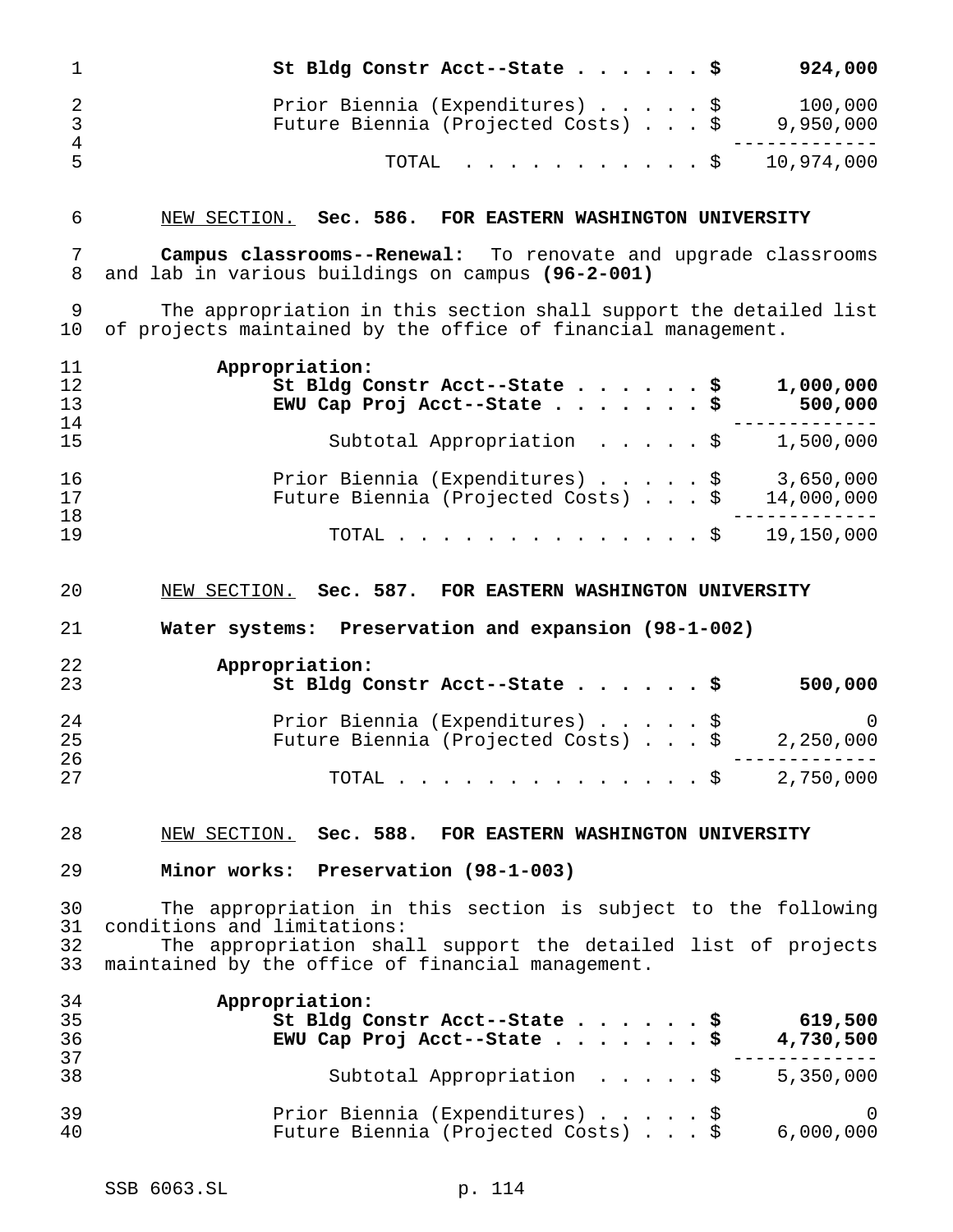------------- TOTAL..............\$ 11,350,000 NEW SECTION. **Sec. 589. FOR EASTERN WASHINGTON UNIVERSITY Electrical substations: Preservation (98-1-004) Appropriation: St Bldg Constr Acct--State......\$ 3,000,000** Prior Biennia (Expenditures).....\$ 0 Future Biennia (Projected Costs)...\$ 1,500,000 ------------- TOTAL..............\$ 4,500,000 NEW SECTION. **Sec. 590. FOR EASTERN WASHINGTON UNIVERSITY Roof replacements (98-1-006) Appropriation: St Bldg Constr Acct--State......\$ 2,755,000** Prior Biennia (Expenditures).....\$ 0 Future Biennia (Projected Costs)...\$ 0 ------------- TOTAL..............\$ 2,755,000 NEW SECTION. **Sec. 591. FOR EASTERN WASHINGTON UNIVERSITY Infrastructure: Preservation (98-1-007)** The appropriation in this section is subject to the following conditions and limitations: The appropriation shall support the detailed list of projects maintained by the office of financial management. **Appropriation: St Bldg Constr Acct--State......\$ 4,000,000** Prior Biennia (Expenditures).....\$ 0 28 Future Biennia (Projected Costs)...\$ ------------- TOTAL..............\$ 11,000,000 NEW SECTION. **Sec. 592. FOR EASTERN WASHINGTON UNIVERSITY Heating, ventilation, and air conditioning systems: Preservation (98-1-008) Appropriation: St Bldg Constr Acct--State......\$ 1,000,000** Prior Biennia (Expenditures).....\$ 0 Future Biennia (Projected Costs)...\$ 1,000,000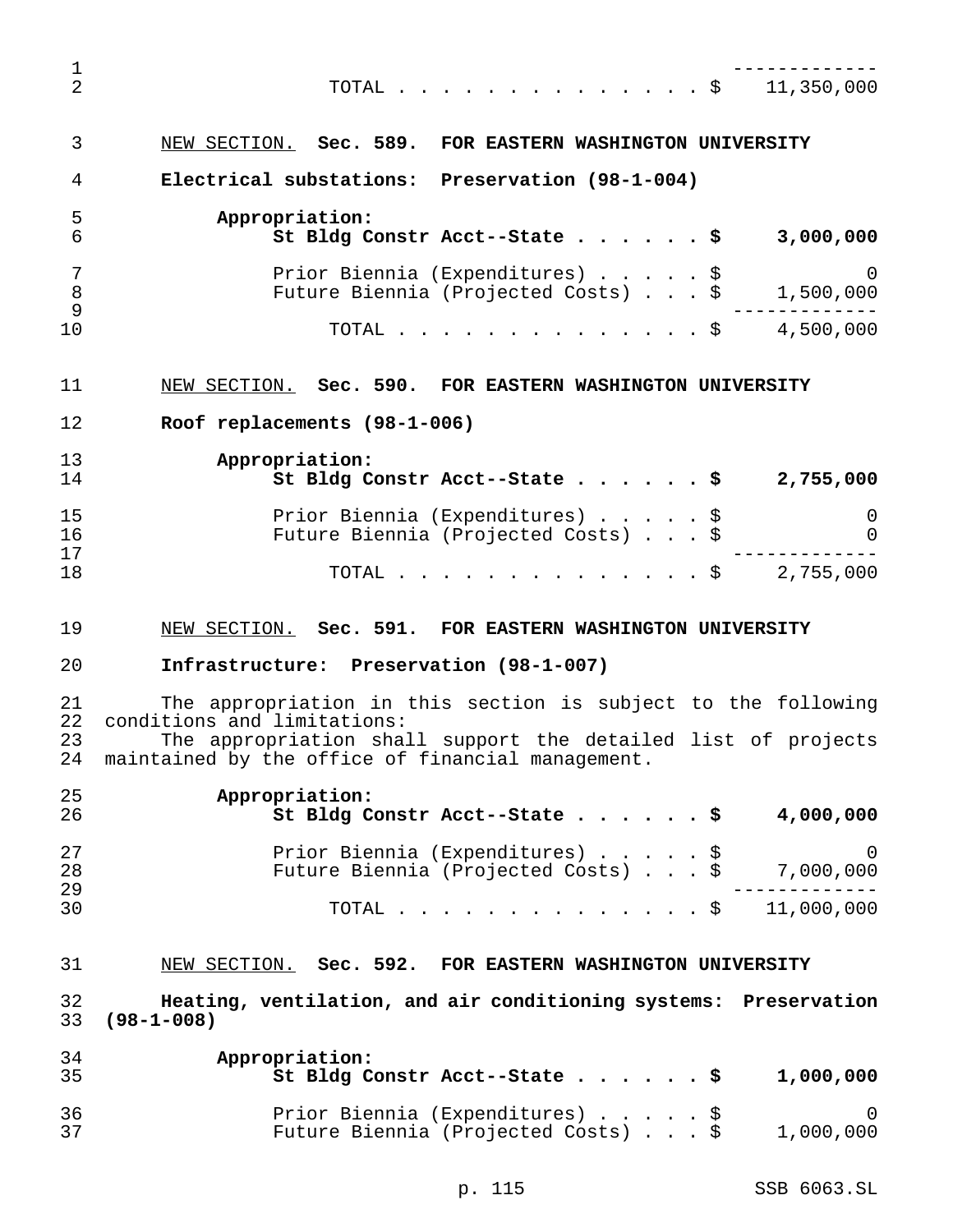------------- TOTAL..............\$ 2,000,000 NEW SECTION. **Sec. 593. FOR EASTERN WASHINGTON UNIVERSITY Boiler Plant: Expansion and upgrade (98-1-011) Appropriation: St Bldg Constr Acct--State......\$ 618,100 EWU Cap Proj Acct--State.......\$ 135,525** ------------- Subtotal Appropriation .....\$ 753,625 Prior Biennia (Expenditures).....\$ 0 11 Future Biennia (Inpendicules) : : : : : ;<br>11 Future Biennia (Projected Costs) . . . \$ 5,615,175 ------------- TOTAL..............\$ 6,368,800 NEW SECTION. **Sec. 594. FOR EASTERN WASHINGTON UNIVERSITY Minor works: Program (98-2-001)** The appropriation in this section is subject to the following conditions and limitations: The appropriation shall support the detailed list of projects maintained by the office of financial management. **Appropriation: St Bldg Constr Acct--State......\$ 500,000 EWU Cap Proj Acct--State.......\$ 1,200,000** ------------- Subtotal Appropriation .....\$ 1,700,000 Prior Biennia (Expenditures).....\$ 0 Future Biennia (Projected Costs)...\$ 10,018,000 ------------- TOTAL..............\$ 11,718,000 NEW SECTION. **Sec. 595. FOR CENTRAL WASHINGTON UNIVERSITY Shaw/Smyser Hall renovation (90-2-005) Reappropriation: H Ed Constr Acct--State .......\$ 70,578** Prior Biennia (Expenditures).....\$ 13,214,424 Future Biennia (Projected Costs)...\$ 0 ------------- TOTAL ...........\$ 13,285,002

- NEW SECTION. **Sec. 596. FOR CENTRAL WASHINGTON UNIVERSITY**
- **Minor works: Preservation (94-1-005)**
- **Reappropriation:**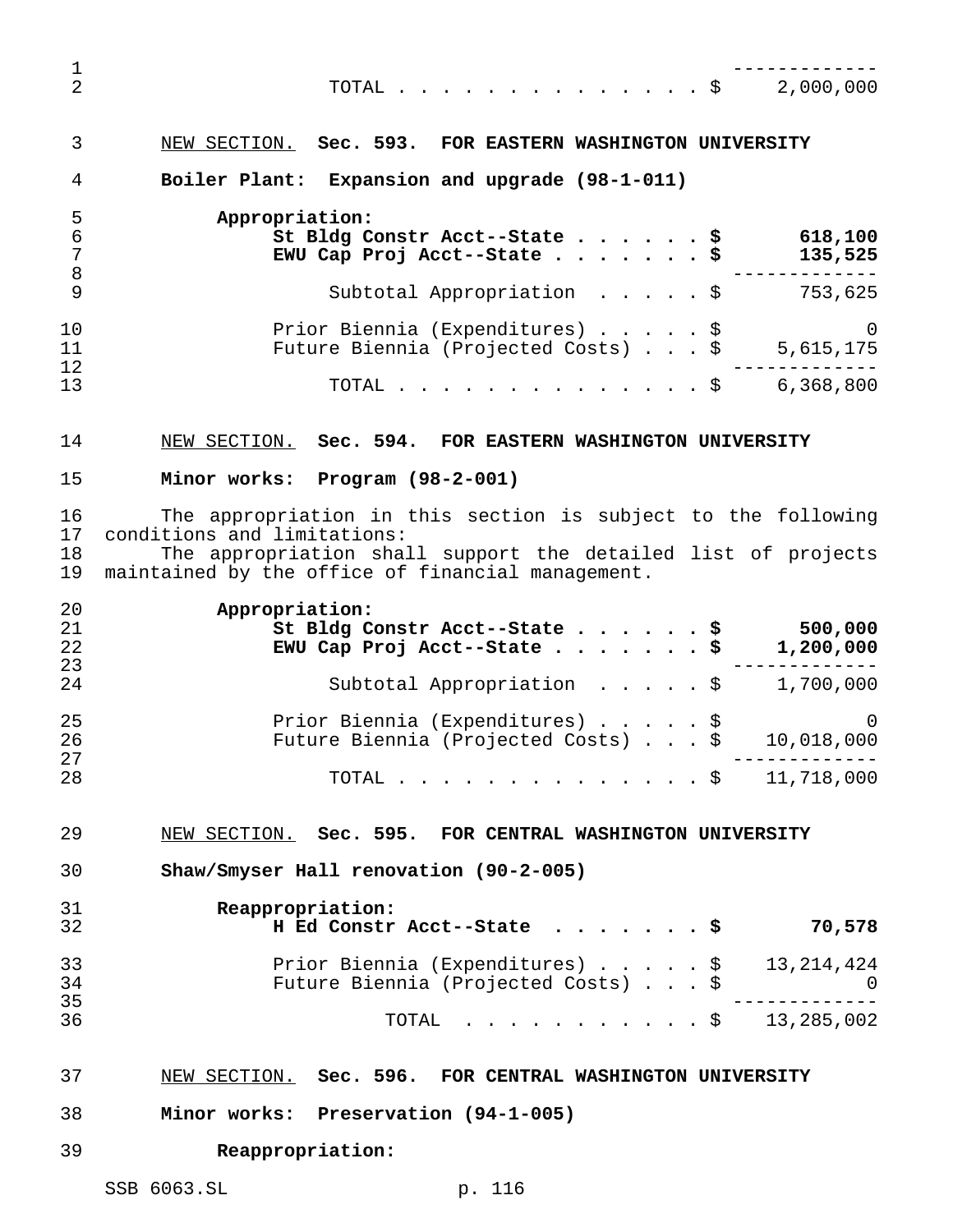| 1                                                | CWU Cap Proj Acct--State \$<br>859,679                                                                                                                        |
|--------------------------------------------------|---------------------------------------------------------------------------------------------------------------------------------------------------------------|
| $\overline{2}$<br>$\mathsf{3}$<br>$\overline{4}$ | Prior Biennia (Expenditures) \$ 2,702,321<br>Future Biennia (Projected Costs) \$ 0                                                                            |
| 5                                                | TOTAL \$ 3,562,000                                                                                                                                            |
| 6                                                | NEW SECTION. Sec. 597. FOR CENTRAL WASHINGTON UNIVERSITY                                                                                                      |
| 7                                                | Science facility: Design and construction (94-2-002)                                                                                                          |
| 8<br>9                                           | The reappropriation in this section is subject to the review and<br>allotment procedures under section 712 of this act.                                       |
| 10<br>11<br>12<br>13                             | Reappropriation:<br>St Bldg Constr Acct--State \$ 45,047,550<br>CWU Cap Proj Acct--State \$ $4,000,000$                                                       |
| 14                                               | Subtotal Reappropriation $\frac{1}{9}$ 49,047,550                                                                                                             |
| 15<br>16                                         | Appropriation:<br>CWU Cap Proj Acct--State \$<br>510,000                                                                                                      |
| 17<br>18<br>19                                   | Prior Biennia (Expenditures) $\cdots$ , $\frac{1}{4}$ 9,152,450<br>Future Biennia (Projected Costs) \$<br>$\overline{a}$                                      |
| 20                                               | TOTAL \$ 58,710,000                                                                                                                                           |
|                                                  |                                                                                                                                                               |
| 21                                               | NEW SECTION. Sec. 598. FOR CENTRAL WASHINGTON UNIVERSITY                                                                                                      |
| 22                                               | Minor works: Program (94-2-006)                                                                                                                               |
| 23<br>24                                         | Reappropriation:<br>CWU Cap Proj Acct--State \$<br>152,276                                                                                                    |
| 25<br>26                                         | Prior Biennia (Expenditures) \$ 2,354,724<br>Future Biennia (Projected Costs) \$<br>0                                                                         |
| 27<br>28                                         | $\cdot$ \$ 2,507,000<br>TOTAL                                                                                                                                 |
| 29                                               | NEW SECTION. Sec. 599. FOR CENTRAL WASHINGTON UNIVERSITY                                                                                                      |
| 30<br>31<br>32                                   | Black Hall--Design and construction: To design and construct a<br>66,200 gross square foot addition to and complete remodel of the Black<br>$Hall (94-2-010)$ |
| 33<br>34                                         | The reappropriation in this section is subject to the review and<br>allotment procedures under section 712 of this act.                                       |
| 35<br>36<br>37                                   | Reappropriation:<br>25,393,593<br>St Bldg Constr Acct--State<br>\$<br>CWU Cap Proj Acct--State \$<br>575,000                                                  |
| 38<br>39                                         | Subtotal Reappropriation \$<br>25,968,593                                                                                                                     |

p. 117 SSB 6063.SL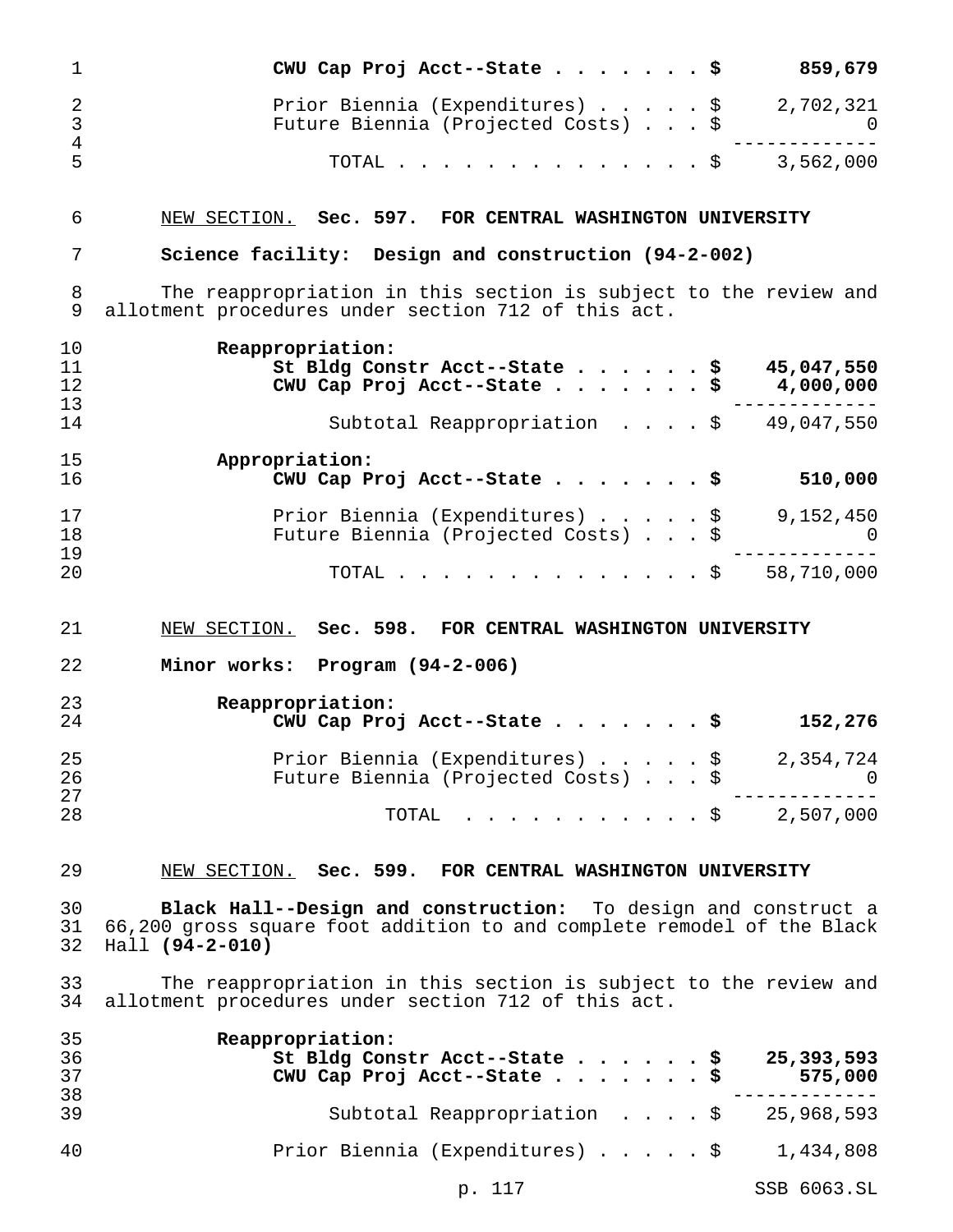| 1                                | Future Biennia (Projected Costs) \$<br>$\mathbf 0$                                                                                                                                                                                                                                                                                                                                                                   |
|----------------------------------|----------------------------------------------------------------------------------------------------------------------------------------------------------------------------------------------------------------------------------------------------------------------------------------------------------------------------------------------------------------------------------------------------------------------|
| $\overline{2}$<br>$\overline{3}$ | TOTAL \$ 27,403,401                                                                                                                                                                                                                                                                                                                                                                                                  |
| 4                                | NEW SECTION. Sec. 600. FOR CENTRAL WASHINGTON UNIVERSITY                                                                                                                                                                                                                                                                                                                                                             |
| 5                                | Asbestos abatement, demolition, and steamline (96-1-002)                                                                                                                                                                                                                                                                                                                                                             |
| 6<br>7                           | Reappropriation:<br>St Bldg Constr Acct--State \$<br>94,768                                                                                                                                                                                                                                                                                                                                                          |
| 8<br>9                           | 36,932<br>Prior Biennia (Expenditures) \$<br>Future Biennia (Projected Costs) \$<br>$\overline{\phantom{0}}$                                                                                                                                                                                                                                                                                                         |
| 10<br>11                         | TOTAL \$ 131,700                                                                                                                                                                                                                                                                                                                                                                                                     |
| 12                               | NEW SECTION. Sec. 601. FOR CENTRAL WASHINGTON UNIVERSITY                                                                                                                                                                                                                                                                                                                                                             |
| 13                               | Minor works: Infrastructure preservation (96-1-040)                                                                                                                                                                                                                                                                                                                                                                  |
| 14<br>15<br>16<br>17<br>18<br>19 | The reappropriation in this section is subject to the following<br>conditions and limitations:<br>(1) The reappropriation shall support the detailed list of<br>projects maintained by the office of financial management.<br>(2) No money from this reappropriation may be expended for<br>remodeling or repairing the president's residence.                                                                       |
| 20<br>21<br>22<br>23             | Reappropriation:<br>St Bldg Constr Acct--State \$<br>1,156,975<br>CWU Cap Proj Acct--State \$<br>530,000                                                                                                                                                                                                                                                                                                             |
| 24                               | Subtotal Reappropriation $\frac{1}{9}$ , 586,975                                                                                                                                                                                                                                                                                                                                                                     |
| 25<br>26<br>27                   | 713,025<br>Prior Biennia (Expenditures) \$<br>Future Biennia (Projected Costs)<br>$\overline{a}$ and $\overline{a}$ and $\overline{a}$ and $\overline{a}$ and $\overline{a}$ and $\overline{a}$ and $\overline{a}$ and $\overline{a}$ and $\overline{a}$ and $\overline{a}$ and $\overline{a}$ and $\overline{a}$ and $\overline{a}$ and $\overline{a}$ and $\overline{a}$ and $\overline{a}$ and $\overline{a}$ and |
| 28                               | TOTAL<br>$. \$ 2,400,000$                                                                                                                                                                                                                                                                                                                                                                                            |
| 29                               | NEW SECTION. Sec. 602. FOR CENTRAL WASHINGTON UNIVERSITY                                                                                                                                                                                                                                                                                                                                                             |
| 30                               | Minor works: Preservation (96-1-120)                                                                                                                                                                                                                                                                                                                                                                                 |
| 31<br>32<br>33<br>34<br>35<br>36 | The reappropriation in this section is subject to the following<br>conditions and limitations:<br>The reappropriation shall support the detailed list of<br>(1)<br>projects maintained by the office of financial management.<br>(2) A maximum of \$85,000 from this reappropriation may be expended<br>for remodeling the president's residence.                                                                    |
| 37<br>38                         | Reappropriation:<br>CWU Cap Proj Acct--State \$<br>2,200,000                                                                                                                                                                                                                                                                                                                                                         |
| 39<br>40                         | Prior Biennia (Expenditures) \$<br>1,344,822<br>Future Biennia (Projected Costs) \$<br>0                                                                                                                                                                                                                                                                                                                             |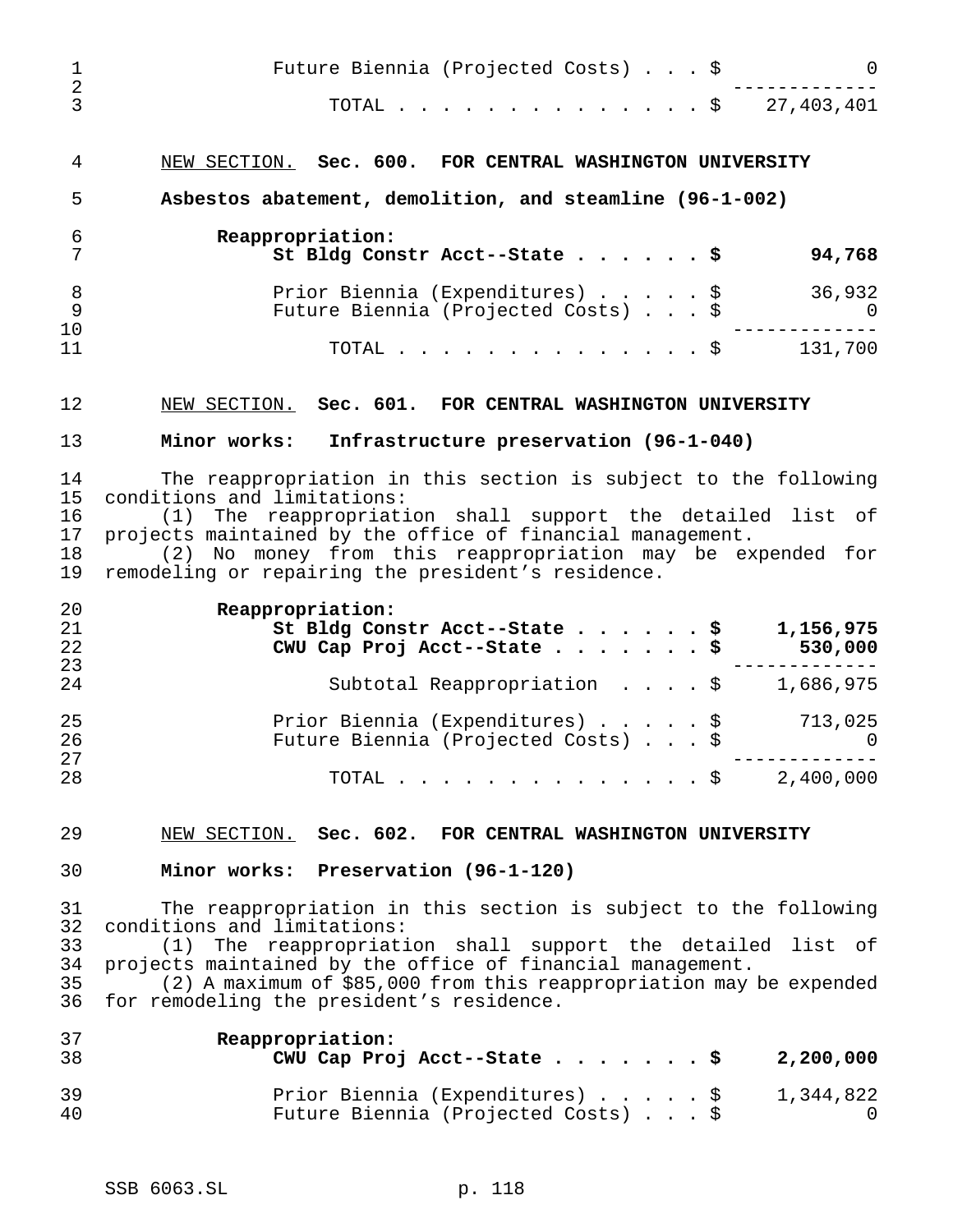|  |  |  |  |  |  |  |  | TOTAL \$ 3,544,822 |
|--|--|--|--|--|--|--|--|--------------------|
|  |  |  |  |  |  |  |  |                    |

## NEW SECTION. **Sec. 603. FOR CENTRAL WASHINGTON UNIVERSITY**

#### **Infrastructure savings (96-1-999)**

 Projects that are completed in accordance with section 711 of this act that have been reviewed by the office of financial management may have their remaining funds transferred to this project for the following purposes: (1) Road and sidewalk repair; (2) roof repair; (3) electrical system repair; (4) steam and utility distribution system repair; (5) plumbing system repair; (6) heating, ventilation, and air conditioning repairs; and (7) emergency repairs due to natural 12 disasters or accidents.<br>13 A report of any t

A report of any transfer effected under this section shall be 14 filed with the legislative fiscal committees of the senate and house of<br>15 representatives by the office of financial management. representatives by the office of financial management.

| 16<br>17       | Reappropriation:<br>St Bldg Constr Acct--State \$                      |          |
|----------------|------------------------------------------------------------------------|----------|
| 18<br>19<br>20 | Prior Biennia (Expenditures) \$<br>Future Biennia (Projected Costs) \$ | $\Omega$ |
| 21             | TOTAL S                                                                | 1.       |

#### NEW SECTION. **Sec. 604. FOR CENTRAL WASHINGTON UNIVERSITY**

### **Minor works: Program (96-2-130)**

 The reappropriation in this section is subject to the following conditions and limitations:

 The reappropriation shall support the detailed list of projects maintained by the office of financial management.

| 28<br>29 | Reappropriation:<br>CWU Cap Proj Acct--State \$                                           |  |  | 1,000,000 |
|----------|-------------------------------------------------------------------------------------------|--|--|-----------|
| 30<br>31 | Prior Biennia (Expenditures) $\ldots$ \$ 1,500,000<br>Future Biennia (Projected Costs) \$ |  |  |           |
| 32<br>33 | TOTAL Ş                                                                                   |  |  | 2,500,000 |

#### NEW SECTION. **Sec. 605. FOR CENTRAL WASHINGTON UNIVERSITY**

**Chilled water systems: Improvements (98-1-020)**

| 36<br>37 | Appropriation:<br>St Bldg Constr Acct--State \$<br>1,000,000 |
|----------|--------------------------------------------------------------|
| 38       | Prior Biennia (Expenditures) \$<br>- 0                       |
| 39<br>40 | Future Biennia (Projected Costs) \$<br>770,000               |
| 41       | 1,770,000<br>TOTAL Ş                                         |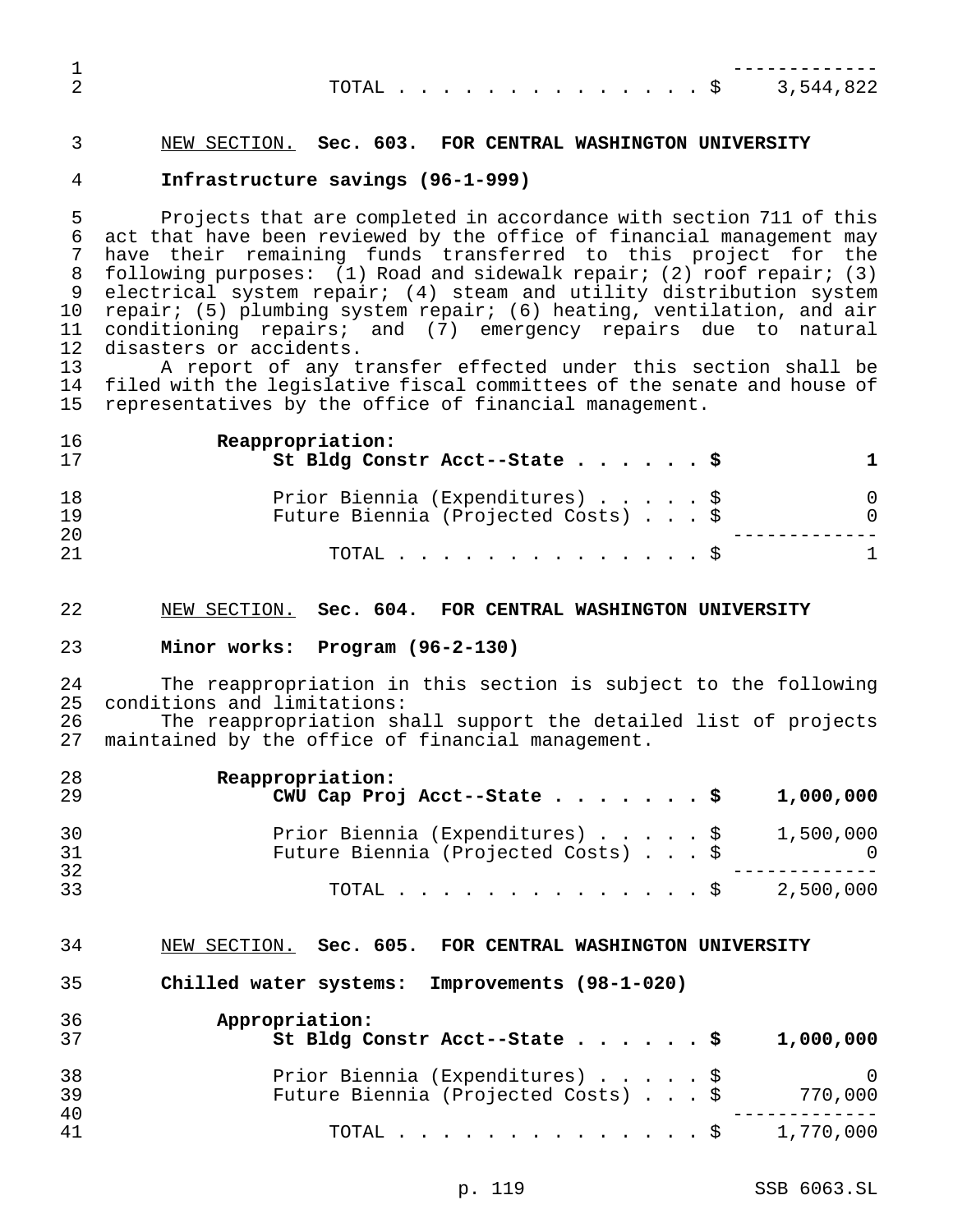NEW SECTION. **Sec. 606. FOR CENTRAL WASHINGTON UNIVERSITY Boiler Plant: Expansion (98-1-030) Appropriation: St Bldg Constr Acct--State......\$ 1,450,000** Prior Biennia (Expenditures).....\$ 0 Future Biennia (Projected Costs)...\$ 0 ------------- TOTAL..............\$ 1,450,000 NEW SECTION. **Sec. 607. FOR CENTRAL WASHINGTON UNIVERSITY Electrical utility: Upgrades (98-1-110) Appropriation: St Bldg Constr Acct--State......\$ 2,500,000** Prior Biennia (Expenditures).....\$ 0 Future Biennia (Projected Costs)...\$ 4,600,000 ------------- TOTAL..............\$ 7,100,000 NEW SECTION. **Sec. 608. FOR CENTRAL WASHINGTON UNIVERSITY Steamline replacement (98-1-120) Appropriation: St Bldg Constr Acct--State......\$ 340,000 CWU Cap Proj Acct--State.......\$ 1,110,000** ------------- Subtotal Appropriation .....\$ 1,450,000 Prior Biennia (Expenditures).....\$ 0 Future Biennia (Projected Costs)...\$ 7,320,000 ------------- TOTAL..............\$ 8,770,000 NEW SECTION. **Sec. 609. FOR CENTRAL WASHINGTON UNIVERSITY Minor works: Preservation (98-1-130)** The appropriation in this section is subject to the following conditions and limitations: The appropriation shall support the detailed list of projects maintained by the office of financial management. **Appropriation: CWU Cap Proj Acct--State.......\$ 3,163,000** Prior Biennia (Expenditures).....\$ 0 Future Biennia (Projected Costs)...\$ 14,100,000 ------------- <sup>39</sup> TOTAL..............\$ 17,263,000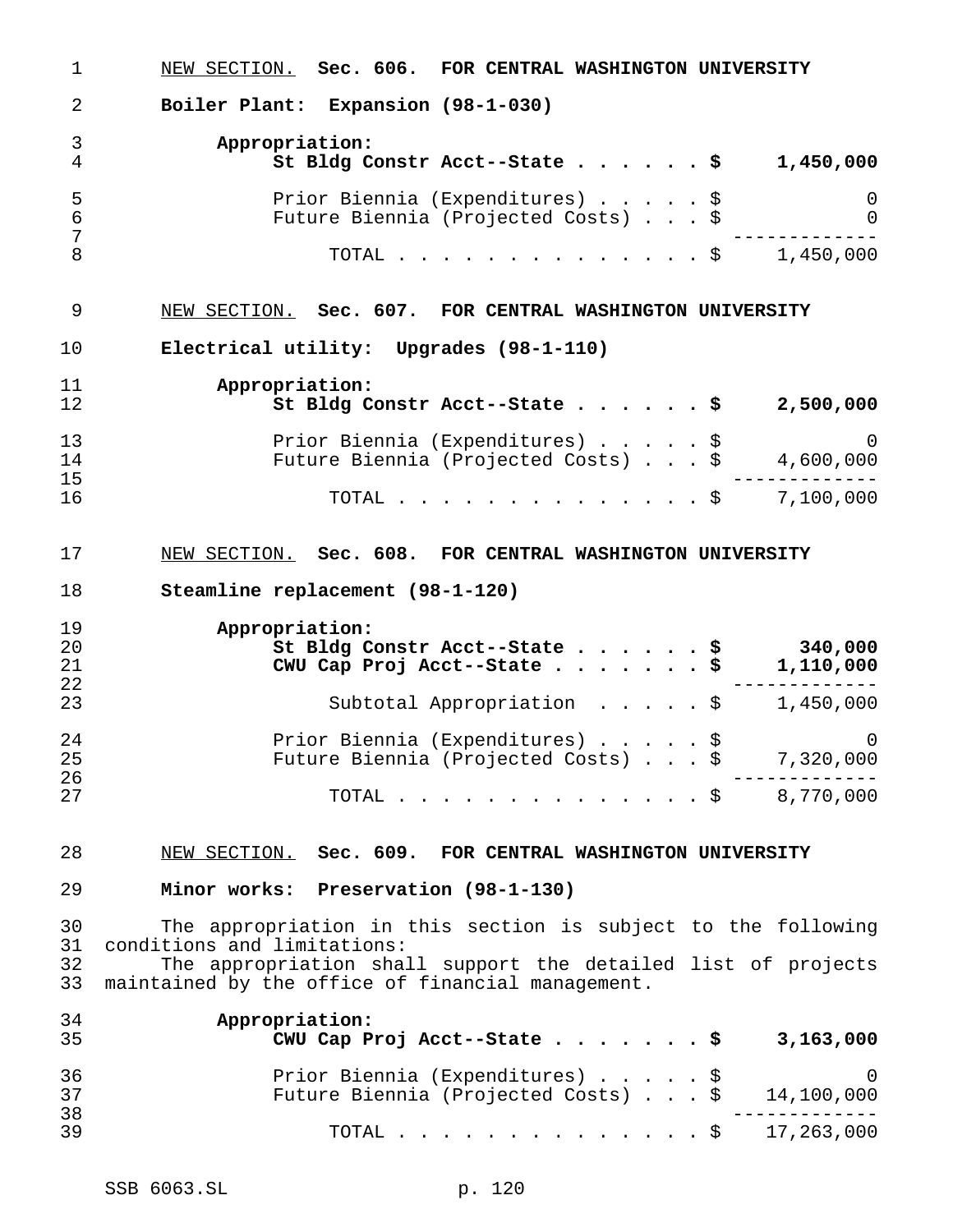| $\mathbf 1$ | NEW SECTION. Sec. 610. FOR CENTRAL WASHINGTON UNIVERSITY                                                               |
|-------------|------------------------------------------------------------------------------------------------------------------------|
| 2           | Building indoor air quality: Improvements (98-1-170)                                                                   |
| 3           | Appropriation:                                                                                                         |
| 4           | CWU Cap Proj Acct--State \$<br>429,000                                                                                 |
| 5           | Prior Biennia (Expenditures) \$<br>Future Biennia (Projected Costs) \$ 2,000,000                                       |
| 6<br>7      | . _ _ _ _ _ _ _ _ _                                                                                                    |
| 8           | TOTAL \$ 2,429,000                                                                                                     |
|             |                                                                                                                        |
| 9           | NEW SECTION. Sec. 611. FOR CENTRAL WASHINGTON UNIVERSITY                                                               |
| 10          | SeaTac Center Building: Renovation (98-2-010)                                                                          |
| 11          | Appropriation:                                                                                                         |
| 12          | St Bldg Constr Acct--State \$<br>662,500                                                                               |
| 13          | Prior Biennia (Expenditures) \$<br>$\overline{0}$                                                                      |
| 14          | Future Biennia (Projected Costs) \$<br>$\mathbf 0$                                                                     |
| 15<br>16    | TOTAL \$ 662,500                                                                                                       |
|             |                                                                                                                        |
| 17          | NEW SECTION. Sec. 612. FOR CENTRAL WASHINGTON UNIVERSITY                                                               |
| 18          | Lynnwood Extended Degree Center: Facility improvements (98-2-080)                                                      |
| 19          | Appropriation:                                                                                                         |
| 20          | St Bldg Constr Acct--State $\cdots$ $\cdots$ \$<br>1,000,000                                                           |
| 21          | Prior Biennia (Expenditures) \$<br>$\overline{0}$                                                                      |
| 22          | Future Biennia (Projected Costs) \$<br>$\Omega$                                                                        |
| 23          |                                                                                                                        |
| 24          | TOTAL \$ 1,000,000                                                                                                     |
| 25          | NEW SECTION. Sec. 613. FOR CENTRAL WASHINGTON UNIVERSITY                                                               |
| 26          | Extended Degree Centers: Design and construction (98-2-090)                                                            |
| 27          | To conduct a predesign of the project described in this section in                                                     |
| 28          | accordance with the predesign manual published by the office of                                                        |
| 29          | financial management. Future appropriations for this project are                                                       |
| 30          | subject to the submittal of completed predesign requirements on or                                                     |
| 31          | before July 1, 1998.                                                                                                   |
| 32          | Appropriation:                                                                                                         |
| 33          | CWU Cap Proj Acct--State \$<br>150,000                                                                                 |
| 34          | Prior Biennia (Expenditures) \$<br>0<br>First Diennia (Expenditules) 9<br>Future Biennia (Projected Costs) \$2,000,000 |
| 35          |                                                                                                                        |
|             |                                                                                                                        |
| 36<br>37    | TOTAL \$ 2,150,000                                                                                                     |

NEW SECTION. **Sec. 614. FOR CENTRAL WASHINGTON UNIVERSITY**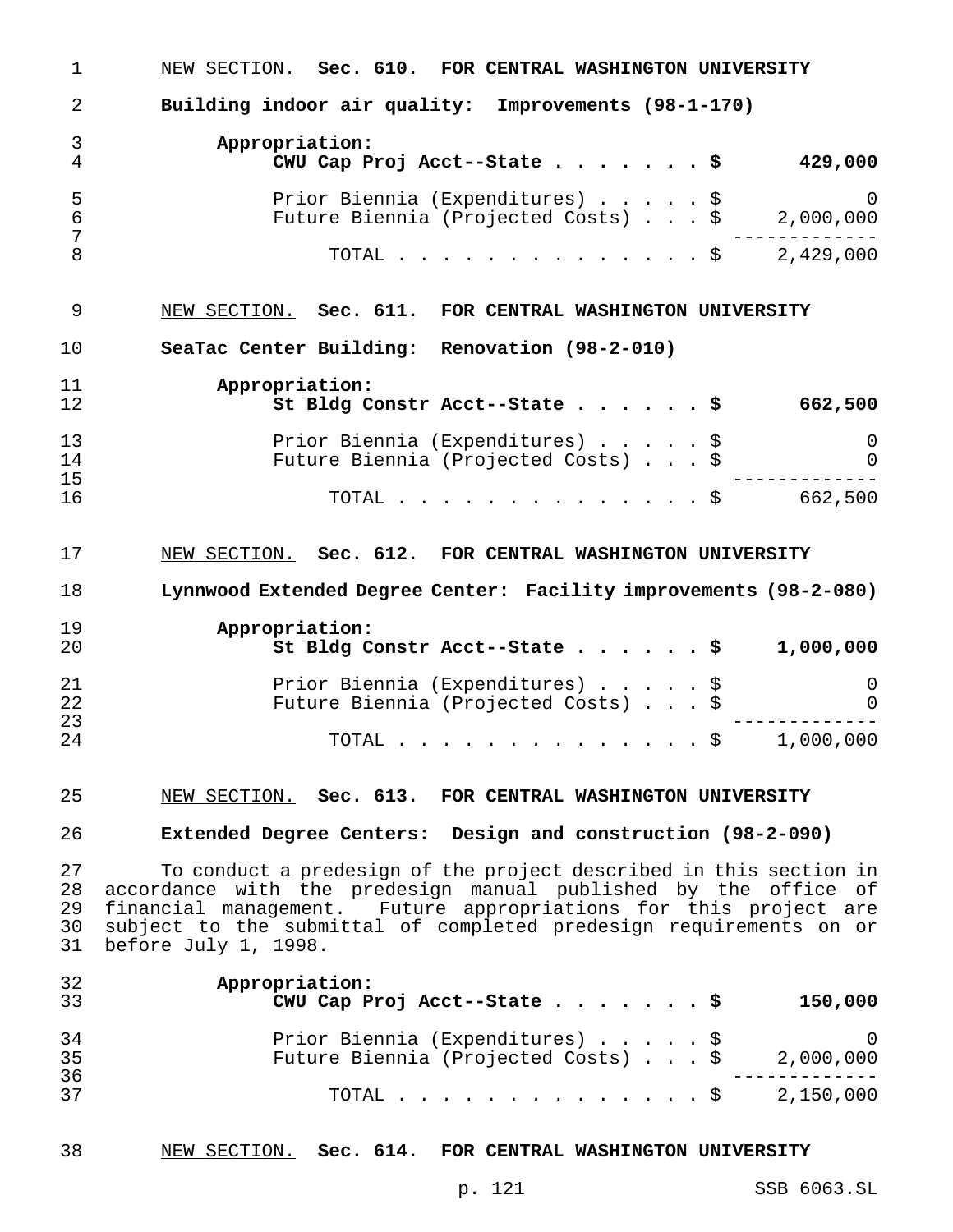**Minor works: Program (98-2-135)**

 The appropriation in this section is subject to the following conditions and limitations: 4 The appropriation shall support the detailed list of projects<br>5 maintained by the office of financial management. maintained by the office of financial management.

|    | Appropriation:<br>CWU Cap Proj Acct--State $\cdots$ $\cdots$ $\zeta$<br>2,382,000               |
|----|-------------------------------------------------------------------------------------------------|
|    | Prior Biennia (Expenditures) \$<br>0<br>Future Biennia (Projected Costs) $\ldots$ \$ 11,200,000 |
| 10 |                                                                                                 |
| 11 | TOTAL \$ 13,582,000                                                                             |

## NEW SECTION. **Sec. 615. FOR THE EVERGREEN STATE COLLEGE**

**Minor works: Preservation (96-1-002)**

| 14<br>15<br>16<br>17 | Reappropriation:<br>TESC Cap Proj Acct--State \$<br>160,000<br>St Bldg Constr Acct--State \$<br>175,000 |  |
|----------------------|---------------------------------------------------------------------------------------------------------|--|
| 18                   | Subtotal Reappropriation \$<br>335,000                                                                  |  |
| 19<br>20<br>21       | Prior Biennia (Expenditures) \$<br>2,790,121<br>Future Biennia (Projected Costs) \$<br>$\overline{0}$   |  |
| 22                   | 3, 125, 121<br>$\texttt{TOTAL}$ $\texttt{S}$                                                            |  |

### NEW SECTION. **Sec. 616. FOR THE EVERGREEN STATE COLLEGE**

#### **Minor works: Safety and code (98-1-001)**

 The appropriation in this section is subject to the following 26 conditions and limitations:<br>27 The appropriation shal

The appropriation shall support the detailed list of projects maintained by the office of financial management.

| Prior Biennia (Expenditures) \$<br>$\sim$ 0<br>Future Biennia (Projected Costs) $\ldots$ \$ 16,705,000 |
|--------------------------------------------------------------------------------------------------------|
| TOTAL \$ 19,155,000                                                                                    |
|                                                                                                        |

#### NEW SECTION. **Sec. 617. FOR THE EVERGREEN STATE COLLEGE**

#### **Minor works: Preservation (98-1-002)**

 The appropriation in this section is subject to the following conditions and limitations:

 The appropriation shall support the detailed list of projects maintained by the office of financial management.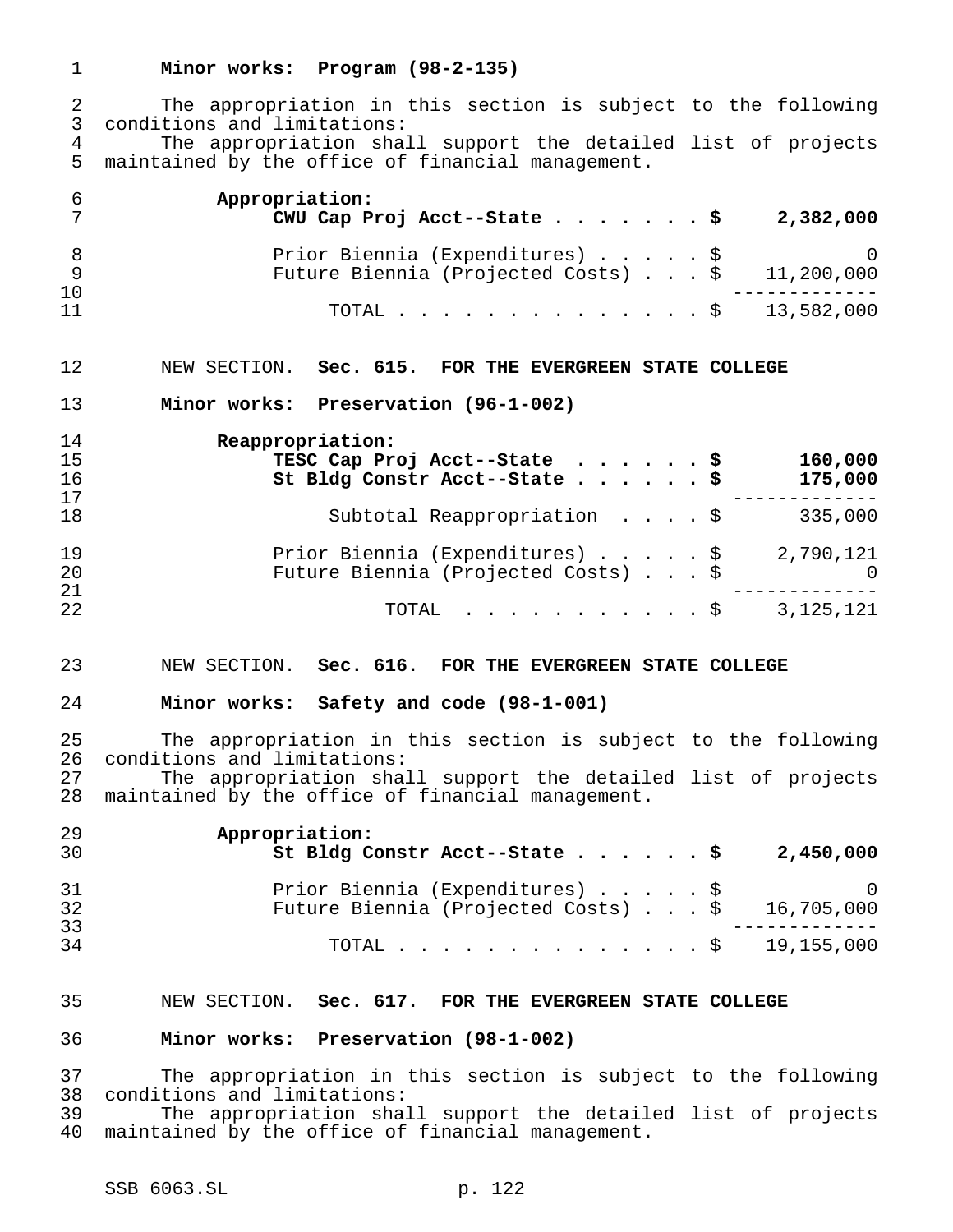**Appropriation: St Bldg Constr Acct--State......\$ 2,000,000 TESC Cap Proj Acct--State ......\$ 624,439** ------------- Subtotal Appropriation .....\$ 2,624,439 Prior Biennia (Expenditures).....\$ 0 Future Biennia (Projected Costs)  $\ldots$  \$ 22,400,000 ------------- TOTAL..............\$ 25,024,439 NEW SECTION. **Sec. 618. FOR THE EVERGREEN STATE COLLEGE Emergency repairs (98-1-003) Appropriation: TESC Cap Proj Acct--State ......\$ 559,312** Prior Biennia (Expenditures).....\$ 0 15 Future Biennia (Projected Costs) . . . \$ 2,240,000<br>16 ------------- ------------- 17 TOTAL . . . . . . . . . \$ 2,799,312 NEW SECTION. **Sec. 619. FOR THE EVERGREEN STATE COLLEGE Seminar phase II: Predesign (98-2-004) Appropriation: TESC Cap Proj Acct--State ......\$ 140,000** Prior Biennia (Expenditures).....\$ 0 Future Biennia (Projected Costs)...\$ 16,788,775 ------------- TOTAL ...........\$ 16,928,775 NEW SECTION. **Sec. 620. FOR THE EVERGREEN STATE COLLEGE Lecture Hall: Improvements (98-2-005) Appropriation: St Bldg Constr Acct--State......\$ 1,325,423** Prior Biennia (Expenditures).....\$ 0 Future Biennia (Projected Costs)...\$ 0 ------------- TOTAL..............\$ 1,325,423 NEW SECTION. **Sec. 621. FOR THE EVERGREEN STATE COLLEGE Minor works: Program (98-2-006)** The appropriation in this section is subject to the following conditions and limitations:

 The appropriation shall support the detailed list of projects maintained by the office of financial management.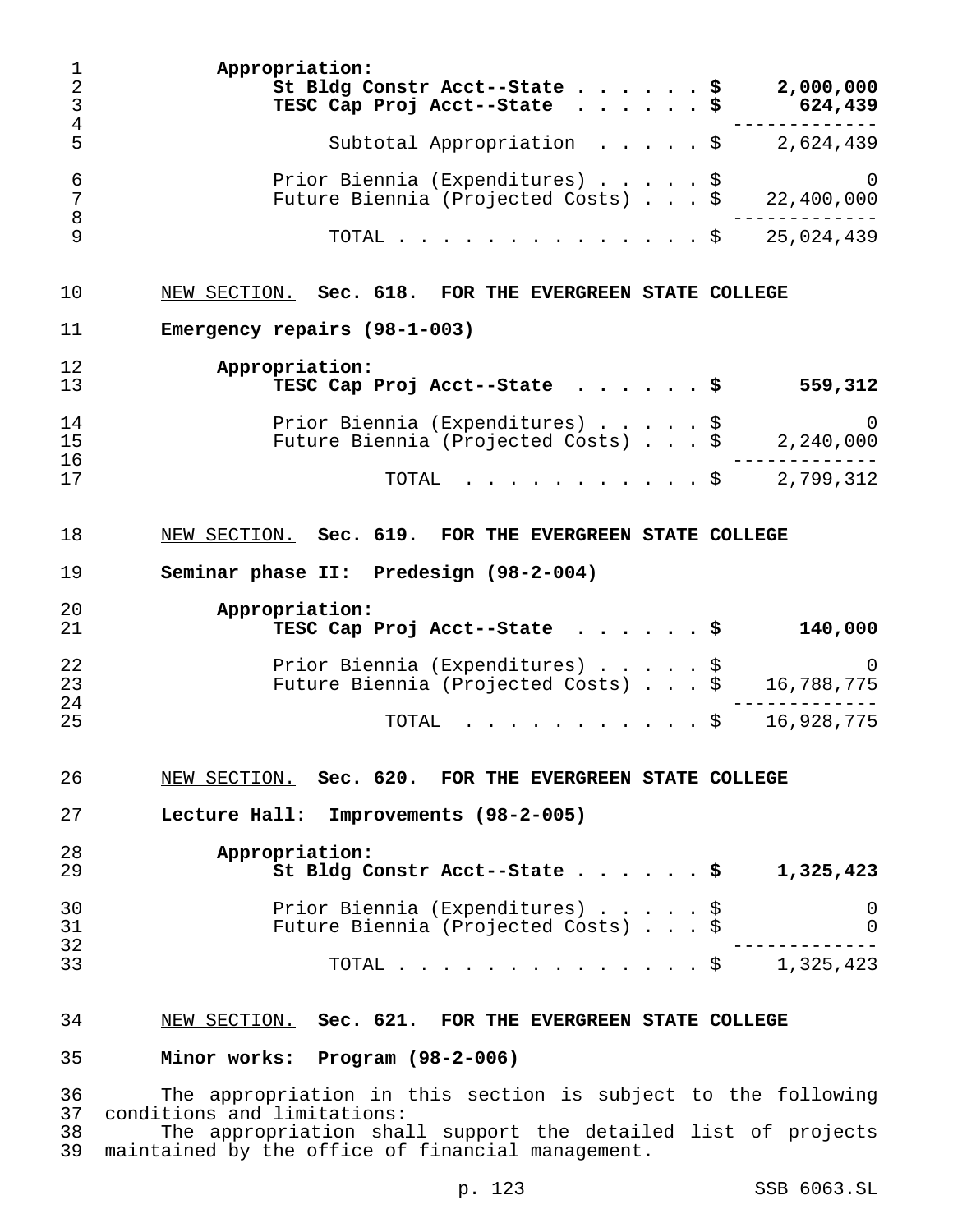|                      | Appropriation:<br>TESC Cap Proj Acct--State $\ldots$ \$                                    | 1,800,000 |
|----------------------|--------------------------------------------------------------------------------------------|-----------|
| $\overline{4}$<br>-5 | Prior Biennia (Expenditures) \$<br>Future Biennia (Projected Costs) $\ldots$ \$ 23,270,000 | - 0       |
| -6                   | TOTAL \$ 25,070,000                                                                        |           |

NEW SECTION. **Sec. 622. FOR THE JOINT CENTER FOR HIGHER EDUCATION**

**Riverpoint Campus phase II (96-2-001)**

| 10       | Reappropriation:<br>St Bldg Constr Acct--State \$<br>1,430,104                                |
|----------|-----------------------------------------------------------------------------------------------|
| 11<br>12 | Prior Biennia (Expenditures) \$<br>569,896<br>Future Biennia (Projected Costs) \$<br>$\Omega$ |
| 13<br>14 | 2,000,000<br>TOTAL $\ldots$ \$                                                                |

NEW SECTION. **Sec. 623. FOR THE JOINT CENTER FOR HIGHER EDUCATION**

#### **Infrastructure projects: Savings (98-1-003)**

 Projects that are completed in accordance with section 711 of this act that have been reviewed by the office of financial management may have their remaining funds transferred to this project for the following purposes: (1) Road and sidewalk repair; (2) roof repair; (3) electrical system repair; (4) steam and utility distribution system repair; (5) plumbing system repair; (6) heating, ventilating, and air conditioning repairs; and (7) emergency repairs due to natural disasters or accidents.

 A report of any transfer effected under this section shall be filed with the legislative fiscal committees of the senate and house of representatives by the office of financial management.

| 28<br>29 | Appropriation:<br>St Bldg Constr Acct--State \$                        |  |
|----------|------------------------------------------------------------------------|--|
| 30<br>31 | Prior Biennia (Expenditures) \$<br>Future Biennia (Projected Costs) \$ |  |
| 32<br>33 | TOTAL $\ldots$ $\S$                                                    |  |

#### NEW SECTION. **Sec. 624. FOR THE JOINT CENTER FOR HIGHER EDUCATION**

 **Health Sciences Building:** To design the complete (phase I and II) health science building. **(98-2-001)**

 The appropriation in this section is subject to the following conditions and limitations:

39 (1) The appropriation in this section is subject to the review and<br>40 allotment procedures under section 712 of this act. allotment procedures under section 712 of this act.

 (2) No money from this appropriation may be expended that would be inconsistent with the recommendations of the higher education coordinating board.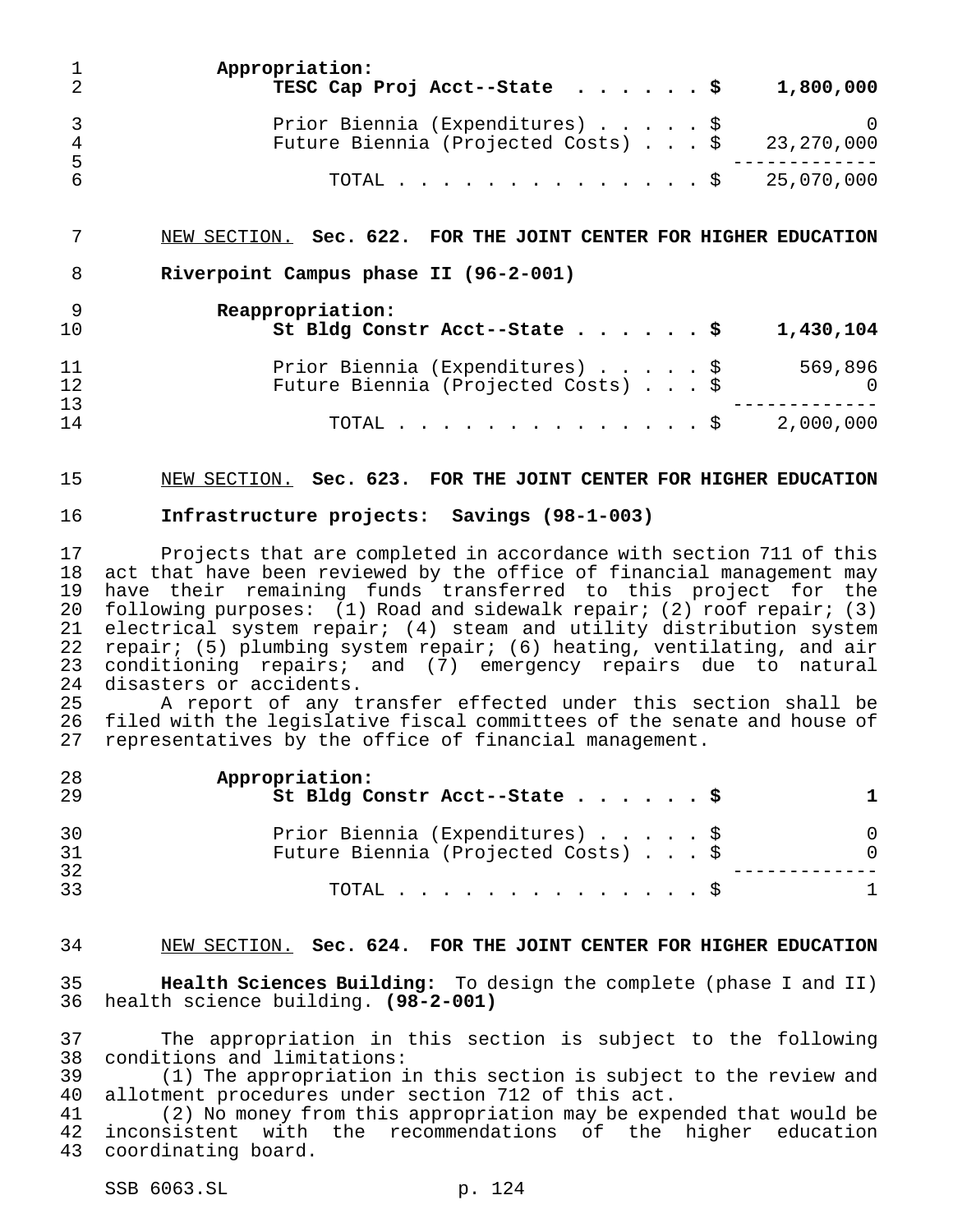(3) Design of this building shall accommodate at least 240 2 additional student full-time equivalents on the Riverpoint campus.<br>3 (4) \$1,000,000 of the state building construction accou

3 (4) \$1,000,000 of the state building construction account<br>4 appropriation shall be held in reserve until January 1, 1999.

4 appropriation shall be held in reserve until January 1, 1999.<br>5 (5) Design of this building, when used in conjunction w (5) Design of this building, when used in conjunction with the building authorized in section 702(1)(b) of this act, shall accommodate all the academic programs offered by Eastern Washington University and Washington State University that are currently in leased space in the city of Spokane.

| 10 | Reappropriation:                                                |
|----|-----------------------------------------------------------------|
| 11 | St Bldg Constr Acct--State \$<br>1,310,000                      |
| 12 | Appropriation:                                                  |
| 13 | St Bldg Constr Acct--State $\frac{1}{5}$<br>1,375,375           |
| 14 | Prior Biennia (Expenditures) \$<br><sup>O</sup>                 |
| 15 | Future Biennia (Projected Costs) \$<br>29,219,025               |
| 16 |                                                                 |
| 17 | TOTAL $\ldots$ , $\ldots$ , $\ldots$ , $\frac{1}{2}$ 31,904,400 |

NEW SECTION. **Sec. 625. FOR THE JOINT CENTER FOR HIGHER EDUCATION**

## **Minor works: Program (98-2-002)**

 The appropriation in this section is subject to the following 21 conditions and limitations:<br>22 The appropriation shal

22 The appropriation shall support the detailed list of projects<br>23 maintained by the office of financial management. maintained by the office of financial management.

| 24 | Appropriation:                                 |        |
|----|------------------------------------------------|--------|
| 25 | St Bldg Constr Acct--State \$<br>161,500       |        |
| 26 | Prior Biennia (Expenditures) \$                | $\cup$ |
| 27 | Future Biennia (Projected Costs) \$<br>400,000 |        |
| 28 |                                                |        |
| 29 | 561,500<br>TOTAL $\ldots$ $\S$                 |        |

### NEW SECTION. **Sec. 626. FOR WESTERN WASHINGTON UNIVERSITY**

### **Infrastructure projects: Savings (94-1-999)**

 Projects that are completed in accordance with section 711 of this act that have been reviewed by the office of financial management may have their remaining funds transferred to this project for the following purposes: (1) Road and sidewalk repair; (2) roof repair; (3) electrical system repair; (4) steam and utility distribution system 37 repair; (5) plumbing system repair; (6) heating, ventilation, and air<br>38 conditioning repairs; and (7) emergency repairs due to natural conditioning repairs; and (7) emergency repairs due to natural 39 disasters or accidents.<br>40 A report of any t

A report of any transfer effected under this section shall be filed with the legislative fiscal committees of the senate and house of representatives by the office of financial management.

| 43<br>44 | Reappropriation:<br>St Bldg Constr Acct--State \$ |  |
|----------|---------------------------------------------------|--|
| 45       | Prior Biennia (Expenditures) \$                   |  |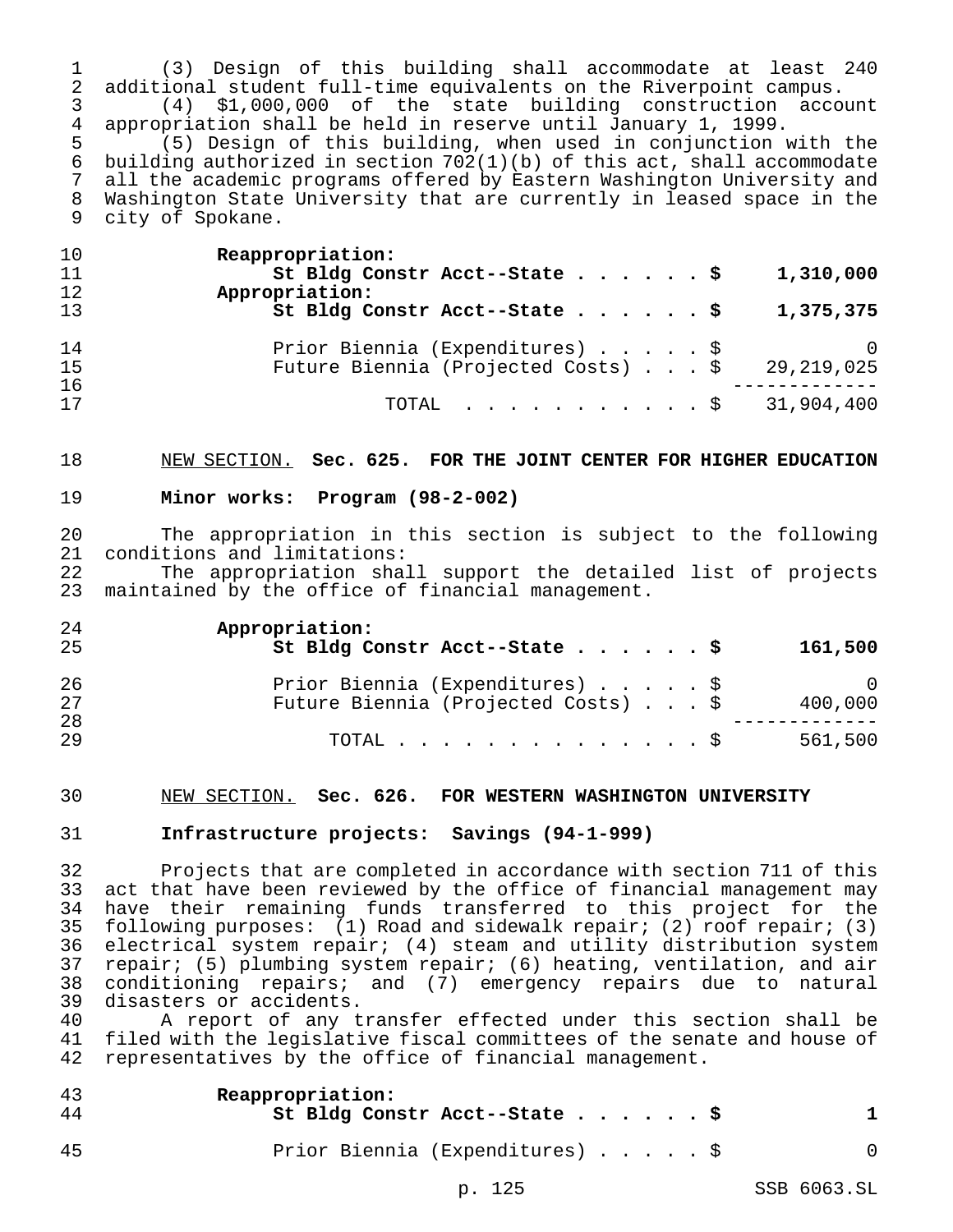| 1<br>$\overline{a}$<br>3 | Future Biennia (Projected Costs) \$<br>0<br>$\mathbf{1}$<br>TOTAL $\hat{S}$                                                          |
|--------------------------|--------------------------------------------------------------------------------------------------------------------------------------|
| 4                        |                                                                                                                                      |
| 5                        | NEW SECTION. Sec. 627. FOR WESTERN WASHINGTON UNIVERSITY<br>Science facility phase III: Construction (94-2-014)                      |
| 6                        | The reappropriation in this section is subject to the review and                                                                     |
| 7                        | allotment procedures under section 712 of this act.                                                                                  |
| 8<br>9                   | Reappropriation:<br>St Bldg Constr Acct--State \$<br>1,265,000                                                                       |
| 10<br>11<br>12           | Prior Biennia (Expenditures) \$<br>11,387,938<br>Future Biennia (Projected Costs) \$<br>$\Omega$                                     |
| 13                       | 12,652,938<br>TOTAL \$                                                                                                               |
| 14                       | NEW SECTION. Sec. 628. FOR WESTERN WASHINGTON UNIVERSITY                                                                             |
| 15                       | Haggard Hall renovation and abatement: Construction (94-2-015)                                                                       |
| 16<br>17                 | The reappropriation in this section is subject to the review and<br>allotment procedures under section 712 of this act.              |
| 18<br>19<br>20           | Reappropriation:<br>St Bldg Constr Acct--State \$<br>16,300,000<br>3,150,000<br>WWU Cap Proj Acct--State \$                          |
| 21<br>22                 | 19,450,000<br>Subtotal Reappropriation \$                                                                                            |
| 23<br>24<br>25           | Prior Biennia (Expenditures) \$ 2,754,404<br>Future Biennia (Projected Costs) \$<br>O.                                               |
| 26                       | 22, 204, 404<br>TOTAL $\hat{\textrm{S}}$                                                                                             |
| 27                       | NEW SECTION. Sec. 629. FOR WESTERN WASHINGTON UNIVERSITY                                                                             |
| 28                       | Minor works: Preservation (96-1-030)                                                                                                 |
| 29<br>30                 | The reappropriation in this section shall support the detailed<br>list of projects maintained by the office of financial management. |
| 31<br>32                 | Reappropriation:<br>WWU Cap Proj Acct--State \$<br>500,000                                                                           |
| 33<br>34                 | Prior Biennia (Expenditures) \$<br>800,000<br>Future Biennia (Projected Costs) \$<br>$\Omega$                                        |
| 35<br>36                 | TOTAL \$ 1,300,000                                                                                                                   |
| 37                       | NEW SECTION. Sec. 630. FOR WESTERN WASHINGTON UNIVERSITY                                                                             |
| 38                       | Minor works: Infrastructure preservation (96-1-061)                                                                                  |
|                          | SSB 6063.SL<br>p. 126                                                                                                                |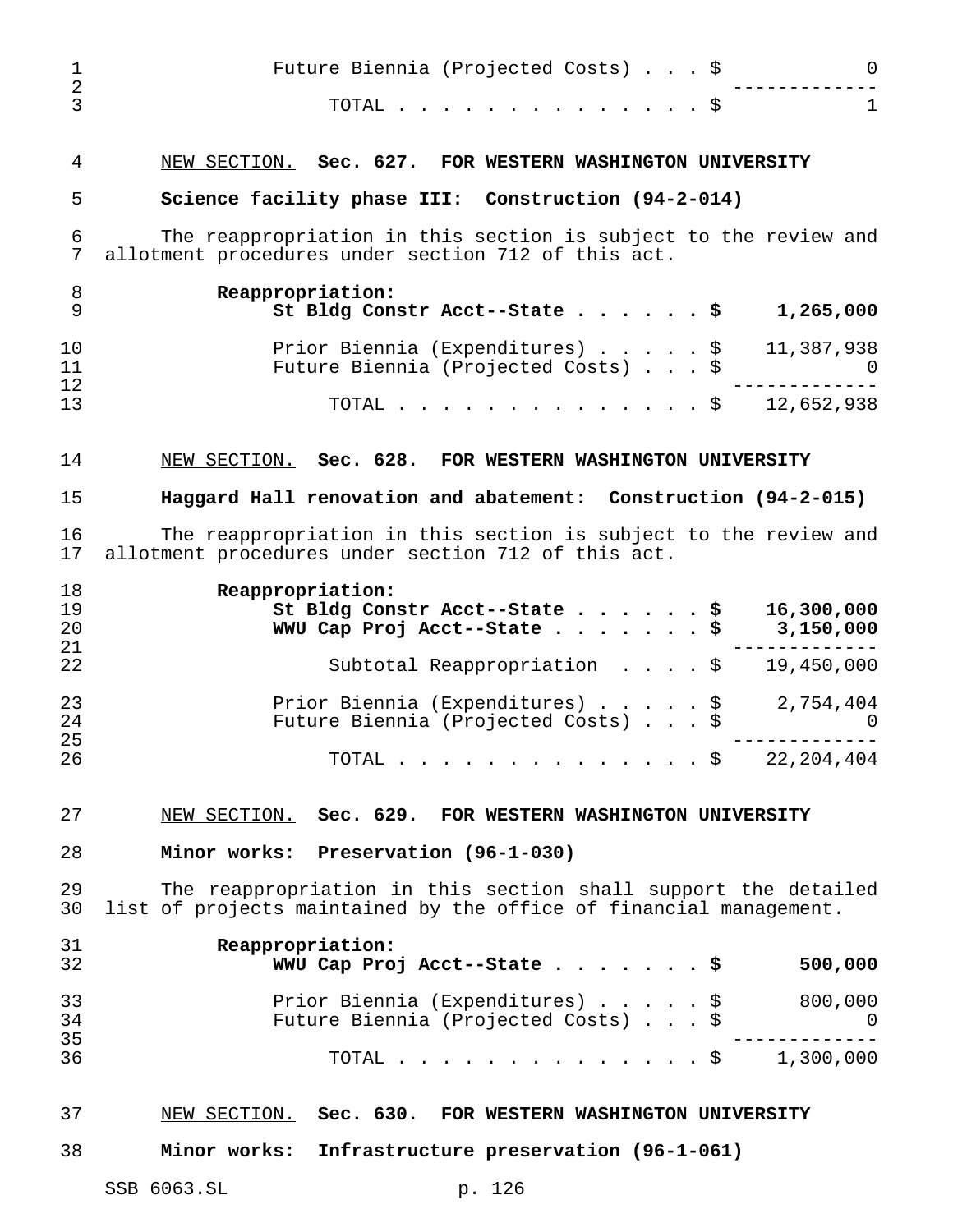1 The reappropriation in this section shall support the detailed<br>2 list of projects maintained by the office of financial management. list of projects maintained by the office of financial management. **Reappropriation: St Bldg Constr Acct--State......\$ 820,000**

| .5<br>-6 | Prior Biennia (Expenditures) \$<br>Future Biennia (Projected Costs) \$ | 830,000 |
|----------|------------------------------------------------------------------------|---------|
| <b>R</b> | TOTAL \$ 1,650,000                                                     |         |

# NEW SECTION. **Sec. 631. FOR WESTERN WASHINGTON UNIVERSITY**

#### **Minor works: Program (96-2-028)**

11 The reappropriation in this section shall support the detailed<br>12 list of projects maintained by the office of financial management. list of projects maintained by the office of financial management.

| 13<br>14 | Reappropriation:<br>St Bldg Constr Acct--State \$<br>1,445,000 |
|----------|----------------------------------------------------------------|
| 15       | WWU Cap Proj Acct--State \$<br>1,200,000                       |
| 16       |                                                                |
| 17       | Subtotal Reappropriation \$<br>2,645,000                       |
| 18       | Prior Biennia (Expenditures) \$<br>3,205,000                   |
| 19       | Future Biennia (Projected Costs) \$<br>$\bigcirc$              |
| 20       |                                                                |
| 21       | 5,850,000<br>TOTAL $\ldots$ \$                                 |

### NEW SECTION. **Sec. 632. FOR WESTERN WASHINGTON UNIVERSITY**

**Recreation and physical education fields phase I (96-2-051)**

| 24<br>25 | Reappropriation:<br>St Bldg Constr Acct--State \$ | 175,000  |
|----------|---------------------------------------------------|----------|
| 26       | Prior Biennia (Expenditures) \$<br>2,491,000      |          |
| 27       | Future Biennia (Projected Costs) \$               | $\Omega$ |
| 28       |                                                   |          |
| 29       | TOTAL $\ldots$ \$ 2,666,000                       |          |

## NEW SECTION. **Sec. 633. FOR WESTERN WASHINGTON UNIVERSITY**

 **Integrated signal distribution--Construct:** To construct a campus network system **(96-2-056)**

| 33 | Reappropriation:                                 |
|----|--------------------------------------------------|
| 34 | St Bldg Constr Acct--State \$<br>250,000         |
| 35 | Appropriation:                                   |
| 36 | St Bldg Constr Acct--State \$<br>8,262,500       |
| 37 | Prior Biennia (Expenditures) \$<br>965,400       |
| 38 | Future Biennia (Projected Costs) \$<br>5,000,000 |
| 39 |                                                  |
| 40 | 14,477,900<br>TOTAL $\ldots$ $\S$                |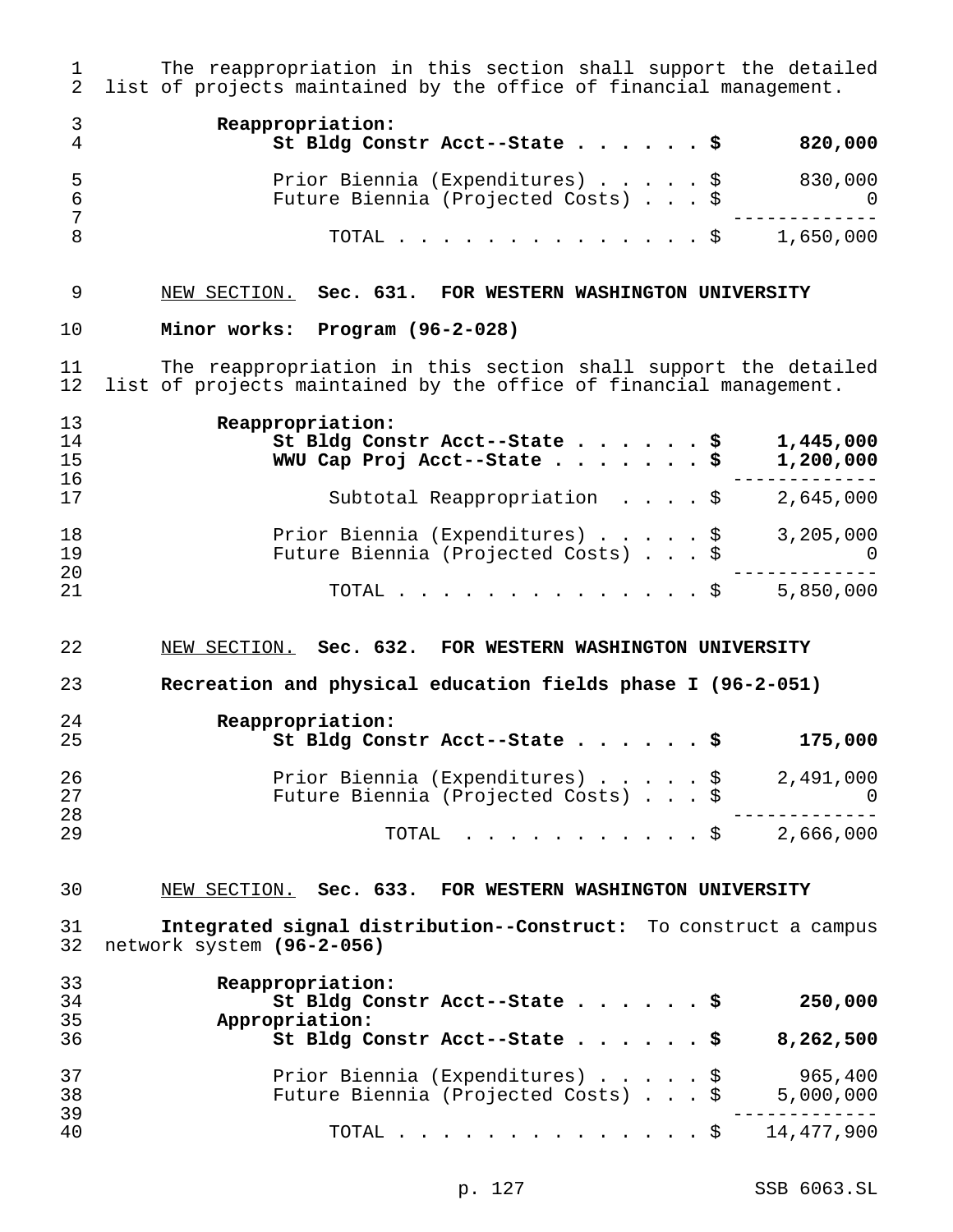NEW SECTION. **Sec. 634. FOR WESTERN WASHINGTON UNIVERSITY**

### **Minor works: Preservation (98-1-064)**

 The appropriation in this section is subject to the following 4 conditions and limitations:<br>5 The appropriation shall

The appropriation shall support the detailed list of projects maintained by the office of financial management.

| 7<br>8<br>9    | Appropriation:<br>St Bldg Constr Acct--State \$<br>4,700,000<br>WWU Cap Proj Acct--State \$<br>2,000,000 |
|----------------|----------------------------------------------------------------------------------------------------------|
| 10<br>11       | Subtotal Appropriation \$<br>6,700,000                                                                   |
| 12<br>13<br>14 | Prior Biennia (Expenditures) \$<br>$\overline{0}$<br>Future Biennia (Projected Costs) \$<br>24,000,000   |
| 15             | 30,700,000<br>TOTAL $\ldots$ $\S$                                                                        |

#### NEW SECTION. **Sec. 635. FOR WESTERN WASHINGTON UNIVERSITY**

## **Communications facility: Predesign (98-2-053)**

 To conduct a predesign of the project described in this section in accordance with the predesign manual published by the office of 20 financial management. Future appropriations for this project are<br>21 subject to the submittal of completed predesign requirements on or subject to the submittal of completed predesign requirements on or before July 1, 1998.

| 23 | Appropriation:                                          |
|----|---------------------------------------------------------|
| 24 | St Bldg Constr Acct--State \$<br>204,400                |
| 25 | Prior Biennia (Expenditures) \$<br>$\overline{a}$       |
| 26 | Future Biennia (Projected Costs) $\ldots$ \$ 42,400,000 |
| 27 |                                                         |
| 28 | TOTAL \$ 42,604,400                                     |

#### NEW SECTION. **Sec. 636. FOR WESTERN WASHINGTON UNIVERSITY**

#### **Minor works: Program (98-2-063)**

 The appropriation in this section is subject to the following conditions and limitations: The appropriation shall support the detailed list of projects

maintained by the office of financial management.

| 35<br>36 | Appropriation:<br>WWU Cap Proj Acct--State \$                                                | 5,628,529 |
|----------|----------------------------------------------------------------------------------------------|-----------|
| 37<br>38 | Prior Biennia (Expenditures) \$ 0<br>Future Biennia (Projected Costs) $\ldots$ \$ 24,000,000 |           |
| 39<br>40 | TOTAL \$ 29,628,529                                                                          |           |

### NEW SECTION. **Sec. 637. FOR WESTERN WASHINGTON UNIVERSITY**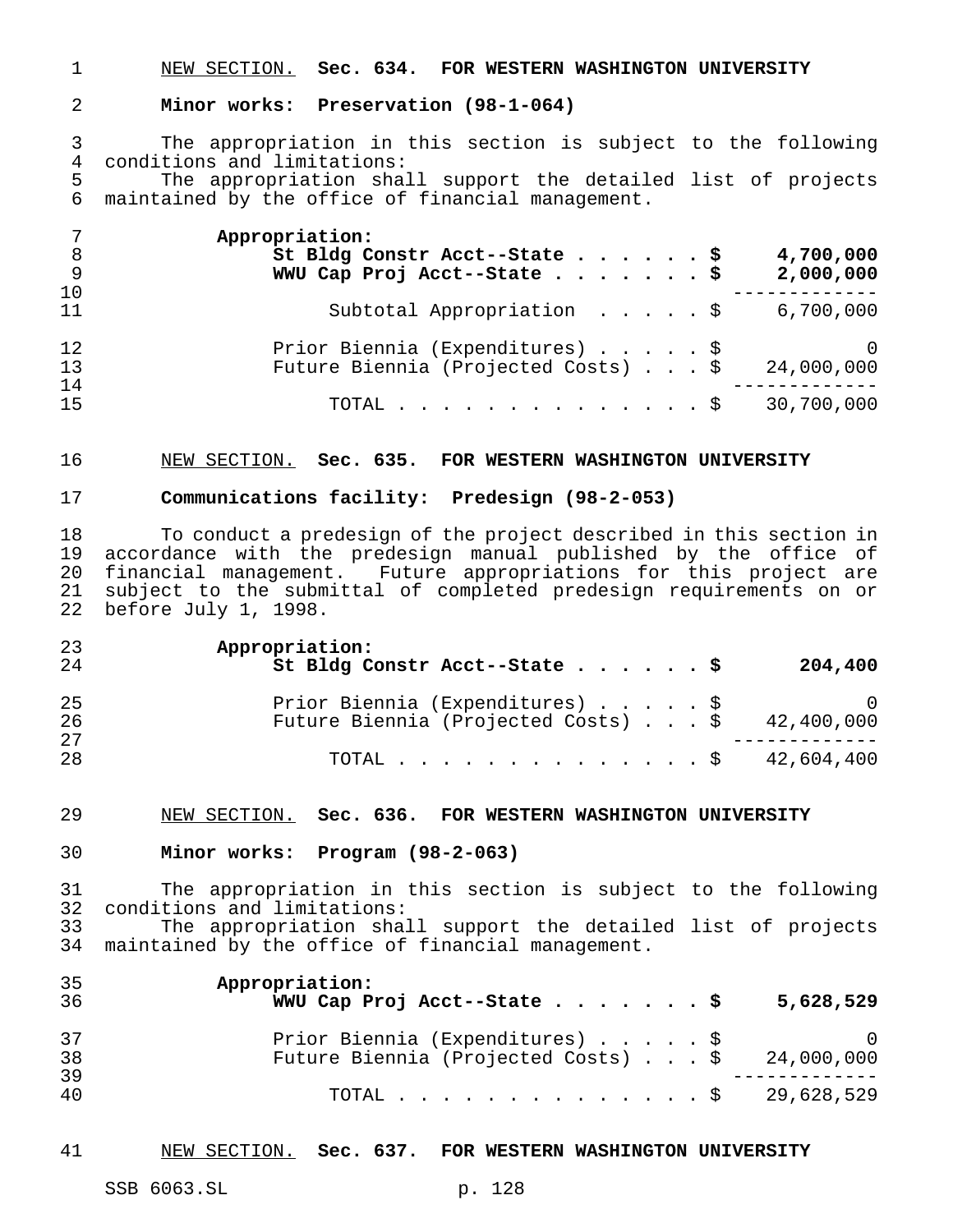# **Campus services facility: Design (96-2-025)**

 The appropriation in this section is subject to the following conditions and limitations: 4 (1) The appropriation is subject to the review and allotment<br>5 procedures under section 712 of this act. 5 procedures under section 712 of this act.<br>6 (2) The university shall comply with (2) The university shall comply with local comprehensive land use laws and regulations for this project. (3) Funds provided in this section shall not be expended until the neighborhood impact analysis and transportation planning and review 10 activities funded in section 639 of this act are substantially<br>11 complete. complete. **Appropriation: St Bldg Constr Acct--State......\$ 987,050 WWU Cap Proj Acct--State.......\$ 204,750** ------------- Subtotal Appropriation .....\$ 1,191,800 Prior Biennia (Expenditures).....\$ 100,000 Future Biennia (Projected Costs)...\$ 8,564,700 ------------- TOTAL..............\$ 9,856,500 NEW SECTION. **Sec. 638. FOR WESTERN WASHINGTON UNIVERSITY Facility and property acquisition: (98-2-023)** The appropriation in this section is subject to the following conditions and limitations: The university shall comply with local comprehensive land use laws and regulations for this project. **Appropriation: St Bldg Constr Acct--State......\$ 4,000,000** Prior Biennia (Expenditures).....\$ 0 Future Biennia (Projected Costs) . . . \$ 4,000,000 ------------- TOTAL..............\$ 8,000,000 NEW SECTION. **Sec. 639. FOR WESTERN WASHINGTON UNIVERSITY Campus infrastructure: Development (98-2-024)** The appropriation in this section is subject to the following 36 conditions and limitations:<br>37 The university shall co The university shall comply with local comprehensive land use laws and regulations for this project. **Appropriation: St Bldg Constr Acct--State......\$ 450,000** Prior Biennia (Expenditures).....\$ 0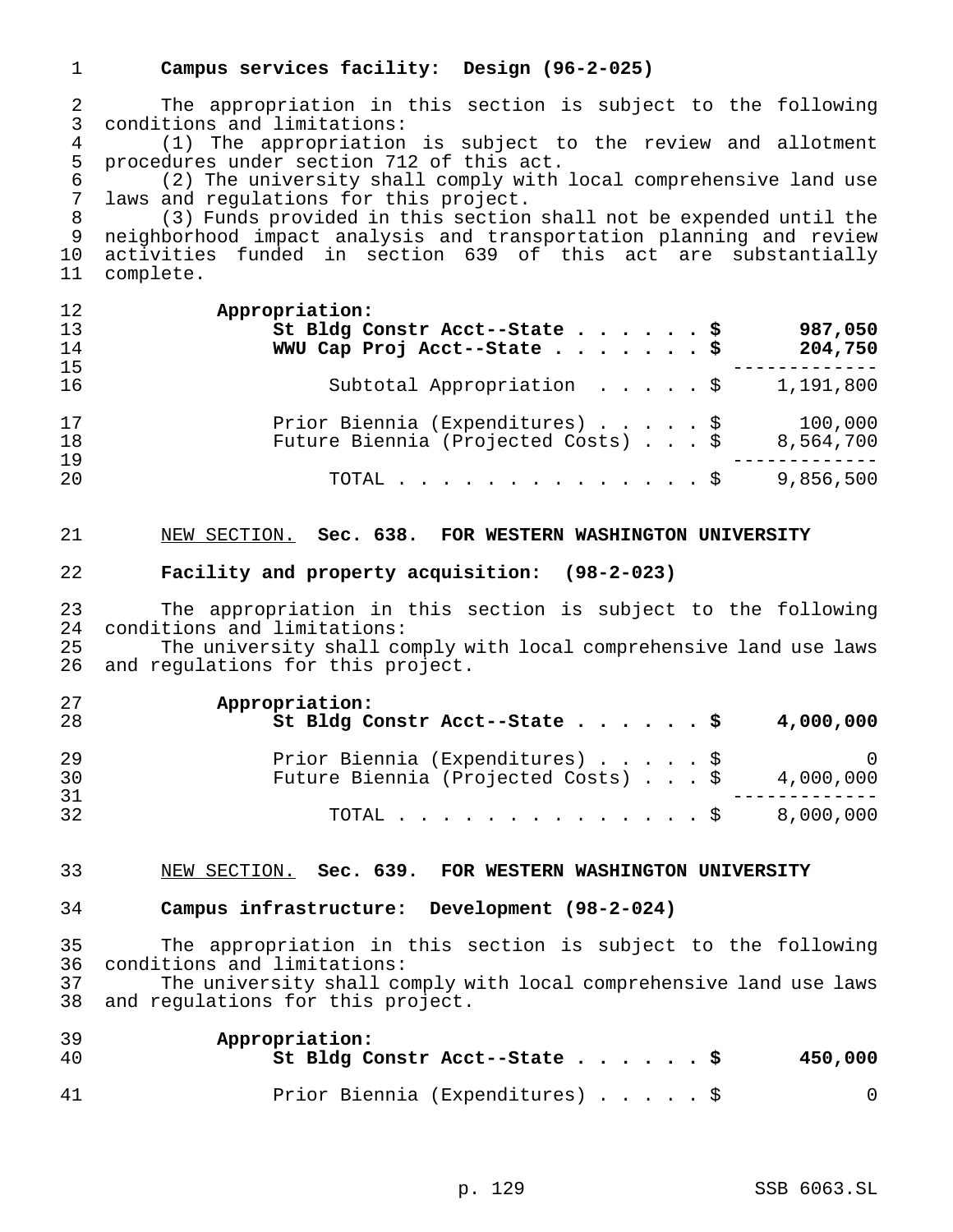| $\mathbf 1$<br>$\overline{a}$ | 9,986,000<br>Future Biennia (Projected Costs) \$                                                                                                                                                                   |
|-------------------------------|--------------------------------------------------------------------------------------------------------------------------------------------------------------------------------------------------------------------|
| 3                             | $. \$ 10,436,600$<br>TOTAL                                                                                                                                                                                         |
| $\overline{4}$<br>5           | NEW SECTION. Sec. 640.<br>FOR THE WASHINGTON STATE HISTORICAL<br><b>SOCIETY</b>                                                                                                                                    |
| 6<br>7                        | Stadium Way facility: Seismic and infrastructure repair (96-1-<br>102)                                                                                                                                             |
| 8<br>9                        | The appropriation in this section is subject to the review and<br>allotment procedures under section 712 of this act.                                                                                              |
| 10<br>11<br>12                | Reappropriation:<br>196,463<br>St Bldg Constr Acct--State \$<br>Appropriation:                                                                                                                                     |
| 13                            | St Bldg Constr Acct--State \$<br>2,920,000                                                                                                                                                                         |
| 14<br>15<br>16                | Prior Biennia (Expenditures) \$<br>306,163<br>Future Biennia (Projected Costs) \$<br>1,743,000                                                                                                                     |
| 17                            | $\therefore$ \$ 5,165,626<br>TOTAL                                                                                                                                                                                 |
| 18<br>19                      | NEW SECTION. Sec. 641. FOR THE WASHINGTON STATE HISTORICAL<br><b>SOCIETY</b>                                                                                                                                       |
| 20                            | State Capital Museum: Preservation (98-1-001)                                                                                                                                                                      |
| 21<br>22<br>23<br>24          | The appropriation in this section is subject to the following<br>conditions and limitations:<br>The appropriation shall support the detailed list of projects<br>maintained by the office of financial management. |
| 25<br>26                      | Appropriation:<br>St Bldg Constr Acct--State \$<br>200,000                                                                                                                                                         |
| 27<br>28<br>29                | Prior Biennia (Expenditures) \$<br>$\mathsf{O}$<br>Future Biennia (Projected Costs) \$<br>110,000                                                                                                                  |
| 30                            | 310,000<br>TOTAL<br>$\cdot$ $\cdot$ \$                                                                                                                                                                             |
| 31<br>32                      | NEW SECTION. Sec. 642. FOR THE WASHINGTON STATE HISTORICAL<br><b>SOCIETY</b>                                                                                                                                       |
| 33                            | Minor works $(98-1-003)$                                                                                                                                                                                           |
| 34<br>35<br>36<br>37          | The appropriation in this section is subject to the following<br>conditions and limitations:<br>\$62,000 of the appropriation is provided solely for exhibits in<br>the legislative building.                      |
| 38<br>39                      | Appropriation:<br>St Bldg Constr Acct--State \$<br>145,000                                                                                                                                                         |
| 40<br>41                      | Prior Biennia (Expenditures) \$<br>0<br>Future Biennia (Projected Costs) \$<br>700,000                                                                                                                             |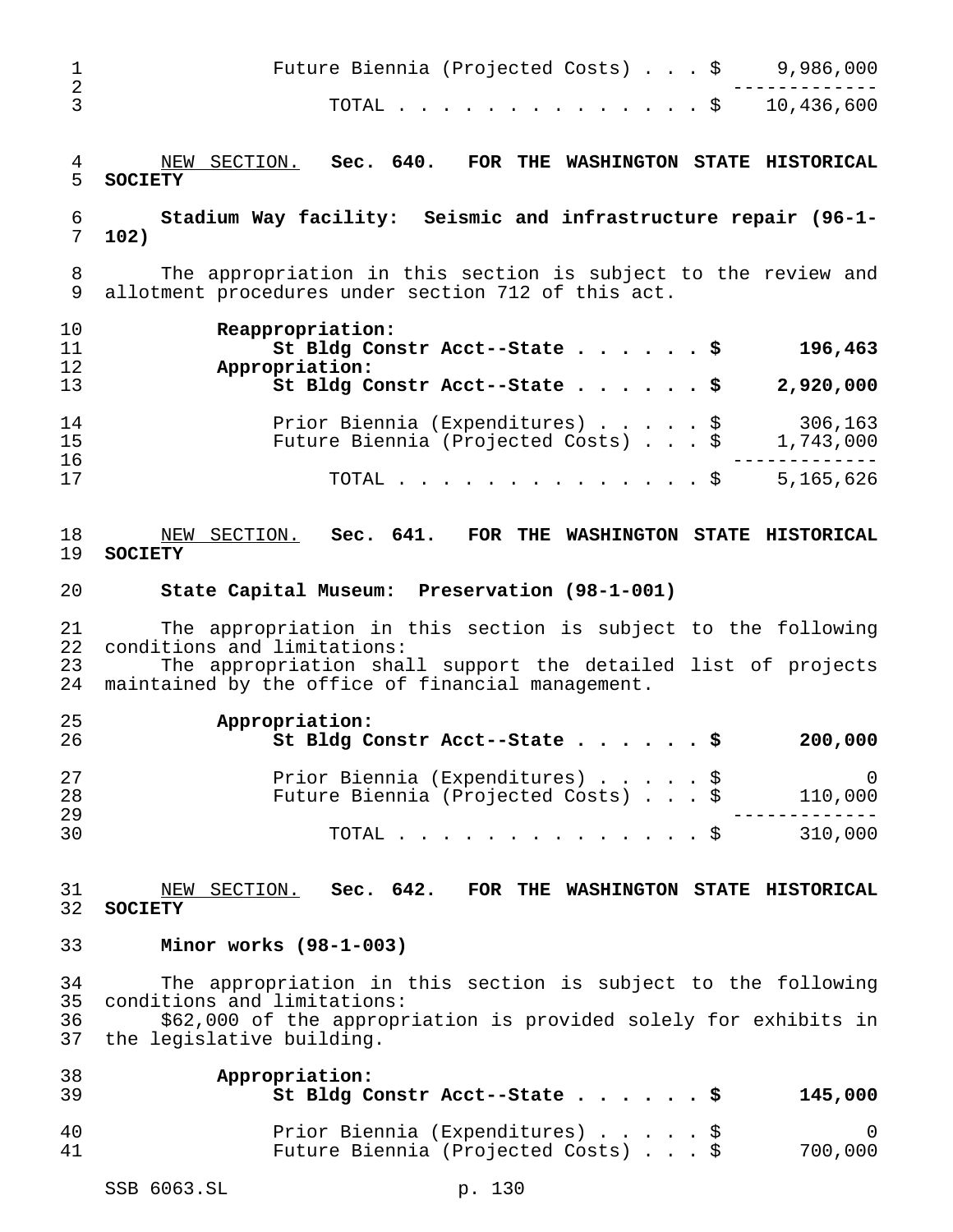| <b>__</b> |      |  |  |  |  |  |  |  |         |  |
|-----------|------|--|--|--|--|--|--|--|---------|--|
| ∠         | . \$ |  |  |  |  |  |  |  | R45 NNN |  |

## NEW SECTION. **Sec. 643. FOR THE WASHINGTON STATE HISTORICAL SOCIETY**

 **Washington heritage projects:** For grants to local heritage organizations for facility construction, improvements or additions, purchase, restoration and preservation of fixed historic assets, acquisition of equipment, property or sites, interior physical improvements, and design costs **(98-2-004)**

 The appropriations in this section are subject to the following conditions and limitations:

 (1) The appropriations are provided for the approved list of projects included in LEAP CAPITAL DOCUMENT NO. H-3 as developed on April 15, 1997, at 9:30 a.m.

 (2) The state grant may provide no more than one-third of the actual total capital cost of the project, or the amount of state assistance listed in LEAP CAPITAL DOCUMENT NO. H-3, whichever is less. The remaining portions of project capital costs shall be a match from nonstate sources. The match may include cash, land value and documented in-kind gifts and support.

 (3) By December 15, 1997, the society shall submit a report to the appropriate fiscal committees of the legislature and to the office of financial management on the progress of the heritage program, including a list of projects funded under this section.

**Appropriation:**

| 26 | St Bldg Constr Acct--State \$ 4,100,000                 |        |
|----|---------------------------------------------------------|--------|
| 27 | Prior Biennia (Expenditures) \$                         | $\cup$ |
| 28 | Future Biennia (Projected Costs) $\ldots$ \$ 15,000,000 |        |
| 29 |                                                         |        |
| 30 | TOTAL \$ 19,100,000                                     |        |

 NEW SECTION. **Sec. 644. FOR THE EASTERN WASHINGTON STATE HISTORICAL SOCIETY**

#### **Minor works: Preservation (98-1-004)**

 The appropriation in this section is subject to the following conditions and limitations:

 The appropriation shall support the detailed list of projects maintained by the office of financial management.

| 38<br>39 | Appropriation:<br>St Bldg Constr Acct--State \$<br>200,000                               |
|----------|------------------------------------------------------------------------------------------|
| 40<br>41 | Prior Biennia (Expenditures) \$<br>- 0<br>Future Biennia (Projected Costs) \$<br>975,000 |
| 42<br>43 | 1,175,000<br>TOTAL $\ldots$ $\lhd$                                                       |

 NEW SECTION. **Sec. 645. FOR THE EASTERN WASHINGTON STATE HISTORICAL SOCIETY**

p. 131 SSB 6063.SL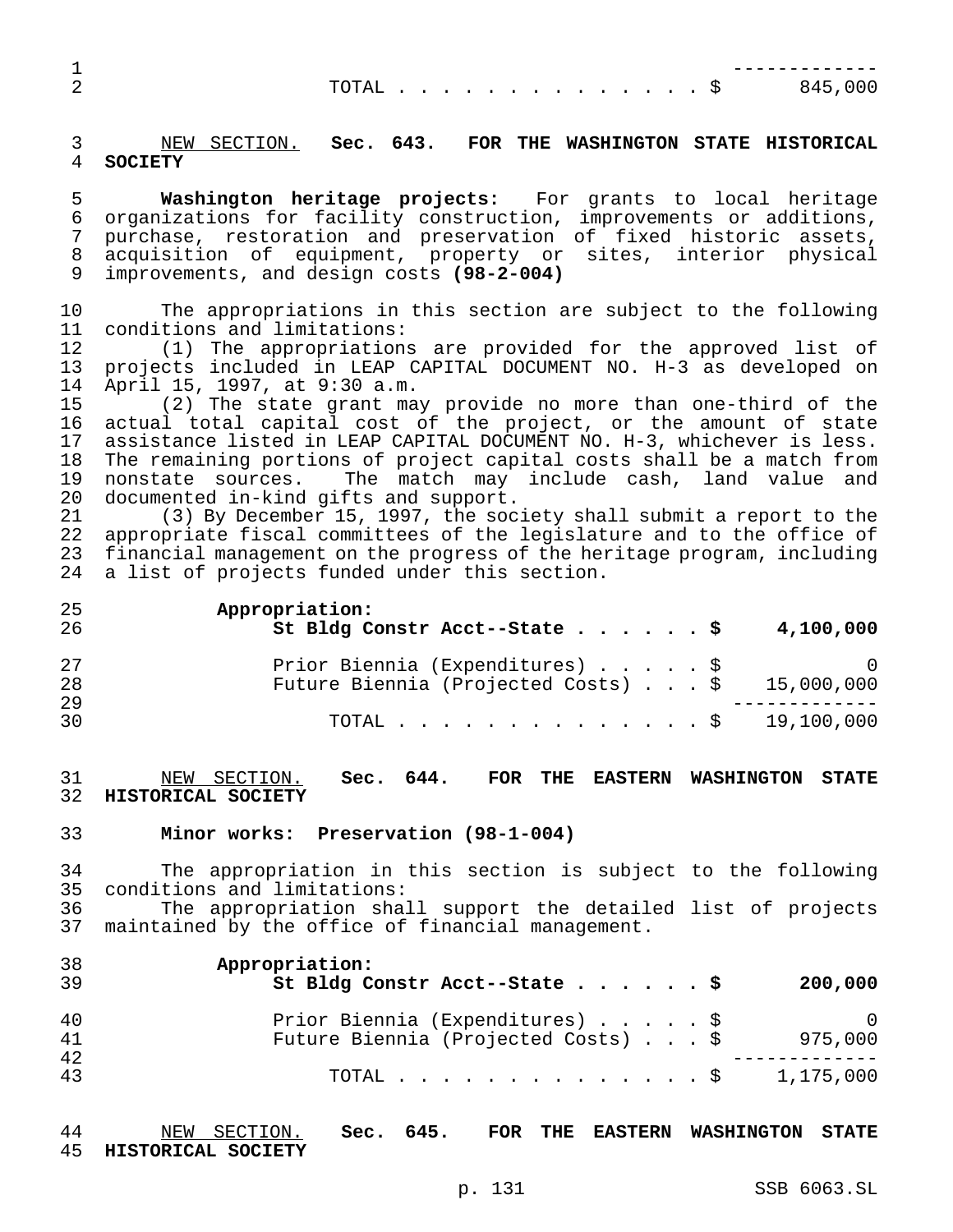### **Cheney Cowles Museum: Addition design (98-2-001)**

 The appropriation in this section is subject to the following conditions and limitations: 4 (1) The appropriation in this section is subject to the review and<br>5 allotment procedures under section 712 of this act.

allotment procedures under section 712 of this act.

 (2) The appropriation in this section shall be matched by at least 20 percent from nonstate sources.

|    | Appropriation:<br>St Bldg Constr Acct--State \$<br>1,900,000 |  |
|----|--------------------------------------------------------------|--|
| 10 | Prior Biennia (Expenditures) \$                              |  |
| 11 | Future Biennia (Projected Costs) $\ldots$ \$ 14,100,000      |  |
| 12 |                                                              |  |
| 13 | TOTAL \$ 16,000,000                                          |  |

 NEW SECTION. **Sec. 646. FOR THE STATE BOARD FOR COMMUNITY AND TECHNICAL COLLEGES**

 **Construct physical education facility: North Seattle Community College (90-5-011)**

| 18<br>19 | Reappropriation:<br>St Bldg Constr Acct--State \$<br>1,574,617  |
|----------|-----------------------------------------------------------------|
| 20       | Prior Biennia (Expenditures) $\ldots$ , $\frac{1}{5}$ 6,974,234 |
| 21       | Future Biennia (Projected Costs) \$<br>- 0                      |
| 22       |                                                                 |
| 23       | TOTAL \$ 8,548,851                                              |

- NEW SECTION. **Sec. 647. FOR THE STATE BOARD FOR COMMUNITY AND TECHNICAL COLLEGES**
- **Construct Student Center Building: South Seattle Community College (90-5-016)**

| 28<br>29 | Reappropriation:<br>St Bldg Constr Acct--State \$                      |  |  | 117,544               |
|----------|------------------------------------------------------------------------|--|--|-----------------------|
| 30<br>31 | Prior Biennia (Expenditures) \$<br>Future Biennia (Projected Costs) \$ |  |  | 5,249,154<br>$\Omega$ |
| 32<br>33 | TOTAL S                                                                |  |  | 5,366,698             |

 NEW SECTION. **Sec. 648. FOR THE STATE BOARD FOR COMMUNITY AND TECHNICAL COLLEGES**

**Repairs and minor improvements (94-1-001)**

| 37<br>38 | Reappropriation:<br>St Bldg Constr Acct--State \$                                 |  |  | 3,073,389 |
|----------|-----------------------------------------------------------------------------------|--|--|-----------|
| 39<br>40 | Prior Biennia (Expenditures) \$ 35,333,569<br>Future Biennia (Projected Costs) \$ |  |  |           |
| 41       |                                                                                   |  |  |           |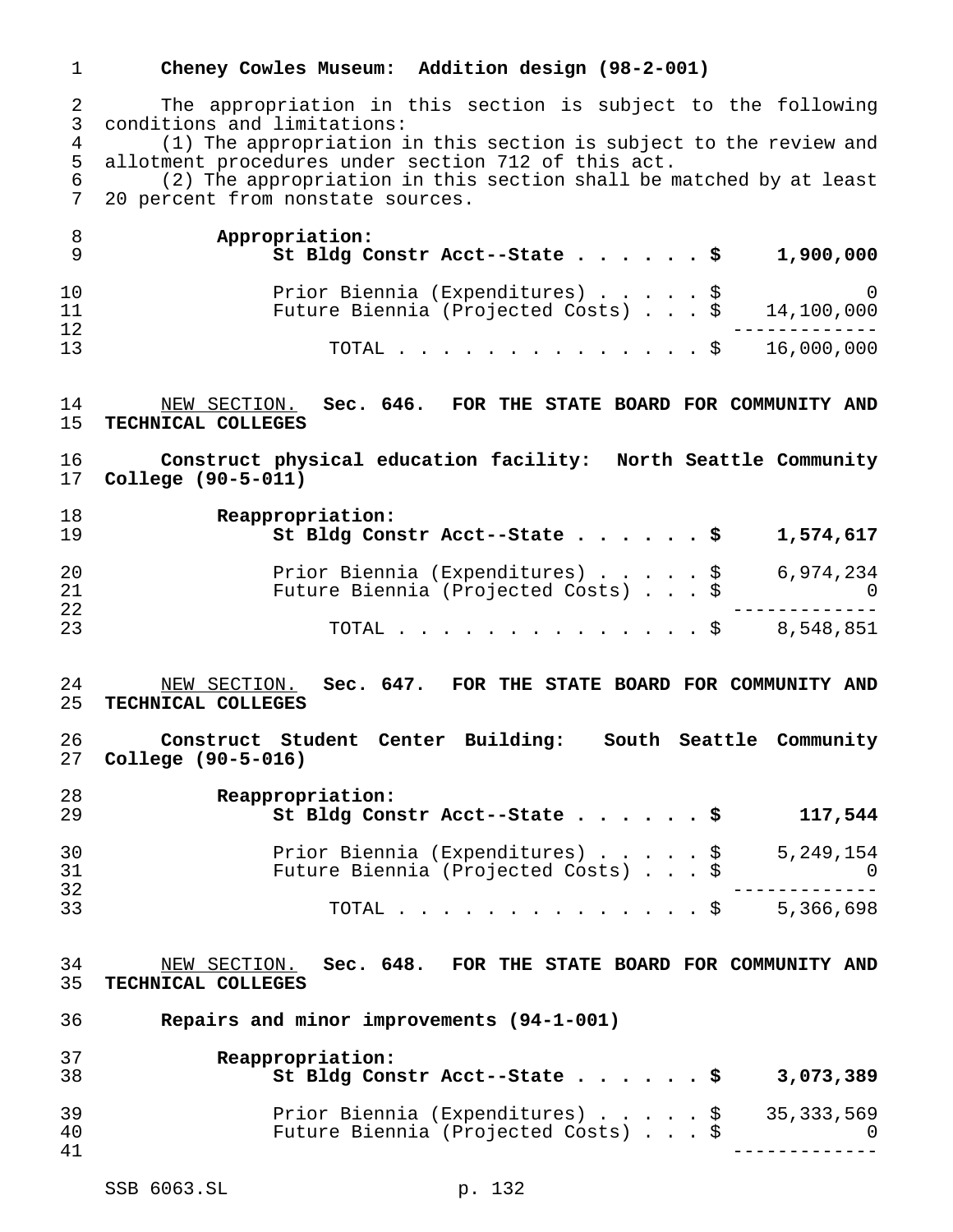TOTAL..............\$ 38,406,958

 NEW SECTION. **Sec. 649. FOR THE STATE BOARD FOR COMMUNITY AND TECHNICAL COLLEGES**

**Renovate Seattle Vocational Institute facility (94-1-733)**

| -5 | Reappropriation:<br>St Bldg Constr Acct--State \$                                | 74,617 |
|----|----------------------------------------------------------------------------------|--------|
|    | Prior Biennia (Expenditures) \$ 7,482,587<br>Future Biennia (Projected Costs) \$ |        |
|    | TOTAL \$ 7,557,204                                                               |        |

 NEW SECTION. **Sec. 650. FOR THE STATE BOARD FOR COMMUNITY AND TECHNICAL COLLEGES**

**Minor improvement projects (94-2-400)**

| 14<br>15 | Reappropriation:<br>St Bldg Constr Acct--State \$<br>353,105                      |
|----------|-----------------------------------------------------------------------------------|
| 16<br>17 | Prior Biennia (Expenditures) \$ 11,117,929<br>Future Biennia (Projected Costs) \$ |
| 18<br>19 | TOTAL \$ 11,471,034                                                               |

### NEW SECTION. **Sec. 651. FOR THE STATE BOARD FOR COMMUNITY AND TECHNICAL COLLEGES**

#### **Puyallup phase II: Pierce College (94-2-601)**

 The reappropriation in this section is subject to the review and allotment procedures under section 712 of this act.

| 25<br>26 | Reappropriation:<br>St Bldg Constr Acct--State \$                                 | 1,677,483  |
|----------|-----------------------------------------------------------------------------------|------------|
| 27<br>28 | Prior Biennia (Expenditures) \$ 12,091,600<br>Future Biennia (Projected Costs) \$ | $\bigcirc$ |
| 29<br>30 | TOTAL \$ 13,769,083                                                               |            |

31 MEW SECTION. **Sec. 652. FOR THE STATE BOARD FOR COMMUNITY AND**<br>32 TECHNICAL COLLEGES **TECHNICAL COLLEGES**

**Construct vocational building: Skagit Valley College (94-2-602)**

 The reappropriation in this section is subject to the review and allotment procedures under section 712 of this act.

| 36 | Reappropriation:              |        |
|----|-------------------------------|--------|
|    | St Bldg Constr Acct--State \$ | 75,953 |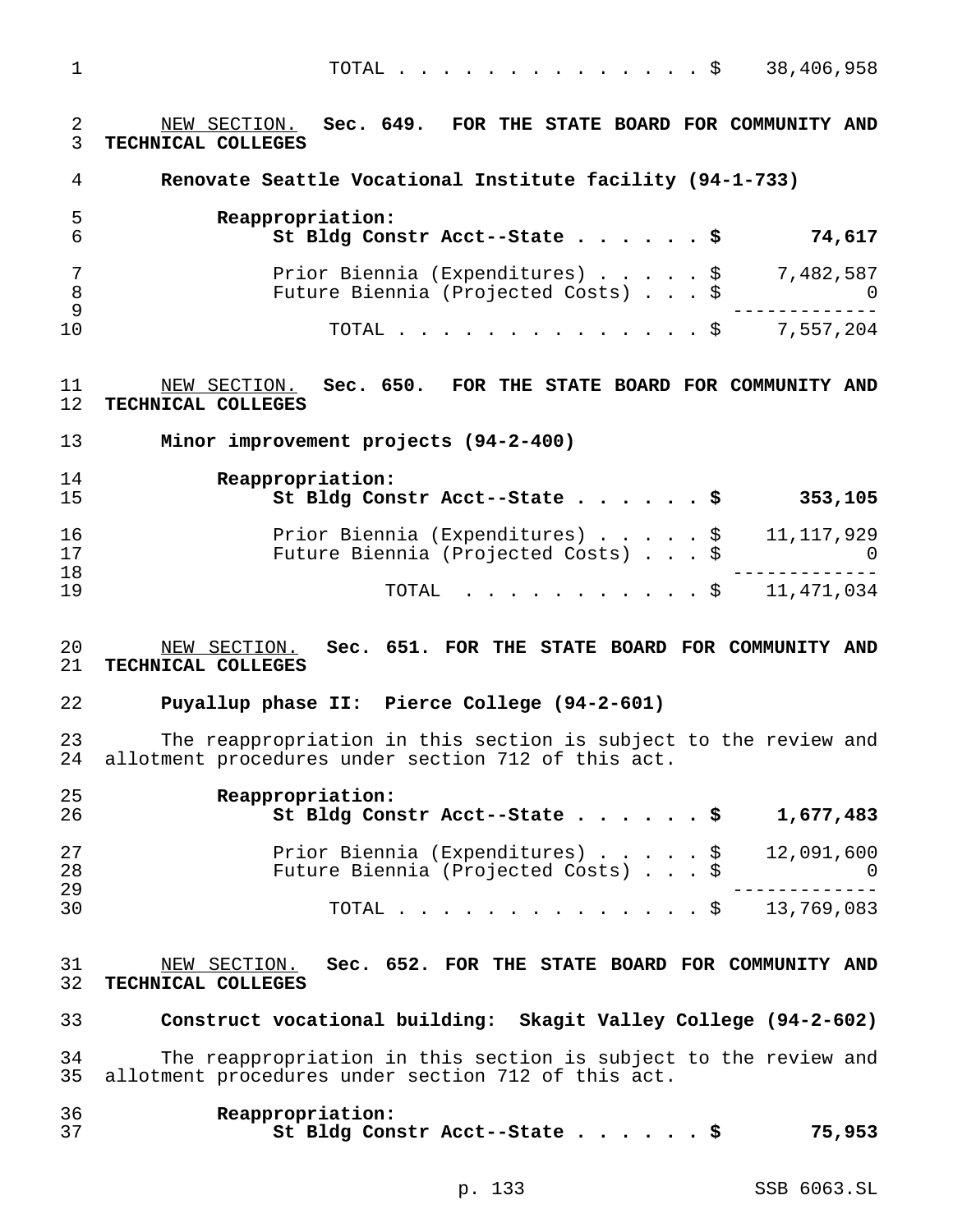|   | Prior Biennia (Expenditures) \$<br>Future Biennia (Projected Costs) \$ | 2,403,853 |
|---|------------------------------------------------------------------------|-----------|
| 4 | TOTAL \$ 2,479,806                                                     |           |

5 NEW SECTION. **Sec. 653. FOR THE STATE BOARD FOR COMMUNITY AND**<br>6 TECHNICAL COLLEGES **TECHNICAL COLLEGES**

## **Construct Learning Resource Center, Fine Arts, Student Center: Whatcom Community College (94-2-603)**

 The reappropriation in this section is subject to the review and allotment procedures under section 712 of this act.

| 11<br>12 | Reappropriation:<br>St Bldg Constr Acct--State \$<br>660,564 |
|----------|--------------------------------------------------------------|
| 13       | Prior Biennia (Expenditures) \$ 7,804,180                    |
| 14       | Future Biennia (Projected Costs) \$                          |
| 15       | 8,464,744                                                    |
| 16       | TOTAL S                                                      |

# NEW SECTION. **Sec. 654. FOR THE STATE BOARD FOR COMMUNITY AND TECHNICAL COLLEGES**

# **Construct classroom and laboratory building: Edmonds Community College (94-2-604)**

 The reappropriation in this section is subject to the review and allotment procedures under section 712 of this act.

| 23 | Reappropriation:                                                |
|----|-----------------------------------------------------------------|
| 24 | St Bldg Constr Acct--State $\frac{5}{7}$ 7,533,832              |
| 25 | Prior Biennia (Expenditures) $\ldots$ , $\frac{1}{5}$ , 563,460 |
| 26 | Future Biennia (Projected Costs) \$<br>$\overline{0}$           |
| 27 |                                                                 |
| 28 | TOTAL \$ 13,097,292                                             |

### NEW SECTION. **Sec. 655. FOR THE STATE BOARD FOR COMMUNITY AND TECHNICAL COLLEGES**

## **Construct Technical Educational Building: South Puget Sound Community College (94-2-605)**

33 The reappropriation in this section is subject to the review and<br>34 allotment procedures under section 712 of this act. allotment procedures under section 712 of this act.

| 35<br>36       | Reappropriation:<br>St Bldg Constr Acct--State \$<br>264,777                                           |
|----------------|--------------------------------------------------------------------------------------------------------|
| 37<br>38<br>39 | Prior Biennia (Expenditures) $\ldots$ , $\frac{1}{5}$ 6,741,626<br>Future Biennia (Projected Costs) \$ |
| 40             | TOTAL \$ 7,006,403                                                                                     |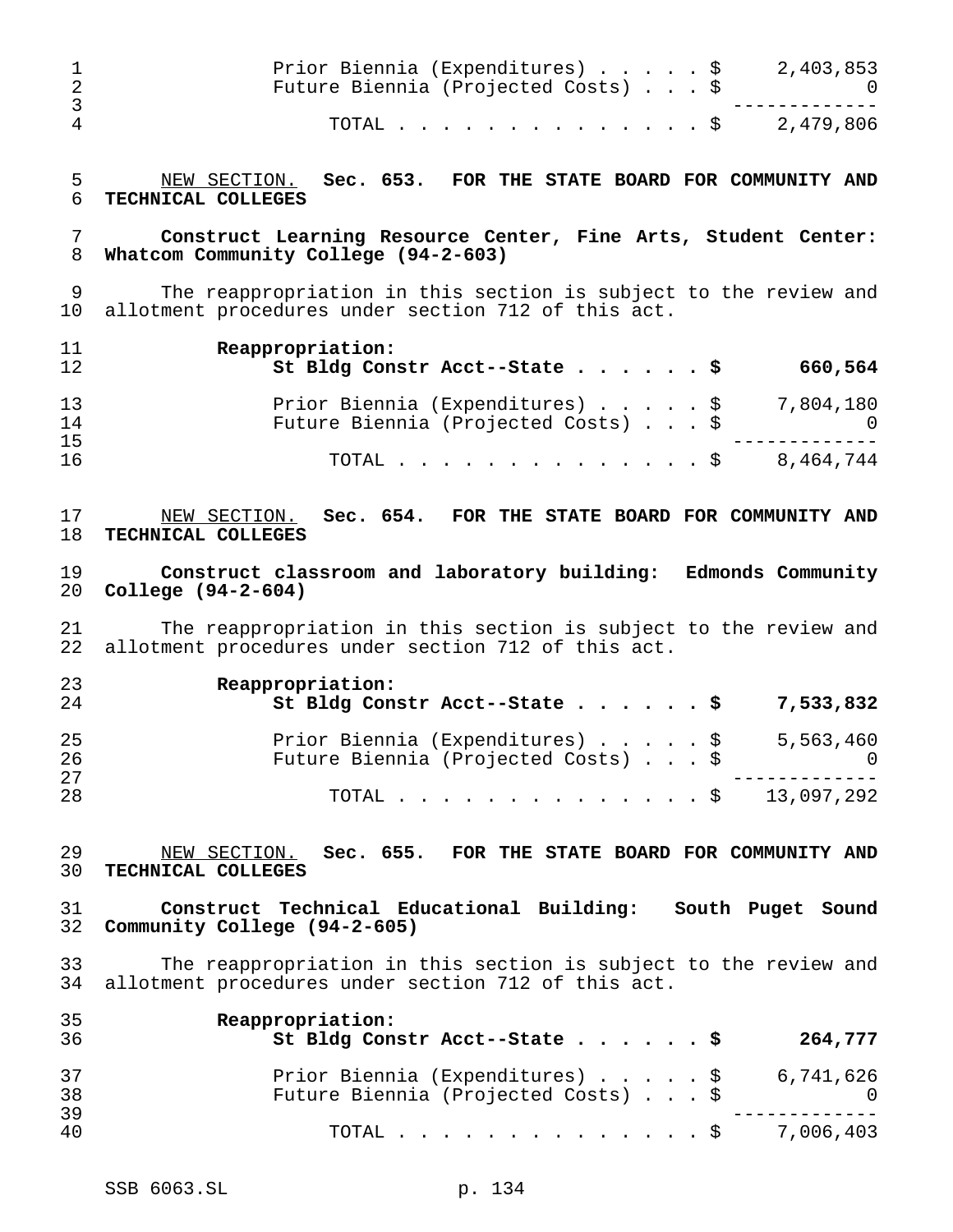NEW SECTION. **Sec. 656. FOR THE STATE BOARD FOR COMMUNITY AND TECHNICAL COLLEGES**

 **Construct Center for Information Technology: Green River Community College (94-2-606)**

5 The reappropriation in this section is subject to the review and<br>6 allotment procedures under section 712 of this act. allotment procedures under section 712 of this act.

|          | Reappropriation:<br>St Bldg Constr Acct--State \$ 7,610,438                       |
|----------|-----------------------------------------------------------------------------------|
| 10       | Prior Biennia (Expenditures) \$ 10,476,468<br>Future Biennia (Projected Costs) \$ |
| 11<br>12 | TOTAL \$ 18,086,906                                                               |

 NEW SECTION. **Sec. 657. FOR THE STATE BOARD FOR COMMUNITY AND TECHNICAL COLLEGES**

**Americans with Disabilities Act improvements (94-5-001)**

| 16<br>17 | Reappropriation:<br>St Bldg Constr Acct--State \$<br>296,560                     |
|----------|----------------------------------------------------------------------------------|
| 18<br>19 | Prior Biennia (Expenditures) \$ 3,344,818<br>Future Biennia (Projected Costs) \$ |
| 20<br>21 | TOTAL \$ 3,641,378                                                               |

- NEW SECTION. **Sec. 658. FOR THE STATE BOARD FOR COMMUNITY AND TECHNICAL COLLEGES**
- **Small repairs and improvements and underground storage tank removal (96-1-001)**

| -26<br>-27 | Reappropriation:<br>St Bldg Constr Acct--State \$<br>5,097,011 |
|------------|----------------------------------------------------------------|
| -28        | Prior Biennia (Expenditures) \$ 5,351,596                      |
| -29        | Future Biennia (Projected Costs) \$                            |
| 30         |                                                                |
| -31        | TOTAL \$ 10,448,607                                            |

 NEW SECTION. **Sec. 659. FOR THE STATE BOARD FOR COMMUNITY AND TECHNICAL COLLEGES**

**Asbestos abatement (96-1-002)**

| 35<br>36       | Reappropriation:<br>St Bldg Constr Acct--State \$                      | 484,317          |
|----------------|------------------------------------------------------------------------|------------------|
| 37<br>38<br>39 | Prior Biennia (Expenditures) \$<br>Future Biennia (Projected Costs) \$ | 1,142,040<br>- 0 |
| 40             | TOTAL $\ldots$ \$                                                      | 1,626,357        |

p. 135 SSB 6063.SL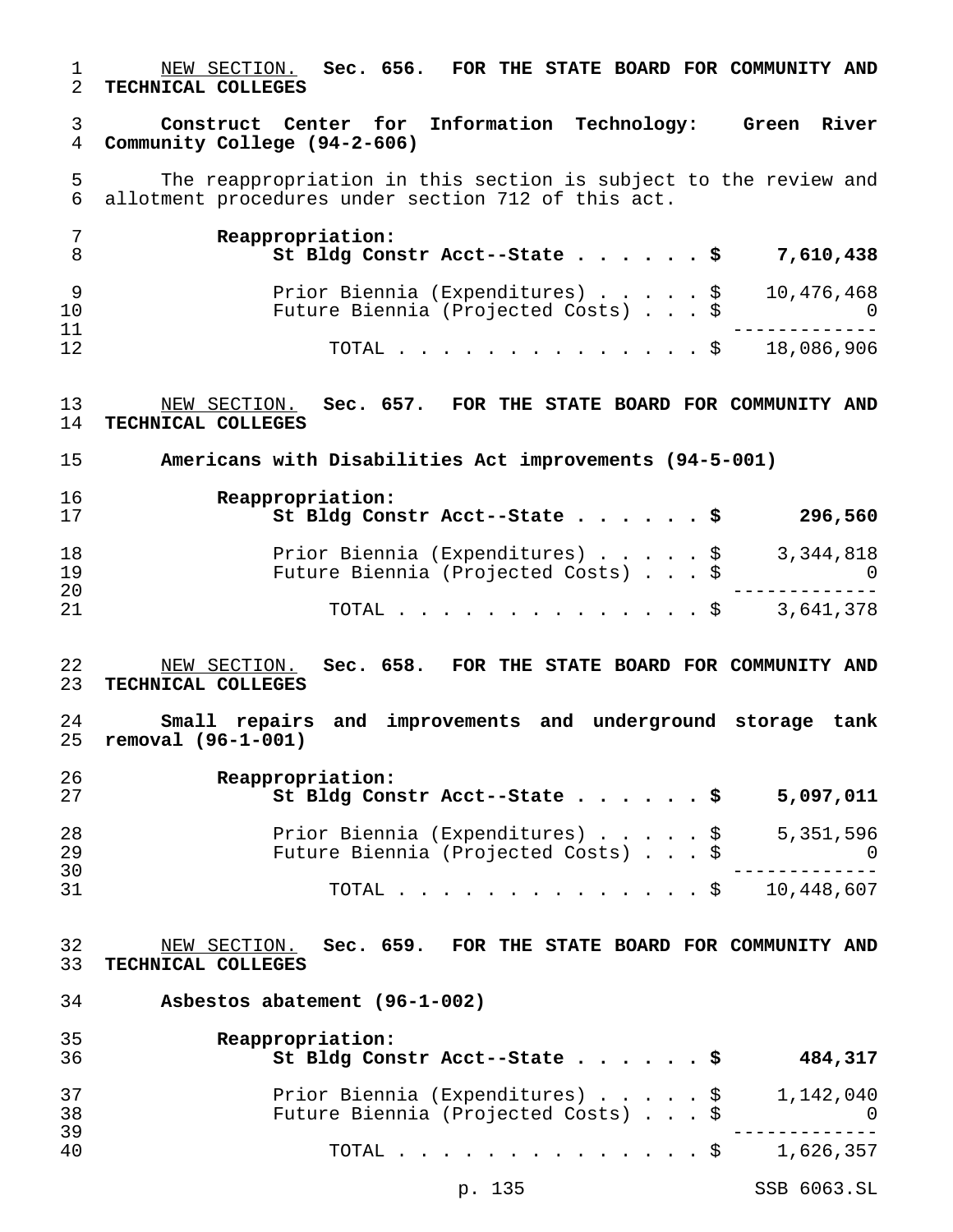NEW SECTION. **Sec. 660. FOR THE STATE BOARD FOR COMMUNITY AND TECHNICAL COLLEGES Americans with Disabilities Act improvements (96-1-003) Reappropriation: St Bldg Constr Acct--State......\$ 1,208,834** Prior Biennia (Expenditures).....\$ 1,035,408 Future Biennia (Projected Costs)...\$ 0 ------------- TOTAL..............\$ 2,244,242 NEW SECTION. **Sec. 661. FOR THE STATE BOARD FOR COMMUNITY AND TECHNICAL COLLEGES Roof repairs (96-1-010) Reappropriation: St Bldg Constr Acct--State......\$ 1,824,529** 15 Prior Biennia (Expenditures) . . . . . \$ 3,581,471 Future Biennia (Projected Costs)...\$ 0 ------------- TOTAL..............\$ 5,406,000 NEW SECTION. **Sec. 662. FOR THE STATE BOARD FOR COMMUNITY AND TECHNICAL COLLEGES Heating, ventilation, and air conditioning repairs (96-1-030) Reappropriation: St Bldg Constr Acct--State......\$ 1,203,772** Prior Biennia (Expenditures).....\$ 6,384,228 Future Biennia (Projected Costs)...\$ 0 ------------- TOTAL..............\$ 7,588,000 NEW SECTION. **Sec. 663. FOR THE STATE BOARD FOR COMMUNITY AND TECHNICAL COLLEGES Mechanical repairs (96-1-060) Reappropriation: St Bldg Constr Acct--State......\$ 565,473** Prior Biennia (Expenditures).....\$ 696,527 Future Biennia (Projected Costs)...\$ 0 ------------- TOTAL..............\$ 1,262,000

 NEW SECTION. **Sec. 664. FOR THE STATE BOARD FOR COMMUNITY AND TECHNICAL COLLEGES**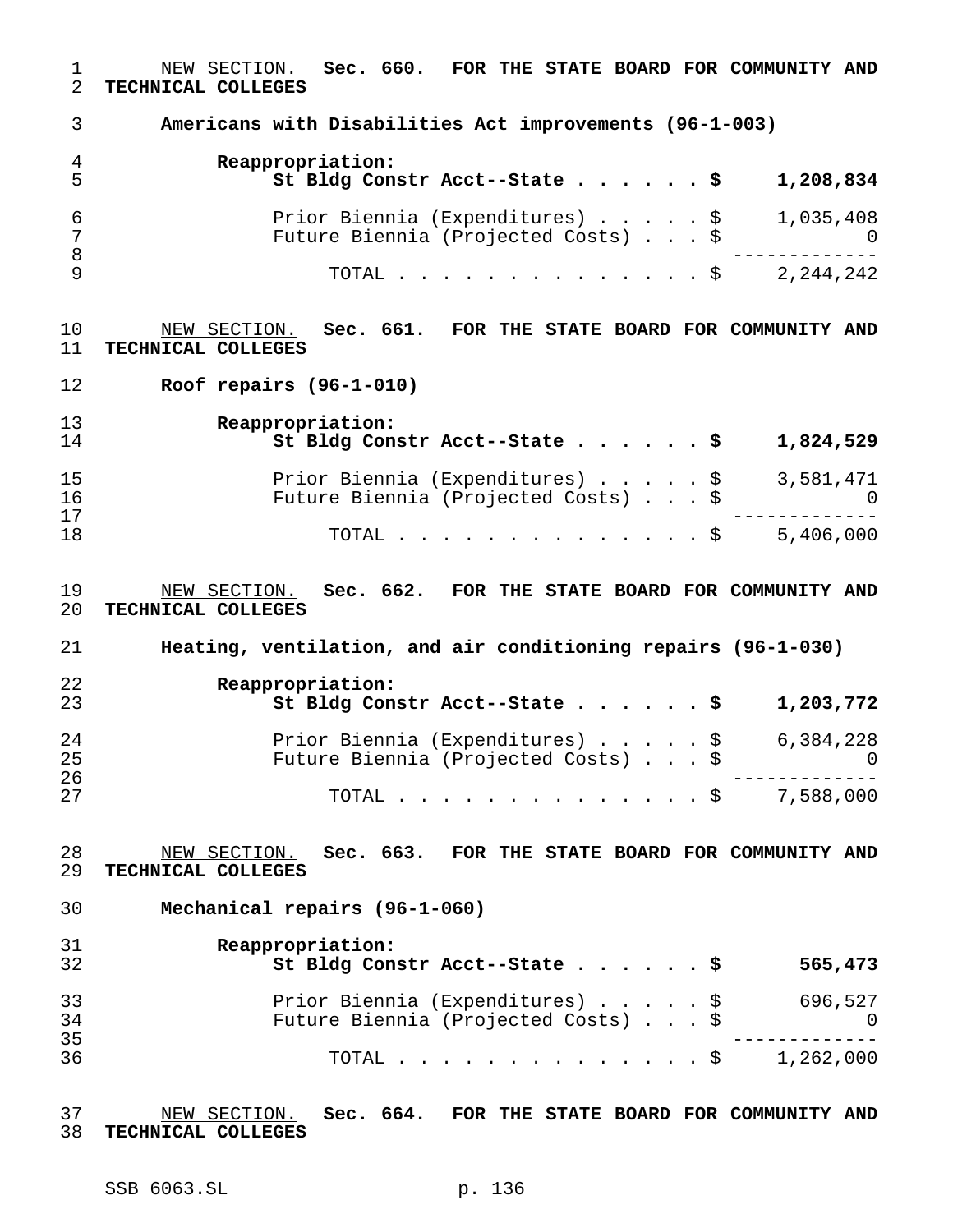**Electrical repairs (96-1-080) Reappropriation: St Bldg Constr Acct--State......\$ 835,487** 4 Prior Biennia (Expenditures) . . . . . \$ 1,356,513<br>5 Future Biennia (Projected Costs) . . . \$ 0 Future Biennia (Projected Costs)...\$ 0 ------------- TOTAL ...........\$ 2,192,000 NEW SECTION. **Sec. 665. FOR THE STATE BOARD FOR COMMUNITY AND TECHNICAL COLLEGES Exterior repairs (96-1-100) Reappropriation: St Bldg Constr Acct--State......\$ 1,872,955** Prior Biennia (Expenditures).....\$ 546,045 14 Future Biennia (Projected Costs)...\$ 0<br>15 ----------- ------------- TOTAL ...........\$ 2,419,000 NEW SECTION. **Sec. 666. FOR THE STATE BOARD FOR COMMUNITY AND TECHNICAL COLLEGES Interior repairs (96-1-120) Reappropriation: St Bldg Constr Acct--State......\$ 1,127,361** Prior Biennia (Expenditures).....\$ 405,639 Future Biennia (Projected Costs)...\$ 0 ------------- TOTAL ...........\$ 1,533,000 NEW SECTION. **Sec. 667. FOR THE STATE BOARD FOR COMMUNITY AND TECHNICAL COLLEGES Site repairs (96-1-140) Reappropriation: St Bldg Constr Acct--State......\$ 719,903** Prior Biennia (Expenditures).....\$ 1,466,097 Future Biennia (Projected Costs)...\$ 0 ------------- TOTAL ...........\$ 2,186,000 NEW SECTION. **Sec. 668. FOR THE STATE BOARD FOR COMMUNITY AND TECHNICAL COLLEGES Infrastructure project savings (96-1-500)**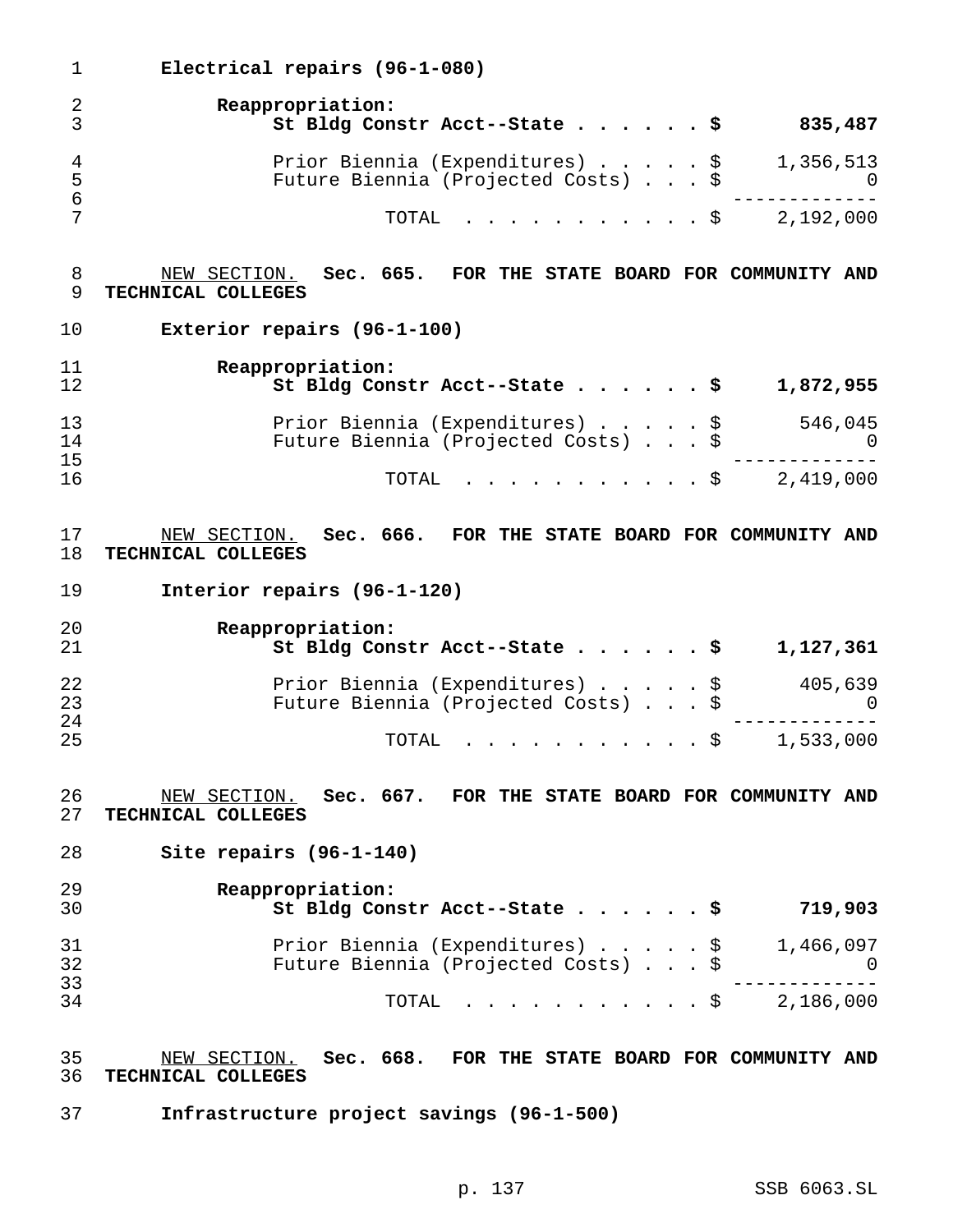Projects that are completed in accordance with section 711 of this act that have been reviewed by the office of financial management may have their remaining funds transferred to this project for the following purposes: (1) Road and sidewalk repair; (2) roof repair; (3) electrical system repair; (4) steam and utility distribution system repair; (5) plumbing system repair; (6) heating, ventilation, and air conditioning repairs; and (7) emergency repairs due to natural disasters or accidents.

 A report of any transfer effected under this section shall be filed with the legislative fiscal committees of the senate and house of representatives by the office of financial management.

| 12<br>13       | Reappropriation:<br>St Bldg Constr Acct--State \$                      |          |
|----------------|------------------------------------------------------------------------|----------|
| 14<br>15<br>16 | Prior Biennia (Expenditures) \$<br>Future Biennia (Projected Costs) \$ | $\Omega$ |
| 17             | TOTAL Ş                                                                | 1.       |

 NEW SECTION. **Sec. 669. FOR THE STATE BOARD FOR COMMUNITY AND TECHNICAL COLLEGES**

**Repair and minor improvement projects (96-2-199)**

| 21<br>22 | Reappropriation:<br>St Bldg Constr Acct--State \$                      | 4,096,160 |
|----------|------------------------------------------------------------------------|-----------|
| 23<br>24 | Prior Biennia (Expenditures) \$<br>Future Biennia (Projected Costs) \$ | 9,195,966 |
| 25<br>26 | TOTAL \$ 13,292,126                                                    |           |

 NEW SECTION. **Sec. 670. FOR THE STATE BOARD FOR COMMUNITY AND TECHNICAL COLLEGES**

**Project artwork consolidation account (96-2-400)**

| 30<br>31 | Reappropriation:<br>St Bldg Constr Acct--State \$<br>304,008 |
|----------|--------------------------------------------------------------|
| 32       | Prior Biennia (Expenditures) \$                              |
| 33       | Future Biennia (Projected Costs) \$                          |
| 34       | 304,008                                                      |
| 35       | $\text{TOTAL}$ $\frac{1}{5}$                                 |

 NEW SECTION. **671. FOR THE STATE BOARD FOR COMMUNITY AND TECHNICAL COLLEGES**

 **North Seattle Community College--Vocational and child care buildings: Construction (96-2-651)**

 The appropriation in this section is subject to the review and allotment procedures under section 712 of this act.

#### **Reappropriation:**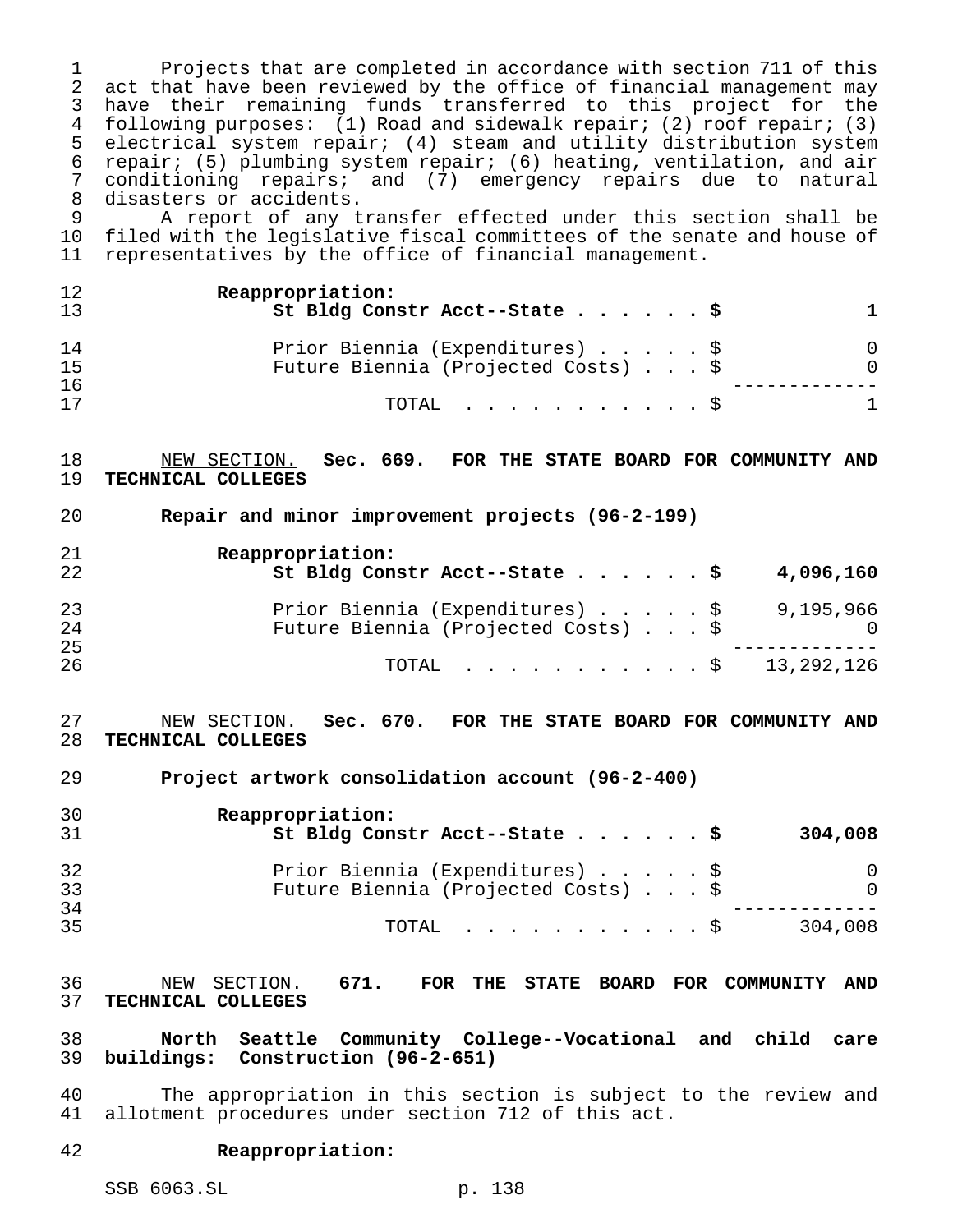| -2      | St Bldg Constr Acct--State \$<br>Appropriation:                        |  |  | 512,251    |
|---------|------------------------------------------------------------------------|--|--|------------|
|         | St Bldg Constr Acct--State \$                                          |  |  | 14,390,847 |
| 4<br>-5 | Prior Biennia (Expenditures) \$<br>Future Biennia (Projected Costs) \$ |  |  | 426,973    |
| -6      | TOTAL \$ 15,330,071                                                    |  |  |            |

## NEW SECTION. **Sec. 672. FOR THE STATE BOARD FOR COMMUNITY AND TECHNICAL COLLEGES**

 **Everett Community College--Instructional Technology Center: Construction (96-2-652)**

 The appropriation in this section is subject to the review and allotment procedures under section 712 of this act.

| 14<br>15 | Reappropriation:<br>St Bldg Constr Acct--State \$<br>2,641,157                                |
|----------|-----------------------------------------------------------------------------------------------|
| 16<br>17 | Appropriation:<br>St Bldg Constr Acct--State \$<br>16,421,773                                 |
| 18<br>19 | Prior Biennia (Expenditures) \$<br>942,423<br>Future Biennia (Projected Costs) \$<br>$\Omega$ |
| 20<br>21 | 20,005,353<br>TOTAL \$                                                                        |

 NEW SECTION. **Sec. 673. FOR THE STATE BOARD FOR COMMUNITY AND TECHNICAL COLLEGES**

### **South Seattle Community College--Integrated learning assistance resource center: Construction (96-2-653)**

 The appropriation in this section is subject to the review and allotment procedures under section 712 of this act.

| 28 | Reappropriation:                                |
|----|-------------------------------------------------|
| 29 | St Bldg Constr Acct--State \$<br>461,612        |
| 30 | Appropriation:                                  |
| 31 | St Bldg Constr Acct--State \$<br>8,255,584      |
| 32 | Prior Biennia (Expenditures) \$<br>152,120      |
| 33 | Future Biennia (Projected Costs) \$<br>$\Omega$ |
| 34 |                                                 |
| 35 | 8,869,316<br>$\texttt{TOTAL}$ $\S$              |

 NEW SECTION. **Sec. 674. FOR THE STATE BOARD FOR COMMUNITY AND TECHNICAL COLLEGES**

#### **Olympic College--Poulsbo Center: Design (96-2-654)**

 The appropriation in this section is subject to the review and allotment procedures under section 712 of this act.

**Reappropriation:**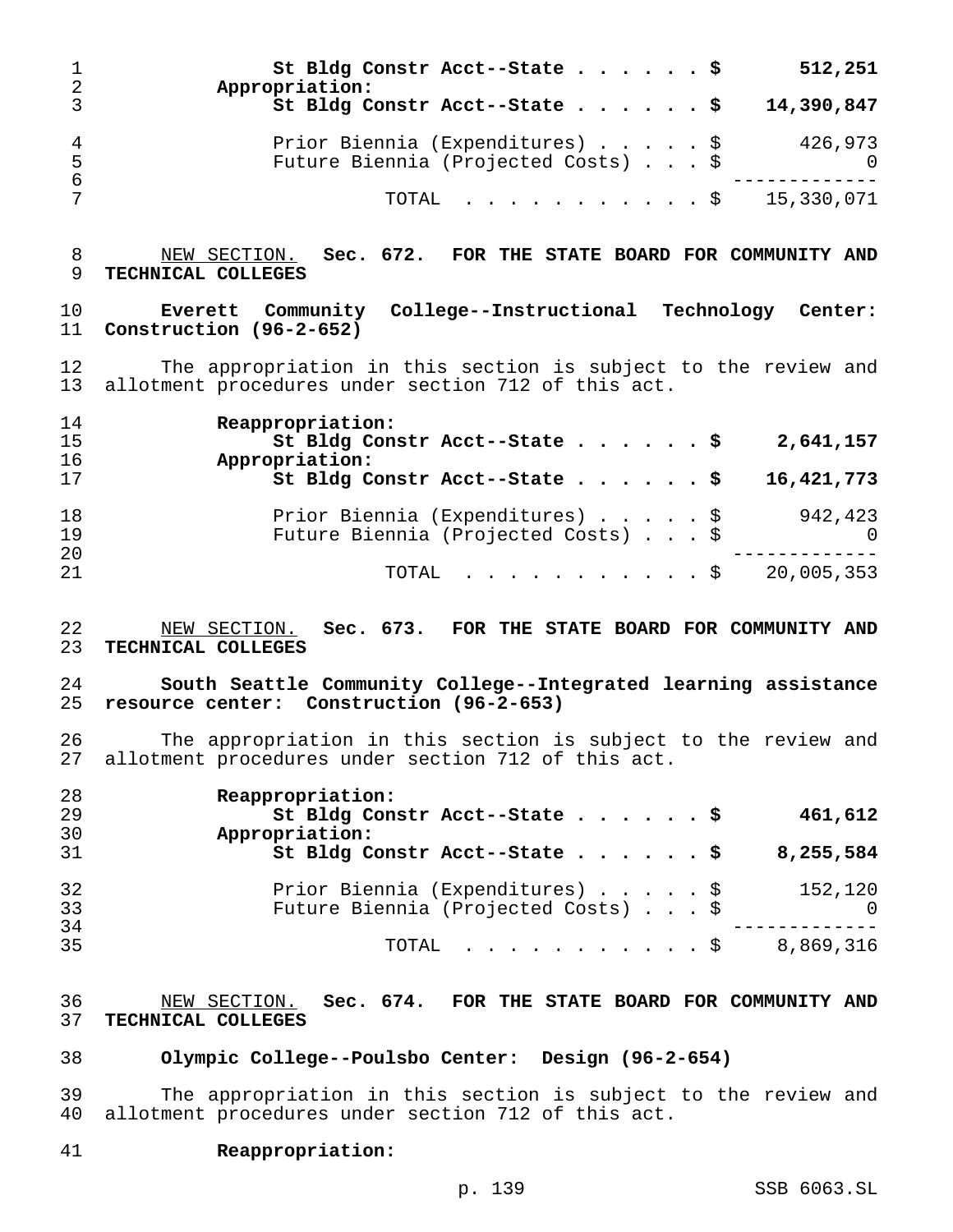|       | St Bldg Constr Acct--State $\frac{1}{5}$                                                   | 317,916 |
|-------|--------------------------------------------------------------------------------------------|---------|
| 3     | Prior Biennia (Expenditures) \$<br>Future Biennia (Projected Costs) $\ldots$ \$ 11,215,466 | 463,443 |
| 4<br> | TOTAL \$ 11,996,825                                                                        |         |

 NEW SECTION. **Sec. 675. FOR THE STATE BOARD FOR COMMUNITY AND TECHNICAL COLLEGES**

## **Bellevue Community College--Classrooms and Laboratories: Construction (96-2-655)**

 The appropriation in this section is subject to the review and allotment procedures under section 712 of this act.

| 12 | Reappropriation:                                |
|----|-------------------------------------------------|
| 13 | St Bldg Constr Acct--State \$<br>53,961         |
| 14 | Appropriation:                                  |
| 15 | St Bldg Constr Acct--State \$<br>9,670,882      |
| 16 | Prior Biennia (Expenditures) \$<br>566,207      |
| 17 | Future Biennia (Projected Costs) \$<br>$\Omega$ |
| 18 |                                                 |
| 19 | TOTAL \$ 10,291,050                             |

 NEW SECTION. **Sec. 676. FOR THE STATE BOARD FOR COMMUNITY AND TECHNICAL COLLEGES**

### **Clover Park Technical College--Aviation trades complex: Design (96-2-998)**

24 The reappropriation in this section is subject to the review and<br>25 allotment procedures under section 712 of this act. allotment procedures under section 712 of this act.

| -26<br>2.7      | Reappropriation:<br>St Bldg Constr Acct--State \$<br>573,307                                     |
|-----------------|--------------------------------------------------------------------------------------------------|
| 28<br>-29<br>30 | Prior Biennia (Expenditures) \$<br>1,947,693<br>Future Biennia (Projected Costs) \$<br>8,866,700 |
| 31              | TOTAL $\ldots$ \$ 11,387,700                                                                     |

 NEW SECTION. **Sec. 677. FOR THE STATE BOARD FOR COMMUNITY AND TECHNICAL COLLEGES**

**Olympic College Library replacement (98-2-500)**

| 35 | Reappropriation:                                 |
|----|--------------------------------------------------|
| 36 | St Bldg Constr Acct--State \$<br>1,669,563       |
| 37 | General Fund--Federal $\ldots$ , \$<br>5,008,686 |
| 38 |                                                  |
| 39 | Subtotal Reappropriation \$<br>6,678,249         |
| 40 | Prior Biennia (Expenditures) \$<br>0             |
| 41 | Future Biennia (Projected Costs) \$<br>$\Omega$  |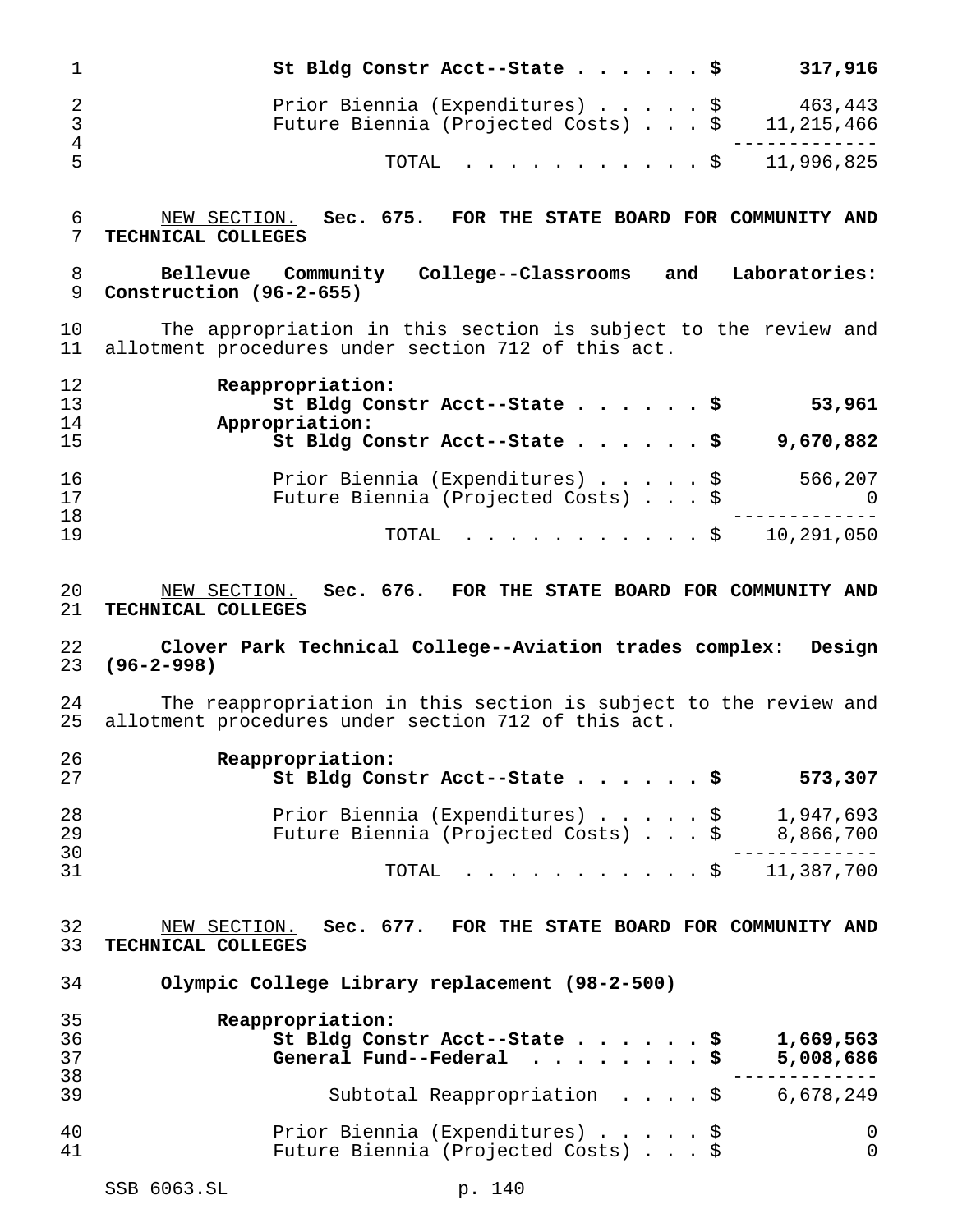|  |  |  |  |  |  |  | TOTAL \$ 6,678,249 |
|--|--|--|--|--|--|--|--------------------|
|  |  |  |  |  |  |  |                    |

 NEW SECTION. **Sec. 678. FOR THE STATE BOARD FOR COMMUNITY AND TECHNICAL COLLEGES**

## **Yakima Valley College--Replace pedestrian street crossing (96-1- 400)**

 The appropriation in this section is provided solely to use with other nonstate sources for the construction or installation of a pedestrian street crossing or other safety improvements in lieu of a street crossing. The college shall ensure that this appropriation is expended only for the direct cost of the construction or installation of the street crossing improvements.

| 13<br>14 | Reappropriation:<br>St Bldg Constr Acct--State \$ |  |  | 100,000  |
|----------|---------------------------------------------------|--|--|----------|
| 15       | Prior Biennia (Expenditures) \$                   |  |  | 0        |
| 16       | Future Biennia (Projected Costs) \$               |  |  | $\Omega$ |
| 17       |                                                   |  |  |          |
| 18       | TOTAL Ş                                           |  |  | 100,000  |

## NEW SECTION. **Sec. 679. FOR THE STATE BOARD FOR COMMUNITY AND TECHNICAL COLLEGES**

**Olympic College--Cental heating repairs (98-1-043)**

| 22<br>23 | Reappropriation:<br>St Bldg Constr Acct--State \$<br>2,410,000 |
|----------|----------------------------------------------------------------|
| 24       | Prior Biennia (Expenditures) \$<br>$\cup$                      |
| 25<br>26 | Future Biennia (Projected Costs) \$<br>$\Omega$                |
| 27       | 2,410,000<br>TOTAL S                                           |

 NEW SECTION. **Sec. 680. FOR THE STATE BOARD FOR COMMUNITY AND TECHNICAL COLLEGES**

**Repair and minor improvement (98-1-001)**

| 31       | Appropriation:                                          |
|----------|---------------------------------------------------------|
| 32       | St Bldg Constr Acct--State \$ 11,000,000                |
| 33       | Prior Biennia (Expenditures) \$ 10,000,000              |
| 34       | Future Biennia (Projected Costs) $\ldots$ \$ 39,000,000 |
| 35<br>36 | TOTAL \$ 60,000,000                                     |

## NEW SECTION. **Sec. 681. FOR THE STATE BOARD FOR COMMUNITY AND TECHNICAL COLLEGES**

**Roof repairs (98-1-010)**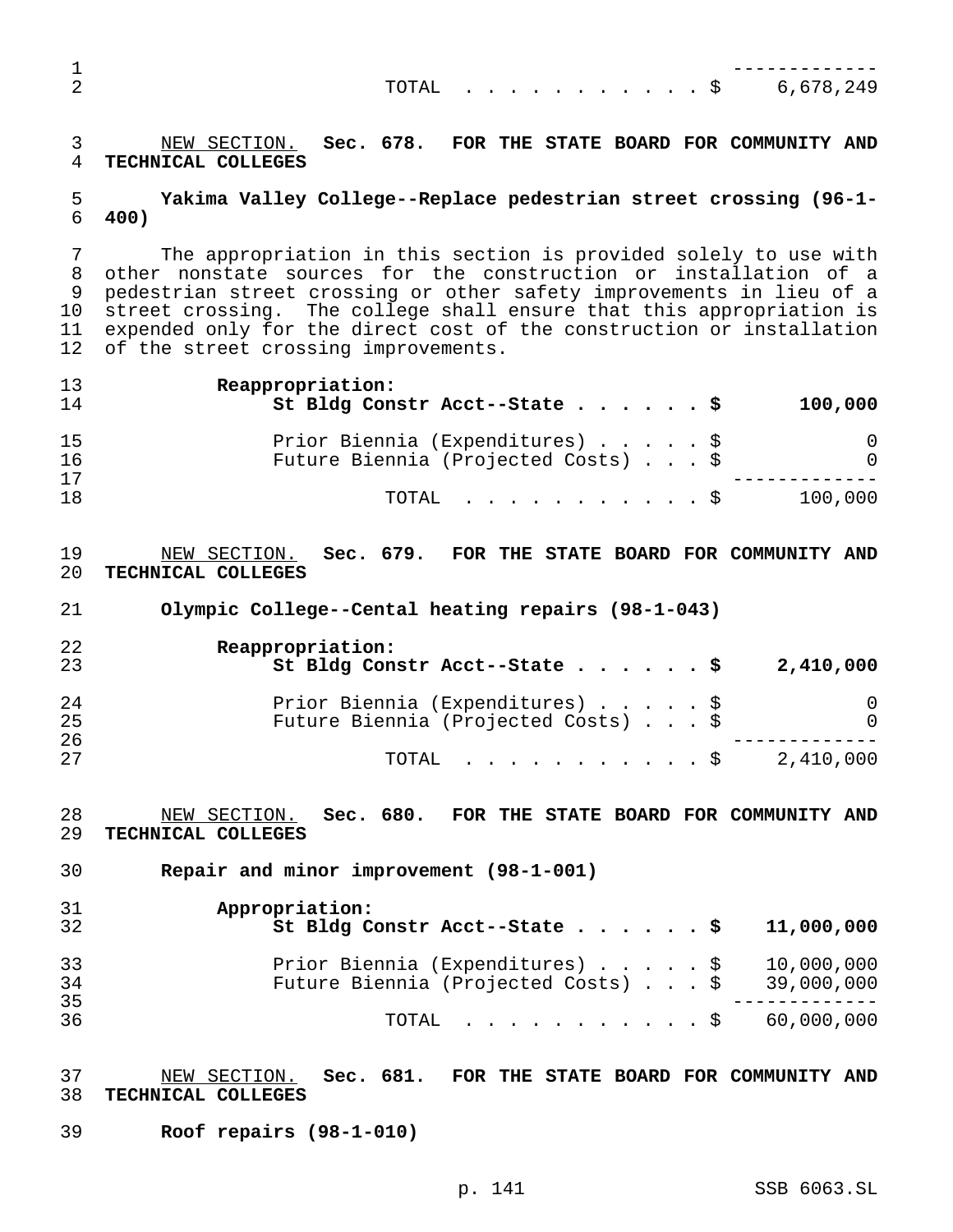| 1<br>$\overline{2}$ | Appropriation:<br>St Bldg Constr Acct--State \$<br>11,580,400                                    |
|---------------------|--------------------------------------------------------------------------------------------------|
| 3<br>4<br>5         | Prior Biennia (Expenditures) \$<br>$\Omega$<br>Future Biennia (Projected Costs) \$<br>41,000,000 |
| 6                   | 52,580,400<br>TOTAL<br>. \$                                                                      |
| 7<br>8              | Sec. 682. FOR THE STATE BOARD FOR COMMUNITY AND<br>NEW SECTION.<br>TECHNICAL COLLEGES            |
| 9                   | Heating, ventilation, and air conditioning repairs (98-1-040)                                    |
| 10<br>11            | Appropriation:<br>St Bldg Constr Acct--State \$<br>10,350,000                                    |
| 12<br>13            | Prior Biennia (Expenditures) \$<br>$\Omega$<br>Future Biennia (Projected Costs) \$<br>34,000,000 |
| 14<br>15            | 44,350,000<br>TOTAL<br>. \$                                                                      |
| 16<br>17            | Sec. 683. FOR THE STATE BOARD FOR COMMUNITY AND<br>NEW SECTION.<br>TECHNICAL COLLEGES            |
| 18                  | Mechanical repairs (98-1-070)                                                                    |
| 19<br>20            | Appropriation:<br>St Bldg Constr Acct--State \$<br>2,632,300                                     |
| 21<br>22            | Prior Biennia (Expenditures) \$<br>$\Omega$<br>Future Biennia (Projected Costs) \$<br>8,000,000  |
| 23<br>24            | 10,632,300<br>TOTAL<br>. \$                                                                      |
| 25<br>26            | Sec. 684. FOR THE STATE BOARD FOR COMMUNITY AND<br>NEW SECTION.<br>TECHNICAL COLLEGES            |
| 27                  | Electrical repairs (98-1-090)                                                                    |
| 28<br>29            | Appropriation:<br>4,049,400<br>St Bldg Constr Acct--State                                        |
| 30<br>31<br>32      | Prior Biennia (Expenditures) \$<br>0<br>Future Biennia (Projected Costs) \$<br>10,000,000        |
| 33                  | $\dot{S}$ 14,049,400<br>TOTAL                                                                    |
| 34<br>35            | Sec. 685. FOR THE STATE BOARD FOR COMMUNITY AND<br>NEW SECTION.<br>TECHNICAL COLLEGES            |
| 36                  | Exterior repairs (98-1-110)                                                                      |
| 37<br>38            | Appropriation:<br>St Bldg Constr Acct--State \$<br>4,124,200                                     |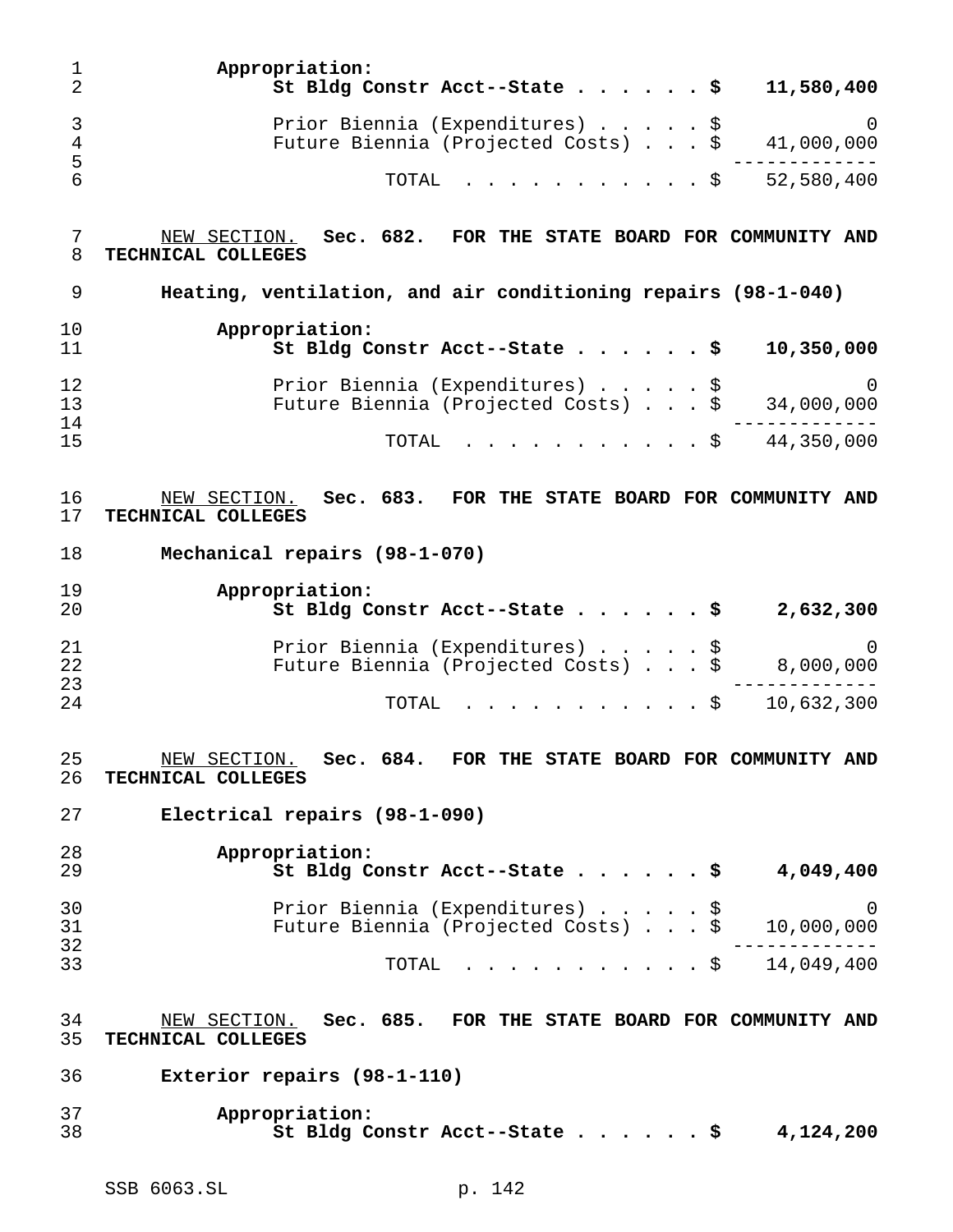| 1<br>$\overline{2}$<br>3 | Prior Biennia (Expenditures) \$<br>Future Biennia (Projected Costs) \$                   | $\Omega$<br>12,000,000           |
|--------------------------|------------------------------------------------------------------------------------------|----------------------------------|
| 4                        | TOTAL<br>. \$                                                                            | 16, 124, 200                     |
| 5<br>6                   | Sec. 686. FOR THE STATE BOARD FOR COMMUNITY AND<br>NEW SECTION.<br>TECHNICAL COLLEGES    |                                  |
| 7                        | Interior repairs (98-1-130)                                                              |                                  |
| 8<br>9                   | Appropriation:<br>St Bldg Constr Acct--State \$                                          | 2,386,500                        |
| 10<br>11<br>12           | Prior Biennia (Expenditures) \$<br>Future Biennia (Projected Costs) \$                   | 0<br>6,000,000                   |
| 13                       | TOTAL<br>. \$                                                                            | 8,386,500                        |
| 14<br>15                 | Sec. 687. FOR THE STATE BOARD FOR COMMUNITY AND<br>NEW SECTION.<br>TECHNICAL COLLEGES    |                                  |
| 16                       | Site repairs $(98-1-150)$                                                                |                                  |
| 17<br>18                 | Appropriation:<br>St Bldg Constr Acct--State \$                                          | 1,175,400                        |
| 19<br>20<br>21           | Prior Biennia (Expenditures) \$<br>Future Biennia (Projected Costs) \$                   | 0<br>2,000,000                   |
| 22                       | TOTAL<br>. \$                                                                            | 3,175,400                        |
| 23<br>24                 | Sec. 688.<br>NEW SECTION.<br>FOR THE STATE BOARD FOR COMMUNITY AND<br>TECHNICAL COLLEGES |                                  |
| 25                       | Minor improvements (98-2-200)                                                            |                                  |
| 26<br>27                 | Appropriation:<br>St Bldg Constr Acct--State                                             | 12,918,900                       |
| 28<br>29<br>30           | Prior Biennia (Expenditures) \$<br>Future Biennia (Projected Costs) \$                   | 0<br>40,000,000                  |
| 31                       | TOTAL                                                                                    | $. \$ 52,918,900$                |
| 32<br>33                 | Sec. 689. FOR THE STATE BOARD FOR COMMUNITY AND<br>NEW SECTION.<br>TECHNICAL COLLEGES    |                                  |
| 34                       | Bates Technical College: Renovation (98-1-190)                                           |                                  |
| 35<br>36                 | Appropriation:<br>St Bldg Constr Acct--State<br>. \$                                     | 4,813,100                        |
| 37<br>38<br>39           | Prior Biennia (Expenditures) \$<br>Future Biennia (Projected Costs) \$                   | $\overline{0}$<br>$\overline{0}$ |

p. 143 SSB 6063.SL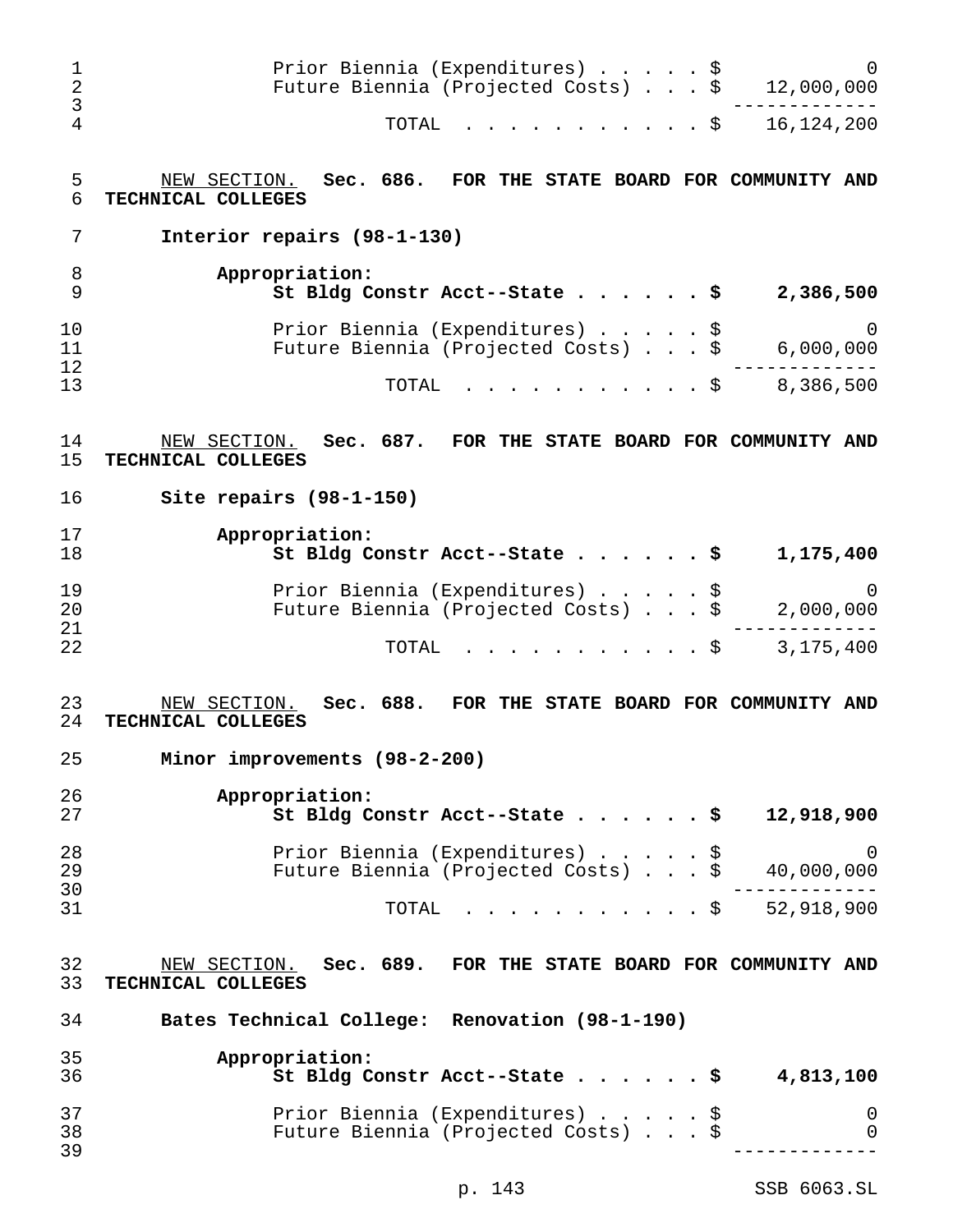TOTAL ...........\$ 4,813,100

 NEW SECTION. **Sec. 690. FOR THE STATE BOARD FOR COMMUNITY AND TECHNICAL COLLEGES Bellingham Technical College: Renovation (98-1-191) Appropriation: St Bldg Constr Acct--State......\$ 1,398,000** Prior Biennia (Expenditures).....\$ 0 Future Biennia (Projected Costs)...\$ 0 ------------- TOTAL ...........\$ 1,398,000 NEW SECTION. **Sec. 691. FOR THE STATE BOARD FOR COMMUNITY AND TECHNICAL COLLEGES Clover Park Technical College: Renovation (98-1-192) Appropriation: St Bldg Constr Acct--State......\$ 3,796,000** Prior Biennia (Expenditures).....\$ 0 Future Biennia (Projected Costs)...\$ 0 ------------- TOTAL ...........\$ 3,796,000 NEW SECTION. **Sec. 692. FOR THE STATE BOARD FOR COMMUNITY AND TECHNICAL COLLEGES Seattle Central Community College: Renovation (98-1-193) Appropriation: St Bldg Constr Acct--State......\$ 4,851,300** Prior Biennia (Expenditures).....\$ 0 Future Biennia (Projected Costs)...\$ 0 ------------- TOTAL ...........\$ 4,851,300 NEW SECTION. **Sec. 693. FOR THE STATE BOARD FOR COMMUNITY AND TECHNICAL COLLEGES Highline Community College--Classroom and laboratory building: Design (98-2-660) Appropriation: St Bldg Constr Acct--State......\$ 390,700** Prior Biennia (Expenditures).....\$ 16,059 Future Biennia (Projected Costs)...\$ 4,114,500 ------------- TOTAL ...........\$ 4,521,259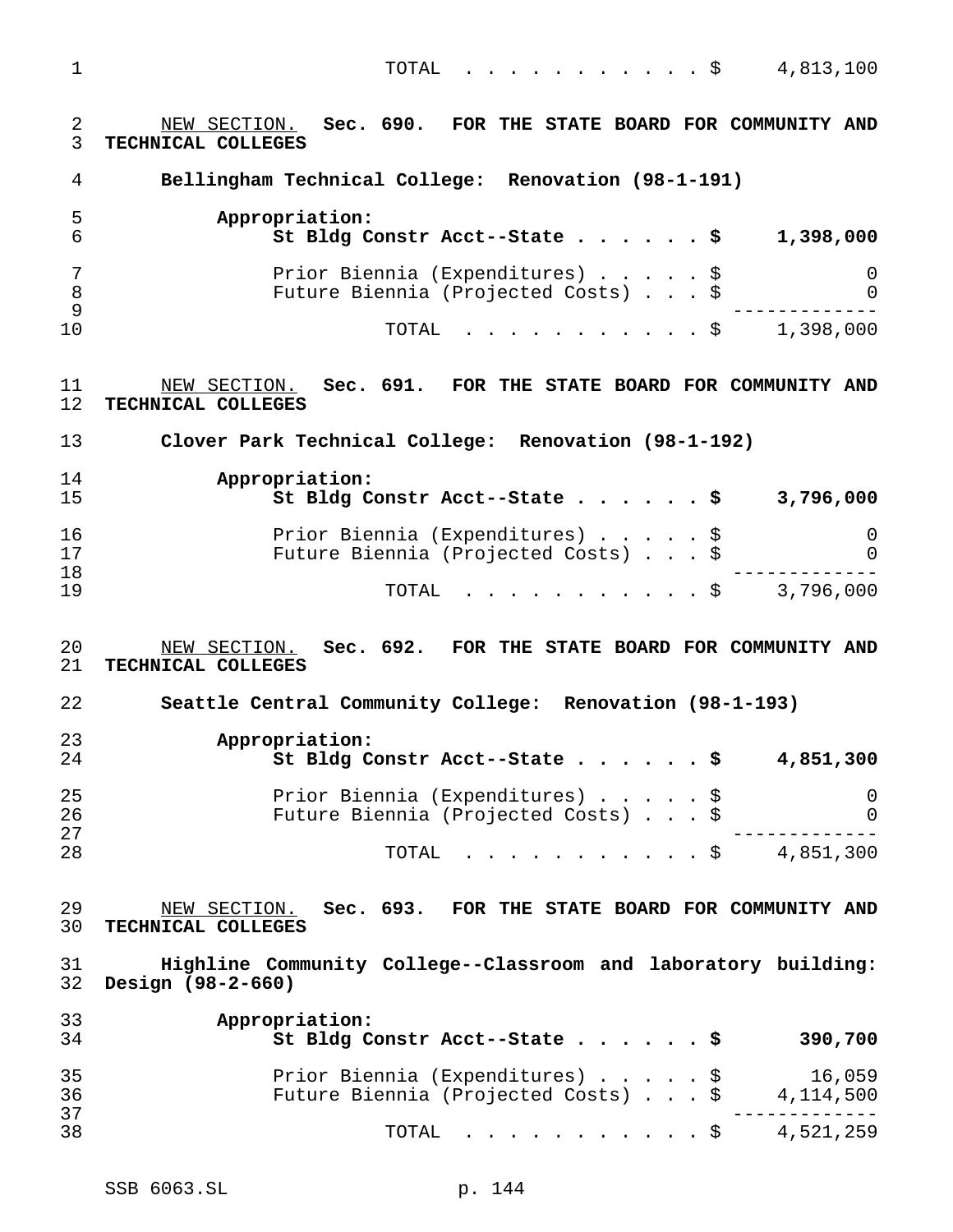NEW SECTION. **Sec. 694. FOR THE STATE BOARD FOR COMMUNITY AND TECHNICAL COLLEGES**

 **Spokane Community College--Health Science addition: Design (98-2- 661)**

| 5  | Appropriation:<br>St Bldg Constr Acct--State \$                        |  |  | 692,717             |
|----|------------------------------------------------------------------------|--|--|---------------------|
|    | Prior Biennia (Expenditures) \$<br>Future Biennia (Projected Costs) \$ |  |  | 26,417<br>9,249,283 |
| 10 | TOTAL S                                                                |  |  | 9,968,417           |

 NEW SECTION. **Sec. 695. FOR THE STATE BOARD FOR COMMUNITY AND TECHNICAL COLLEGES**

#### **Predesign: Major projects (98-2-670)**

14 The appropriation in this section is subject to the following<br>15 conditions and limitations: conditions and limitations:

 (1) The appropriation in this section is subject to the review and allotment procedures under section 712 of this act.

 (2) To be considered for design funding in the 1999-01 biennium predesigns must be submitted to the office of financial management for review and approval before July 1, 1998.

| 21<br>22 | Appropriation:<br>St Bldg Constr Acct--State \$ | 400,000        |
|----------|-------------------------------------------------|----------------|
| 23       | Prior Biennia (Expenditures) \$                 | $\overline{0}$ |
| 24<br>25 | Future Biennia (Projected Costs) \$ 149,538,800 |                |
| 26       | TOTAL \$ 149,938,800                            |                |

 NEW SECTION. **Sec. 696. FOR THE STATE BOARD FOR COMMUNITY AND TECHNICAL COLLEGES**

 **Cascadia Community College and University of Washington - Bothell: Construction (98-2-999)**

 The appropriation in this section is subject to the following conditions and limitations:

 (1) No money from this appropriation may be expended that would be inconsistent with the recommendations of the higher education coordinating board and the project design, scope, and schedule approved 36 by the office of financial management.<br>37 (2) \$3,000,000 of this appropriati

(2) \$3,000,000 of this appropriation is provided solely for design of phase IIA of this project to accommodate an additional 1,000 University of Washington and community college student full-time equivalents for the colocated campus.

41 (3) The appropriation in this section is subject to the review and<br>42 allotment procedures under sections 712 and 714 of this act. 42 allotment procedures under sections 712 and 714 of this act.<br>43 (4) The appropriation in this section is to be combined

 (4) The appropriation in this section is to be combined with the appropriations shown in sections 538 and 539 of this act and shall be managed by the University of Washington to construct a campus to serve at least 2,000 student full-time equivalents with approximately 1,200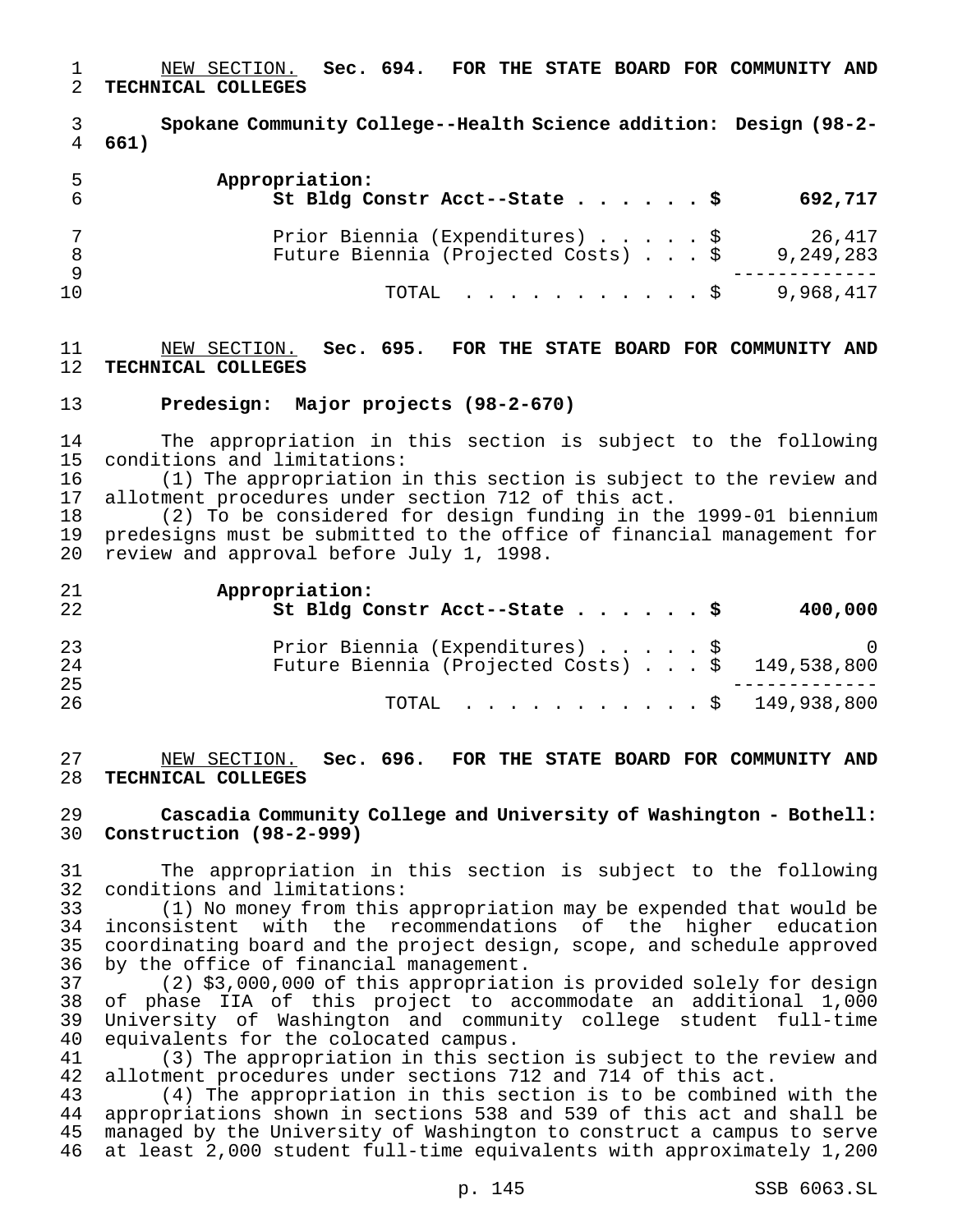for the University of Washington and 800 for Cascadia Community College.

| 3<br>4 | Appropriation:<br>St Bldg Constr Acct--State \$                      | 45,970,000 |
|--------|----------------------------------------------------------------------|------------|
| 5      | Prior Biennia (Expenditures) \$                                      |            |
| 6      | Future Biennia (Projected Costs) \$ 79,000,000                       |            |
| 7      |                                                                      |            |
| 8      | TOTAL $\ldots$ , $\ldots$ , $\ldots$ , $\frac{124,970,000}{124,000}$ |            |
| 9      | (End of part)                                                        |            |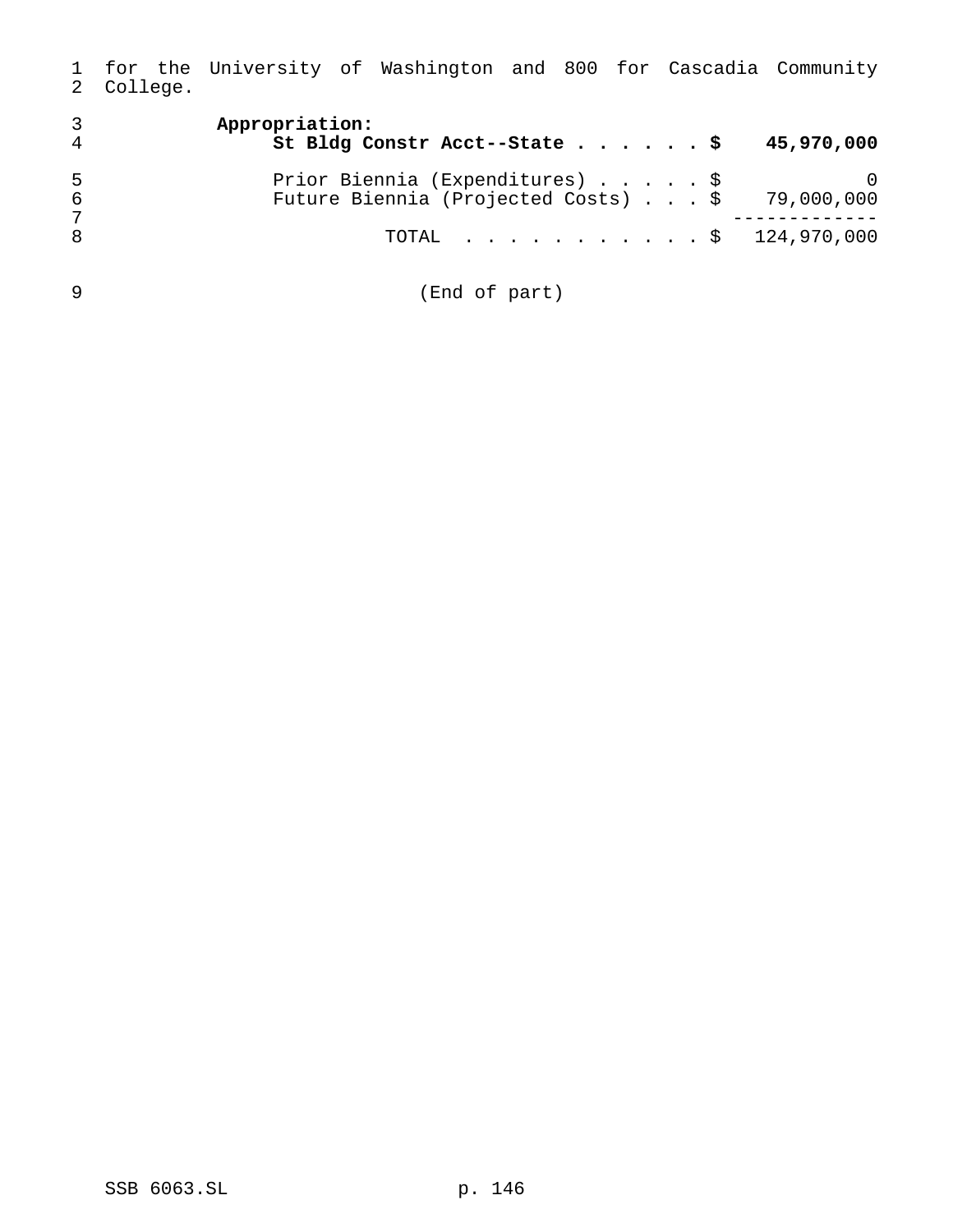| $\overline{1}$ |                                                                    |                                                         |  | PART 6               |  |  |  |
|----------------|--------------------------------------------------------------------|---------------------------------------------------------|--|----------------------|--|--|--|
| 2              |                                                                    |                                                         |  | <b>MISCELLANEOUS</b> |  |  |  |
|                |                                                                    |                                                         |  |                      |  |  |  |
| $3^{\circ}$    |                                                                    | NEW SECTION. Sec. 701. The estimated debt service costs |  |                      |  |  |  |
|                | 4 impacting future general fund expenditures related solely to new |                                                         |  |                      |  |  |  |

 capital appropriations within this act are \$12,824,000 during the 1997- 99 fiscal period; \$81,818,000 during the 1999-01 fiscal period; \$188,122,000 during the 2001-03 fiscal period; \$123,822,000 during the 2003-05 fiscal period; and \$129,211,000 during the 2005-07 fiscal period.

 NEW SECTION. **Sec. 702.** ACQUISITION OF PROPERTIES AND FACILITIES THROUGH FINANCIAL CONTRACTS. The following agencies may enter into financial contracts, paid for from operating revenues, for the purposes indicated and in not more than the principal amounts indicated, plus financing expenses and required reserves pursuant to chapter 39.94 RCW. When securing properties under this section, agencies shall use the most economical financial contract option available, including long- term leases, lease-purchase agreements, lease-development with option to purchase agreements or financial contracts using certificates of participation. The director of general administration shall ensure that the clustering of state facilities and the collocation and consolidation of state agencies take place where such configurations are economical and consistent with agency space needs. Agencies shall assist the department of general administration with facility collocation and consolidation efforts.

 State agencies may enter into agreements with the department of general administration and the state treasurer's office to develop requests to the legislature for acquisition of properties and facilities through financial contracts. The agreements may include charges for services rendered.

(1) Department of general administration:

 (a) Enter into a financing contract in the amount of \$8,804,000 plus financing expenses and required reserves pursuant to chapter 39.94 RCW, to purchase an existing office building and associated land in Yakima for use by the department of social and health services.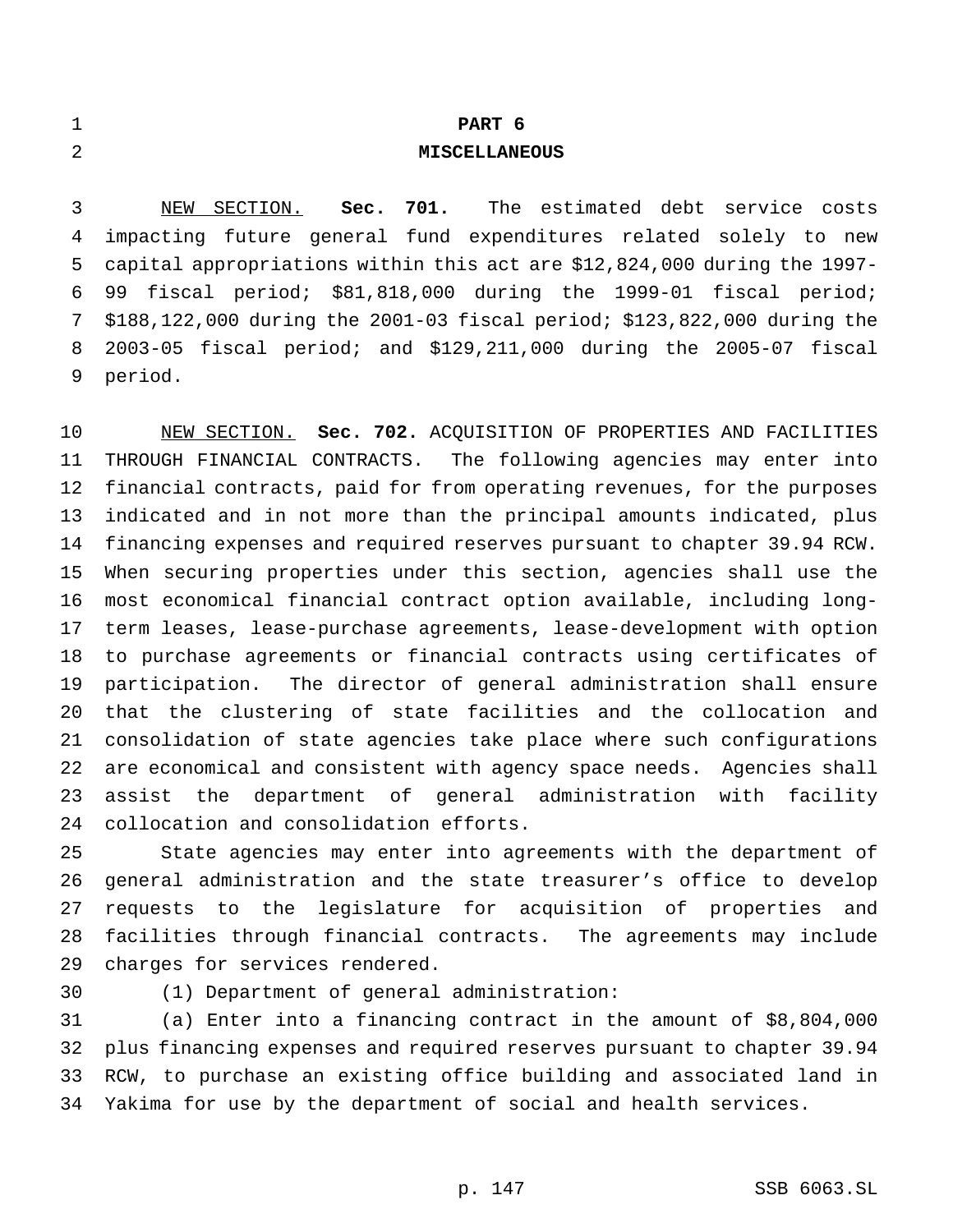(b) Enter into a financing contract on behalf of the joint center for higher education for \$8,500,000 plus financing expenses and required reserves pursuant to chapter 39.94 RCW, to purchase and make modifications to the Riverpoint One Building adjacent to the Riverpoint Campus. A financial plan identifying all costs related to this project, and the sources and amounts of all payments to cover these costs and a copy of the appraisal and engineering assessment shall be submitted for approval to both the office of financial management and the higher education coordinating board for approval before execution of any contract.

 Copies of the financial plan shall also be submitted to the senate ways and means committee and the house of representatives capital budget committee.

(2) Liquor control board:

 Enter into a long-term lease for a headquarters office in Thurston County for approximately 46,000 square feet.

(3) Department of corrections:

 (a) Enter into a long-term ground lease for 17 acres in the Tacoma tide flats property from the Puyallup Nation for development of the 400-bed Tacoma prerelease facility for approximately \$360,000 per annum. Prior to entering into the lease, the department shall obtain written confirmation from the city of Tacoma and Pierce county that the prerelease facility planned for the site meets all land use, environmental protection, and community notification requirements that would apply to the facility if the land was not owned by the Puyallup nation.

 (b) Enter into a financing contract on behalf of the department of corrections in the amount of \$14,736,900 plus financing expenses and required reserves pursuant to chapter 39.94 RCW to construct a 400-bed Tacoma prerelease facility. The department of corrections shall comply with all land use, environmental protection, and community notification statutes, regulations, and ordinances in the construction and operation of this facility.

 (c) Lease-develop with the option to purchase or lease-purchase approximately 100 work release beds in facilities throughout the state for \$5,000,000.

 (d) Enter into a financing contract on behalf of the department of corrections in the amount of \$396,369 plus financing expenses and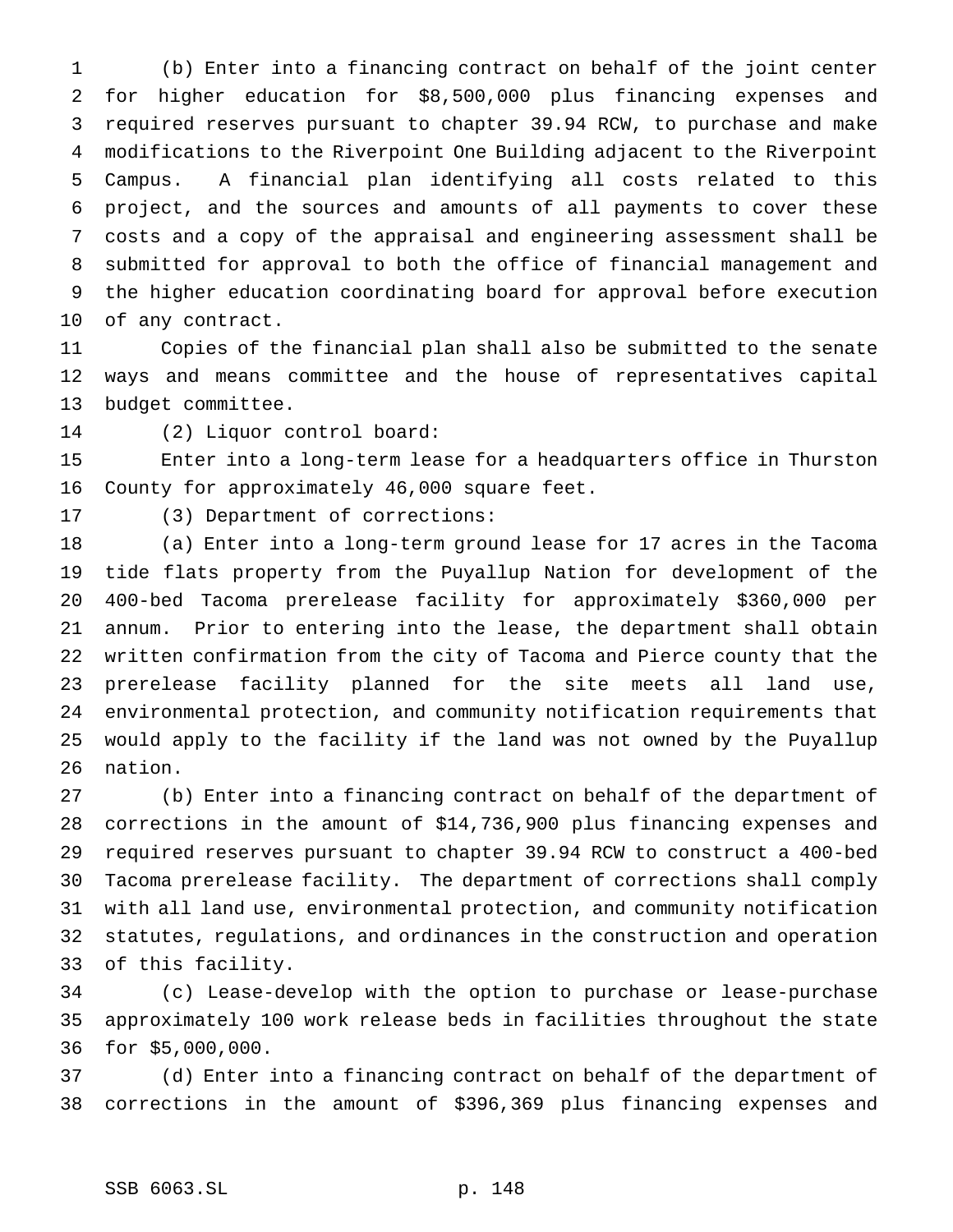required reserves pursuant to chapter 39.94 RCW to construct a dairy barn at the Monroe farm.

 (e) Enter into a financing contract on behalf of the department of corrections in the amount of \$2,100,000 plus financing expenses and required reserves pursuant to chapter 39.94 RCW to purchase or construct a correctional industries transportation services warehouse.

(4) Community and technical colleges:

 (a) Enter into a financing contract on behalf of Whatcom Community College in the amount of \$800,000 plus financing expenses and required reserves pursuant to chapter 39.94 RCW to develop a childcare center costing \$2,410,000. The balance of project cost will be a combination of local capital funds and nonstate funds provided through private gifts or contributions.

 (b) Enter into a financing contract on behalf of Pierce College in the amount of \$750,000 plus financing expenses and required reserves pursuant to chapter 39.94 RCW to develop a new classroom building on the Lakewood campus costing \$1,816,665. The balance of project cost will be provided through a combination of local capital funds and existing minor works appropriation to replace relocatable classrooms that are at the end of their useful lives.

 (c) Enter into a financing contract in behalf of Bellingham Technical College in the amount of \$350,000 plus financing expenses and required reserves pursuant to chapter 39.94 RCW for construction of a new classroom addition to the diesel/heavy equipment instructional shop costing \$411,309.

 (d) Enter into a financing contract on behalf of Green River Community College in the amount of \$1,526,150 plus financing expenses and reserves pursuant to chapter 39.94 RCW for remodel of the Lindbloom student center building.

 (e) Enter into a financing contract on behalf of Edmonds Community College in the amount of \$2,787,950 plus financing expenses and required reserves pursuant to chapter 39.94 RCW to purchase and make improvements to several buildings and property contiguous to the college campus.

 (f) Enter into a financing contract on behalf of Highline Community College in the amount of \$2,070,613 plus financing and required reserves pursuant to chapter 39.94 RCW for the purchase of the Federal Way Center, currently being leased by the college.

(5) State parks and recreation: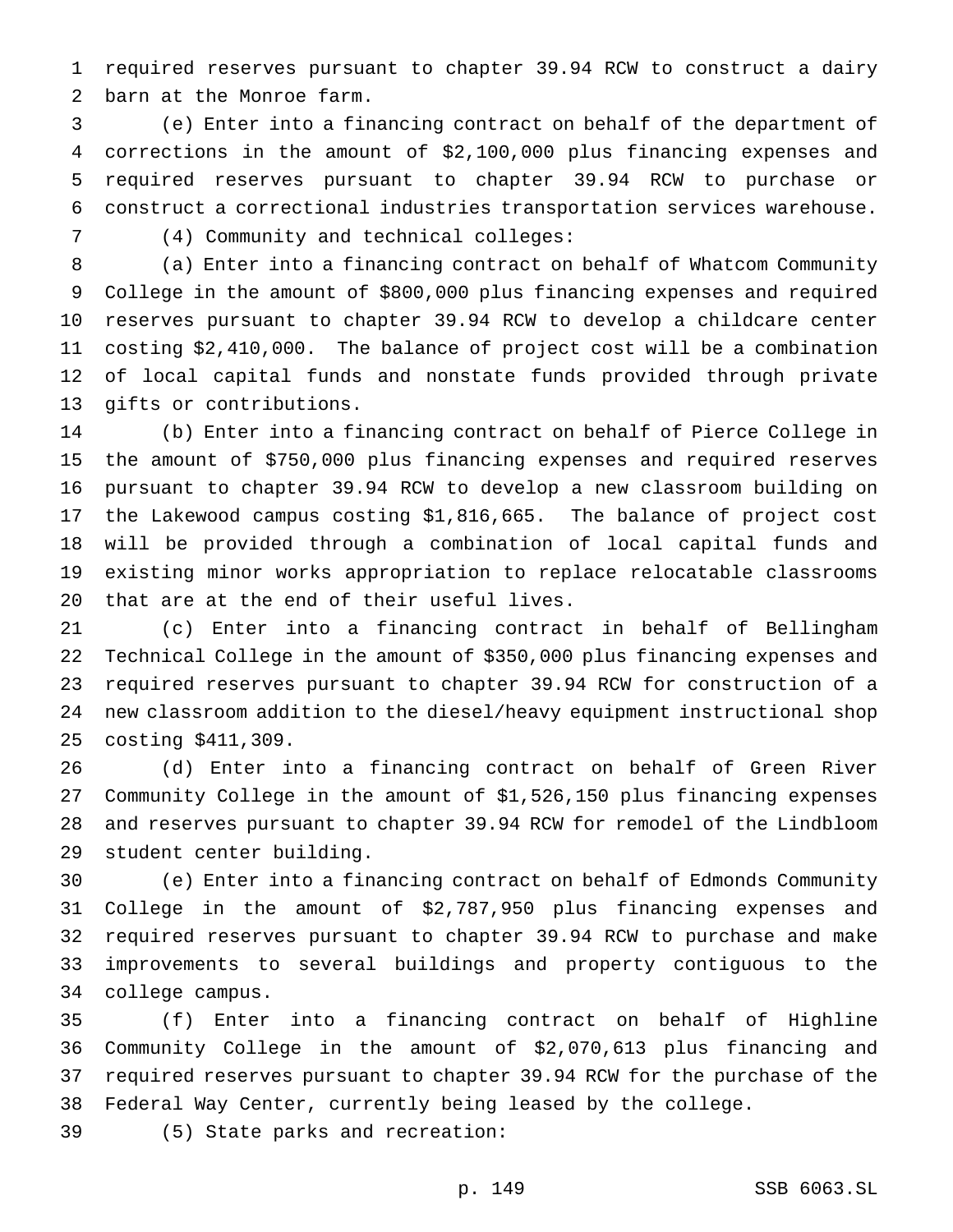Enter into a financing contract on behalf of state parks and recreation in the amount of \$2,012,000 plus financing expenses and required reserves pursuant to chapter 39.94 RCW, to construct cabin and lodge facilities at Cama Beach, develop new campsite electrical hookups, develop new recreational facilities, and expand campsites at Ocean Beach/Grayland. It is the intent of the legislature that debt service on all projects financed under this authority be paid from operating revenues.

## (6) Central Washington University:

 Enter into a financing contract for \$3,000,000 plus financing expenses and required reserves pursuant to chapter 39.94 RCW to purchase and improve the Sno-King Building for the Lynnwood Extended Degree Center. A financial plan identifying all costs related to this project, and the sources and amounts of all payments to cover these costs and a copy of the building appraisal and engineering assessment shall be submitted for approval to the office of financial management before execution of any contract. Copies of the financial plan shall also be submitted to the senate ways and means committee and the house of representatives capital budget committee.

(7) Washington state patrol:

 Enter into a financing contract for \$600,000 plus financing expenses and required reserves pursuant to chapter 39.94 RCW to purchase the Washington state patrol Port Angeles detachment office.

 NEW SECTION. **Sec. 703.** FOR THE ARTS COMMISSION--ART WORK ALLOWANCE POOLING. (1) One-half of one percent of moneys appropriated in this act for original construction of school plant facilities is provided solely for the purposes of RCW 28A.335.210. The Washington state arts commission may combine the proceeds from individual projects in order to fund larger works of art or mobile art displays in consultation with the superintendent of public instruction and representatives of school district boards.

 (2) One-half of one percent of moneys appropriated in this act for original construction or any major renovation or remodel work exceeding two hundred thousand dollars by colleges or universities is provided solely for the purposes of RCW 28B.10.027. The Washington state arts commission may combine the proceeds from individual projects in order to fund larger works of art or mobile art displays in consultation with the board of regents or trustees.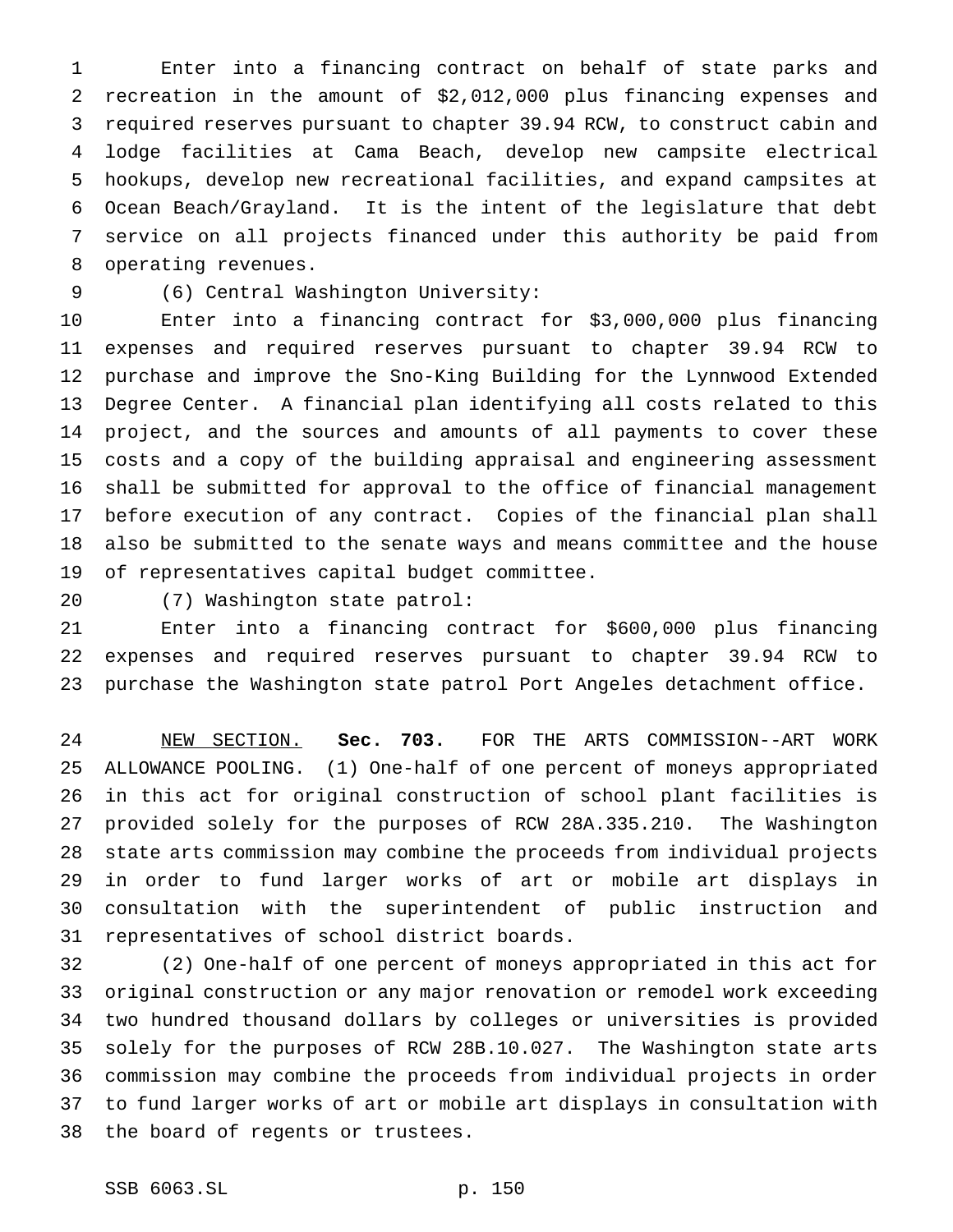(3) One-half of one percent of moneys appropriated in this act for original construction of any public building by a state agency as defined in RCW 43.17.200 is provided solely for the purposes of RCW 43.17.200. The Washington state arts commission may combine the proceeds from individual projects in order to fund larger works of art or mobile art displays in consultation with the state agency.

 (4) At least eighty-five percent of the moneys spent by the Washington state arts commission during the 1997-99 biennium for the purposes of RCW 28A.335.210, 28B.10.027, and 43.17.200 shall be spent solely for direct acquisition of works of art.

 NEW SECTION. **Sec. 704.** The amounts shown under the headings "Prior Biennia," "Future Biennia," and "Total" in this act are for informational purposes only and do not constitute legislative approval of these amounts.

 NEW SECTION. **Sec. 705.** "Reappropriations" in this act are appropriations and, unless the context clearly provides otherwise, are subject to the relevant conditions and limitations applicable to appropriations. Reappropriations shall be limited to the unexpended balances remaining on June 30, 1997, from the 1995-97 biennial appropriations for each project.

 NEW SECTION. **Sec. 706.** To carry out the provisions of this act, the governor may assign responsibility for predesign, design, construction, and other related activities to any appropriate agency.

 NEW SECTION. **Sec. 707.** If any federal moneys appropriated by this act for capital projects are not received by the state, the department or agency to which the moneys were appropriated may replace the federal moneys with funds available from private or local sources. No replacement may occur under this section without the prior approval of the director of financial management in consultation with the senate committee on ways and means and the house of representatives capital budget committee.

 NEW SECTION. **Sec. 708.** (1) Unless otherwise stated, for all appropriations under this act that require a match of nonstate money or in-kind contributions, the following requirement, consistent with RCW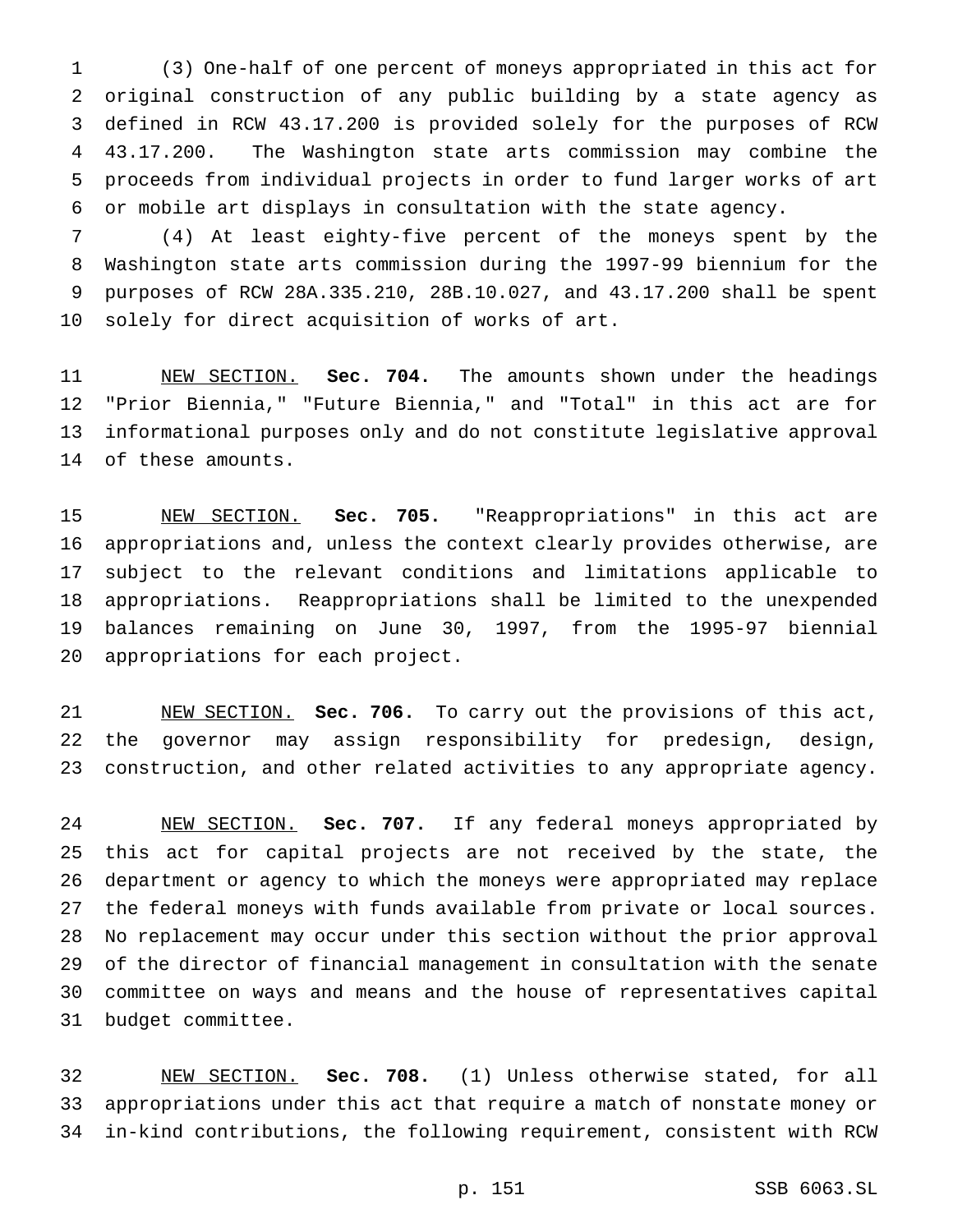43.88.150, shall apply: Expenditures of state money shall be timed so that the state share of project expenditures never exceeds the intended state share of total project costs.

 (2) Provision of the full amount of required matching funds is not required to permit the expenditure of capital budget appropriations for phased projects if a proportional amount of the required matching funds is provided for each distinct, identifiable phase of the project.

 NEW SECTION. **Sec. 709.** Notwithstanding any other provisions of law, for the 1997-99 biennium, transfers of reimbursement by the state treasurer to the general fund from the community college capital projects account for debt service payments made under Title 28B RCW shall occur only after such debt service payment has been made and only to the extent that funds are actually available to the account. Any unpaid reimbursements shall be a continued obligation against the community college capital projects account until paid. The state board for community and technical colleges need not accumulate any specific balance in the community college capital projects account in anticipation of transfers to reimburse the general fund.

 NEW SECTION. **Sec. 710.** Any capital improvements or capital projects involving construction or major expansion of a state office facility, including, but not limited to, district headquarters, detachment offices, and off-campus faculty offices, shall be reviewed by the department of general administration for possible consolidation, colocation, and compliance with state office standards before allotment of funds. The intent of the requirement imposed by this section is to eliminate duplication and reduce total office space requirements where feasible, while ensuring proper service to the public.

 NEW SECTION. **Sec. 711.** The governor, through the office of financial management, may authorize a transfer of appropriation authority provided for a capital project that is in excess of the amount required for the completion of such project to another capital project for which the appropriation is insufficient. No such transfer may be used to expand the capacity of any facility beyond that intended by the legislature in making the appropriation. Such transfers may be effected only between capital appropriations to a specific department, commission, agency, or institution of higher education and only between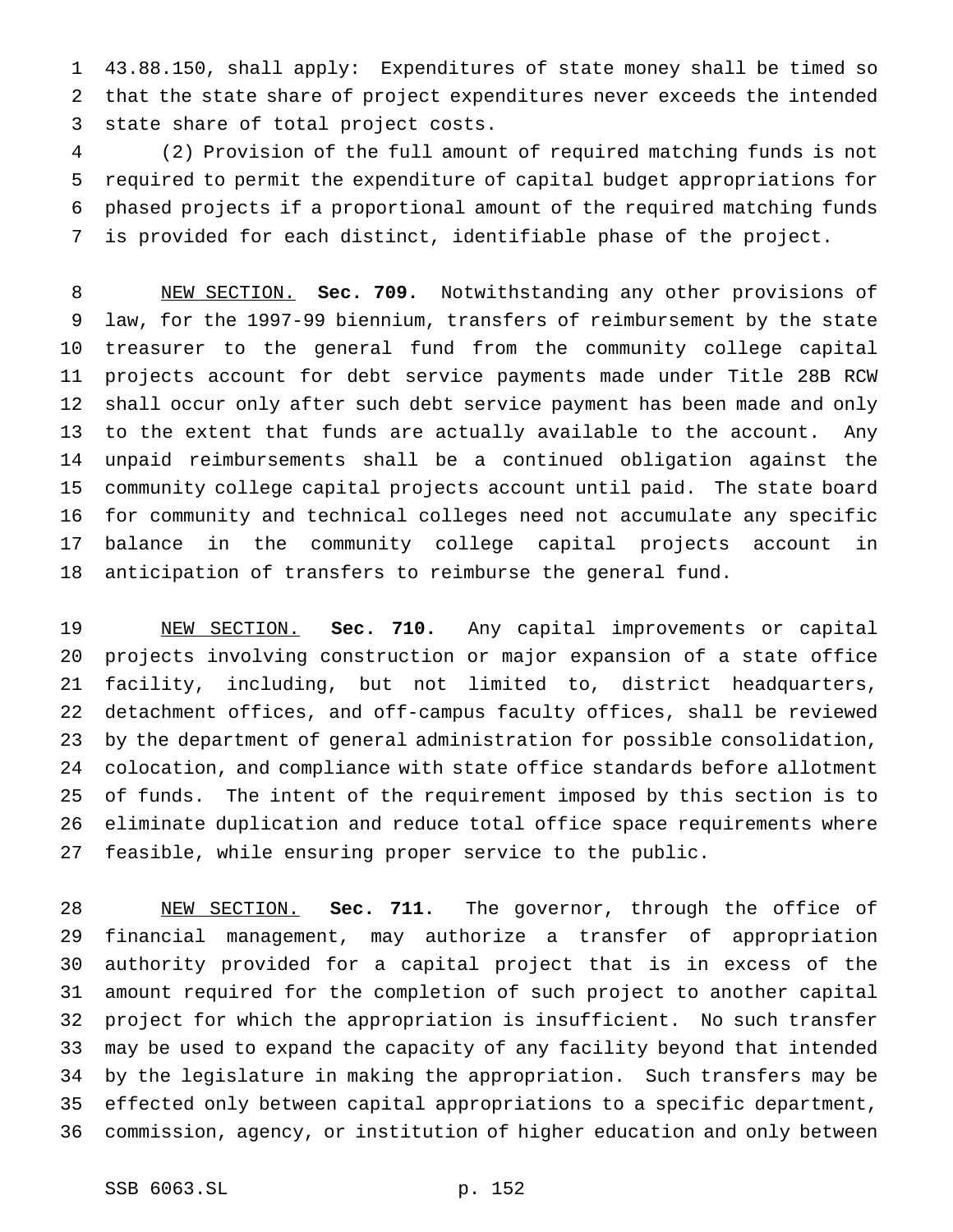capital projects that are funded from the same fund or account. No transfers may occur between projects to local government agencies except where the grants are provided within a single omnibus appropriation and where such transfers are specifically authorized by the implementing statutes which govern the grants.

 For purposes of this section, the governor may find that an amount is in excess of the amount required for the completion of a project only if: (1) The project as defined in the notes to the budget document is substantially complete and there are funds remaining; or (2) bids have been let on a project and it appears to a substantial certainty that the project as defined in the notes to the budget document can be completed within the biennium for less than the amount appropriated in this act.

 For the purposes of this section, the legislature intends that each project be defined as proposed to the legislature in the governor's budget document, unless it clearly appears from the legislative history that the legislature intended to define the scope of a project in a different way.

 A report of any transfer effected under this section except emergency projects or any transfer under \$250,000 shall be filed with the legislative fiscal committees of the senate and house of representatives by the office of financial management at least thirty days before the date the transfer is effected. The office of financial management shall report all emergency or smaller transfers within thirty days from the date of transfer.

 NEW SECTION. **Sec. 712.** To ensure that major construction projects are carried out in accordance with legislative and executive intent, appropriations in this act referencing this section or in excess of \$5,000,000 shall not be expended until the office of financial management has reviewed and approved the agency's predesign and other documents and approved an allotment for the project. The predesign document shall include but not be limited to program, site, and cost analysis in accordance with the predesign manual adopted by the office of financial management. To improve monitoring of major construction projects, progress reports shall be submitted by the agency administering the project to the office of financial management and to the fiscal committees of the house and senate. Reports will be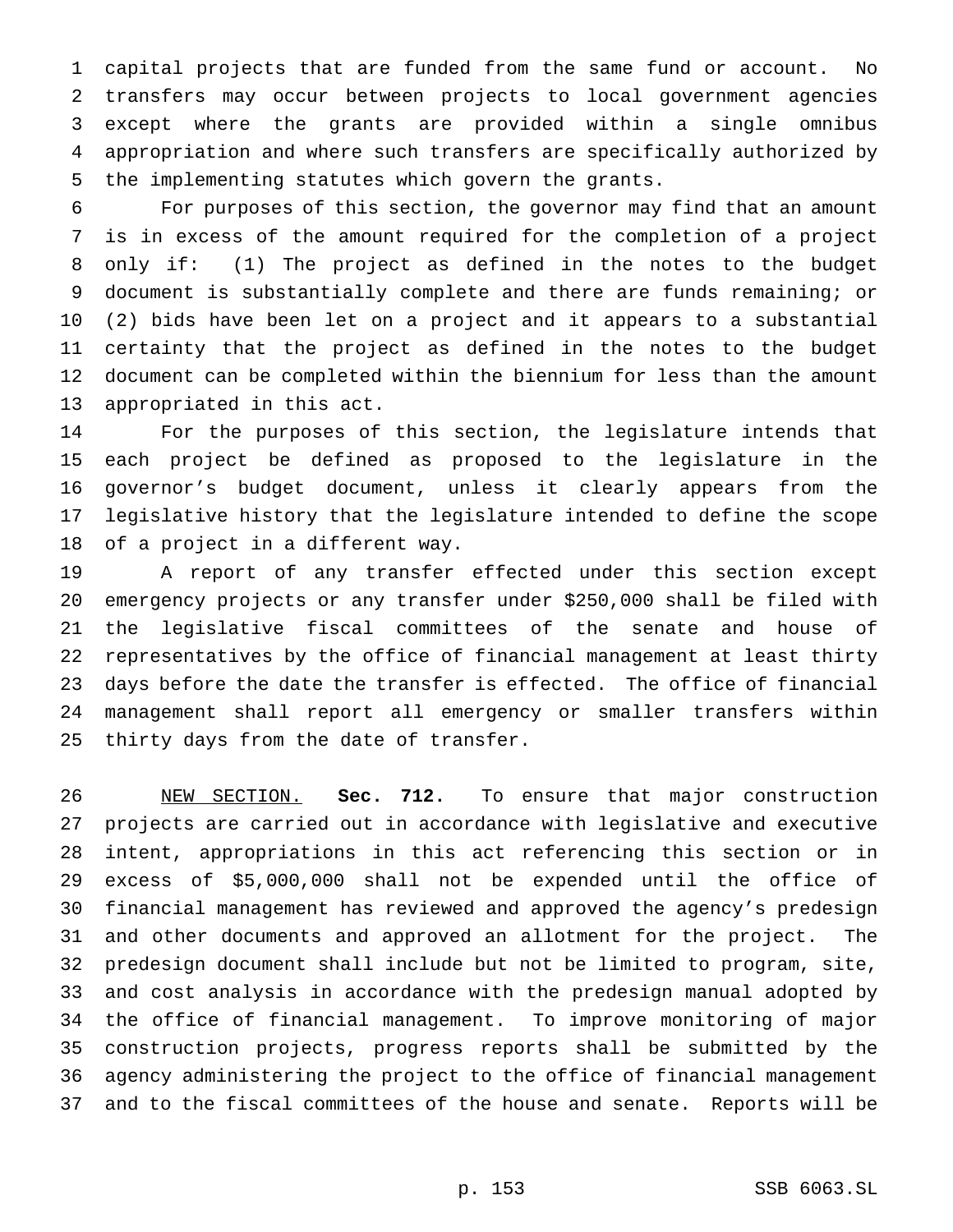submitted on July 1 and December 31 each year in a format to be developed by the office of financial management.

 NEW SECTION. **Sec. 713.** Allotments for appropriations shall be provided in accordance with the capital project review requirements adopted by the office of financial management. The office of financial management shall notify the house of representatives capital budget committee and the senate ways and means committee of allotment releases based on review by the office of financial management. No expenditure may be incurred or obligation entered into for appropriations referring to this section until the allotment of the funds to be expended has been approved by the office of financial management. Projects that will be employing alternative public works construction procedures, under chapter 39.10 RCW, are subject to the allotment procedures defined in this section and RCW 43.88.110. Contracts shall not be executed that call for expenditures in excess of the approved allotment, and the total amount shown in such contracts for the cost of future work that has not been appropriated shall not exceed the amount identified for such work in the level of funding approved by the office of financial management at the completion of predesign.

 NEW SECTION. **Sec. 714.** Appropriations for design and construction of facilities on higher education branch campuses shall be expended only after funds are allotted to institutions of higher education on the basis of: (1) Comparable unit cost standards, as determined by the office of financial management in consultation with the higher education coordinating board; (2) costs consistent with other higher education teaching facilities in the state; and (3) student full-time equivalent enrollment levels as established by the office of financial management in consultation with the higher education coordinating board.

 NEW SECTION. **Sec. 715.** State agencies receiving appropriations from this act and from Senate Bill No. 5562 or Senate Bill No. 6091 (transportation budget) for land acquisition and environmental mitigation activities shall, to the extent feasible, coordinate those acquisitions and mitigation activities. When cost-effective and ecologically beneficial, the acquisition and development of environmental mitigation sites and activities, including but not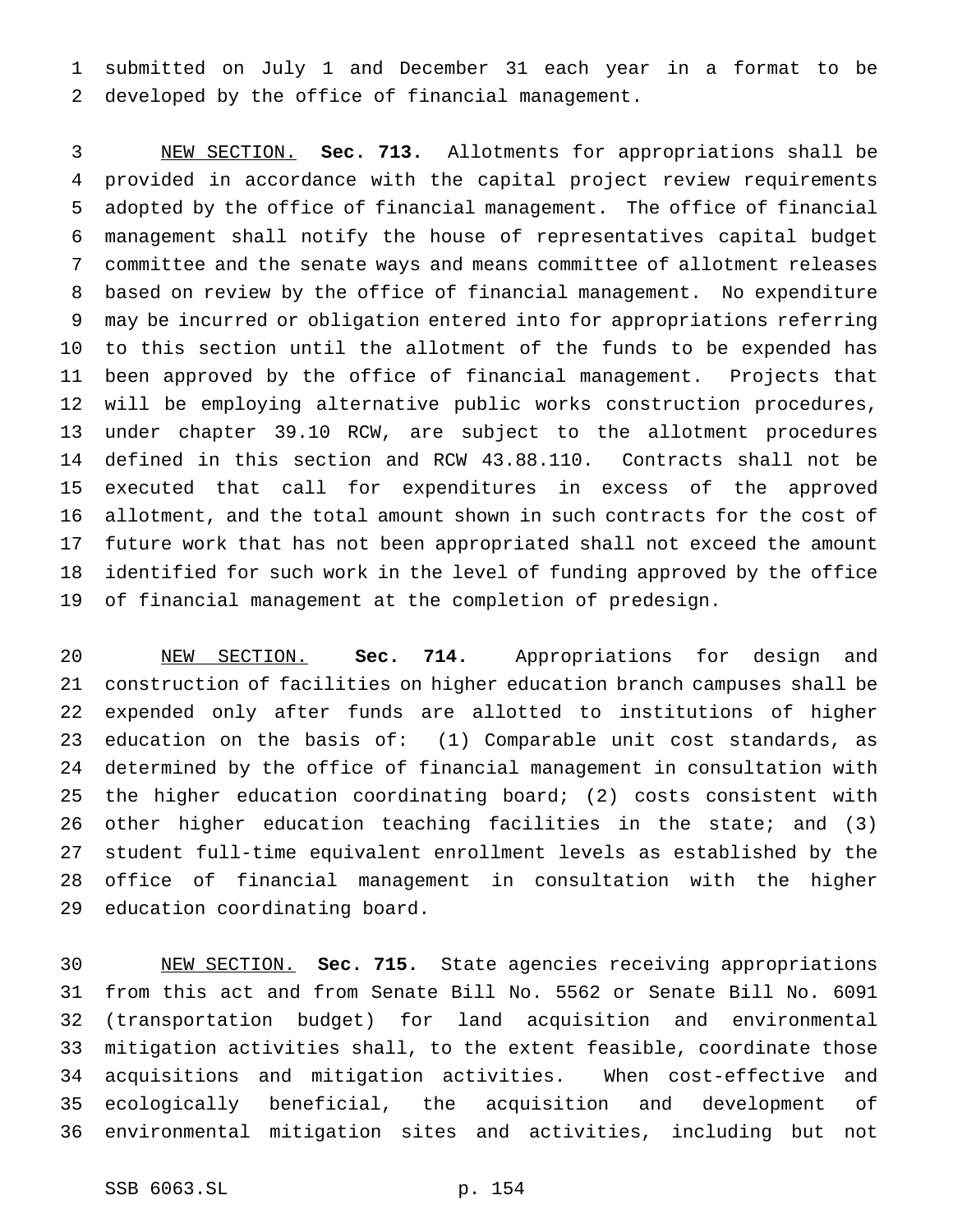limited to wetland banks and advance mitigation, should be provided in a manner that benefits both the department of transportation sites and activities and other agency sites and activities. The coordination of environmental mitigation shall also take into consideration the acquisitions and activities of local watershed groups. The coordination of environmental mitigation sites and activities is intended to improve ecological benefits gained from state expenditures, provide greater emphasis on shared natural resource management, and increase mitigation credit opportunities for the department of transportation. The credits earned from these activities are not intended to reduce department of transportation mitigation obligations, but to reduce the cost of meeting those obligations. The activities of this section shall be carried out in a manner consistent with recommendations developed by a work group consisting of state agencies with substantial environmental mitigation related responsibilities. The office of financial management shall report to the fiscal committees of the senate and house of representatives and to the legislative transportation committee by December 1, 1998, on the results of the coordination of these environmental mitigation activities and make recommendations to further improve the coordination among state agencies to achieve better cost-efficiencies and ecological benefits.

 NEW SECTION. **Sec. 716.** No moneys in this act shall be used to develop facilities for juvenile offenders at Rainier school.

<sup>25</sup> \*NEW SECTION. Sec. 717. When authority has been delegated to a local health district or county to administer and enforce the well tagging, sealing, and decommissioning portions of the water well construction program, the department of ecology shall provide to the local health district or county <sup>75</sup> percent of the fee revenue generated from well construction fees for wells constructed in the delegated county.

**\*Sec. 717 was vetoed. See message at end of chapter.**

 **Sec. 718.** RCW 43.98A.040 and 1990 1st ex.s. c 14 s 5 are each amended to read as follows:

 (1) Moneys appropriated for this chapter to the habitat conservation account shall be distributed in the following way:

p. 155 SSB 6063.SL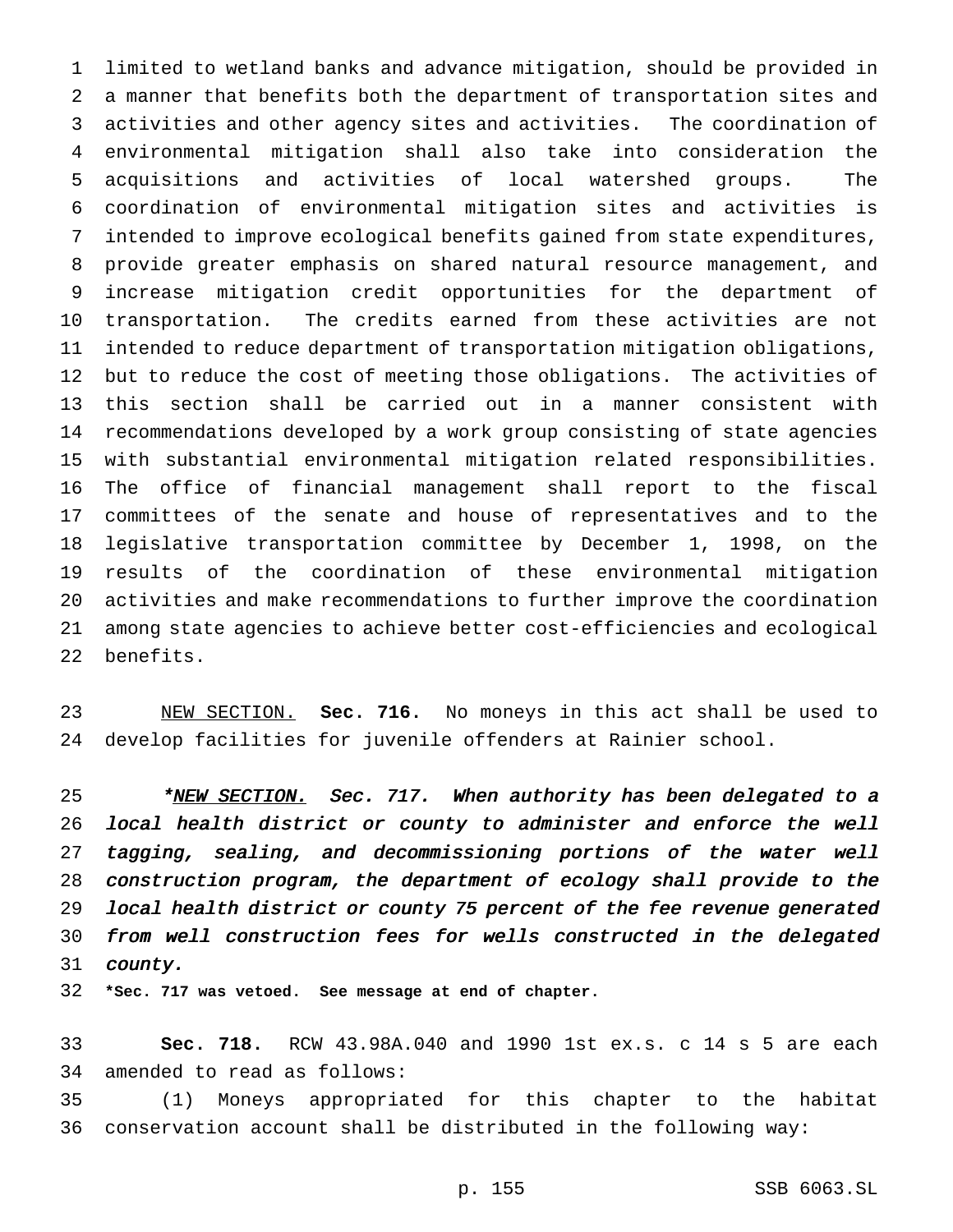(a) Not less than thirty-five percent for the acquisition and development of critical habitat;

 (b) Not less than twenty percent for the acquisition and development of natural areas;

 (c) Not less than fifteen percent for the acquisition and development of urban wildlife habitat; and

 (d) The remaining amount shall be considered unallocated and shall be used by the committee to fund high priority acquisition and development needs for critical habitat, natural areas, and urban wildlife habitat. During the fiscal biennium ending June 30, 1999, the 11 remaining amount may be allocated for matching grants for riparian zone 12 habitat protection projects that implement watershed plans.

 (2) In distributing these funds, the committee retains discretion to meet the most pressing needs for critical habitat, natural areas, and urban wildlife habitat, and is not required to meet the percentages described in subsection (1) of this section in any one biennium.

 (3) Only state agencies may apply for acquisition and development funds for critical habitat and natural areas projects under subsection  $(1)$   $(a)$ ,  $(b)$ , and  $(d)$  of this section.

 (4) State and local agencies may apply for acquisition and development funds for urban wildlife habitat projects under subsection (1) (c) and (d) of this section.

 **Sec. 719.** RCW 43.98A.060 and 1990 1st ex.s. c 14 s 7 are each amended to read as follows:

 (1) The committee may adopt rules establishing acquisition policies and priorities for distributions from the habitat conservation account.

 (2) Moneys appropriated for this chapter may not be used by the committee to fund additional staff positions or other overhead expenses, or by a state, regional, or local agency to fund operation 31 and maintenance of areas acquired under this chapter, except that the 32 committee may use moneys appropriated for this chapter for the fiscal biennium ending June 30, 1999, for the administrative costs of implementing the pilot watershed plan implementation program and 35 developing an inventory of publicly owned lands.

 (3) Moneys appropriated for this chapter may be used for costs incidental to acquisition, including, but not limited to, surveying expenses, fencing, and signing.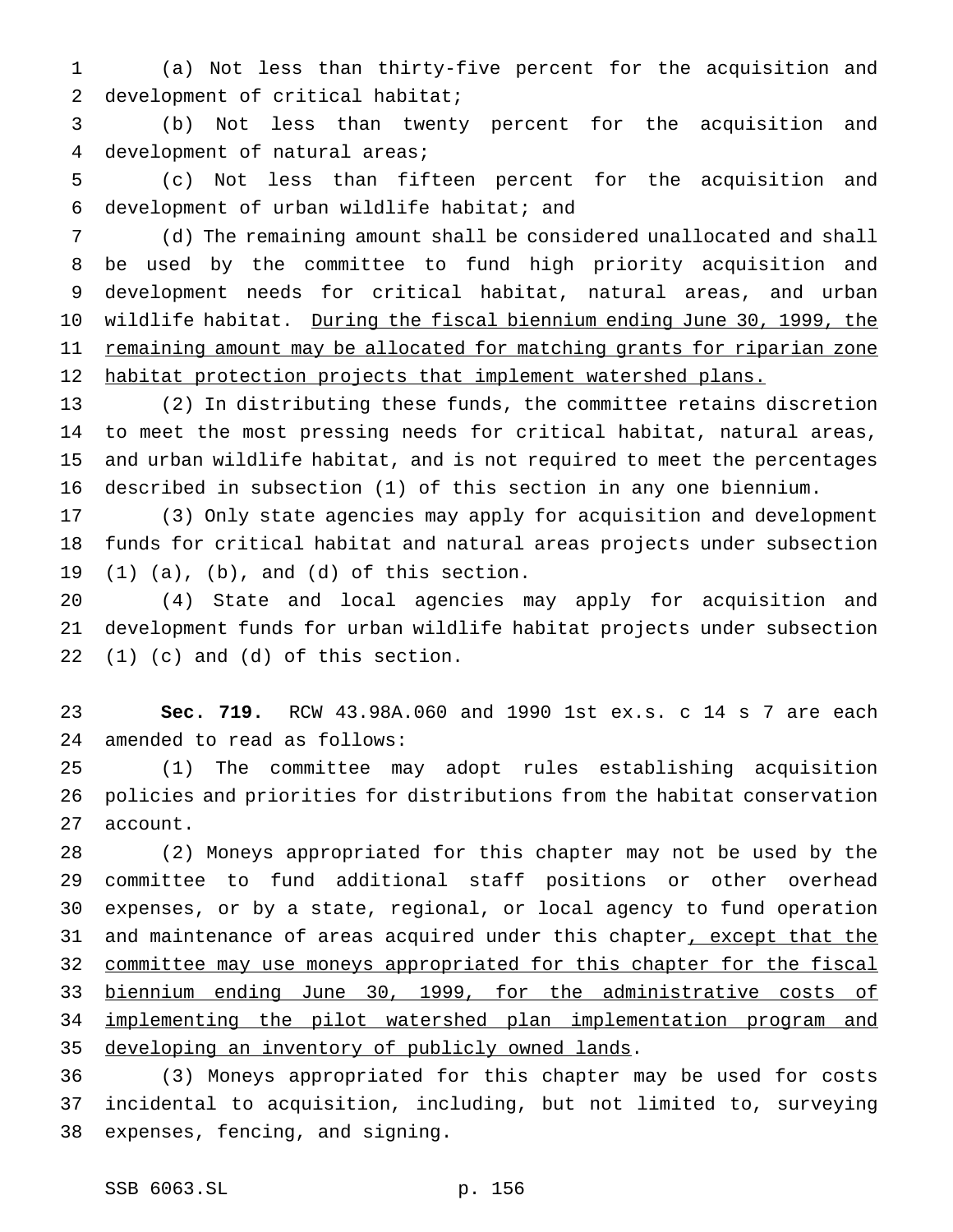(4) Except as provided in subsection (5) of this section, the committee may not approve a local project where the local agency share is less than the amount to be awarded from the habitat conservation account. (5) During the fiscal biennium ending June 30, 1999, the committee may approve a riparian zone habitat protection project where the local agency share is less than the amount to be awarded from the habitat conservation account. (6) In determining acquisition priorities with respect to the habitat conservation account, the committee shall consider, at a minimum, the following criteria: (a) For critical habitat and natural areas proposals: 13 (i) Community support; (ii) Immediacy of threat to the site; (iii) Uniqueness of the site; 16 (iv) Diversity of species using the site; (v) Quality of the habitat; (vi) Long-term viability of the site; (vii) Presence of endangered, threatened, or sensitive species; (viii) Enhancement of existing public property; (ix) Consistency with a local land use plan, or a regional or 22 state-wide recreational or resource plan; and (x) Educational and scientific value of the site. (b) For urban wildlife habitat proposals, in addition to the criteria of (a) of this subsection: (i) Population of, and distance from, the nearest urban area; 27 (ii) Proximity to other wildlife habitat; 28 (iii) Potential for public use; and (iv) Potential for use by special needs populations.  $((+6))$   $(7)$  Before October 1st of each even-numbered year, the committee shall recommend to the governor a prioritized list of state agency projects to be funded under RCW 43.98A.040(1) (a), (b), and (c). The governor may remove projects from the list recommended by the committee and shall submit this amended list in the capital budget request to the legislature. The list shall include, but not be limited to, a description of each project; and shall describe for each project any anticipated restrictions upon recreational activities allowed prior to the project.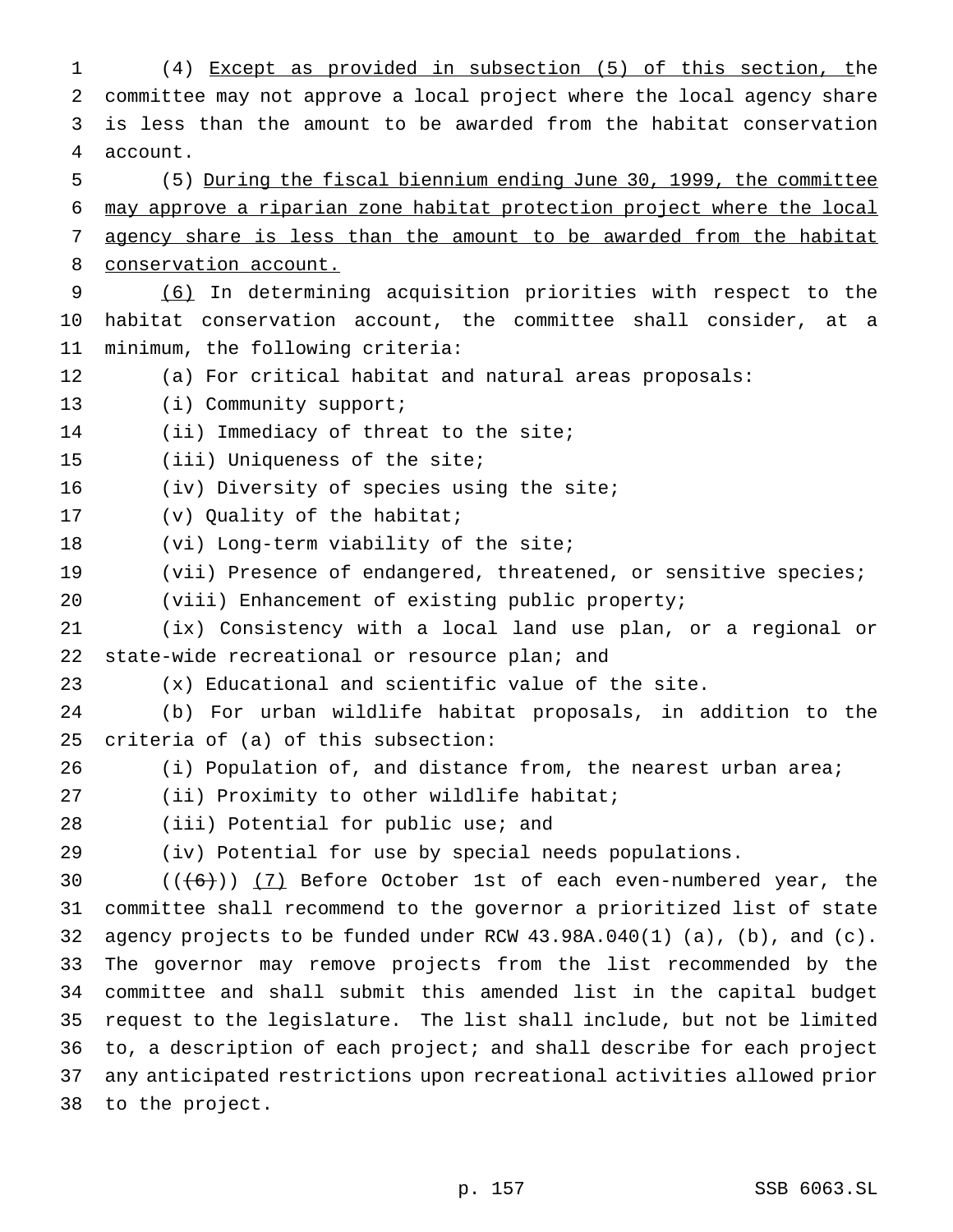$((+7))$   $(8)$  Before October 1st of each year, the committee shall recommend to the governor a prioritized list of all local projects to be funded under RCW 43.98A.040(1)(c). The governor may remove projects from the list recommended by the committee and shall submit this amended list in the capital budget request to the legislature. The list shall include, but not be limited to, a description of each project and any particular match requirement, and describe for each project any anticipated restrictions upon recreational activities allowed prior to the project.

 **Sec. 720.** RCW 43.98A.070 and 1990 1st ex.s. c 14 s 8 are each amended to read as follows:

 (1) In determining which state parks proposals and local parks proposals to fund, the committee shall use existing policies and priorities.

 (2) Moneys appropriated for this chapter may not be used by the committee to fund additional staff or other overhead expenses, or by a state, regional, or local agency to fund operation and maintenance of 18 areas acquired under this chapter, except that the committee may use moneys appropriated for this chapter for the fiscal biennium ending June 30, 1999, for the administrative costs of implementing the pilot watershed plan implementation program and developing an inventory of 22 publicly owned lands.

 (3) Moneys appropriated for this chapter may be used for costs incidental to acquisition, including, but not limited to, surveying expenses, fencing, and signing.

 (4) The committee may not approve a project of a local agency where the share contributed by the local agency is less than the amount to be awarded from the outdoor recreation account.

 (5) The committee may adopt rules establishing acquisition policies and priorities for the acquisition and development of trails and water access sites to be financed from moneys in the outdoor recreation account.

 (6) In determining the acquisition and development priorities, the committee shall consider, at a minimum, the following criteria:

- (a) For trails proposals:
- (i) Community support;
- (ii) Immediacy of threat to the site;
- (iii) Linkage between communities;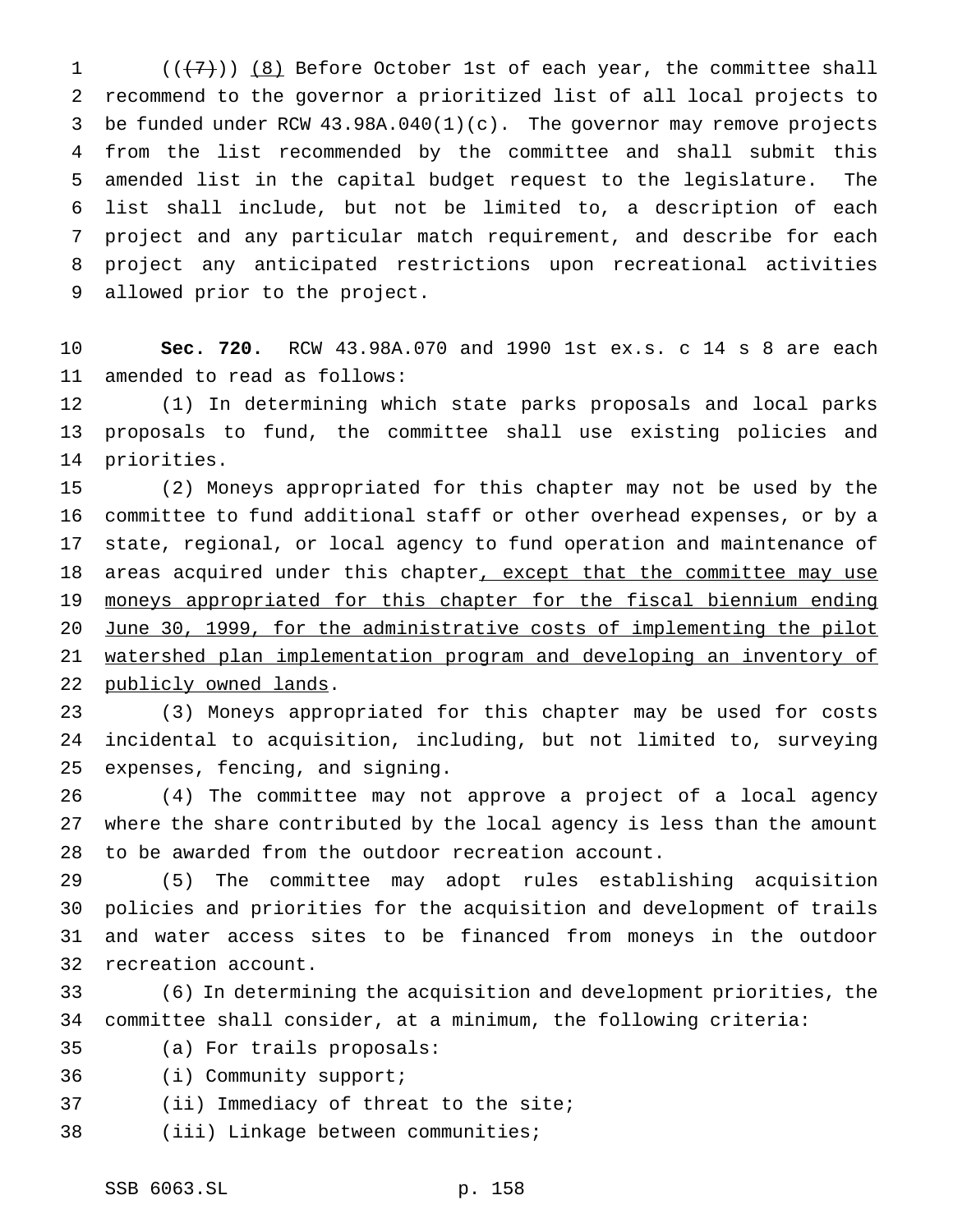- (iv) Linkage between trails;
- (v) Existing or potential usage;

 (vi) Consistency with an existing local land use plan or a regional or state-wide recreational or resource plan;

- (vii) Availability of water access or views;
- (viii) Enhancement of wildlife habitat; and
- (ix) Scenic values of the site.
- (b) For water access proposals:
- (i) Community support;
- (ii) Distance from similar water access opportunities;

(iii) Immediacy of threat to the site;

- (iv) Diversity of possible recreational uses; and
- 

(v) Public demand in the area.

 (7) Before October 1st of each even-numbered year, the committee shall recommend to the governor a prioritized list of state agency projects to be funded under RCW 43.98A.050(1) (a), (c), and (d). The governor may remove projects from the list recommended by the committee and shall submit this amended list in the capital budget request to the legislature. The list shall include, but not be limited to, a description of each project; and shall describe for each project any anticipated restrictions upon recreational activities allowed prior to the project.

 (8) Before October 1st of each year, the committee shall recommend to the governor a prioritized list of all local projects to be funded under RCW 43.98A.050(1) (b), (c), and (d) of this act. The governor may remove projects from the list recommended by the committee and shall submit this amended list in the capital budget request to the legislature. The list shall include, but not be limited to, a description of each project and any particular match requirement, and describe for each project any anticipated restrictions upon recreational activities allowed prior to the project.

 **Sec. 721.** RCW 43.160.070 and 1996 c 51 s 6 are each amended to read as follows:

 Public facilities financial assistance, when authorized by the board, is subject to the following conditions:

 (1) The moneys in the public facilities construction loan revolving fund shall be used solely to fulfill commitments arising from financial assistance authorized in this chapter or, during the 1989-91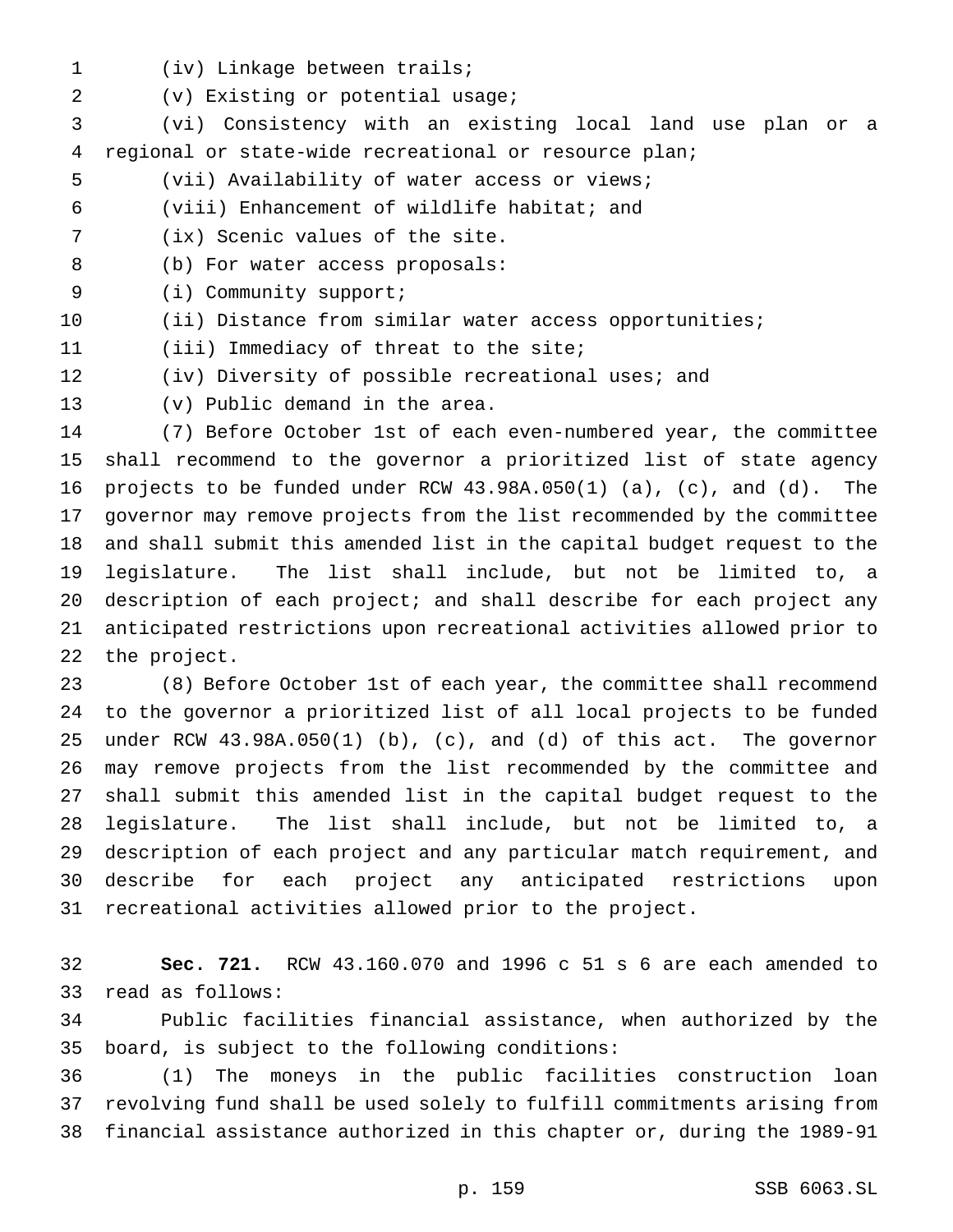fiscal biennium, for economic development purposes as appropriated by the legislature. The total outstanding amount which the board shall dispense at any time pursuant to this section shall not exceed the moneys available from the fund. The total amount of outstanding financial assistance in Pierce, King, and Snohomish counties shall never exceed sixty percent of the total amount of outstanding financial assistance disbursed by the board.

 (2) On contracts made for public facilities loans the board shall determine the interest rate which loans shall bear. The interest rate shall not exceed ten percent per annum. The board may provide reasonable terms and conditions for repayment for loans as the board determines. The loans shall not exceed twenty years in duration.

 (3) Repayments of loans made under the contracts for public facilities construction loans shall be paid into the public facilities 15 construction loan revolving fund. Repayments of loans from moneys from the new appropriation from the public works assistance account for the fiscal biennium ending June 30, 1999, shall be paid into the public works assistance account.

 (4) When every feasible effort has been made to provide loans and loans are not possible, the board may provide grants upon finding that unique circumstances exist.

 NEW SECTION. **Sec. 722.** The department of information services shall act as lead agency in coordinating video telecommunications services for state agencies. As lead agency, the department shall develop standards and common specifications for leased and purchased telecommunications equipment and assist state agencies in developing a video telecommunications expenditure plan. No agency may spend any portion of any appropriation in this act for new video telecommunications equipment, new video telecommunications transmission, or new video telecommunications systems without first complying with chapter 43.105 RCW, including but not limited to RCW 43.105.041(2), and without first submitting a video telecommunications equipment expenditure plan, in accordance with the policies of the department of information services, for review and assessment by the department of information services under RCW 43.105.052. Before any such expenditure by a public school, a video telecommunications expenditure plan shall be approved by the superintendent of public instruction. The office of the superintendent of public instruction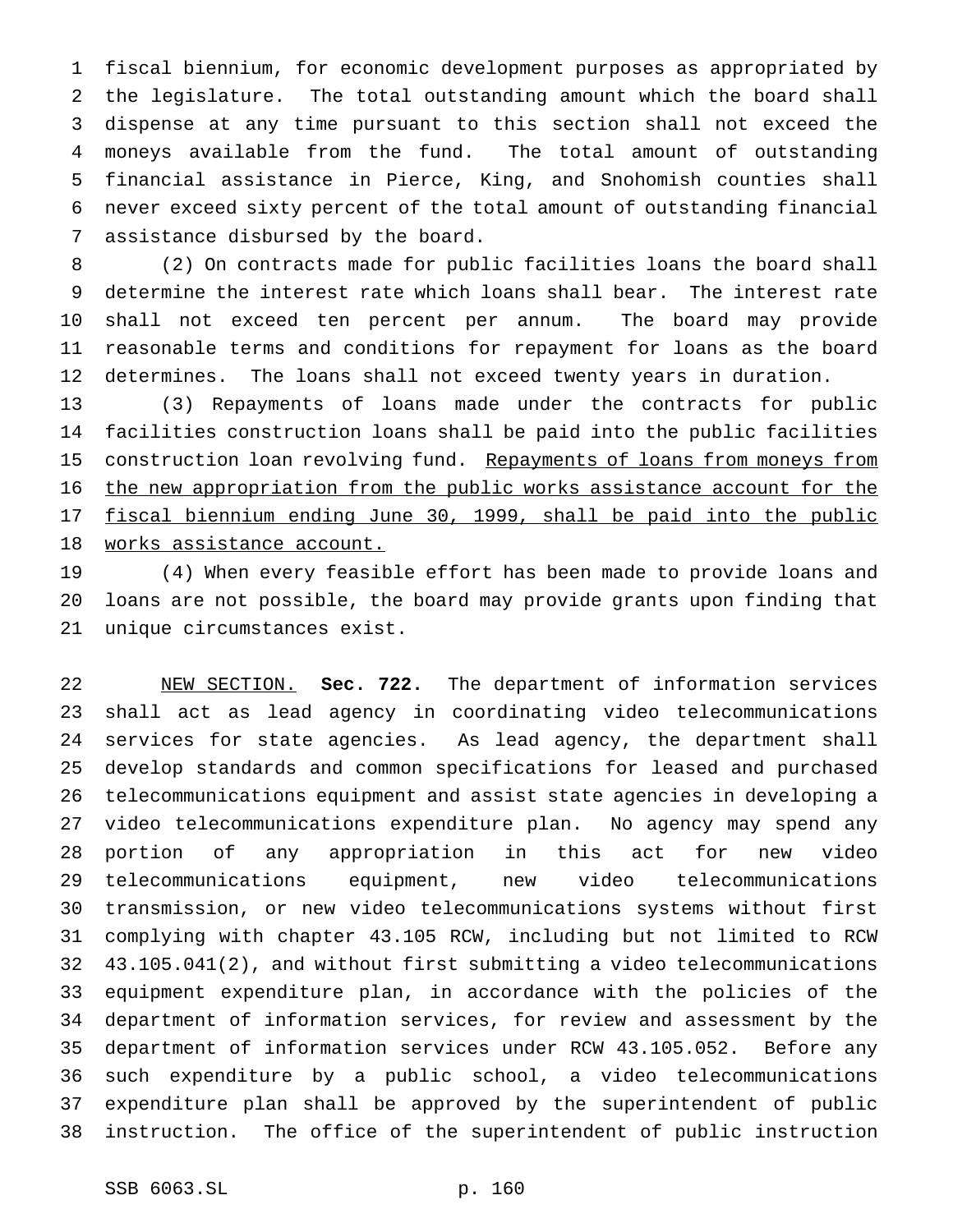shall submit the plans to the department of information services in a form prescribed by the department. The office of the superintendent of public instruction shall coordinate the use of the video telecommunications in public schools by providing educational information to local school districts and shall assist local school districts and educational service districts in telecommunications planning and curriculum development. Before any such expenditure by a public institution of postsecondary education, a telecommunications expenditure plan shall be approved by the higher education coordinating board. The higher education coordinating board shall coordinate the use of video telecommunications for instruction and instructional support in postsecondary education, including the review and approval of instructional telecommunications course offerings.

# **PART 7 1995-1997 SUPPLEMENTAL APPROPRIATIONS**

 NEW SECTION. **Sec. 801.** A supplemental capital budget is hereby adopted and, subject to the provisions set forth in sections 802 through 808 of this act, the several dollar amounts hereinafter specified, or as much thereof as shall be sufficient to accomplish the purposes designated, are hereby appropriated and authorized to be incurred for capital projects during the period ending June 30, 1997, out of the several funds specified in sections 802 through 808 of this act.

 NEW SECTION. **Sec. 802.** A new section is added to 1995 2nd sp.s. c 16 to read as follows:

### **FOR THE MILITARY DEPARTMENT**

 **Federal construction projects:** For minor capital construction projects included on office of financial management unanticipated receipt approval request log numbers 261 and 275.

| 30<br>31 | Appropriation:<br>General Fund--Federal $\cdots$ \$                    |  |  | 3,644,300 |
|----------|------------------------------------------------------------------------|--|--|-----------|
| 32<br>33 | Prior Biennia (Expenditures) \$<br>Future Biennia (Projected Costs) \$ |  |  |           |
| 34<br>35 | TOTAL \$                                                               |  |  | 3,644,300 |

 NEW SECTION. **Sec. 803.** A new section is added to 1995 2nd sp.s. c 16 to read as follows: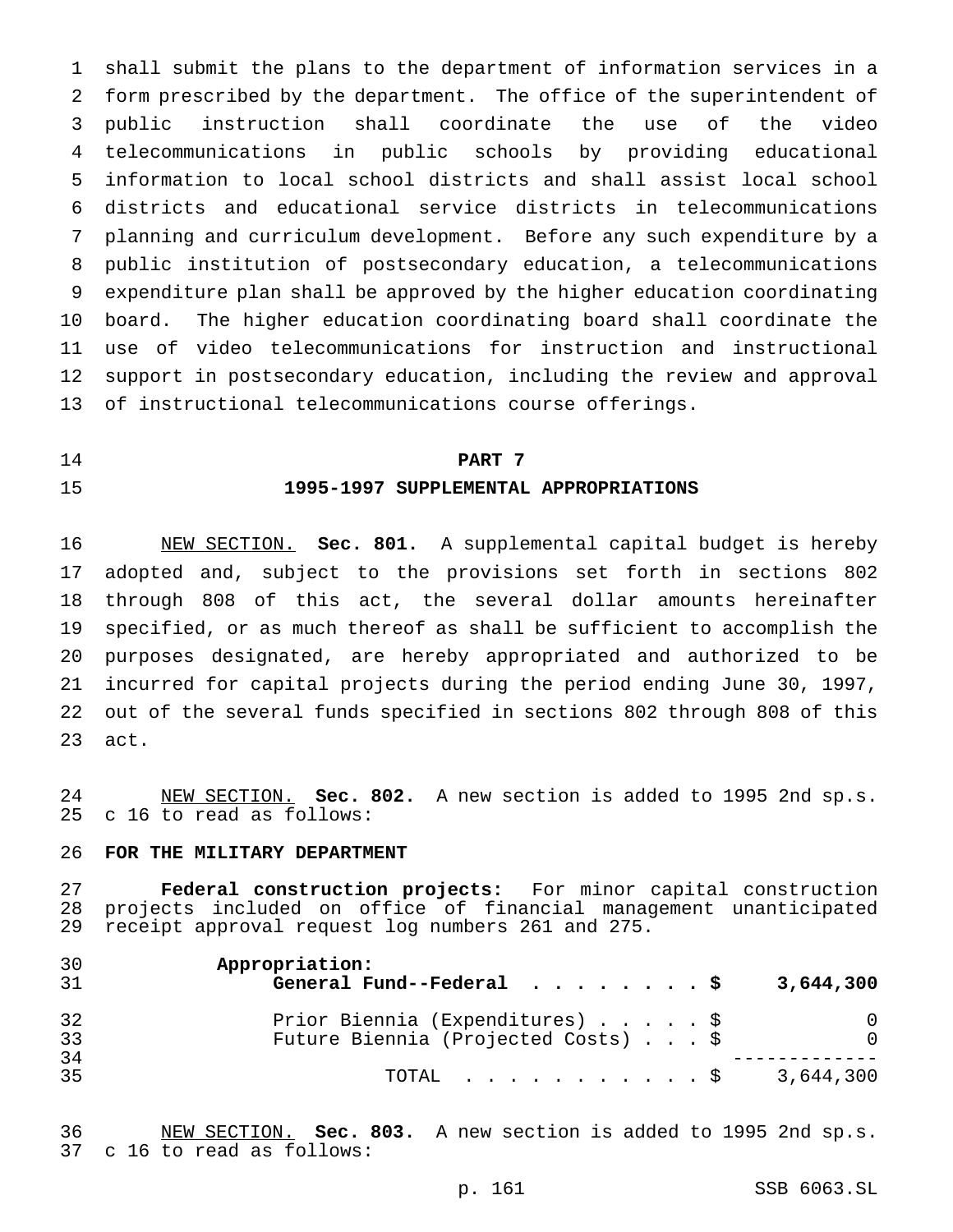#### **FOR THE STATE PARKS AND RECREATION COMMISSION**

 **Riverside State Park renovations:** For renovation of the sewer system, water system, and cottages at Riverside state park, as described on office of financial management unanticipated receipt approval request log number 264.

|          | Appropriation:<br>General Fund--Federal $\cdots$ \$                    | 30,000 |
|----------|------------------------------------------------------------------------|--------|
|          | Prior Biennia (Expenditures) \$<br>Future Biennia (Projected Costs) \$ |        |
| 10<br>11 | TOTAL Ş                                                                | 30,000 |

 NEW SECTION. **Sec. 804.** A new section is added to 1995 2nd sp.s. c 16 to read as follows:

#### **FOR THE DEPARTMENT OF NATURAL RESOURCES**

 **Special lands acquisition:** For acquisition of properties within the Trout Lake wetlands, as described on office of financial management unanticipated receipt approval request log number 265.

| 18<br>19 | Appropriation:<br>General Fund--Federal $\ldots$ , \$                  |  |  | 450,000       |
|----------|------------------------------------------------------------------------|--|--|---------------|
| 20<br>21 | Prior Biennia (Expenditures) \$<br>Future Biennia (Projected Costs) \$ |  |  | 0<br>$\Omega$ |
| 22<br>23 | $\text{TOTAL}$ $\S$                                                    |  |  | 450,000       |

 NEW SECTION. **Sec. 805.** A new section is added to 1995 2nd sp.s. c 16 to read as follows:

#### **FOR THE STATE BOARD FOR COMMUNITY AND TECHNICAL COLLEGES**

## **Yakima Valley College--Replace pedestrian street crossing (96-1- 400)**

 The appropriation in this section is provided solely to use with other nonstate sources for the construction or installation of a pedestrian street crossing or other safety improvements in lieu of a street crossing. The college shall ensure that this appropriation is expended only for the direct cost of the construction or installation of the street crossing improvements.

| 35<br>-36 | Appropriation:<br>St Bldg Constr Acct--State \$                        | 100,000  |
|-----------|------------------------------------------------------------------------|----------|
| 37<br>38  | Prior Biennia (Expenditures) \$<br>Future Biennia (Projected Costs) \$ | $\Omega$ |
| 39<br>40  | $\text{TOTAL}$ $\S$                                                    | 100,000  |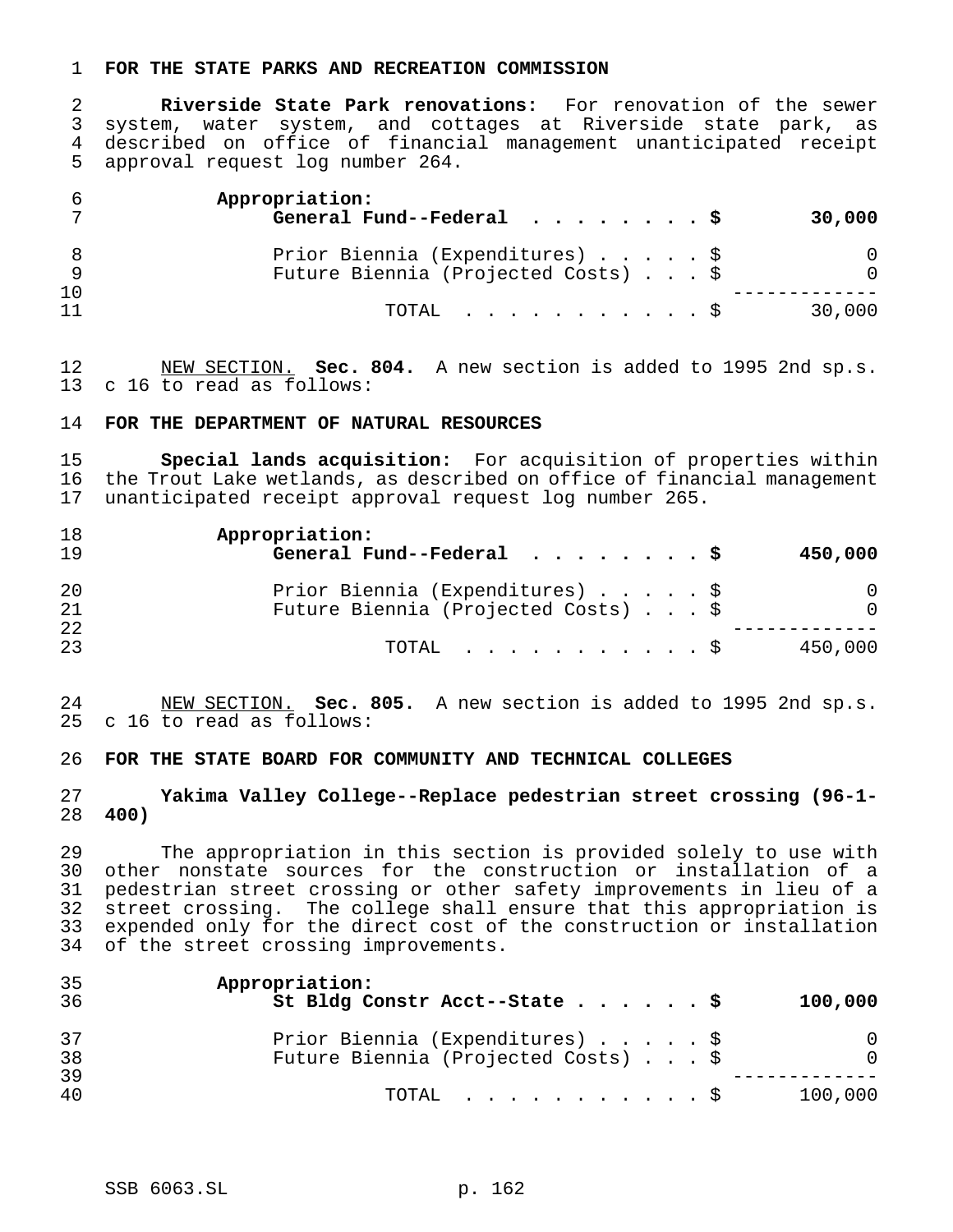**Sec. 806.** 1995 2nd sp.s. c 16 s 713 (uncodified) is amended to read as follows:

**FOR THE STATE BOARD FOR COMMUNITY AND TECHNICAL COLLEGES**

 **Everett Community College:** To procure land for a new access to the college and for a new Instruction Technology Center **(96-2-652)**

 The appropriation in this section is subject to the review and allotment procedures under section 813 of this act.

| - 8<br>- 9<br>10 | Appropriation:<br>St Bldg Constr Acct--State $\sharp$ ((3,558,440))                   | 5,068,984                                |
|------------------|---------------------------------------------------------------------------------------|------------------------------------------|
| 11<br>12<br>13   | Prior Biennia (Expenditures) \$<br>Future Biennia (Projected Costs) \$                | 25,140<br>((12, 251, 270))<br>14,911,229 |
| 14<br>15         | TOTAL $\frac{1}{2}$ ( $\left(\frac{15}{15}, \frac{834}{159}, \frac{850}{10}\right)$ ) |                                          |
| 16               |                                                                                       | 20,005,353                               |

 NEW SECTION. **Sec. 807.** A new section is added to 1995 2nd sp.s. c 16 to read as follows:

**FOR THE STATE BOARD FOR COMMUNITY AND TECHNICAL COLLEGES**

**Olympic College--Central heating repairs (98-1-043)**

| 21<br>22 | Appropriation:<br>St Bldg Constr Acct--State \$<br>2,410,000 |          |
|----------|--------------------------------------------------------------|----------|
| 23       | Prior Biennia (Expenditures) \$                              | 0        |
| 24       | Future Biennia (Projected Costs) \$                          | $\Omega$ |
| 25       |                                                              |          |
| 26       | 2,410,000<br>TOTAL Ş                                         |          |

 NEW SECTION. **Sec. 808.** A new section is added to 1995 2nd sp.s. c 16 to read as follows:

**FOR THE STATE BOARD FOR COMMUNITY AND TECHNICAL COLLEGES**

**Olympic College Library replacement (98-2-500)**

| 31 | Appropriation:                                        |
|----|-------------------------------------------------------|
| 32 | St Bldg Constr Acct--State \$<br>1,669,563            |
| 33 | General Fund--Federal $\ldots$ \$<br>5,008,686        |
| 34 |                                                       |
| 35 | Subtotal Appropriation \$<br>6,678,249                |
| 36 | Prior Biennia (Expenditures) \$<br>0                  |
| 37 | Future Biennia (Projected Costs) \$<br>$\overline{0}$ |
| 38 |                                                       |
| 39 | 6,678,249<br>$\texttt{TOTAL}$ \$                      |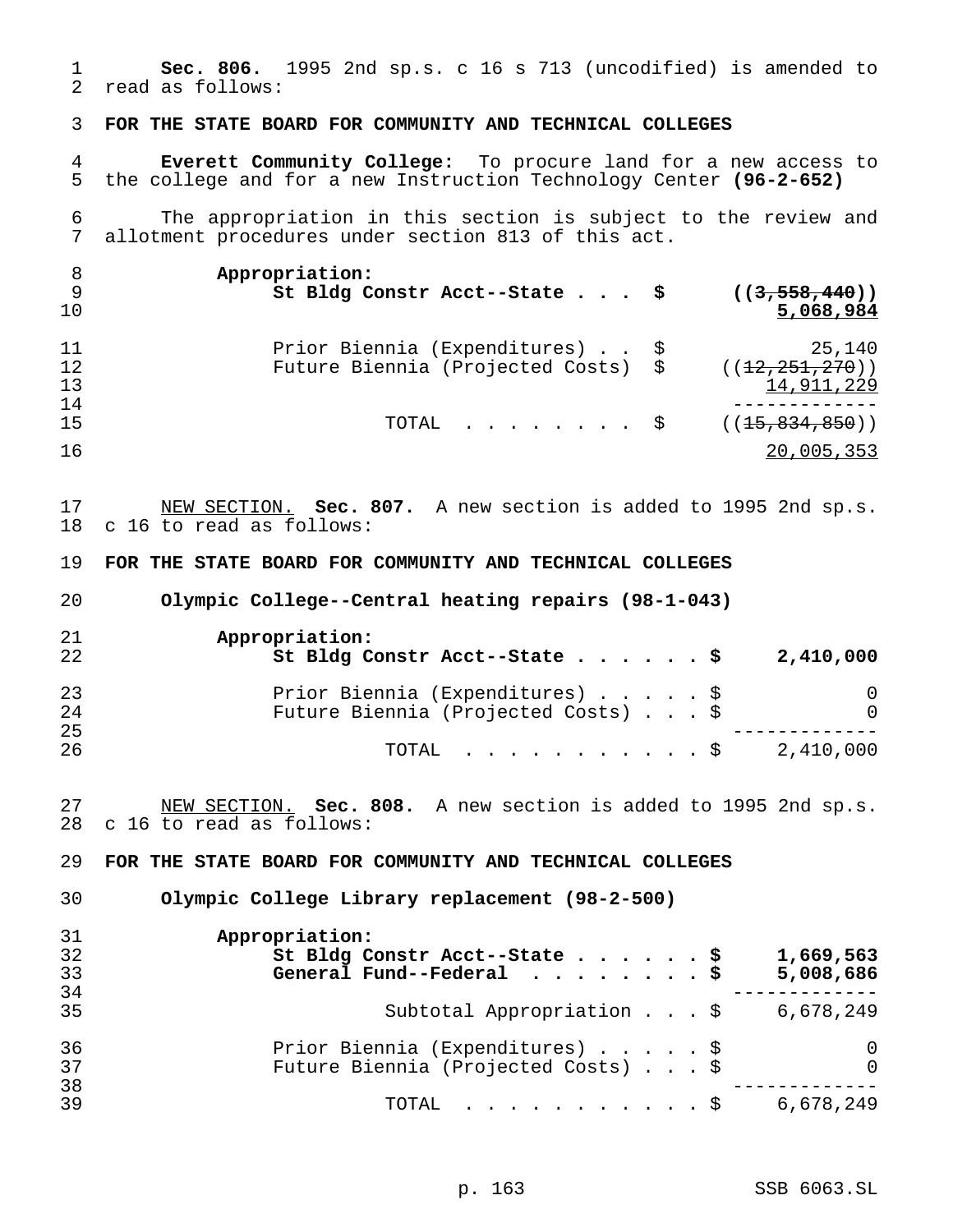**PART 8 SEVERABILITY AND EFFECTIVE DATE**

 NEW SECTION. **Sec. 901.** If any provision of this act or its application to any person or circumstance is held invalid, the remainder of the act or the application of the provision to other persons or circumstances is not affected.

 NEW SECTION. **Sec. 902.** This act is necessary for the immediate preservation of the public peace, health, or safety, or support of the state government and its existing public institutions, and takes effect immediately.

(End of part)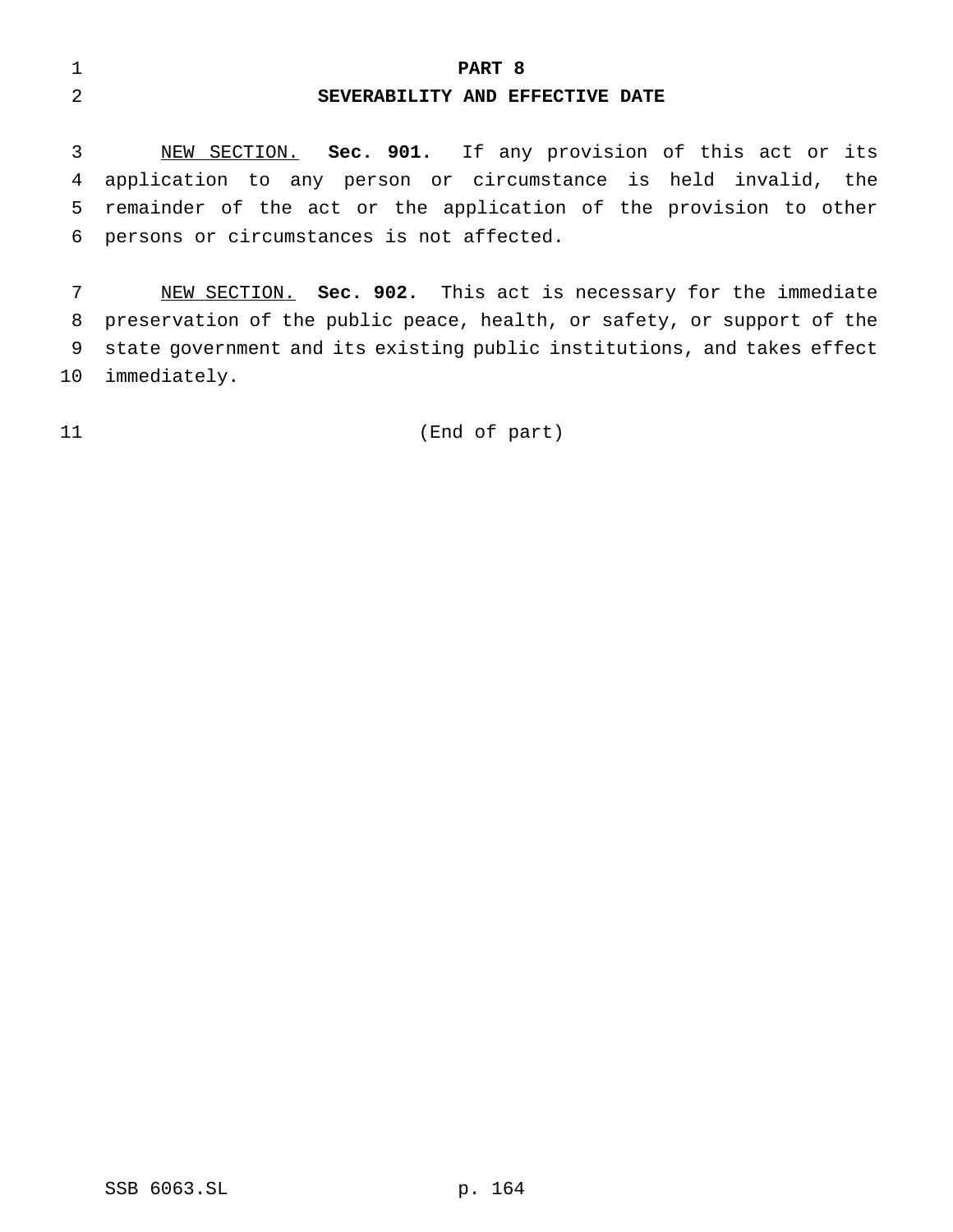# **INDEX**

| CENTRAL WASHINGTON UNIVERSITY.<br>COURT OF APPEALS                                                                                          |      | 116<br>4       |
|---------------------------------------------------------------------------------------------------------------------------------------------|------|----------------|
| DEPARTMENT OF COMMUNITY, TRADE, AND ECONOMIC DEVELOPMENT                                                                                    |      | 5              |
|                                                                                                                                             |      | 43             |
|                                                                                                                                             |      | 50             |
| DEPARTMENT OF FISH AND WILDLIFE                                                                                                             |      | 64             |
| DEPARTMENT OF GENERAL ADMINISTRATION                                                                                                        |      | 18             |
|                                                                                                                                             |      | 39             |
| DEPARTMENT OF NATURAL RESOURCES 73, 82,                                                                                                     |      | 162            |
| DEPARTMENT OF SOCIAL AND HEALTH SERVICES                                                                                                    |      | 30             |
| DEPARTMENT OF VETERANS AFFAIRS                                                                                                              |      | 40             |
| EASTERN WASHINGTON STATE HISTORICAL SOCIETY                                                                                                 |      | 131            |
| EASTERN WASHINGTON UNIVERSITY                                                                                                               |      | 112            |
| HIGHER EDUCATION COORDINATING BOARD                                                                                                         |      | 88             |
| INTERAGENCY COMMITTEE FOR OUTDOOR RECREATION                                                                                                |      | 59             |
| JOINT CENTER FOR HIGHER EDUCATION                                                                                                           |      | 124            |
|                                                                                                                                             |      | 161            |
| OFFICE OF FINANCIAL MANAGEMENT                                                                                                              |      | 16             |
| SECRETARY OF STATE                                                                                                                          |      | $\overline{4}$ |
| SPECIAL LAND PURCHASES AND COMMON SCHOOL CONSTRUCTION                                                                                       |      | 81             |
| STATE BOARD FOR COMMUNITY AND TECHNICAL COLLEGES 132,                                                                                       |      | 162            |
|                                                                                                                                             |      | 86             |
| STATE CONSERVATION COMMISSION                                                                                                               |      | 63             |
| STATE PARKS AND RECREATION COMMISSION 55,                                                                                                   |      | 162            |
| STATE SCHOOL FOR THE BLIND                                                                                                                  |      | 87             |
|                                                                                                                                             |      | 88             |
| SUPERINTENDENT OF PUBLIC INSTRUCTION                                                                                                        |      | 87             |
|                                                                                                                                             |      | 122            |
|                                                                                                                                             |      | 88             |
| WASHINGTON STATE HISTORICAL SOCIETY                                                                                                         |      | 130            |
|                                                                                                                                             |      | 84             |
|                                                                                                                                             |      | 100            |
| WESTERN WASHINGTON UNIVERSITY                                                                                                               |      | 125            |
|                                                                                                                                             |      | 108            |
| COURT OF APPEALS                                                                                                                            |      | $\overline{4}$ |
| DEPARTMENT OF COMMUNITY, TRADE, AND ECONOMIC DEVELOPMENT                                                                                    |      | 5              |
| DEPARTMENT OF CORRECTIONS                                                                                                                   |      | 40             |
| DEPARTMENT OF ECOLOGY                                                                                                                       |      | 47             |
| DEPARTMENT OF FISH AND WILDLIFE.                                                                                                            |      | 60             |
| DEPARTMENT OF GENERAL ADMINISTRATION                                                                                                        |      | 17             |
| DEPARTMENT OF HEALTH                                                                                                                        |      | 36             |
| . 68 <i>.</i> 76 <i>.</i><br>DEPARTMENT OF NATURAL RESOURCES                                                                                |      | 153            |
| DEPARTMENT OF SOCIAL AND HEALTH SERVICES                                                                                                    |      | 28             |
| DEPARTMENT OF VETERANS AFFAIRS                                                                                                              |      | 38             |
|                                                                                                                                             |      | 12.2           |
| EASTERN WASHINGTON UNIVERSITY                                                                                                               |      | 105            |
| HIGHER EDUCATION COORDINATING BOARD.                                                                                                        |      | 83             |
| INTERAGENCY COMMITTEE FOR OUTDOOR RECREATION                                                                                                |      | 55             |
| JOINT CENTER FOR HIGHER EDUCATION                                                                                                           |      | 115            |
| MILITARY DEPARTMENT                                                                                                                         |      | 152            |
| OFFICE OF FINANCIAL MANAGEMENT                                                                                                              |      | 16             |
| SECRETARY OF STATE                                                                                                                          |      | 4              |
| SPECIAL LAND PURCHASES AND COMMON SCHOOL CONSTRUCTION                                                                                       |      | 75             |
| STATE BOARD FOR COMMUNITY AND TECHNICAL COLLEGES                                                                                            | 123. | 153            |
| STATE BOARD OF EDUCATION<br>. The second contract is the second contract of the second contract of the second contract of the $\mathcal{A}$ |      | 81             |
| STATE CONSERVATION COMMISSION                                                                                                               |      | 59             |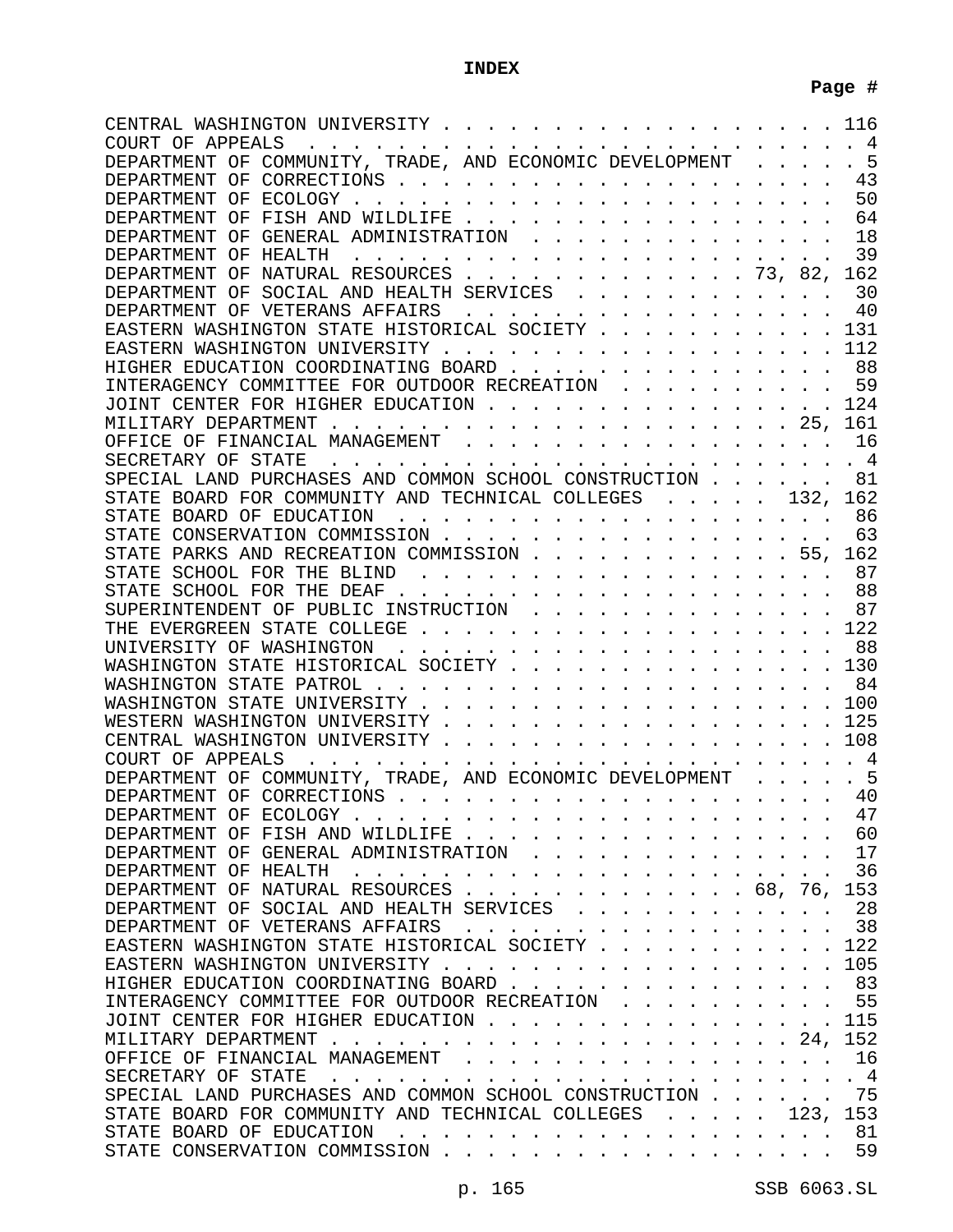STATE PARKS AND RECREATION COMMISSION . . . . . . . . . . . . 51, 152 STATE SCHOOL FOR THE BLIND . . . . . . . . . . . . . . . . . . 82 STATE SCHOOL FOR THE DEAF . . . . . . . . . . . . . . . . . . 82 SUPERINTENDENT OF PUBLIC INSTRUCTION . . . . . . . . . . . . . 82 THE EVERGREEN STATE COLLEGE . . . . . . . . . . . . . . . . . . . 114 UNIVERSITY OF WASHINGTON . . . . . . . . . . . . . . . . . . . . 83 WASHINGTON STATE HISTORICAL SOCIETY . . . . . . . . . . . . . . 121 WASHINGTON STATE PATROL . . . . . . . . . . . . . . . . . . . . . 79 WASHINGTON STATE UNIVERSITY . . . . . . . . . . . . . . . . . 93 WESTERN WASHINGTON UNIVERSITY . . . . . . . . . . . . . . . . . . 117 Passed the Senate April 21, 1997. Passed the House April 21, 1997. Approved by the Governor April 26, 1997, with the exception of certain items that were vetoed. Filed in Office of Secretary of State April 26, 1997.

Note: Governor's explanation of partial veto is as follows:

"I am returning herewith, without my approval as to sections 121, 391(4) and 717, Substitute Senate Bill No. 6063 entitled:

"AN ACT Relating to the capital budget;"

The 1997-99 capital budget enacted by the legislature includes the investments in education facilities that will be necessary to serve the growing enrollments expected in public schools, our community colleges, and the four-year higher education institutions. This commitment must be maintained in future years, and represents the highest priority element of the state construction program. The capital budget I am approving is the appropriate next step in providing the educational facilities our citizens deserve, and sets in motion a long-term spending plan that will be adequate and affordable.

Although I am generally pleased with the budget as enacted, I do have some concerns and have vetoed the following sections:

Section 121, page 12, Emergency projects declared and specifically enacted by the legislature (Department of Community, Trade, and Economic Development)

The specific projects to be funded from this appropriation are not identified, so no work can be accomplished with these funds. I have vetoed this section to allow these appropriations to be redirected to projects and programs that are ready to proceed.

Section 391(4), page 75, Aquatic lands enhancement grants (Department of Natural Resources)

Subsection 4 of section 391 presents an undue restriction to the completion of the Rocky Reach Trailway project near Wenatchee. The State Parks and Recreation Commission has been developing this trail in cooperation with the Department of Transportation and adjoining property owners to complete a highly valued connection between two state parks. Trail development should continue as proposed. I am instructing the Commission to work closely with adjoining property owners to address any concerns they may have.

Section 717, page 144, Well regulation fees (Department of Ecology)

SSB 6063.SL p. 166